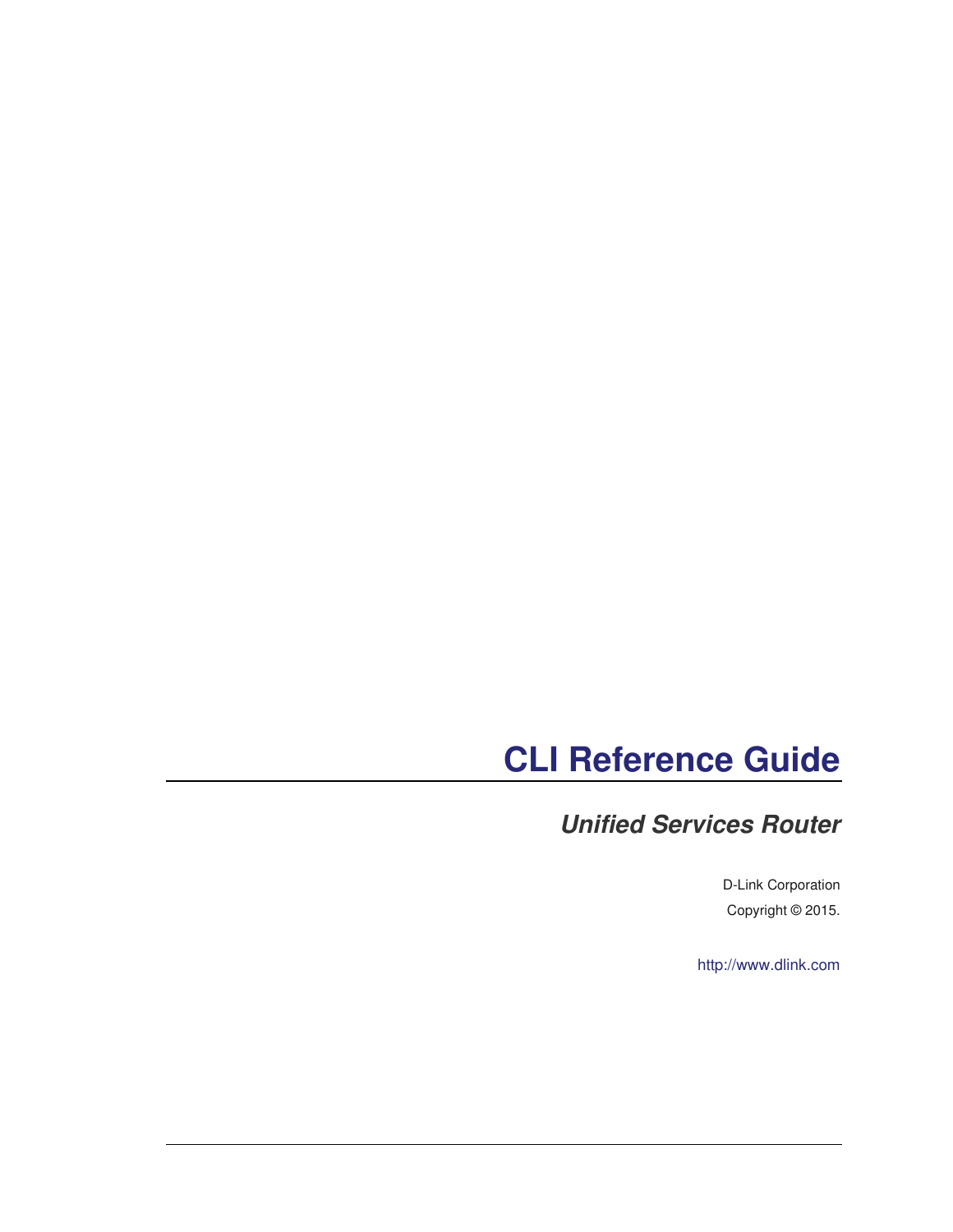#### **CLI Reference Guide DSR-500/500AC/1000/1000AC Unified Services Router Version 1.10**

Copyright © 2015

#### **Copyright Notice**

This publication, including all photographs, illustrations and software, is protected under international copyright laws, with all rights reserved. Neither this manual, nor any of the material contained herein, may be reproduced without written consent of the author.

#### **Disclaimer**

The information in this document is subject to change without notice. The manufacturer makes no representations or warranties with respect to the contents hereof and specifically disclaim any implied warranties of merchantability or fitness for any particular purpose. The manufacturer reserves the right to revise this publication and to make changes from time to time in the content hereof without obligation of the manufacturer to notify any person of such revision or changes.

#### **Limitations of Liability**

UNDER NO CIRCUMSTANCES SHALL D-LINK OR ITS SUPPLIERS BE LIABLE FOR DAMAGES OF ANY CHARACTER (E.G. DAMAGES FOR LOSS OF PROFIT, SOFTWARE RESTORATION, WORK STOPPAGE, LOSS OF SAVED DATA OR ANY OTHER COMMERCIAL DAMAGES OR LOSSES) RESULTING FROM THE APPLICATION OR IMPROPER USE OF THE D-LINK PRODUCT OR FAILURE OF THE PRODUCT, EVEN IF D-LINK IS INFORMED OF THE POSSIBILITY OF SUCH DAMAGES. FURTHERMORE, D-LINK WILL NOT BE LIABLE FOR THIRD-PARTY CLAIMS AGAINST CUSTOMER FOR LOSSES OR DAMAGES. D-LINK WILL IN NO EVENT BE LIABLE FOR ANY DAMAGES IN EXCESS OF THE AMOUNT D-LINK RECEIVED FROM THE END-USER FOR THE PRODUCT.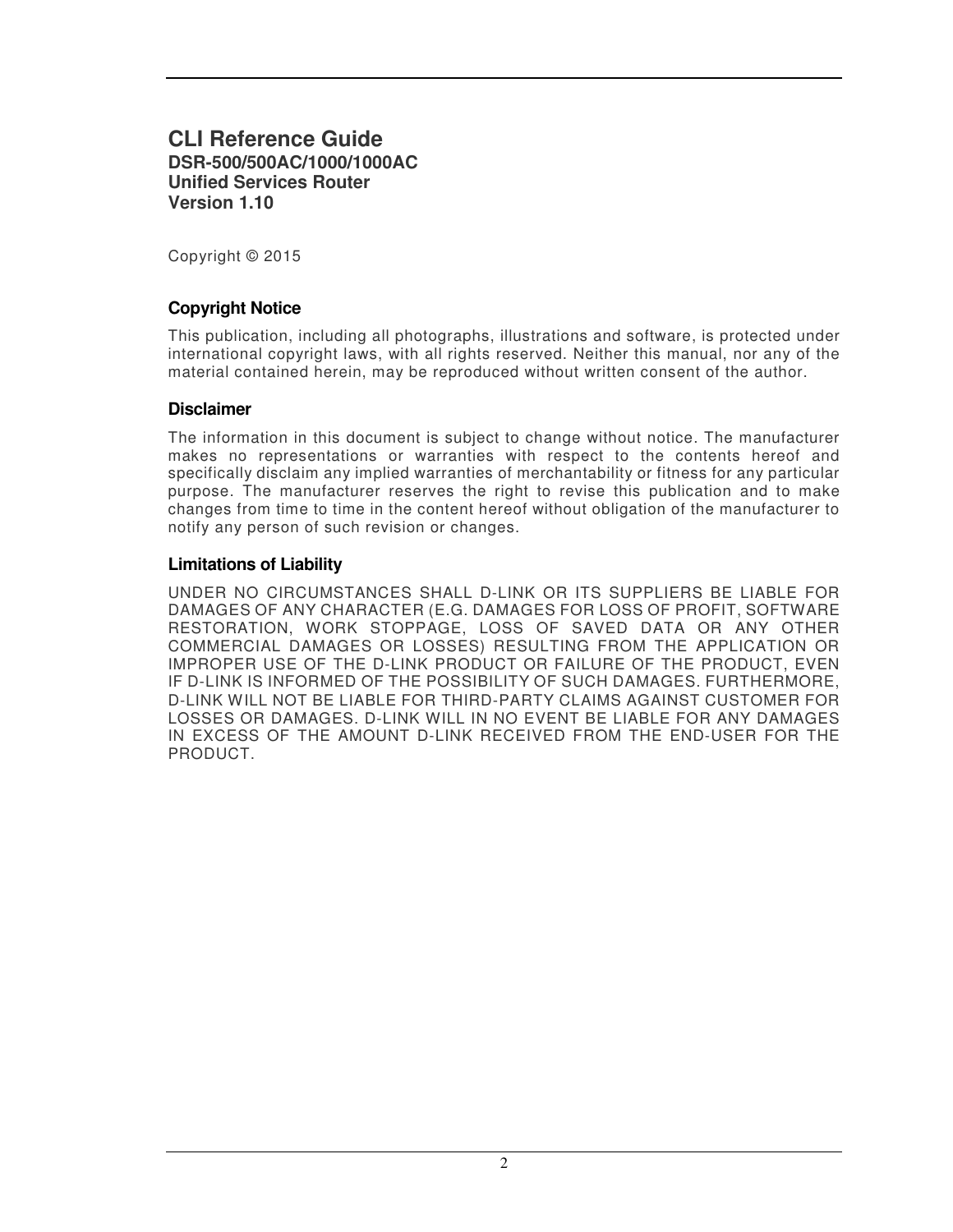#### **Table of Contents**

|  |  | 1.1  |                                                                                      |  |
|--|--|------|--------------------------------------------------------------------------------------|--|
|  |  |      |                                                                                      |  |
|  |  | 2.1  |                                                                                      |  |
|  |  | 2.2  |                                                                                      |  |
|  |  | 2.3  |                                                                                      |  |
|  |  | 2.4  |                                                                                      |  |
|  |  | 2.5  |                                                                                      |  |
|  |  |      |                                                                                      |  |
|  |  | 3.1  |                                                                                      |  |
|  |  | 3.2  |                                                                                      |  |
|  |  |      |                                                                                      |  |
|  |  |      |                                                                                      |  |
|  |  |      |                                                                                      |  |
|  |  | 6.1  |                                                                                      |  |
|  |  | 6.2  |                                                                                      |  |
|  |  | 6.3  |                                                                                      |  |
|  |  | 6.4  |                                                                                      |  |
|  |  | 6.5  |                                                                                      |  |
|  |  | 6.6  |                                                                                      |  |
|  |  | 6.7  |                                                                                      |  |
|  |  | 6.8  |                                                                                      |  |
|  |  | 6.9  |                                                                                      |  |
|  |  | 6.10 |                                                                                      |  |
|  |  | 6.11 |                                                                                      |  |
|  |  | 6.12 |                                                                                      |  |
|  |  | 6.13 |                                                                                      |  |
|  |  | 6.14 |                                                                                      |  |
|  |  | 6.15 | vpn openvpn cert_upload server_client_cert <filename> <ipaddr>54</ipaddr></filename> |  |
|  |  | 6.16 | vpn openvpn cert_upload client_key <filename> <ipaddr>54</ipaddr></filename>         |  |
|  |  | 6.17 | vpn openvpn cert upload dh Key <filename> <ipaddr>55</ipaddr></filename>             |  |
|  |  | 6.18 | vpn openvpn cert_upload tls_Authkey <filename> <ipaddr>55</ipaddr></filename>        |  |
|  |  | 6.19 | vpn openvpn cert_upload crl_cert <filename> <ipaddr>55</ipaddr></filename>           |  |
|  |  | 6.20 | vpn openvpn cert_upload config <filename> <ipaddr>55</ipaddr></filename>             |  |
|  |  | 6.21 |                                                                                      |  |
|  |  | 6.22 |                                                                                      |  |
|  |  | 6.23 |                                                                                      |  |
|  |  | 6.24 |                                                                                      |  |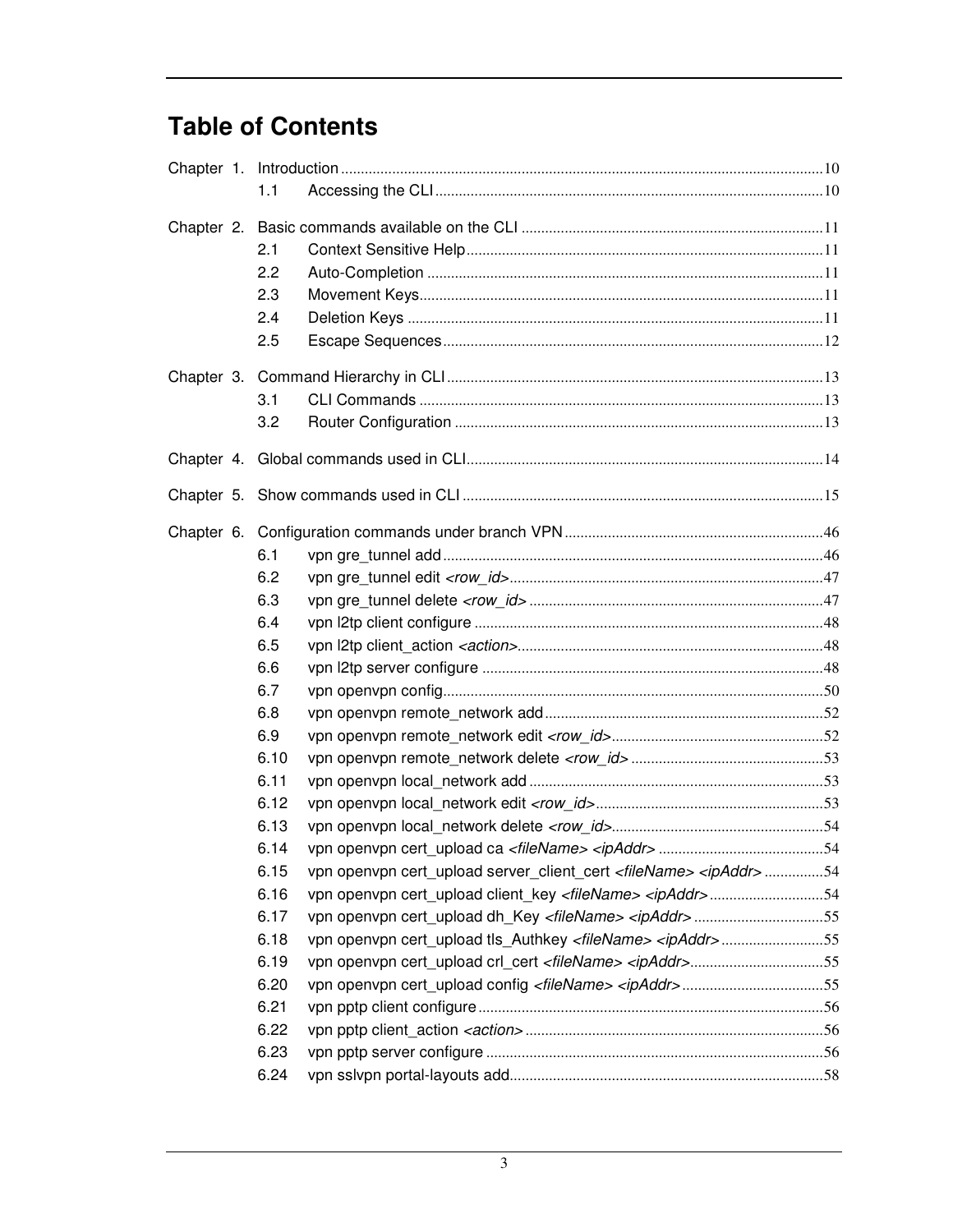|  | 6.25 |  |
|--|------|--|
|  | 6.26 |  |
|  | 6.27 |  |
|  | 6.28 |  |
|  | 6.29 |  |
|  | 6.30 |  |
|  | 6.31 |  |
|  | 6.32 |  |
|  | 6.33 |  |
|  | 6.34 |  |
|  | 6.35 |  |
|  | 6.36 |  |
|  | 6.37 |  |
|  | 6.38 |  |
|  | 6.39 |  |
|  | 6.40 |  |
|  | 6.41 |  |
|  | 6.42 |  |
|  | 6.43 |  |
|  | 6.44 |  |
|  | 6.45 |  |
|  | 6.46 |  |
|  | 6.47 |  |
|  |      |  |
|  | 7.1  |  |
|  | 7.2  |  |
|  | 7.3  |  |
|  | 7.4  |  |
|  | 7.5  |  |
|  | 7.6  |  |
|  | 7.7  |  |
|  | 7.8  |  |
|  | 7.9  |  |
|  | 7.10 |  |
|  | 7.11 |  |
|  | 7.12 |  |
|  | 7.13 |  |
|  | 7.14 |  |
|  | 7.15 |  |
|  | 7.16 |  |
|  | 7.17 |  |
|  | 7.18 |  |
|  | 7.19 |  |
|  |      |  |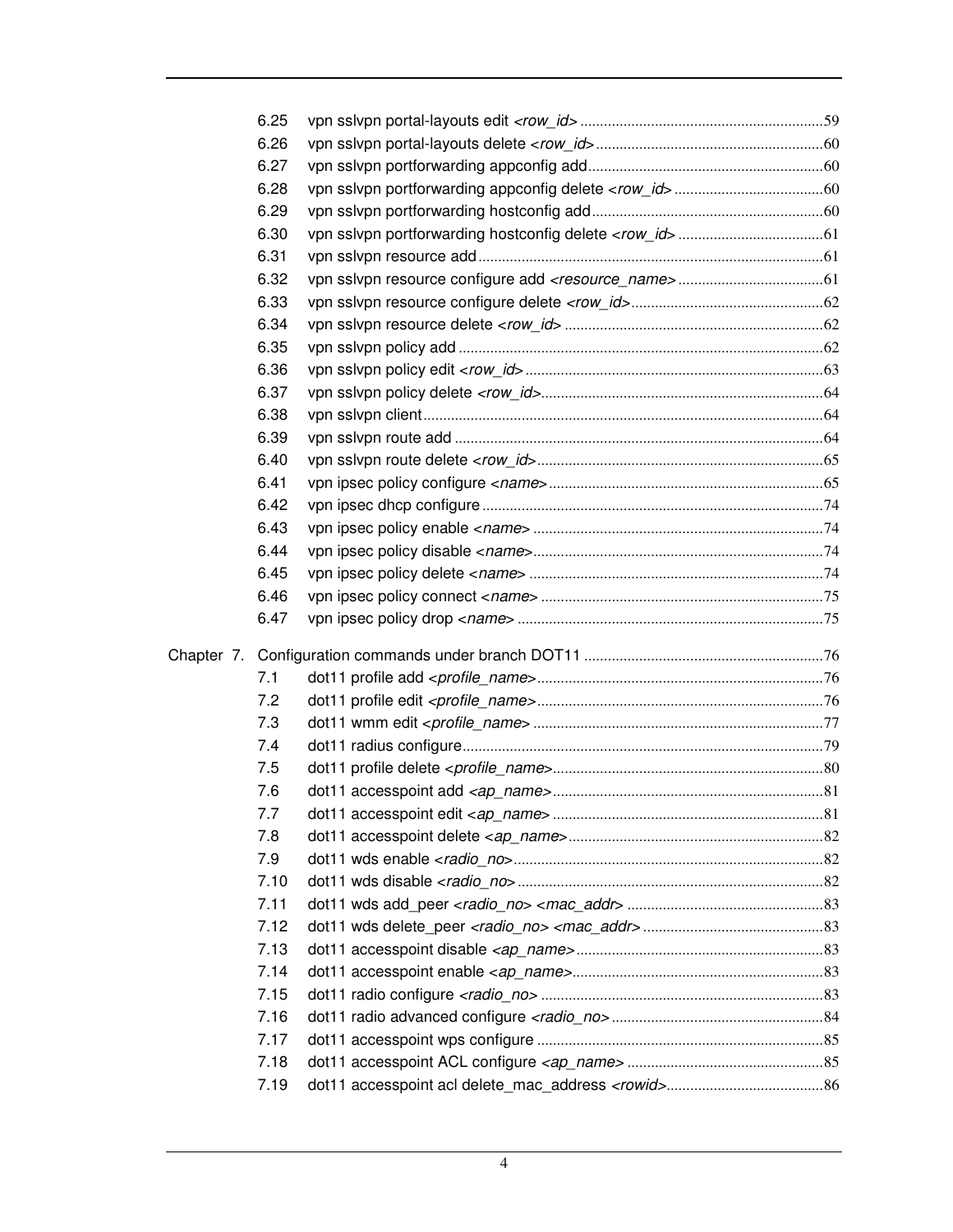|  | 8.1  |                                                                    |  |
|--|------|--------------------------------------------------------------------|--|
|  | 8.2  |                                                                    |  |
|  | 8.3  |                                                                    |  |
|  | 8.4  |                                                                    |  |
|  | 8.5  |                                                                    |  |
|  | 8.6  |                                                                    |  |
|  | 8.7  |                                                                    |  |
|  | 8.8  |                                                                    |  |
|  | 8.9  |                                                                    |  |
|  | 8.10 |                                                                    |  |
|  | 8.11 |                                                                    |  |
|  | 8.12 |                                                                    |  |
|  | 8.13 |                                                                    |  |
|  | 8.14 |                                                                    |  |
|  | 8.15 |                                                                    |  |
|  | 8.16 |                                                                    |  |
|  | 8.17 |                                                                    |  |
|  | 8.18 |                                                                    |  |
|  | 8.19 |                                                                    |  |
|  | 8.20 |                                                                    |  |
|  | 8.21 |                                                                    |  |
|  | 8.22 |                                                                    |  |
|  | 8.23 |                                                                    |  |
|  | 8.24 |                                                                    |  |
|  | 8.25 |                                                                    |  |
|  | 8.26 |                                                                    |  |
|  | 8.27 |                                                                    |  |
|  | 8.28 |                                                                    |  |
|  | 8.29 |                                                                    |  |
|  | 8.30 |                                                                    |  |
|  | 8.31 |                                                                    |  |
|  | 8.32 |                                                                    |  |
|  | 8.33 |                                                                    |  |
|  | 8.34 |                                                                    |  |
|  | 8.35 |                                                                    |  |
|  | 8.36 | system group groupaccesscontrol configure <group_id>110</group_id> |  |
|  | 8.37 |                                                                    |  |
|  | 8.38 | system group access_control_browser delete <row_id>111</row_id>    |  |
|  | 8.39 |                                                                    |  |
|  | 8.40 |                                                                    |  |
|  |      |                                                                    |  |
|  | 9.1  |                                                                    |  |
|  |      |                                                                    |  |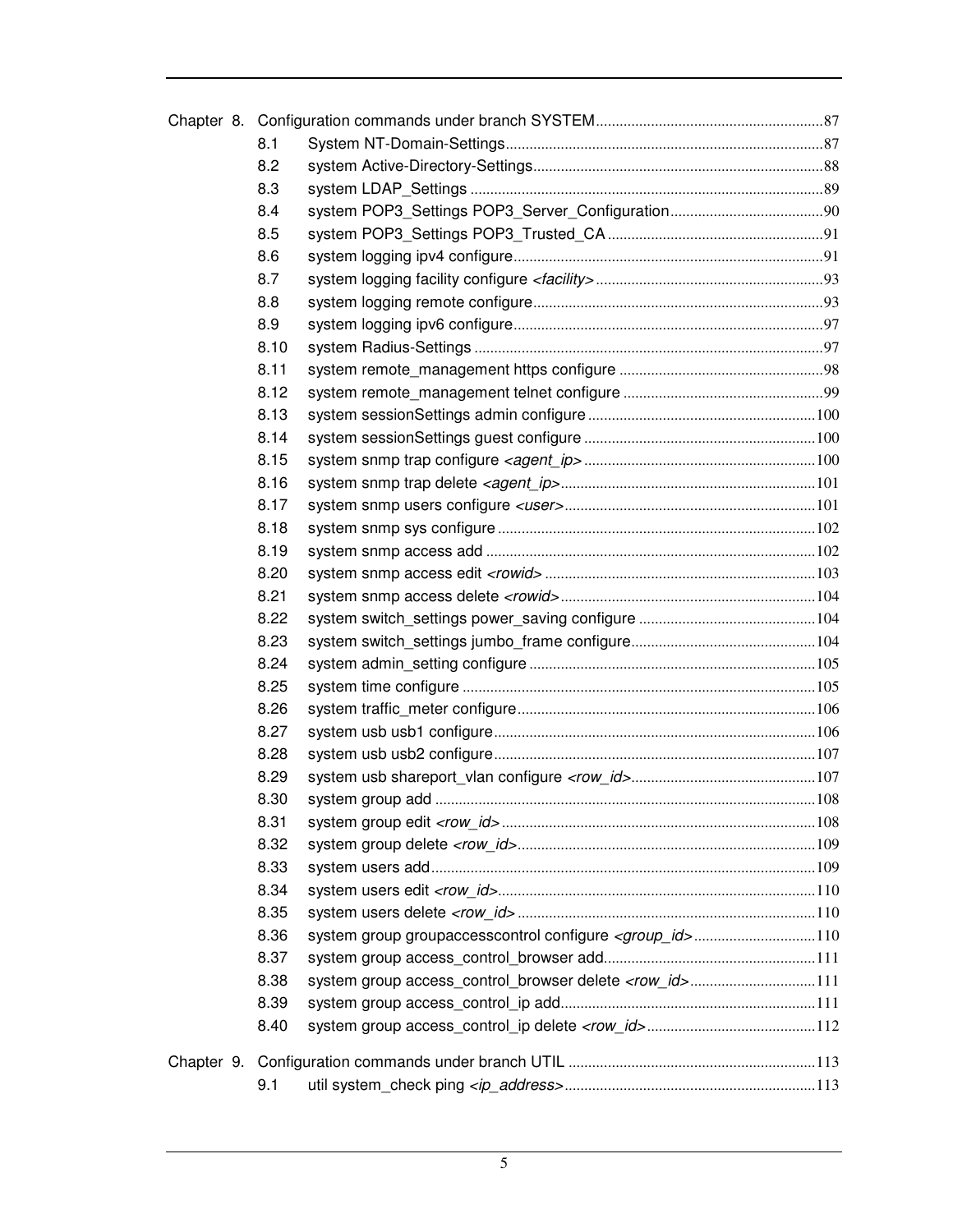| 9.2   |                                                                                      |  |
|-------|--------------------------------------------------------------------------------------|--|
| 9.3   |                                                                                      |  |
| 9.4   |                                                                                      |  |
| 9.5   | util system check capturePackets download <filename> <ipaddr>113</ipaddr></filename> |  |
| 9.6   |                                                                                      |  |
| 9.7   |                                                                                      |  |
| 9.8   |                                                                                      |  |
| 9.9   |                                                                                      |  |
| 9.10  |                                                                                      |  |
| 9.11  |                                                                                      |  |
|       |                                                                                      |  |
| 10.1  |                                                                                      |  |
| 10.2  |                                                                                      |  |
|       |                                                                                      |  |
| 11.1  |                                                                                      |  |
| 11.2  |                                                                                      |  |
| 11.3  |                                                                                      |  |
| 11.4  |                                                                                      |  |
| 11.5  |                                                                                      |  |
| 11.6  |                                                                                      |  |
| 11.7  |                                                                                      |  |
| 11.8  |                                                                                      |  |
| 11.9  |                                                                                      |  |
| 11.10 |                                                                                      |  |
| 11.11 |                                                                                      |  |
|       |                                                                                      |  |
|       |                                                                                      |  |
|       |                                                                                      |  |
|       |                                                                                      |  |
|       |                                                                                      |  |
|       |                                                                                      |  |
|       |                                                                                      |  |
|       |                                                                                      |  |
|       |                                                                                      |  |
|       |                                                                                      |  |
|       |                                                                                      |  |
|       |                                                                                      |  |
|       |                                                                                      |  |
|       |                                                                                      |  |
|       |                                                                                      |  |
|       |                                                                                      |  |
|       |                                                                                      |  |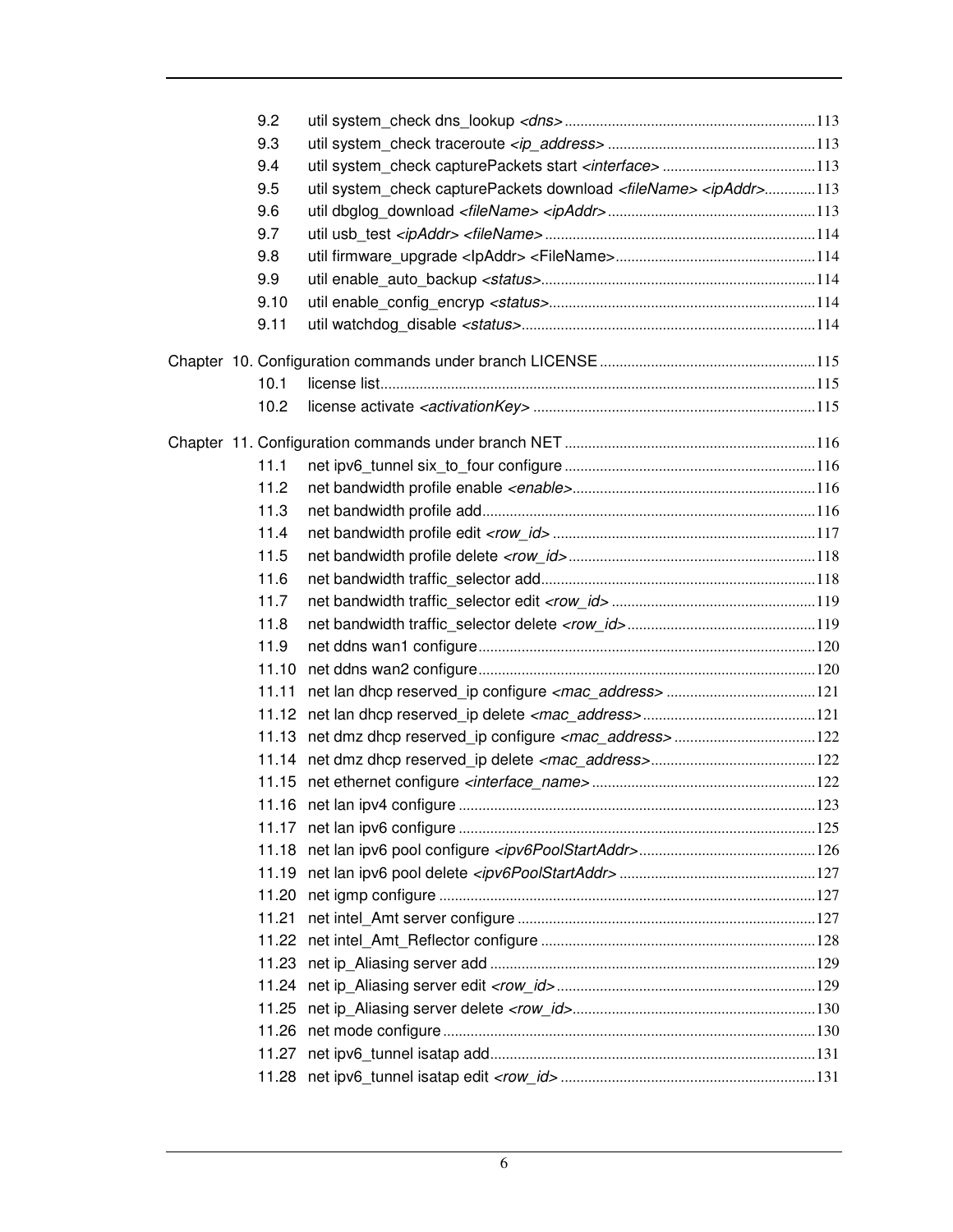| 11.29 |  |
|-------|--|
| 11.30 |  |
| 11.31 |  |
| 11.32 |  |
| 11.33 |  |
| 11.34 |  |
| 11.35 |  |
| 11.36 |  |
| 11.37 |  |
| 11.38 |  |
| 11.39 |  |
| 11.40 |  |
| 11.41 |  |
| 11.42 |  |
| 11.43 |  |
| 11.44 |  |
| 11.45 |  |
| 11.46 |  |
| 11.47 |  |
| 11.48 |  |
| 11.49 |  |
| 11.50 |  |
| 11.51 |  |
| 11.52 |  |
| 11.53 |  |
| 11.54 |  |
| 11.55 |  |
| 11.56 |  |
| 11.57 |  |
| 11.58 |  |
| 11.59 |  |
| 11.60 |  |
| 11.61 |  |
| 11.62 |  |
| 11.63 |  |
| 11.64 |  |
| 11.65 |  |
| 11.66 |  |
| 11.67 |  |
| 11.68 |  |
| 11.69 |  |
| 11.70 |  |
| 11.71 |  |
|       |  |
|       |  |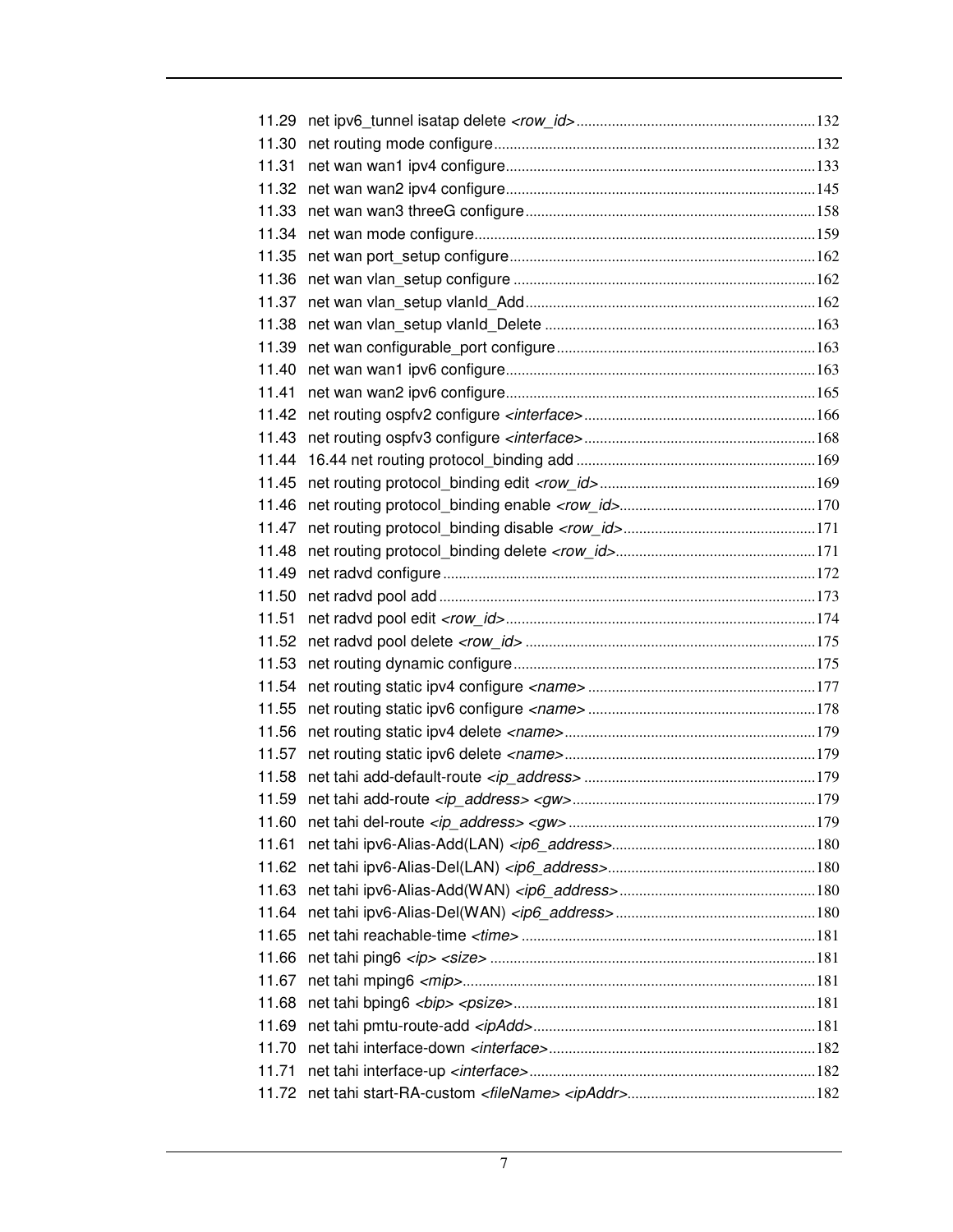| 11.75 |                                                                                                              |  |
|-------|--------------------------------------------------------------------------------------------------------------|--|
|       |                                                                                                              |  |
|       |                                                                                                              |  |
|       |                                                                                                              |  |
|       |                                                                                                              |  |
| 11.80 |                                                                                                              |  |
| 11.81 |                                                                                                              |  |
|       |                                                                                                              |  |
|       |                                                                                                              |  |
|       |                                                                                                              |  |
|       |                                                                                                              |  |
| 12.1  |                                                                                                              |  |
| 12.2  |                                                                                                              |  |
| 12.3  |                                                                                                              |  |
| 12.4  |                                                                                                              |  |
| 12.5  |                                                                                                              |  |
| 12.6  |                                                                                                              |  |
| 12.7  |                                                                                                              |  |
| 12.8  |                                                                                                              |  |
| 12.9  |                                                                                                              |  |
| 12.10 | security firewall ipv4 default_outbound_policy <default_outbound_policy>.196</default_outbound_policy>       |  |
| 12.11 |                                                                                                              |  |
|       |                                                                                                              |  |
|       |                                                                                                              |  |
|       |                                                                                                              |  |
|       |                                                                                                              |  |
|       |                                                                                                              |  |
|       |                                                                                                              |  |
|       |                                                                                                              |  |
|       |                                                                                                              |  |
| 12.20 |                                                                                                              |  |
| 12.21 |                                                                                                              |  |
|       |                                                                                                              |  |
|       | 12.23 security firewall ipv6 default_outbound_policy <default_outbound_policy>.203</default_outbound_policy> |  |
|       |                                                                                                              |  |
|       |                                                                                                              |  |
|       |                                                                                                              |  |
|       |                                                                                                              |  |
| 12.27 |                                                                                                              |  |
|       |                                                                                                              |  |
|       |                                                                                                              |  |
|       |                                                                                                              |  |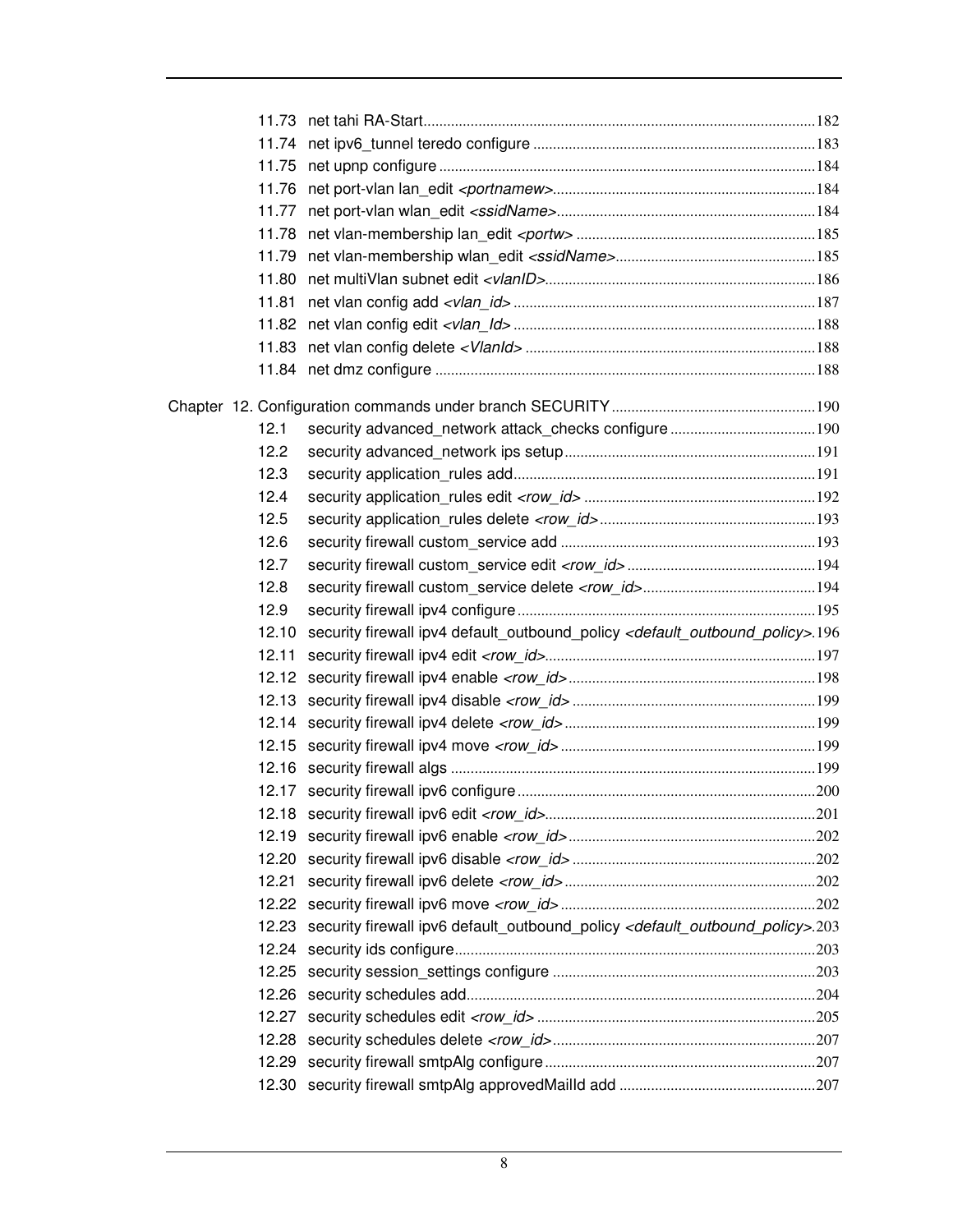| 12.31 |                                                                       |
|-------|-----------------------------------------------------------------------|
| 12.32 | security firewall smtpAlg approvedMailld delete <row_id>208</row_id>  |
| 12.33 |                                                                       |
| 12.34 |                                                                       |
| 12.35 |                                                                       |
| 12.36 |                                                                       |
| 12.37 |                                                                       |
| 12.38 |                                                                       |
| 12.39 |                                                                       |
| 12.40 |                                                                       |
| 12.41 |                                                                       |
| 12.42 |                                                                       |
| 12.43 |                                                                       |
| 12.44 |                                                                       |
| 12.45 |                                                                       |
| 12.46 |                                                                       |
| 12.47 |                                                                       |
| 12.48 |                                                                       |
| 12.49 |                                                                       |
| 12.50 |                                                                       |
| 12.51 |                                                                       |
| 12.52 |                                                                       |
| 12.53 |                                                                       |
| 12.54 |                                                                       |
| 12.55 |                                                                       |
| 12.56 | security website_filter blocked_keywords edit <row_id>216</row_id>    |
| 12.57 |                                                                       |
| 12.58 | security website_filter blocked_keywords enable <row_id>217</row_id>  |
| 12.59 | security website filter blocked keywords disable <row id="">217</row> |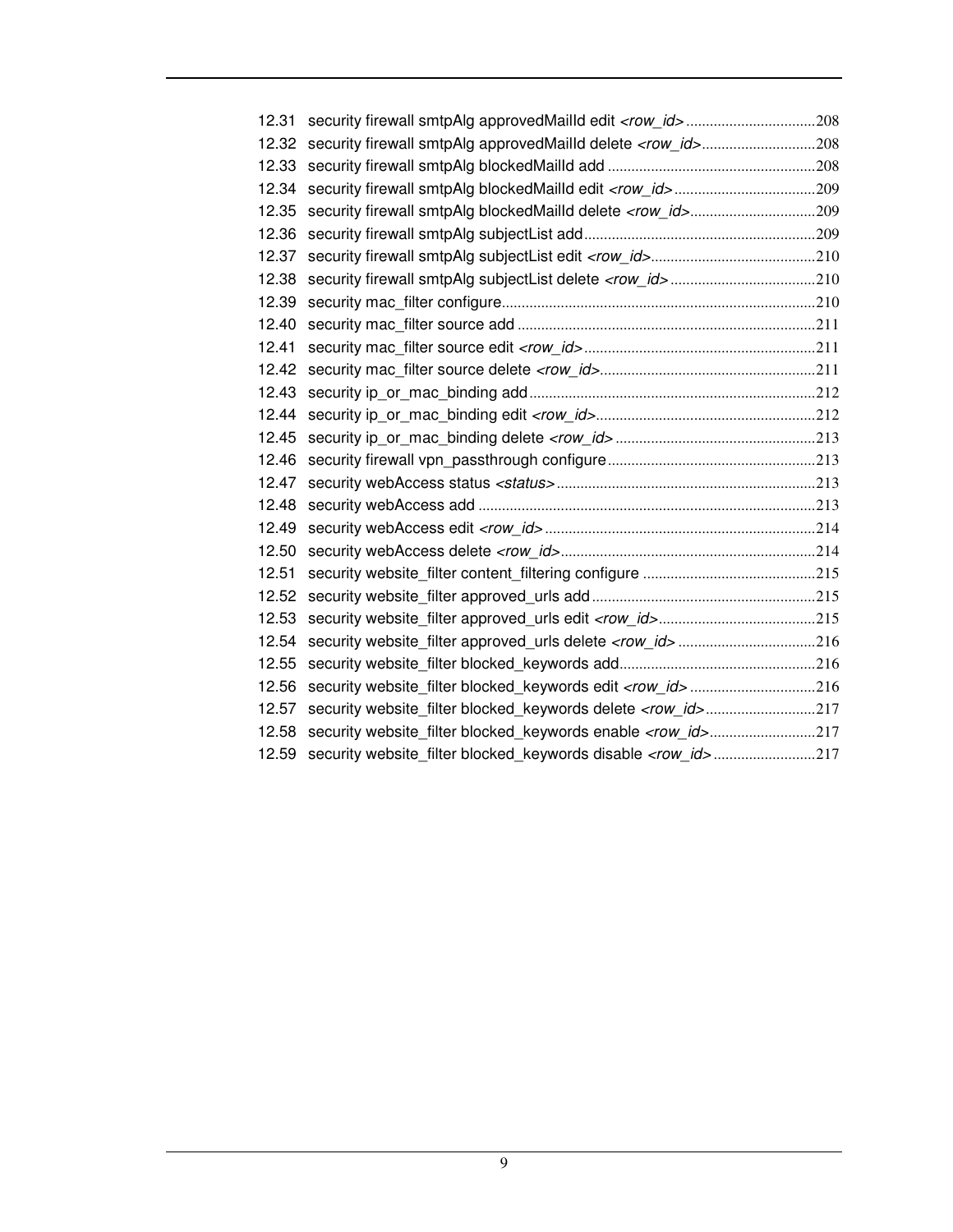## **Chapter 1. Introduction**

This document describes the Command Line Interface (CLI) for managing D-Link's DSR-500/500AC/1000/1000AC router.

The CLI user requires advanced knowledge about the configuration of the system, and it should be used only by those users who are familiar with CLI-based configuration.

Note that the following features in the DSR Unified Services Router cannot be managed by the CLI:

- Firmware Upgrade
- Configuration Backup/Restore
- Certificate Generate/Upload
- Power Savings mode configuration
- System Dashboard/Resource Utilization

Please access the web browser based UI of the DSR router for managing these features.

#### **1.1 Accessing the CLI**

The CLI can be accessed by logging in with the same user credentials used to access the web browser based UI.

\*\*\*\*\*\*\*\*\*\*\*\*\*\*\*\*\*\*\*\*\*\*\*\*\*\*\*\*\*\*\*\*\*\*\*\*\*\*\*\*\*\*\*\*\*\*\*\*\*\*\*\*\*

Welcome to the DSR Command Line Interface

\*\*\*\*\*\*\*\*\*\*\*\*\*\*\*\*\*\*\*\*\*\*\*\*\*\*\*\*\*\*\*\*\*\*\*\*\*\*\*\*\*\*\*\*\*\*\*\*\*\*\*\*

D-Link DSR>

*Note: D-Link DSR> is* the *CLI prompt.*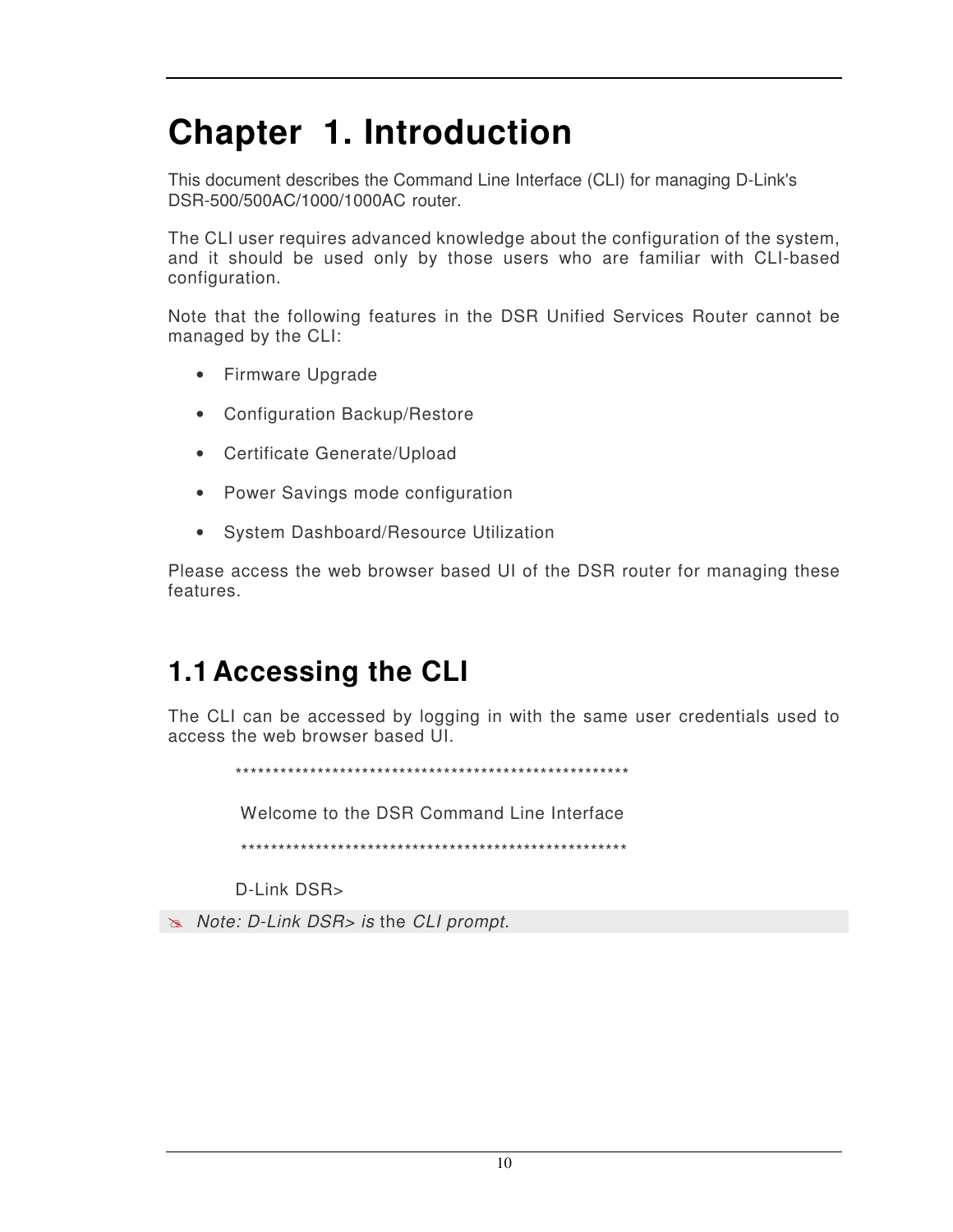## **Chapter 2. Basic commands available on the CLI**

### **2.1 Context Sensitive Help**

[?] - Displays context sensitive help. This is either a list of possible command completions with summaries, or the full syntax of the current command. A subsequent repeat of this key, when a command has been resolved, will display a detailed reference.

### **2.2 Auto-Completion**

The following keys both perform auto-completion for the current command line. If the command prefix is not unique a subsequent repeat of the key will display possible completions.

- [enter] Auto-completes, syntax-checks then executes a command. If there is a syntax error then offending part of the command line will be highlighted and explained.
- [space] Auto-completes, or if the command is already resolved, inserts a space.

### **2.3 Movement Keys**

- [CTRL-A] Moves to the start of the line.
- [CTRL-E] Moves to the end of the line.
- [up] Moves to the previous command line held in history.
- [down] Moves to the next command line held in history.
- [left] Moves the insertion point left one character.
- [right] Moves the insertion point right one character.

### **2.4 Deletion Keys**

- [CTRL-C] Deletes the whole line.
- [CTRL-D] Deletes the character to the right on the insertion point.
- [CTRL-K] Deletes all the characters to the right of the insertion point.
- [Backspace] Deletes the character to the left of the insertion point.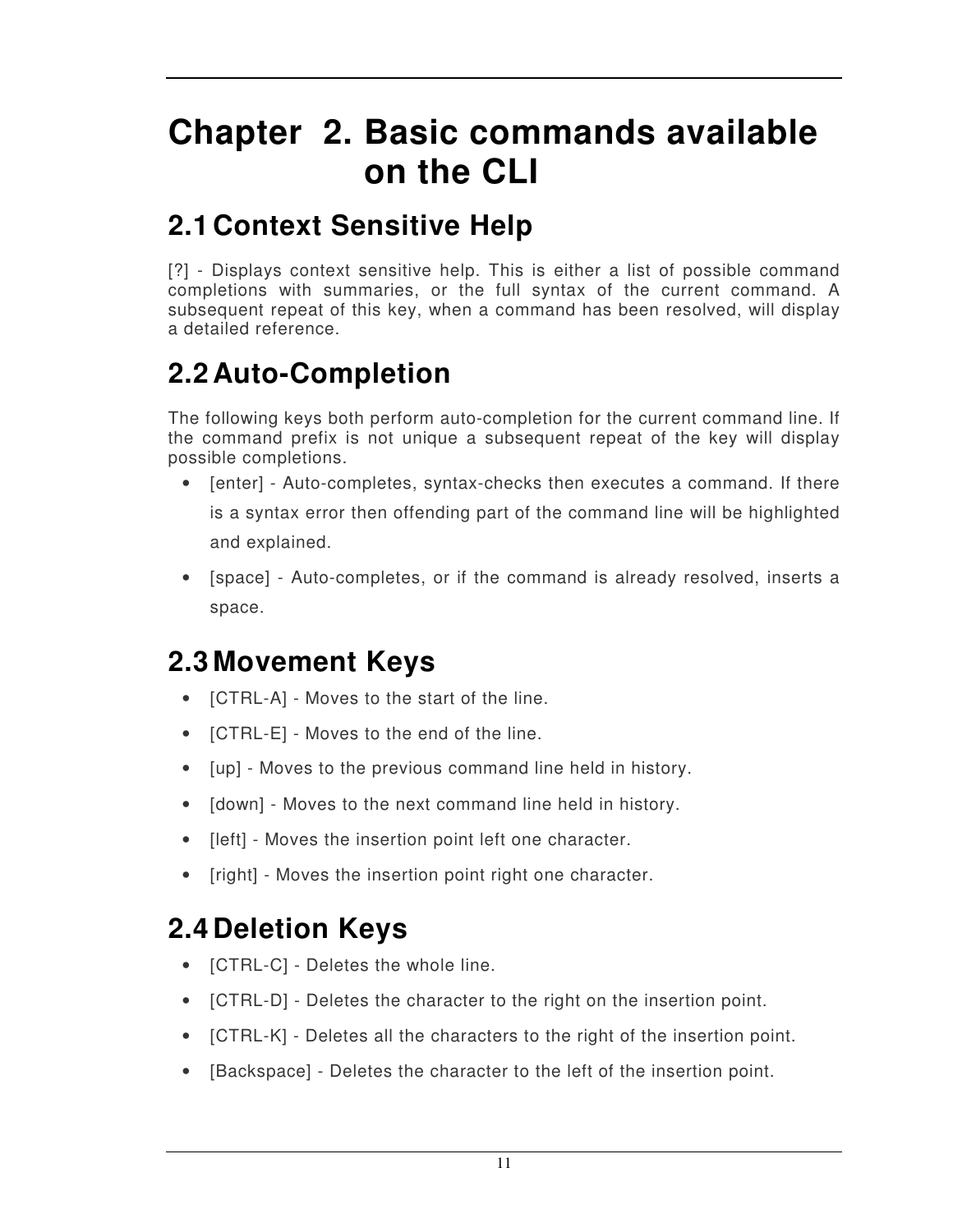### **2.5 Escape Sequences**

- !! Substitutes the last command line.
- !N Substitutes the Nth command line (absolute as per 'history' command).
- !-N Substitutes the command line entered N lines before (relative).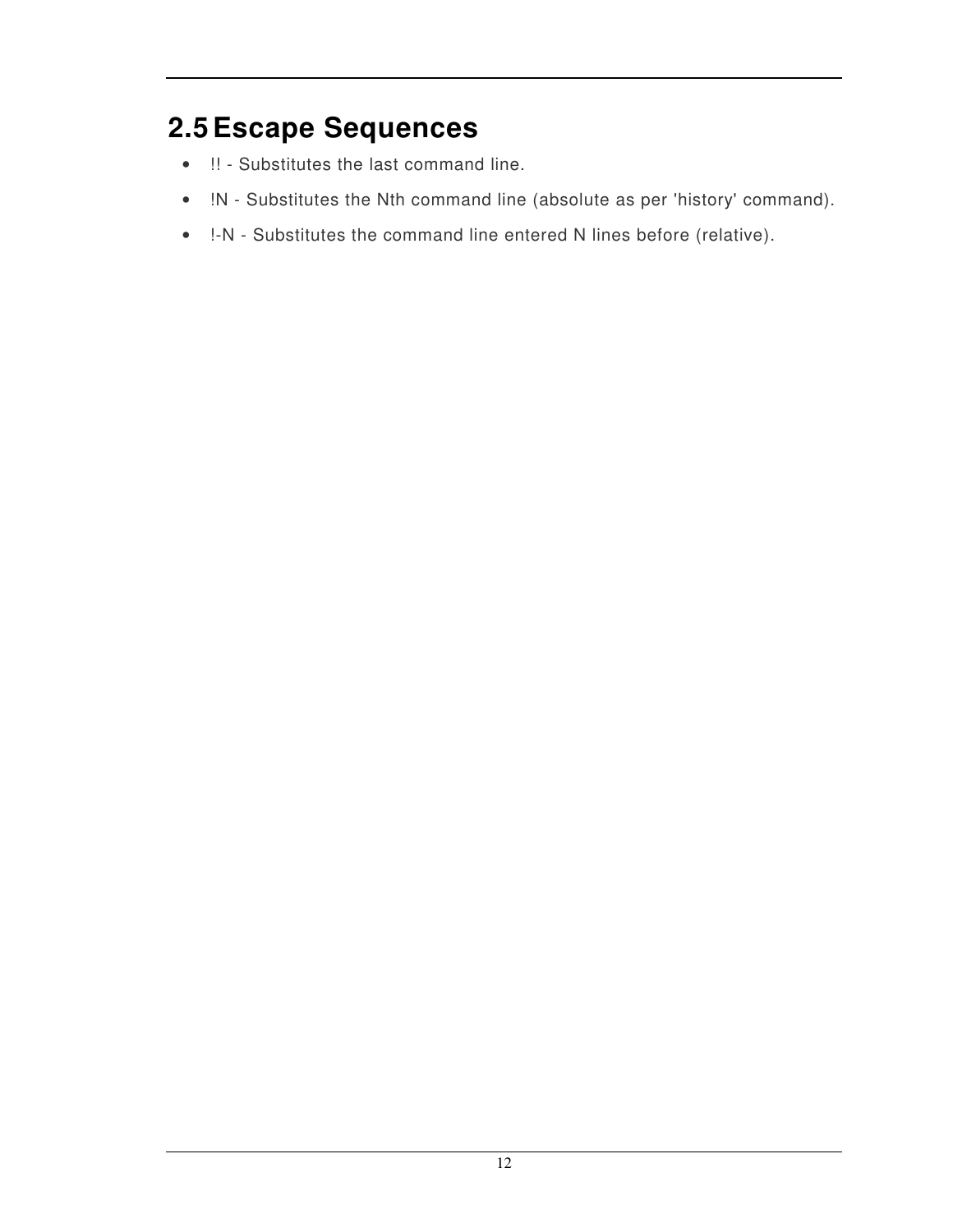# **Chapter 3. Command Hierarchy in CLI**

## **3.1 CLI Commands**

The CLI commands are divided into 4 categories:

- Global commands
- Show commands
- Utility commands
- Configuration commands

#### **3.2 Router Configuration**

The router configuration is divided into 5 branches:

- **Net:** Network Settings
- **Security:** Security Settings
- **System:** Admin Settings
- **Dot11:** Wireless Settings
- **Vpn:** VPN Settings
- **Radius:** RADIUS Settings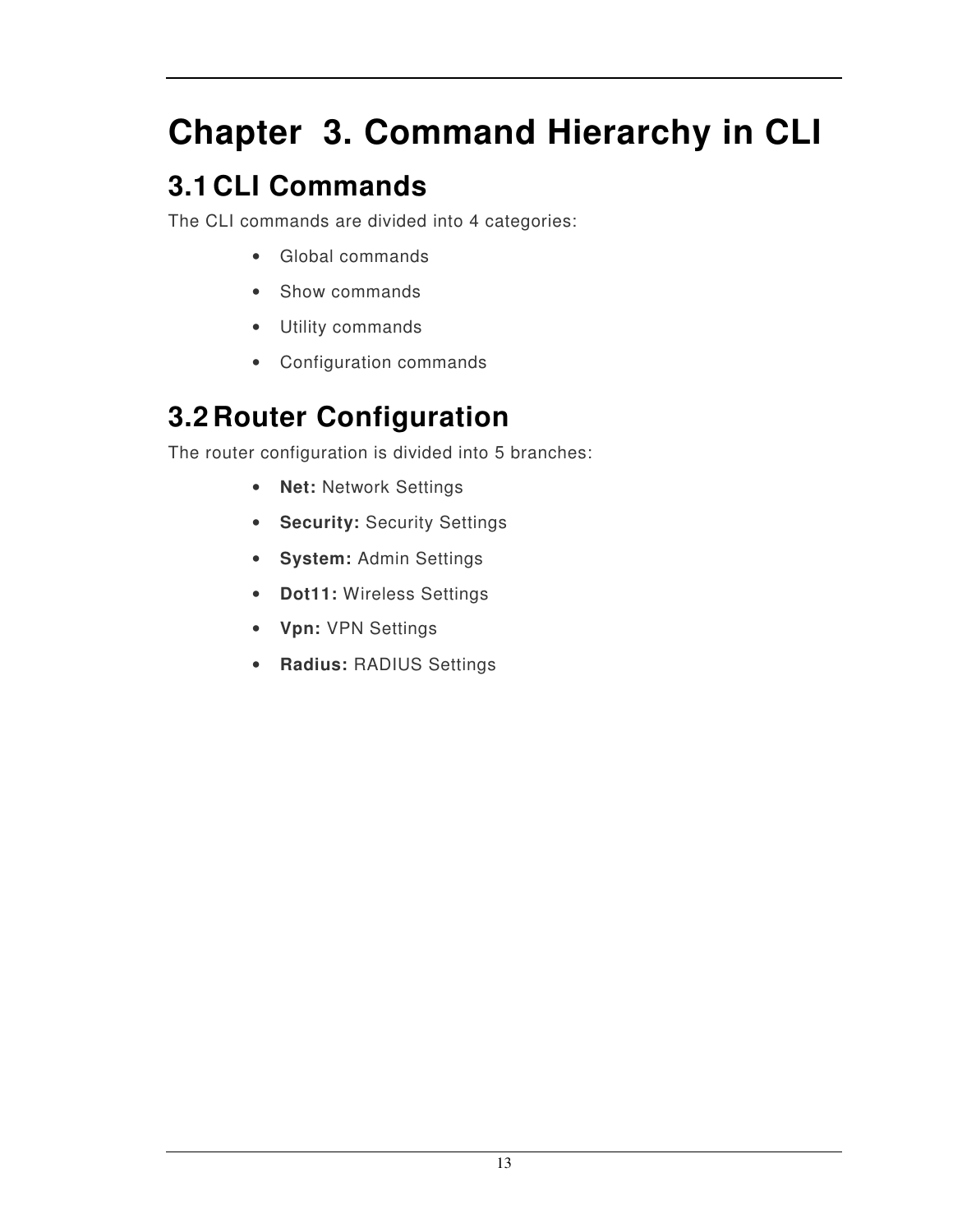## **Chapter 4. Global commands used in CLI**

The global commands that are used in CLI are given below:

- **.exit:** Exit this session
- **.help:** Displays an overview of the CLI syntax
- **.top:** Returns to the default mode
- **.reboot:** Reboots the system.
- **.history:** Displays the current session's command line history. Number of commands in history list can be controlled by setting limit argument; by default it is unbounded.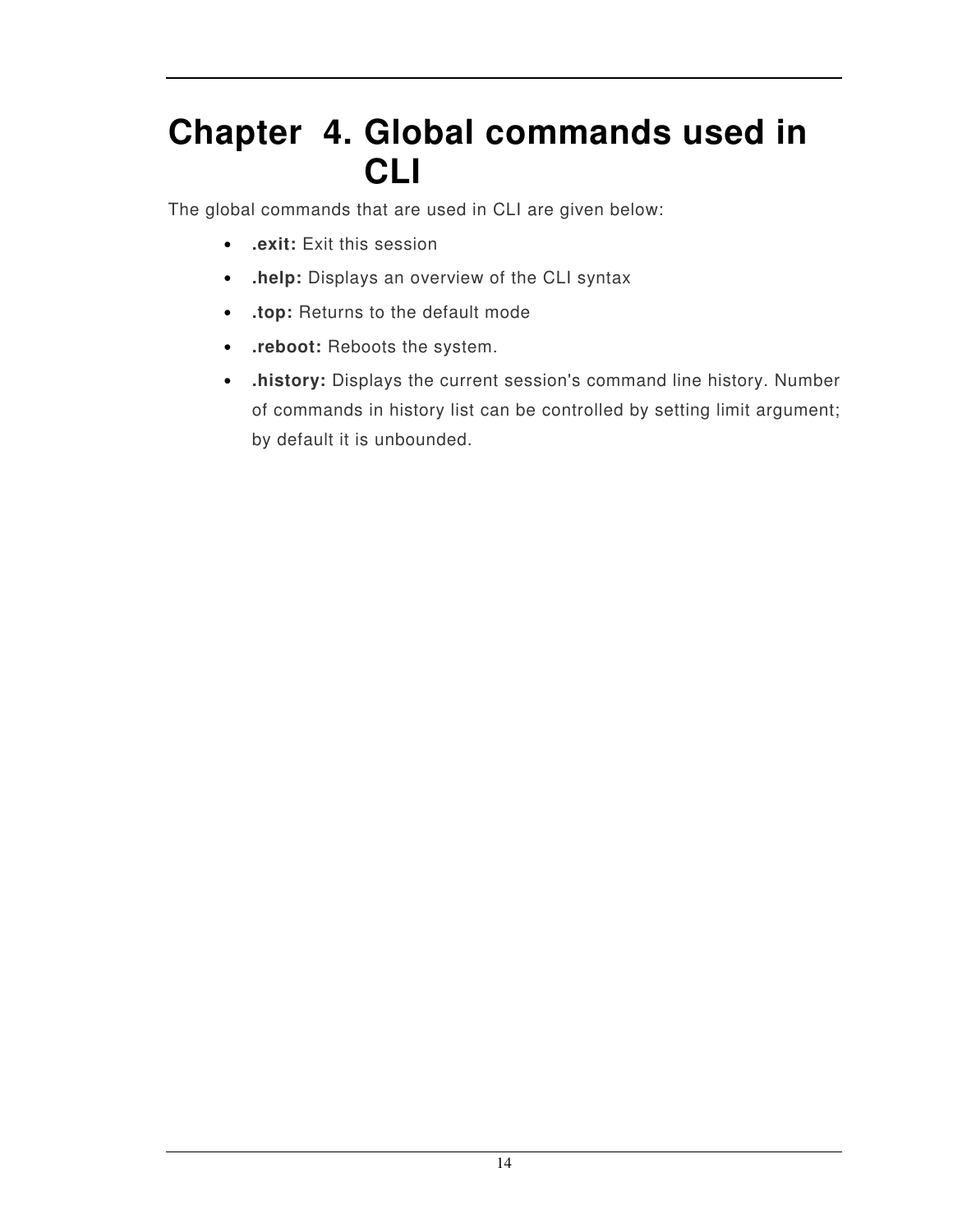## **Chapter 5. Show commands used in CLI**

The show commands for all the above mentioned branches are outlined in this section.

The command show activeDirectory-serverCheck? at the CLI prompt would give the description of all the show commands in the branch activeDirectory-serverCheck, which is as follows:

|  | show activeDirectory-<br><b>serverCheck</b> | Displays status of Active Directory servers. |
|--|---------------------------------------------|----------------------------------------------|
|--|---------------------------------------------|----------------------------------------------|

The command show NT-Domain-Settings? at the CLI prompt would give the description of all the show commands in the branch NT-Domain-Settings, which is as follows:

```
1 show NT-Domain-Settings Displays NT Domain configuration.
```
The command show vpn? at the CLI prompt would give the description of all the show commands in the branch vpn, which is as follows:

| show vpn gre_tunnels                   | gre tunnels display mode.                         |
|----------------------------------------|---------------------------------------------------|
| show vpn I2tp client                   | Shows I2tp client details.                        |
| show vpn l2tp client setup             | Displays l2tp client setup.                       |
| show vpn I2tp client status            | Displays l2tp client status.                      |
| show vpn I2tp                          | Shows I2tp server details.                        |
| show vpn l2tp server                   | Shows I2tp server details.                        |
| show vpn I2tp server setup             | Displays l2tp server setup.                       |
| show vpn l2tp server<br>connections    | Displays l2tp server stats.                       |
| show vpn openvpn                       | Displays openvpn commands.                        |
| show vpn openvpn config                | Displays openvpn configuration.                   |
| show vpn openvpn<br>remote network all | Displays all openvpn remote network on<br>system. |
| show vpn openvpn<br>local network all  | Displays all openypn local network on system.     |
| show vpn openvpn<br>cert_upload_status | Displays openvpn certificate status.              |
| show vpn pptp client                   | Shows pptp client details.                        |
| show vpn pptp client setup             | Displays pptp client setup.                       |
| show vpn pptp client_status            | Shows pptp client status details.                 |
| show vpn pptp client_status<br>setup   | Displays pptp client status setup.                |
|                                        |                                                   |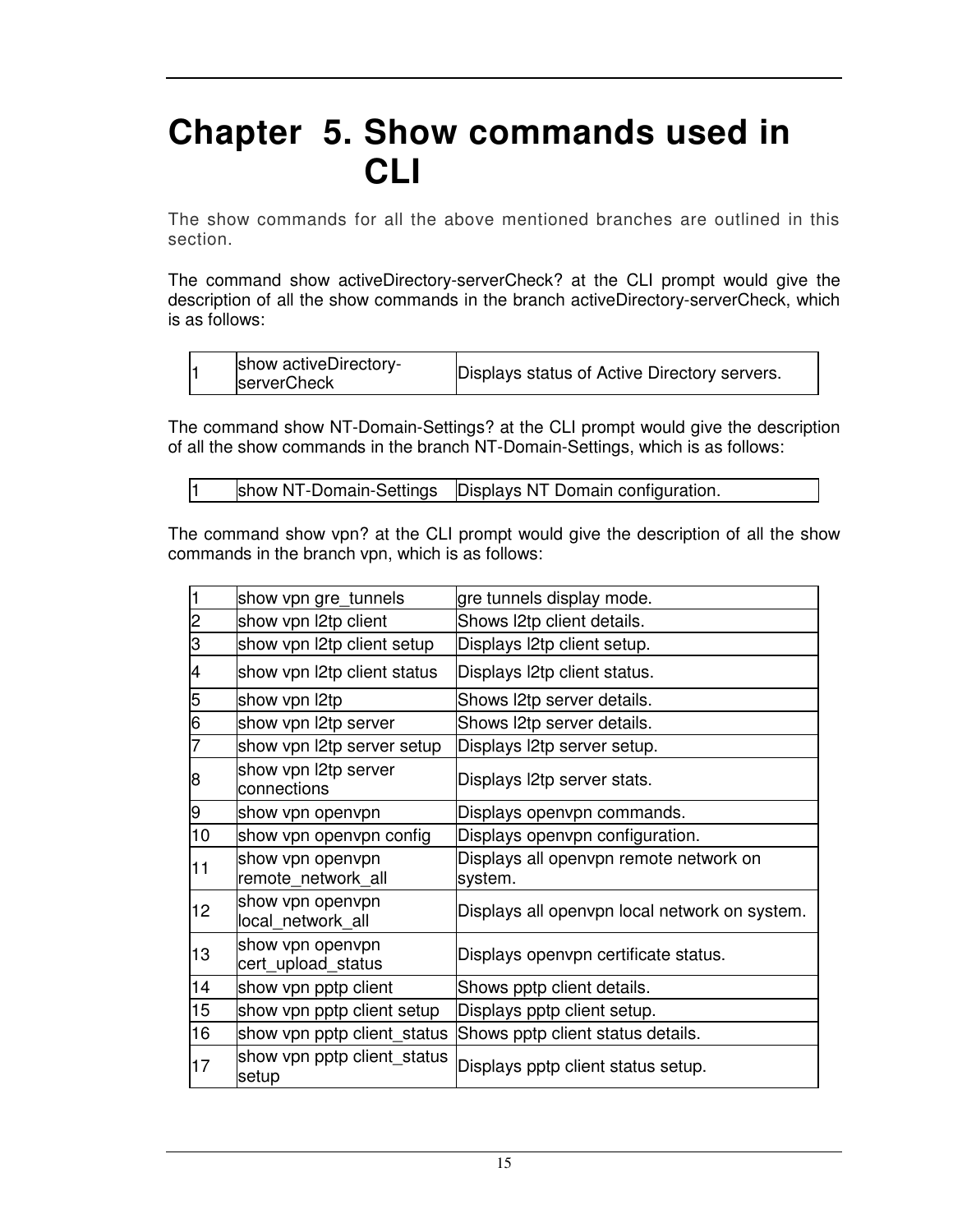| 18 | show vpn pptp                                                       | Shows pptp server details.                          |
|----|---------------------------------------------------------------------|-----------------------------------------------------|
| 19 | show vpn pptp server                                                | Shows pptp server details.                          |
| 20 | show vpn pptp server setup                                          | Displays pptp server setup.                         |
| 21 | show vpn pptp server<br>connections                                 | Displays pptp server stats.                         |
| 22 | show vpn sslvpn                                                     | Shows sslvpn settings.                              |
| 23 | show vpn sslvpn<br>connections                                      | Shows sslvpn active connections.                    |
| 24 | show vpn sslvpn client                                              | Shows sslvpn client settings.                       |
| 25 | show vpn sslvpn route                                               | Shows route settings.                               |
| 26 | show vpn sslvpn policy                                              | Shows sslvpn policy settings.                       |
| 27 | show vpn sslvpn portal-<br>layouts                                  | Shows sslvpn portal-layouts settings.               |
| 28 | show vpn sslvpn<br>portforwarding                                   | Shows sslvpn portforwarding settings.               |
| 29 | show vpn sslvpn<br>portforwarding appconfig                         | Shows sslvpn portforwarding appconfig<br>settings.  |
| 30 | show vpn sslvpn<br>portforwarding hostconfig                        | Shows sslvpn portforwarding hostconfig<br>settings. |
| 31 | show vpn sslvpn resource                                            | Shows sslvpn resource settings.                     |
| 32 | show vpn sslvpn resource-<br>object <resource_name></resource_name> | Shows sslvpn resource object settings.              |
| 33 | show vpn ipsec                                                      | Shows vpn policy.                                   |
| 34 | show vpn ipsec policy                                               | Shows vpn policy.                                   |
| 35 | show vpn ipsec policy setup Shows vpn policy.                       |                                                     |
| 36 | show vpn ipsec policy status Shows vpn status.                      |                                                     |
| 37 | show vpn ipsec policy<br>backup_policies                            | Shows a list of backup policies.                    |
| 38 | show vpn ipsec dhcp                                                 | Shows vpn ipsec dhcp setup.                         |
| 39 | show vpn ipsec dhcp setup                                           | Shows vpn ipsec dhcp setup.                         |

The command show LDAP-Settings? at the CLI prompt would give the description of all the show commands in the branch LDAP-Settings, which is as follows:

| show LDAP-Settings |  | Displays LDAP configuration. |
|--------------------|--|------------------------------|
|--------------------|--|------------------------------|

The command show dot11? at the CLI prompt would give the description of all the show commands in the branch dot11, which is as follows:

| show dot11                             | Displays 802.11 configuration                                                                                                                                                                                   |
|----------------------------------------|-----------------------------------------------------------------------------------------------------------------------------------------------------------------------------------------------------------------|
| show dot11<br>$accesspoint < ap$ name> | Displays Access Point configuration. This<br>command displays the list of configured Access<br>Points for the device. From this summary list,<br>status and parameters of each AP are available<br>for display. |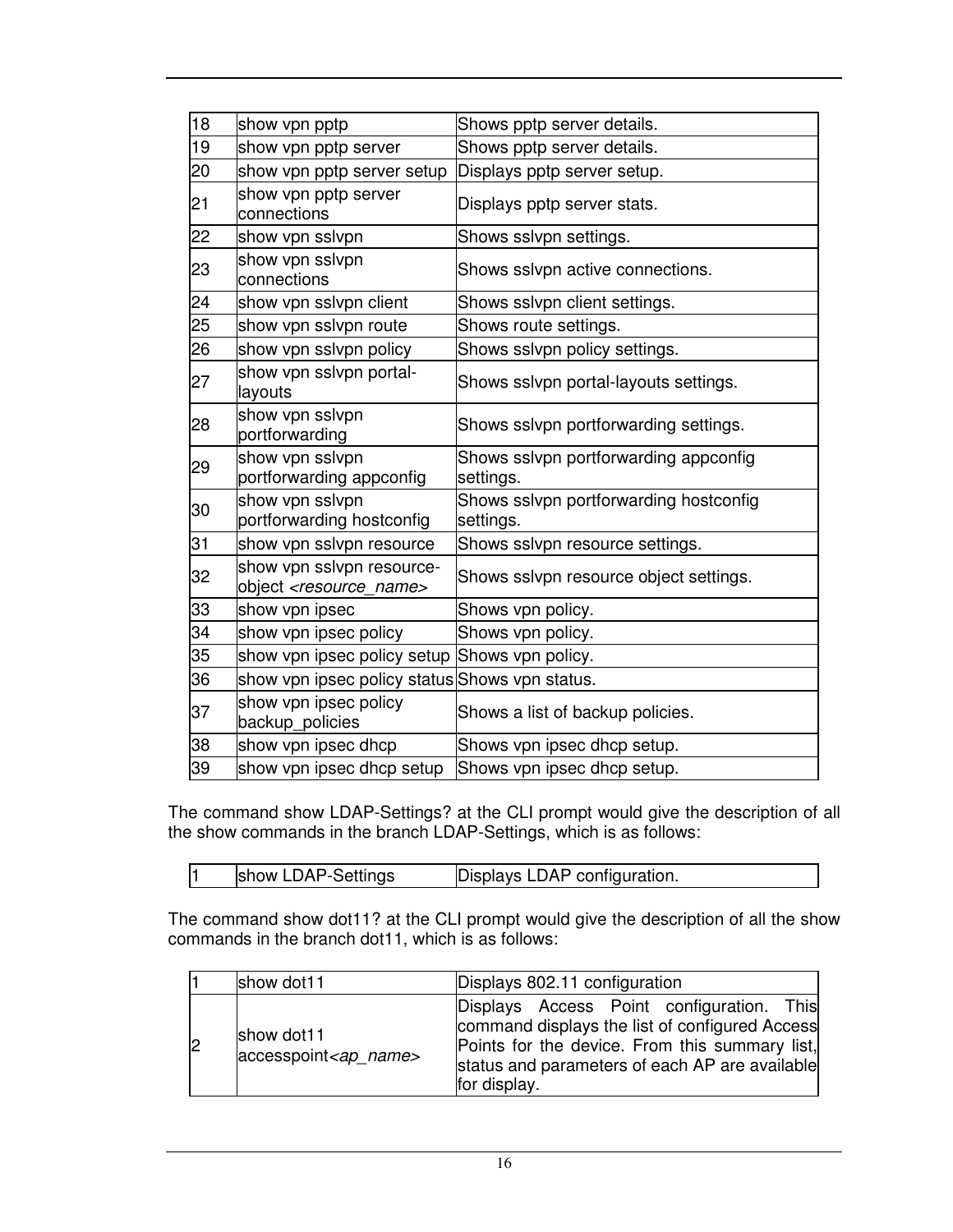|  | ap name: This is an AP identifier which<br>uniquely identifies an AP in the list of configured<br>APs. Enabled: An AP can be disabled if not in<br>use and enabled as needed. The AP is disabled<br>if this field has the value 'N' and it is enabled if it<br>has the value 'Y'. Disabling an AP does not<br>delete the configuration, but stops the AP.<br>Enabling the AP creates a wireless network<br>where computers and other devices can join and<br>communicate with the devices connected to the<br>access point or the devices on the Local Area<br>Network (LAN). SSID: The name or Service Set<br>Identifier (SSID) is the name of the wireless<br>network serviced by this AP. Note that since a<br>given wireless profile can be common to multiple<br>APs, the SSID is not unique to an AP. In order<br>for computers or devices to communicate via<br>this wireless network serviced by this AP, all<br>devices must select the same SSID from the list<br>of wireless networks in the area. <b>Broadcast:</b><br>The field indicates whether SSID is broadcasted<br>or not in the beacon frames transmitted by the<br>AP. If SSID is not broadcasted, the wireless<br>devices will not be able to see the network name<br>(SSID). If this field has the value 'Y', it indicates<br>that the AP's SSID is broadcasted to the public.<br>If it is 'N' it indicates the SSID is not to be<br>broadcasted and a device would have to specify<br>the SSID exactly to connect to this AP.<br><b>Profile:</b> This field has a brief description of the<br>security,<br>encryption<br>and<br>authentication<br>combination assigned to the AP. A Profile is not<br>necessarily unique to an AP, rather this<br>grouping of wireless settings can be used on<br>more than one AP at the same time.<br>Radio: The physical radio(s) on which this AP is<br>running on. An AP can run on multiple radios at<br>the same time for load-balancing and better |
|--|--------------------------------------------------------------------------------------------------------------------------------------------------------------------------------------------------------------------------------------------------------------------------------------------------------------------------------------------------------------------------------------------------------------------------------------------------------------------------------------------------------------------------------------------------------------------------------------------------------------------------------------------------------------------------------------------------------------------------------------------------------------------------------------------------------------------------------------------------------------------------------------------------------------------------------------------------------------------------------------------------------------------------------------------------------------------------------------------------------------------------------------------------------------------------------------------------------------------------------------------------------------------------------------------------------------------------------------------------------------------------------------------------------------------------------------------------------------------------------------------------------------------------------------------------------------------------------------------------------------------------------------------------------------------------------------------------------------------------------------------------------------------------------------------------------------------------------------------------------------------------------------------------------------------------------------------------------------------|
|  |                                                                                                                                                                                                                                                                                                                                                                                                                                                                                                                                                                                                                                                                                                                                                                                                                                                                                                                                                                                                                                                                                                                                                                                                                                                                                                                                                                                                                                                                                                                                                                                                                                                                                                                                                                                                                                                                                                                                                                    |
|  |                                                                                                                                                                                                                                                                                                                                                                                                                                                                                                                                                                                                                                                                                                                                                                                                                                                                                                                                                                                                                                                                                                                                                                                                                                                                                                                                                                                                                                                                                                                                                                                                                                                                                                                                                                                                                                                                                                                                                                    |
|  |                                                                                                                                                                                                                                                                                                                                                                                                                                                                                                                                                                                                                                                                                                                                                                                                                                                                                                                                                                                                                                                                                                                                                                                                                                                                                                                                                                                                                                                                                                                                                                                                                                                                                                                                                                                                                                                                                                                                                                    |
|  |                                                                                                                                                                                                                                                                                                                                                                                                                                                                                                                                                                                                                                                                                                                                                                                                                                                                                                                                                                                                                                                                                                                                                                                                                                                                                                                                                                                                                                                                                                                                                                                                                                                                                                                                                                                                                                                                                                                                                                    |
|  |                                                                                                                                                                                                                                                                                                                                                                                                                                                                                                                                                                                                                                                                                                                                                                                                                                                                                                                                                                                                                                                                                                                                                                                                                                                                                                                                                                                                                                                                                                                                                                                                                                                                                                                                                                                                                                                                                                                                                                    |
|  |                                                                                                                                                                                                                                                                                                                                                                                                                                                                                                                                                                                                                                                                                                                                                                                                                                                                                                                                                                                                                                                                                                                                                                                                                                                                                                                                                                                                                                                                                                                                                                                                                                                                                                                                                                                                                                                                                                                                                                    |
|  |                                                                                                                                                                                                                                                                                                                                                                                                                                                                                                                                                                                                                                                                                                                                                                                                                                                                                                                                                                                                                                                                                                                                                                                                                                                                                                                                                                                                                                                                                                                                                                                                                                                                                                                                                                                                                                                                                                                                                                    |
|  |                                                                                                                                                                                                                                                                                                                                                                                                                                                                                                                                                                                                                                                                                                                                                                                                                                                                                                                                                                                                                                                                                                                                                                                                                                                                                                                                                                                                                                                                                                                                                                                                                                                                                                                                                                                                                                                                                                                                                                    |
|  |                                                                                                                                                                                                                                                                                                                                                                                                                                                                                                                                                                                                                                                                                                                                                                                                                                                                                                                                                                                                                                                                                                                                                                                                                                                                                                                                                                                                                                                                                                                                                                                                                                                                                                                                                                                                                                                                                                                                                                    |
|  |                                                                                                                                                                                                                                                                                                                                                                                                                                                                                                                                                                                                                                                                                                                                                                                                                                                                                                                                                                                                                                                                                                                                                                                                                                                                                                                                                                                                                                                                                                                                                                                                                                                                                                                                                                                                                                                                                                                                                                    |
|  |                                                                                                                                                                                                                                                                                                                                                                                                                                                                                                                                                                                                                                                                                                                                                                                                                                                                                                                                                                                                                                                                                                                                                                                                                                                                                                                                                                                                                                                                                                                                                                                                                                                                                                                                                                                                                                                                                                                                                                    |
|  | throughput.                                                                                                                                                                                                                                                                                                                                                                                                                                                                                                                                                                                                                                                                                                                                                                                                                                                                                                                                                                                                                                                                                                                                                                                                                                                                                                                                                                                                                                                                                                                                                                                                                                                                                                                                                                                                                                                                                                                                                        |
|  | <b>VLAN:</b> The AP can be a part of a logical network<br>defined by the VLAN id. This allows devices                                                                                                                                                                                                                                                                                                                                                                                                                                                                                                                                                                                                                                                                                                                                                                                                                                                                                                                                                                                                                                                                                                                                                                                                                                                                                                                                                                                                                                                                                                                                                                                                                                                                                                                                                                                                                                                              |
|  | connected to the VLAN through this AP to                                                                                                                                                                                                                                                                                                                                                                                                                                                                                                                                                                                                                                                                                                                                                                                                                                                                                                                                                                                                                                                                                                                                                                                                                                                                                                                                                                                                                                                                                                                                                                                                                                                                                                                                                                                                                                                                                                                           |
|  | exchange data with one another as in a LAN. If                                                                                                                                                                                                                                                                                                                                                                                                                                                                                                                                                                                                                                                                                                                                                                                                                                                                                                                                                                                                                                                                                                                                                                                                                                                                                                                                                                                                                                                                                                                                                                                                                                                                                                                                                                                                                                                                                                                     |
|  | the optional argument ap_name is specified, the                                                                                                                                                                                                                                                                                                                                                                                                                                                                                                                                                                                                                                                                                                                                                                                                                                                                                                                                                                                                                                                                                                                                                                                                                                                                                                                                                                                                                                                                                                                                                                                                                                                                                                                                                                                                                                                                                                                    |
|  | following configuration information is displayed<br>for the access point.                                                                                                                                                                                                                                                                                                                                                                                                                                                                                                                                                                                                                                                                                                                                                                                                                                                                                                                                                                                                                                                                                                                                                                                                                                                                                                                                                                                                                                                                                                                                                                                                                                                                                                                                                                                                                                                                                          |
|  | Beacon Interval: The amount of time in                                                                                                                                                                                                                                                                                                                                                                                                                                                                                                                                                                                                                                                                                                                                                                                                                                                                                                                                                                                                                                                                                                                                                                                                                                                                                                                                                                                                                                                                                                                                                                                                                                                                                                                                                                                                                                                                                                                             |
|  | milliseconds between beacon transmissions.                                                                                                                                                                                                                                                                                                                                                                                                                                                                                                                                                                                                                                                                                                                                                                                                                                                                                                                                                                                                                                                                                                                                                                                                                                                                                                                                                                                                                                                                                                                                                                                                                                                                                                                                                                                                                                                                                                                         |
|  | <b>DTIM Interval:</b> Interval for delivery of traffic                                                                                                                                                                                                                                                                                                                                                                                                                                                                                                                                                                                                                                                                                                                                                                                                                                                                                                                                                                                                                                                                                                                                                                                                                                                                                                                                                                                                                                                                                                                                                                                                                                                                                                                                                                                                                                                                                                             |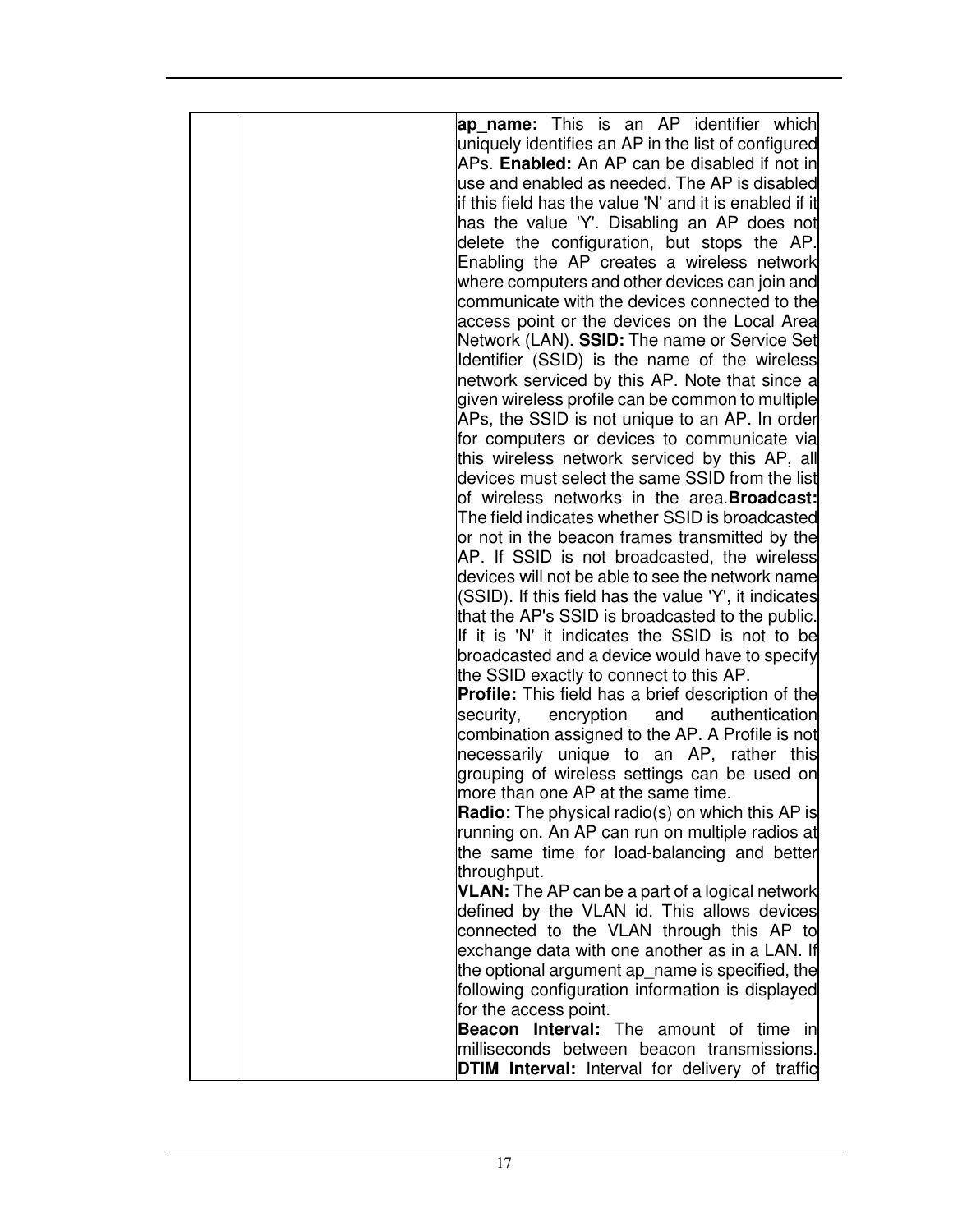|   |                                                                                    | indication message. It is related to beacon<br>interval. |
|---|------------------------------------------------------------------------------------|----------------------------------------------------------|
|   |                                                                                    |                                                          |
|   |                                                                                    | <b>RTS Threshold:</b> The Request to Send (RTS)          |
|   |                                                                                    | threshold is the value the AP checks against its         |
|   |                                                                                    | frames to determine if the<br>transmitting               |
|   |                                                                                    | RTS/Clear To Send (CTS) handshake is                     |
|   |                                                                                    | required with the receiving client. Using a small        |
|   |                                                                                    | value causes RTS packets to be sent more                 |
|   |                                                                                    | often, consuming more of the available                   |
|   |                                                                                    | bandwidth, therefore reducing the apparent               |
|   |                                                                                    | throughput of the network packet. The default is         |
|   |                                                                                    | 2346, which effectively disables RTS. Frag               |
|   |                                                                                    | <b>Threshold:</b> This is the maximum length of the      |
|   |                                                                                    | frame, beyond which packets must be broken up            |
|   |                                                                                    | (fragmented) into two or more frames. Collisions         |
|   |                                                                                    | occur more often for long frames because                 |
|   |                                                                                    | sending them occupies the channel for a longer           |
|   |                                                                                    | time. The default is 2346, which effectively             |
|   |                                                                                    | disables Fragmentation. Preamble<br>Mode:                |
|   |                                                                                    | 802.11b requires that a preamble be prepended            |
|   |                                                                                    | to every frame before it is transmitted to the air.      |
|   |                                                                                    | The preamble may be either the traditional long          |
|   |                                                                                    | preamble, which requires 192 micro second for            |
|   |                                                                                    | transmission, or it may be an optional short             |
|   |                                                                                    | preamble that requires only 96 micro second.             |
|   |                                                                                    | Long preamble is needed for the compatibility            |
|   |                                                                                    | with legacy 802.11 systems operating at 1 and            |
|   |                                                                                    | Mbps. The default is 'long'. <b>RTS/CTS</b><br>2         |
|   |                                                                                    | <b>Protection:</b> If selected the AP always performs    |
|   |                                                                                    | RTS/CTS handshake before transmitting a                  |
|   |                                                                                    | packet. It is generally used to minimize collisions      |
|   |                                                                                    | among hidden stations Transmit Power Gain:               |
|   |                                                                                    |                                                          |
|   |                                                                                    | Defines the relative amplification (gain) in dbm         |
|   |                                                                                    | for transmitted packets which is added to the TX         |
|   |                                                                                    | power configured on the physical radio. Retry            |
|   |                                                                                    | <b>Limit:</b> The number of retries the AP will use      |
|   |                                                                                    | when a frame transmission fails. It is used for          |
|   |                                                                                    | both long and short frames, of size less than or         |
|   |                                                                                    | equal to the RTS threshold. Supported Rate:              |
|   |                                                                                    | The rate or rates (in Mbps) which the AP will            |
|   |                                                                                    | advertise in the beacon frames.                          |
|   |                                                                                    | Displays Profile configuration. If no profile name       |
|   |                                                                                    | specified, this command will display a<br>is             |
| З | show dot11<br>profile <profile_name><displ<br>ay_qos&gt;</displ<br></profile_name> | summary of the details of all the profiles               |
|   |                                                                                    | configured in the system. If a profile name is           |
|   |                                                                                    | specified, this command will display a detailed          |
|   |                                                                                    | configuration of the profile. If the argument            |
|   |                                                                                    | 'DisplayQosInfo' is set to 'Y', the profile details      |
|   |                                                                                    | will include the QoS details as well.                    |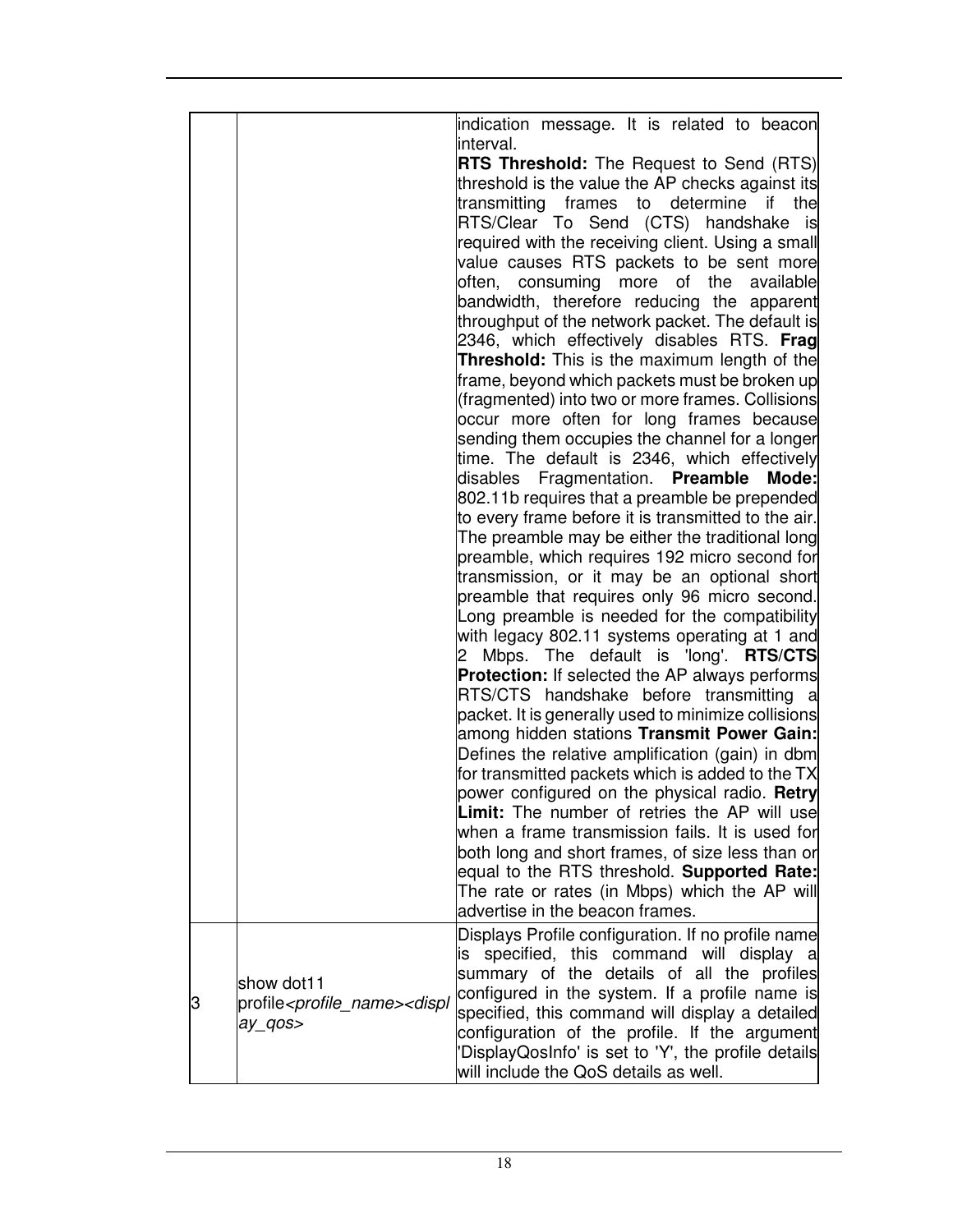| 4  | show dot11 statistics                                | Displays access point and radio statistics. This<br>table shows a cumulative total of relevant<br>wireless statistics for the APs and radios; the<br>counter is reset when the device is rebooted.<br><b>Radio</b><br><b>Statistics:</b><br>This<br>table<br>displays<br>transmit/receive data for each radio. It has the<br>following fields: Pkt(Tx/Rx): The number of<br>transmitted/received wireless<br>packets.<br><b>The</b><br>Byte(Tx/Rx):<br>number<br>οf<br>transmitted/received bytes<br>of information.<br>Err(TRx/Rx):<br>The<br>number<br>οf<br>transmitted/received packet errors reported to<br>radio.<br><b>Drop(Tx/Rx):</b> The<br>the<br>number of<br>transmitted/received packet drops between the<br>radio and client. Mcast: The number of multicast<br>packets sent over this radio. Coll: The number<br>of packet collisions reported to the radio. AP<br>Statistics: This table displays transmit/receive<br>data for each AP. An AP can have multiple<br>entries if it is running on multiple radios. It has<br>the following fields: Pkt(Tx/Rx): The number of<br>transmitted/received<br>wireless<br>packets<br>Byte(Tx/Rx):<br>The<br>number<br>οf<br>transmitted/received bytes of<br>information<br>$Err(TRx/Rx)$ :<br>The<br>number<br>οf<br>transmitted/received packet errors reported to<br><b>Drop(Tx/Rx):</b> The<br>the<br>AP.<br>number<br>of<br>transmitted/received packet dropped by the AP.<br>Mcast: The number of multicast packets sent<br>over this AP. Coll: The number of packet<br>collisions reported to the AP |
|----|------------------------------------------------------|---------------------------------------------------------------------------------------------------------------------------------------------------------------------------------------------------------------------------------------------------------------------------------------------------------------------------------------------------------------------------------------------------------------------------------------------------------------------------------------------------------------------------------------------------------------------------------------------------------------------------------------------------------------------------------------------------------------------------------------------------------------------------------------------------------------------------------------------------------------------------------------------------------------------------------------------------------------------------------------------------------------------------------------------------------------------------------------------------------------------------------------------------------------------------------------------------------------------------------------------------------------------------------------------------------------------------------------------------------------------------------------------------------------------------------------------------------------------------------------------------------------------------------------------------------------------|
| 5  | show dot11 acl <ap_name></ap_name>                   | Displays access control list information for the<br>specified access point.                                                                                                                                                                                                                                                                                                                                                                                                                                                                                                                                                                                                                                                                                                                                                                                                                                                                                                                                                                                                                                                                                                                                                                                                                                                                                                                                                                                                                                                                                         |
| 6  | show dot11 accesspoint<br>status <ap_name></ap_name> | Displays wireless stats.                                                                                                                                                                                                                                                                                                                                                                                                                                                                                                                                                                                                                                                                                                                                                                                                                                                                                                                                                                                                                                                                                                                                                                                                                                                                                                                                                                                                                                                                                                                                            |
| 7  | show dot11<br>wmm <profile_name></profile_name>      | Displays wireless stats.                                                                                                                                                                                                                                                                                                                                                                                                                                                                                                                                                                                                                                                                                                                                                                                                                                                                                                                                                                                                                                                                                                                                                                                                                                                                                                                                                                                                                                                                                                                                            |
| 8  | show dot11 radius                                    | Displays radius Information.                                                                                                                                                                                                                                                                                                                                                                                                                                                                                                                                                                                                                                                                                                                                                                                                                                                                                                                                                                                                                                                                                                                                                                                                                                                                                                                                                                                                                                                                                                                                        |
| 9  | show dot11 wps                                       | Displays WPS Information.                                                                                                                                                                                                                                                                                                                                                                                                                                                                                                                                                                                                                                                                                                                                                                                                                                                                                                                                                                                                                                                                                                                                                                                                                                                                                                                                                                                                                                                                                                                                           |
| 10 | show dot11 wds <radio no=""></radio>                 | Displays WDS Information.                                                                                                                                                                                                                                                                                                                                                                                                                                                                                                                                                                                                                                                                                                                                                                                                                                                                                                                                                                                                                                                                                                                                                                                                                                                                                                                                                                                                                                                                                                                                           |
| 11 | show dot11<br>wireless statistics                    | Displays wireless_statistics Information.                                                                                                                                                                                                                                                                                                                                                                                                                                                                                                                                                                                                                                                                                                                                                                                                                                                                                                                                                                                                                                                                                                                                                                                                                                                                                                                                                                                                                                                                                                                           |
| 12 | show dot11 radio <radio_no></radio_no>               | Displays Radio configuration. Available Radios<br>This table shows the list of available radios that<br>an AP may use. It has the following fields:<br>Radio: The radio number. Card: This field<br>indicates which card the radio is using. Path:<br>This field indicates which path the radio is                                                                                                                                                                                                                                                                                                                                                                                                                                                                                                                                                                                                                                                                                                                                                                                                                                                                                                                                                                                                                                                                                                                                                                                                                                                                  |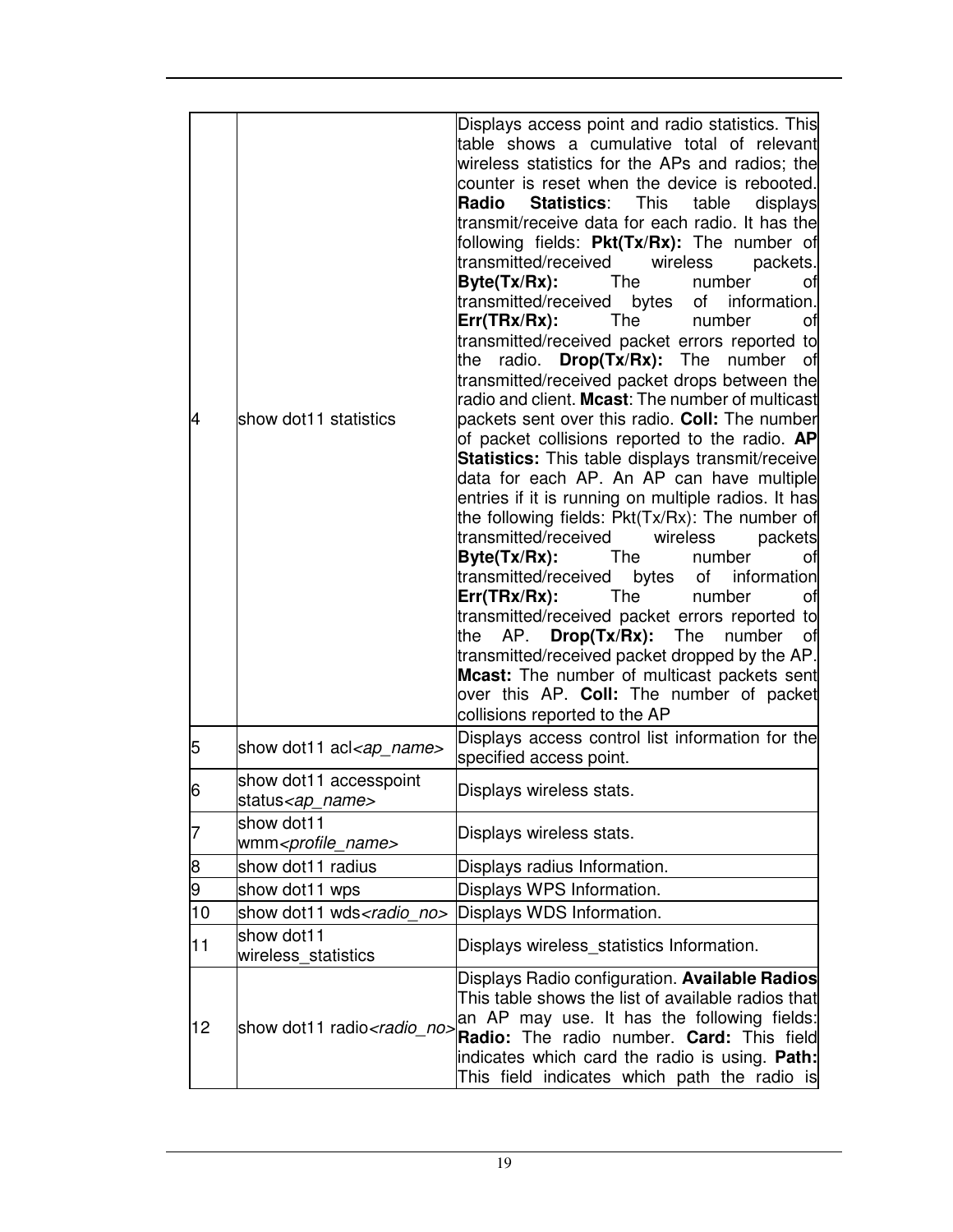| mapped to. <b>RogueAP Enabled:</b> If this field has<br>value 'Y' it indicates that RogueAP detection is<br>enabled on this radio. If it is 'N' it indicates that<br>RogueAP detection is disabled on this radio. If<br>the optional argument radioNum is given, the<br>following cofiguration information is displayed<br>for the given radio. Radio Settings Radio: The<br>radio number. Card Name: This field indicates<br>which card the radio is using. <b>Path:</b> This field<br>indicates which path the radio is mapped to.<br><b>Current Channel:</b> The channel used by the<br>radio. RogueAP Enabled: If this field has the<br>value 'Yes', it indicates that RogueAP detection<br>is enabled on this radio. TX Power: Value in<br>dBm is the default transmitted power level for all<br>APs that use this radio. RX Diversity: Enable<br>receive diversity (use multiple antennas to<br>receive packets) List of Access Points for Radio<br>This table shows all the APs that are configured<br>for a particular radio. AP Name: This is the<br>name of the AP. BSSID: The BSSID of the AP<br><b>SSID:</b> The SSID serviced by AP Profile: This<br>field has a brief description of the security, |
|------------------------------------------------------------------------------------------------------------------------------------------------------------------------------------------------------------------------------------------------------------------------------------------------------------------------------------------------------------------------------------------------------------------------------------------------------------------------------------------------------------------------------------------------------------------------------------------------------------------------------------------------------------------------------------------------------------------------------------------------------------------------------------------------------------------------------------------------------------------------------------------------------------------------------------------------------------------------------------------------------------------------------------------------------------------------------------------------------------------------------------------------------------------------------------------------------------------|
| encryption and authentication combination<br>assigned to the AP.                                                                                                                                                                                                                                                                                                                                                                                                                                                                                                                                                                                                                                                                                                                                                                                                                                                                                                                                                                                                                                                                                                                                                 |

The command show POP3-Settings? at the CLI prompt would give the description of all the show commands in the branch POP3-Settings, which is as follows:

| show POP3-Settings | Displays POP3 configuration. |
|--------------------|------------------------------|
|                    |                              |

The command show POP3-Trusted-CA? at the CLI prompt would give the description of all the show commands in the branch POP3-Trusted-CA, which is as follows:

|  | show POP3-Trusted-CA | Displays POP3 Trusted Certificates. |
|--|----------------------|-------------------------------------|
|--|----------------------|-------------------------------------|

The command show system? at the CLI prompt would give the description of all the show commands in the branch system, which is as follows:

|   | show system logging                                         |                                                                  |
|---|-------------------------------------------------------------|------------------------------------------------------------------|
|   | show system logging remote .                                |                                                                  |
|   | setup                                                       | show system logging remote Displays remote logging configuration |
|   | show system logging facility                                |                                                                  |
| 5 | show system logging facility<br>setup <facility></facility> | Displays logging facility configuration                          |
|   | show system logging ipv4                                    |                                                                  |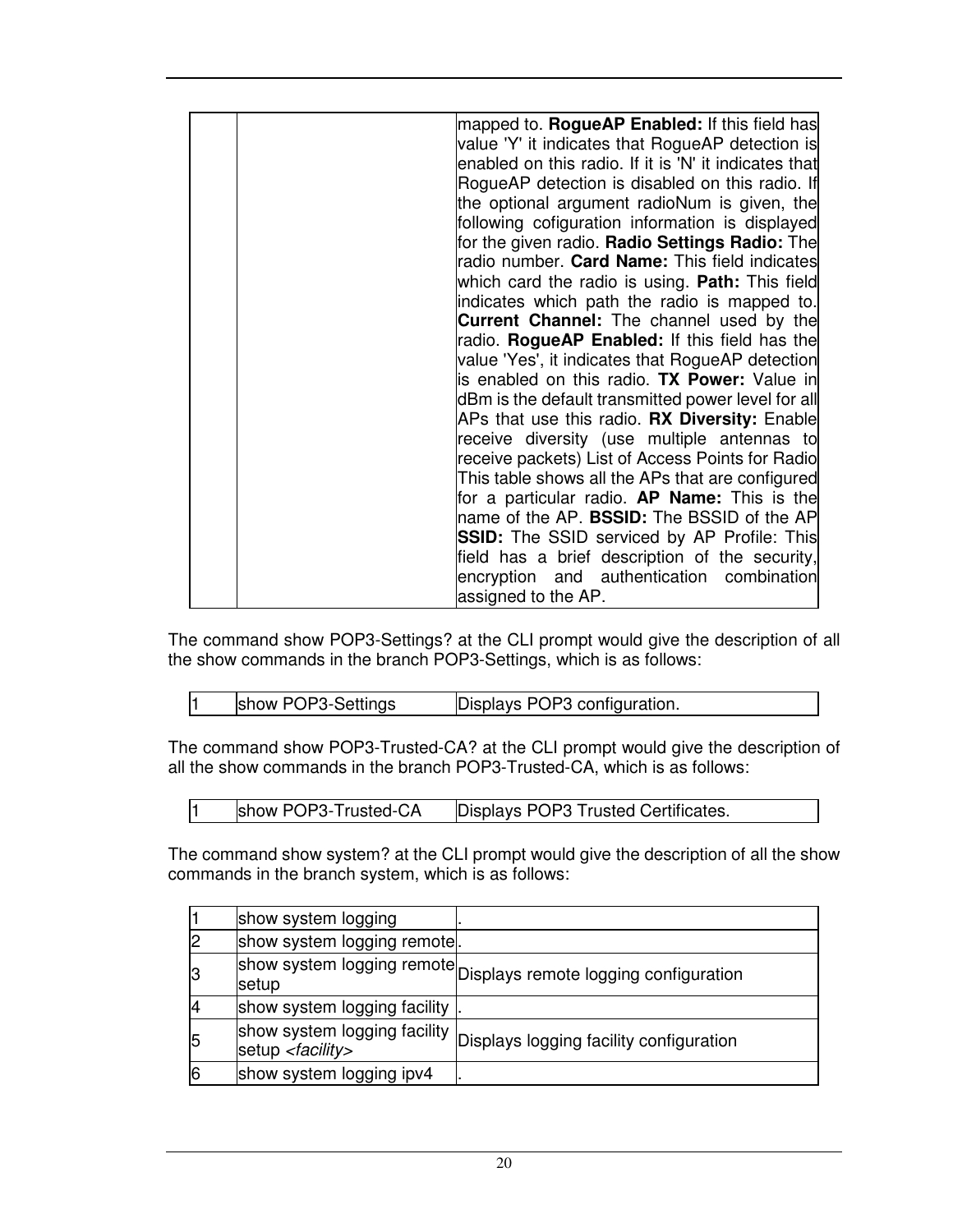| $\overline{7}$ | show system logging ipv4<br>setup               | Displays logging configuration                                                                                                                                                       |
|----------------|-------------------------------------------------|--------------------------------------------------------------------------------------------------------------------------------------------------------------------------------------|
| $\bf{8}$       | show system logging ipv6                        |                                                                                                                                                                                      |
| 9              | show system logging ipv6<br>setup               | Displays ipv6 logs configuration                                                                                                                                                     |
| 10             | show system log                                 | Displays captured log messages of the router<br>activities                                                                                                                           |
| 11             | show system log all                             | Displays all the captured log messages of the<br>router activities from Event Log. The logs<br>displayed on this event viewer can be defined in<br>the Log Configuration commands    |
| 12             | show system log page                            | Displays Page Wise, captured log messages of<br>the router activities from Event Log. The logs<br>displayed on this event viewer can be defined in<br>the Log Configuration commands |
| 13             | show system<br>remote_management                |                                                                                                                                                                                      |
| 14             | show system<br>remote_management setup          | <b>Displays</b><br>remote<br>https<br>management<br>over<br>configuration                                                                                                            |
| 15             | show system<br>sessionSettings                  | Displays sessionSettings Configuration                                                                                                                                               |
| 16             | show system<br>snmp <agentlp></agentlp>         | Displays SNMP configuration                                                                                                                                                          |
| 17             | show system switch_setting                      |                                                                                                                                                                                      |
| 18             | show system switch_setting<br>power mode        | Displays power mode configuration                                                                                                                                                    |
| 19             | show system switch_setting<br>jumbo frame       | Displays jumbo frame configuration                                                                                                                                                   |
| 20             | show system status                              | Displays system status                                                                                                                                                               |
| 21             | show system dashboard                           | Displays the resources being used in the system<br>currently                                                                                                                         |
| 22             | show system time                                |                                                                                                                                                                                      |
| 23             | show system time setup                          | Displays Timezone and NTP configuration                                                                                                                                              |
| 24             | show system traffic_meter                       |                                                                                                                                                                                      |
| 25             | show system traffic_meter<br>setup              | Displays traffic meter configuration                                                                                                                                                 |
| 26             | show system usb-status                          | <b>Displays USB Status</b>                                                                                                                                                           |
| 27             | show system users                               | System group display mode                                                                                                                                                            |
| 28             | show system group                               | System user display mode                                                                                                                                                             |
| 29             | show system group<br>specific <row id=""></row> | Displays information for given group                                                                                                                                                 |
| 30             | show system group all                           | Displays all groups on system                                                                                                                                                        |
| 31             | show system users all                           | Displays all users on system                                                                                                                                                         |
| 32             | show system users<br>specific <row_id></row_id> | Displays information for given user                                                                                                                                                  |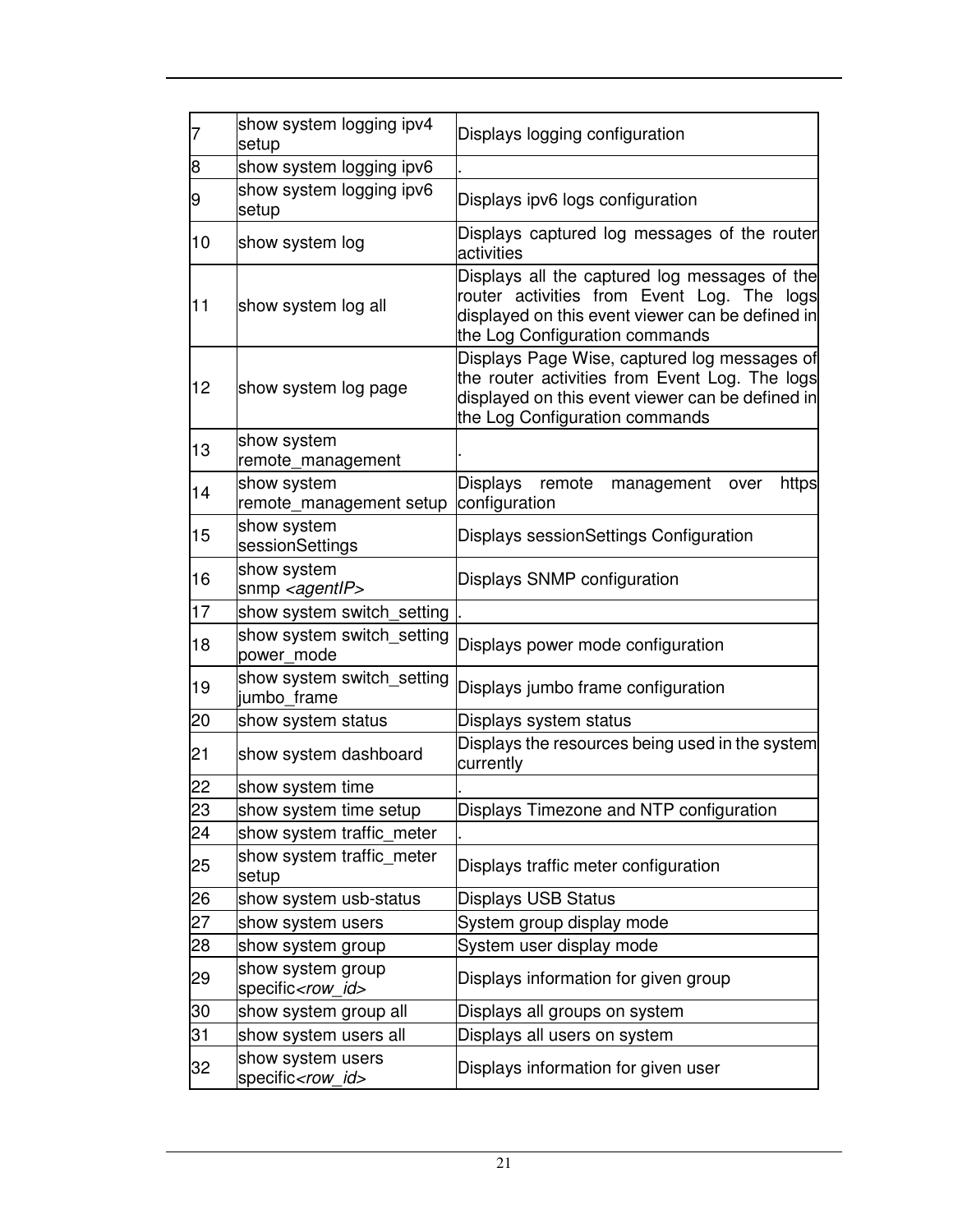| 33 | show system group<br>groupaccesscontrol <group_the group<br="" selected="">id&gt;</group_the> | Displays Group Access Control configuration for |
|----|-----------------------------------------------------------------------------------------------|-------------------------------------------------|
| 34 | show system group<br>access_control_browser                                                   | Displays Access Control browsers Policies       |
| 35 | show system group<br>access_control_ip                                                        | Displays Access Control ips Policies            |
| 36 | show system<br>firmwareVersion                                                                | Displays the firmware Version.                  |

The command show ntDomain-serverCheck? at the CLI prompt would give the description of all the show commands in the branch ntDomain-serverCheck, which is as follows:

| show ntDomain-     |                                       |
|--------------------|---------------------------------------|
| <b>serverCheck</b> | Displays status of NT Domain servers. |
|                    |                                       |

The command show Active-Directory-Settings? at the CLI prompt would give the description of all the show commands in the branch Active-Directory-Settings, which is as follows:

|  | show Active-Directory-<br>Settings | Displays Active Directory configuration. |  |
|--|------------------------------------|------------------------------------------|--|
|--|------------------------------------|------------------------------------------|--|

The command show pop3-serverCheck? at the CLI prompt would give the description of all the show commands in the branch pop3-serverCheck, which is as follows:

| show pop3-serverCheck<br>Displays status of Pop3 servers. |  |
|-----------------------------------------------------------|--|
|-----------------------------------------------------------|--|

The command show Radius-serverCheck? at the CLI prompt would give the description of all the show commands in the branch Radius-serverCheck, which is as follows:

1 show Radius-serverCheck Displays status of Radius servers.

The command show Radius-Settings? at the CLI prompt would give the description of all the show commands in the branch Radius-Settings, which is as follows:

| show Radius-Settings | Displays RADIUS configuration.<br>A RADIUS server maintains a database of user<br>accounts used in larger environments. If a<br>RADIUS server already exists, it can be used for<br>authenticating users that want to connect to the<br>wireless network provided by this device. When<br>multiple RADIUS servers are configured, they<br>are accessed in the same order as in the table.<br>If first RADIUS server is not accessible, then<br>system tries to contact to the next RADIUS<br>server. Configured Radius Servers This table |
|----------------------|-------------------------------------------------------------------------------------------------------------------------------------------------------------------------------------------------------------------------------------------------------------------------------------------------------------------------------------------------------------------------------------------------------------------------------------------------------------------------------------------------------------------------------------------|
|----------------------|-------------------------------------------------------------------------------------------------------------------------------------------------------------------------------------------------------------------------------------------------------------------------------------------------------------------------------------------------------------------------------------------------------------------------------------------------------------------------------------------------------------------------------------------|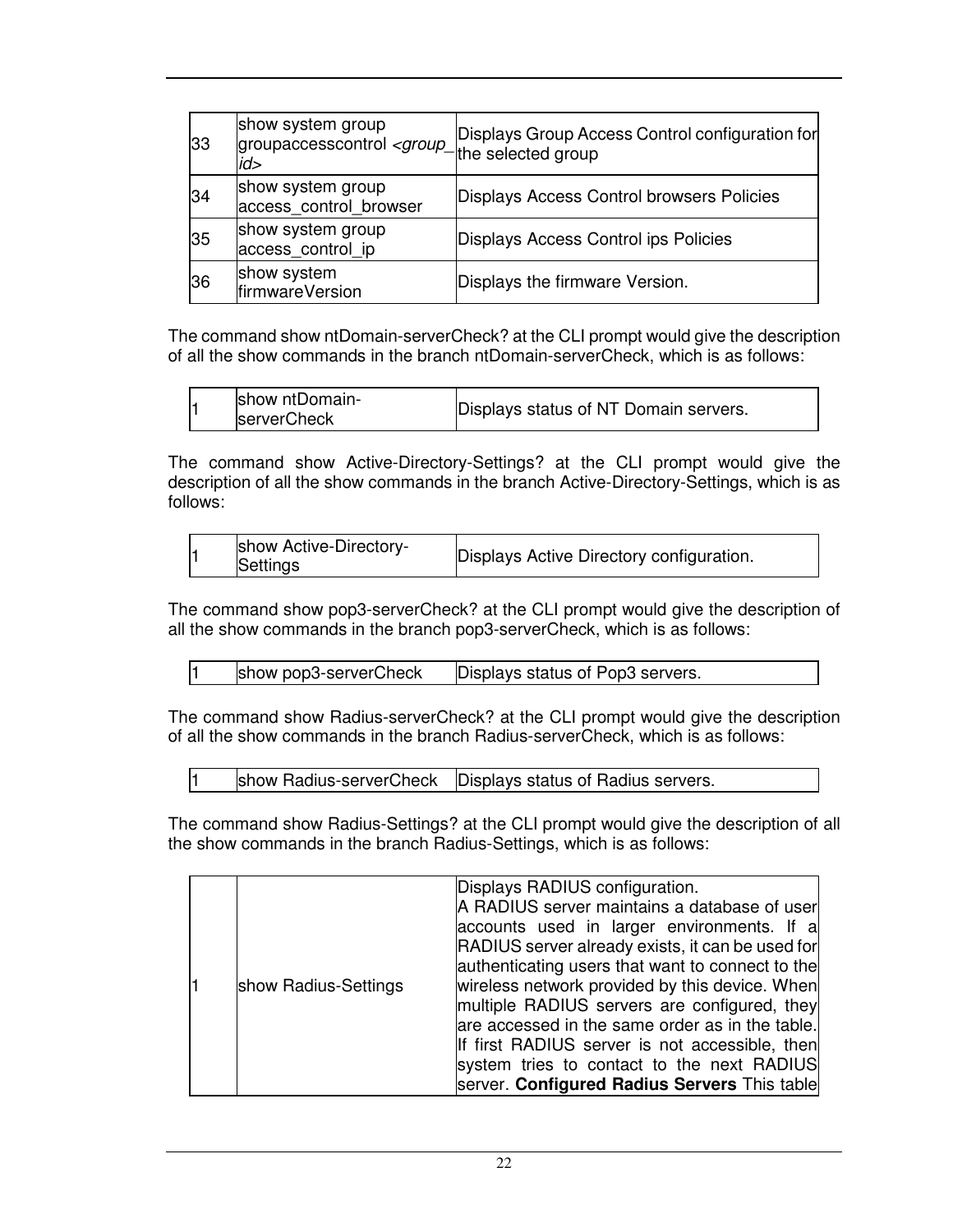| displays the list of all configured RADIUS             |
|--------------------------------------------------------|
| servers. If the optional argument ServerIP is          |
|                                                        |
| specified, detailed configuration of the RADIUS        |
| server is displayed. Server IP: IP address of          |
| RADIUS authentication server Accounting                |
| <b>Server IP:</b> IP address of RADIUS accounting      |
| server Server Port: RADIUS authentication              |
| server port to send the RADIUS messages.               |
| <b>Timeout:</b> The time (in seconds) the device waits |
| for a response from the RADIUS server Retries:         |
| The number of tries the router will make to the        |
| RADIUS server before giving up. Secret:                |
| RADIUS server secret. This field is only               |
| displayed if the argument ServerIP is specified.       |

The command show net? At the CLI prompt would give the description of all the show commands in the branch net, which is as follows:

| 1              | show net ipv6_tunnel status Displays ipv6 tunnels status |                                                                                              |
|----------------|----------------------------------------------------------|----------------------------------------------------------------------------------------------|
| $\overline{c}$ | show net bandwidth                                       |                                                                                              |
| 3              | show net bandwidth profile                               |                                                                                              |
| 4              | show net bandwidth profile<br>setup                      | Displays list of Available Bandwidth Profile(s).                                             |
| 5              | show net bandwidth<br>traffic selector                   |                                                                                              |
| 6              | show net bandwidth<br>traffic_selector setup             | Shows the list of Available Traffic Selector(s).                                             |
| 7              | show net bandwidth profile<br>interface list             | Displays the list of interface for Inbound<br>Bandwidth Profile. It includes Available VLANs |
| 8              | show net bandwidth<br>traffic selector services          | Displays a list of available services                                                        |
| 9              | show net ddns                                            |                                                                                              |
| 10             | show net ddns setup                                      | Show Dynamic DNS Configuration.                                                              |
| 11             | show net lan dhcp                                        |                                                                                              |
| 12             | show net lan dhcp<br>reserved_ip                         |                                                                                              |
| 13             | show net lan dhcp<br>reserved_ip setup                   | Shows a list of DHCP Reserved Addresses.                                                     |
| 14             | show net lan dhcp<br>leased clients                      |                                                                                              |
| 15             | show net lan dhcp<br>leased_clients list                 | Shows a list of Available DHCP Leased Clients.                                               |
| 16             | show net dmz                                             |                                                                                              |
| 17             | show net dmz setup                                       | Shows DMZ Configuration.                                                                     |
| 18             | show net dmz dhcp                                        |                                                                                              |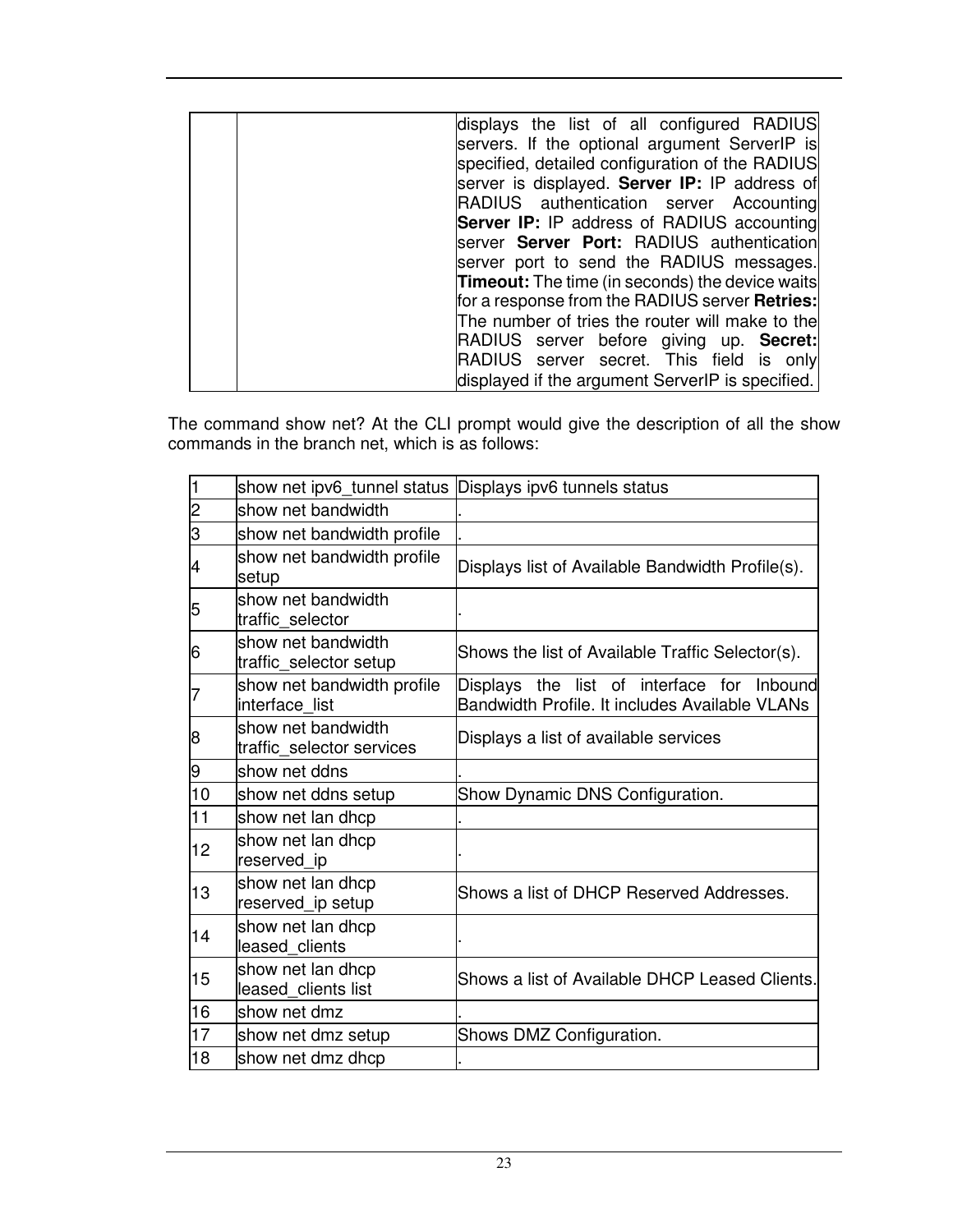| 19 | show net dmz dhcp<br>reserved ip               |                                                                 |
|----|------------------------------------------------|-----------------------------------------------------------------|
| 20 | show net dmz dhcp<br>reserved_ip setup         | list of DMZ DHCP Reserved<br><b>Displays</b><br>a<br>Addresses. |
| 21 | show net dmz dhcp<br>leased clients            |                                                                 |
| 22 | show net dmz dhcp<br>leased clients list       | Shows a list of Available DMZ DHCP Leased<br>Clients.           |
| 23 | show net ethernet                              | <b>Displays Ethernet interfaces</b>                             |
| 24 | show net lan                                   |                                                                 |
| 25 | show net lan ipv4                              |                                                                 |
| 26 | show net lan ipv4 setup                        | Displays LAN Configuration.                                     |
| 27 | show net lan ipv6                              |                                                                 |
| 28 | show net lan ipv6 setup                        | Shows IPv6 LAN Configuration.                                   |
| 29 | show net<br>statistics <interface></interface> | <b>Shows Interface Statistics</b>                               |
| 30 | show net igmp                                  | Displays igmp configuration                                     |
| 31 | show net intel Amt                             | <b>Shows IntelAmt details</b>                                   |
| 32 | show net intel Amt server                      | Shows IntelAmt Server Configuration                             |
| 33 | show net intel_Amt<br>Reflector                | show IntelAmt Reflector Configuration                           |
| 34 | show net intel Amt server<br>setup             | Displays Intel_Amt server configuration.                        |
| 35 | show net intel Amt<br>Reflector setup          | Displays Intel_Amt Reflector setup.                             |
| 36 | show net Ip Alias                              | Shows Ip Alias configuration details.                           |
| 37 | show net Ip_Alias server                       | Shows Ip Alias configuration details.                           |
| 38 | show net Ip_Alias server<br>setup              | Displays net Intel_Amt server setup.                            |
| 39 | show net mode                                  |                                                                 |
| 40 | show net mode setup                            | Displays IP MODE configuration                                  |
| 41 | show net ipv6_tunnel                           |                                                                 |
| 42 | show net ipv6 tunnel setup                     | Displays ipv6 tunnels configuration                             |
| 43 | show net routing mode                          |                                                                 |
| 44 | show net routing mode<br>setup                 | Routing Mode between WAN and LAN                                |
| 45 | show net wan wan1                              |                                                                 |
| 46 | show net wan wan1 ipv4                         |                                                                 |
| 47 | show net wan wan1 ipv4<br>status               | Displays ipv4 wan1 Information.                                 |
| 48 | show net wan wan1 ipv4<br>setup                | Displays Wan1 Setup Information.                                |
| 49 | show net wan wan2                              |                                                                 |
| 50 | show net wan wan2 ipv4                         |                                                                 |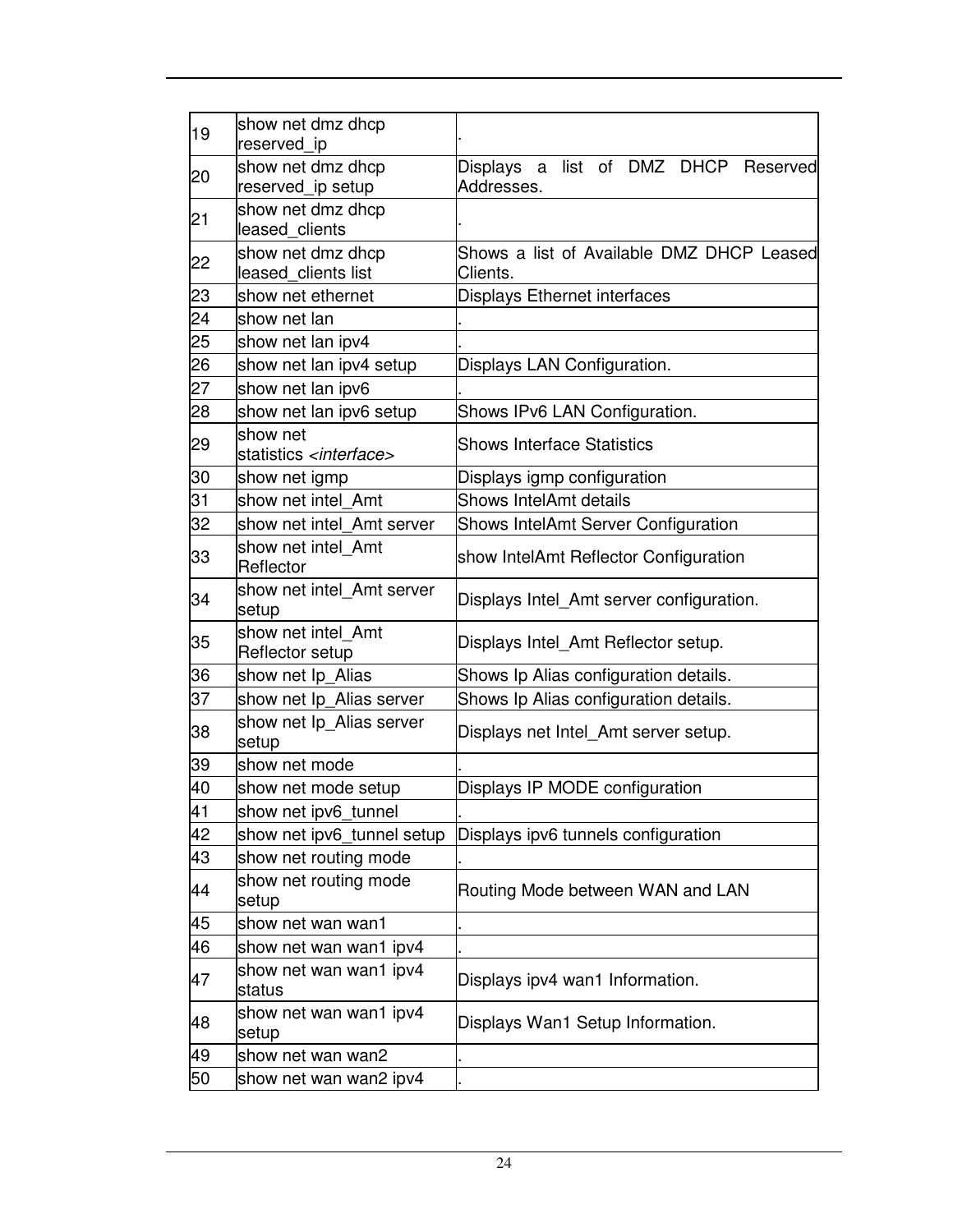| 51 | show net wan wan2 ipv4<br>status           | Displays ipv4 wan2 Information.         |
|----|--------------------------------------------|-----------------------------------------|
| 52 | show net wan wan2 ipv4<br>setup            | Displays wan2 Setup Information.        |
| 53 | show net wan wan3                          | Displays the wan3 configuration         |
| 54 | show net wan wan3 threeG                   | Shows ThreeG information.               |
| 55 | show net wan wan3 threeG<br>setup          | Displays ThreeG Configuration.          |
| 56 | show net wan wan3 threeG<br>status         | Displays wan3 ThreeG status.            |
| 57 | show net wan                               |                                         |
| 58 | show net wan mode                          | Displays wan mode Setup.                |
| 59 | show net wan port_setup                    | Displays wan port Setup.                |
| 60 | show net wan vlan_setup                    | Displays vlan port Information for wan. |
| 61 | show net wan<br>configurable_port          | Displays configurable port Information. |
| 62 | show net wan wan1 ipv6                     |                                         |
| 63 | show net wan wan1 ipv6<br>status           | Displays ipv6 wan1 Information.         |
| 64 | show net wan wan1 ipv6<br>setup            | Displays Wan1 Setup Information.        |
| 65 | show net wan wan2 ipv6                     |                                         |
| 66 | show net wan wan2 ipv6<br>status           | Displays ipv6 wan2 Information.         |
| 67 | show net wan wan2 ipv6<br>setup            | Displays Wan2 Setup Information.        |
| 68 | show net routing ospfv2                    | Shows OSPFv2 Configuration              |
| 69 | show net routing ospfv3                    | Shows OSPFv3 Configuration              |
| 70 | show net routing ospfv2<br>setup           | Displays OSPFv2 Configuration           |
| 71 | show net routing ospfv3<br>setup           | Displays OSPFv3 Configuration           |
| 72 | show net routing<br>protocol_binding       | Shows protocol binding rules            |
| 73 | show net routing<br>protocol_binding setup | Displays protocol Binding Rules         |
| 74 | show net radvd                             |                                         |
| 75 | show net radvd setup                       | Displays RADVD configuration            |
| 76 | show net routing dynamic                   | Shows dynamic routing setup             |
| 77 | show net routing dynamic<br>setup          | Shows dynamic routing Setup.            |
| 78 | show net routing                           | Displays routing setup                  |
| 79 | show net routing static                    | Displays Static Routes Info             |
| 80 | show net routing static ipv4               | Displays IPv4 Static Routes Info        |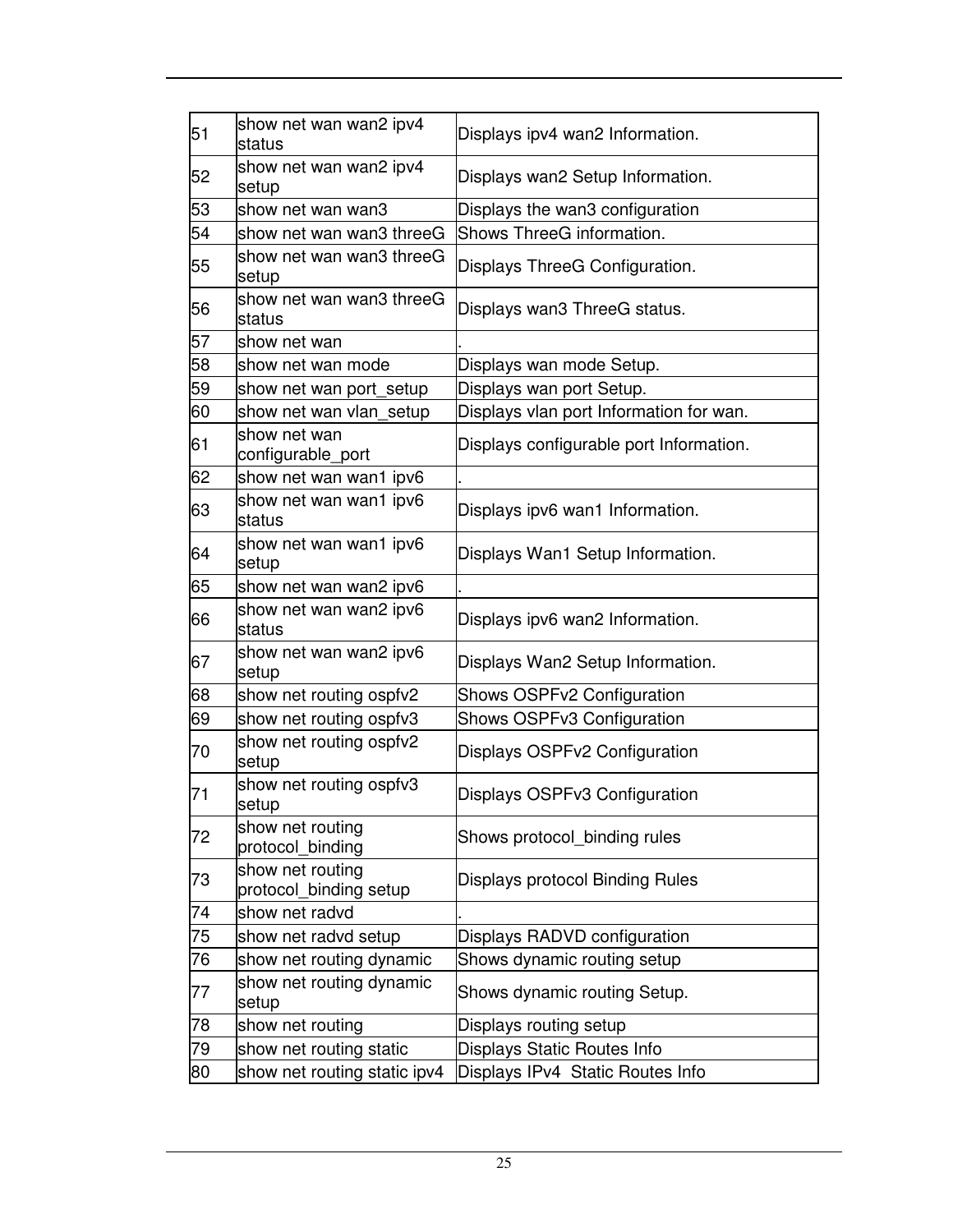| 81 | show net routing static ipv4<br>setup     | Shows all the configured IPV4 routes.                                |
|----|-------------------------------------------|----------------------------------------------------------------------|
| 82 | show net routing static<br>interface list | Shows all the interfaces on which static routel<br>can be configured |
| 83 | show net routing static ipv6              | Displays IPv6 Static Routes Info                                     |
| 84 | show net routing static ipv6<br>setup     | Shows all the configured IPV6 Static routes.                         |
| 85 | show net upnp                             | Displays UPnP Information                                            |
| 86 | show net upnp portmap                     | Displays UPnP portmap Table Information.                             |
| 87 | show net upnp setup                       | Displays UPnP Setup Information.                                     |
| 88 | show net vlan                             |                                                                      |
| 89 | show net vlan configuration               | Displays VLAN Confgiuration.                                         |
| 90 | show net multivlan                        | Shows vlan server status                                             |
| 91 | show net multivlan subnet                 | Shows vlan server status                                             |
| 92 | show net multivlan subnet<br>status       | Displays multi vlan Subnet List.                                     |
| 93 | show net port-vlan                        | Shows Port vlan status                                               |
| 94 | show net port-vlan status                 | Displays Port vlan status.                                           |
| 95 | show net wireless vlan                    | Shows Port vlan status                                               |
| 96 | show net wireless vlan<br>status          | Displays Port vlan status.                                           |

The command show ldap-serverCheck? at the CLI prompt would give the description of all the show commands in the branch ldap-serverCheck, which is as follows:

|  |  | show Idap-serverCheck | Displays status of Ldap servers. |
|--|--|-----------------------|----------------------------------|
|--|--|-----------------------|----------------------------------|

The command show security? at the CLI prompt would give the description of all the show commands in the branch security, which is as follows:

|   | show security<br>advanced network                  | Shows advanced firewall attack checks    |
|---|----------------------------------------------------|------------------------------------------|
| 2 | show security<br>advanced network<br>attack checks | Displays Security Checks configuration   |
| 3 | show security<br>advanced_network ips              | Displays ips configuration               |
| 4 | show security<br>application_rules                 |                                          |
| 5 | show security<br>application_rules setup           | Displays application rules configuration |
| 6 | show security<br>application_rules status          | Displays application rules status        |
|   | show security firewall<br>custom service           |                                          |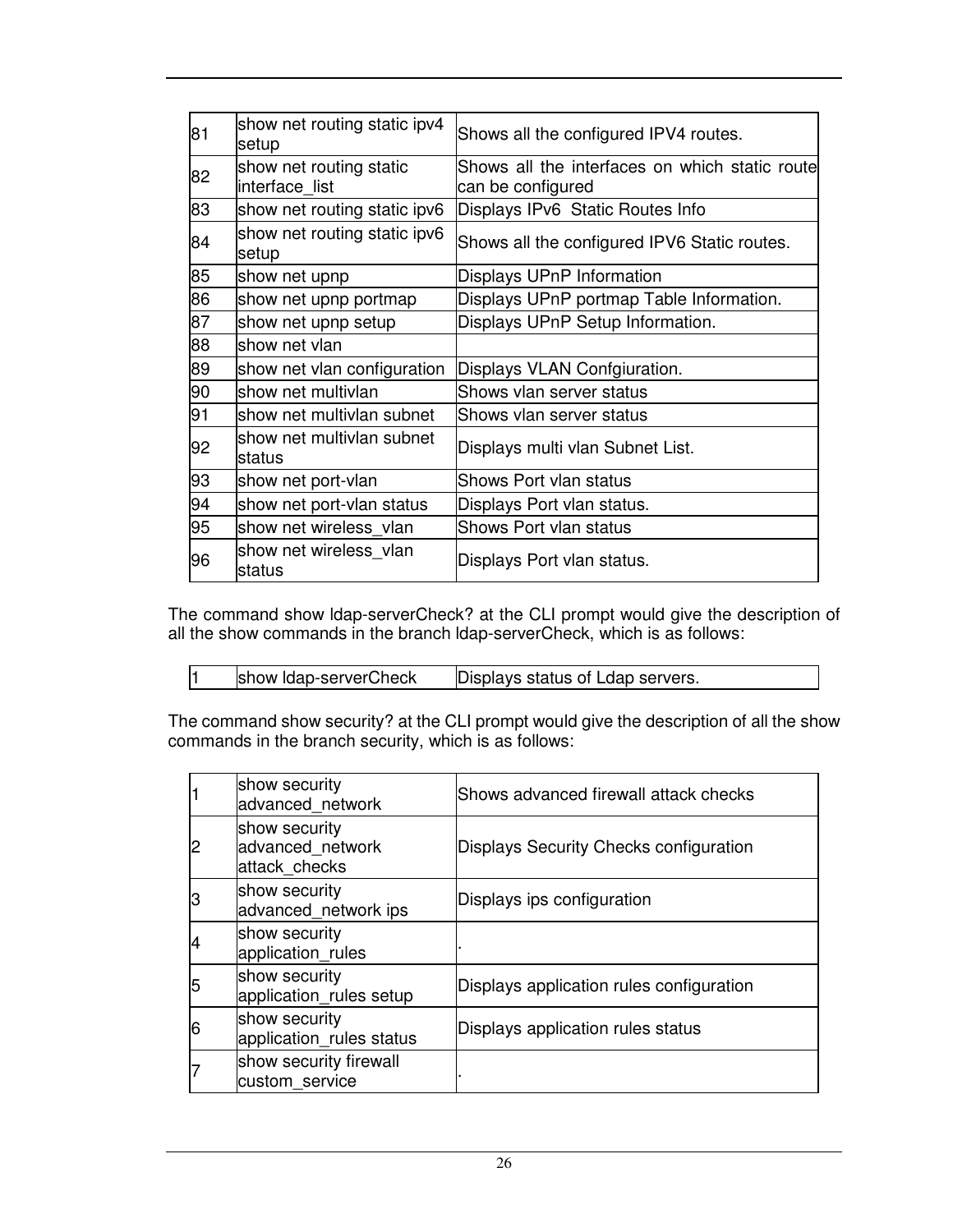| 8  | show security firewall<br>custom_service setup            | Displays a list of available Custom Service<br>configuration  |
|----|-----------------------------------------------------------|---------------------------------------------------------------|
| 9  | show security firewall                                    | <b>Displays Firewall Rules</b>                                |
| 10 | show security firewall ipv4                               | Displays IPv4 Firewall Rules                                  |
| 11 | show security firewall ipv4<br>setup                      | Displays IPv4 Firewall Rules                                  |
| 12 | show security firewall algs                               | Displays ALGs protocals status                                |
| 13 | show security firewall ipv6                               | <b>Displays IPv6 Firewall Rules</b>                           |
| 14 | show security firewall ipv6<br>setup                      | <b>Displays IPv6 Firewall Rules</b>                           |
| 15 | show security ids                                         |                                                               |
| 16 | show security ids setup                                   | Displays IDS configuration                                    |
| 17 | show security<br>session_settings                         | Displays Session Settings configuration                       |
| 18 | show security schedules                                   |                                                               |
| 19 | show security schedules<br>setup                          | Displays Schedules configuration                              |
| 20 | show security firewall<br>smtpAlg                         |                                                               |
| 21 | show security firewall<br>smtpAlg configure               |                                                               |
| 22 | show security firewall<br>smtpAlg configure setup         | Shows SmtpAlg Status.                                         |
| 23 | show security firewall<br>smtpAlg approvedMailId          |                                                               |
| 24 | show security firewall<br>smtpAlg approvedMailId<br>setup | Shows a List of Approved Mail_Id.                             |
| 25 | show security firewall<br>smtpAlg blockedMailId           |                                                               |
| 26 | show security firewall<br>smtpAlg blockedMailId<br>setup  | Shows a List of Blocked Mail_Id.                              |
| 27 | show security firewall<br>smtpAlg subjectList             |                                                               |
| 28 | show security firewall<br>smtpAlg subjectList setup       | Shows a List of Subject, corresponding Mail Id<br>and Action. |
| 29 | show security mac_filter                                  |                                                               |
| 30 | show security mac_filter<br>setup                         | Displays Source Mac Filter configuration                      |
| 31 | show security<br>ip_or_mac_binding                        |                                                               |
| 32 | show security<br>ip_or_mac_binding setup                  | Displays IP/MAC Binding configuration                         |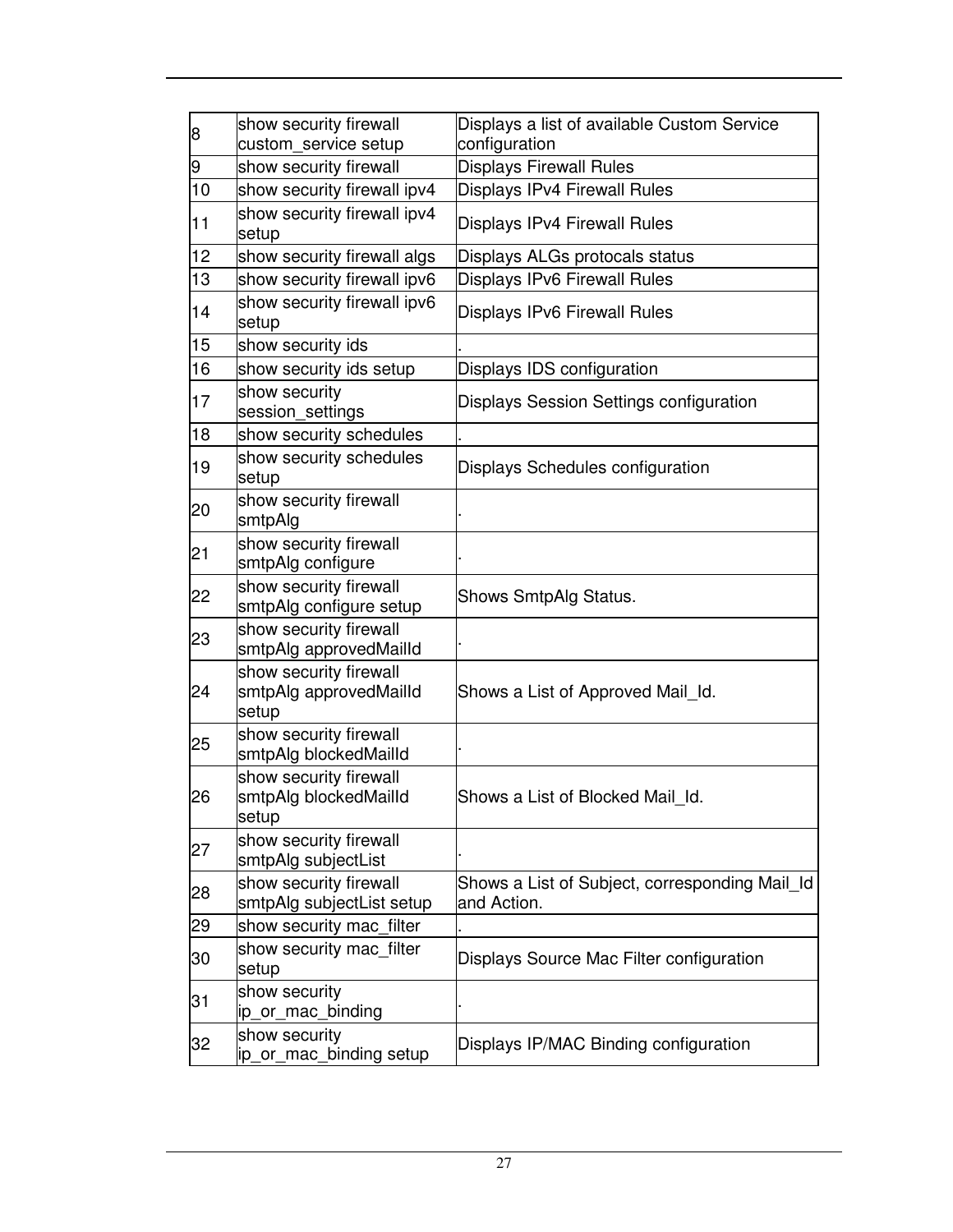| 33 | show security firewall<br>vpn_passthrough         |                                                                                                                   |
|----|---------------------------------------------------|-------------------------------------------------------------------------------------------------------------------|
| 34 | show security firewall<br>vpn_passthrough setup   | Displays VPN passthrough Configuration                                                                            |
| 35 | show security webAccess                           |                                                                                                                   |
| 36 | show security webAccess<br>setup                  | Displays security webAccess configuration and<br>rules<br>Displays a list of Allowed IpAdrr/Network Web<br>Access |
| 37 | show security website filter                      |                                                                                                                   |
| 38 | show security website filter<br>content_filtering | Displays content filtering configuration                                                                          |
| 39 | show security website filter<br>approved_urls     | Displays trusted domains configuration<br>Displays a list of available Approved URLs                              |
| 40 | show security website filter<br>blocked keywords  | Displays blocked keywords configuration                                                                           |

The command vpn? at the CLI prompt would give the description of all the configuration commands in the branch vpn, which is as follows:

| 1              | vpn gre_tunnel                                            | <b>GRE Tunnel.</b>                                   |
|----------------|-----------------------------------------------------------|------------------------------------------------------|
| $\overline{c}$ | vpn gre_tunnel add                                        | <b>GRE Tunnel add mode</b>                           |
| 3              | vpn gre_tunnel<br>edit <row id=""></row>                  | <b>GRE Tunnel edit mode</b>                          |
| 4              | vpn gre_tunnel<br>delete <row id=""></row>                | IGRE Tunnel delete mode                              |
| 5              | vpn I2tp client                                           | Vpn policy mode.                                     |
| 6              | vpn l2tp client configure                                 | 12tp client configuration mode                       |
| 7              | vpn l2tp<br>client_action <action></action>               | Vpn I2tp client action set.                          |
| 8              | vpn l2tp                                                  | Vpn policy mode.                                     |
| 9              | vpn l2tp server                                           | Vpn policy mode.                                     |
| 10             | vpn l2tp server configure                                 | 2tp server configuration mode                        |
| 11             | vpn openvpn                                               | Displays openvpn configure commands                  |
| 12             | vpn openvpn config                                        | openvpn configuration mode                           |
| 13             | vpn openvpn<br>remote network                             | Opens vpn remote networks configuration<br>commands. |
| 14             | vpn openvpn<br>remote network add                         | Adds a new remote network                            |
| 15             | vpn openvpn<br>remote network<br>edit <row_id></row_id>   | lRemote network edit mode.                           |
| 16             | vpn openvpn<br>remote network<br>delete <row id=""></row> | Openvpn remote network delete mode.                  |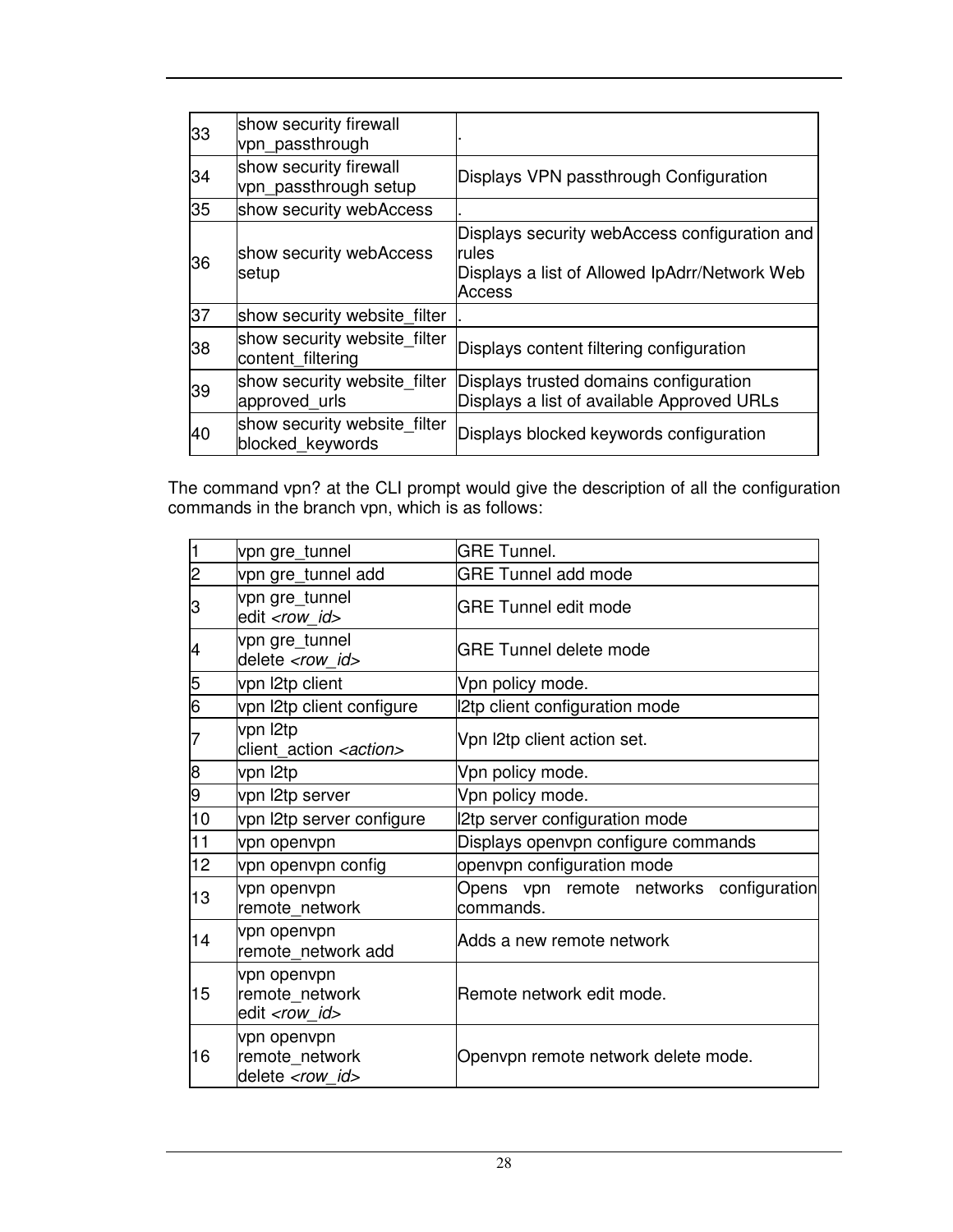| 17 | vpn openvpn local network                                                                      | Opens<br>local<br>networks<br>configuration<br>vpn<br>commands.                                                               |
|----|------------------------------------------------------------------------------------------------|-------------------------------------------------------------------------------------------------------------------------------|
| 18 | vpn openvpn local_network<br>add                                                               | Adds a new local network.                                                                                                     |
| 19 | vpn openvpn local_network<br>edit <row id=""></row>                                            | Local network edit mode.                                                                                                      |
| 20 | vpn openvpn local_network<br>delete <row id=""></row>                                          | Openvpn local network delete mode.                                                                                            |
| 21 | vpn openvpn cert_upload                                                                        | Openvpn local network display mode.                                                                                           |
| 22 | vpn openvpn cert_upload<br>ca <filename> <ipaddr></ipaddr></filename>                          | Uploads the pem formatted CA Certificate.                                                                                     |
| 23 | vpn openvpn cert_upload<br>server_client_cert <filenam<br>e&gt; <ipaddr></ipaddr></filenam<br> | Uploads the pem formatted Server / Client<br>Certificate.                                                                     |
| 24 | vpn openvpn cert_upload<br>client_key <filename> <ipa<br>ddr</ipa<br></filename>               | Uploads the pem formatted Server/Client key.                                                                                  |
| 25 | vpn openvpn cert_upload                                                                        | dh_Key <filename> <ipaddr uploads diffie="" formatted="" hellman="" key.<="" pem="" td="" the=""></ipaddr uploads></filename> |
| 26 | vpn openvpn cert_upload<br>tls_Authkey <filename> <ip<br>Addr&gt;</ip<br></filename>           | Uploads the pem formatted TIs Authentication<br>Key.                                                                          |
| 27 | vpn openvpn cert_upload<br>>                                                                   | crl_cert <filename> <ipaddr certificate.<="" crl="" formatted="" pem="" td="" the="" uploads=""></ipaddr></filename>          |
| 28 | vpn openvpn cert_upload<br>config <filename> <ipaddr></ipaddr></filename>                      | Uploads the pem formatted config file.                                                                                        |
| 29 | vpn pptp client                                                                                | Vpn policy mode.                                                                                                              |
| 30 | vpn pptp client configure                                                                      | PPTP client configuration mode.                                                                                               |
| 31 | vpn pptp<br>client_action <action></action>                                                    | Vpn pptp client action set.                                                                                                   |
| 32 | vpn pptp                                                                                       | Vpn policy mode.                                                                                                              |
| 33 | vpn pptp server                                                                                | Vpn policy mode.                                                                                                              |
| 34 | vpn pptp server configure                                                                      | pptp server configuration mode                                                                                                |
| 35 | vpn sslvpn                                                                                     | sslvpn configuration commands                                                                                                 |
| 36 | vpn sslvpn portal-layouts                                                                      | ssivpn portal layout configuration commands                                                                                   |
| 37 | vpn sslvpn portal-layouts<br>add                                                               | Adds sslvpn portal layout.                                                                                                    |
| 38 | vpn sslvpn portal-layouts<br>edit <row id=""></row>                                            | Edits sslvpn portal layout.                                                                                                   |
| 39 | vpn sslvpn portal-layouts<br>delete <row_id></row_id>                                          | Deletes sslvpn portal layout.                                                                                                 |
| 40 | vpn sslvpn portforwarding                                                                      | Sslvpn portforwarding configuration commands.                                                                                 |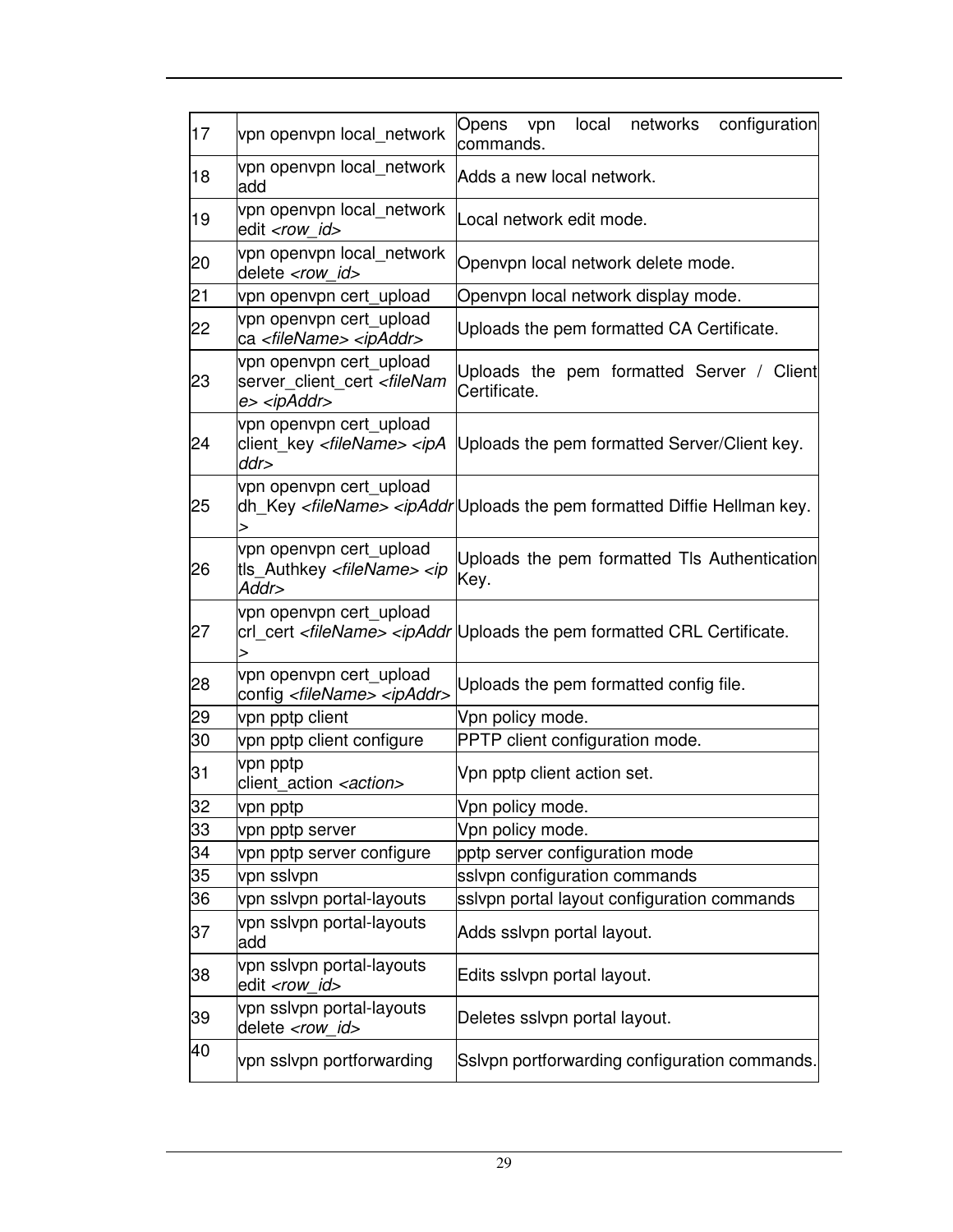| 41 | vpn sslvpn portforwarding<br>appconfig                                | Sslvpn portforwarding application configuration<br>commands.   |
|----|-----------------------------------------------------------------------|----------------------------------------------------------------|
| 42 | vpn sslvpn portforwarding<br>appconfig add                            | Adds an application configuration rule.                        |
| 43 | vpn sslvpn portforwarding<br>appconfig delete <row_id></row_id>       | Deletes an application configuration rule.                     |
| 44 | vpn sslvpn portforwarding<br>hostconfig                               | portforwarding<br>Sslvpn<br>host<br>configuration<br>commands. |
| 45 | vpn sslvpn portforwarding<br>hostconfig add                           | Adds a host configuration rule.                                |
| 46 | vpn sslvpn portforwarding<br>hostconfig delete <row_id></row_id>      | Deletes a host configuration rule.                             |
| 47 | vpn sslvpn resource                                                   | Sslvpn resource configuration commands.                        |
| 48 | vpn sslvpn resource add                                               | Adds an sslvpn resource.                                       |
| 49 | vpn sslvpn resource<br>configure                                      | Configures an sslvpn resource.                                 |
| 50 | vpn sslvpn resource<br>configure<br>add <resource name=""></resource> | Adds an sslvpn resource object.                                |
| 51 | vpn sslvpn resource<br>configure delete <row_id></row_id>             | Deletes an sslvpn resource object.                             |
| 52 | vpn sslvpn resource<br>delete <row_id></row_id>                       | Deletes an sslvpn resource.                                    |
| 53 | vpn sslvpn policy                                                     | Sslvpn policy configuration commands.                          |
| 54 | vpn sslvpn policy add                                                 | Adds an sslvpn policy.                                         |
| 55 | vpn sslvpn policy<br>edit <row id=""></row>                           | Edits an sslvpn policy.                                        |
| 56 | vpn sslvpn policy<br>delete <row_id></row_id>                         | Deletes an sslvpn policy.                                      |
| 57 | vpn sslvpn client                                                     | Sslvpn client configuration commands.                          |
| 58 | vpn sslvpn route                                                      | Sslvpn route configuration commands.                           |
| 59 | vpn sslvpn route add                                                  | Adds sslvpn client route.                                      |
| 60 | vpn sslvpn route<br>delete <row id=""></row>                          | Deletes sslvpn client route.                                   |
| 61 | vpn ipsec                                                             | Vpn policy mode.                                               |
| 62 | vpn ipsec policy                                                      | Vpn policy mode.                                               |
| 63 | vpn ipsec policy<br>configure <name></name>                           | Vpn policy configuration mode.                                 |
| 64 | vpn ipsec dhcp                                                        | Vpn ipsec over dhcp mode.                                      |
| 65 | vpn ipsec dhcp configure                                              | vpn dhcp over ipsec policy configuration mode                  |
| 66 | vpn ipsec policy<br>enable <name></name>                              | Enables a vpn policy.                                          |
| 67 | vpn ipsec policy<br>disable <name></name>                             | Disables a vpn policy.                                         |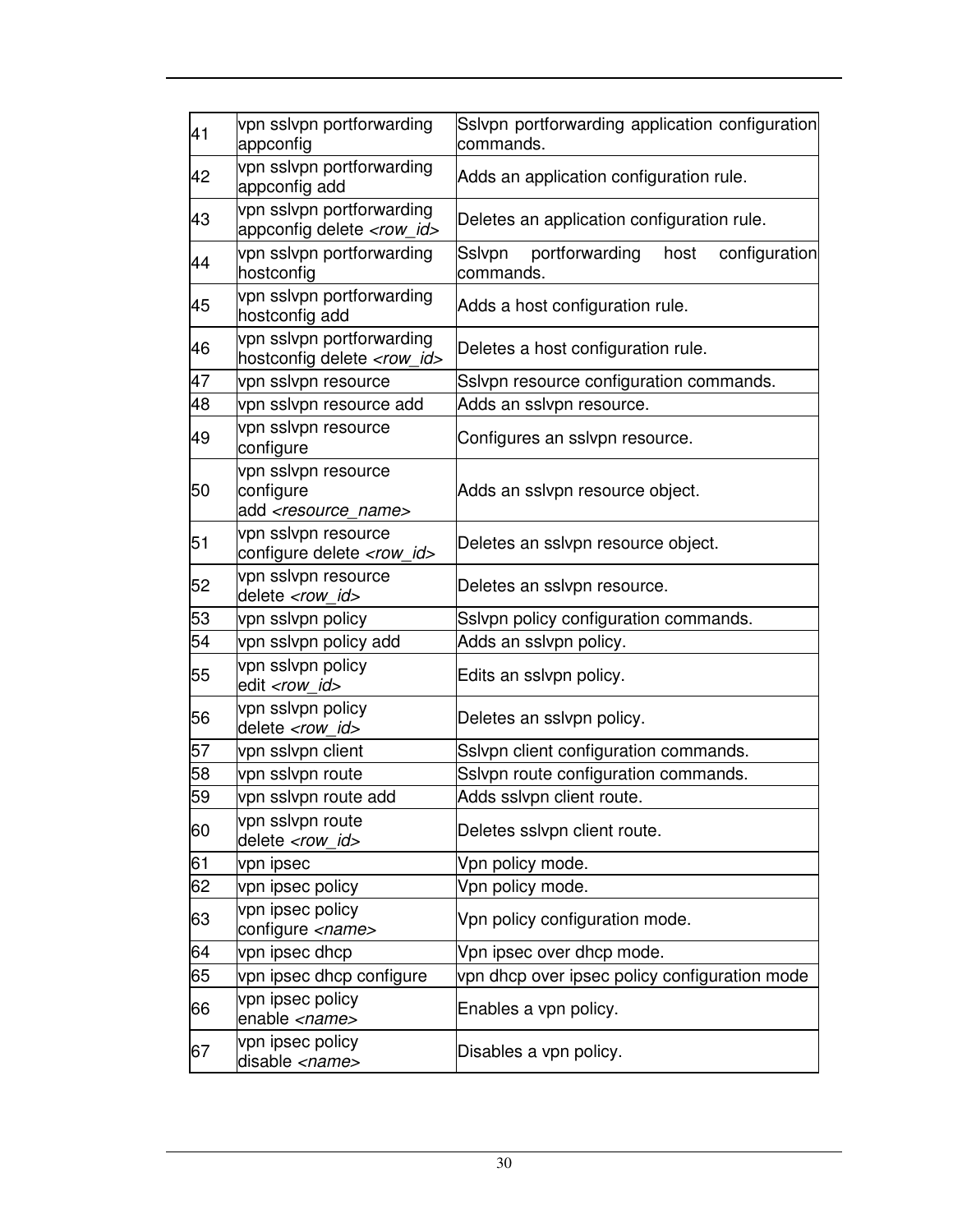| 68 | vpn ipsec policy<br>delete <name></name>  | Deletes a vpn policy.  |
|----|-------------------------------------------|------------------------|
| 69 | vpn ipsec policy<br>connect <name></name> | Connects a vpn tunnel. |
| 70 | vpn ipsec policy<br>drop <i>name</i>      | Drops a vpn tunnel.    |

The command dot11? at the CLI prompt would give the description of all the configuration commands in the branch dot11, which is as follows:

| $\overline{\mathbf{1}}$ | dot11 profile                                         | 802.11 profile configuration commands.                                                        |
|-------------------------|-------------------------------------------------------|-----------------------------------------------------------------------------------------------|
| cν                      | dot11 accesspoint                                     | 802.11 access point configuration commands.                                                   |
| 3                       | dot11 radio                                           | 802.11 radio configuration commands.                                                          |
| $\overline{4}$          | dot11 wds                                             | 802.11 wds configuration commands.                                                            |
| $\overline{5}$          | dot11 wmm                                             | 802.11 wmm configuration.                                                                     |
| $\overline{6}$          | dot11 radius                                          | 802.11 radius configuration mode.                                                             |
| $\overline{7}$          | dot11 profile<br>add <profile_name></profile_name>    | 802.11 profile configuration mode.                                                            |
| 8                       | dot11 profile<br>edit <profile_name></profile_name>   | 802.11 profile configuration mode.                                                            |
| 9                       | dot11 wmm<br>edit <profile_name></profile_name>       | 802.11 wmm configuration mode.                                                                |
| 10                      | dot11 radius configure                                | 802.11 radius configuration mode.                                                             |
| 11                      | dot11 profile<br>delete <profile_name></profile_name> | Deletes an 802.11 profile.                                                                    |
| 12                      | dot11 accesspoint<br>add <ap_name></ap_name>          | 802.11 access point configuration mode                                                        |
| 13                      | dot11 accesspoint<br>edit <ap_name></ap_name>         | 802.11 access point configuration mode                                                        |
| 14                      | dot11 accesspoint<br>delete <ap_name></ap_name>       | Deletes an 802.11 access point.                                                               |
| 15                      | dot11 wds<br>enable <radio no=""></radio>             | Enables wds.                                                                                  |
| 16                      | dot11 wds<br>disable <radio no=""></radio>            | Disables wds.                                                                                 |
| 17                      | dot11 wds<br>addr>                                    | add peer <radio no=""> <mac address="" adds="" mac="" peer="" td="" wds.<=""></mac></radio>   |
| 18                      | dot11 wds<br>ac addr>                                 | delete_peer <radio_no> <m address="" deletes="" mac="" peer="" td="" wds.<=""></m></radio_no> |
| 19                      | dot11 accesspoint<br>disable <ap_name></ap_name>      | Disables an 802.11 access point.                                                              |
| 20                      | dot11 accesspoint<br>enable <ap_name></ap_name>       | Enables an 802.11 access point.                                                               |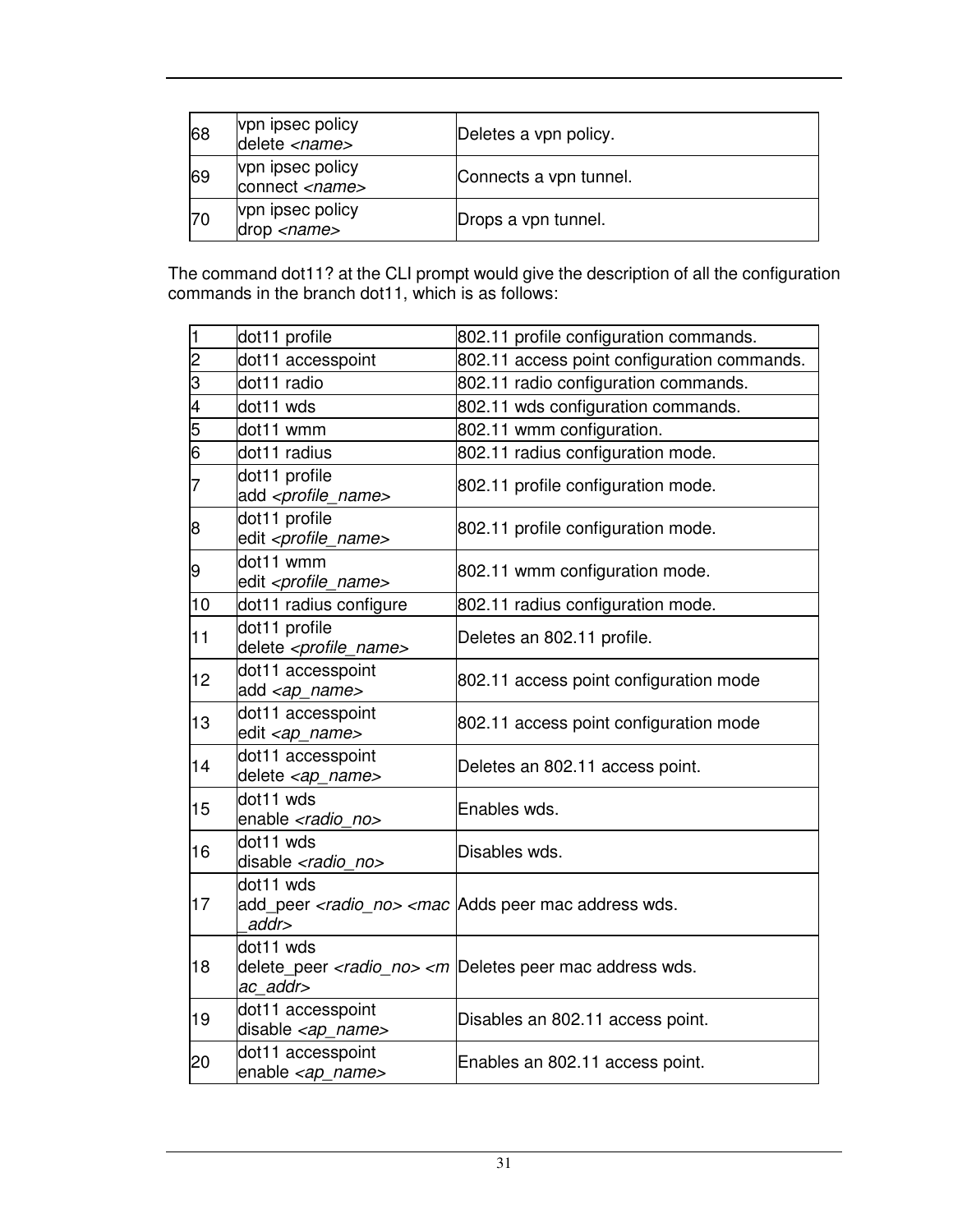| 21 | dot11 radio<br>configure <radio_no></radio_no>          | 802.11 radio configuration mode.                                                             |
|----|---------------------------------------------------------|----------------------------------------------------------------------------------------------|
| 22 | dot11 radio advanced                                    | Advanced radio configure                                                                     |
| 23 | dot11 radio advanced<br>configure <radio_no></radio_no> | 802.11 AP advanced configuration mode.                                                       |
| 24 | dot11 accesspoint wps                                   | Advanced AP configure                                                                        |
| 25 | dot11 accesspoint wps<br>configure                      | 802.11 AP wps configuration mode.                                                            |
| 26 | dot11 accesspoint acl                                   | Accesspoint ACL configure commands                                                           |
| 27 | dot11 accesspoint ACL<br>configure <ap_name></ap_name>  | 802.11 AP ACL configuration mode.                                                            |
| 28 | dot11 accesspoint acl                                   | delete_mac_address <rowid deletes acl="" address="" entry.<="" mac="" td=""></rowid deletes> |

The command system? at the CLI prompt would give the description of all the configuration commands in the branch system, which is as follows:

| 1              | system POP3_Settings                                       | System POP3 configuration commands.                     |
|----------------|------------------------------------------------------------|---------------------------------------------------------|
| $\overline{c}$ |                                                            | system NT-Domain-Settings Configures NT-Domain Settings |
| 3              | system Active-Directory-<br>Settings                       | <b>Configures Active-Directory Settings</b>             |
| 4              | system LDAP_Settings                                       | Configures LDAP Settings                                |
| 5              | system POP3 Settings<br>POP3_Server_Configuration          | Configures POP3 Server                                  |
| 6              | system POP3 Settings<br>POP3_Trusted_CA                    | <b>Uploads POP3 trusted Certificates</b>                |
| 7              | system logging                                             |                                                         |
| 8              | system logging ipv4                                        | System logging ipv4 configuration.                      |
| 9              | system logging facility                                    | System log Facility configuration.                      |
| 10             | system logging facility<br>Options                         | System log Facility Options configuration.              |
| 11             | system logging remote                                      | System remote Logging configuration.                    |
| 12             | system logging ipv6                                        | System ipv6 logs configuration.                         |
| 13             | system logging ipv4<br>configure                           | System logging configuration mode.                      |
| 14             | system logging facility<br>configure <facility></facility> | System logging facility configuration mode.             |
| 15             | system logging remote<br>configure                         | System remote Logging configuration mode.               |
| 16             | system logging ipv6<br>configure                           | System ipv6 logs configuration mode.                    |
| 17             | system Radius-Settings                                     | Configures Radius-Settings.                             |
| 18             | system<br>remote management                                | Remote Mgmt Setup.                                      |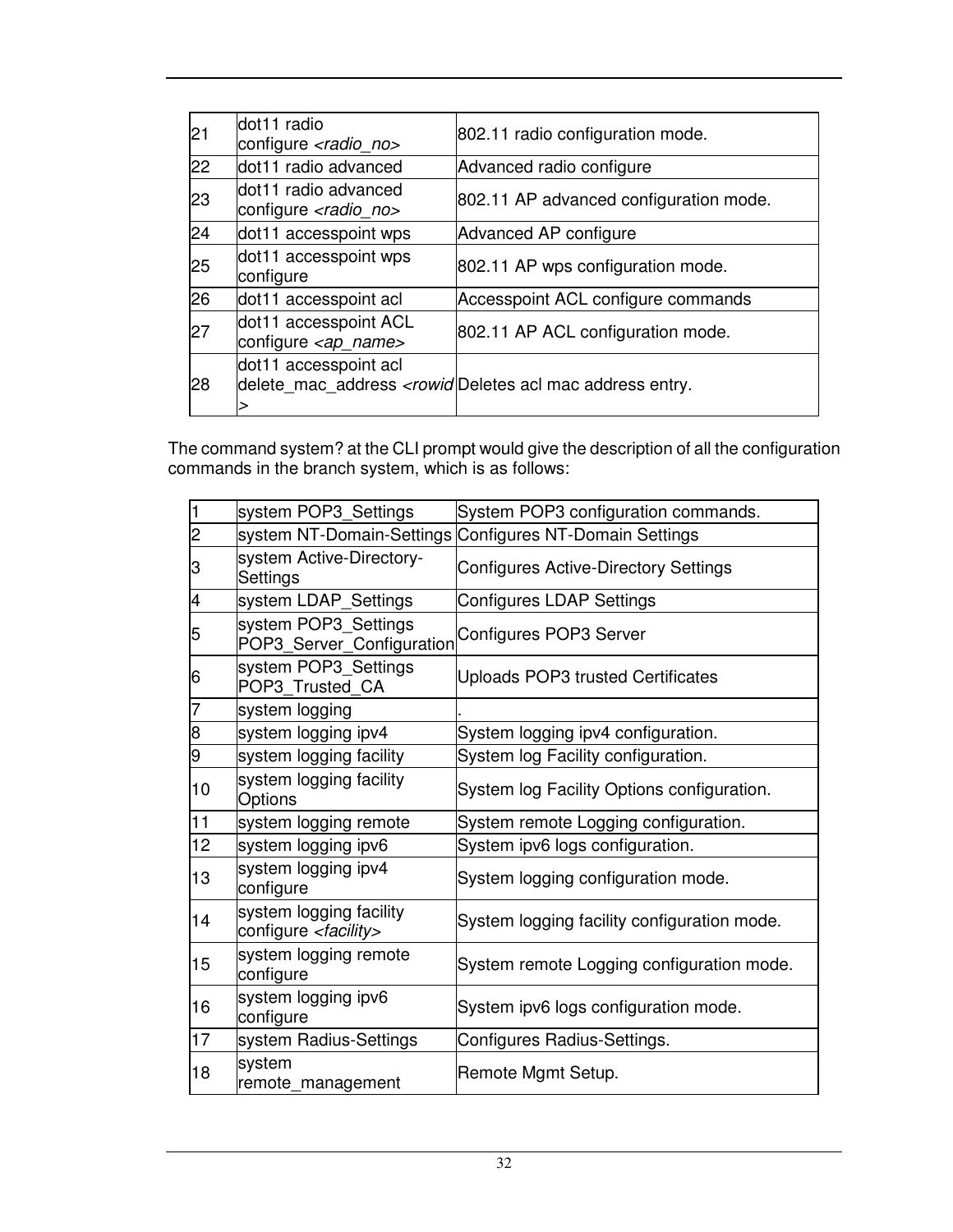| 19 | system<br>remote_management https                   | Remote Mgmt Setup for https.                        |
|----|-----------------------------------------------------|-----------------------------------------------------|
| 20 | system<br>remote_management https<br>configure      | Configures remote management support for<br>https.  |
| 21 | system<br>remote_management telnet<br>configure     | Configures remote management support for<br>telnet. |
| 22 | system sessionSettings                              | Session Settings Configuration.                     |
| 23 | system sessionSettings<br>admin                     | Session Settings Configuration.                     |
| 24 | system sessionSettings<br>admin configure           | Admin Session Settings Configuration.               |
| 25 | system sessionSettings<br>guest                     | Session Settings Configuration.                     |
| 26 | system sessionSettings<br>guest configure           | Guest Session Settings Configuration.               |
| 27 | system snmp                                         | System SNMP configuration                           |
| 28 | system snmp trap                                    | System SNMP trap configuration.                     |
| 29 | system snmp sys                                     | System SNMP system configuration.                   |
| 30 | system snmp access                                  | System SNMP Access Configuration.                   |
| 31 | system snmp users                                   | System SNMP v3 User Configuration.                  |
| 32 | system snmp trap<br>configure <agent_ip></agent_ip> | SNMP trap configuration mode.                       |
| 33 | system snmp trap<br>delete <agent_ip></agent_ip>    | Deletes a SNMP trap configuration.                  |
| 34 | system snmp users<br>configure <user></user>        | SNMP v3 User list configuration settings            |
| 35 | system snmp sys configure                           | SNMP system configuration mode                      |
| 36 | system snmp access add                              | SNMP access configuration mode                      |
| 37 | system snmp access<br>edit <rowid></rowid>          | SNMP configuration mode                             |
| 38 | system snmp access<br>delete <rowid></rowid>        | SNMP access configuration mode                      |
| 39 | system switch_settings                              | Switch setting setup.                               |
| 40 | system switch_settings<br>power_saving              | Power saving setup.                                 |
| 41 | system switch settings<br>jumbo frame               | Jumbo frame setup.                                  |
| 42 | system switch settings<br>power_saving configure    | Power saving configuration mode.                    |
| 43 | system switch_settings<br>jumbo_frame configure     | Jumbo frame configuration mode.                     |
| 44 | system admin_setting                                | System configuration.                               |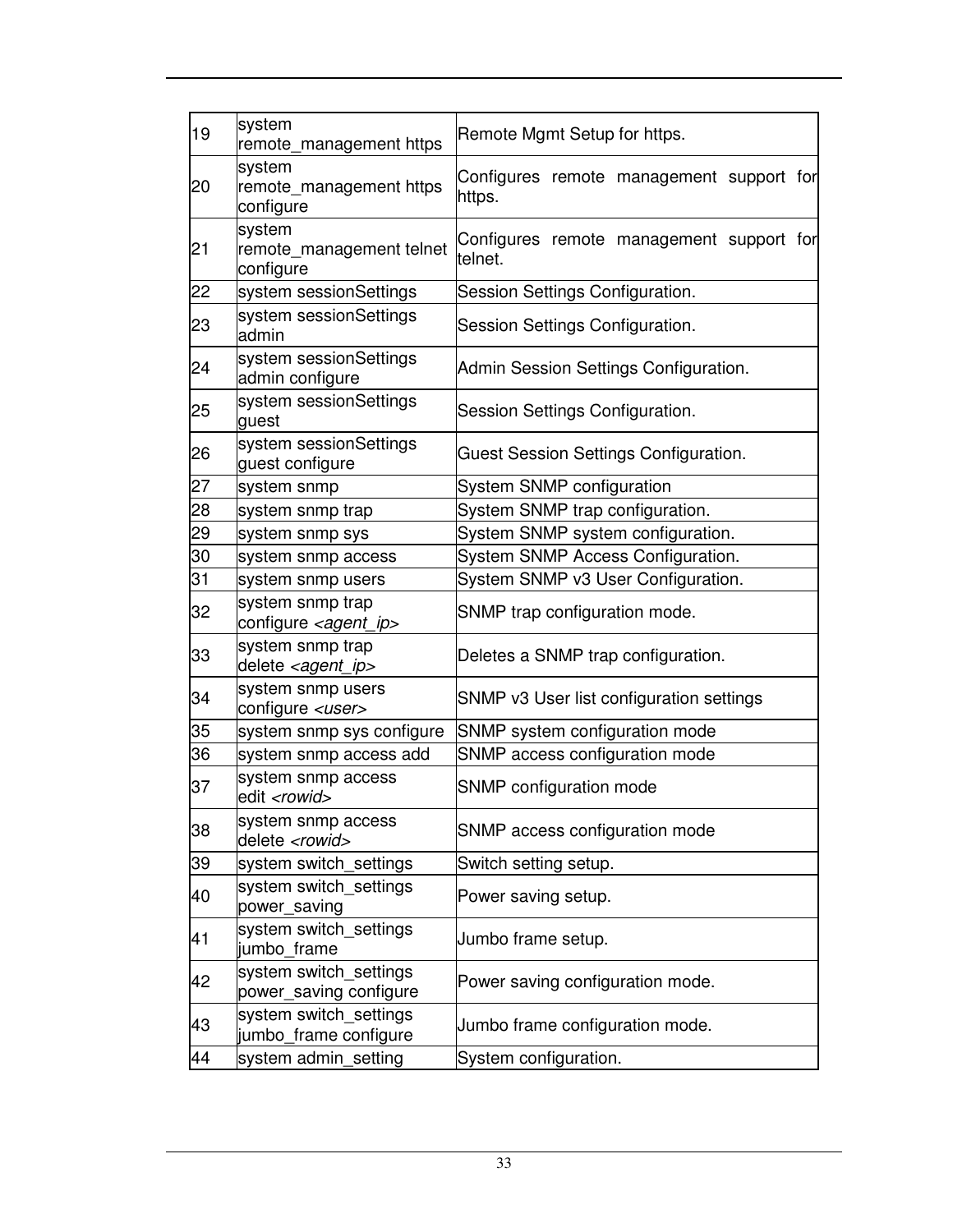| 45 | system admin setting<br>configure                                     | System configuration mode.                                   |
|----|-----------------------------------------------------------------------|--------------------------------------------------------------|
| 46 | system time                                                           | System time configuration mode                               |
| 47 | system time configure                                                 | System time configuration mode                               |
| 48 | system traffic_meter                                                  | Traffic meter Configuration setup.                           |
| 49 | system traffic_meter<br>configure                                     | Traffic meter configuration mode.                            |
| 50 | system usb                                                            | USB Configuration.                                           |
| 51 | system usb usb1                                                       | USB1 Configuration.                                          |
| 52 | system usb usb1 configure                                             | USB1 Configuration.                                          |
| 53 | system usb<br>safelyRemoveUsb                                         | Safely removing the USB.                                     |
| 54 | system usb<br>SafelyRemoveUSB usb1                                    | To unmount usb1                                              |
| 55 | system usb<br>SafelyRemoveUSB usb2                                    | To unmount usb2                                              |
| 56 | system usb usb2                                                       | USB2 Configuration.                                          |
| 57 | system usb usb2 configure                                             | USB2 Configuration.                                          |
| 58 | system usb shareport vlan                                             | USB SharePort settings.                                      |
| 59 | system usb shareport_vlan<br>configure <row_id></row_id>              | SharePort on vlan configuration.                             |
| 60 | system usb shareport_vlan<br>show                                     | Displays SharePort on vlan configuration.                    |
| 61 | system users                                                          | System user configuration commands.                          |
| 62 | system group                                                          | System group configuration commands.                         |
| 63 | system group add                                                      | System groups add mode.                                      |
| 64 | system group edit <row_id> System groups edit mode.</row_id>          |                                                              |
| 65 | system group<br>delete <row id=""></row>                              | System groups delete mode.                                   |
| 66 | system users add                                                      | System users add mode.                                       |
| 67 | system users edit <row_id> System users edit mode.</row_id>           |                                                              |
| 68 | system users<br>delete <row id=""></row>                              | System users delete mode.                                    |
| 69 | system group<br>groupaccesscontrol                                    | Group access control.                                        |
| 70 | system group<br>groupaccesscontrol<br>configure <group_id></group_id> | Group access control configuration.                          |
| 71 | system group<br>access_control_browser                                | List of browsers for which login policies can be<br>applied. |
| 72 | system group<br>access_control_browser<br>add                         | Adds a browser to Access Control browsers list               |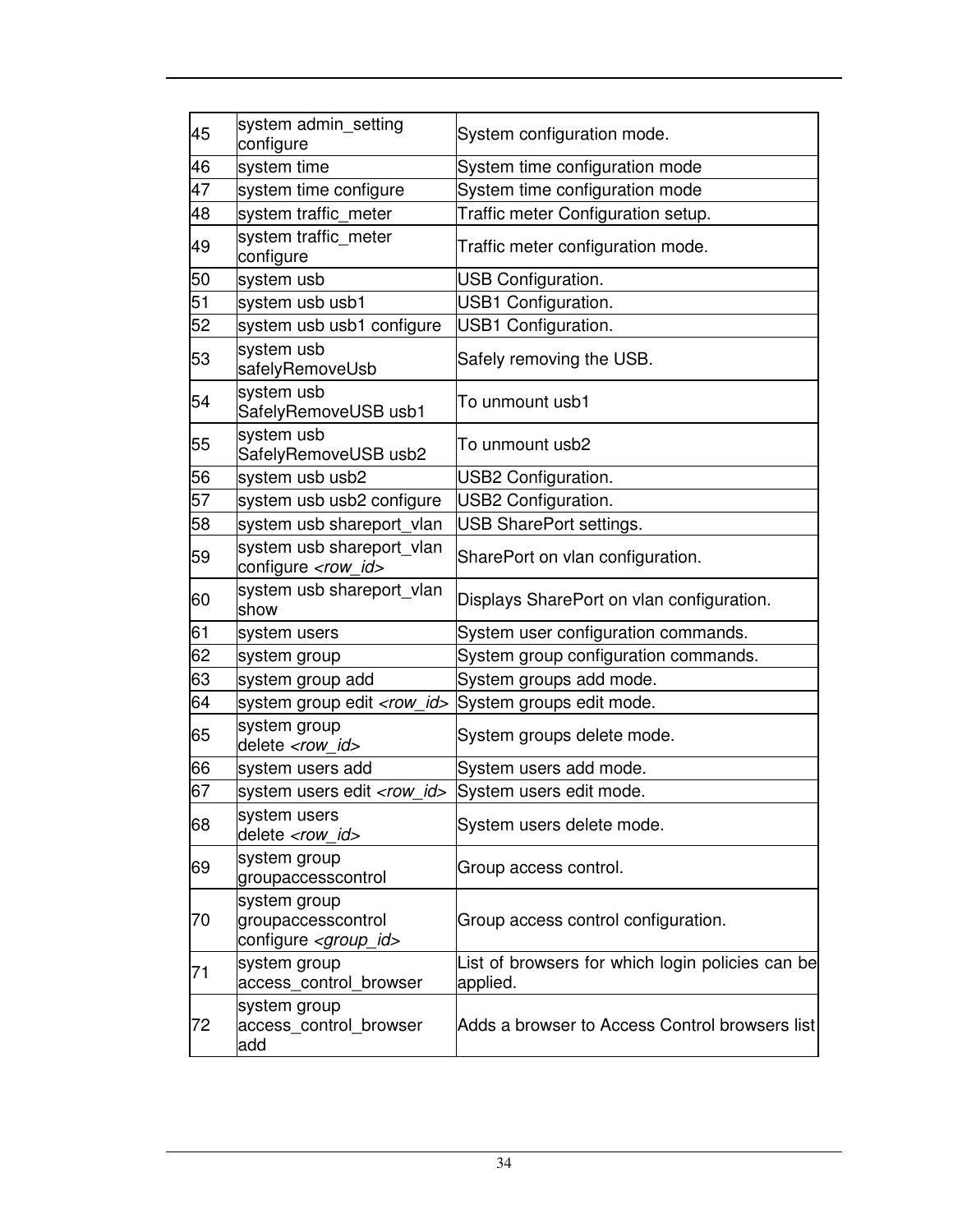| 73 | system group<br>access control browser<br>delete <row_id></row_id> | Deletes a browser from Access Controll<br>browsers list. |
|----|--------------------------------------------------------------------|----------------------------------------------------------|
| 74 | system group<br>access control ip                                  | List of ip for which login policies can be applied       |
| 75 | system group<br>access_control_ip add                              | Adds an ip to Access Control ip list.                    |
| 76 | system group<br>access_control_ip<br>delete <row id=""></row>      | Deletes an ip from Access Control ip list.               |

The command util ? at the CLI prompt would give the description of all the configuration commands in the branch util , which is as follows:

| l1             | util restore-factory-defaults                                                              | Revert to factory default settings.                                                                       |
|----------------|--------------------------------------------------------------------------------------------|-----------------------------------------------------------------------------------------------------------|
| $\overline{c}$ | util system check                                                                          | System check options                                                                                      |
| З              | util system check<br>ping <ip address=""></ip>                                             | Pings an Internet Address.                                                                                |
| 4              | util system_check<br>dns_lookup <dns></dns>                                                | To retrieve the IP address of a Web, FTP, Mail<br>or any other Server on the Internet                     |
| 5              | util system_check<br>traceroute <ip_address></ip_address>                                  | Displays all the routers present between the<br>destination IP address and this router                    |
| 6              | util system_check<br>display_IPV4_routingtable                                             | Displays IPV4 Routing Table                                                                               |
| 7              | util system_check<br>display_IPV6_routingtable                                             | Displays IPV6 Routing Table                                                                               |
| 8              | util system check<br>capturePackets                                                        | Allows you to capture all packets that pass<br>through the selected interface                             |
| 9              | util system check<br>capturePackets<br>start <interface></interface>                       | Starts the packet capture                                                                                 |
| 10             | util system_check<br>capturePackets<br>avail interfaces                                    | Displays available interfaces for packet capture                                                          |
| 11             | util system_check<br>capturePackets stop                                                   | Stops the packet capture                                                                                  |
| 12             | util system_check<br>capturePackets<br>download <filename><ipad<br>dr</ipad<br></filename> | Downloads the packet capture to the host<br>machine                                                       |
| 13             | util<br>> <ipaddr></ipaddr>                                                                | dbglog_download <filenamedownloads dbglogs="" host="" machine<="" td="" the="" to=""></filenamedownloads> |
| 14             | util reboot                                                                                | Reboots the system.                                                                                       |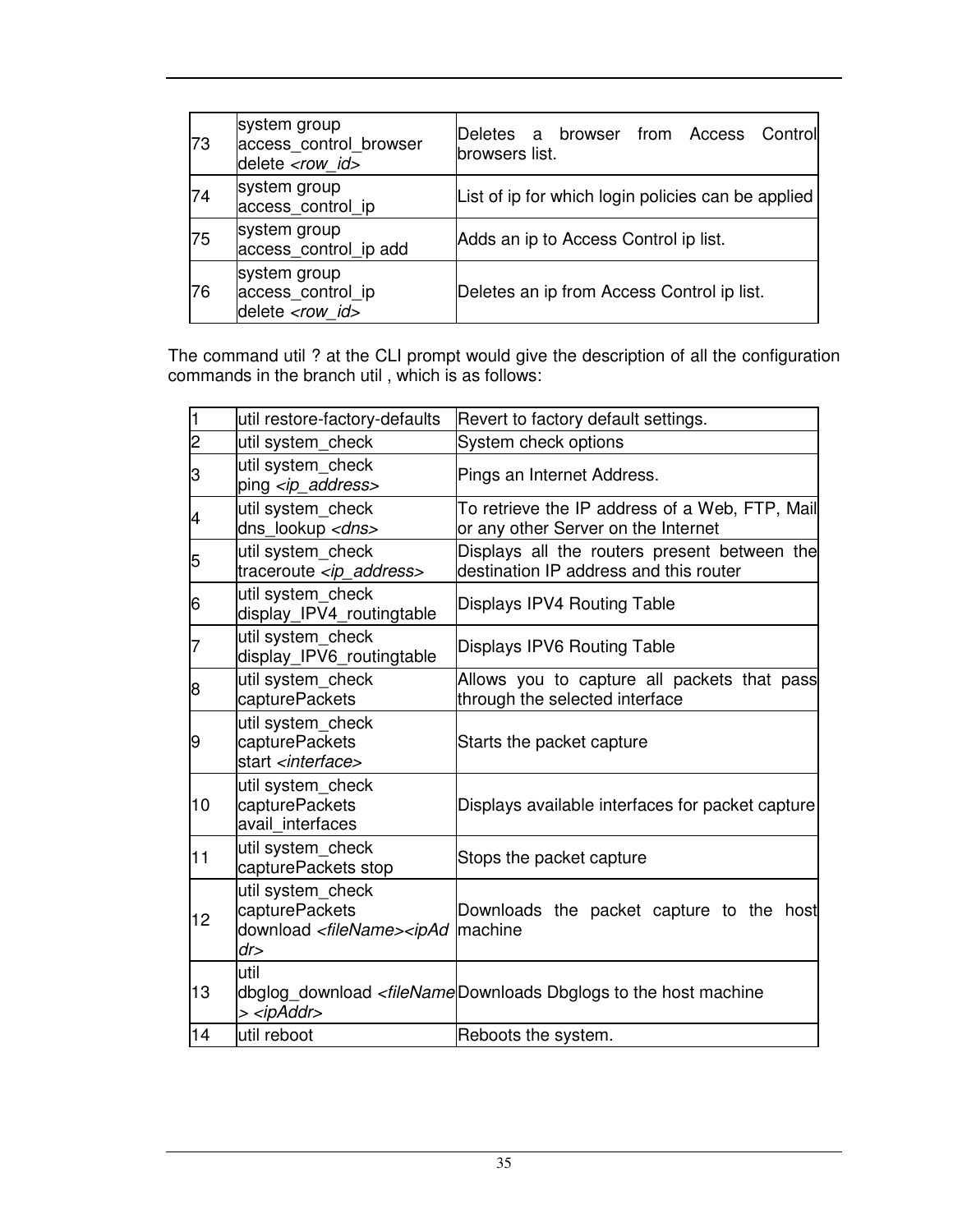| 15 | lutil<br>usb test <ipaddr> <filenam test="" the="" to="" usb.<br="">e&gt;</filenam></ipaddr>   |                                                                                                |
|----|------------------------------------------------------------------------------------------------|------------------------------------------------------------------------------------------------|
| 16 | lutil<br>firmware_upgrade <lpaddr> To upgrade the firmware.<br/><filename></filename></lpaddr> |                                                                                                |
| 17 | lutil<br>S>                                                                                    | enable auto backup <statu auto="" backup="" disables="" enables="" support.<="" td=""></statu> |
| 18 | lutil<br>enable_config_encryp <stat<br>US&gt;</stat<br>                                        | Enables/Disables<br>Configuration<br>encryption<br>support.                                    |
| 19 | lutil<br>watchdog disable <status></status>                                                    | Disables/Enables watchdog timer.                                                               |

The command license? at the CLI prompt would give the description of all the configuration commands in the branch license, which is as follows:

|                | license list                                                | List license on the device.        |
|----------------|-------------------------------------------------------------|------------------------------------|
| $\overline{2}$ | llicense<br>activate <i><activationkey></activationkey></i> | Activates a license on the device. |

The command net? at the CLI prompt would give the description of all the configuration commands in the branch net, which is as follows:

| 1              | net ipv6_tunnel                                             | lpv6 tunnel configuration setup.                                                      |
|----------------|-------------------------------------------------------------|---------------------------------------------------------------------------------------|
| $\overline{2}$ | net ipv6 tunnel six to four                                 | Six to four tunnel configuration setup.                                               |
| З              | net ipv6 tunnel six to four<br>configure                    | Six To Four Tunnel configuration mode.                                                |
| $\overline{4}$ | net bandwidth                                               |                                                                                       |
| 5              | net bandwidth profile                                       | It gives options to add/edit/delete a bandwidth<br>profile.                           |
| 6              | net bandwidth profile<br>enable <enable></enable>           | It allows to enable/disable bandwidth profiles.                                       |
| 7              | net bandwidth profile add                                   | It allows to add a bandwidth profile.                                                 |
| 8              | net bandwidth profile<br>edit <row id=""></row>             | It allows to edit a bandwidth profile.                                                |
| 9              | net bandwidth profile<br>delete <row id=""></row>           | It allows to delete a bandwidth profile.                                              |
| 10             | net bandwidth<br>traffic selector                           | gives options to add/edit/delete a traffic<br>It<br>selector for a bandwidth profile. |
| 11             | net bandwidth<br>traffic_selector add                       | It allows to add a traffic selector for a bandwidth<br>profile.                       |
| 12             | net bandwidth<br>traffic selector<br>edit <row id=""></row> | It allows to edit a traffic selector for a bandwidth<br>profile.                      |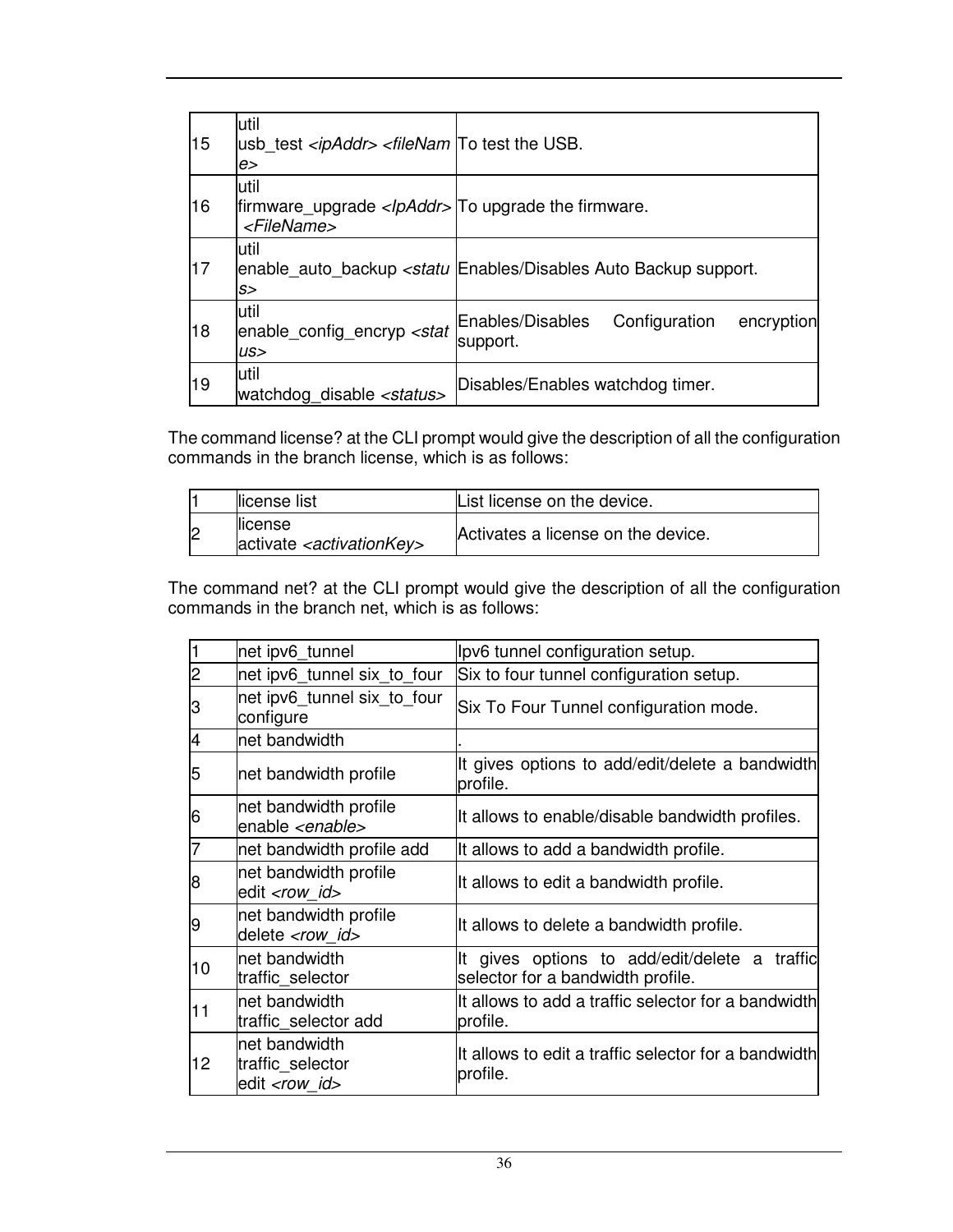| 13 | net bandwidth<br>traffic_selector<br>delete <row id=""></row>       | It allows to delete a traffic selector for<br>- al<br>bandwidth profile.                                      |  |  |
|----|---------------------------------------------------------------------|---------------------------------------------------------------------------------------------------------------|--|--|
| 14 | net ddns                                                            | DDNS setup.                                                                                                   |  |  |
| 15 | net ddns wan1                                                       | DDNS setup.                                                                                                   |  |  |
| 16 | net ddns wan2                                                       | DDNS setup.                                                                                                   |  |  |
| 17 | net ddns wan1 configure                                             | DDNS configuration mode.                                                                                      |  |  |
| 18 | net ddns wan2 configure                                             | DDNS configuration mode.                                                                                      |  |  |
| 19 | net lan dhcp                                                        | DHCP setup.                                                                                                   |  |  |
| 20 | net lan dhcp reserved ip                                            | DHCP Reserved IPs setup.                                                                                      |  |  |
| 21 | net lan dhcp reserved_ip<br>configure <mac_address></mac_address>   | DHCP Reserved IPs add/edit mode.                                                                              |  |  |
| 22 | net lan dhcp reserved ip<br>delete <mac_address></mac_address>      | Deletes a specific reserved ip entry.                                                                         |  |  |
| 23 | net dmz dhcp                                                        | DHCP setup.                                                                                                   |  |  |
| 24 | net dmz dhcp reserved_ip                                            | <b>DHCP Reserved IPs setup.</b>                                                                               |  |  |
| 25 | net dmz dhcp reserved_ip<br>configure <mac_address></mac_address>   | DHCP Reserved IPs add/edit mode.                                                                              |  |  |
| 26 | net dmz dhcp reserved ip<br>delete <mac address=""></mac>           | Deletes a specific reserved ip entry.                                                                         |  |  |
| 27 | net ethernet                                                        | Ethernet configuration.                                                                                       |  |  |
| 28 | net ethernet<br>configure <interface_name></interface_name>         | Ethernet configuration mode.                                                                                  |  |  |
| 29 | net lan                                                             | LAN setup.                                                                                                    |  |  |
| 30 | net lan ipv4                                                        |                                                                                                               |  |  |
| 31 | net lan ipv4 configure                                              | IPv4 LAN configuration mode.                                                                                  |  |  |
| 32 | net lan ipv6                                                        |                                                                                                               |  |  |
| 33 | net lan ipv6 configure                                              | IPv6 LAN configuration mode.                                                                                  |  |  |
| 34 | net lan ipv6 pool                                                   |                                                                                                               |  |  |
| 35 | net lan ipv6 pool<br>dr>                                            | configure <ipv6poolstartad add="" configuration="" edit="" lan="" mode.<="" td=""  ipv6=""></ipv6poolstartad> |  |  |
| 36 | net lan ipv6 pool<br>delete <ipv6poolstartaddr></ipv6poolstartaddr> | IPv6 LAN configuration delete mode.                                                                           |  |  |
| 37 | net igmp                                                            | Igmp configuration commands.                                                                                  |  |  |
| 38 | net igmp configure                                                  | Specifies igmp proxy should be enable or<br>disable                                                           |  |  |
| 39 | net intel Amt                                                       | Net policy mode.                                                                                              |  |  |
| 40 | net intel Amt server                                                | Net policy mode.                                                                                              |  |  |
| 41 | net intel_Amt server<br>configure                                   | Intel Amt server configuration mode                                                                           |  |  |
| 42 | net intel Amt Reflector                                             | Net policy mode.                                                                                              |  |  |
| 43 | net intel Amt Reflector<br>configure                                | Intel Amt Reflector configuration mode                                                                        |  |  |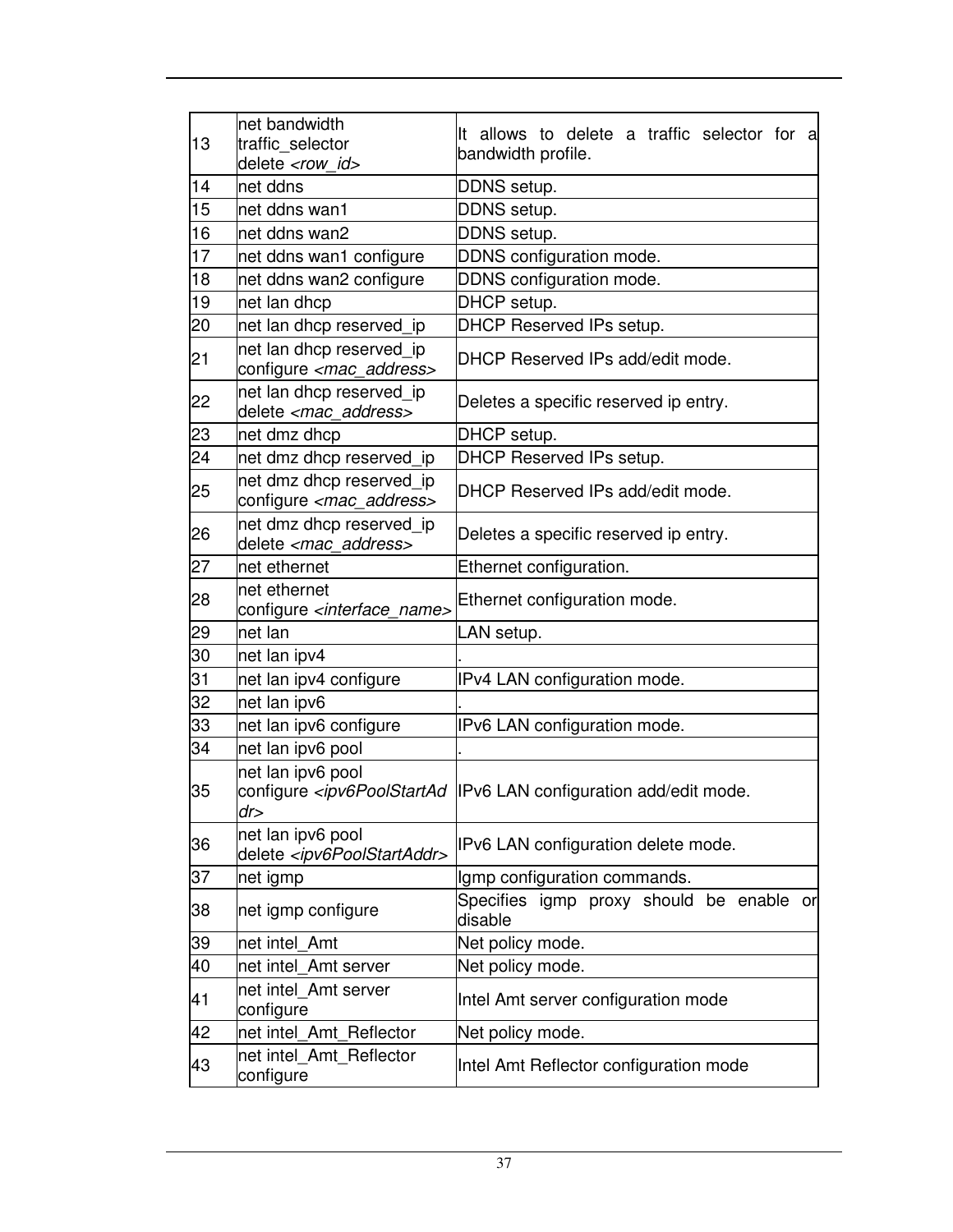| 44 | net ip_Aliasing                                    | Net policy mode.                                                              |  |
|----|----------------------------------------------------|-------------------------------------------------------------------------------|--|
| 45 | net ip_Aliasing server                             | Net policy mode.                                                              |  |
| 46 | net ip_Aliasing server add                         | Adding Ip Aliasing server configuration                                       |  |
| 47 | net ip_Aliasing server<br>edit <row id=""></row>   | Editing Ip Aliasing server configuration.                                     |  |
| 48 | net ip_Aliasing server<br>delete <row_id></row_id> | Deleting Ip Aliasing configuration                                            |  |
| 49 | net mode                                           | <b>IP Mode Setup</b>                                                          |  |
| 50 | net mode configure                                 | IP Mode configuration mode.                                                   |  |
| 51 | net ipv6_tunnel isatap                             | Isatap tunnel configuration commands.                                         |  |
| 52 | net ipv6_tunnel isatap add                         | Isatap tunnel configuration add mode.                                         |  |
| 53 | net ipv6_tunnel isatap<br>edit <row id=""></row>   | Isatap Tunnel configuration edit mode.                                        |  |
| 54 | net ipv6_tunnel isatap<br>delete <row id=""></row> | Isatap tunnel configuration delete mode.                                      |  |
| 55 | net routing mode                                   | Routing Mode between WAN and LAN setup.                                       |  |
| 56 | net routing mode configure                         | Routing<br>Mode<br>between<br><b>WAN</b><br>and<br>LAN<br>configuration mode. |  |
| 57 | net wan wan1                                       | Wan configuration mode.                                                       |  |
| 58 | net wan wan1 ipv4                                  | Ipv4 wan configuration mode.                                                  |  |
| 59 |                                                    | net wan wan1 ipv4 configure lpv4 wan wan1 configuration mode                  |  |
| 60 | net wan wan2                                       | Wan configuration mode.                                                       |  |
| 61 | net wan wan2 ipv4                                  | lpv4 wan configuration mode.                                                  |  |
| 62 |                                                    | net wan wan2 ipv4 configure lpv4 wan wan2 configuration mode.                 |  |
| 63 | net wan wan3                                       | Wan3 configuration mode.                                                      |  |
| 64 | net wan wan3 threeG                                | Wan3 configuration mode.                                                      |  |
| 65 | net wan wan3 threeG<br>configure                   | ThreeG wan wan3 configuration mode.                                           |  |
| 66 | net wan                                            | Net wan configuration mode.                                                   |  |
| 67 | net wan mode                                       | Net wan configuration mode.                                                   |  |
| 68 | net wan mode configure                             | Net wan configuration mode.                                                   |  |
| 69 | net wan port setup                                 | Displays net wan port configuration.                                          |  |
| 70 | net wan port_setup<br>configure                    | Displays wan port configuration mode.                                         |  |
| 71 | net wan vlan_setup                                 | Displays wan vlan setup.                                                      |  |
| 72 | net wan vlan setup<br>configure                    | Displays wan vlan configuration mode.                                         |  |
| 73 | net wan vlan setup<br>vlanId Add                   | Displays wan vlan Id Add mode.                                                |  |
| 74 | net wan vlan_setup<br>vlanId Delete                | Displays wan vlan Id delete mode.                                             |  |
| 75 | net wan configurable_port                          | Net wan configurable port setup.                                              |  |
| 76 | net wan configurable_port<br>configure             | Net wan configurable port setup.                                              |  |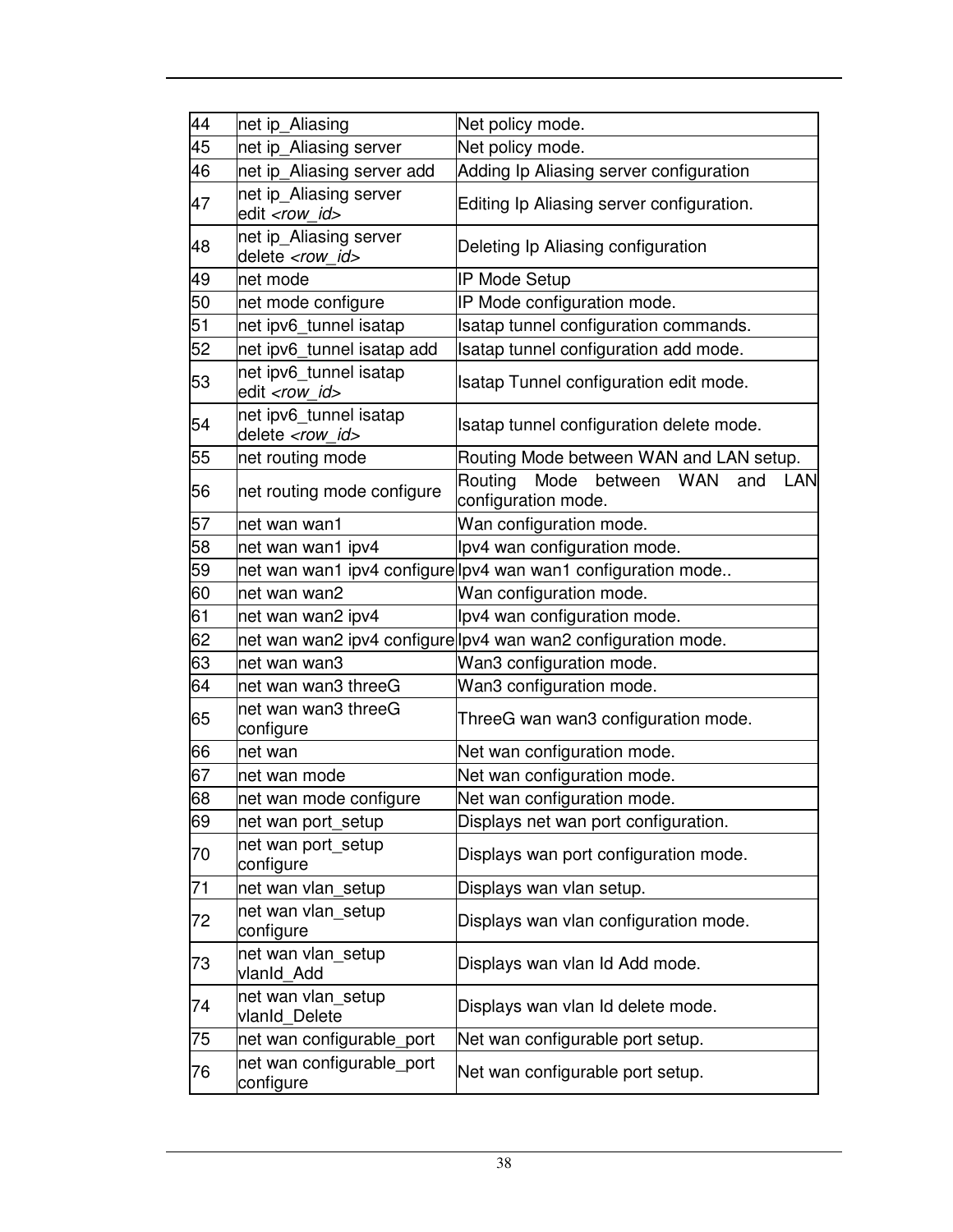| 77  | net wan wan1 ipv6                                         | Displays ipv6 wan configuration mode                                |  |  |
|-----|-----------------------------------------------------------|---------------------------------------------------------------------|--|--|
| 78  |                                                           | net wan wan1 ipv6 configure Displays ipv6 wan1 configuration mode   |  |  |
| 79  | net wan wan2 ipv6                                         | Displays ipv6 wan2 configuration mode                               |  |  |
| 80  |                                                           | net wan wan2 ipv6 configure Displays ipv6 wan2 configuration mode   |  |  |
| 81  | net routing ospfv2                                        | Displays OSPF Configuration for IPV4                                |  |  |
| 82  | net routing ospfv3                                        | Displays OSPF Configuration for IPV6                                |  |  |
|     | net routing ospfv2                                        |                                                                     |  |  |
| 83  | configure <interface></interface>                         | Displays ospfv2 configuration mode.                                 |  |  |
| 84  | net routing ospfv3                                        |                                                                     |  |  |
|     | configure <interface></interface>                         | Displays ospfv3 configuration mode.                                 |  |  |
| 85  | net routing protocol binding                              | <b>Displays</b><br>configuration<br>protocol_binding<br>commands    |  |  |
| 86  | net routing protocol_binding<br>add                       | Protocol_binding rules configuration add mode.                      |  |  |
| 87  | net routing protocol_binding<br>edit <row id=""></row>    | To edit the selected protocol_binding                               |  |  |
| 88  | net routing protocol_binding<br>enable <row id=""></row>  | Protocol binding rules configuration mode.                          |  |  |
| 89  | net routing protocol binding<br>disable <row id=""></row> | Protocol_binding rules configuration mode.                          |  |  |
| 90  | net routing protocol_binding<br>delete <row id=""></row>  | Protocol binding rules configuration mode.                          |  |  |
| 91  | net radvd                                                 | RADVD configuration setup.                                          |  |  |
| 92  | net radvd pool                                            | RADVD configuration setup.                                          |  |  |
| 93  | net radvd configure                                       | RADVD configuration mode.                                           |  |  |
| 94  | net radvd pool add                                        | RADVD Pool configuration mode.                                      |  |  |
| 95  |                                                           | net radvd pool edit <row_id>RADVD Pool configuration mode.</row_id> |  |  |
| 96  | net radvd pool<br>delete <row id=""></row>                | RADVD pool configuration mode.                                      |  |  |
| 97  | net routing dynamic                                       | Configures the routes dynamically.                                  |  |  |
| 98  | net routing dynamic<br>configure                          | Configures the routes dynamically.                                  |  |  |
| 99  | net routing                                               | Configures routing mode, static and dynamic<br>route(s).            |  |  |
| 100 | net routing static                                        | Configures the routes.                                              |  |  |
| 101 | net routing static ipv4                                   | Configures the IPv4 routes.                                         |  |  |
| 102 | net routing static ipv6                                   | Configures the IPV6 routes.                                         |  |  |
| 103 | net routing static ipv4<br>configure <name></name>        | Adds new IPv4 static routes.                                        |  |  |
| 104 | net routing static ipv6<br>configure <name></name>        | Adds new IPV6 static routes.                                        |  |  |
| 105 | net routing static ipv4<br>delete <name></name>           | Deletes a specific IPv4 route.                                      |  |  |
| 106 | net routing static ipv6<br>delete <name></name>           | Deletes a specific IPV6 route.                                      |  |  |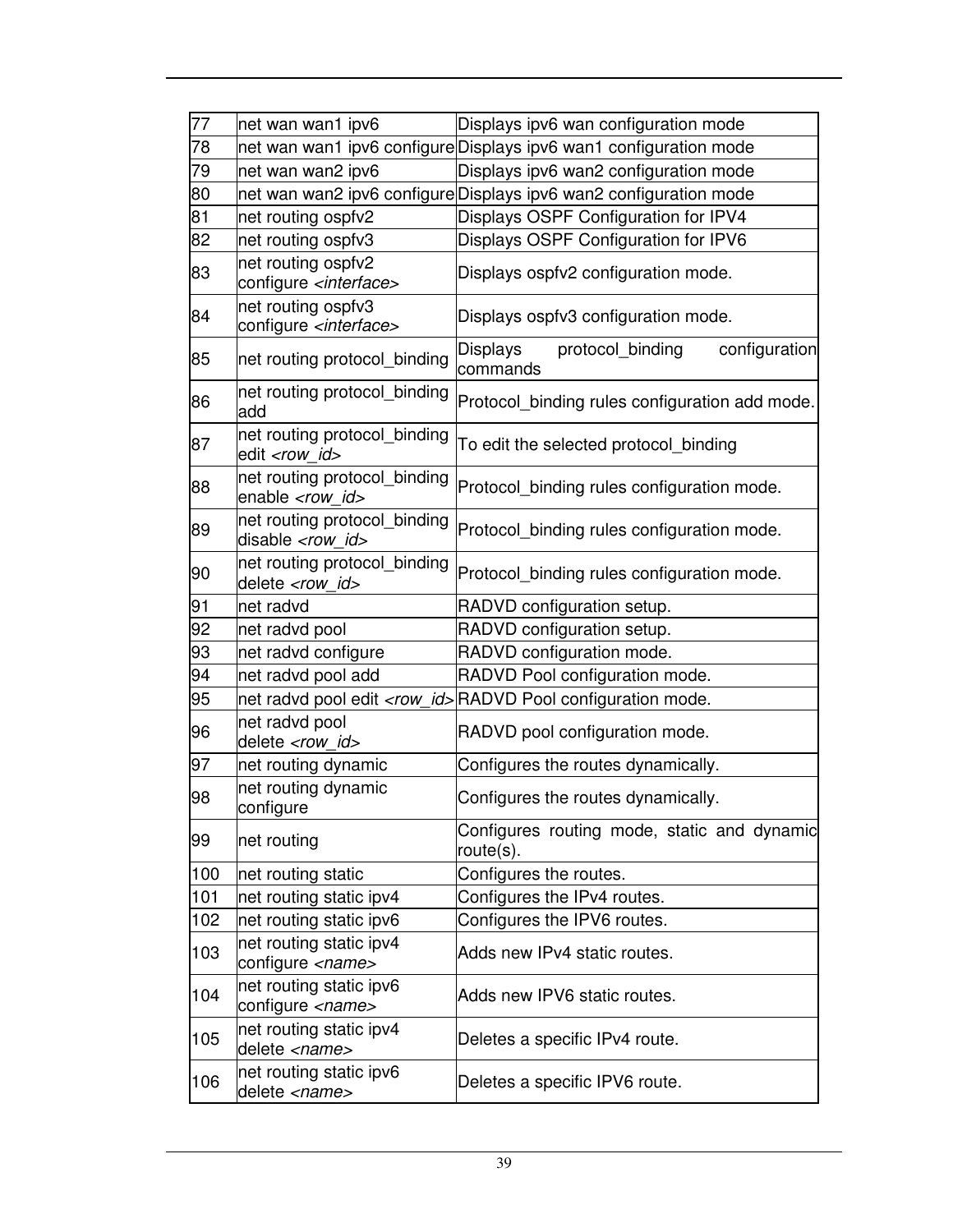| 107 | net routing static ipv4<br>deleteAll                       | Deletes all the configured IPv4 routes.                                          |  |
|-----|------------------------------------------------------------|----------------------------------------------------------------------------------|--|
| 108 | net routing static ipv6<br>deleteAll                       | Deletes all the configured IPv6 routes.                                          |  |
| 109 | net tahi                                                   | Settings for tahi test suite.                                                    |  |
| 110 | net tahi add-default-<br>route <ip_address></ip_address>   | Adds ipv6 default route on lan interface.                                        |  |
| 111 | net tahi delete-default-route                              | Deletes ipv6 default route on lan interface.                                     |  |
| 112 | net tahi add-<br>route <ip_address> <gw></gw></ip_address> | Adds ipv6 route on lan interface.                                                |  |
| 113 | net tahi del-<br>route <ip_address> <gw></gw></ip_address> | Adds ipv6 route on lan interface.                                                |  |
| 114 | net tahi stop-RA                                           | Stop sending RA.                                                                 |  |
| 115 | net tahi start-RA-<br>AdvRetransTimer(1000)                | Starts sending RA with AdvRetransTimer as<br>1000.                               |  |
| 116 | net tahi start-RA-<br>AdvRetransTimer(5000)                | Starts sending RA with AdvRetransTimer as<br>5000.                               |  |
| 117 | net tahi startRA-<br>Reachable(30000)Retrans(1<br>000)     | Starts sending RA with AdvReachableTime as<br>30000 and AdvRetransTimer as 1000. |  |
| 118 | net tahi start-RA-<br>AdvReachableTime(10000)              | Starts sending RA with AdvReachableTime as<br>10000.                             |  |
| 119 | net tahi start-RA-<br>AdvReachableTime(30000)              | Starts sending RA with AdvReachableTime as<br>30000.                             |  |
| 120 | net tahi start-RA(Default)                                 | Starts sending RA with default parameters.                                       |  |
| 121 | net tahi start-RA-MinValues                                | Starts sending RA with minimum values of<br>parameters.                          |  |
| 122 | net tahi start-RA-MaxValues                                | Starts sending RA with maximum values of<br>parameters.                          |  |
| 123 | net tahi start-RA-<br>MaxRtrAdvInterval(10)                | Starts sending RA with MaxRtrAdvInterval value<br>of 10.                         |  |
| 124 | net tahi start-RA-<br>MaxRtrAdvInterval(40)                | Starts sending RA with MaxRtrAdvInterval value<br>of 40.                         |  |
| 125 | net tahi start-RA-<br>MinRtrAdvInterval(198)               | Starts sending RA with MinRtrAdvInterval value<br>of 198.                        |  |
| 126 | net tahi start-RA-<br>prefix(8000::)                       | Starts sending RA with prefix 8000::/64.                                         |  |
| 127 | net tahi start-RA-<br>prefix(fec0::)                       | Starts sending RA with prefix fec0::/64.                                         |  |
| 128 | net tahi start-RA-<br>AdvCurHopLimit(0)                    | Starts sending RA with AdvCurHopLimit value<br>as 0.                             |  |
| 129 | net tahi start-RA-<br>AdvCurHopLimit(15)                   | Starts sending RA with AdvCurHopLimit value<br>as 15.                            |  |
| 130 | net tahi start-RA-WAN                                      | Starts sending RA on the WAN interface.                                          |  |
| 131 | net tahi ipv6-down                                         | Disables the ipv6 stack on the router.                                           |  |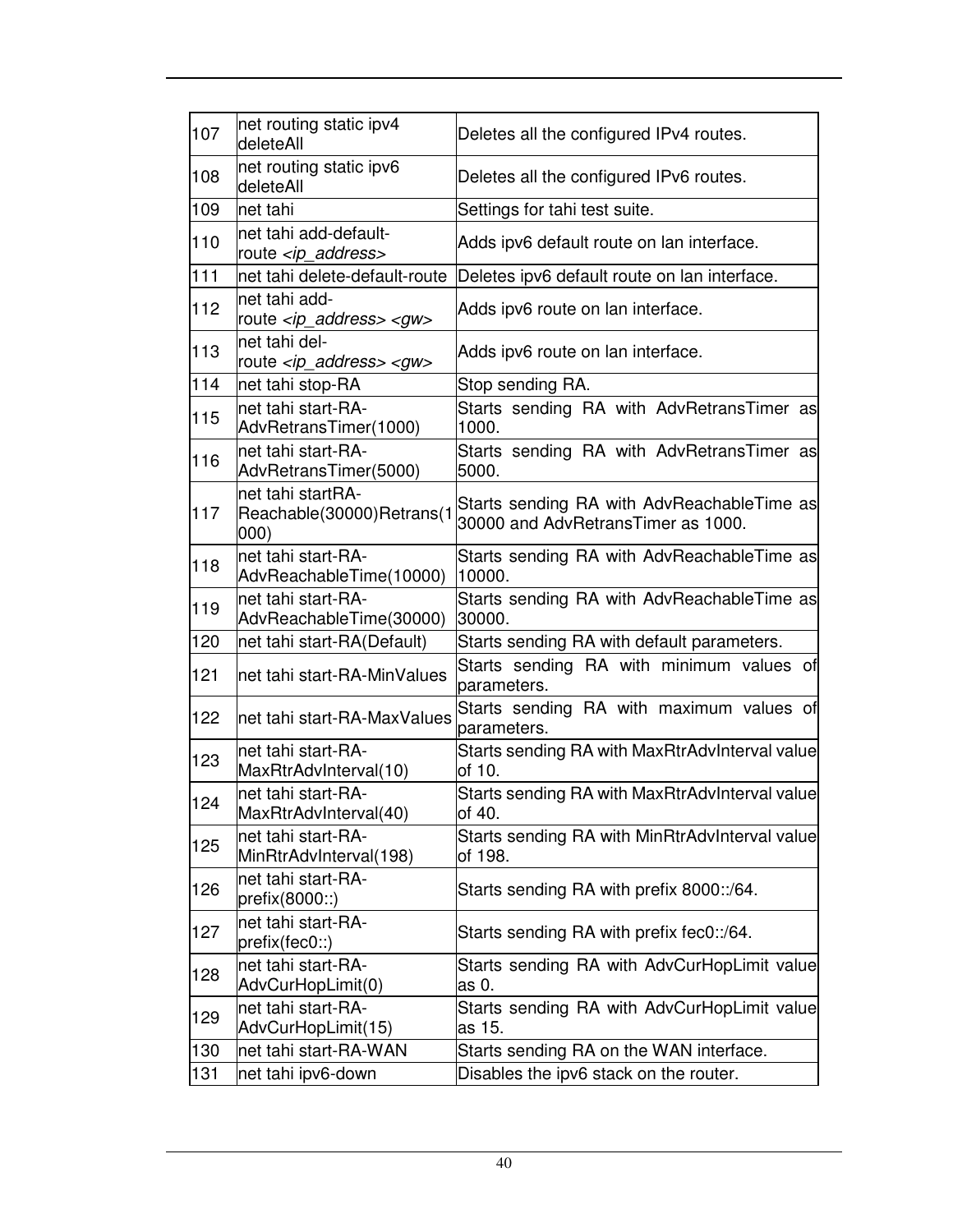| 132 | net tahi ipv6-up                                                                                                                                  | Enables the ipv6 stack on the router.                                                       |  |
|-----|---------------------------------------------------------------------------------------------------------------------------------------------------|---------------------------------------------------------------------------------------------|--|
| 133 | net tahi ipv6-global-up                                                                                                                           | Enables the ipv6 stack on the router, and adds<br>global ip.                                |  |
| 134 | net tahi ipv6-Alias-<br>Add(LAN) <ip6_address></ip6_address>                                                                                      | Adds ipv6 address to LAN interface.                                                         |  |
| 135 | net tahi ipv6-Alias-<br>Del(LAN) <ip6_address></ip6_address>                                                                                      | Deletes an ipv6 address from LAN interface.                                                 |  |
| 136 | net tahi ipv6-Alias-<br>Add(WAN) <ip6_address></ip6_address>                                                                                      | Adds ipv6 address to WAN interface.                                                         |  |
| 137 | net tahi ipv6-Alias-<br>Del(WAN) <ip6_address></ip6_address>                                                                                      | Deletes an ipv6 address from WAN interface.                                                 |  |
| 138 | net tahi neigh-cache-del                                                                                                                          | Deletes the ipv6 neighbor cache.                                                            |  |
| 139 | net tahi reachable-<br>time <i><time></time></i>                                                                                                  | Sets the reachable time of neighbour cache<br>entries                                       |  |
| 140 | net tahi mcast-start                                                                                                                              | Starts ipv6 multicast.                                                                      |  |
| 141 | net tahi mcast-stop                                                                                                                               | Stops ipv6 multicast.                                                                       |  |
| 142 | net tahi ping6 <ip> <size></size></ip>                                                                                                            | Ping6 on LAN interface with count one.                                                      |  |
| 143 | net tahi mping6 <mip></mip>                                                                                                                       | Multicast ping6 on LAN.                                                                     |  |
| 144 | net tahi<br>bping6 $\langle$ bip> $\langle$ psize>                                                                                                | ping6                                                                                       |  |
| 145 | net tahi pmtu-route-<br>add <ipadd></ipadd>                                                                                                       | Adds ipv6 route on lan interface.                                                           |  |
| 146 | net tahi disable-ipv6-firewall                                                                                                                    | Disables ipv6 firewall.                                                                     |  |
| 147 | net tahi show-LAN-ip                                                                                                                              | Shows ipv6 addresses of LAN interface.                                                      |  |
| 148 | net tahi interface-<br>down <interface></interface>                                                                                               | Brings selected interface down.                                                             |  |
| 149 | net tahi interface-<br>up <interface></interface>                                                                                                 | Brings selected interface up.                                                               |  |
| 150 | net tahi start-RA-<br>custom <filename> <ipaddr< td=""><td>Starts RA with configuration file obtained<br/>through tftp.</td></ipaddr<></filename> | Starts RA with configuration file obtained<br>through tftp.                                 |  |
| 151 | lnet tahi RA-Start                                                                                                                                | Starts RA with custom configuration.                                                        |  |
| 152 | net ipv6_tunnel teredo                                                                                                                            | Teredo tunnel configuration setup.                                                          |  |
| 153 | net ipv6_tunnel teredo<br>configure                                                                                                               | Teredo Tunnel configuration mode.                                                           |  |
| 154 | net upnp                                                                                                                                          | Upnp configuration mode                                                                     |  |
| 155 | net upnp configure                                                                                                                                | Upnp configuration mode                                                                     |  |
| 156 | net port-vlan                                                                                                                                     | port vlan                                                                                   |  |
| 157 | net port-vlan<br>lan_edit <portnamew></portnamew>                                                                                                 | Vlan port name range 1-4.                                                                   |  |
| 158 | net port-vlan<br>wlan edit <ssidname></ssidname>                                                                                                  | SSID to be edited. Use command 'show net<br>wireless_vlan status 'to dislay all SSID's Name |  |
| 159 | net vlan-membership                                                                                                                               | Vlan-membership                                                                             |  |
| 160 | net vlan-membership<br>lan_edit <portw></portw>                                                                                                   | Net vlan membership for the vlan and Wlan port.                                             |  |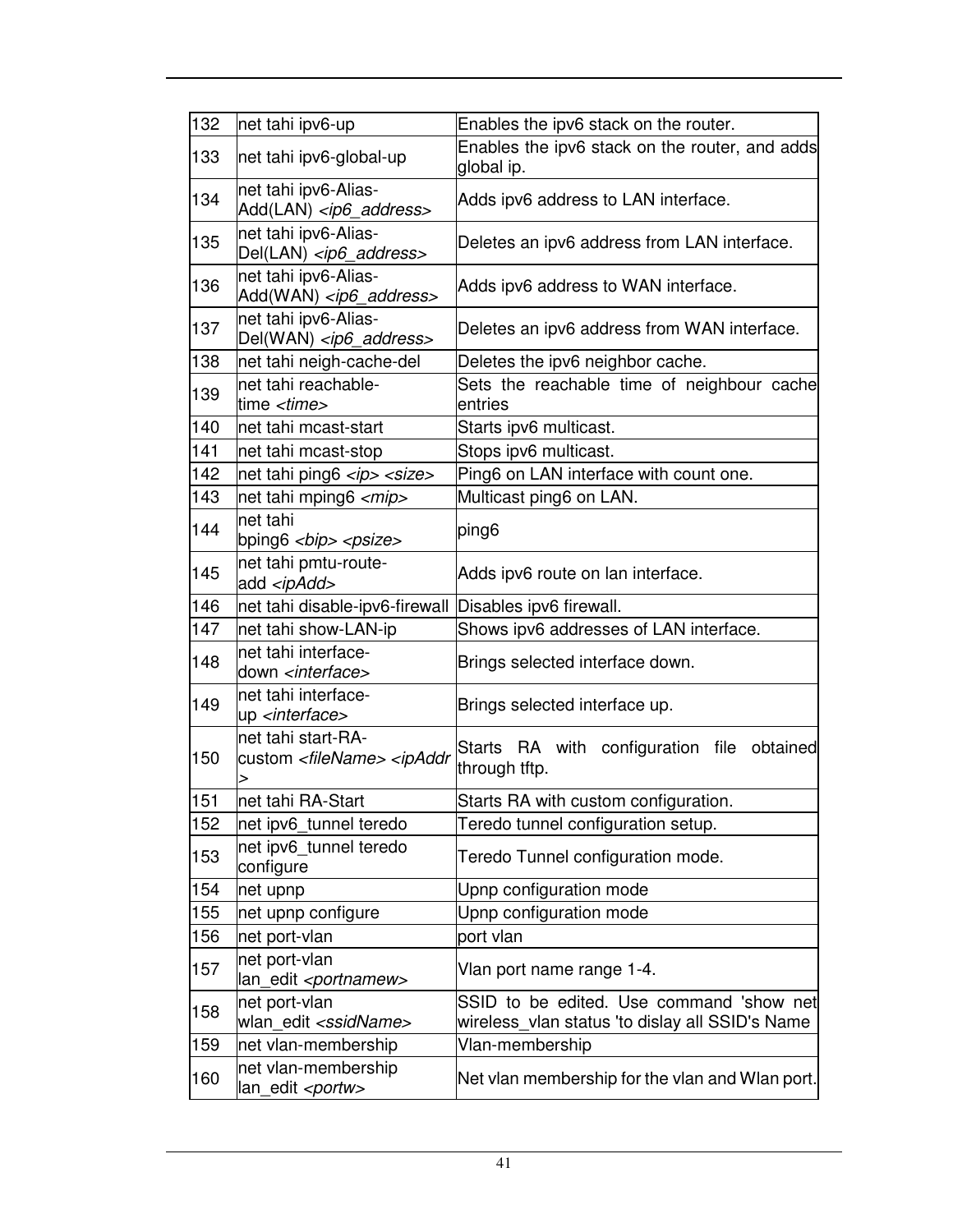| 161 | net vlan-membership<br>wlan edit <ssidname></ssidname> | SSID to be edited. Use command 'show net<br>wireless_vlan status 'to dislay all SSID's Name |  |
|-----|--------------------------------------------------------|---------------------------------------------------------------------------------------------|--|
| 162 | net multivlan                                          | Multivlan server configure                                                                  |  |
| 163 | net multivlan subnet                                   | Multivlan Server configure                                                                  |  |
| 164 | net multiVlan subnet<br>edit <vlanid></vlanid>         | Multivlan server edit mode                                                                  |  |
| 165 | net vlan                                               | Displays vlan Configuration Settings.                                                       |  |
| 166 | net vlan config                                        | Displays vlan configuration.                                                                |  |
| 167 | net vlan config<br>add <vlan_id></vlan_id>             | Adds a vlan.                                                                                |  |
| 168 | net vlan config<br>edit <vlan id=""></vlan>            | Edits a configured vlan.                                                                    |  |
| 169 | net vlan config<br>delete <vlanid></vlanid>            | Deletes a vlan.                                                                             |  |
| 170 | net vlan config enable                                 | Enables vlan configuration.                                                                 |  |
| 171 | net vlan config disable                                | Disables vlan configuration.                                                                |  |
| 172 | net dmz                                                | Dmz configuration mode.                                                                     |  |
| 173 | net dmz configure                                      | Dmz configuration mode.                                                                     |  |

The command security? at the CLI prompt would give the description of all the configuration commands in the branch security, which is as follows:

| 1  | security advanced network                                     | Security advanced setup.                 |
|----|---------------------------------------------------------------|------------------------------------------|
| 2  | security advanced_network<br>attack checks                    | <b>Firewall Security Checks setup.</b>   |
| З  | security advanced network<br>attack_checks configure          | Security Checks configuration mode.      |
| 4  | security advanced network<br>ips                              | Security ips setup.                      |
| 5  | security advanced network<br>lips setup                       | Displays ips configuration mode.         |
| 6  | security application rules                                    | Application Rules Configuration setup.   |
|    | security application rules<br>add                             | To add an application rule.              |
| 8  | security application rules<br>edit <row id=""></row>          | To edit the selected application rule.   |
| 9  | security application rules<br>delete <row id=""></row>        | To delete the selected application rule. |
| 10 | security firewall<br>custom service                           | Custom Services Configuration setup.     |
| 11 | security firewall<br>custom service add                       | Custom services configuration add mode.  |
| 12 | security firewall<br>custom service<br>edit <row id=""></row> | Custom services configuration edit mode. |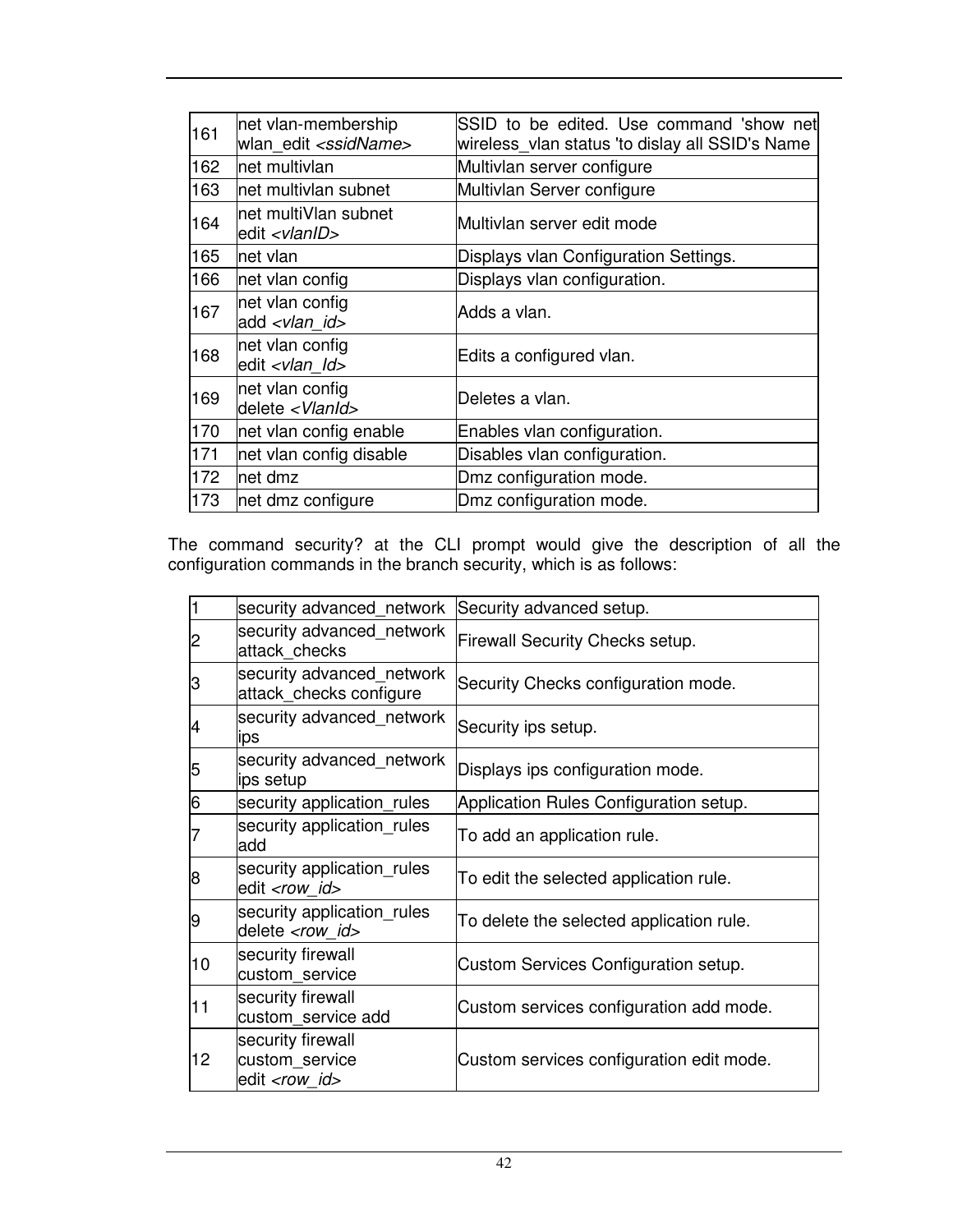| 13 | security firewall<br>custom service                                                       | Custom services configuration delete mode.                             |  |
|----|-------------------------------------------------------------------------------------------|------------------------------------------------------------------------|--|
|    | delete <row id=""></row>                                                                  |                                                                        |  |
| 14 | security firewall                                                                         | Firewall rules setup.                                                  |  |
| 15 | security firewall ipv4                                                                    | Firewall IPv4 rules setup.                                             |  |
| 16 | security firewall ipv4<br>configure                                                       | Firewall IPV4 rules configuration mode.                                |  |
| 17 | security firewall ipv4<br>default_outbound_policy <d<br>efault_outbound_policy&gt;</d<br> | Firewall Settings, Default Outbound Policy<br>configuration mode.      |  |
| 18 | security firewall ipv4<br>edit <row id=""></row>                                          | To edit the selected Firewall IPV4.                                    |  |
| 19 | security firewall ipv4<br>enable <row id=""></row>                                        | To Enable Firewall IPV4 rules configuration<br>mode.                   |  |
| 20 | security firewall ipv4<br>disable <row id=""></row>                                       | To Disable Firewall IPV4 Rules configuration<br>mode.                  |  |
| 21 | security firewall ipv4<br>delete <row id=""></row>                                        | To delete the selected Firewall IPV4 Rule.                             |  |
| 22 | security firewall ipv4<br>move <row_id></row_id>                                          | Firewall IPV4 Rule reordering mode.                                    |  |
| 23 | security firewall algs                                                                    | Firewall ALGs configuration mode.                                      |  |
| 24 | security firewall ipv6                                                                    | Firewall IPv6 rules setup.                                             |  |
| 25 | security firewall ipv6<br>configure                                                       | Firewall IPV6 rules configuration mode.                                |  |
| 26 | security firewall ipv6<br>edit <row id=""></row>                                          | To edit the selected Firewall IPV6 rule.                               |  |
| 27 | security firewall ipv6<br>enable <row_id></row_id>                                        | To enable Firewall IPV6 rules configuration<br>mode.                   |  |
| 28 | security firewall ipv6<br>disable <row id=""></row>                                       | To disable Firewall IPV6 Rules configuration<br>mode.                  |  |
| 29 | security firewall ipv6<br>delete <row id=""></row>                                        | To delete the selected Firewall IPV6 Rule                              |  |
| 30 | security firewall ipv6<br>move <row_id></row_id>                                          | Firewall IPV6 Rule reordering mode.                                    |  |
| 31 | security firewall ipv6<br>default outbound policy <d<br>efault_outbound_policy&gt;</d<br> | Firewall Settings, IPv6 Default Outbound Policy<br>configuration mode. |  |
| 32 | security ids                                                                              | IDS Configuration setup.                                               |  |
| 33 | security ids configure                                                                    | IDS configuration mode.                                                |  |
| 34 | security session_settings                                                                 | Session Settings Configuration setup.                                  |  |
| 35 | security session_settings<br>configure                                                    | Session Settings configuration mode.                                   |  |
| 36 | security schedules                                                                        | Schedules Configuration setup.                                         |  |
| 37 | security schedules add                                                                    | To add new Schedule.                                                   |  |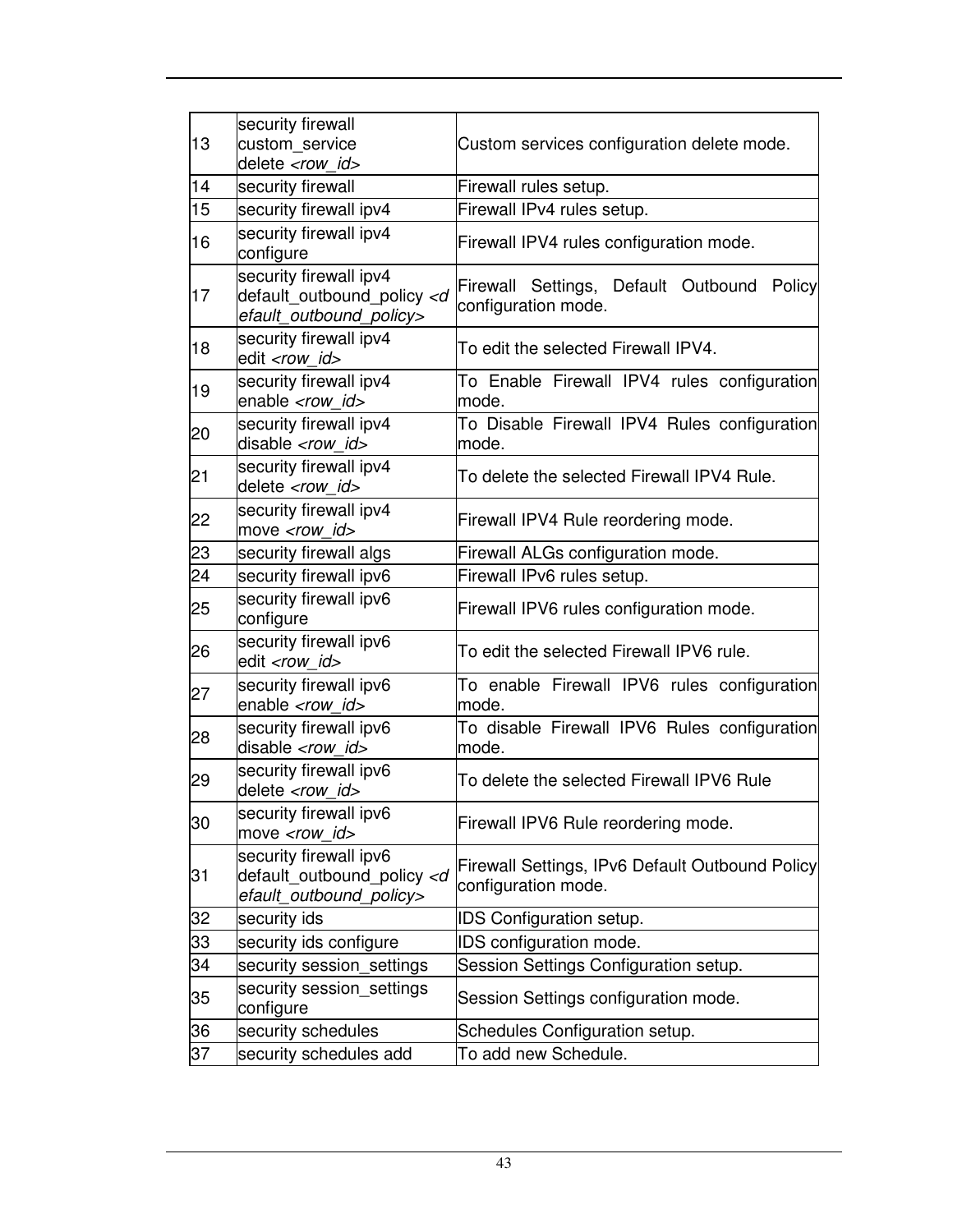| 38 | security schedules<br>edit <row id=""></row>                            | To edit the selected Schedule.                       |  |
|----|-------------------------------------------------------------------------|------------------------------------------------------|--|
| 39 | security schedules<br>delete <row id=""></row>                          | To delete the selected schedule.                     |  |
| 40 | security firewall smtpAlg                                               | SmtpAlg configuration setup.                         |  |
| 41 | security firewall smtpAlg<br>approvedMailld                             | To list the Mailld approved by the user.             |  |
| 42 | security firewall smtpAlg<br>blockedMailld                              | Lists the blockedMaillds.                            |  |
| 43 | security firewall smtpAlg<br>subjectList                                | To list all the subjects and Mail ids.               |  |
| 44 | security firewall smtpAlg<br>configure                                  | SmtpAlg configuration mode.                          |  |
| 45 | security firewall smtpAlg<br>approvedMailld add                         | It allows Configuration of the approved Mailld.      |  |
| 46 | security firewall smtpAlg<br>approvedMailld<br>edit <row id=""></row>   | It allows to edit an approved Mailld.                |  |
| 47 | security firewall smtpAlg<br>approvedMailld<br>delete <row id=""></row> | It allows to delete an approved Mailld.              |  |
| 48 | security firewall smtpAlg<br>blockedMailld add                          | It allows to Configure a blocked Mailld.             |  |
| 49 | security firewall smtpAlg<br>blockedMailld edit <row_id></row_id>       | It allows to edit a blocked Mailld.                  |  |
| 50 | security firewall smtpAlg<br>blockedMailld<br>delete <row id=""></row>  | It allows to delete a blocked Mailld.                |  |
| 51 | security firewall smtpAlg<br>subjectList add                            | It allows to add subject with Mailld and action.     |  |
| 52 | security firewall smtpAlg<br>subjectList edit <row_id></row_id>         | It allows to edit subject with Mailld and action.    |  |
| 53 | security firewall smtpAlg<br>subjectList delete <row_id></row_id>       | It allows to delete the configuration.               |  |
| 54 | security mac_filter                                                     | Source mac filter configuration mode.                |  |
| 55 | security ip or mac binding                                              | Ip mac binding configuration mode.                   |  |
| 56 | security mac_filter configure                                           | Source mac filter configuration mode.                |  |
| 57 | security mac_filter source                                              |                                                      |  |
| 58 | security mac_filter source<br>add                                       | To add a new mac address.                            |  |
| 59 | security mac_filter source<br>edit <row_id></row_id>                    | To edit the selected mac address from the list.      |  |
| 60 | security mac_filter source<br>delete <row id=""></row>                  | To delete the selected mac address.                  |  |
| 61 | security ip_or_mac_binding<br>add                                       | To link to the ip/mac binding configuration<br>mode. |  |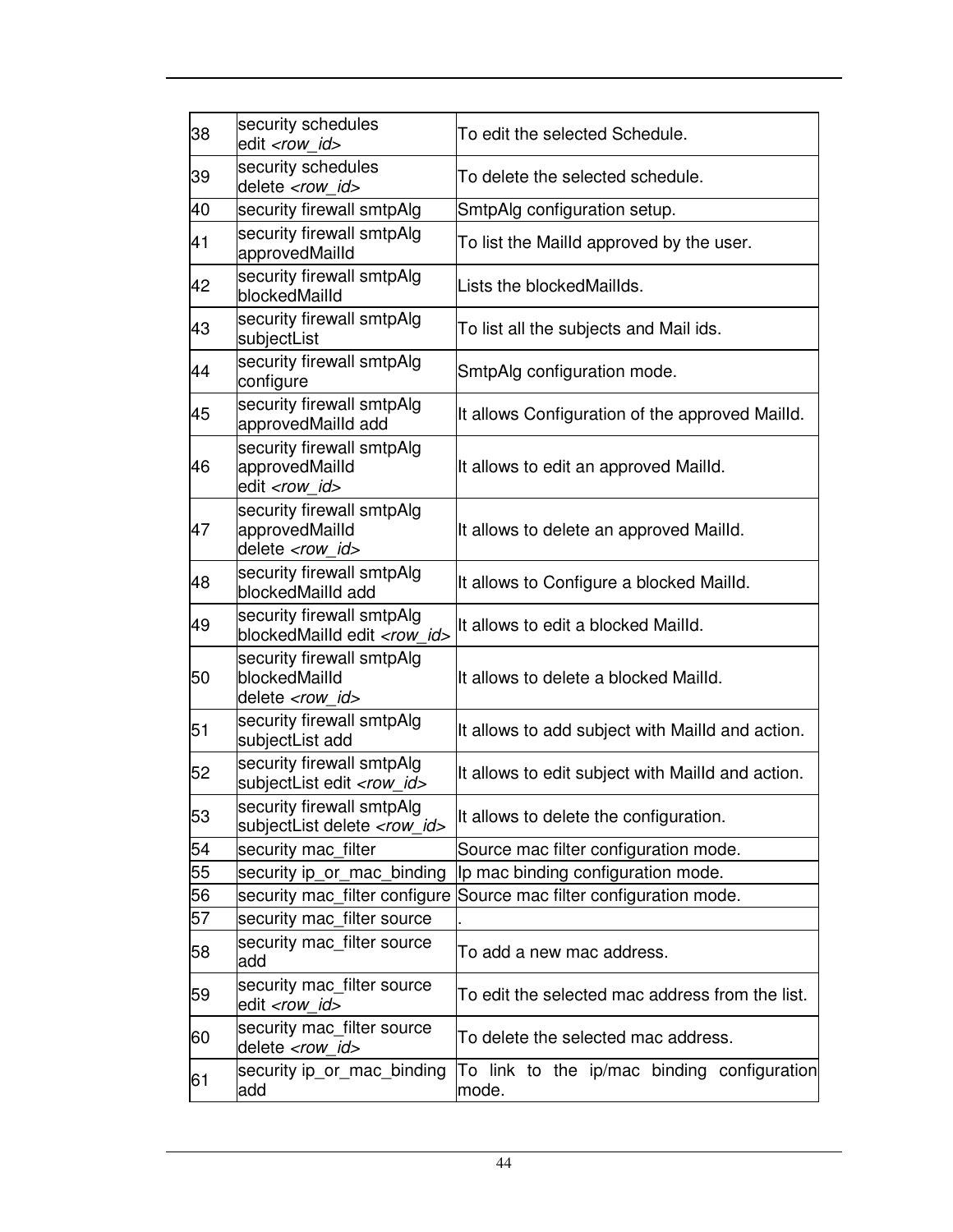| 62 | security ip or mac binding<br>edit <row id=""></row>                     | To edit the selected rule in the ip/mac binding<br>configuration page.             |  |
|----|--------------------------------------------------------------------------|------------------------------------------------------------------------------------|--|
| 63 | security ip_or_mac_binding<br>delete <row id=""></row>                   | To delete the selected rule/rules.                                                 |  |
| 64 | security firewall<br>vpn_passthrough                                     | VPN Passthrough setup.                                                             |  |
| 65 | security firewall<br>vpn passthrough configure                           | VPN Passthrough configuration mode.                                                |  |
| 66 | security webAccess                                                       | Web Access Filter Configuration setup.                                             |  |
| 67 | security webAccess<br>status <status></status>                           | Displays security webAccess status                                                 |  |
| 68 | security webAccess add                                                   | Security webAccess add.                                                            |  |
| 69 | security webAccess<br>edit <row id=""></row>                             | Security webAccess edit.                                                           |  |
| 70 | security webAccess<br>delete <row id=""></row>                           | Security webAccess delete.                                                         |  |
| 71 | security website filter                                                  | Website filtering configuration setup.                                             |  |
| 72 | security website_filter<br>content_filtering                             | Content filtering configuration setup.                                             |  |
| 73 | security website filter<br>approved_urls                                 | Trusted domains configuration setup.                                               |  |
| 74 | security website filter<br>blocked_keywords                              | Blocked keywords configuration setup.                                              |  |
| 75 | security website filter<br>content_filtering configure                   | Content filtering configuration mode.                                              |  |
| 76 | security website filter<br>approved_urls add                             | To add the approved URL configuration page                                         |  |
| 77 | security website filter<br>approved_urls edit <row_id></row_id>          | To edit the selected URL configuration.                                            |  |
| 78 | security website filter<br>approved_urls<br>delete <row id=""></row>     | To delete the selected URL configuration.                                          |  |
| 79 | security website_filter<br>blocked_keywords add                          | Blocked Keyword configuration mode.                                                |  |
| 80 | security website_filter<br>blocked_keywords<br>edit <row id=""></row>    | <b>Blocked</b><br>edit<br>selected<br>Keywords<br>the<br>To<br>configuration mode. |  |
| 81 | security website filter<br>blocked_keywords<br>delete <row id=""></row>  | delete the selected blocked Keywords<br>To<br>configuration mode.                  |  |
| 82 | security website filter<br>blocked keywords<br>enable <row id=""></row>  | To enable the blocked Keywords configuration<br>mode.                              |  |
| 83 | security website_filter<br>blocked_keywords<br>disable <row_id></row_id> | To disable the blocked Keywords configuration<br>mode.                             |  |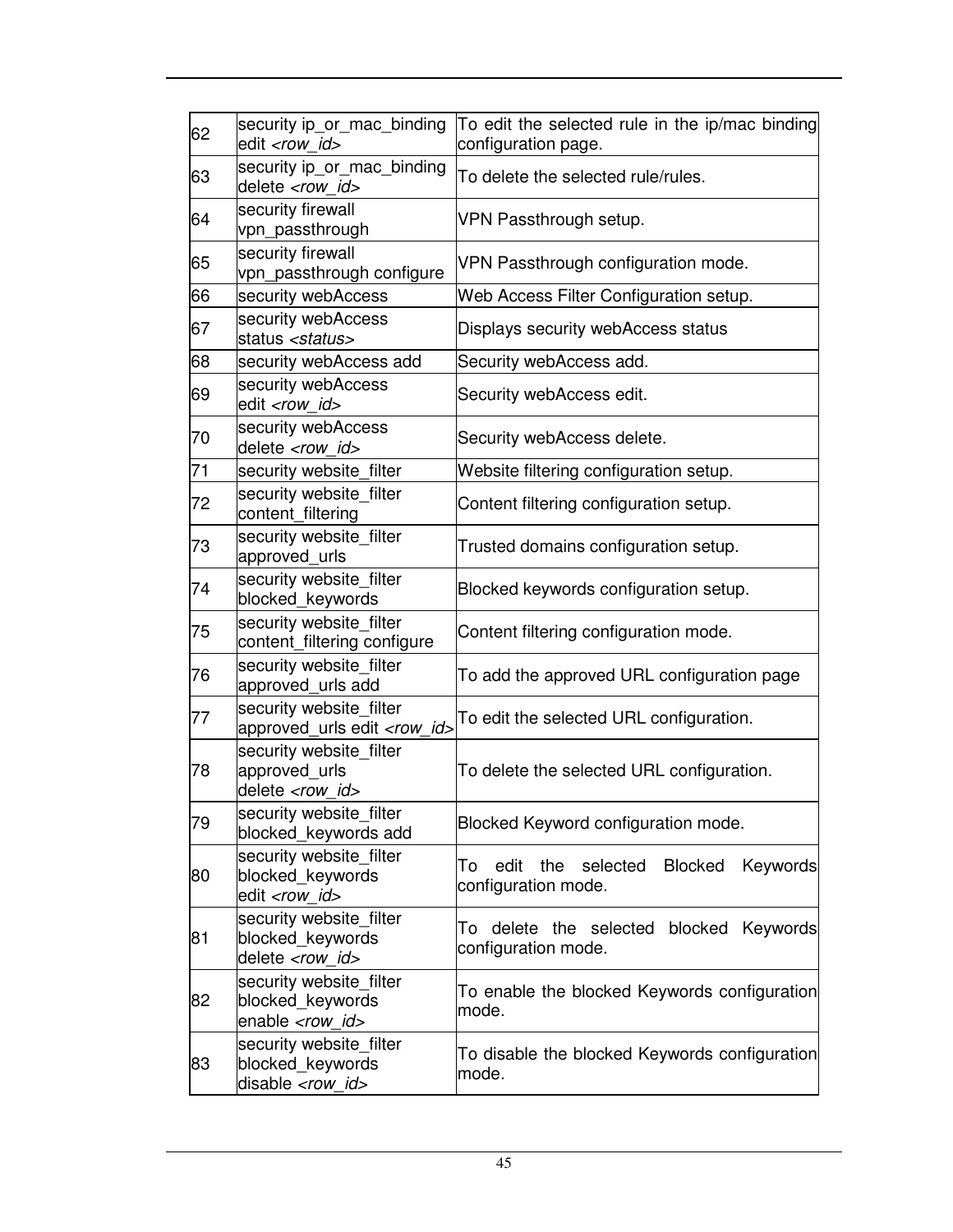# **Chapter 6. Configuration commands under branch VPN**

### **6.1 vpn gre\_tunnel add**

| S.No | <b>Command Name</b> | <b>Description</b>                                                       | <b>Type and Description</b>                                                      |
|------|---------------------|--------------------------------------------------------------------------|----------------------------------------------------------------------------------|
|      | save                | Saves system user<br>configuration settings.                             |                                                                                  |
| 2    | exit                | Saves system user<br>configuration settings and<br>exit current mode.    |                                                                                  |
| 3    | cancel              | To revert to the previous<br>system user configuration<br>settings.      |                                                                                  |
| 4    | tunnelname          | <b>Enter the Tunnel Name</b><br>here.                                    | String                                                                           |
| 5    | ipaddress           | Enter the tunnel IP Address<br>here.                                     | IP address<br>AAA.BBB.CCC.DDD where<br>each part is in the range 0-255           |
| 6    | subnet mask         | <b>Enter the tunnel Subnet</b><br>Mask here.                             | <b>IP</b> address<br>AAA.BBB.CCC.DDD where<br>each part is in the range 0-255    |
| 7    | linterface          | Enter the Interface on<br>which the tunnel is<br>established on.         | WAN interface type                                                               |
| 8    | remote_ip           | Enter the Remote IP to<br>which the tunnel is being<br>established here. | <b>IP</b> address<br>AAA.BBB.CCC.DDD where<br>each part is in the range 0-255    |
| 9    | ddp_broadcast       | Select enable/disable DDP<br>packet forwarding on the<br>tunnel here.    | Boolean choice                                                                   |
| 10   | route network       | Enter the destination<br>network of GRE tunnel<br>here.                  | <b>IP</b> address<br>AAA.BBB.CCC.DDD where<br>each part is in the range 0-255    |
| 11   | route_netmask       | Enter the subnet mask of<br>destination network here.                    | <b>IP</b> address<br>AAA, BBB, CCC, DDD where<br>each part is in the range 0-255 |
| 12   | gateway             | Enter the gateway of the<br>destination network here.                    | <b>IP</b> address<br>AAA.BBB.CCC.DDD where<br>each part is in the range 0-255    |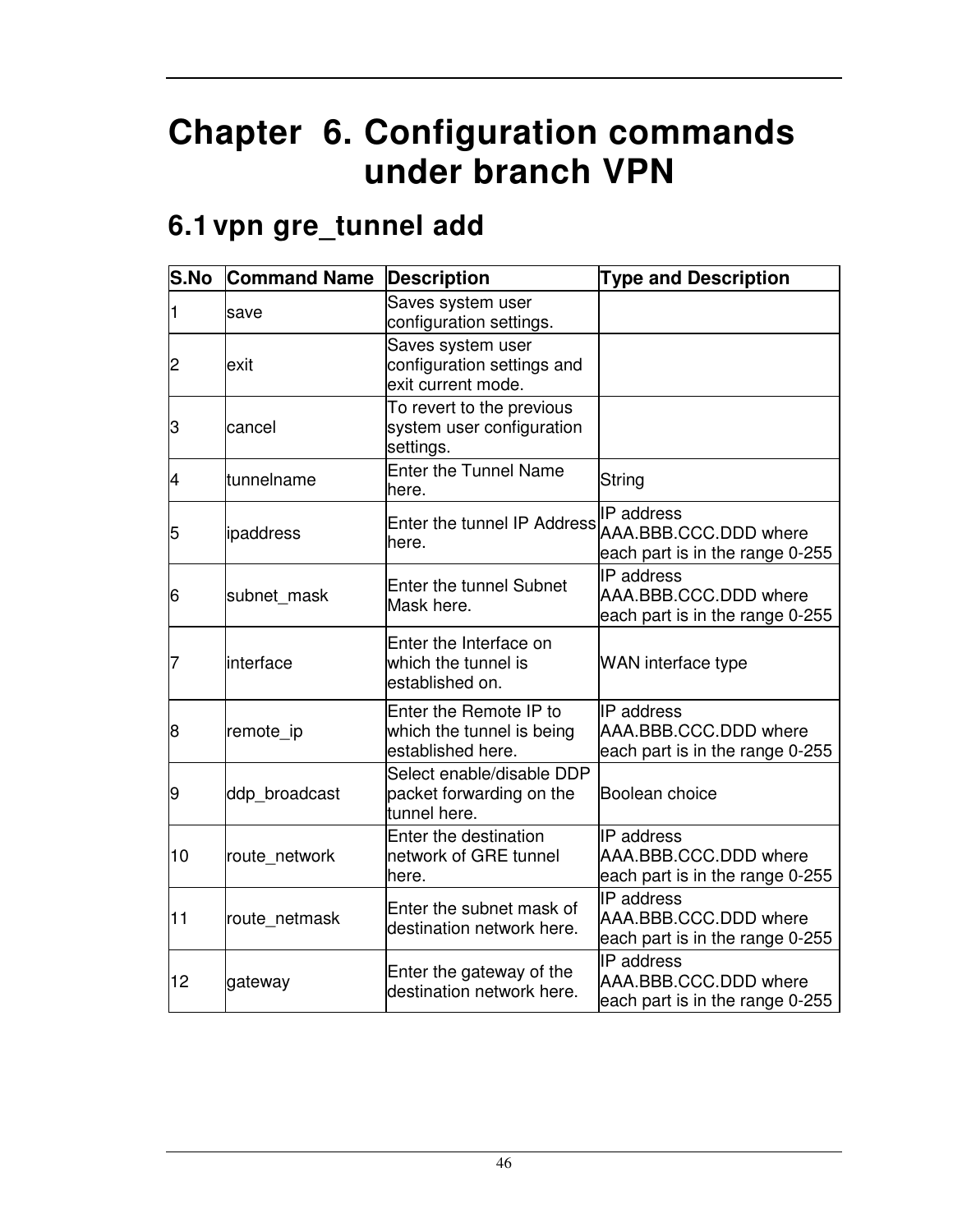| 6.2 vpn gre_tunnel edit <row_id></row_id> |  |  |  |
|-------------------------------------------|--|--|--|
|-------------------------------------------|--|--|--|

| S.No | <b>Command Name</b> | <b>Description</b>                                                       | <b>Type and Description</b>                                               |
|------|---------------------|--------------------------------------------------------------------------|---------------------------------------------------------------------------|
| 1    | <row_id></row_id>   | <b>GRE Tunnel configuration</b><br>mode                                  | Unsigned integer                                                          |
| 2    | save                | Saves system user<br>configuration settings.                             |                                                                           |
| З    | exit                | Saves system user<br>configuration settings and<br>exit current mode.    |                                                                           |
| 4    | cancel              | To revert to the previous<br>settings.                                   |                                                                           |
| 5    | tunnelname          | <b>Enter the Tunnel Name</b><br>here.                                    | String                                                                    |
| 6    | ipaddress           | Enter the tunnel IP Address<br>here.                                     | IP address<br>AAA.BBB.CCC.DDD where<br>each part is in the range 0-255    |
| 7    | subnet_mask         | <b>Enter the tunnel Subnet</b><br>Mask here.                             | IP address<br>AAA.BBB.CCC.DDD where<br>each part is in the range 0-255    |
| 8    | linterface          | Enter the Interface on<br>which the tunnel is<br>established on.         | WAN interface type                                                        |
| 9    | remote_ip           | Enter the Remote IP to<br>which the tunnel is being<br>established here. | IP address<br>AAA.BBB.CCC.DDD where<br>each part is in the range 0-255    |
| 10   | ddp_broadcast       | Select enable/disable DDP<br>packet forwarding on the<br>tunnel here.    | Boolean choice                                                            |
| 11   | route_network       | Enter the destination<br>network of GRE tunnel<br>here.                  | IP address<br>AAA.BBB.CCC.DDD where<br>each part is in the range 0-255    |
| 12   | route netmask       | Enter the subnet mask of<br>destination network here.                    | IP address<br>AAA.BBB.CCC.DDD where<br>each part is in the range 0-255    |
| 13   | gateway             | Enter the gateway of the<br>destination network here.                    | IP address<br>AAA, BBB, CCC, DDD where<br>each part is in the range 0-255 |

# **6.3 vpn gre\_tunnel delete <row\_id>**

| S.No Command Name Description |                                           | <b>Type and Description</b> |
|-------------------------------|-------------------------------------------|-----------------------------|
| $ <$ row id $>$               | GRE Tunnel delete mode   Unsigned integer |                             |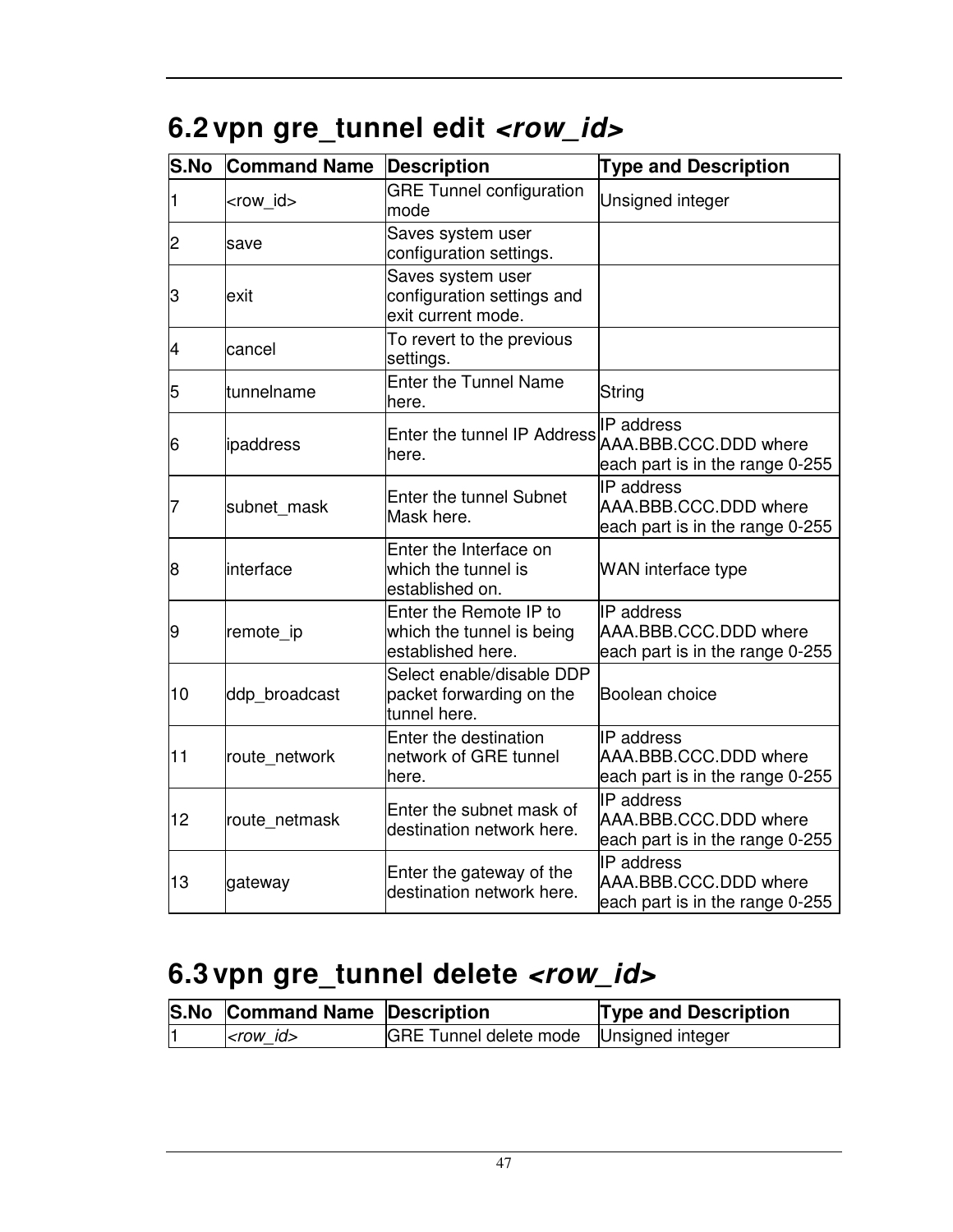| S.No | <b>Command Name</b> | <b>Description</b>                                                                                                | <b>Type and Description</b>                                                   |  |
|------|---------------------|-------------------------------------------------------------------------------------------------------------------|-------------------------------------------------------------------------------|--|
|      | save                | Saves I2tp client<br>configuration settings.                                                                      |                                                                               |  |
| 2    | lcancel             | To revert to the previous<br>settings.                                                                            |                                                                               |  |
| 3    | exit                | Saves I2tp client<br>configuration settings, and<br>exit current mode.                                            |                                                                               |  |
| 4    | enable              | Enables/disables L2TP<br>client.                                                                                  | Boolean choice                                                                |  |
| 5    | server address      | L2TP server IP address.                                                                                           | <b>IP</b> address<br>AAA.BBB.CCC.DDD where<br>each part is in the range 0-255 |  |
| 6    | remote network      | Network Address of remote IIP address<br>network which is local to<br>L2TP Server.                                | AAA.BBB.CCC.DDD where<br>each part is in the range 0-255                      |  |
| 7    | remote subnet       | <b>Remote Network Subnet</b><br>Mask.                                                                             | number in range of 1 to 32                                                    |  |
| 8    | lusername           | Username allocated to<br>L2TP client to connect to<br>L2TP server.                                                | String                                                                        |  |
| 9    | password            | Password allocated to<br>client.                                                                                  | String                                                                        |  |
| 10   | mppe_enable         | Enables mppe encryption.                                                                                          | Boolean choice                                                                |  |
| 11   | reconnect mode      | Selects reconnect mode.                                                                                           | <b>Reconnect Mode type</b>                                                    |  |
| 12   | time_out            | If there is no traffic from a<br>user for more than the<br>specified time out, the<br>connection is disconnected. | Radius client authentication<br>timeout Type.                                 |  |

# **6.4 vpn l2tp client configure**

### **6.5 vpn l2tp client\_action <action>**

| S.No Command Name Description |                                                 | <b>Type and Description</b> |
|-------------------------------|-------------------------------------------------|-----------------------------|
| <action></action>             | Vpn I2tp client action set. Reconnect Mode type |                             |

### **6.6 vpn l2tp server configure**

|  | <b>S.No Command Name Description</b> |                         | <b>Type and Description</b> |
|--|--------------------------------------|-------------------------|-----------------------------|
|  | <b>Save</b>                          | Saves 2tp server        |                             |
|  |                                      | configuration settings. |                             |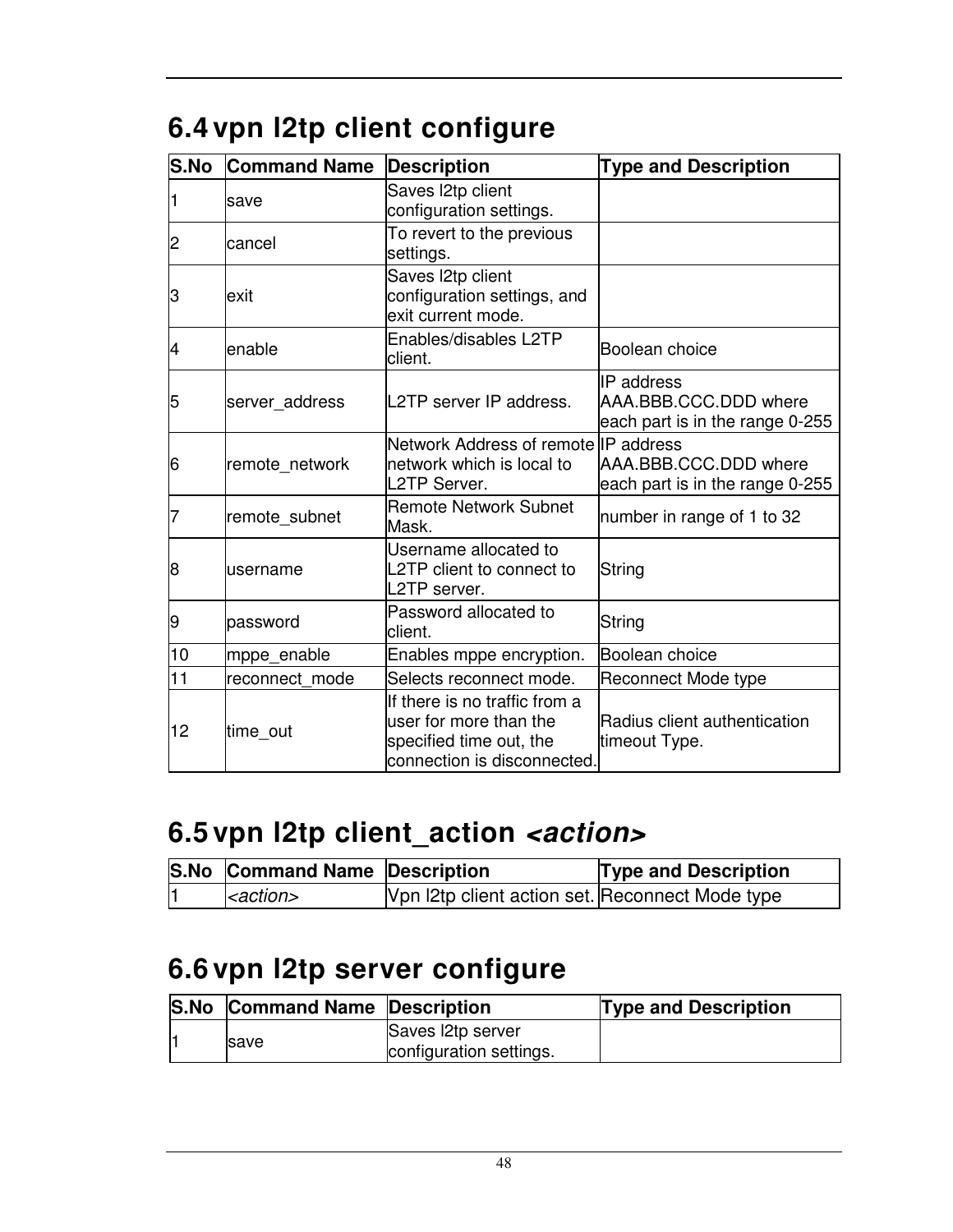| S.No | <b>Command Name</b>     | <b>Description</b>                                                                                                | <b>Type and Description</b>                                            |
|------|-------------------------|-------------------------------------------------------------------------------------------------------------------|------------------------------------------------------------------------|
| 2    | cancel                  | To revert to the previous<br>settings.                                                                            |                                                                        |
| З    | exit                    | Saves l2tp server<br>configuration settings, and<br>exits current mode.                                           |                                                                        |
| 4    | enable_v4               | Enables/disables L2TP<br>server in IPv4 mode only.                                                                | Boolean choice                                                         |
| 5    | enable_v6               | Enables/disables L2TP<br>server in IPv4/IPv6 mode.                                                                | Boolean choice                                                         |
| 6    | Routing mode            | Select L2TP routing mode.                                                                                         | <b>Select Route Mode</b>                                               |
| 7    | start_address           | L2TP server starting IP<br>address.                                                                               | IP address<br>AAA.BBB.CCC.DDD where<br>each part is in the range 0-255 |
| 8    | end_address             | L2TP server ending IP<br>address.                                                                                 | IP address<br>AAA.BBB.CCC.DDD where<br>each part is in the range 0-255 |
| 9    | ipv6_prefix             | L2TP server IPv6 Prefix.                                                                                          | String                                                                 |
| 10   | ipv6_prefix_length      | L2TP server IPv6 Prefix<br>length.                                                                                | Unsigned integer                                                       |
| 11   | Authentication_type     | Selects the type of<br>Authentication required.                                                                   | Authentication type                                                    |
| 12   | <b>EnablePap</b>        | <b>Enables PAP</b><br>authentication.                                                                             | Boolean choice                                                         |
| 13   | EnableChap              | <b>Enables CHAP</b><br>authentication.                                                                            | Boolean choice                                                         |
| 14   | EnableMSChap            | <b>Enables MS-CHAP</b><br>authentication.                                                                         | Boolean choice                                                         |
| 15   | EnableMSChapv2          | Enables MS-CHAPv2<br>authentication.                                                                              | Boolean choice                                                         |
| 16   | I2tpSecretKeyEnabl<br>e | Enables/Disables support<br>for Secret Key, and enters<br>Secret Key if support is<br>enabled.                    | Boolean choice                                                         |
| 17   | secretKey               | Enter L2TP secret Key if<br>Secret Key is enabled.                                                                | String                                                                 |
| 18   | timeout                 | If there is no traffic from a<br>user for more than the<br>specified time out, the<br>connection is disconnected. | Radius client authentication<br>timeout Type.                          |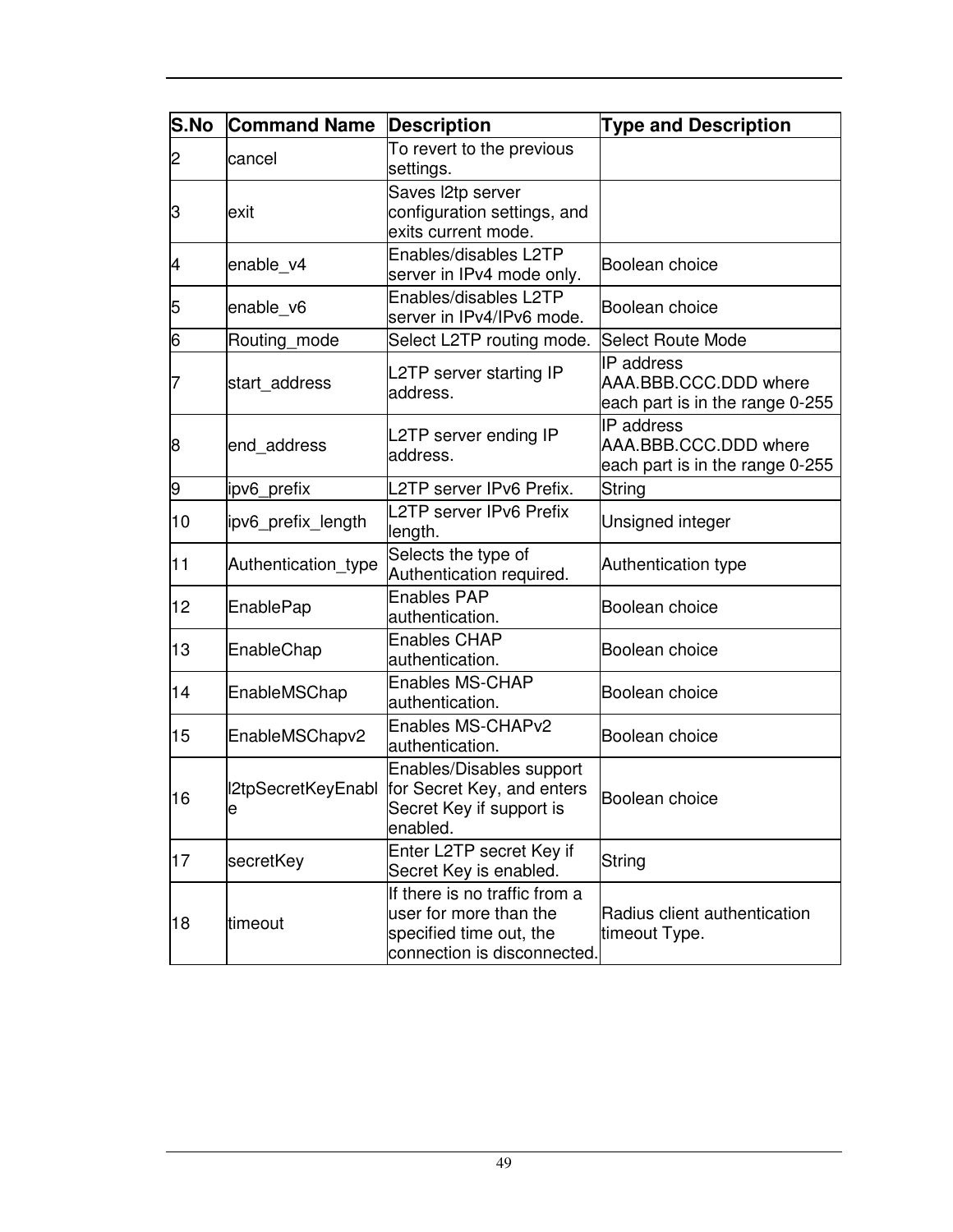# **6.7 vpn openvpn config**

| <b>S.No</b> | <b>Command Name</b>     | <b>Description</b>                                                                                                             | <b>Type and Description</b>                                              |
|-------------|-------------------------|--------------------------------------------------------------------------------------------------------------------------------|--------------------------------------------------------------------------|
| 1           | save                    | Saves openvpn<br>configuration settings.                                                                                       |                                                                          |
| 2           | cancel                  | To revert to previous<br>settings openvpn<br>configuration settings                                                            |                                                                          |
| З           | exit                    | Saves openvpn<br>configuration settings, and<br>exit current mode.                                                             |                                                                          |
| 4           | enable                  | Enables/disables openvpn<br>client/server.                                                                                     | Boolean choice                                                           |
| 5           | mode                    | OpenVPN daemon mode. It<br>can run in server mode,<br>client mode or access<br>server client mode                              | OpenVPN daemon mode.                                                     |
| 6           | е                       | server_identifier_typ OpenVPN server identifier<br>type.                                                                       | OpenVPN server identifier type                                           |
| 7           | server ip               | OpenVPN server IP<br>address/FQDN to which the<br>client connect.                                                              |                                                                          |
| 8           | server_ip<br>ip_address | OpenVPN server IP<br>address to which the client<br>connect.                                                                   | IPV4 or IPv6 address<br>depending upon protocol<br>selected IPV4 or IPV6 |
| 9           | server_ip fqdn          | OpenVPN server FQDN to<br>which the client connect.                                                                            | String                                                                   |
| 10          | vpn_network             | <b>Address of the Virtual</b><br>Network.                                                                                      | IP address<br>AAA.BBB.CCC.DDD where<br>each part is in the range 0-255   |
| 11          | vpn_netmask             | Netmask of the Virtual<br>Network.                                                                                             | IP address<br>AAA.BBB.CCC.DDD where<br>each part is in the range 0-255   |
| 12          | port                    | The port number on which<br>openvpn server (or Access  Port number<br>Server) runs.                                            |                                                                          |
| 13          | tunnel_protocol         | The protocol used to<br>communicate with the<br>remote host. E.g.TCP,<br>UDP. UDP is the default.                              | The protocol used to<br>communicate with the remote<br>host              |
| 14          | encription_algorithm    | The cipher with which the<br>packets are encrypted. E.g.<br>BF-CBC, AES-128, AES-<br>192 and AES-256. BF-CBC<br>is the default | The cipher with which the<br>packets are encrypted                       |
| 15          | hash_algorithm          | Message digest algorithm<br>used to                                                                                            | Message digest algorithm used<br>to authenticate packets.                |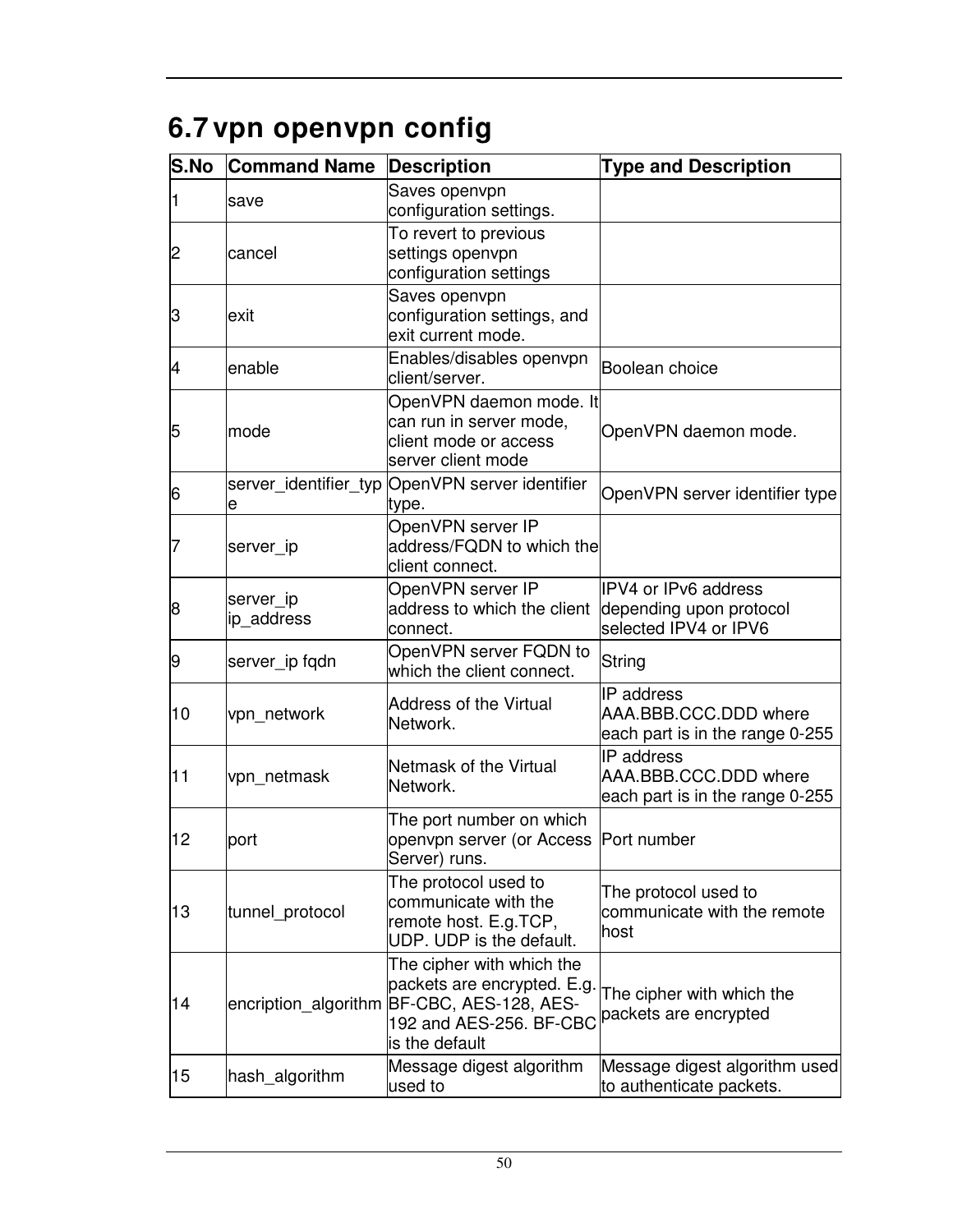| <b>S.No</b> | <b>Command Name</b>                  | <b>Description</b>                                                                                                                                                                                                                                       | <b>Type and Description</b> |
|-------------|--------------------------------------|----------------------------------------------------------------------------------------------------------------------------------------------------------------------------------------------------------------------------------------------------------|-----------------------------|
|             |                                      | authenticate.packets. E.g.:<br>SHA1, SHA256 and<br>SHA512. SHA1 is the<br>default.                                                                                                                                                                       |                             |
| 16          | tunnel_type                          | Selects Full Tunnel to<br>redirect all the traffic<br>through the tunnel. Select<br><b>Split Tunnel to redirect</b><br>traffic to only specified<br>resources (added from<br>openVpnClient Routes)<br>through the tunnel. Full<br>Tunnel is the default. | type of tunnel              |
| 17          | allow client to clien                | Enables this to allow<br>openvpn clients to<br>communicate with each<br>other in split tunnel case.<br>Disabled by default.                                                                                                                              | Boolean choice              |
| 18          | select_primaryCert                   | Enables this to select the<br>Set of certificates and keys<br>the server uses. Enable<br>this for first time<br>configuration.                                                                                                                           | Boolean choice              |
| 19          | select_secondaryCe<br>lrt            | <b>Enables this to select Set</b><br>of certificates and keys<br>newly uploaded.                                                                                                                                                                         | Boolean choice              |
| 20          | enable_tls_authkey                   | Enabling this adds Tls<br>authentication which adds<br>an additional layer of<br>authentication. Can be<br>checked only when the tls<br>key is uploaded. Disabled<br>by default.                                                                         | Boolean choice              |
| 21          | block invalid client<br>certificates | Enabling this blocks invalid<br>client certificates based on<br>the CRL certificate<br>uploaded. Can be checked Boolean choice<br>only when the CRL<br>certificate is uploaded.<br>Disabled by default.                                                  |                             |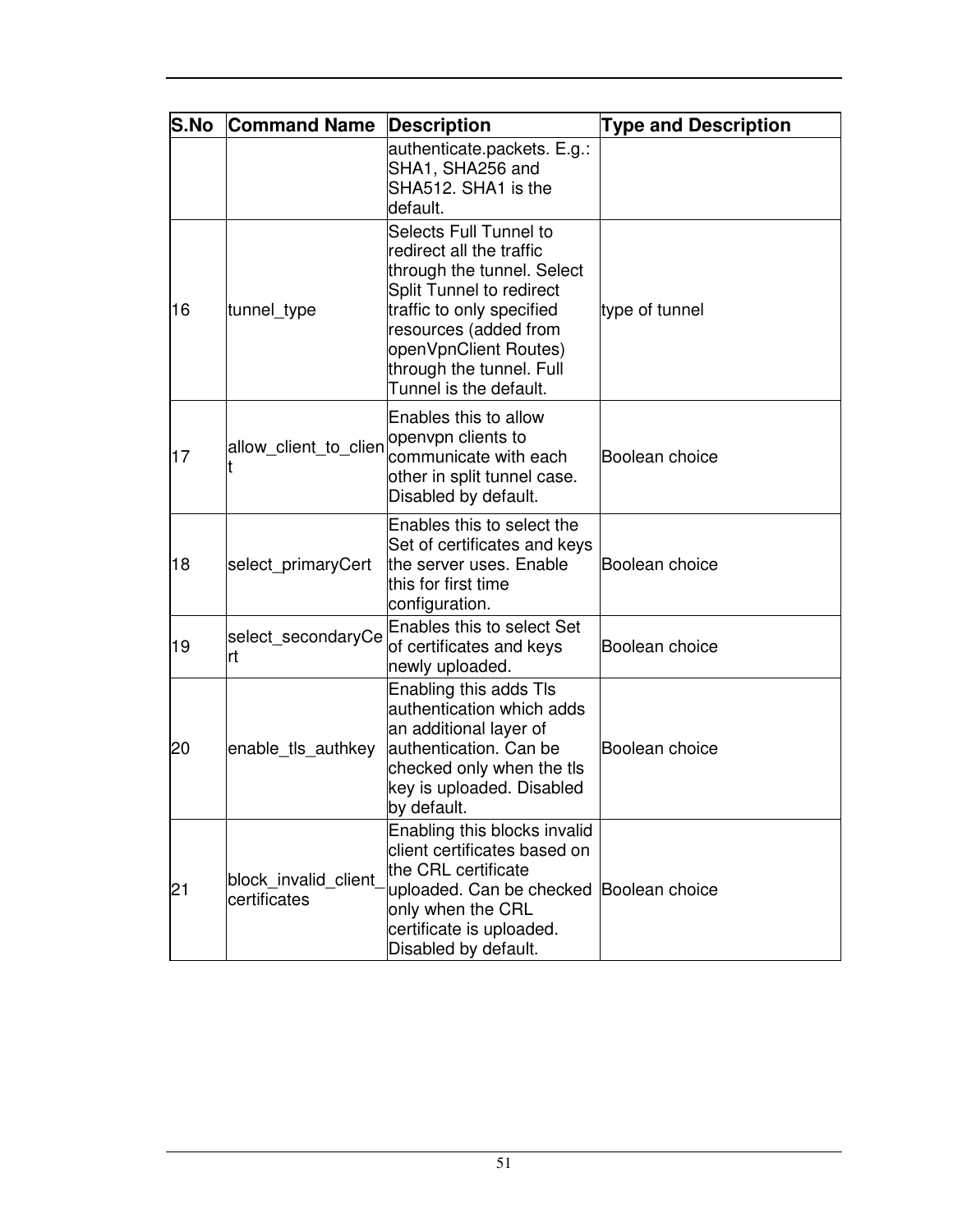## **6.8 vpn openvpn remote\_network add**

|    | <b>S.No Command Name</b> | Description                                                                | <b>Type and Description</b>                                                   |
|----|--------------------------|----------------------------------------------------------------------------|-------------------------------------------------------------------------------|
|    | lsave                    | Saves Remote network<br>Configuration settings.                            |                                                                               |
|    | lcancel                  | To revert to previous<br>settings.                                         |                                                                               |
| lЗ | lexit                    | Saves Remote network<br>configuration settings, and<br>exits current mode. |                                                                               |
| 14 | common name              | Common Name of the<br>OpenVPN client certificate                           | String                                                                        |
| 15 | remote network           | Network address of the<br>remote resource.                                 | IIP address<br>AAA.BBB.CCC.DDD where<br>each part is in the range 0-255       |
| 6  | remote_netmask           | Netmask of the remote<br>resource.                                         | <b>IP</b> address<br>AAA.BBB.CCC.DDD where<br>each part is in the range 0-255 |

### **6.9 vpn openvpn remote\_network edit <row\_id>**

| <b>S.No</b> | <b>Command Name</b> | <b>Description</b>                                                       | <b>Type and Description</b>                                             |
|-------------|---------------------|--------------------------------------------------------------------------|-------------------------------------------------------------------------|
|             | $<$ row id $>$      | Remote network edit mode. Unsigned integer                               |                                                                         |
|             | save                | Saves Remote network<br>Configuration settings.                          |                                                                         |
| 3           | lcancel             | To revert to previous<br>Remote network<br>Configuration settings.       |                                                                         |
| 14          | lexit               | Saves Remote network<br>configuration settings and<br>exit current mode. |                                                                         |
| 5           | common_name         | Common Name of the<br>OpenVPN client certificate.                        | String                                                                  |
| 6           | remote network      | Network address of the<br>remote resource.                               | IIP address<br>AAA.BBB.CCC.DDD where<br>each part is in the range 0-255 |
|             | remote netmask      | Netmask of the remote<br>resource.                                       | IP address<br>AAA.BBB.CCC.DDD where<br>each part is in the range 0-255  |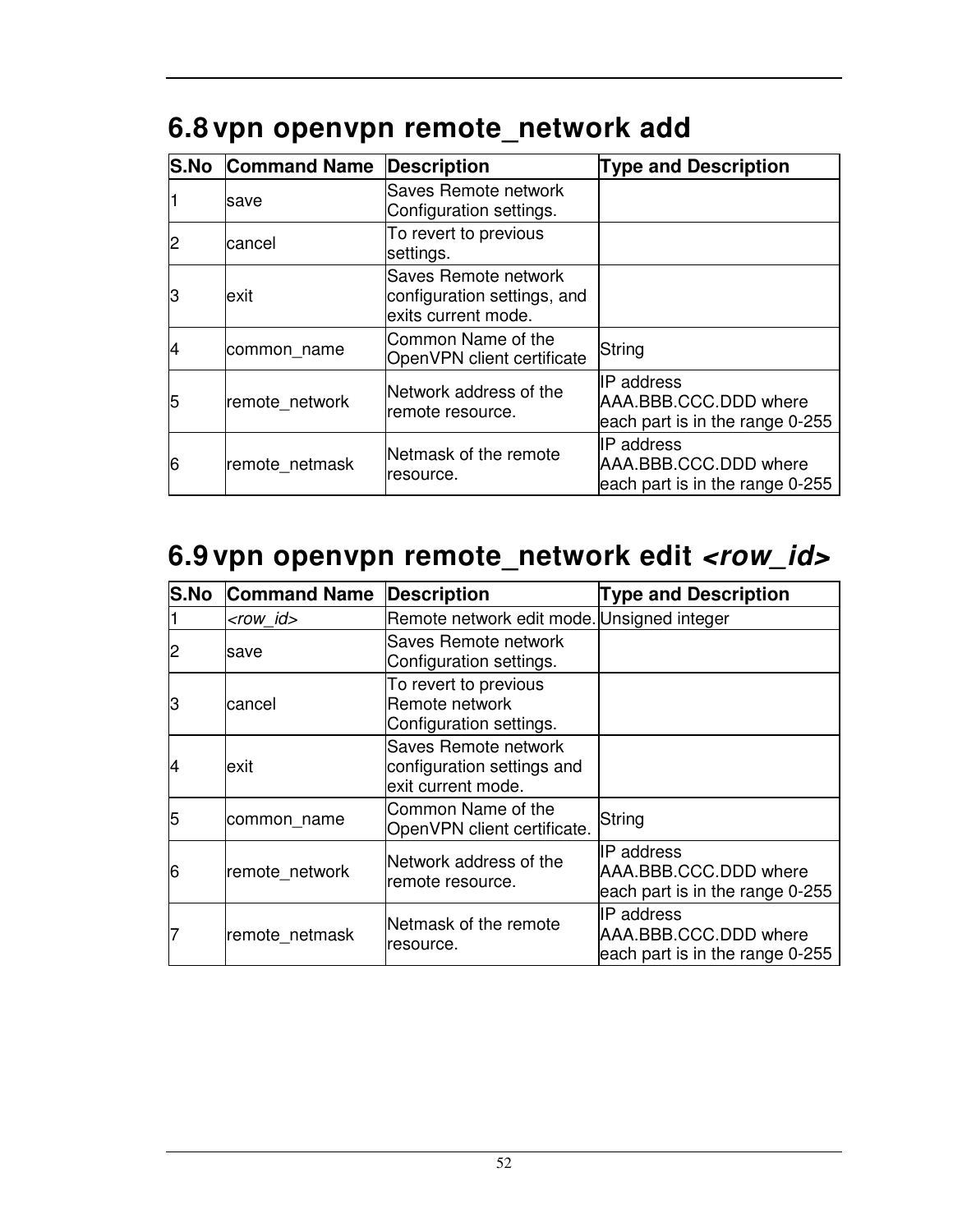### **6.10 vpn openvpn remote\_network delete <row\_id>**

| <b>S.No Command Name Description</b> |                                        | <b>Type and Description</b> |
|--------------------------------------|----------------------------------------|-----------------------------|
| $<$ row id $>$                       | Openvpn remote network<br>delete mode. |                             |

### **6.11 vpn openvpn local\_network add**

|    | <b>S.No Command Name</b> | <b>Description</b>                                                     | <b>Type and Description</b>                                                   |
|----|--------------------------|------------------------------------------------------------------------|-------------------------------------------------------------------------------|
|    | save                     | Save local network<br>settings.                                        |                                                                               |
|    | cancel                   | To revert to previous local<br>network settings.                       |                                                                               |
| lЗ | lexit                    | Save local network<br>configuration settings and<br>exit current mode. |                                                                               |
| 4  | local network            | Network address of the<br>local resource.                              | <b>IP</b> address<br>AAA.BBB.CCC.DDD where<br>each part is in the range 0-255 |
| 5  | local netmask            | Netmask of the local<br>resource.                                      | IP address<br>AAA.BBB.CCC.DDD where<br>each part is in the range 0-255        |

### 6.12 vpn openvpn local\_network edit <row\_id>

| <b>S.No</b> | <b>Command Name</b> | <b>Description</b>                                                        | <b>Type and Description</b>                                                   |
|-------------|---------------------|---------------------------------------------------------------------------|-------------------------------------------------------------------------------|
|             | <row_id></row_id>   | Local network edit mode.                                                  | Unsigned integer                                                              |
| 2           | save                | Saves local network<br>settings.                                          |                                                                               |
| l3          | cancel              | To revert to previous local<br>network settings.                          |                                                                               |
| 14          | exit                | Saves local network<br>configuration settings, and<br>exits current mode. |                                                                               |
| 5           | local network       | Network address of the<br>local resource.                                 | <b>IP</b> address<br>AAA.BBB.CCC.DDD where<br>each part is in the range 0-255 |
| 6           | local netmask       | Netmask of the local<br>resource.                                         | <b>IP</b> address<br>AAA.BBB.CCC.DDD where<br>each part is in the range 0-255 |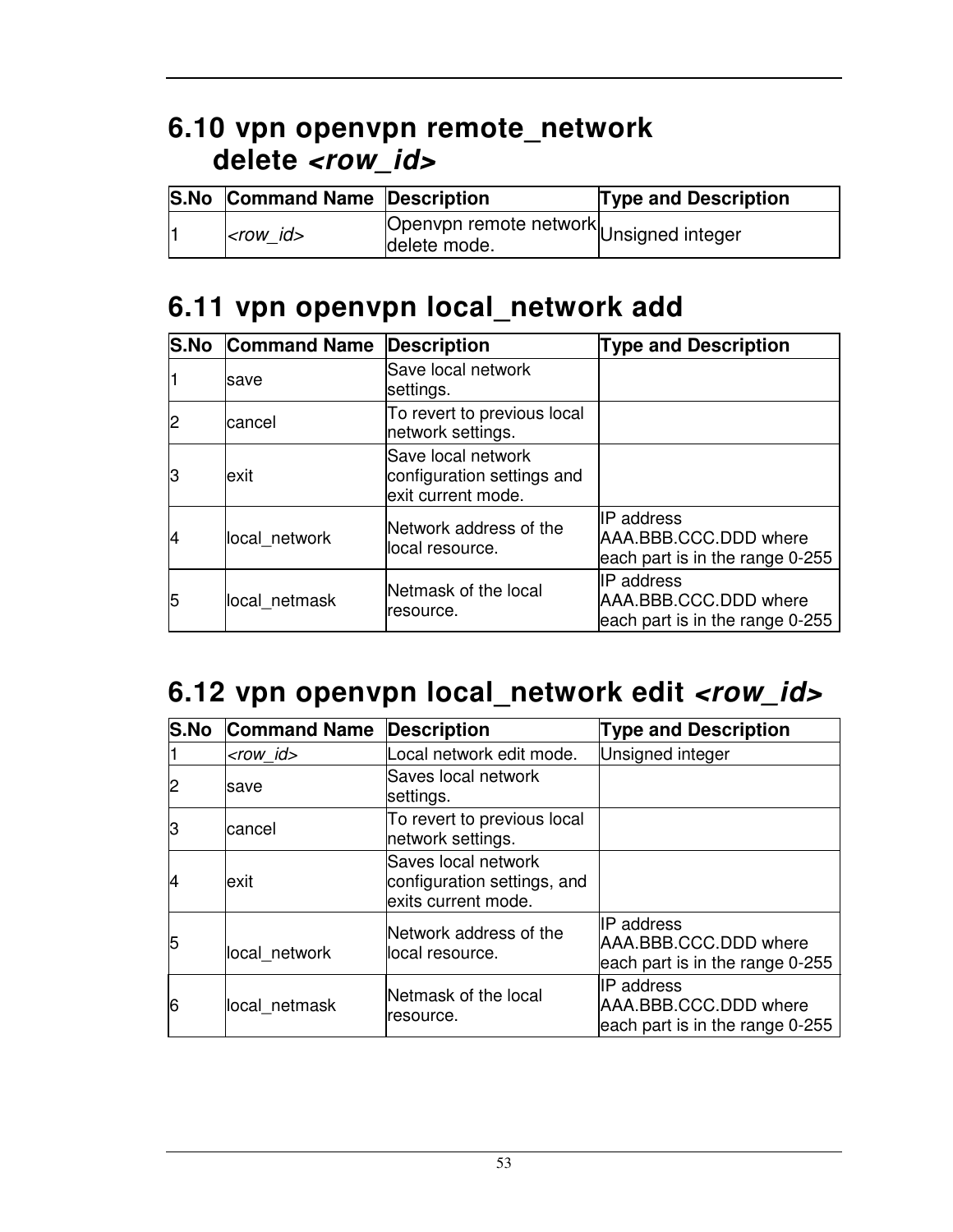### **6.13 vpn openvpn local\_network delete <row\_id>**

| <b>S.No Command Name Description</b> |                                                | <b>Type and Description</b> |
|--------------------------------------|------------------------------------------------|-----------------------------|
| $ <$ row $ d>$                       | Deletes the selected<br>openypn Local network. | Unsigned integer            |

#### **6.14 vpn openvpn cert\_upload ca <fileName> <ipAddr>**

| <b>S.No</b> | <b>Command Name Description</b> |                                                                                                                   | <b>Type and Description</b>                                                             |
|-------------|---------------------------------|-------------------------------------------------------------------------------------------------------------------|-----------------------------------------------------------------------------------------|
|             |                                 | Browse and upload the<br>I <filename> <ipaddr ca<br="" provide="" stated=""  ="">Certificate.</ipaddr></filename> | String<br><b>IP</b> address<br>AAA.BBB.CCC.DDD where<br>each part is in the range 0-255 |

#### **6.15 vpn openvpn cert\_upload server\_client\_cert <fileName> <ipAddr>**

| <b>S.No</b> | <b>Command Name Description</b> |                                                                                              | <b>Type and Description</b>                                                             |
|-------------|---------------------------------|----------------------------------------------------------------------------------------------|-----------------------------------------------------------------------------------------|
|             |                                 | Browse and upload the<br>Server / Server / Server / Server / Server /<br>Client Certificate. | String<br><b>IP</b> address<br>AAA.BBB.CCC.DDD where<br>each part is in the range 0-255 |

#### **6.16 vpn openvpn cert\_upload client\_key <fileName> <ipAddr>**

| <b>S.No Command Name Description</b> |                                                                                                 | <b>Type and Description</b>                                        |
|--------------------------------------|-------------------------------------------------------------------------------------------------|--------------------------------------------------------------------|
|                                      | $\kappa$ -fileName> $\kappa$ ipAddr Uploads the pem formatted IIP address<br>Server/Client key. | String<br>AAA.BBB.CCC.DDD where<br>each part is in the range 0-255 |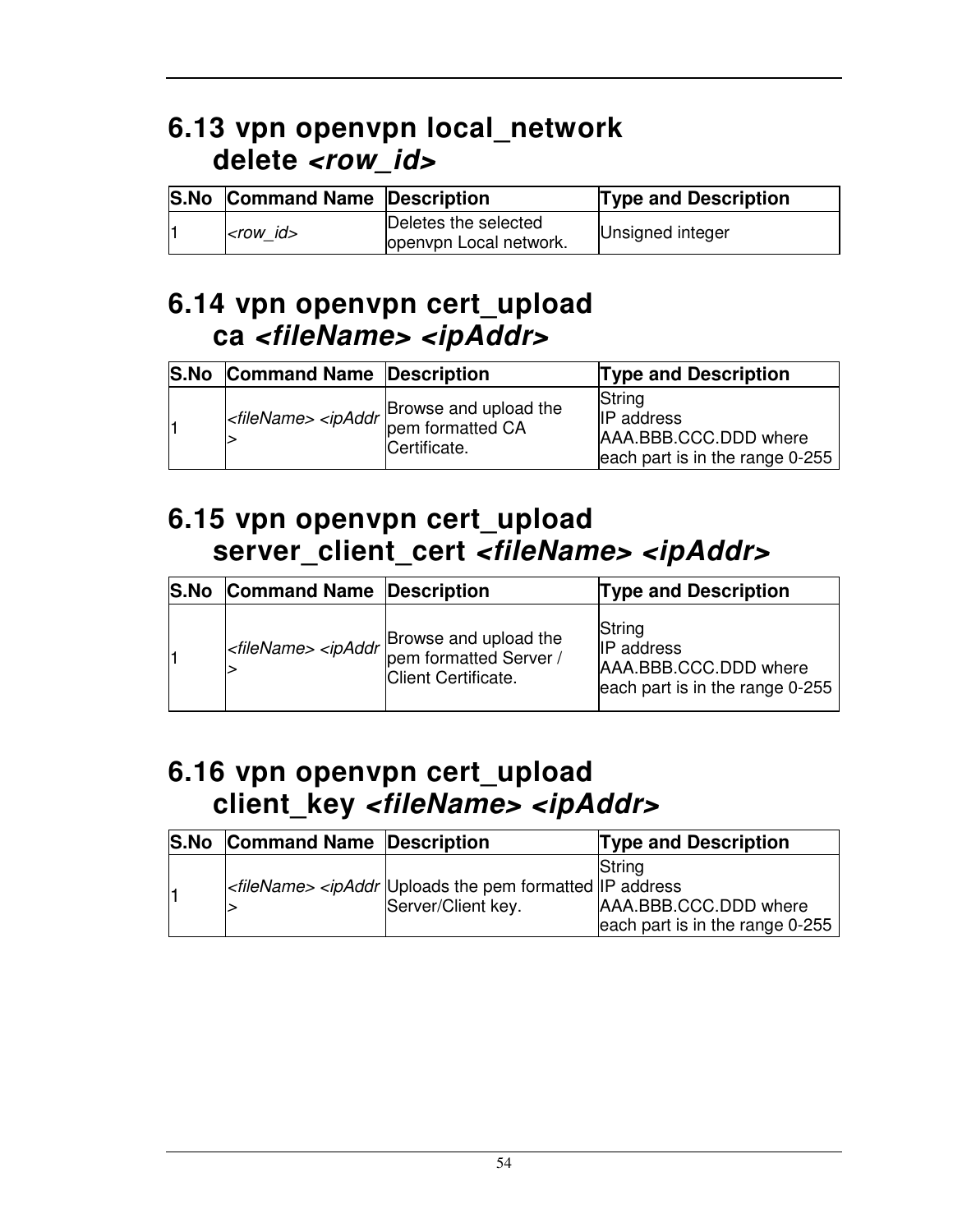### **6.17 vpn openvpn cert\_upload dh\_Key <fileName> <ipAddr>**

| <b>S.No Command Name Description</b> |                                                                                                                      | <b>Type and Description</b>                                        |
|--------------------------------------|----------------------------------------------------------------------------------------------------------------------|--------------------------------------------------------------------|
|                                      | <filename> <ipaddr address<br="" formatted="" ip="" pem="" the="" uploads="">Diffie Hellman key.</ipaddr></filename> | String<br>AAA.BBB.CCC.DDD where<br>each part is in the range 0-255 |

#### **6.18 vpn openvpn cert\_upload tls\_Authkey <fileName> <ipAddr>**

| <b>S.No Command Name Description</b> |                                                                                                                          | <b>Type and Description</b>                                                |
|--------------------------------------|--------------------------------------------------------------------------------------------------------------------------|----------------------------------------------------------------------------|
|                                      | <filename> <ipaddr address<br="" formatted="" ip="" pem="" the="" uploads="">TIs Authentication Key.</ipaddr></filename> | <b>S</b> trina<br>AAA.BBB.CCC.DDD where<br>each part is in the range 0-255 |

#### **6.19 vpn openvpn cert\_upload crl\_cert <fileName> <ipAddr>**

| <b>S.No</b> | <b>Command Name Description</b> |                                                                                                                | <b>Type and Description</b>     |
|-------------|---------------------------------|----------------------------------------------------------------------------------------------------------------|---------------------------------|
|             |                                 |                                                                                                                | String                          |
|             |                                 | <filename> <ipaddr address<="" formatted="" ip="" pem="" td="" the="" uploads=""><td></td></ipaddr></filename> |                                 |
|             |                                 | <b>ICRL Certificate.</b>                                                                                       | AAA.BBB.CCC.DDD where           |
|             |                                 |                                                                                                                | each part is in the range 0-255 |

### **6.20 vpn openvpn cert\_upload config <fileName> <ipAddr>**

| <b>S.No</b> | <b>Command Name Description</b> |                                                                                                              | <b>Type and Description</b>     |
|-------------|---------------------------------|--------------------------------------------------------------------------------------------------------------|---------------------------------|
|             |                                 |                                                                                                              | String                          |
|             |                                 | $\kappa$ -fileName> <ipaddr address<="" formatted="" ip="" pem="" td="" the="" uploads=""><td></td></ipaddr> |                                 |
|             |                                 | config file.                                                                                                 | AAA.BBB.CCC.DDD where           |
|             |                                 |                                                                                                              | each part is in the range 0-255 |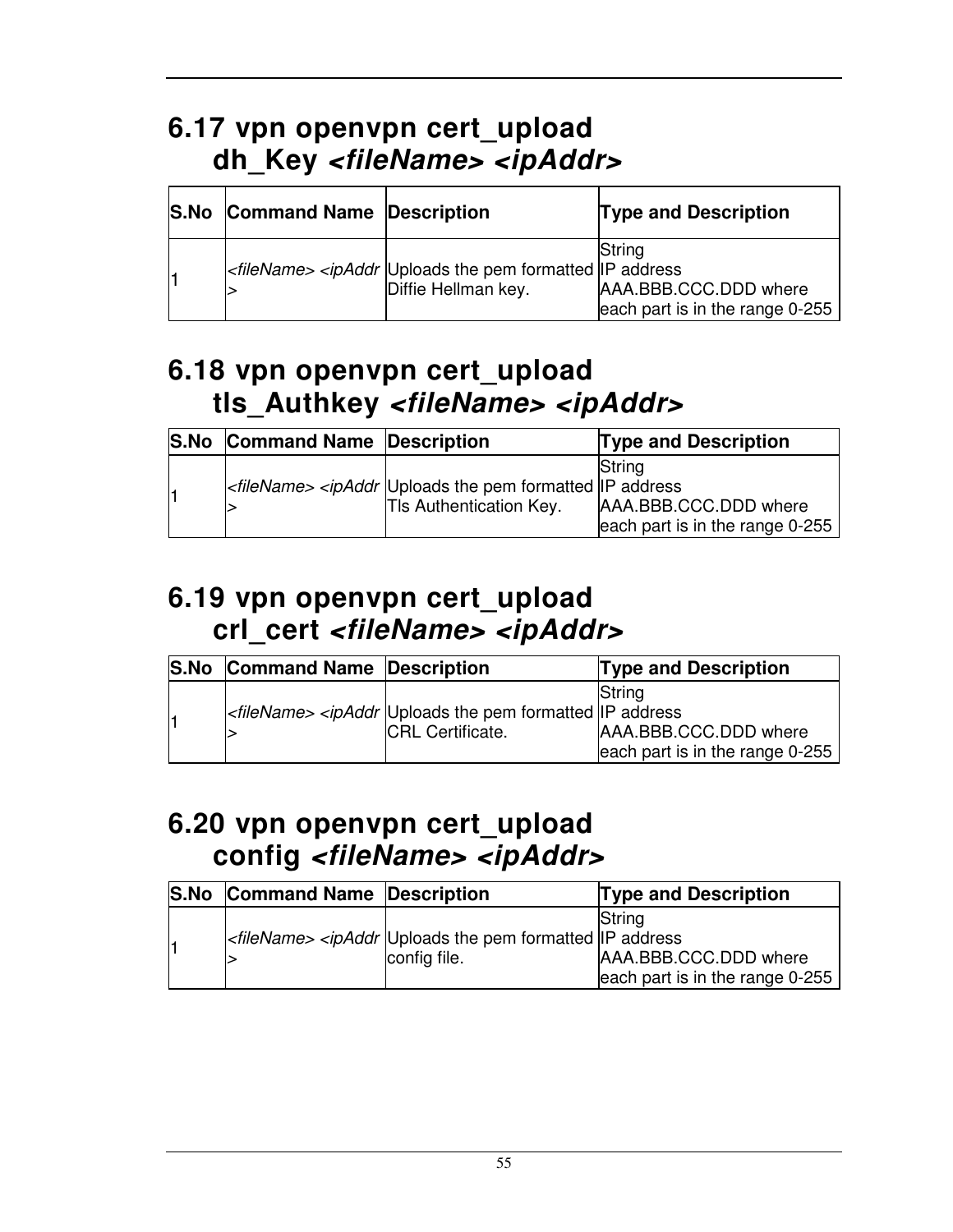|  |  |  |  | 6.21 vpn pptp client configure |
|--|--|--|--|--------------------------------|
|--|--|--|--|--------------------------------|

| S.No           | <b>Command Name</b> | <b>Description</b>                                                                        | <b>Type and Description</b>                                            |  |
|----------------|---------------------|-------------------------------------------------------------------------------------------|------------------------------------------------------------------------|--|
|                | save                | Saves pptp client<br>configuration settings.                                              |                                                                        |  |
| $\overline{c}$ | cancel              | To revert to previous PPTP<br>Client configuration<br>settings.                           |                                                                        |  |
| З              | lexit               | Saves pptp client<br>configuration settings, and<br>exits current mode.                   |                                                                        |  |
| 14             | lenable             | Enables/disables PPTP<br>client.                                                          | Boolean choice                                                         |  |
| 5              | server_address      | PPTP server IP address.                                                                   | IP address<br>AAA.BBB.CCC.DDD where<br>each part is in the range 0-255 |  |
| 6              | remote network      | Network Address of remote IIP address<br>network which is local to<br><b>PPTP Server.</b> | AAA.BBB.CCC.DDD where<br>each part is in the range 0-255               |  |
| 7              | remote_subnet       | <b>Remote Network Subnet</b><br>Mask.                                                     | Number in range of 1 to 32.                                            |  |
| 8              | lusername           | Username allocated to<br>client to connect to PPTP<br>Server.                             | String                                                                 |  |
| 9              | password            | Password allocated to<br>client to connect to PPTP<br>Server.                             | String                                                                 |  |
| 10             | mppe_enable         | Enables mppe encryption.                                                                  | Boolean choice                                                         |  |
| 11             | time out            | Specified time after which<br>the connection is<br>disconnected.                          | Unsigned integer                                                       |  |

# **6.22 vpn pptp client\_action <action>**

| S.No Command Name Description |                                            | <b>Type and Description</b> |
|-------------------------------|--------------------------------------------|-----------------------------|
| $ $ <i>-action</i>            | vpn pptp client action set. Boolean choice |                             |

## **6.23 vpn pptp server configure**

| <b>S.No Command Name Description</b> |                                                                     | <b>Type and Description</b> |
|--------------------------------------|---------------------------------------------------------------------|-----------------------------|
| <b>Save</b>                          | Saves pptp server<br>configuration settings.                        |                             |
| cancel                               | To revert to the previous<br>pptp server configuration<br>settings. |                             |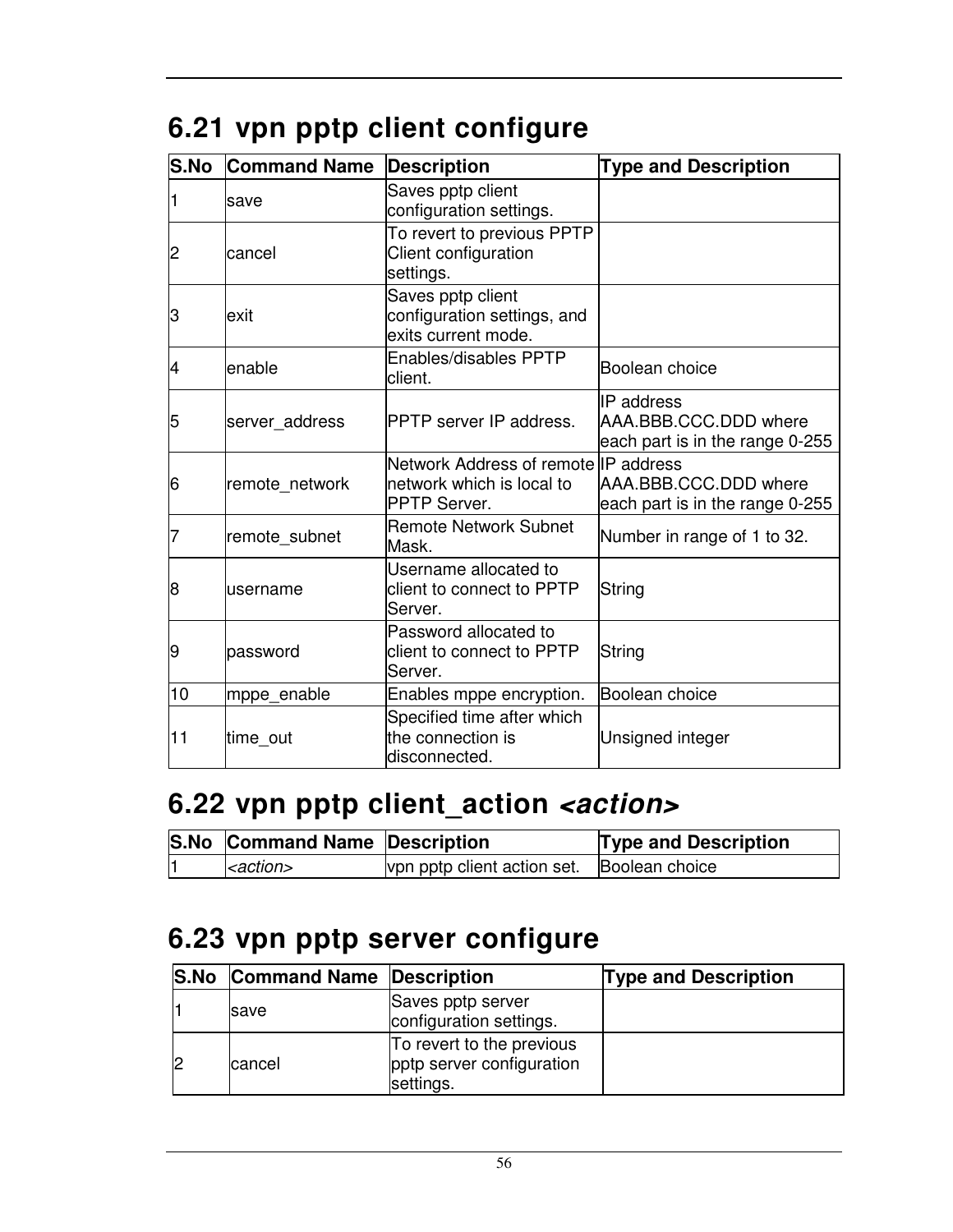| <b>S.No</b> | <b>Command Name</b>     | <b>Description</b>                                                      | <b>Type and Description</b>                                             |
|-------------|-------------------------|-------------------------------------------------------------------------|-------------------------------------------------------------------------|
| З           | exit                    | Saves pptp server<br>configuration settings, and<br>exits current mode. |                                                                         |
| 4           | enable_v4               | <b>Enables/disables PPTP</b><br>server in IPv4 mode only.               | Boolean choice                                                          |
| 5           | enable_v6               | Enables/disables PPTP<br>server in IPv4/IPv6 mode.                      | Boolean choice                                                          |
| 6           | Routing_Mode            | Selects Routing mode.                                                   | <b>Select Route Mode</b>                                                |
| 7           | start_address           | PPTP server starting IP<br>address.                                     | IP address<br>AAA.BBB.CCC.DDD where<br>each part is in the range 0-255  |
| 8           | end address             | PPTP server ending IP<br>address.                                       | IP address<br>AAA.BBB.CCC.DDD where<br>each part is in the range 0-255  |
| 9           | ipv6 prefix             | PPTP server IPv6 Prefix.                                                | String                                                                  |
| 10          | ipv6 prefix length      | <b>PPTP server IPv6 Prefix</b><br>length.                               | Unsigned integer                                                        |
| 11          | Authentication type     | Selects the type of<br>authentication required.                         | Authentication type                                                     |
| 12          | pap_enable              | Enables support for PAP<br>authentication method.                       | Boolean choice                                                          |
| 13          | chap_enable             | <b>Enables support for CHAP</b><br>authentication method.               | Boolean choice                                                          |
| 14          | mschap_enable           | Enables support for MS-<br><b>CHAP</b> authentication<br>method.        | Boolean choice                                                          |
| 15          | mschapv2_enable         | Enables support for MS-<br>CHAPv2 authentication<br>method.             | Boolean choice                                                          |
| 16          | Mppe40Enable            | Enables Mppe 40 bit<br>encryption                                       | Boolean choice                                                          |
| 17          | Mppe128Enable           | Enables Mppe 128 bit<br>encryption                                      | Boolean choice                                                          |
| 18          | MppeStatefulEnable      | <b>Enables Stateful Mppe</b><br>encryption                              | Boolean choice                                                          |
| 19          | <b>UserTimeOut</b>      | The specified time after<br>which the connection is<br>disconnected.    | Radius client authentication<br>timeout Type.                           |
| 20          | Enable Netbios          | <b>Enables/Disables the</b><br>Netbios functionality.                   | Boolean choice                                                          |
| 21          | Primary_Wins_Serv<br>er | Enter primary Windows<br>server ip Address here.                        | IP address<br>AAA.BBB.CCC.DDD where<br>each part is in the range 0-255. |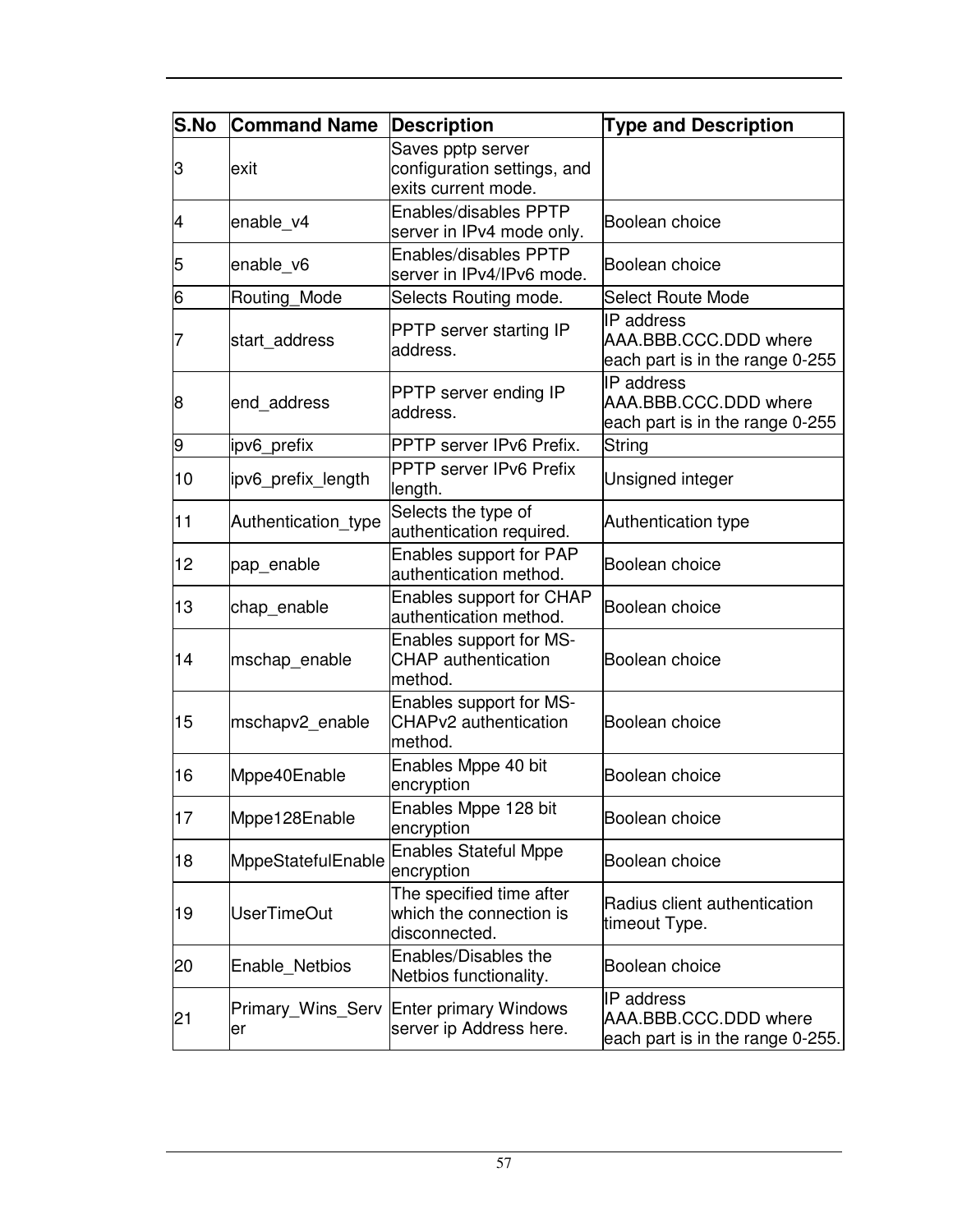|    | <b>S.No Command Name Description</b> |                    | <b>Type and Description</b>                                                                                               |
|----|--------------------------------------|--------------------|---------------------------------------------------------------------------------------------------------------------------|
| 22 | lerver                               | server ip address. | <b>IP</b> address<br>Secondary_Wins_S Enter Secondary Windows   AAA.BBB.CCC.DDD where<br>each part is in the range 0-255. |

# **6.24 vpn sslvpn portal-layouts add**

| S.No | <b>Command Name</b>               | Description                                                                                 | <b>Type and Description</b>                               |
|------|-----------------------------------|---------------------------------------------------------------------------------------------|-----------------------------------------------------------|
| 1    | save                              | Saves portal settings.                                                                      |                                                           |
| 2    | lexit                             | Saves portal settings, and<br>exits current mode.                                           |                                                           |
| З    | cancel                            | To revert to previous portal<br>settings.                                                   |                                                           |
| 4    | portal_name                       | Specifies the portal name                                                                   | String, Max 32 characters and<br>no ' or empty space or " |
| 5    | profile name                      | Specifies the profile name                                                                  | String, Max of 32 alpha<br>numeric characters             |
| 6    | portal_title                      | Specifies the web browser<br>window title for the portal.                                   | String, Max 64 characters and<br>no ' or empty space or " |
| 7    | banner title                      | Specifies the banner title to<br>Displays to users before<br>logging into the portal.       | String, MAX 64 characters, ' is<br>not supported;         |
| 8    | banner_message                    | Specifies the banner<br>message that would be<br>displaysed along with the<br>banner title. | String, 'character is not<br>supported;                   |
| 9    | display_banner                    | Specifies whether the<br>banner message and<br>banner title should be<br>displayed.         | Boolean choice                                            |
| 10   | enable_httpmetatag<br>s           | Specifies whether the http<br>meta tags should be<br>enabled.                               | Boolean choice                                            |
| 11   | enable activexwebc<br>achecleaner | Specifies whether the<br>activex web cache cleaner<br>should be enabled.                    | Boolean choice                                            |
| 12   | enable_vpntunnel                  | Specifies whether the vpn<br>tunnel should be enabled                                       | Boolean choice                                            |
| 13   | enable_portforwardi<br>ng         | Specifies whether the port<br>forwarding should be<br>enabled.                              | Boolean choice                                            |
| 14   | sslAuthType                       | Selects the authentication<br>type for the portal.                                          | Supported authentication type                             |
| 15   | <b>SSL_GROUP</b>                  | Selects a group name for<br>the portal (only for local<br>authentication).                  | String, Max 32 characters and<br>no ' or empty space or " |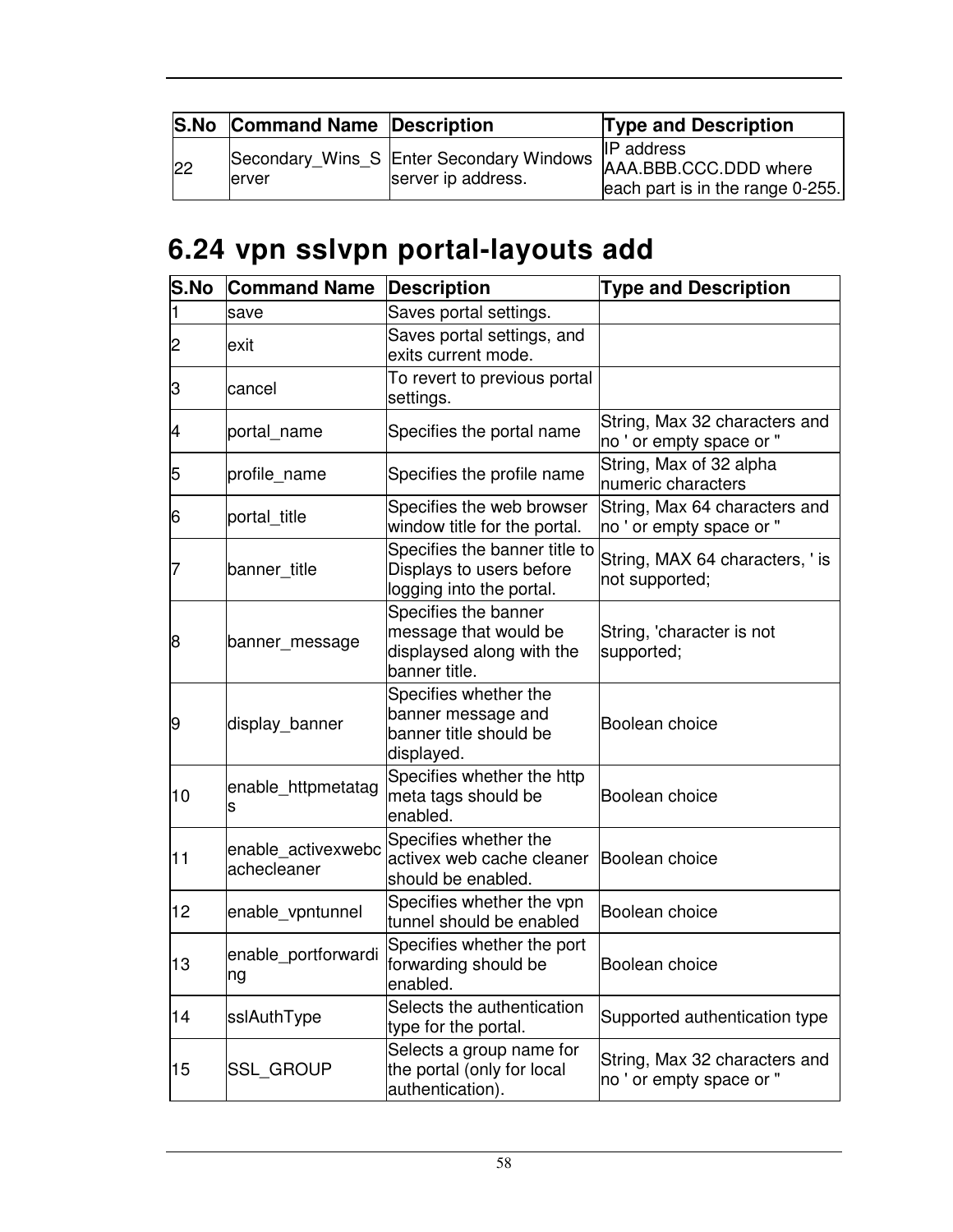# 6.25 vpn sslvpn portal-layouts edit <row\_id>

| S.No | <b>Command Name</b>               | <b>Description</b>                                                                         | <b>Type and Description</b>                               |
|------|-----------------------------------|--------------------------------------------------------------------------------------------|-----------------------------------------------------------|
|      | <row id=""></row>                 | Edits sslvpn portal layout                                                                 | Unsigned integer                                          |
| 2    | save                              | Saves portal settings                                                                      |                                                           |
| 3    | exit                              | Saves portal settings and<br>exit current mode                                             |                                                           |
| 4    | cancel                            | To revert to previous<br>settingsTo revert to the<br>previous settings                     |                                                           |
| 5    | profile_name                      | Specifies the profile name                                                                 | String, Max 32 characters and<br>no ' or empty space or " |
| 6    | portal_title                      | Specifies the portal title                                                                 | String, Max 64 characters and<br>no ' or empty space or " |
| 7    | banner_title                      | Specifies the banner title to<br>Displays to users before<br>logging into the portal.      | String, MAX 64 characters, ' is<br>not supported;         |
| 8    | banner_message                    | Specifies the banner<br>message that would be<br>displayed along with the<br>banner title. | String, ' character is not<br>supported;                  |
| 9    | display_banner                    | Specifies whether the<br>banner message and<br>banner title should be<br>displayed.        | Boolean choice                                            |
| 10   | enable_httpmetatag<br>s           | Specifies whether the http<br>meta tags should be<br>enabled.                              | Boolean choice                                            |
| 11   | enable activexwebc<br>achecleaner | Specifies whether the<br>activex web cache cleaner<br>should be enabled.                   | Boolean choice                                            |
| 12   | enable_vpntunnel                  | Specifies whether the vpn<br>tunnel should be enabled                                      | Boolean choice                                            |
| 13   | enable_portforwardi<br>ng         | Specifies whether the port<br>forwarding should be<br>enabled.                             | Boolean choice                                            |
| 14   | <b>SSL_GROUP</b>                  | Selects a group name for<br>the portal (only for local<br>authentication).                 | String, Max 32 characters and<br>no ' or empty space or " |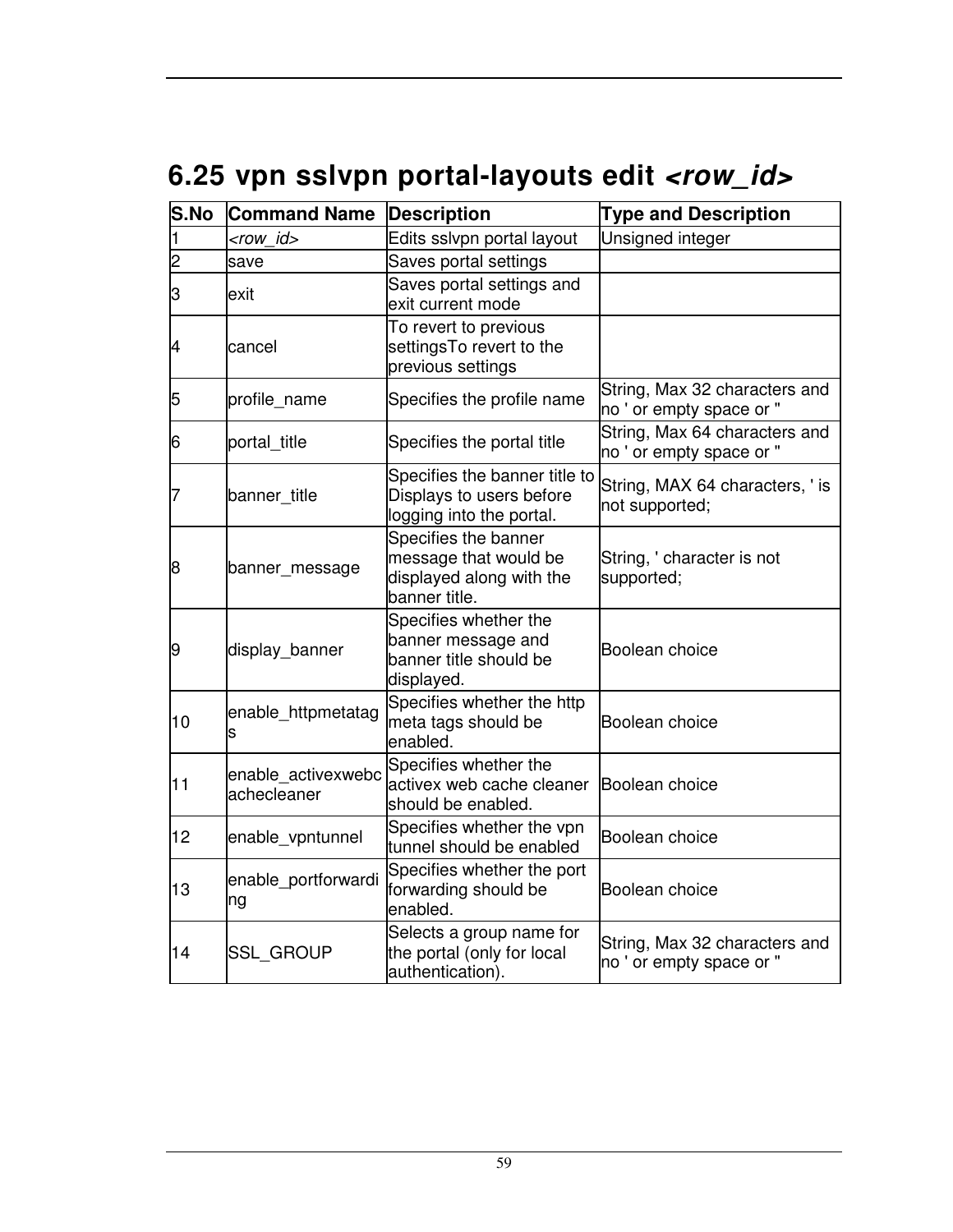# **6.26 vpn sslvpn portal-layouts delete <row\_id>**

| <b>S.No Command Name Description</b> |                                   | <b>Type and Description</b> |
|--------------------------------------|-----------------------------------|-----------------------------|
| $ <$ row $id$                        | Deletes sslvpn portal<br>llayout. | Unsigned integer            |

## **6.27 vpn sslvpn portforwarding appconfig add**

|    | <b>S.No Command Name Description</b> |                                                                 | <b>Type and Description</b>                                                   |
|----|--------------------------------------|-----------------------------------------------------------------|-------------------------------------------------------------------------------|
|    | <b>save</b>                          | Saves portforwarding Apps<br>settings                           |                                                                               |
|    | exit                                 | Saves portforwarding Apps<br>settings and exit current<br>lmode |                                                                               |
| lЗ | cancel                               | To revert to the previous<br>portforwarding Apps<br>settings.   |                                                                               |
| 14 | serverip                             | Server ip address                                               | <b>IP</b> address<br>AAA.BBB.CCC.DDD where<br>each part is in the range 0-255 |
| 15 | port                                 | Server port                                                     | Port number                                                                   |

### **6.28 vpn sslvpn portforwarding appconfig delete <row\_id>**

| <b>S.No Command Name Description</b> |                                              | <b>Type and Description</b> |
|--------------------------------------|----------------------------------------------|-----------------------------|
| $<$ row id $>$                       | Deletes an application<br>configuration rule | Unsigned integer            |

### **6.29 vpn sslvpn portforwarding hostconfig add**

|    | <b>S.No Command Name Description</b> |                                                                | <b>Type and Description</b> |
|----|--------------------------------------|----------------------------------------------------------------|-----------------------------|
|    | save                                 | Saves portforwarding Host<br>settings                          |                             |
|    | exit                                 | Saves portforwarding Host<br>settings and exit current<br>mode |                             |
| 13 | lcancel                              | To revert to the previous<br>portforwarding Host<br>settings.  |                             |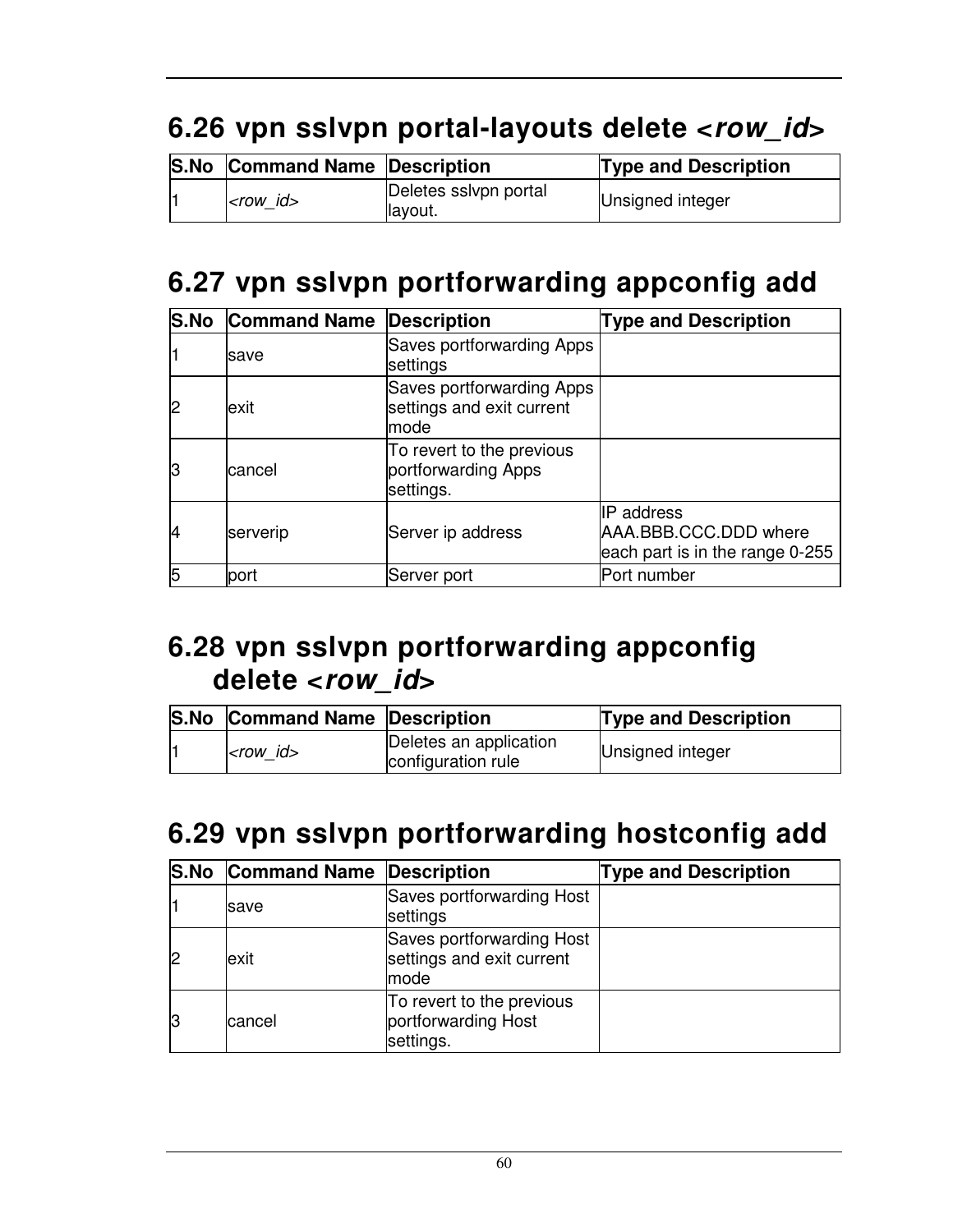|    | <b>S.No Command Name Description</b> |                   | <b>Type and Description</b>                                                   |
|----|--------------------------------------|-------------------|-------------------------------------------------------------------------------|
|    | serverip                             | server ip address | <b>IP</b> address<br>AAA.BBB.CCC.DDD where<br>each part is in the range 0-255 |
| 15 | domain name                          | domain name       | String, Max 128 characters and<br>no ' or empty space or "                    |

### **6.30 vpn sslvpn portforwarding hostconfig delete <row\_id>**

|  | <b>S.No Command Name Description</b> |                                       | <b>Type and Description</b> |
|--|--------------------------------------|---------------------------------------|-----------------------------|
|  | $ $ <row <math="" id="">&gt;</row>   | Deletes a host<br>configuration rule. | Unsigned integer            |

#### **6.31 vpn sslvpn resource add**

|    | <b>S.No Command Name Description</b> |                                                            | <b>Type and Description</b>                        |
|----|--------------------------------------|------------------------------------------------------------|----------------------------------------------------|
|    | <b>save</b>                          | Saves sslvpn resource<br>settings                          |                                                    |
|    | exit                                 | Saves sslvpn resource<br>settings and exit current<br>mode |                                                    |
|    | cancel                               | To revert to previous sslvpn<br>resource settings.         |                                                    |
| 14 | resource name                        | resource name                                              | String, MAX 128 characters, '<br>is not supported; |
|    | service_type                         | service type                                               | Sslvpn resource.                                   |

#### **6.32 vpn sslvpn resource configure add <resource\_name>**

|    | <b>S.No Command Name Description</b> |                                                              | <b>Type and Description</b>                        |
|----|--------------------------------------|--------------------------------------------------------------|----------------------------------------------------|
|    | <resource name=""></resource>        | Adds an sslvpn resource<br>object.                           | String, MAX 128 characters, '<br>is not supported; |
|    | save                                 | Saves sslvpn resource<br>object settings                     |                                                    |
| 13 | exit                                 | Saves sslvpn resource<br>settings, and exit current<br>mode. |                                                    |
| 14 | cancel                               | To revert to previous sslvpn<br>resource settings.           |                                                    |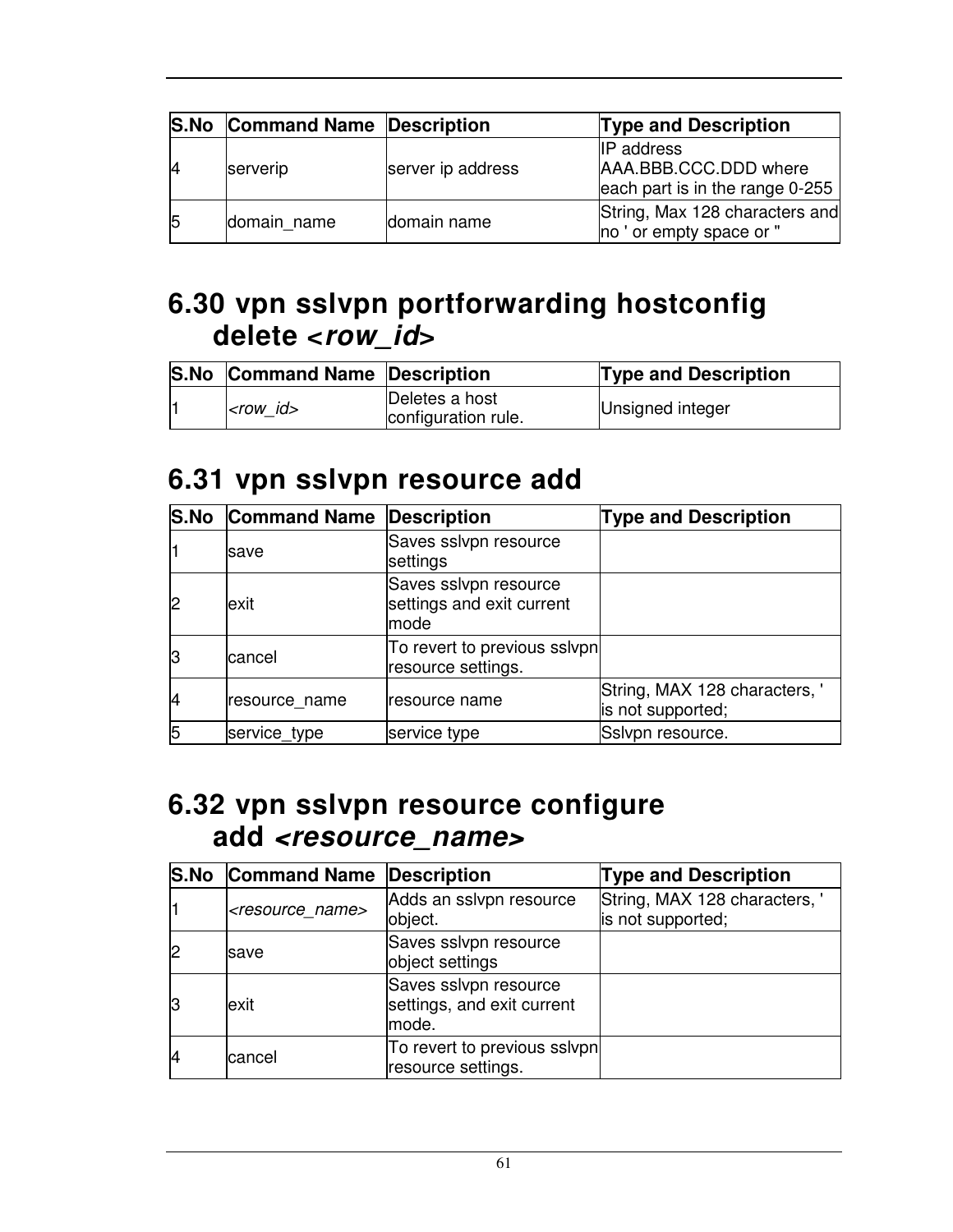|    | <b>S.No Command Name</b> | <b>Description</b>                              | <b>Type and Description</b>                                            |
|----|--------------------------|-------------------------------------------------|------------------------------------------------------------------------|
|    | object_type              | object type                                     | Ssivpn resource object type.                                           |
|    | object_address           | The object address of the<br>resource object.   | IP address<br>AAA.BBB.CCC.DDD where<br>each part is in the range 0-255 |
|    | mask_length              | The mask length of the<br>network.              | number in range of 1 to 32                                             |
|    | start_port               | start port                                      | Port number                                                            |
|    | end_port                 | end port                                        | Port number                                                            |
| 10 | licmp                    | Enables this option to<br>include ICMP traffic. | Source address type for users'<br>ip policy.                           |

#### **6.33 vpn sslvpn resource configure delete <row\_id>**

|  | <b>S.No Command Name Description</b> |                                                        | <b>Type and Description</b> |
|--|--------------------------------------|--------------------------------------------------------|-----------------------------|
|  | $<$ row id $>$                       | Deletes an sslvpn resource Unsigned integer.<br>object |                             |

#### **6.34 vpn sslvpn resource delete <row\_id>**

| S.No Command Name Description |                                             | <b>Type and Description</b> |
|-------------------------------|---------------------------------------------|-----------------------------|
| $ <$ row $id$                 | Deletes an sslvpn resource Unsigned integer |                             |

### **6.35 vpn sslvpn policy add**

|    | <b>S.No Command Name</b>   | <b>Description</b>                                       | <b>Type and Description</b>            |
|----|----------------------------|----------------------------------------------------------|----------------------------------------|
|    | save                       | Saves sslvpn policy<br>settings                          |                                        |
| 2  | exit                       | Saves sslvpn policy<br>settings and exit current<br>mode |                                        |
| lЗ | lcancel                    | To revert to previous sslvpn<br>policy settings.         |                                        |
| 4  | policy_type                | Shows policy type.                                       | Sslvpn policy type.                    |
| 5  | policy_owner               | Shows policy owner                                       | String                                 |
| 6  | destination_objectty<br>pe | destination object type                                  | Sslvpn policy destination type.        |
|    | policy_name                | policy name                                              | String, character is not<br>supported; |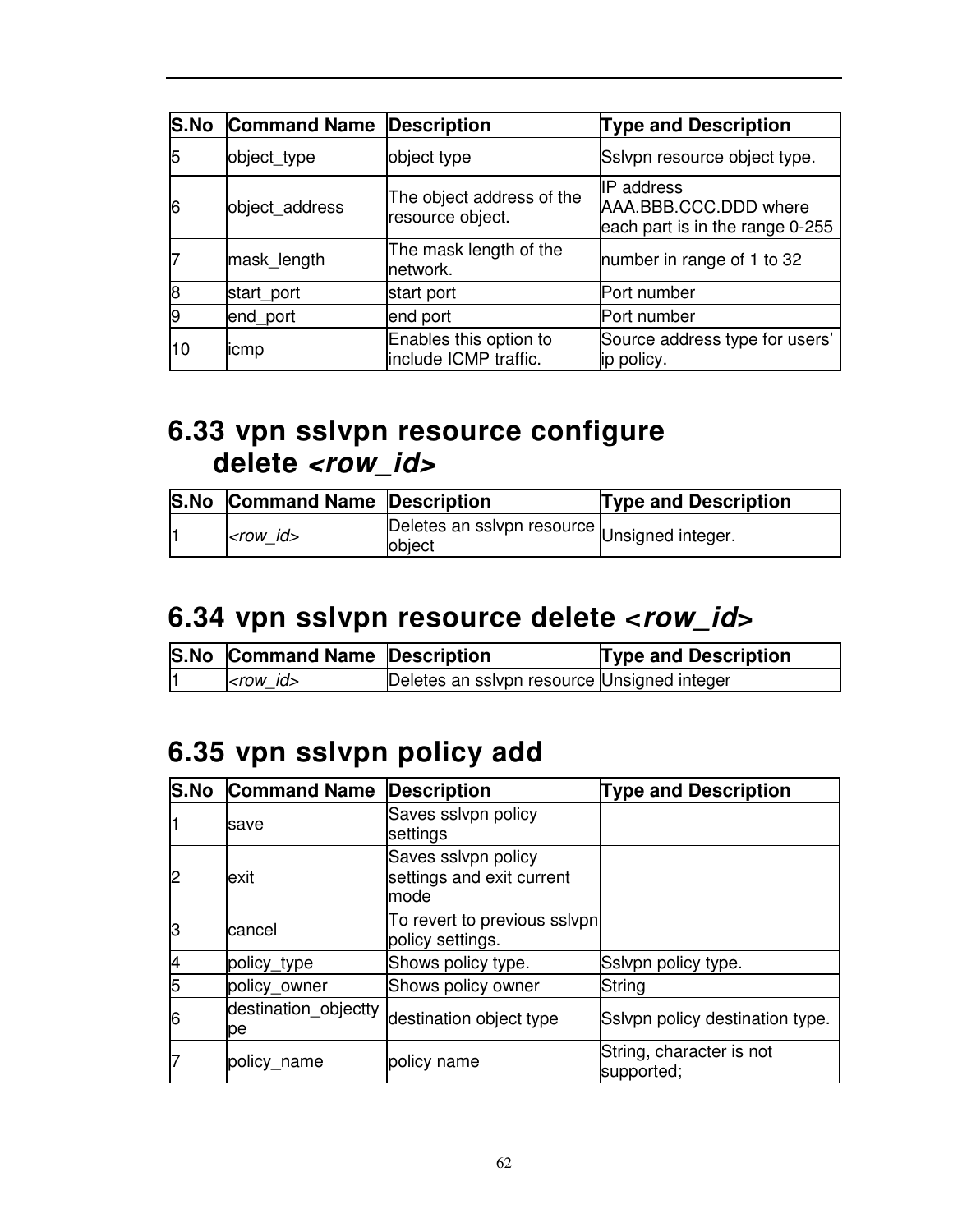|    | <b>S.No Command Name Description</b> |                                                          | <b>Type and Description</b>                                                   |
|----|--------------------------------------|----------------------------------------------------------|-------------------------------------------------------------------------------|
| 8  | policy address                       | policy address                                           | <b>IP</b> address<br>AAA.BBB.CCC.DDD where<br>each part is in the range 0-255 |
| 9  | policy_masklength                    | policy masklength                                        | number in range of 1 to 32                                                    |
| 10 | start port                           | start port                                               | Port number                                                                   |
| 11 | end_port                             | end port                                                 | Port number                                                                   |
| 12 | service_type                         | service type                                             | ssivpn resource                                                               |
| 13 | resource name                        | Iresource name                                           | String, MAX 128 characters, '<br>is not supported;                            |
| 14 | policy_permission                    | This can be either Permit or sslvpn policy type<br>Deny. |                                                                               |
| 15 | icmp                                 | Enables this option to<br>include ICMP traffic.          | source address type for users<br>ip policy                                    |

# **6.36 vpn sslvpn policy edit <row\_id>**

| S.No | <b>Command Name</b> | <b>Description</b>                                                          | <b>Type and Description</b>                                             |
|------|---------------------|-----------------------------------------------------------------------------|-------------------------------------------------------------------------|
|      | <row_id></row_id>   | Edits an sslvpn policy                                                      | Unsigned integer                                                        |
| 2    | save                | Saves sslvpn policy<br>settings                                             |                                                                         |
| З    | lexit               | Saves sslvpn policy<br>settings, and exit current<br>mode                   |                                                                         |
| 4    | lcancel             | To revert to previous sslvpn<br>policy settings.                            |                                                                         |
| 5    | policy_address      | Enter the IP Address to<br>which the SSL VPN Policy<br>needs to be applied. | IIP address<br>AAA.BBB.CCC.DDD where<br>each part is in the range 0-255 |
| 6    | policy_masklength   | Enter the subnet mask for<br>the above IP address.                          | number in range of 1 to 32                                              |
|      | start_port          | Start port.                                                                 | Port number                                                             |
| 8    | end_port            | End port.                                                                   | Port number                                                             |
| 9    | resource_name       | resource name                                                               | String, MAX 128 characters, '<br>is not supported.                      |
| 10   | policy_permission   | Chooses either Permit or<br>Deny for this policy.                           | Ssivpn policy type.                                                     |
| 11   | licmp               | Enables this option to<br>include ICMP traffic.                             | Source address type for users<br>ip policy.                             |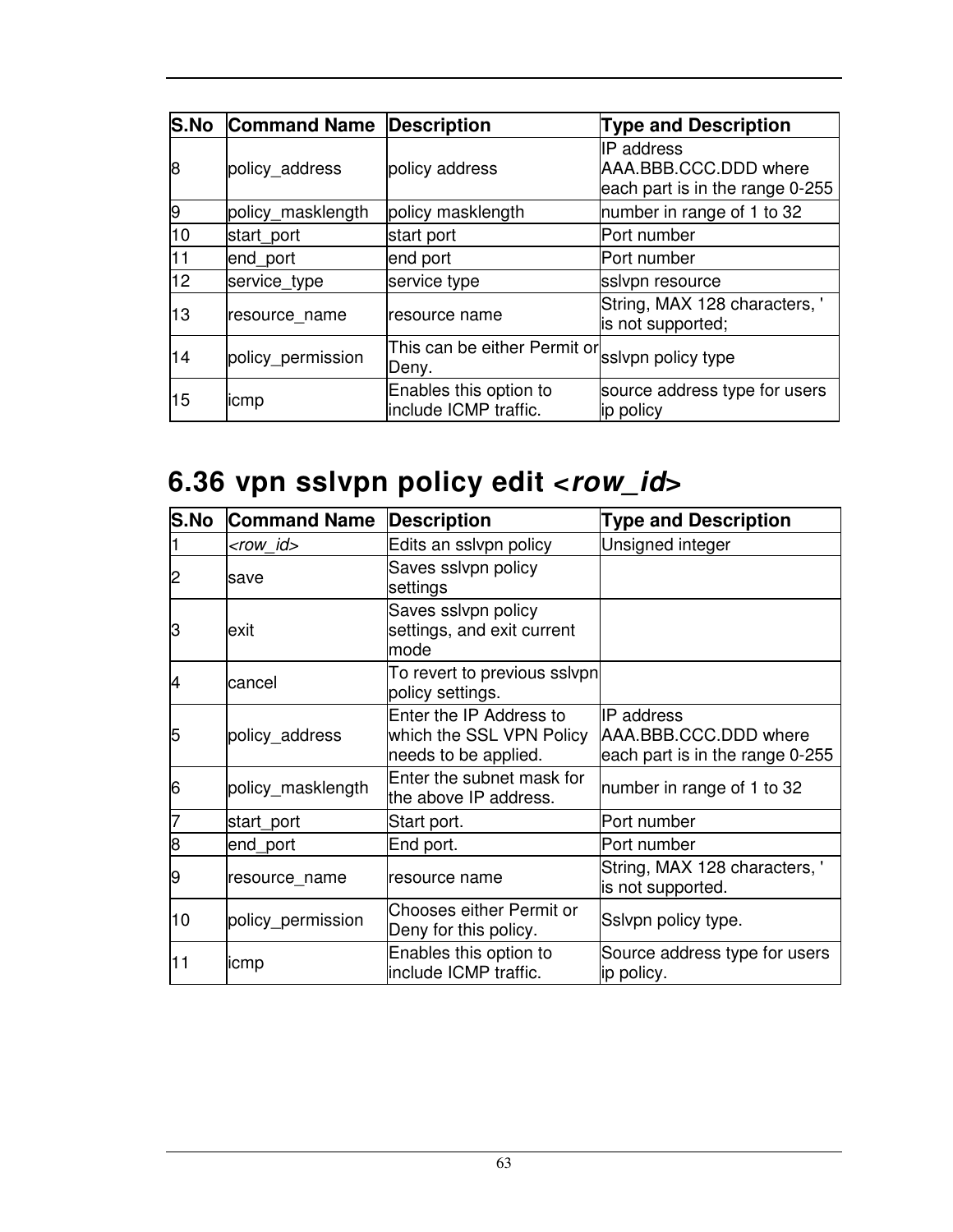## **6.37 vpn sslvpn policy delete <row\_id>**

| <b>S.No Command Name Description</b> |                          | <b>Type and Description</b> |
|--------------------------------------|--------------------------|-----------------------------|
| $<$ row id $>$                       | Deletes an sslvpn policy | Unsigned integer.           |

### **6.38 vpn sslvpn client**

| S.No | <b>Command Name</b> | <b>Description</b>                                                                             | <b>Type and Description</b>                                                    |
|------|---------------------|------------------------------------------------------------------------------------------------|--------------------------------------------------------------------------------|
|      | save                | Saves sslvpn client settings                                                                   |                                                                                |
| 2    | lexit               | Saves sslvpn client settings<br>and exit current mode                                          |                                                                                |
| З    | cancel              | To revert to previous sslvpn<br>client settings.                                               |                                                                                |
| 4    | enable_fulltunnel   | Enables full tunnel.                                                                           | Boolean choice                                                                 |
| 5    | dns_suffix          | Sets the DNS Suffix for this<br>client.                                                        | String                                                                         |
| 6    | primary_dns         | Sets the primary DNS<br>Server for this client.                                                | IIP address<br>AAA.BBB.CCC.DDD where<br>each part is in the range 0-255.       |
| 7    | secondary_dns       | Sets the secondary DNS<br>Server for this client.                                              | IP address<br>AAA.BBB.CCC.DDD where<br>each part is in the range 0-255         |
| 8    | begin_clientaddress | Sets the first IP address of<br>the IP address range.                                          | <b>IP</b> address<br>AAA.BBB.CCC.DDD where<br>each part is in the range 0-255. |
| 9    | end clientaddress   | Sets the last IP address of<br>the IP address range.                                           | <b>IP</b> address<br>AAA.BBB.CCC.DDD where<br>each part is in the range 0-255. |
| 10   | lcp_timeout         | This setting is to determine<br>the wait time for a SSL<br>VPN tunnel negotiation<br>attempts. | Unsigned integer                                                               |

### **6.39 vpn sslvpn route add**

| <b>S.No Command Name Description</b> |                                                            | <b>Type and Description</b> |
|--------------------------------------|------------------------------------------------------------|-----------------------------|
| <b>Isave</b>                         | Saves sslvpn route settings                                |                             |
| exit                                 | Saves ssivpn route<br>settings, and exits current<br>mode. |                             |
| cancel                               | To revert to previous sslvpn<br>route settings.            |                             |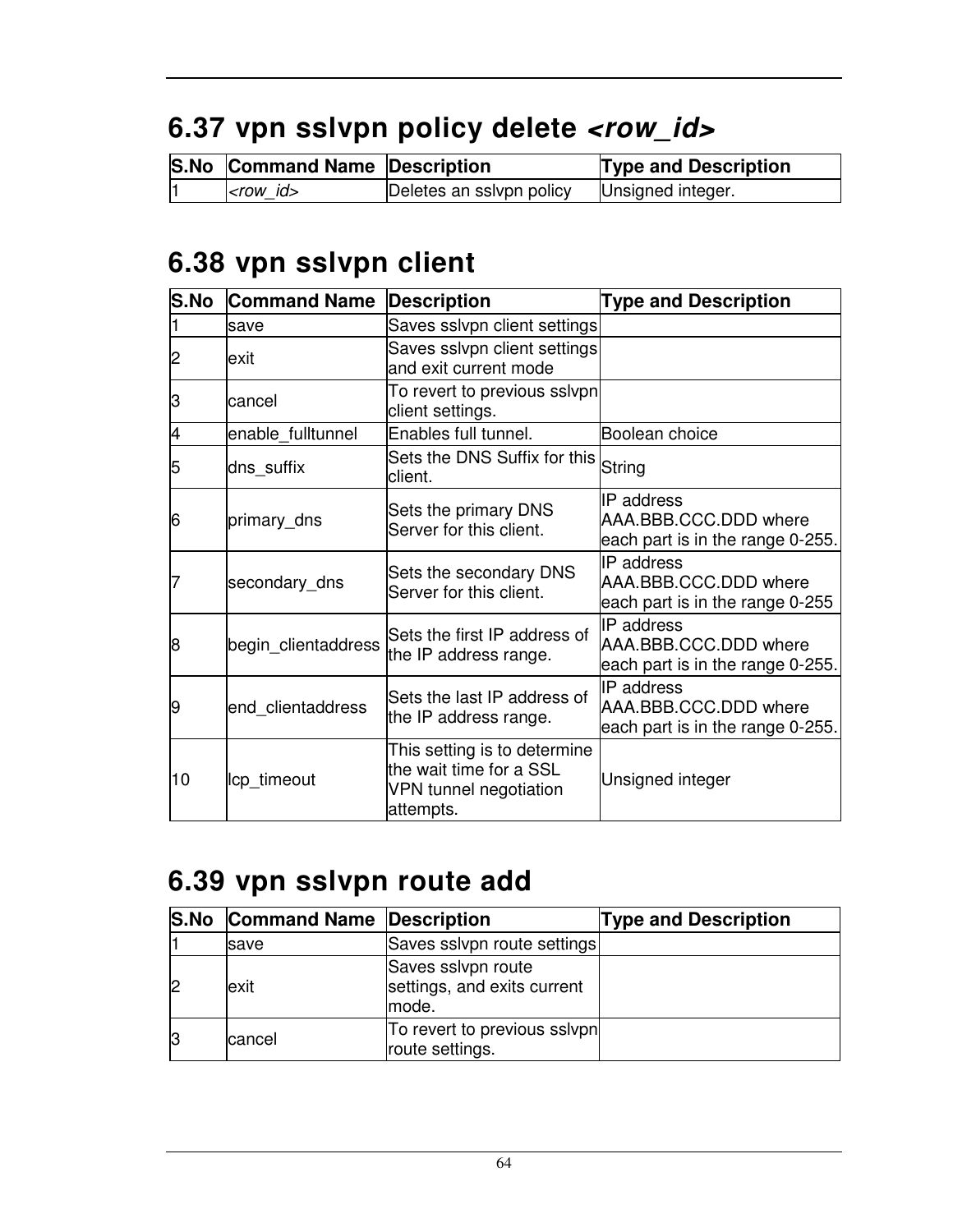| <b>S.No Command Name Description</b>    |             | <b>Type and Description</b>                                                    |
|-----------------------------------------|-------------|--------------------------------------------------------------------------------|
| destination_network destination network |             | <b>IP</b> address<br>AAA.BBB.CCC.DDD where<br>each part is in the range 0-255. |
| subnet mask                             | subnet mask | <b>IP</b> address<br>AAA.BBB.CCC.DDD where<br>each part is in the range 0-255. |

### **6.40 vpn sslvpn route delete <row\_id>**

|  | <b>S.No Command Name Description</b> |                                              | <b>Type and Description</b> |
|--|--------------------------------------|----------------------------------------------|-----------------------------|
|  | $ <$ row $id$                        | Deletes sslvpn client route Unsigned integer |                             |

### **6.41 vpn ipsec policy configure <name>**

| S.No | <b>Command Name</b>                    | <b>Description</b>                                                                                                                       | <b>Type and Description</b>                                               |
|------|----------------------------------------|------------------------------------------------------------------------------------------------------------------------------------------|---------------------------------------------------------------------------|
|      | <name></name>                          | vpn policy configuration<br>mode                                                                                                         | <b>String</b>                                                             |
| 2    | save                                   | Saves vpn policy<br>configuration settings.                                                                                              |                                                                           |
| З    | cancel                                 | To revert to previous vpn<br>policy configuration<br>settings.                                                                           |                                                                           |
| 4    | exit                                   | Saves vpn policy<br>configuration settings, and<br>exits current mode.                                                                   |                                                                           |
| 5    | general_policy_type                    | Setting policy manual or<br>auto.                                                                                                        | Vpn policy type.                                                          |
| 6    | general_ike_version                    | Setting version ikev1 or<br>ikev <sub>2.</sub>                                                                                           | <b>IPsec VPN IKE Version.</b>                                             |
|      | general_ip_protocol<br>version         | Setting protocol version<br>ipv4 or ipv6                                                                                                 | Vpn protocol version.                                                     |
| 8    | gateway                                | general_select_local Setting local gateway for<br>the vpn policy.                                                                        | VPN gateway.                                                              |
| 9    | point_type                             | Sets mode to IP address or<br>general_remote_end Internet Name/FQDN of the Vpn remote end point type.<br>remote gateway or client<br>PC. |                                                                           |
| 10   | general_remote_end<br>point            | The IP address or Internet<br>Name/FQDN of the remote<br>gateway or client PC.                                                           |                                                                           |
| 11   | general remote end<br>point ip_address | The IP address of the<br>remote gateway or client<br>PC.                                                                                 | IPV4 or IPv6 address<br>depending upon protocol<br>selected IPV4 or IPV6. |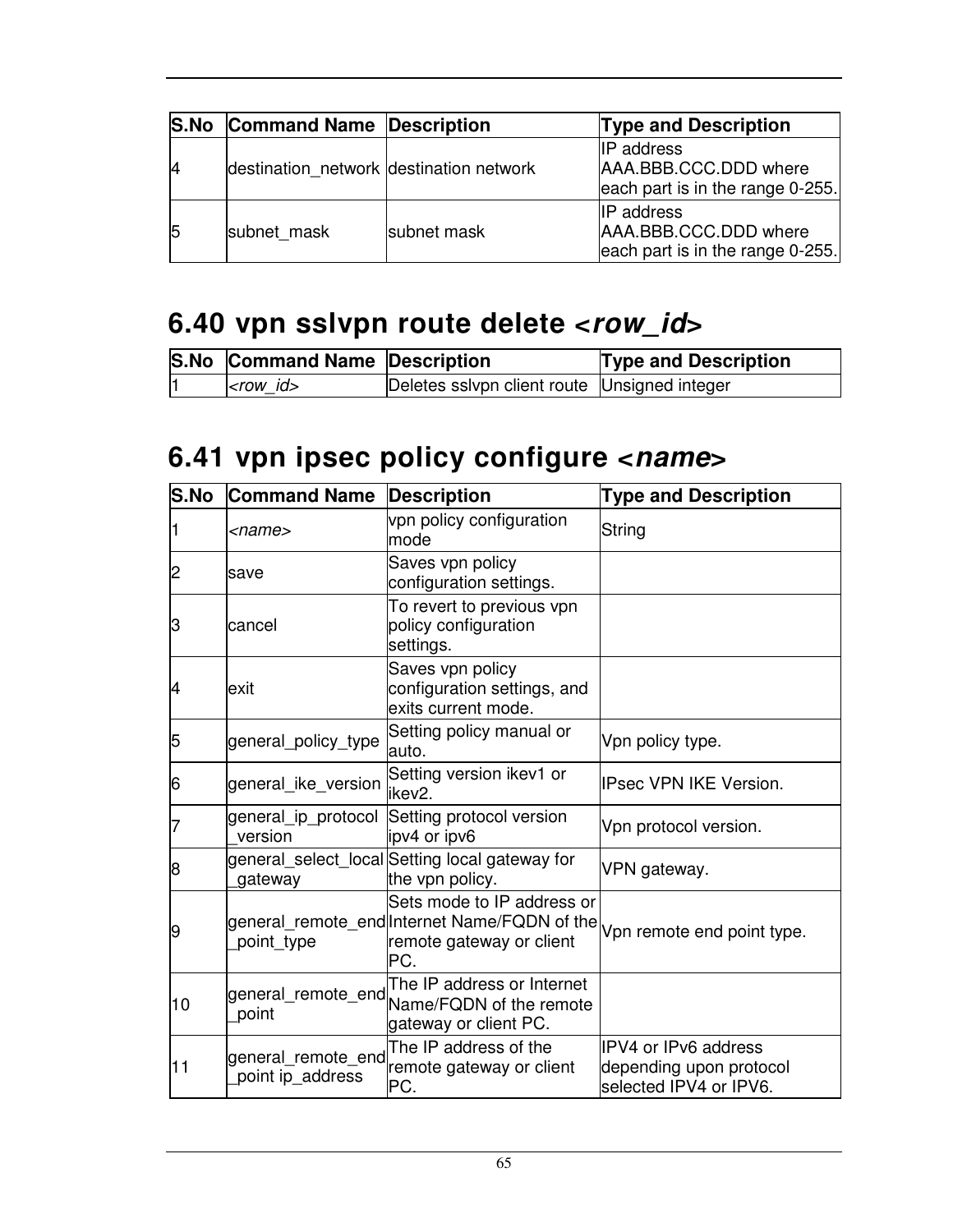| S.No | <b>Command Name</b>              | <b>Description</b>                                                                                                                                                                                                                      | <b>Type and Description</b>                                                     |
|------|----------------------------------|-----------------------------------------------------------------------------------------------------------------------------------------------------------------------------------------------------------------------------------------|---------------------------------------------------------------------------------|
| 12   | point fqdn                       | The IP address or Internet<br>gateway or client PC.                                                                                                                                                                                     |                                                                                 |
| 13   | general enable mo<br>de_config   | Enables/disables mode<br>config which is similar to<br>DHCP and is used to<br>assign IP addresses to<br>remote VPN clients.                                                                                                             | Boolean choice.                                                                 |
| 14   | bios                             | Enables/disables this to<br>general enable net allow NetBIOS broadcasts<br>to travel over the VPN<br>tunnel.                                                                                                                            | Boolean choice.                                                                 |
| 15   | general_enable_roll<br>over      | Enables this to allow the<br>VPN to rollover when WAN<br>Mode is set to Auto<br>Rollover on the WAN Mode<br>page.                                                                                                                       | Boolean choice                                                                  |
| 16   | general protocol                 | Setting protocol esp or ah.                                                                                                                                                                                                             | <b>IPsec VPN Protocol</b>                                                       |
| 17   | general enable dhc               | Enables/disables dhcp.                                                                                                                                                                                                                  | Boolean choice                                                                  |
| 18   | general redundant<br>vpn_gateway | Enables/disables<br>Redundant vpn gateway.                                                                                                                                                                                              | Boolean choice                                                                  |
| 19   | cy_name                          | general_backup_poli Backup policy name.                                                                                                                                                                                                 | String                                                                          |
| 20   | e                                | general failback tim Failback time to switch<br>from back-up to primary.                                                                                                                                                                | Unsigned integer                                                                |
| 21   | general local netwo<br>rk_type   | Selects the IP addresses<br>on the local side that will be<br>part of the tunnel. This can<br>be either a single IP<br>address, several IP<br>addresses in a range, an<br>entire subnet, or any IP<br>address that wants to<br>connect. | Vpn network type                                                                |
| 22   | address                          | general_local_start_IP address from where the<br>range needs to begin.                                                                                                                                                                  | <b>IPV4 or IPv6 address</b><br>depending upon protocol<br>selected IPV4 or IPV6 |
| 23   | general local end<br>address     | IP address where the range<br>needs to end.                                                                                                                                                                                             | IPV4 or IPv6 address<br>depending upon protocol<br>selected IPV4 or IPV6        |
| 24   | t mask                           | general_local_subne Enter the Subnet Mask of<br>the network.                                                                                                                                                                            | IP address<br>AAA.BBB.CCC.DDD where<br>each part is in the range 0-255          |
| 25   | length                           | general local prefix Prefix length of the ipv6<br>subnet used.                                                                                                                                                                          | IPv6 Prefix length                                                              |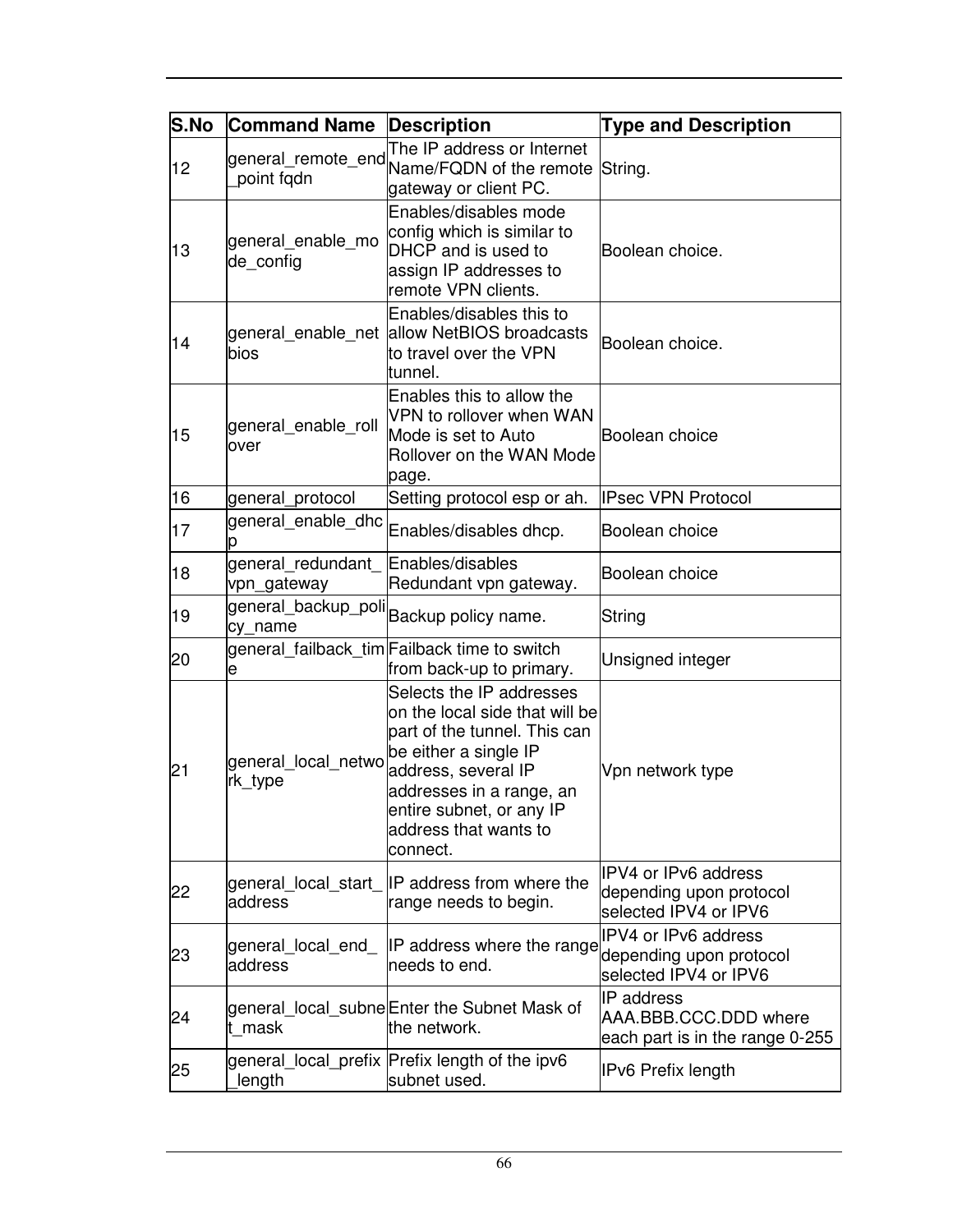| <b>S.No</b> | <b>Command Name</b>                                           | <b>Description</b>                                                                                                                                                                                                                       | <b>Type and Description</b>                                                    |
|-------------|---------------------------------------------------------------|------------------------------------------------------------------------------------------------------------------------------------------------------------------------------------------------------------------------------------------|--------------------------------------------------------------------------------|
| 26          | general_remote_net<br>work_type                               | Selects the IP addresses<br>on the remote side that will<br>be part of the tunnel. This<br>can be either a single IP<br>address, several IP<br>addresses in a range, an<br>entire subnet, or any IP<br>address that wants to<br>connect. | Vpn network type.                                                              |
| 27          | t address                                                     | general_remote_star IP address from where the<br>range needs to begin.                                                                                                                                                                   | IPV4 or IPv6 address<br>depending upon protocol<br>selected IPV4 or IPV6.      |
| 28          | address                                                       | general_remote_end IP address where the range<br>needs to end.                                                                                                                                                                           | IPV4 or IPv6 address<br>depending upon protocol<br>selected IPV4 or IPV6.      |
| 29          | net_mask                                                      | general_remote_sub Subnet mask of the subnet<br>used.                                                                                                                                                                                    | <b>IP</b> address<br>AAA.BBB.CCC.DDD where<br>each part is in the range 0-255. |
| 30          | fix_length                                                    | general_remote_pre Prefix length of the ipv6<br>subnet used.                                                                                                                                                                             | IPv6 Prefix length.                                                            |
| 31          |                                                               | general_enable_kee Enables/disables keepalive Boolean choice.                                                                                                                                                                            |                                                                                |
| 32          | general_keepalive_s  <sub>keepalive sourceip</sub><br>ourceip |                                                                                                                                                                                                                                          | IPV4 or IPv6 address<br>depending upon protocol<br>selected IPV4 or IPV6.      |
| 33          | estinationip                                                  | general_keepalive_d  <sub>keepalive destinationip</sub>                                                                                                                                                                                  | IPV4 or IPv6 address<br>depending upon protocol<br>selected IPV4 or IPV6.      |
| 34          | etection_period                                               | Router sends ping packets<br>general_keepalive_d periodically at regular<br>intervals of time which is<br>specified by the user.                                                                                                         | Keepalive detection period in<br>seconds.                                      |
| 35          | general keepalive f<br>ailure_count                           | Keepalive failure count of<br>the specified number of<br>consecutive packets for<br>which the<br>acknowledgement is not<br>received.                                                                                                     | Keepalive failure count.                                                       |
| 36          | general l2tp mode                                             | Setting l2tp mode as<br>None(0) or Client(1) or<br>Gateway(2).                                                                                                                                                                           | IPsec L2tp Mode.                                                               |
| 37          | manual_spi_in                                                 | Takes a hexadecimal value<br>between 3 and 8<br>characters.                                                                                                                                                                              | Takes a hexadecimal value<br>between 3 and 8 characters.                       |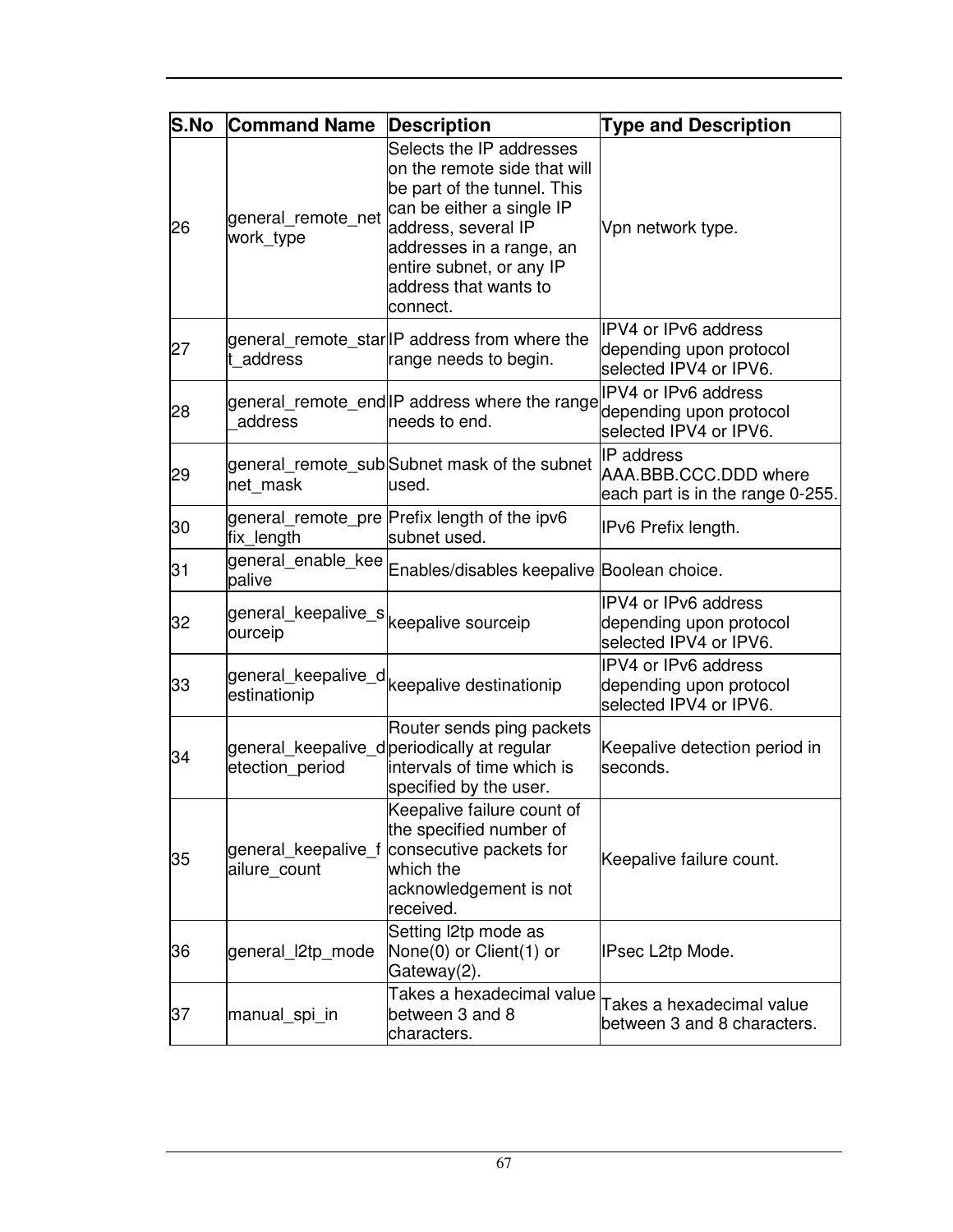| S.No | <b>Command Name</b>                                          | <b>Description</b>                                                                                                                      | <b>Type and Description</b>                              |
|------|--------------------------------------------------------------|-----------------------------------------------------------------------------------------------------------------------------------------|----------------------------------------------------------|
| 38   | manual_spi_out                                               | Takes a hexadecimal value<br>between 3 and 8<br>characters.                                                                             | Takes a hexadecimal value<br>between 3 and 8 characters. |
| 39   | manual encryption<br>algorithm                               | The algorithm used to<br>encrypt the data.                                                                                              | Vpn encryption algorithm.                                |
| 40   | manual_key_length                                            | The key length for the<br>algorithm.                                                                                                    | Unsigned integer.                                        |
| 41   | manual encryption<br>key_in                                  | Encryption key of the<br>inbound policy. The length<br>of the key depends on the<br>algorithm chosen                                    | String                                                   |
| 42   | manual_encryption_<br>key_out                                | Encryption key of the<br>outbound policy. The length String<br>of the key depends on the<br>algorithm chosen.                           |                                                          |
| 43   | on_algorithm                                                 | manual authenticati Algorithm used to verify the<br>integrity of the data.                                                              | Vpn authentication algorithm.                            |
| 44   | manual authenticati<br>on key in                             | This is the integrity key (for<br>ESP with Integrity-mode)<br>for the inbound policy and<br>depends on the algorithm<br>chosen.         | String                                                   |
| 45   | manual_authenticati<br>on_key_out                            | This is the integrity key (for<br>ESP with Integrity-mode)<br>for the outbound policy and String<br>depends on the algorithm<br>chosen. |                                                          |
| 46   | nge_mode                                                     | auto_phase1_excha Setting IKE exchange<br>Mode.                                                                                         | <b>VPN Exchange Mode</b>                                 |
| 47   | e nat traversal                                              | auto phase1 enabl Enabling/Disabling Nat<br>traversal.                                                                                  | Boolean choice                                           |
| 48   | auto phase1 nat k Setting IKE nat alive<br>eepalive frequecy | frequency.                                                                                                                              | Unsigned integer                                         |
| 49   | denttype                                                     | auto phase1_local_iSetting IKE local identifier<br>type.                                                                                | <b>IPsec VPN IKE local identifier</b><br>type.           |
| 50   | auto_phase1_directi<br>on_type                               | Setting IKE direction type.                                                                                                             | IPsec VPN IKE direction Mode.                            |
| 51   | auto_phase1_local_i<br>dentifier                             | Setting IKE local identifier.                                                                                                           | String                                                   |
| 52   | auto_phase1_remot Setting IKE remote<br>e_identtype          | identifier.                                                                                                                             | <b>IPsec VPN IKE local identifier</b><br>type.           |
| 53   | auto_phase1_remot<br>e identifier                            | Setting IKE remote<br>identifier.                                                                                                       | String                                                   |
| 54   | auto phase1 encry<br>ption_algorithm                         | Setting IKE encryption<br>algorithm.                                                                                                    |                                                          |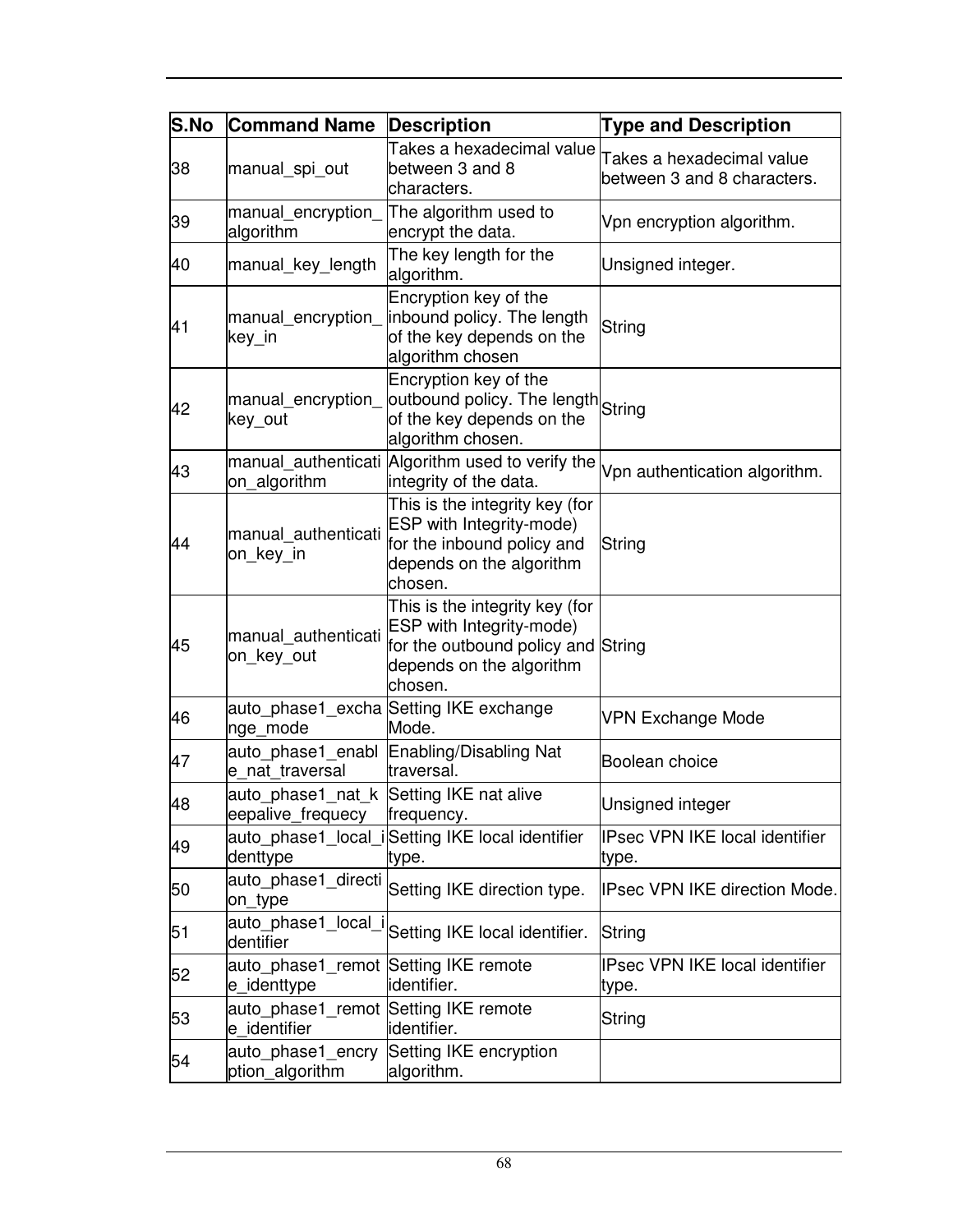| S.No | <b>Command Name</b>                                                        | Description                                      | <b>Type and Description</b> |
|------|----------------------------------------------------------------------------|--------------------------------------------------|-----------------------------|
| 55   | auto phase1 encry<br>ption algorithm DES algorithm.                        | Setting IKE encryption                           |                             |
| 56   | auto phase1 encry<br>ption_algorithm DES<br>enable DES                     | Enables DES encryption<br>algorithm.             | Boolean choice              |
| 57   | auto phase1 encry<br>ption_algorithm<br>3DES                               | Setting IKE encryption<br>algorithm.             |                             |
| 58   | auto_phase1_encry<br>ption algorithm<br>3DES<br>enable 3DES <3des<br>⋗     | Enables 3DES encryption<br>algorithm.            | Boolean choice              |
| 59   | auto_phase1_encry<br>ption_algorithm<br><b>AES-128</b>                     | Setting IKE encryption<br>algorithm.             |                             |
| 60   | auto_phase1_encry<br>ption_algorithm<br><b>AES-128</b><br>enable AES-128   | Enables AES-128<br>encryption algorithm.         | Boolean choice              |
| 61   | auto_phase1_encry<br>ption_algorithm<br><b>AES-192</b>                     | Setting IKE encryption<br>algorithm.             |                             |
| 62   | auto_phase1_encry<br>ption_algorithm<br><b>AES-192</b><br>enable AES-192   | Enables AES-192<br>encryption algorithm.         | Boolean choice              |
| 63   | auto_phase1_encry<br>ption algorithm<br><b>AES-256</b>                     | Setting IKE encryption<br>algorithm.             |                             |
| 64   | auto_phase1_encry<br>ption_algorithm<br>ALS-256<br>enable AES-256          | Enables AES-256<br>encryption algorithm          | Boolean choice              |
| 65   | auto phase1 encry<br>ption_algorithm<br><b>BLOWFISH</b>                    | Setting IKE encryption<br>algorithm.             |                             |
| 66   | auto phase1 encry<br>ption algorithm<br><b>BLOWFISH</b><br>enable BLOWFISH | <b>Enables BLOWFISH</b><br>encryption algorithm. | Boolean choice              |
| 67   | auto_phase1_encry<br>ption_algorithm<br><b>BLOWFISH</b><br>keylength       | <b>Enter BLOWFISH</b><br>keylength.              | Unsigned integer            |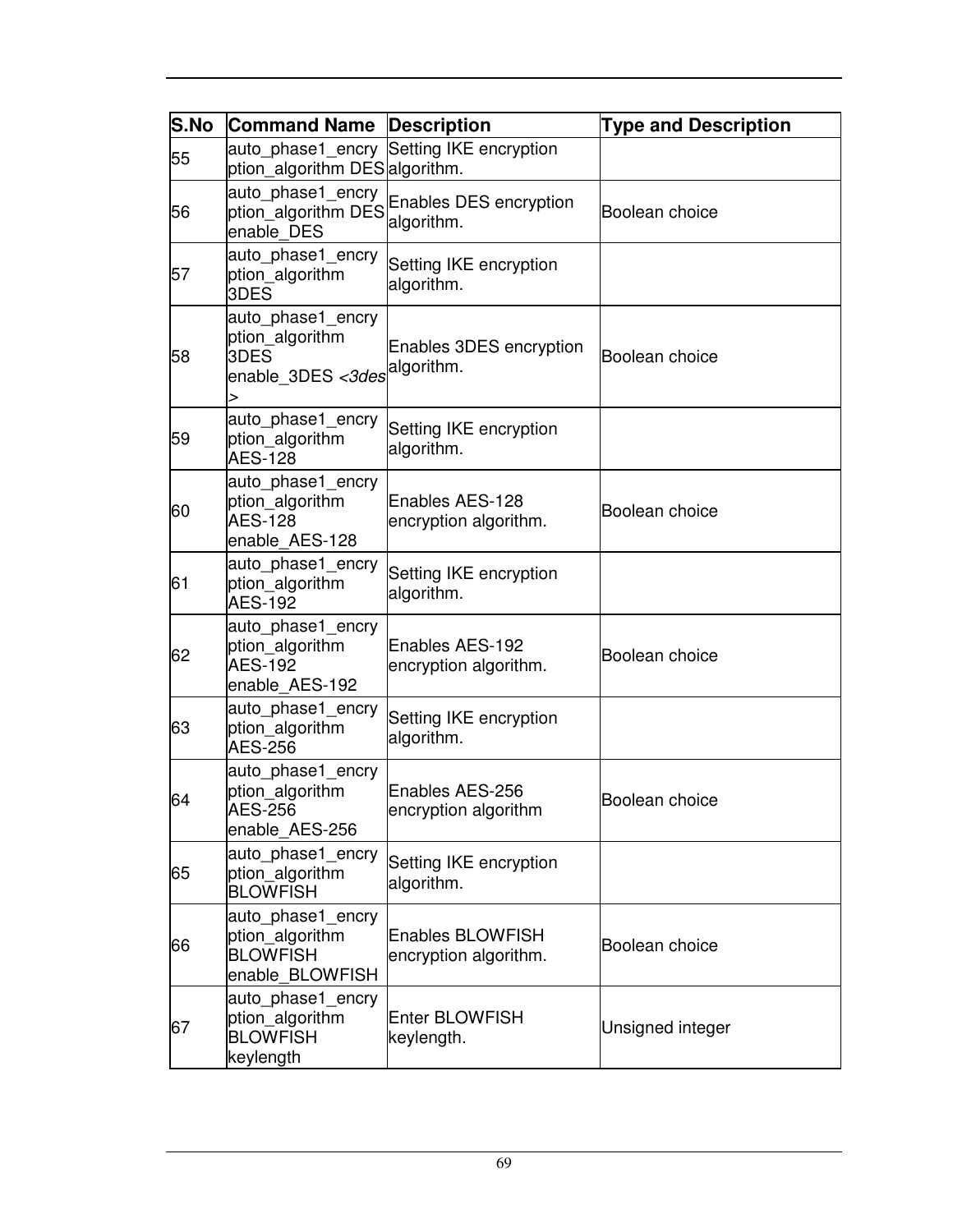| S.No | <b>Command Name</b>                                               | <b>Description</b>                                        | <b>Type and Description</b>                             |
|------|-------------------------------------------------------------------|-----------------------------------------------------------|---------------------------------------------------------|
| 68   | auto phase1 encry<br>ption algorithm<br>CAST128                   | Setting IKE encryption<br>algorithm.                      |                                                         |
| 69   | auto phase1 encry<br>ption_algorithm<br>CAST128<br>enable_CAST128 | Enables CAST128<br>encryption algorithm.                  | Boolean choice                                          |
| 70   | auto phase1 encry<br>ption_algorithm<br>CAST128 keylength         | Enter CAST128 keylength. Unsigned integer                 |                                                         |
| 71   | auto phase1 auth<br>algorithm                                     | Setting IKE authentication<br>algorithm.                  |                                                         |
| 72   | auto phase1 auth<br>algorithm MD5                                 | Setting IKE authentication<br>algorithm.                  |                                                         |
| 73   | auto phase1 auth<br>algorithm MD5<br>enable MD5                   | <b>Enables MD5</b><br>authentication algorithm.           | Boolean choice                                          |
| 74   | auto phase1 auth<br>algorithm SHA1                                | Setting IKE authentication<br>algorithm.                  |                                                         |
| 75   | auto phase1 auth<br>algorithm SHA1<br>enable SHA1                 | <b>Enables SHA1</b><br>authentication algorithm.          | Boolean choice                                          |
| 76   | auto phase1 auth<br>algorithm SHA2-256                            | Setting IKE authentication<br>algorithm.                  |                                                         |
| 77   | auto_phase1_auth<br>algorithm SHA2-256<br>enable SHA2-256         | Enables SHA2-256<br>authentication algorithm.             | Boolean choice                                          |
| 78   | auto phase1 auth<br>algorithm SHA2-384                            | Setting IKE authentication<br>algorithm.                  |                                                         |
| 79   | auto_phase1_auth<br>algorithm SHA2-384<br>enable_SHA2-384         | Enables SHA2-384<br>authentication algorithm.             | Boolean choice                                          |
| 80   | auto phase1 auth<br>algorithm SHA2-512                            | Setting IKE authentication<br>algorithm.                  |                                                         |
| 81   | auto phase1 auth<br>algorithm SHA2-512<br>enable_SHA2-512         | Enables SHA2-512<br>authentication algorithm.             | Boolean choice                                          |
| 82   | auto phase1 auth<br>method                                        | Setting IKE authentication<br>algorithm method.           | IPsec VPN IKE authentication<br>algorithm method.       |
| 83   | auto phase1 dh gr<br>oup                                          | Setting IKE Diffie-Hellman<br>(DH) Group.                 | <b>IPsec VPN IKE Diffie-Hellman</b><br>(DH) Group type. |
| 84   | time                                                              | auto_phase1_sa_lifeSetting IKE SA lifetime in<br>seconds. | Unsigned integer.                                       |
| 85   | auto phase1 pre s<br>hared_key                                    | Setting IKE pre shared key. String                        |                                                         |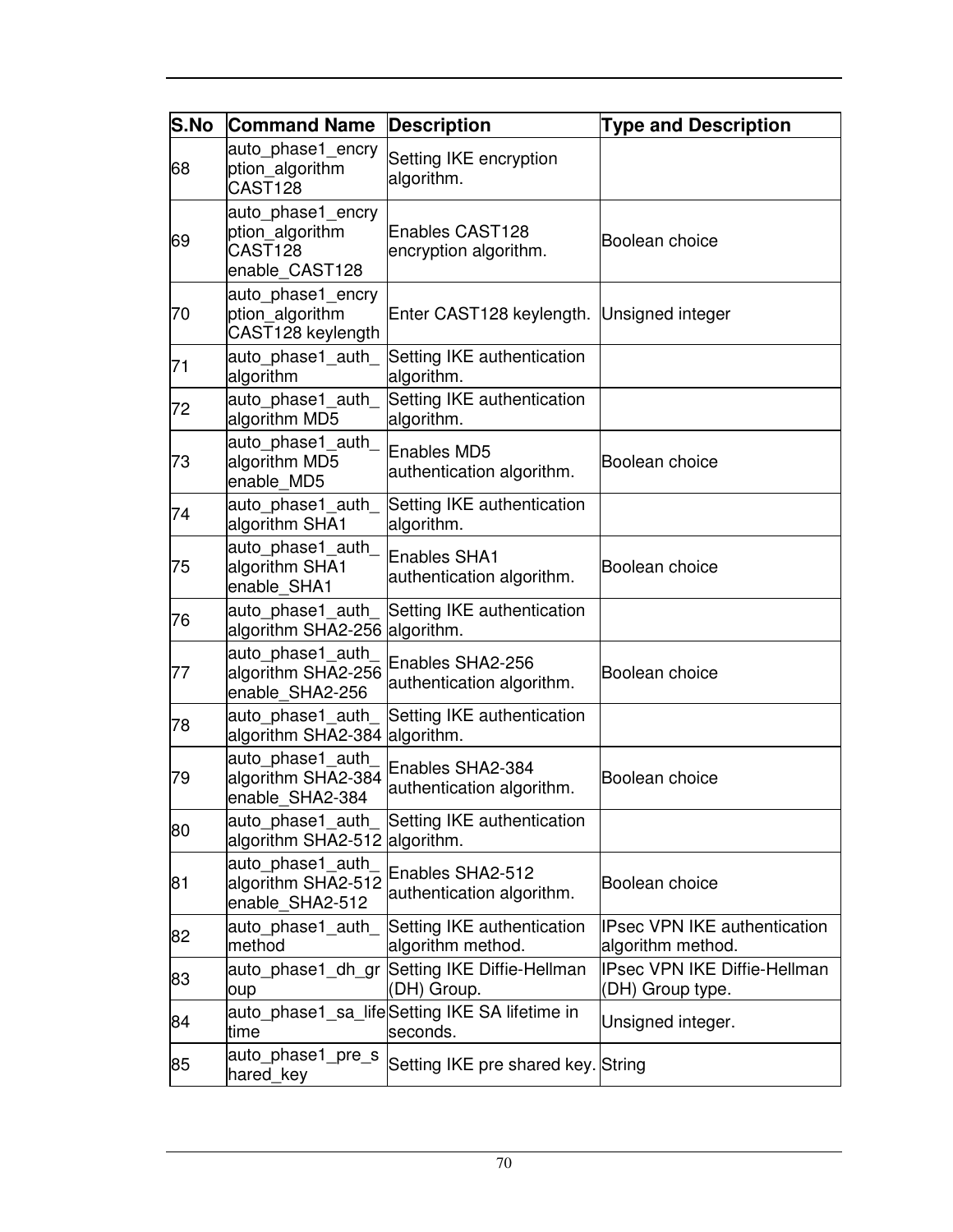| <b>S.No</b> | <b>Command Name</b>                                                      | <b>Description</b>                                                               | <b>Type and Description</b>                             |
|-------------|--------------------------------------------------------------------------|----------------------------------------------------------------------------------|---------------------------------------------------------|
| 86          | auto_phase1_enabl<br>e dead peer detect<br>ion                           | Enabling/Disabling dead<br>peer detection.                                       | Boolean choice                                          |
| 87          | ion_period                                                               | auto_phase1_detect Setting dead peer detection<br>time period.                   | Unsigned integer                                        |
| 88          | nect_failure_count                                                       | auto_phase1_recon Setting dead peer detection Unsigned integer<br>failure count. |                                                         |
| 89          | auto phase1 exten<br>ded authentication                                  | Setting extended<br>authentication method.                                       | IPsec VPN IKE extended<br>authentication method.        |
| 90          | auto phase1_authe Setting extended<br>ntication_type                     | authentication type.                                                             | <b>IPsec VPN IKE extended</b><br>authentication method. |
| 91          | username                                                                 | auto_phase1_xauth Username for extended<br>authentication.                       | String                                                  |
| 92          | password                                                                 | auto_phase1_xauth Password for extended<br>authentication.                       | String                                                  |
| 93          | time                                                                     | auto_phase2_sa_life Vpn auto policy phase2<br>configure.                         |                                                         |
| 94          | time seconds                                                             | auto_phase2_sa_lifeSetting IKE SA lifetime in<br>seconds.                        | Unsigned integer                                        |
| 95          | time bytes                                                               | auto phase2 sa lifeSetting IKE SA lifetime in<br>bytes.                          | Unsigned integer                                        |
| 96          | ption_algorithm                                                          | auto_phase2_encry Setting IKE encryption<br>algorithm.                           |                                                         |
| 97          | ption_algorithm DES algorithm.                                           | auto_phase2_encry Setting IKE encryption                                         |                                                         |
| 98          | auto_phase2_encry<br>ption_algorithm DES<br>enable DES                   | Enables DES encryption<br>algorithm.                                             | Boolean choice                                          |
| 99          | auto_phase2_encry<br>ption_algorithm<br>3DES                             | Setting IKE encryption<br>algorithm.                                             |                                                         |
| 100         | auto phase2 encry<br>ption_algorithm<br>3DES<br>enable 3DES <3des<br>>   | Enables 3DES encryption<br>algorithm.                                            | Boolean choice                                          |
| 101         | auto phase2 encry<br>ption_algorithm<br><b>AES-128</b>                   | Setting IKE encryption<br>algorithm.                                             |                                                         |
| 102         | auto_phase2_encry<br>ption algorithm<br><b>AES-128</b><br>enable AES-128 | Enables AES-128<br>encryption algorithm.                                         | Boolean choice                                          |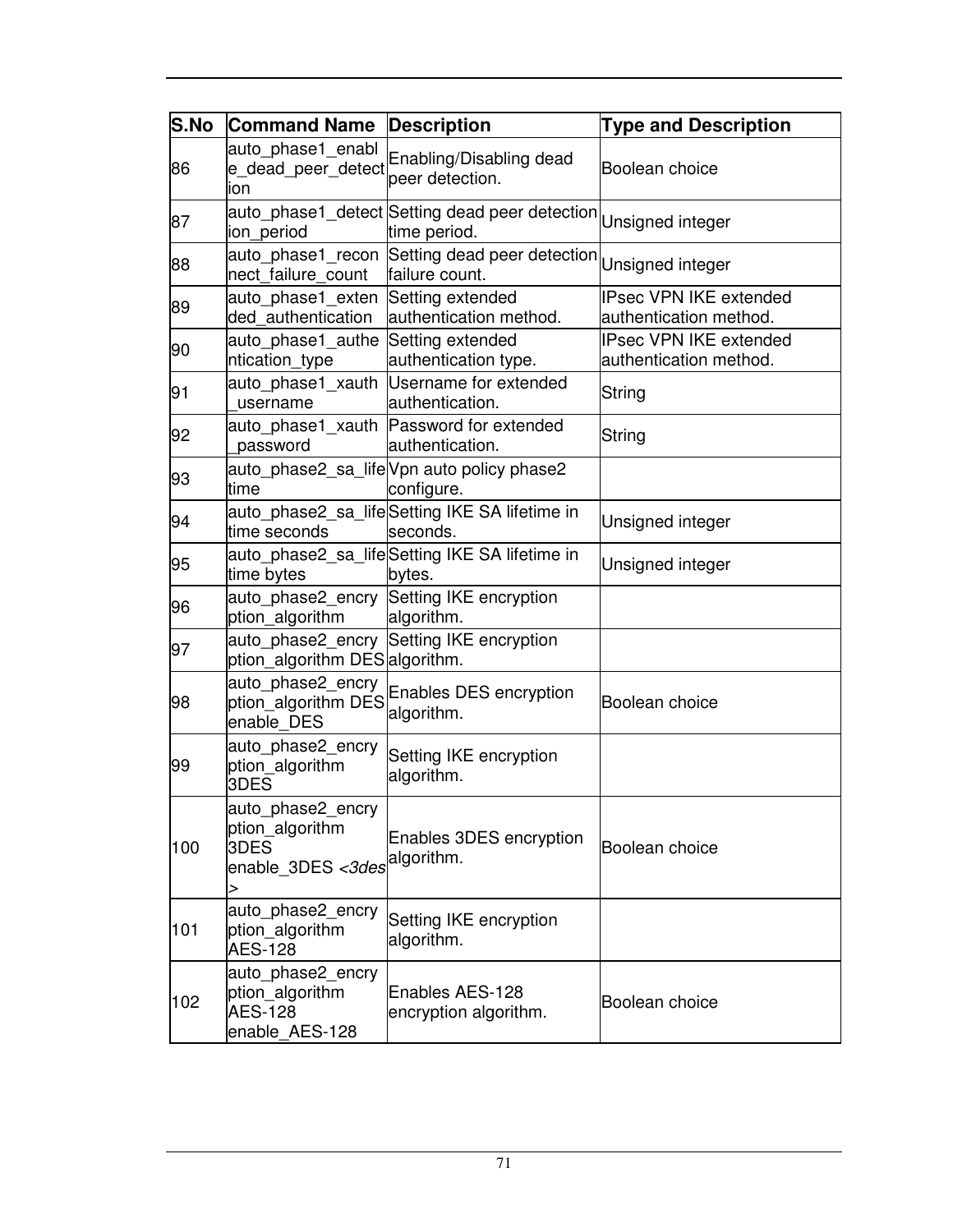| <b>S.No</b> | <b>Command Name</b>                                                           | <b>Description</b>                               | <b>Type and Description</b> |
|-------------|-------------------------------------------------------------------------------|--------------------------------------------------|-----------------------------|
| 103         | auto_phase2_encry<br>ption_algorithm<br><b>AES-192</b>                        | Setting IKE encryption<br>algorithm.             |                             |
| 104         | auto phase2 encry<br>ption_algorithm<br><b>AES-192</b><br>enable AES-192      | Enables AES-192<br>encryption algorithm.         | Boolean choice              |
| 105         | auto_phase2_encry<br>ption_algorithm<br><b>AES-256</b>                        | Setting IKE encryption<br>algorithm.             |                             |
| 106         | auto_phase2_encry<br>ption_algorithm<br><b>AES-256</b><br>enable AES-256      | Enables AES-256<br>encryption algorithm.         | Boolean choice              |
| 107         | auto_phase2_encry<br>ption_algorithm<br>TWOFISH-128                           | Setting IKE encryption<br>algorithm.             |                             |
| 108         | auto_phase2_encry<br>ption_algorithm<br>TWOFISH-128<br>enable_TWOFISH-<br>128 | Enables TWOFISH-128<br>encryption algorithm.     | Boolean choice              |
| 109         | auto phase2 encry<br>ption_algorithm<br>TWOFISH-192                           | Setting IKE encryption<br>algorithm.             |                             |
| 110         | auto_phase2_encry<br>ption_algorithm<br>TWOFISH-192<br>enable_TWOFISH-<br>192 | Enables TWOFISH-192<br>encryption algorithm.     | Boolean choice              |
| 111         | auto_phase2_encry<br>ption algorithm<br>TWOFISH-256                           | Setting IKE encryption<br>algorithm.             |                             |
| 112         | auto_phase2_encry<br>ption_algorithm<br>TWOFISH-256<br>enable TWOFISH-<br>256 | Enables TWOFISH-256<br>encryption algorithm.     | Boolean choice              |
| 113         | auto_phase2_encry<br>ption_algorithm<br><b>BLOWFISH</b>                       | Setting IKE encryption<br>algorithm.             |                             |
| 114         | auto phase2 encry<br>ption_algorithm<br><b>BLOWFISH</b><br>enable BLOWFISH    | <b>Enables BLOWFISH</b><br>encryption algorithm. | Boolean choice              |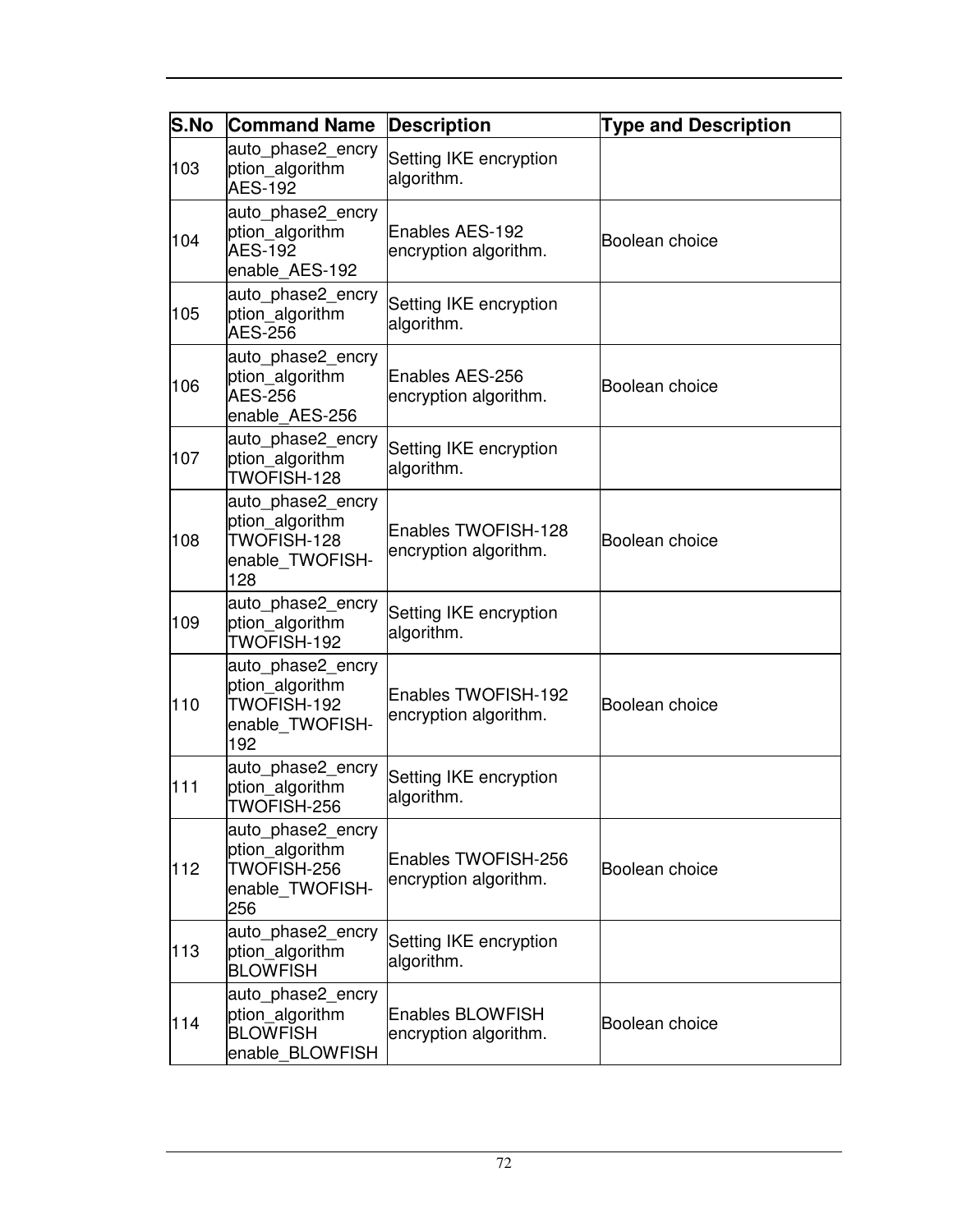| <b>S.No</b> | <b>Command Name</b>                                                  | <b>Description</b>                              | <b>Type and Description</b> |
|-------------|----------------------------------------------------------------------|-------------------------------------------------|-----------------------------|
| 115         | auto phase2 encry<br>ption_algorithm<br><b>BLOWFISH</b><br>keylength | <b>Enters BLOWFISH</b><br>keylength.            | Unsigned integer            |
| 116         | auto_phase2_encry<br>ption_algorithm<br>CAST <sub>128</sub>          | Setting IKE encryption<br>algorithm.            |                             |
| 117         | auto phase2 encry<br>ption algorithm<br>CAST128<br>enable CAST128    | Enables CAST128<br>encryption algorithm.        | Boolean choice              |
| 118         | auto_phase2_encry<br>ption_algorithm<br>CAST128 keylength            | Enter CAST128 keylength. Unsigned integer       |                             |
| 119         | auto phase2 auth<br>algorithm                                        | Setting IKE authentication<br>algorithm.        |                             |
| 120         | auto phase2 auth<br>algorithm MD5                                    | Setting IKE authentication<br>algorithm.        |                             |
| 121         | auto phase2 auth<br>algorithm MD5<br>enable MD5                      | <b>Enables MD5</b><br>authentication algorithm. | Boolean choice              |
| 122         | auto_phase2_auth_<br>algorithm SHA1                                  | Setting IKE authentication<br>algorithm.        |                             |
| 123         | auto phase2 auth<br>algorithm SHA1<br>enable SHA1                    | Enables SHA1<br>authentication algorithm.       | Boolean choice              |
| 124         | auto phase2 auth<br>algorithm SHA2-256 algorithm.                    | Setting IKE authentication                      |                             |
| 125         | auto_phase2_auth<br>algorithm SHA2-256<br>enable_SHA2-256            | Enables SHA2-256<br>authentication algorithm.   | Boolean choice              |
| 126         | auto phase2 auth<br>algorithm SHA2-384 algorithm.                    | Setting IKE authentication                      |                             |
| 127         | auto_phase2_auth<br>algorithm SHA2-384<br>enable SHA2-384            | Enables SHA2-384<br>authentication algorithm.   | Boolean choice              |
| 128         | auto phase2 auth<br>algorithm SHA2-224                               | Setting IKE authentication<br>algorithm.        |                             |
| 129         | auto phase2 auth<br>algorithm SHA2-224<br>enable SHA2-224            | Enables SHA2-224<br>authentication algorithm.   | Boolean choice              |
| 130         | auto_phase2_auth<br>algorithm SHA2-512                               | Setting IKE authentication<br>algorithm.        |                             |
| 131         | auto phase2 auth<br>algorithm SHA2-512<br>enable_SHA2-512            | Enables SHA2-512<br>authentication algorithm.   | Boolean choice              |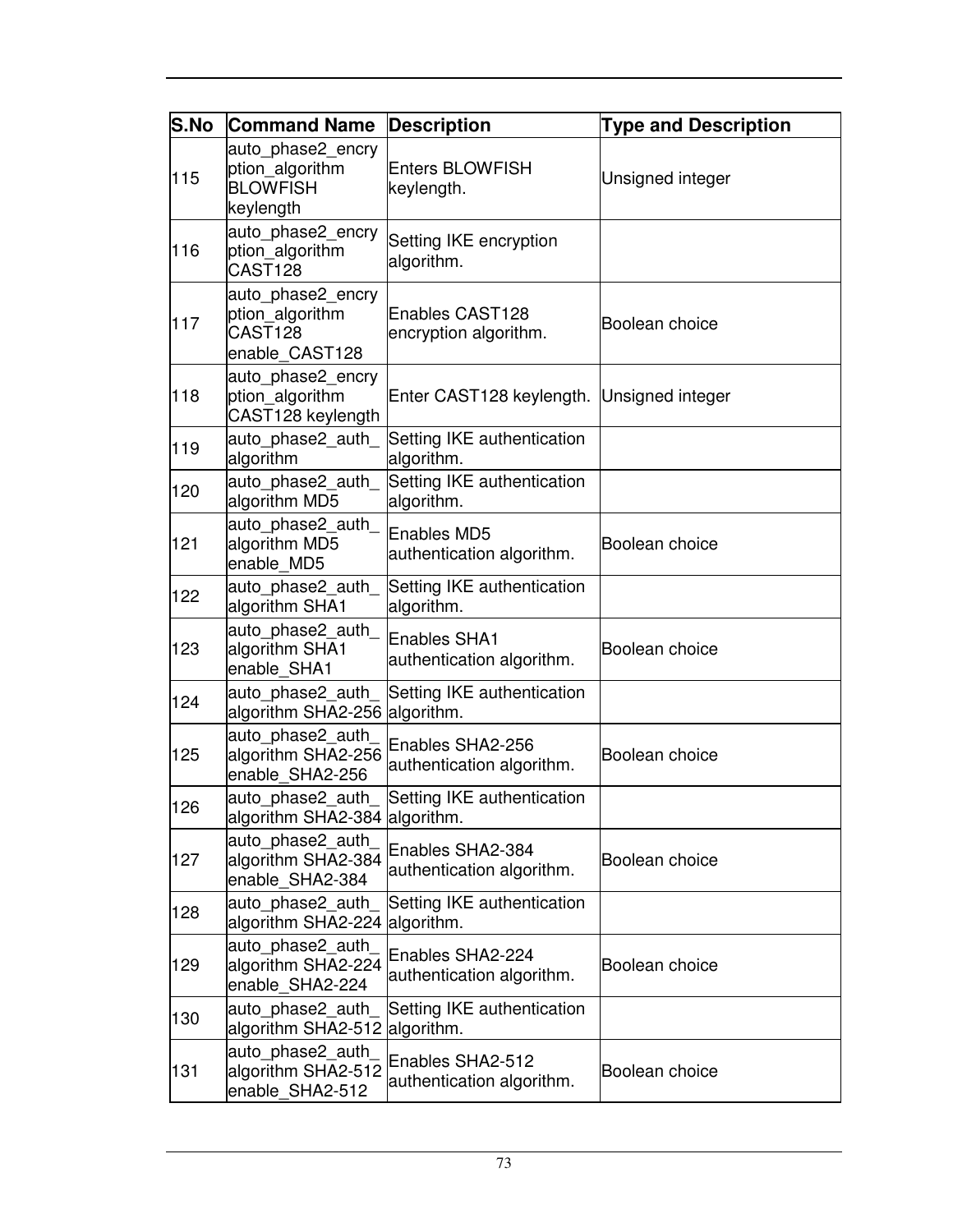|     | <b>S.No Command Name Description</b> |                                                                     | <b>Type and Description</b>                                                                        |
|-----|--------------------------------------|---------------------------------------------------------------------|----------------------------------------------------------------------------------------------------|
| 132 | e pfskeygroup                        | auto_phase2_enabl Enables/DIsables PFS key Boolean choice<br>group. |                                                                                                    |
| 133 | oup                                  | (DH) Group.                                                         | auto_phase2_dh_gr  Setting IKE Diffie-Hellman  IPsec VPN IKE Diffie-Hellman<br>$ $ (DH) Group type |

## **6.42 vpn ipsec dhcp configure**

| <b>S.No</b> | <b>Command Name</b> | Description                                                               | <b>Type and Description</b>                                             |
|-------------|---------------------|---------------------------------------------------------------------------|-------------------------------------------------------------------------|
|             | Isave               | Saves vpn ipsec dhcp<br>configuration settings.                           |                                                                         |
| 12          | cancel              | To revert to the previous<br>vpn ipsec dhcp<br>configuration settings.    |                                                                         |
| lЗ          | exit                | Saves vpn ipsec dhcp<br>configuration settings and<br>exits current mode. |                                                                         |
| 14          | start address       | Setting ipsec dhcp start<br>address.                                      | IIP address<br>AAA.BBB.CCC.DDD where<br>each part is in the range 0-255 |
| 5           | end address         | Setting ipsec dhcp end<br>address.                                        | IIP address<br>AAA.BBB.CCC.DDD where<br>each part is in the range 0-255 |
| 6           | subnet mask         | Setting ipsec dhcp subnet<br>mask.                                        | IIP address<br>AAA.BBB.CCC.DDD where<br>each part is in the range 0-255 |

### **6.43 vpn ipsec policy enable <name>**

| <b>S.No Command Name Description</b> |                      | <b>Type and Description</b> |
|--------------------------------------|----------------------|-----------------------------|
| <i><name></name></i>                 | Enables a vpn policy | String                      |

#### **6.44 vpn ipsec policy disable <name>**

| <b>S.No Command Name Description</b> |                       | <b>Type and Description</b> |
|--------------------------------------|-----------------------|-----------------------------|
| $<$ name $>$                         | Disables a vpn policy | String                      |

### **6.45 vpn ipsec policy delete <name>**

| <b>S.No Command Name Description</b> |                      | <b>Type and Description</b> |
|--------------------------------------|----------------------|-----------------------------|
| $\leq$ name $\geq$                   | Deletes a vpn policy | String                      |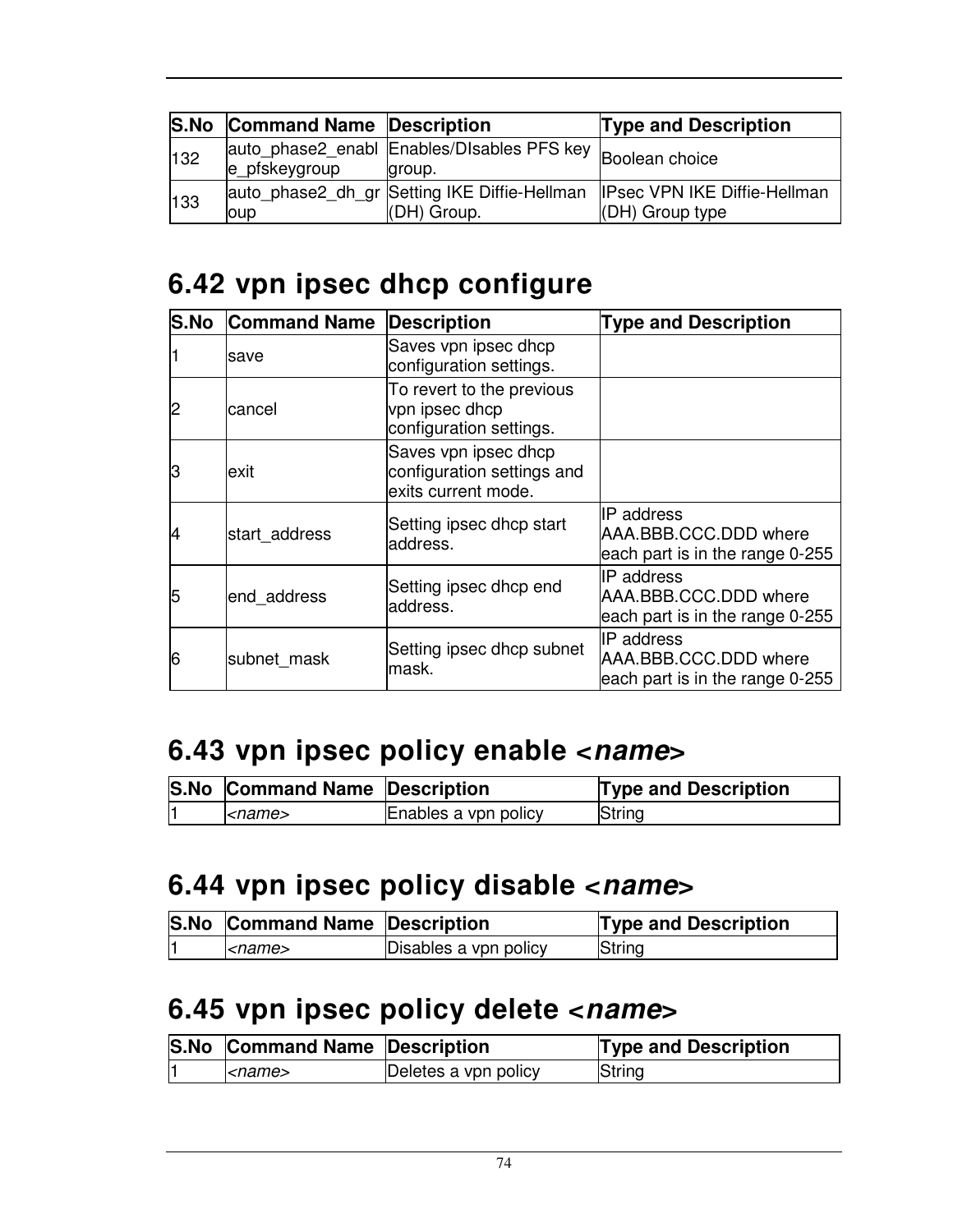# **6.46 vpn ipsec policy connect <name>**

| <b>S.No Command Name Description</b> |                       | <b>Type and Description</b> |
|--------------------------------------|-----------------------|-----------------------------|
| $<$ name $>$                         | Connects a vpn tunnel | String                      |

## **6.47 vpn ipsec policy drop <name>**

| <b>S.No Command Name Description</b> |                                   | <b>Type and Description</b> |
|--------------------------------------|-----------------------------------|-----------------------------|
| <name></name>                        | Drops/Disconnects a vpn<br>tunnel | String                      |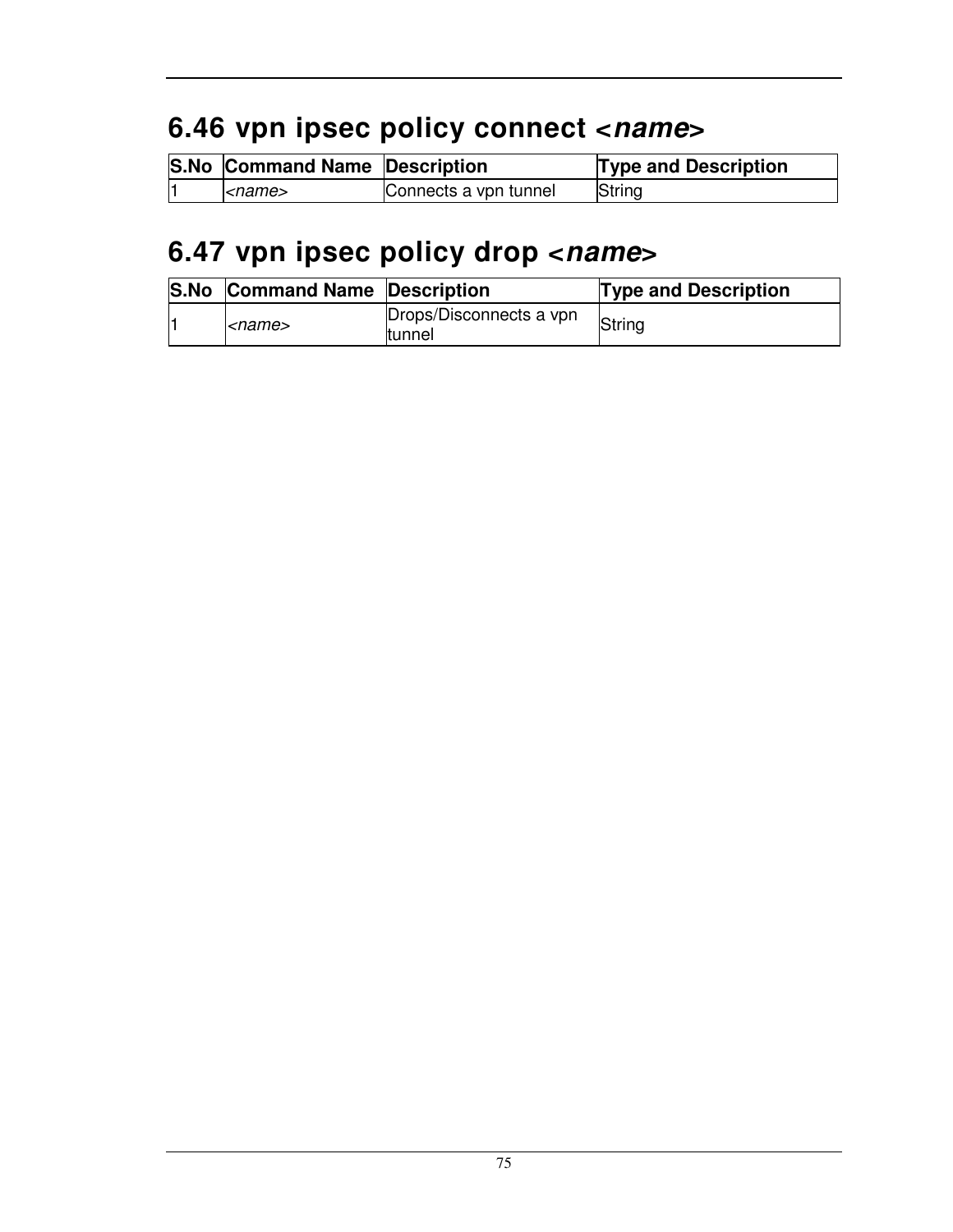# **Chapter 7. Configuration commands under branch DOT11**

#### **7.1 dot11 profile add <profile\_name>**

| S.No | <b>Command Name</b>           | <b>Description</b>                                                     | <b>Type and Description</b>               |
|------|-------------------------------|------------------------------------------------------------------------|-------------------------------------------|
| 1    | <profile_name></profile_name> | 802.11 profile configuration<br>mode.                                  | String                                    |
| 2    | save                          | Saves profile configuration<br>settings.                               |                                           |
| З    | exit                          | Saves profile configuration<br>settings and exit current<br>mode.      |                                           |
| 4    | ssid                          | Sets the 802.11 profile<br>SSID.                                       | String                                    |
| 5    | broadcast-ssid                | <b>Enables or Disables SSID</b><br>broadcast.                          | Boolean choice                            |
| 16   | security_type                 | Sets the profile security<br>type.                                     | 802.11 Security Types                     |
|      | radio mode                    | Sets the profile radio mode.                                           | Dot11 Radio band                          |
| 8    | wep                           | Sets profile WEP options.                                              |                                           |
| 9    | wep authentication            | Sets WEP authentication<br>type.                                       | <b>WEP Authentication Types</b>           |
| 10   | wep encryption                | Sets WEP encryption type.                                              | <b>WEP Encryption Types</b>               |
| 11   | wep key                       | Sets WEP key. Not<br>required if passphrase is<br>lset.                | WEP key index type (1-4)<br>String        |
| 12   | wep passphrase                | Sets WEP passphrase to<br>generate WEP key from.                       | WEP key index type (1-4)<br><b>String</b> |
| 13   | wpa                           | Sets the WPA options.                                                  |                                           |
| 14   | wpa authentication            | Sets WPA authentication<br>type.                                       | <b>WPA Authentication Types</b>           |
| 15   | wpa encryption                | Sets WPA encryption type.                                              | <b>WPA Encryption Types</b>               |
| 16   | wpa wpa-password              | <b>WPA Password, Needed</b><br>only if authentication is<br><b>PSK</b> | String                                    |

### **7.2 dot11 profile edit <profile\_name>**

| <b>S.No Command Name Description</b> |                                               | <b>Type and Description</b> |
|--------------------------------------|-----------------------------------------------|-----------------------------|
| <profile name=""></profile>          | 802.11 profile configuration String<br>Imode. |                             |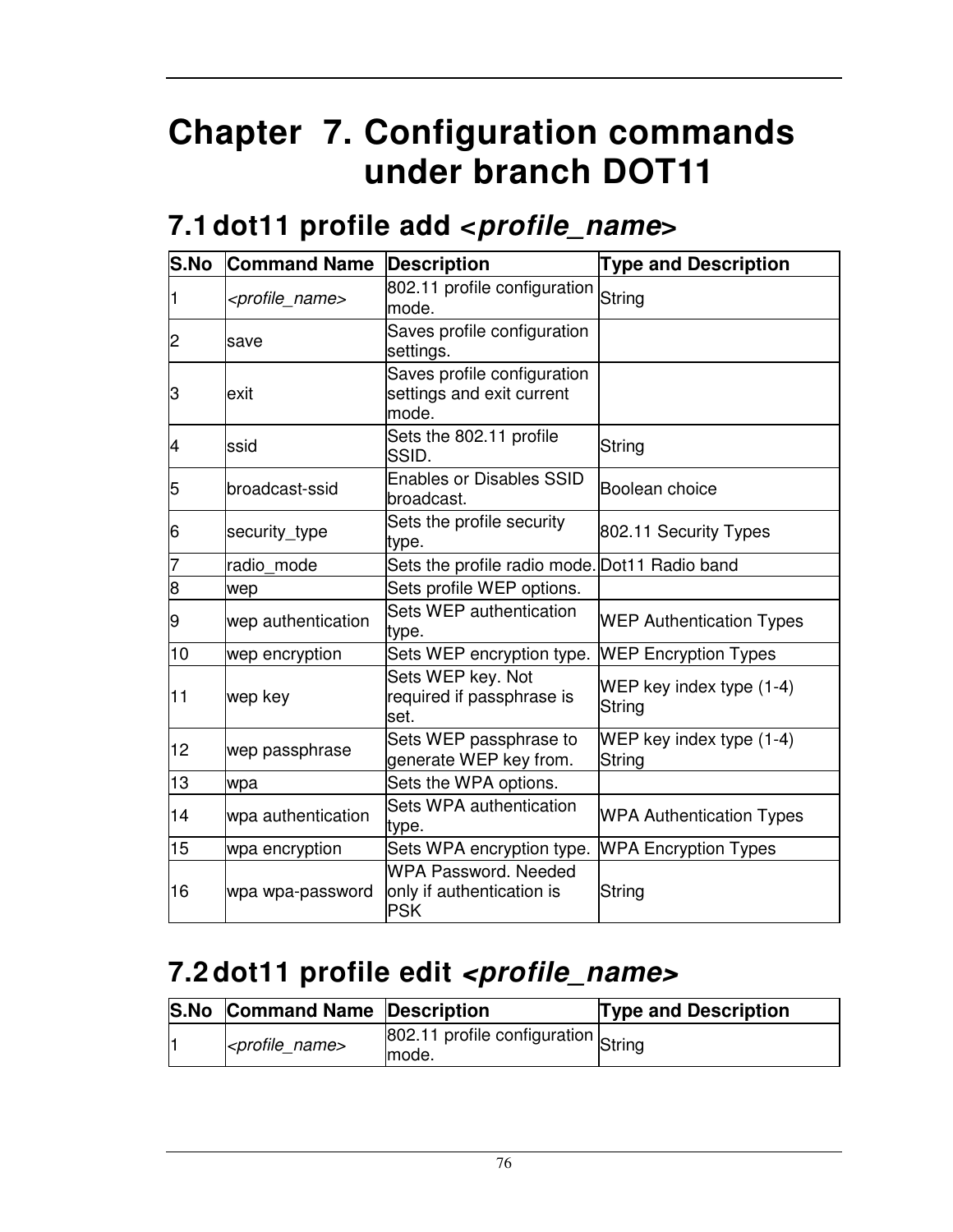| S.No | <b>Command Name</b> | <b>Description</b>                                                     | <b>Type and Description</b>          |
|------|---------------------|------------------------------------------------------------------------|--------------------------------------|
| 2    | save                | Saves profile configuration<br>settings.                               |                                      |
| З    | lexit               | Saves profile configuration<br>settings, and exit current<br>mode.     |                                      |
| 4    | ssid                | Sets the 802.11 profile<br>SSID.                                       | String                               |
| 5    | broadcast-ssid      | <b>Enables or DisablesSSID</b><br>broadcast.                           | Boolean choice                       |
| 6    | security_type       | Sets the profile security<br>type.                                     | 802.11 Security Types                |
| 7    | radio mode          | Sets the profile radio mode. Dot11 Radio band                          |                                      |
| 8    | wep                 | Sets the profile WEP<br>options.                                       |                                      |
| 9    | wep authentication  | Sets the WEP<br>authentication type.                                   | <b>WEP Authentication Types</b>      |
| 10   | wep encryption      | Sets the WEP encryption<br>type.                                       | <b>WEP Encryption Types</b>          |
| 11   | wep key             | Sets the WEP key. Not<br>required if passphrase is<br>set.             | WEP key index type $(1-4)$<br>String |
| 12   | wep passphrase      | Sets the WEP passphrase<br>to generate WEP key from.                   | WEP key index type (1-4)<br>String   |
| 13   | wpa                 | Sets the WPA options.                                                  |                                      |
| 14   | wpa authentication  | Sets the WPA<br>authentication type.                                   | <b>WPA Authentication Types</b>      |
| 15   | wpa encryption      | Sets the WPA encryption<br>type.                                       | <b>WPA Encryption Types</b>          |
| 16   | wpa wpa-password    | <b>WPA Password, Needed</b><br>only if authentication is<br><b>PSK</b> | String                               |

# **7.3 dot11 wmm edit <profile\_name>**

| <b>S.No Command Name Description</b> |                                                                                                                            | <b>Type and Description</b> |
|--------------------------------------|----------------------------------------------------------------------------------------------------------------------------|-----------------------------|
| <profile_name></profile_name>        | The name of the profile to<br>which service is being<br>added will be displayed<br>here. 802.11 wmm<br>configuration mode. | String                      |
| <b>save</b>                          | Saves wmm configuration<br>settings.                                                                                       |                             |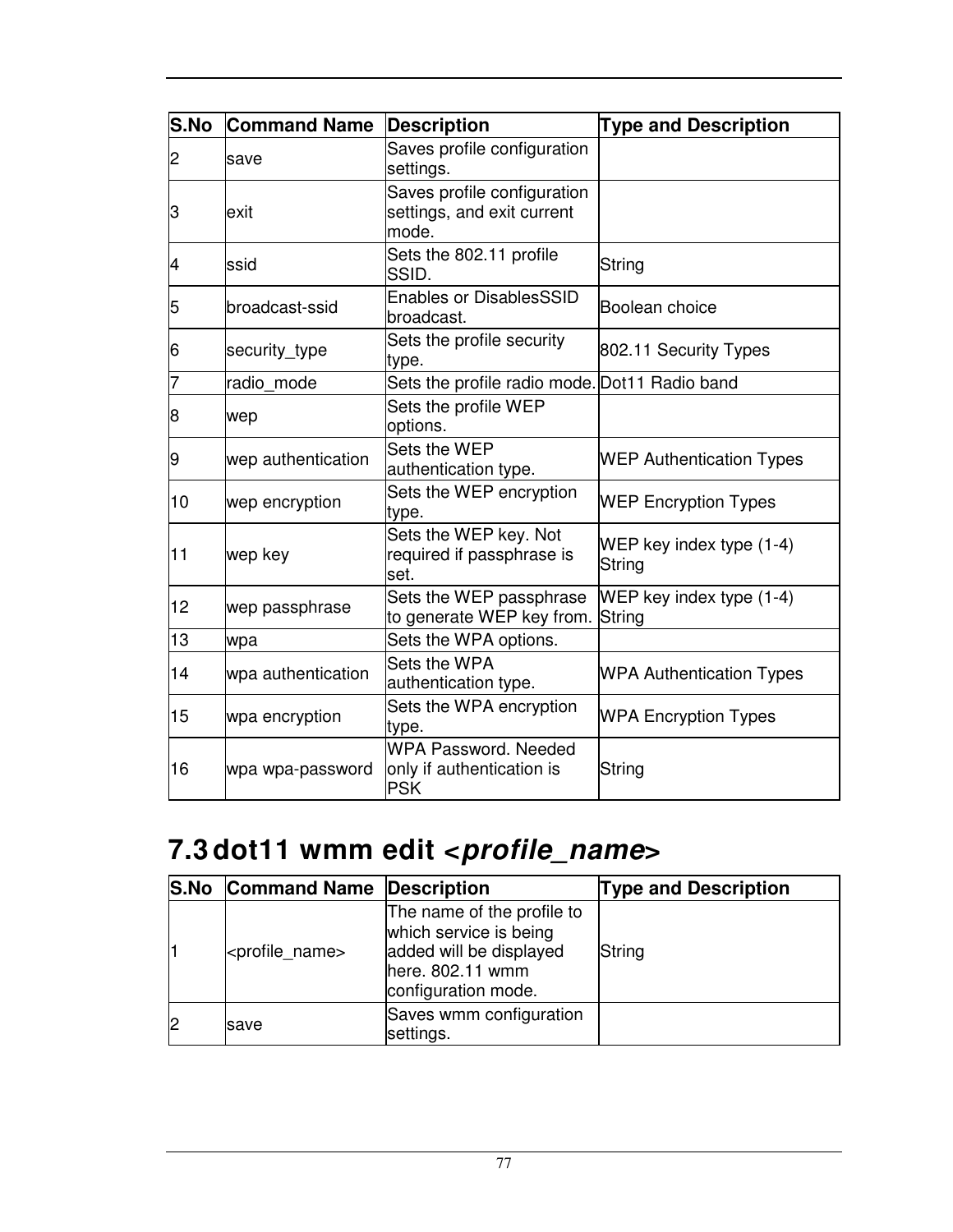| S.No           | <b>Command Name</b> | <b>Description</b>                                                                                                                                                                                                         | <b>Type and Description</b> |
|----------------|---------------------|----------------------------------------------------------------------------------------------------------------------------------------------------------------------------------------------------------------------------|-----------------------------|
| 3              | exit                | Saves wmm configuration<br>settings, and exit current<br>mode.                                                                                                                                                             |                             |
| $\overline{4}$ | enable              | Enables/Disables the<br>802.11 profile wmm.                                                                                                                                                                                | Boolean choice              |
| 5              | default_class       | Choose among<br>'Background", "Best Effort",<br>"video", "Voice". This class<br>of service is used for the<br>traffic for whose IP<br>DSCP/TOS value is set to<br>"Default" in IP<br><b>TOS/DiffServ Mapping</b><br>table. | Dot11 WMM class             |
| 6              | dscp_0              | Selects class of ip dscp.                                                                                                                                                                                                  | Dot11 WMM class             |
| 7              | dscp_1              | Selects class of ip dscp.                                                                                                                                                                                                  | Dot11 WMM class             |
| 8              | dscp_2              | Selects class of ip dscp.                                                                                                                                                                                                  | Dot11 WMM class             |
| 9              | $dscp_3$            | Selects class of ip dscp.                                                                                                                                                                                                  | Dot11 WMM class             |
| 10             | dscp_4              | Selects class of ip dscp.                                                                                                                                                                                                  | Dot11 WMM class             |
| 11             | dscp_5              | Selects class of ip dscp.                                                                                                                                                                                                  | Dot11 WMM class             |
| 12             | dscp 6              | Selects class of ip dscp.                                                                                                                                                                                                  | Dot11 WMM class             |
| 13             | dscp_7              | Selects class of ip dscp.                                                                                                                                                                                                  | Dot11 WMM class             |
| 14             | dscp <sub>8</sub>   | Selects class of ip dscp.                                                                                                                                                                                                  | Dot11 WMM class             |
| 15             | dscp 9              | Selects class of ip dscp.                                                                                                                                                                                                  | Dot11 WMM class             |
| 16             | dscp_10             | Selects class of ip dscp.                                                                                                                                                                                                  | Dot11 WMM class             |
| 17             | dscp_11             | Selects class of ip dscp.                                                                                                                                                                                                  | Dot11 WMM class             |
| 18             | $dscp_12$           | Selects class of ip dscp.                                                                                                                                                                                                  | Dot11 WMM class             |
| 19             | dscp 13             | Selects class of ip dscp.                                                                                                                                                                                                  | Dot11 WMM class             |
| 20             | $dscp_14$           | Selects class of ip dscp.                                                                                                                                                                                                  | Dot11 WMM class             |
| 21             | dscp 15             | Selects class of ip dscp.                                                                                                                                                                                                  | Dot11 WMM class             |
| 22             | $dscp_16$           | Selects class of ip dscp.                                                                                                                                                                                                  | Dot11 WMM class             |
| 23             | dscp_17             | Selects class of ip dscp.                                                                                                                                                                                                  | Dot11 WMM class             |
| 24             | dscp_18             | Selects class of ip dscp.                                                                                                                                                                                                  | Dot11 WMM class             |
| 25             | dscp_19             | Selects class of ip dscp.                                                                                                                                                                                                  | Dot11 WMM class             |
| 26             | dscp_20             | Selects class of ip dscp.                                                                                                                                                                                                  | Dot11 WMM class             |
| 27             | dscp 21             | Selects class of ip dscp.                                                                                                                                                                                                  | Dot11 WMM class             |
| 28             | dscp_22             | Selects class of ip dscp.                                                                                                                                                                                                  | Dot11 WMM class             |
| 29             | dscp 23             | Selects class of ip dscp.                                                                                                                                                                                                  | Dot11 WMM class             |
| 30             | dscp_24             | Selects class of ip dscp.                                                                                                                                                                                                  | Dot11 WMM class             |
| 31             | dscp_25             | Selects class of ip dscp.                                                                                                                                                                                                  | Dot11 WMM class             |
| 32             | dscp_26             | Selects class of ip dscp.                                                                                                                                                                                                  | Dot11 WMM class             |
| 33             | dscp_27             | Selects class of ip dscp.                                                                                                                                                                                                  | Dot11 WMM class             |
| 34             | dscp_28             | Selects class of ip dscp.                                                                                                                                                                                                  | Dot11 WMM class             |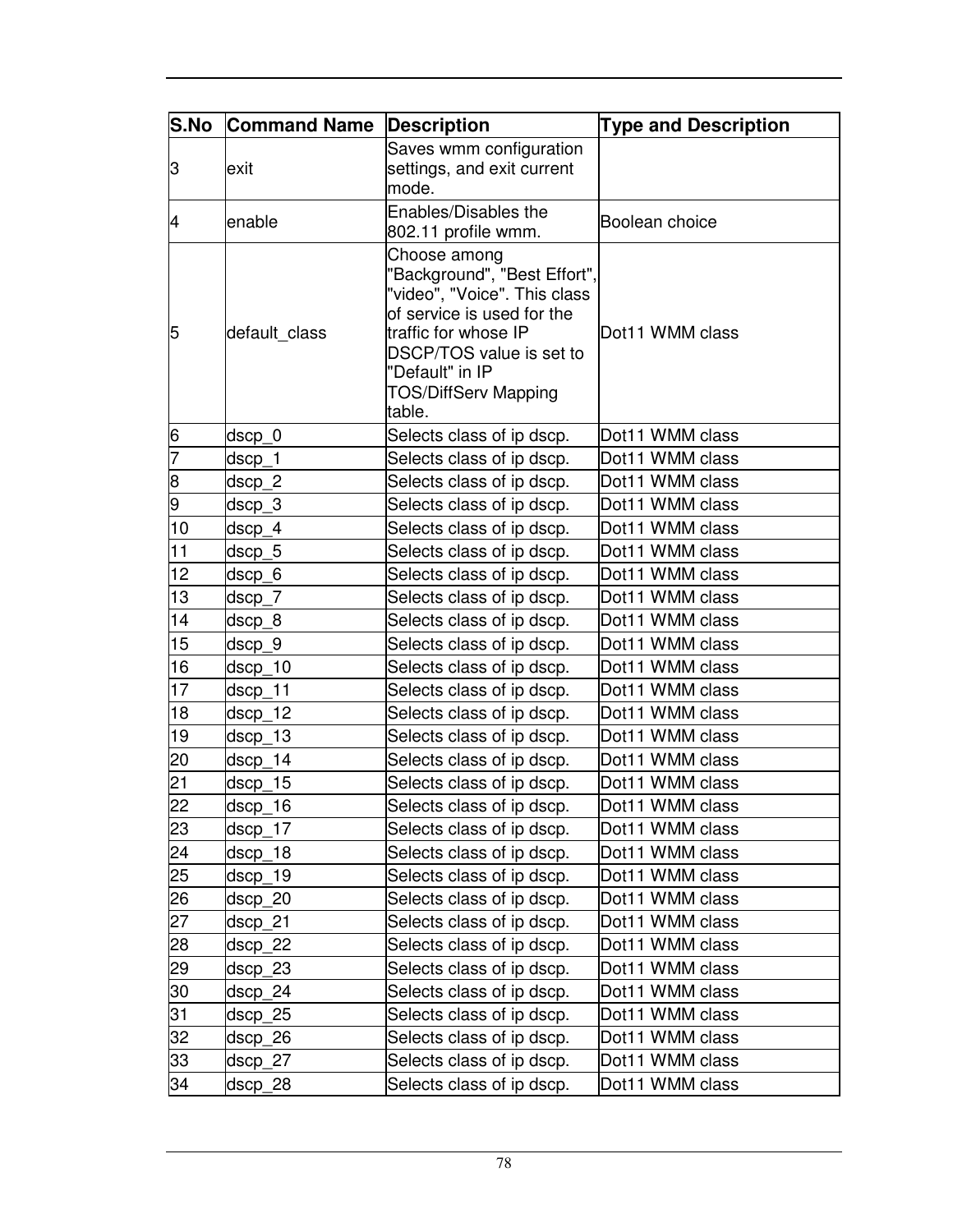| S.No | <b>Command Name</b> | <b>Description</b>        | <b>Type and Description</b> |
|------|---------------------|---------------------------|-----------------------------|
| 35   | dscp_29             | Selects class of ip dscp. | Dot11 WMM class             |
| 36   | dscp_30             | Selects class of ip dscp. | Dot11 WMM class             |
| 37   | dscp_31             | Selects class of ip dscp. | Dot11 WMM class             |
| 38   | dscp_32             | Selects class of ip dscp. | Dot11 WMM class             |
| 39   | $dscp_33$           | Selects class of ip dscp. | Dot11 WMM class             |
| 40   | dscp_34             | Selects class of ip dscp. | Dot11 WMM class             |
| 41   | dscp_35             | Selects class of ip dscp. | Dot11 WMM class             |
| 42   | dscp_36             | Selects class of ip dscp. | Dot11 WMM class             |
| 43   | dscp_37             | Selects class of ip dscp. | Dot11 WMM class             |
| 44   | dscp_38             | Selects class of ip dscp. | Dot11 WMM class             |
| 45   | dscp_39             | Selects class of ip dscp. | Dot11 WMM class             |
| 46   | dscp_40             | Selects class of ip dscp. | Dot11 WMM class             |
| 47   | dscp 41             | Selects class of ip dscp. | Dot11 WMM class             |
| 48   | dscp_42             | Selects class of ip dscp. | Dot11 WMM class             |
| 49   | dscp 43             | Selects class of ip dscp. | Dot11 WMM class             |
| 50   | dscp_44             | Selects class of ip dscp. | Dot11 WMM class             |
| 51   | dscp 45             | Selects class of ip dscp. | Dot11 WMM class             |
| 52   | dscp_46             | Selects class of ip dscp. | Dot11 WMM class             |
| 53   | dscp 47             | Selects class of ip dscp. | Dot11 WMM class             |
| 54   | dscp_48             | Selects class of ip dscp. | Dot11 WMM class             |
| 55   | dscp_49             | Selects class of ip dscp. | Dot11 WMM class             |
| 56   | dscp_50             | Selects class of ip dscp. | Dot11 WMM class             |
| 57   | dscp_51             | Selects class of ip dscp. | Dot11 WMM class             |
| 58   | dscp_52             | Selects class of ip dscp. | Dot11 WMM class             |
| 59   | dscp_53             | Selects class of ip dscp. | Dot11 WMM class             |
| 60   | dscp_54             | Selects class of ip dscp. | Dot11 WMM class             |
| 61   | dscp_55             | Selects class of ip dscp. | Dot11 WMM class             |
| 62   | dscp_56             | Selects class of ip dscp. | Dot11 WMM class             |
| 63   | dscp_57             | Selects class of ip dscp. | Dot11 WMM class             |
| 64   | dscp_58             | Selects class of ip dscp. | Dot11 WMM class             |
| 65   | dscp_59             | Selects class of ip dscp. | Dot11 WMM class             |
| 66   | dscp_60             | Selects class of ip dscp. | Dot11 WMM class             |
| 67   | dscp_61             | Selects class of ip dscp. | Dot11 WMM class             |
| 68   | dscp_62             | Selects class of ip dscp. | Dot11 WMM class             |
| 69   | dscp_63             | Selects class of ip dscp. | Dot11 WMM class             |

# **7.4 dot11 radius configure**

| <b>S.No Command Name Description</b> |                                         | <b>Type and Description</b> |
|--------------------------------------|-----------------------------------------|-----------------------------|
| <b>Save</b>                          | Saves radius configuration<br>settings. |                             |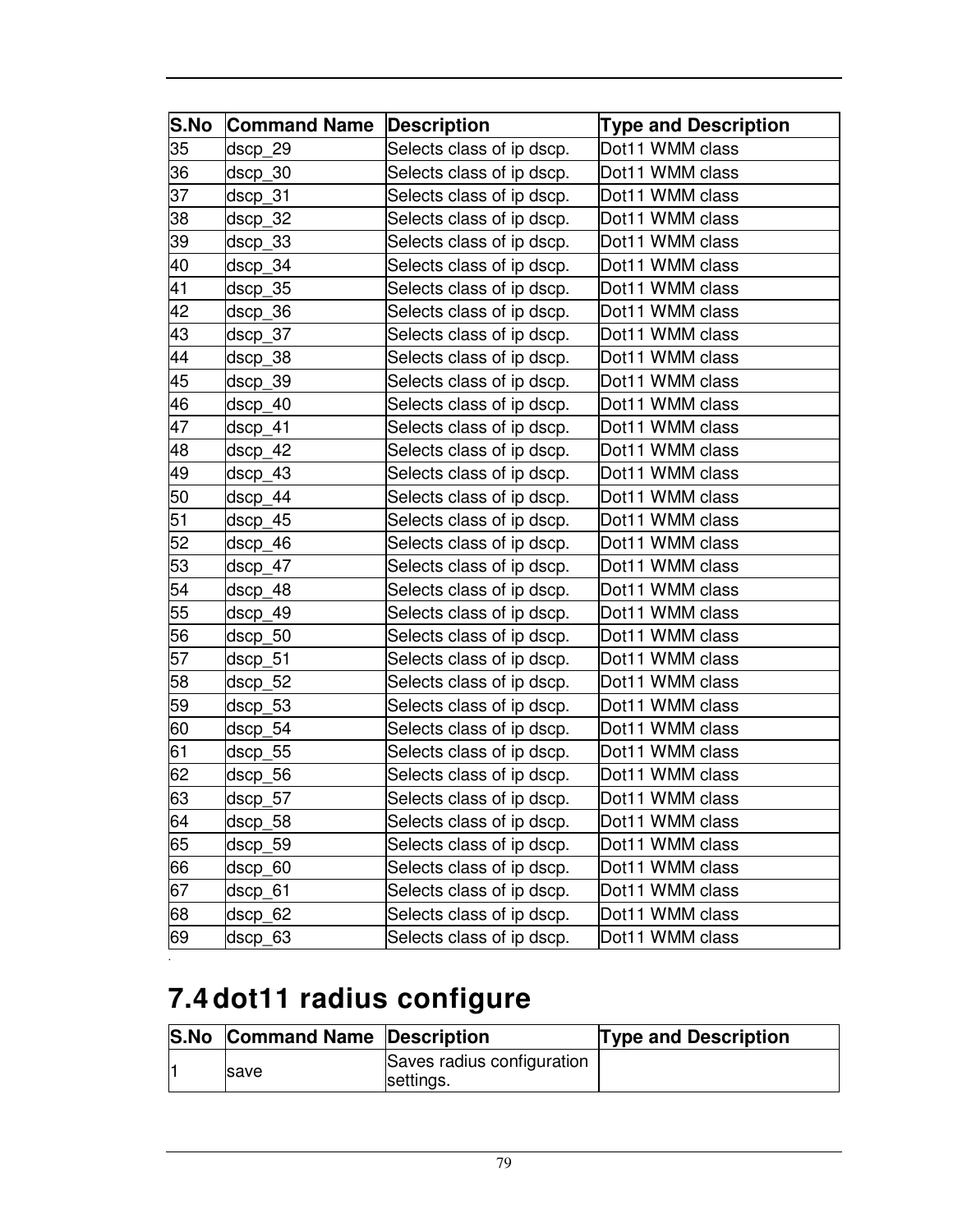| <b>S.No</b> | <b>Command Name</b> | <b>Description</b>                                            | <b>Type and Description</b>                                             |
|-------------|---------------------|---------------------------------------------------------------|-------------------------------------------------------------------------|
| 2           | lcancel             | To revert to the previous<br>radius configuration<br>settings |                                                                         |
| З           | exit                | Saves ACL configuration<br>settings and exit current<br>mode. |                                                                         |
| 4           | primary_server      | <b>Sets Radius Primary</b><br>authentication Server.          | IIP address<br>AAA.BBB.CCC.DDD where<br>each part is in the range 0-255 |
| 5           | secondary_server    | <b>Sets Radius Seconadry</b><br>authentication Server.        | IIP address<br>AAA.BBB.CCC.DDD where<br>each part is in the range 0-255 |
| 6           | port                | Sets port number.                                             | number in range of 0 to 65535                                           |
|             | secret              | Sets secret key for radius.                                   | String                                                                  |
| 18          | timeout             | Sets timeout for radius<br>client.                            | Radius client authentication<br>timeout Type.                           |
| 19          | retries             | Authentication retries limit<br>to radius server.             | Radius client authentication<br>timeout Type.                           |

# **7.5 dot11 profile delete <profile\_name>**

| <b>S.No Command Name Description</b> |                                   | <b>Type and Description</b> |
|--------------------------------------|-----------------------------------|-----------------------------|
| $ $ <profile name=""></profile>      | Deletes an 802.11 profile. String |                             |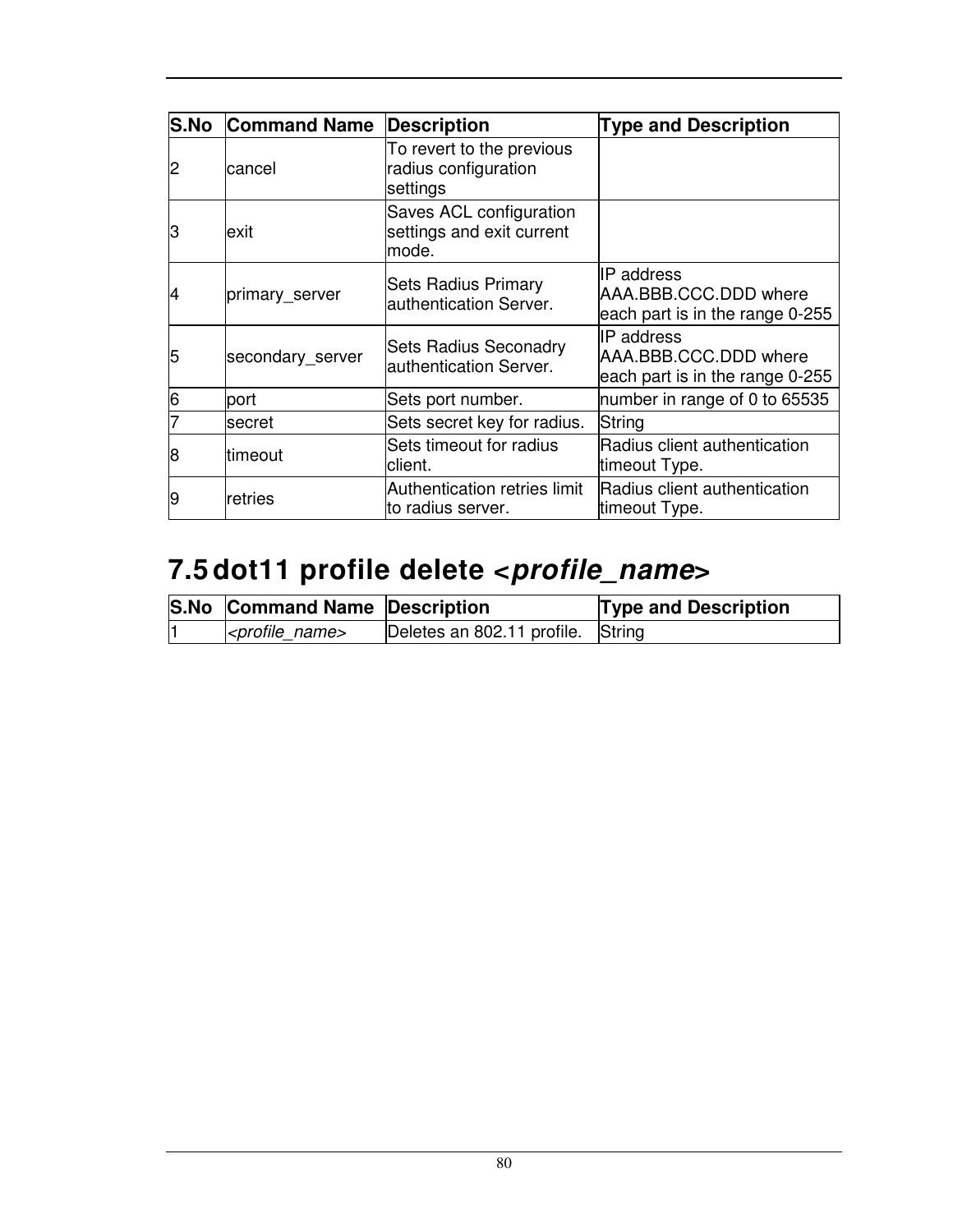| S.No | <b>Command Name</b> | <b>Description</b>                                            | <b>Type and Description</b>        |
|------|---------------------|---------------------------------------------------------------|------------------------------------|
|      | <ap_name></ap_name> | 802.11 access point<br>configuration mode.                    | String                             |
| 2    | save                | Saves AP configuration<br>settings.                           |                                    |
| 3    | cancel              | To revert to the previous<br>AP configuration settings.       |                                    |
| 4    | lexit               | Saves AP configuration<br>settings, and exit current<br>mode. |                                    |
| 5    | profile             | Sets the 802.11 profile the<br>AP will use.                   | String                             |
| 6    | wlan_partition      | <b>Enables or Disables</b><br>wlan partition.                 | Boolean choice                     |
| 7    | enable_active_time  | Setting time.                                                 | Boolean choice                     |
| 8    | ntrol               | enable_schedule_co Enables/disables Schedule<br>Control.      | Boolean choice                     |
| 9    | start               | Setting the time limits.                                      |                                    |
| 10   | stop                | Setting the time limits.                                      |                                    |
| 11   | start hour          | Setting the time limits.                                      | $H(1-12)$ using 12 hour clock      |
| 12   | stop hour           | Setting the time limits.                                      | H(1-12) using 12 hour clock        |
| 13   | start minute        | Setting the time limits.                                      | minute in the format MM(00-<br>59) |
| 14   | stop minute         | Setting the time limits.                                      | minute in the format MM(00-<br>59) |
| 15   | start meridian      | Setting the time limits.                                      | Schedule Meridiem Types.           |
| 16   | stop meridian       | Setting the time limits.                                      | Schedule Meridiem Types.           |

## 7.6 dot11 accesspoint add <ap\_name>

## **7.7 dot11 accesspoint edit <ap\_name>**

|    | <b>S.No Command Name Description</b> |                                                                | <b>Type and Description</b> |
|----|--------------------------------------|----------------------------------------------------------------|-----------------------------|
|    | <ap_name></ap_name>                  | 802.11 access point<br>configuration mode                      | String                      |
|    | lsave                                | Saves AP configuration<br>settings.                            |                             |
| lЗ | lcancel                              | To revert to the previous<br>AP configuration settings         |                             |
| 14 | exit                                 | Saves AP configuration<br>settings, and exits current<br>mode. |                             |
| 5  | profile                              | Sets the 802.11 profile the<br>AP will use.                    | String                      |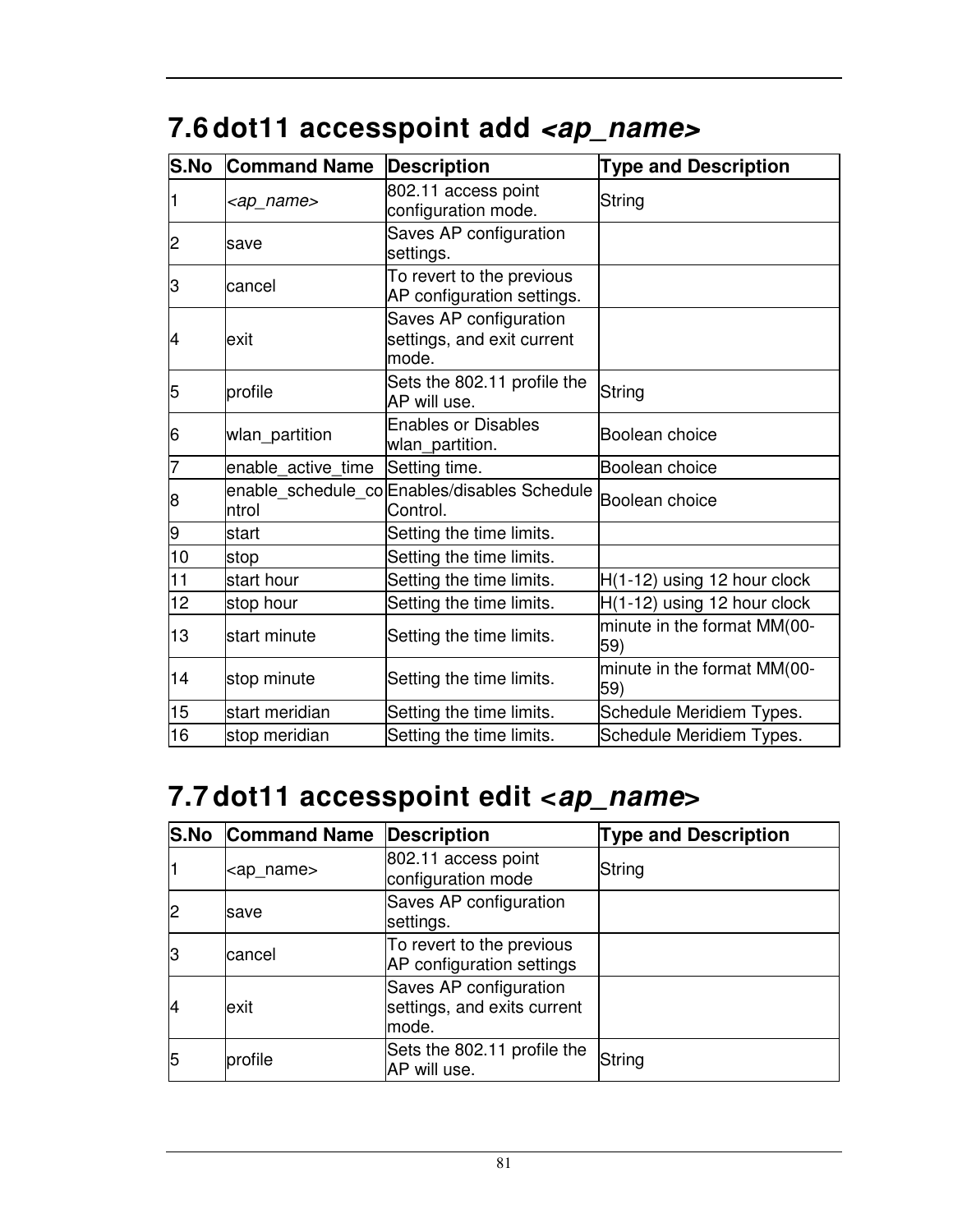| <b>S.No</b> | <b>Command Name</b> | <b>Description</b>                                       | <b>Type and Description</b>        |
|-------------|---------------------|----------------------------------------------------------|------------------------------------|
| 6           | wlan_partition      | <b>Enables or Disables</b><br>wlan_partition.            | Boolean choice                     |
| 7           | enable_active_time  | Setting time.                                            | lBoolean choice                    |
| 8           | ntrol               | enable_schedule_co Enables/disables Schedule<br>Control. | Boolean choice                     |
| 9           | lstart              | Setting the time limits.                                 |                                    |
| 10          | stop                | Setting the time limits.                                 |                                    |
| 11          | start hour          | Setting the time limits.                                 | $H(1-12)$ using 12 hour clock      |
| 12          | stop hour           | Setting the time limits.                                 | $H(1-12)$ using 12 hour clock      |
| 13          | lstart minute       | Setting the time limits.                                 | minute in the format MM(00-<br>59) |
| 14          | stop minute         | Setting the time limits.                                 | minute in the format MM(00-<br>59) |
| 15          | start meridian      | Setting the time limits.                                 | Schedule Meridiem Types.           |
| 16          | stop meridian       | Setting the time limits.                                 | Schedule Meridiem Types.           |

### **7.8 dot11 accesspoint delete <ap\_name>**

|  | <b>S.No Command Name Description</b> |                                            | <b>Type and Description</b> |
|--|--------------------------------------|--------------------------------------------|-----------------------------|
|  | <ap_name></ap_name>                  | Deletes an 802.11 access String<br>lpoint. |                             |

#### **7.9 dot11 wds enable <radio\_no>**

| <b>S.No Command Name Description</b> |              | <b>Type and Description</b> |
|--------------------------------------|--------------|-----------------------------|
| $<$ radio no $>$                     | Enables wds. | Unsigned integer            |

### **7.10 dot11 wds disable <radio\_no>**

| <b>S.No Command Name Description</b> |               | <b>Type and Description</b> |
|--------------------------------------|---------------|-----------------------------|
| $ <$ radio no $>$                    | Disables wds. | Unsigned integer            |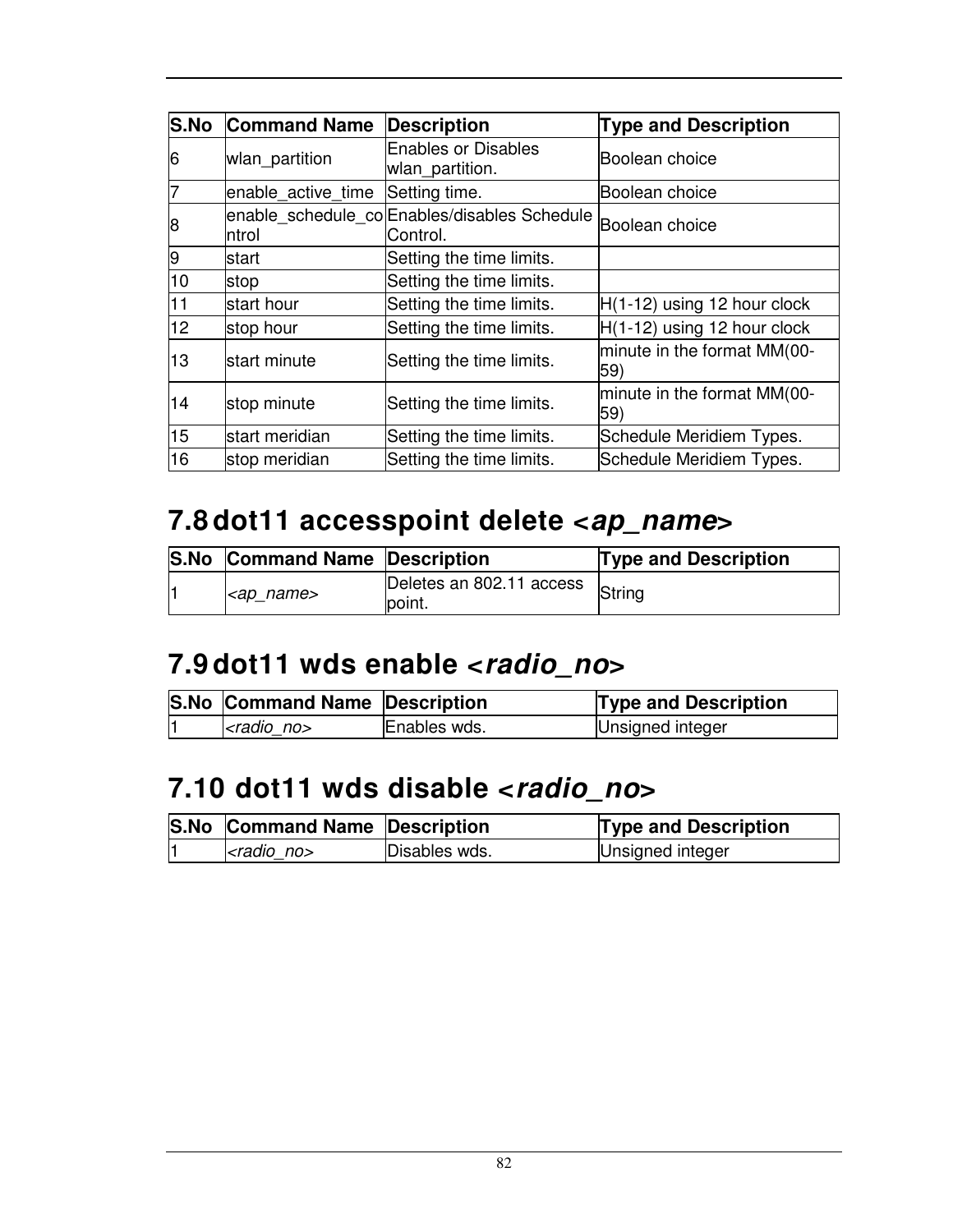### **7.11 dot11 wds add\_peer <radio\_no> <mac\_addr>**

| <b>S.No</b> | <b>Command Name Description</b> |                                                                                | <b>Type and Description</b>                                                                   |
|-------------|---------------------------------|--------------------------------------------------------------------------------|-----------------------------------------------------------------------------------------------|
|             | ddr>                            | <radio_no> <mac_a address<br="" adds="" mac="" peer="">wds.</mac_a></radio_no> | Unsigned integer<br>MAC address<br>AA:BB:CC:DD:EE:FF where<br>each part is in the range 00-FF |

#### **7.12 dot11 wds delete\_peer <radio\_no> <mac\_addr>**

| <b>S.No Command Name Description</b> |                                                                            | <b>Type and Description</b>                                                       |
|--------------------------------------|----------------------------------------------------------------------------|-----------------------------------------------------------------------------------|
| ddr                                  | $\vert$ < radio no > < mac a Deletes peer mac address MAC address<br>lwds. | Unsigned integer<br>AA:BB:CC:DD:EE:FF where<br>each part is in the range $00$ -FF |

#### **7.13 dot11 accesspoint disable <ap\_name>**

| <b>S.No Command Name Description</b> |                                             | <b>Type and Description</b> |
|--------------------------------------|---------------------------------------------|-----------------------------|
| <ap_name></ap_name>                  | Disables an 802.11 access String<br>lpoint. |                             |

#### **7.14 dot11 accesspoint enable <ap\_name>**

| <b>S.No Command Name Description</b> |                                            | <b>Type and Description</b> |
|--------------------------------------|--------------------------------------------|-----------------------------|
| l <ap_name></ap_name>                | Enables an 802.11 access String<br>lpoint. |                             |

#### **7.15 dot11 radio configure <radio\_no>**

|    | <b>S.No Command Name Description</b> |                                                            | <b>Type and Description</b> |
|----|--------------------------------------|------------------------------------------------------------|-----------------------------|
|    | <radio no=""></radio>                | 802.11 radio configuration<br>mode.                        | Unsigned integer            |
|    | <b>save</b>                          | Saves radio configuration<br>settings.                     |                             |
| 13 | cancel                               | To revert to the previous<br>radio configuration settings. |                             |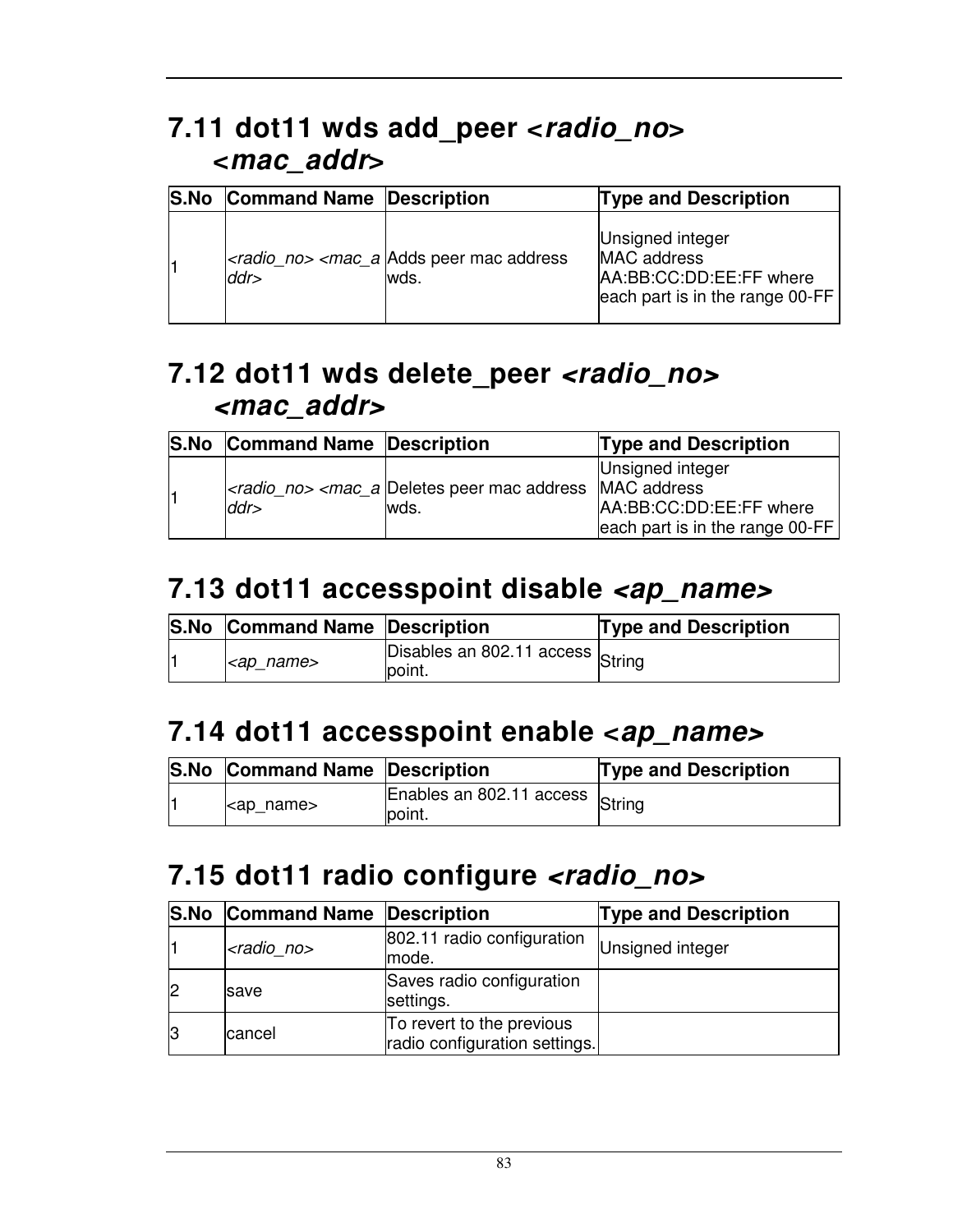| lS.No | <b>Command Name</b>         | Description                                                           | <b>Type and Description</b>             |
|-------|-----------------------------|-----------------------------------------------------------------------|-----------------------------------------|
| 14    | lexit                       | Saves radio configuration<br>settings, and exit current<br>mode.      |                                         |
| 5     | channel                     | Sets the channel used by<br>radio.                                    | Dot11 Radio Channels.                   |
| 16    | ldefault-transmit-<br>power | Sets the default transmit<br>power for APs using this<br>radio.       | lDot11 Radio default transmit<br>power. |
|       | operating freqency          | Sets the dot11 radio<br>operating frequency.                          | Dot11 Radio operating<br>frequency band |
| 8     | 2.4mode                     | Sets the dot11 radio mode. Dot11 Radio Mode                           |                                         |
| 9     | 5mode                       | Sets the dot11 radio mode. Dot11 Radio Mode                           |                                         |
| 10    | transmission rate           | Sets the Transmission Rate Dot11 Radio Transmission<br>for the radio. | Rate                                    |
| 11    | channel_spacing             | Sets the channel spacing<br>for the radio.                            | Radio Channel Spacing.                  |
| 12    | control side band           | Sets the contol band for<br>radio.                                    | Dot11 Radio control band                |

### **7.16 dot11 radio advanced configure <radio\_no>**

| <b>S.No</b> | <b>Command Name</b>   | <b>Description</b>                                                    | <b>Type and Description</b>   |
|-------------|-----------------------|-----------------------------------------------------------------------|-------------------------------|
|             | <radio_no></radio_no> | 802.11 AP advanced<br>configuration mode.                             | Unsigned integer              |
| 2           | save                  | Saves advanced AP<br>configuration settings.                          |                               |
| З           | cancel                | To revert to the previous<br>advanced AP configuration<br>settings.   |                               |
| 4           | lexit                 | Saves advanced AP<br>configuration settings and<br>exit current mode. |                               |
| 5           | beacon_interval       | Sets the time between<br>beacon transmissions (in<br>milliseconds).   | Dot11 BEACON Interval.        |
| 6           | dtim interval         | Sets the interval between<br>delivery traffic indication<br>messages. | Dot11 Dtim Interval.          |
|             | rts threshold         | Sets the Request to Send<br>(RTS) threshold.                          | Dot11 Rts thresold Interval.  |
| 8           | hold                  | fragmentation_thres Sets the maximum length<br>of the frame.          | Dot11 Fragmentation Interval. |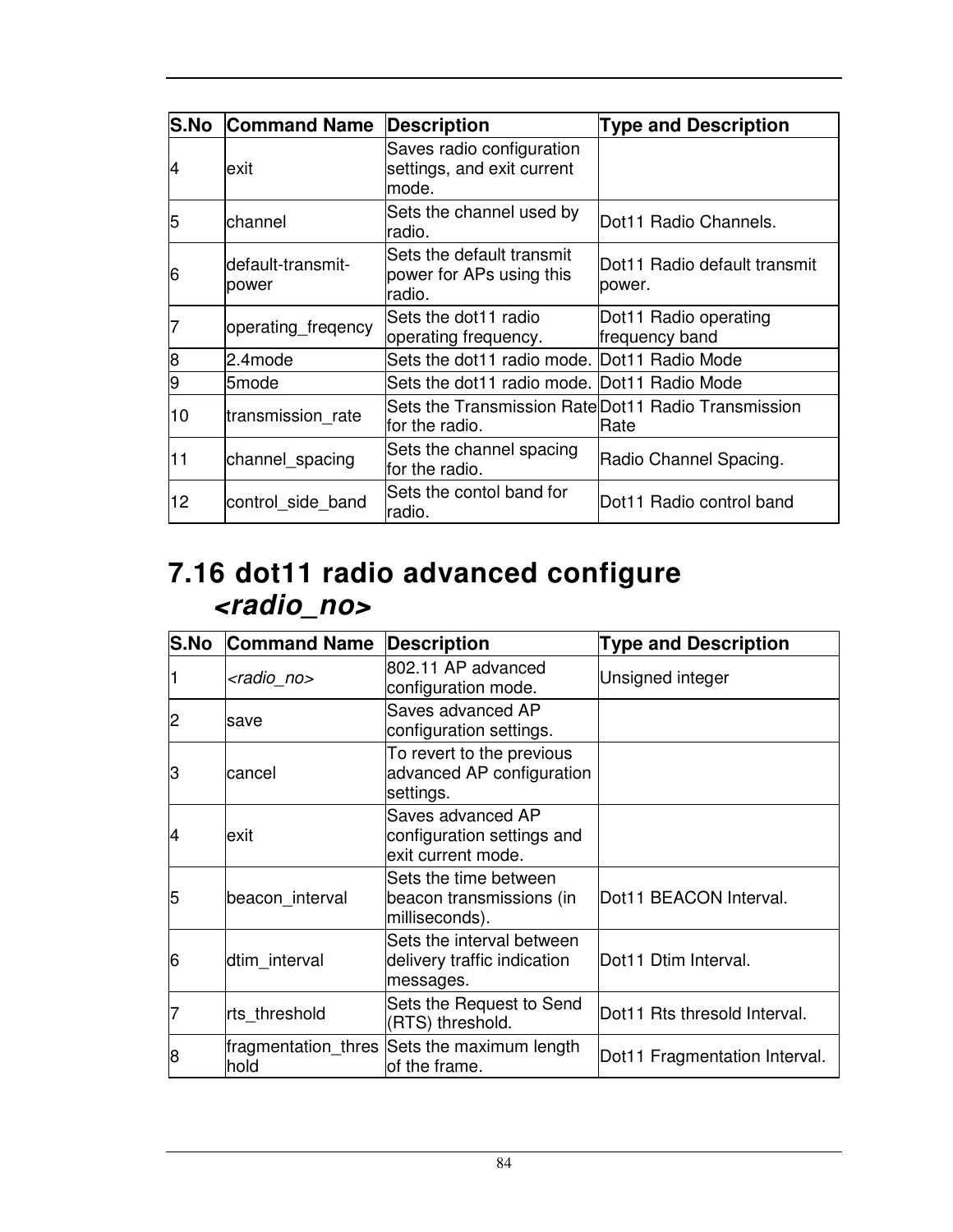| S.No | <b>Command Name</b> | <b>Description</b>                                                            | <b>Type and Description</b>     |
|------|---------------------|-------------------------------------------------------------------------------|---------------------------------|
| 9    | preamble_mode       | Sets the 802.11b preamble<br>type to be prepended to<br>every frame           | 802.11b Preamble Types.         |
| 10   | protection_mode     | Enables/disables RTS/CTS<br>handshake before packet<br>transmission.          | <b>IRTSCTS Protection mode.</b> |
| 11   | short_retry_limit   | Sets the retry limit for frame<br>retransmission on<br>ltransmission failure. | 802.11 Retry Limit.             |
| 12.  | long_retry_limit    | Sets the retry limit for frame<br>retransmission on<br>ltransmission failure. | 802.11 Retry Limit.             |
| 13   | power save enable   | Enables/Disables power<br>save mode.                                          | Boolean choice.                 |
| 14   | tx_antennas         | Sets the no of transmit<br>antennas to use.                                   | Dot11 Antenna No.               |
| 15   | rx antennas         | Sets the no of receive<br>antennas to use.                                    | Dot11 Antenna No.               |
| 16   | ampdu enable        | Enables/Disables ampdu.                                                       | Boolean choice.                 |

### **7.17 dot11 accesspoint wps configure**

|    | <b>S.No Command Name</b> | <b>Description</b>                                             | <b>Type and Description</b> |
|----|--------------------------|----------------------------------------------------------------|-----------------------------|
|    | save                     | Saves WPS configuration<br>settings.                           |                             |
| 2  | cancel                   | To revert to the previous<br>WPS configuration settings        |                             |
| lЗ | exit                     | Saves WPS configuration<br>settings, and exit current<br>mode. |                             |
| 4  | access_point             | Access point.                                                  | String.                     |
| 5  | wps status               | <b>WPS</b> status.                                             | <b>WPS</b> status.          |
| 6  | configure_via_pin        | Configures WPS via PIN.                                        | Boolean choice.             |
|    | configure_via_pbc        | Configures WPS via PBC.                                        | Boolean choice.             |
| 8  | station pin              | Sets the PIN for WPS<br>config.                                | String.                     |

### **7.18 dot11 accesspoint ACL configure <ap\_name>**

Ī

| <b>S.No Command Name Description</b> |                                      | <b>Type and Description</b> |
|--------------------------------------|--------------------------------------|-----------------------------|
| l <ap_name></ap_name>                | 802.11 AP ACL<br>configuration mode. | String                      |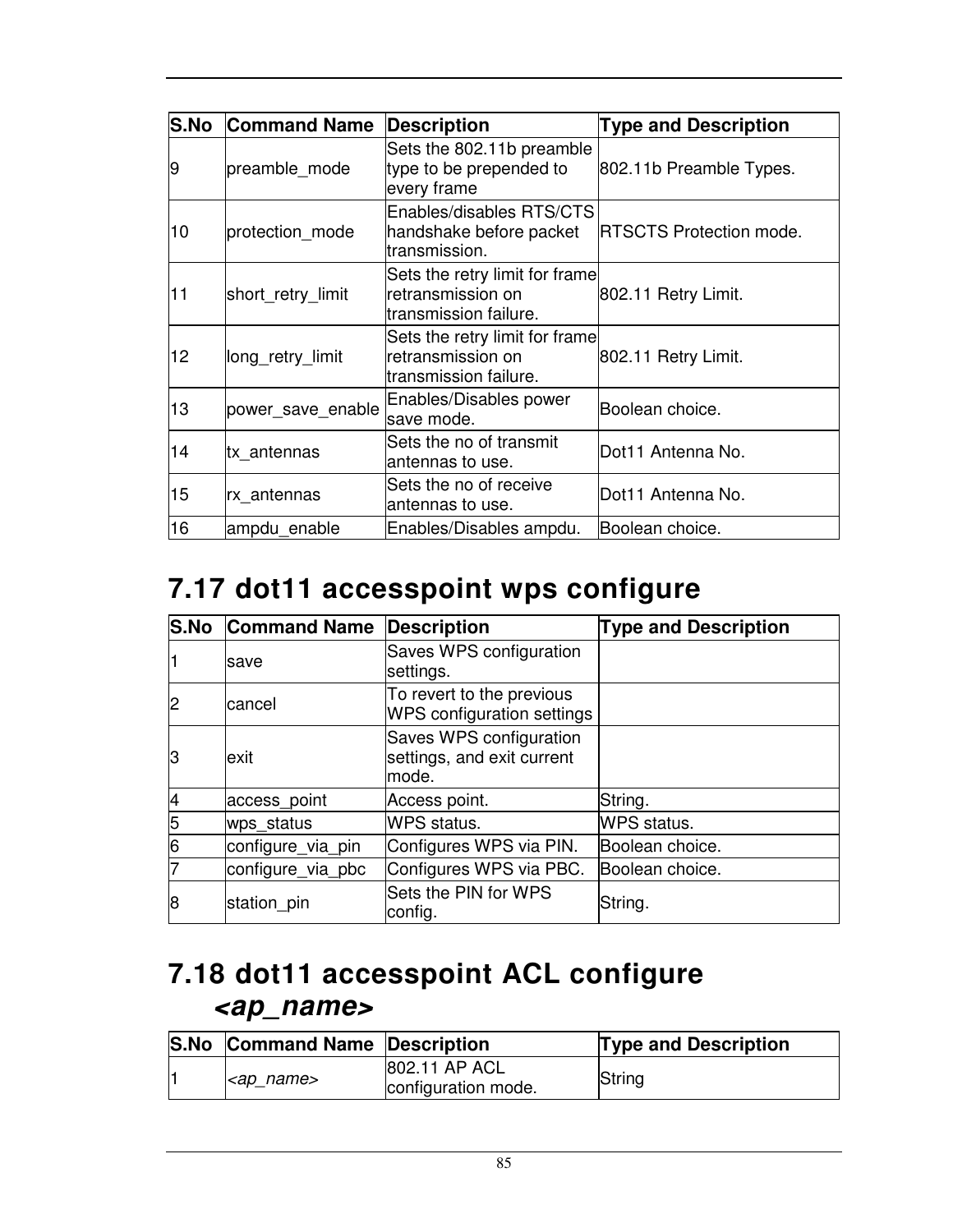|    | <b>S.No Command Name</b> | <b>Description</b>                                                    | <b>Type and Description</b>                                                            |
|----|--------------------------|-----------------------------------------------------------------------|----------------------------------------------------------------------------------------|
| 2  | save                     | Saves AP ACL<br>configuration settings.                               |                                                                                        |
| IЗ | cancel                   | To revert to the previous<br><b>AP ACL configuration</b><br>settings. |                                                                                        |
| 4  | exit                     | Saves the AP ACL<br>configuration settings, and<br>exit current mode. |                                                                                        |
| 15 | acl_policy               | Sets the accesspoint ACL<br>Policy.                                   | Accesspoint ACL Policy type.                                                           |
| 6  | mac address              | Sets the accesspoint mac<br>address.                                  | <b>MAC</b> address<br>AA:BB:CC:DD:EE:FF where<br>each part is in the range 00-<br>lFF. |

#### **7.19 dot11 accesspoint acl delete\_mac\_address <rowid>**

|  | <b>S.No Command Name Description</b> |                                    | <b>Type and Description</b> |
|--|--------------------------------------|------------------------------------|-----------------------------|
|  | $<$ rowid $>$                        | Deletes acl mac address<br>lentry. | Unsigned integer.           |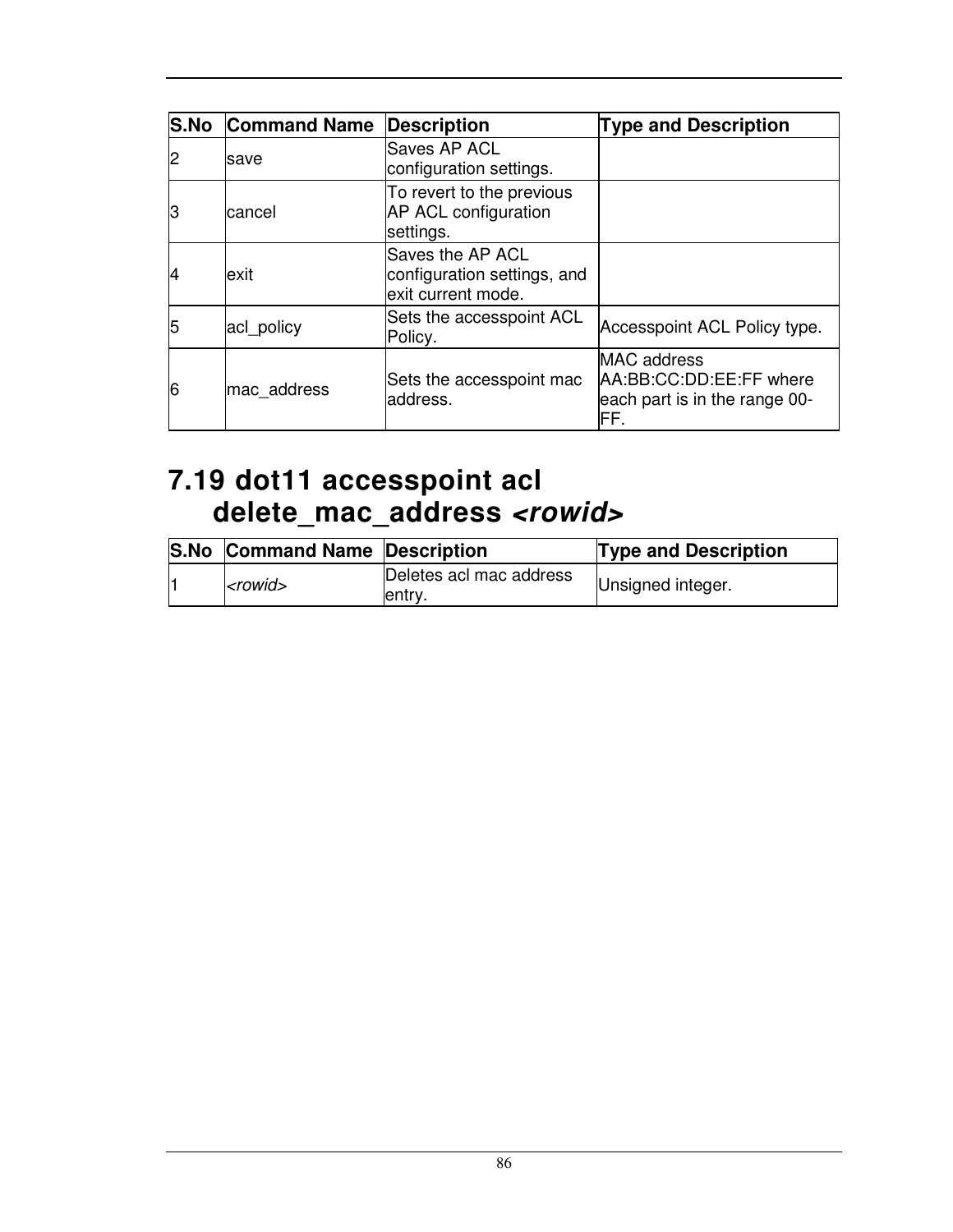# **Chapter 8. Configuration commands under branch SYSTEM**

# **8.1 System NT-Domain-Settings**

| S.No | <b>Command Name</b>      | <b>Description</b>                                                    | <b>Type and Description</b>                                                   |
|------|--------------------------|-----------------------------------------------------------------------|-------------------------------------------------------------------------------|
|      | save                     | <b>Saves NT Domain</b><br>configuration settings.                     |                                                                               |
| 2    | exit                     | Saves the NT Domain<br>configuration settings and<br>exit.            |                                                                               |
| З    | cancel                   | To revert to the previous<br>configuration settings.                  |                                                                               |
| 14   | $er_1$                   | Authentication_Serv Sets the primary server IP<br>address.            | <b>IP</b> address<br>AAA.BBB.CCC.DDD where<br>each part is in the range 0-255 |
| 5    | $er_2$                   | Authentication_Serv Sets the Second alternative<br>server IP address. | IP address<br>AAA.BBB.CCC.DDD where<br>each part is in the range 0-255        |
| 6    | $er_3$                   | Authentication_Serv Sets the third alternative<br>server IP address.  | IP address<br>AAA.BBB.CCC.DDD where<br>each part is in the range 0-255        |
|      | workgroup                | Sets the NT Domain<br>Workgroup.                                      | String                                                                        |
| 8    | second_workgroup         | Sets the second alternative<br>Workgroup.                             | String                                                                        |
| 9    | third_workgroup          | Sets the Third alternative<br>Workgroup.                              | String                                                                        |
| 10   | timeout                  | Sets the NT Domain server<br>connection timeout.                      | Unsigned integer                                                              |
| 11   | retries                  | Sets the NT Domain server<br>connection retry attempts.               | Unsigned integer                                                              |
| 12   | first_admin_name         | Sets the NT Domain first<br>server admin name.                        | String                                                                        |
| 13   | first_admin_passwd       | Sets the NT Domain first<br>server admin password.                    | String                                                                        |
| 14   | first_admin_hostna<br>me | Sets the NT Domain first<br>server admin hostname                     | String                                                                        |
| 15   | second admin nam<br>е    | Sets the NT Domain<br>second server admin<br>name.                    | String                                                                        |
| 16   | second admin pass<br>wd  | Sets the NT Domain<br>second server admin<br>password.                | String                                                                        |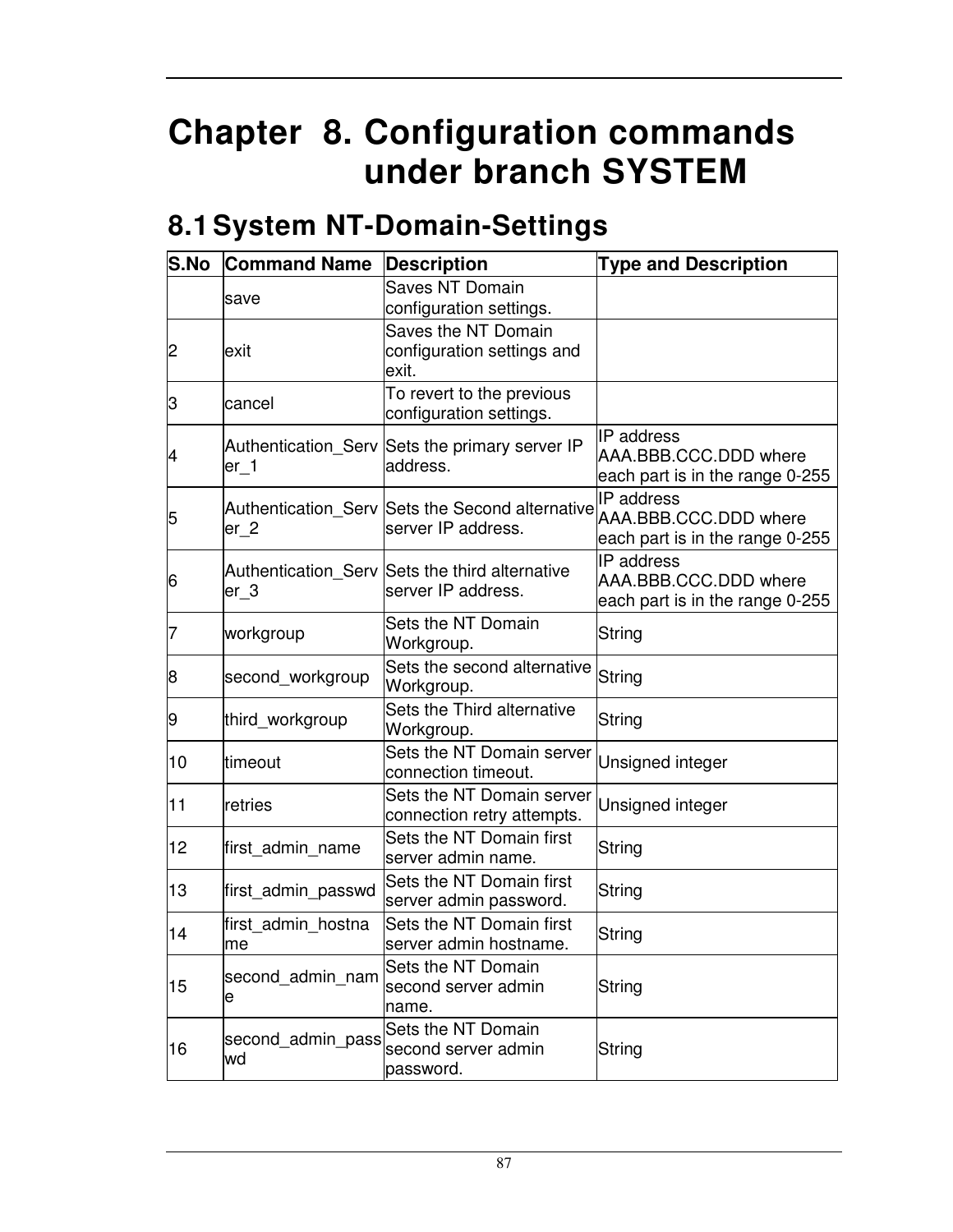| <b>S.No</b> | <b>Command Name</b>       | <b>Description</b>                                     | <b>Type and Description</b> |
|-------------|---------------------------|--------------------------------------------------------|-----------------------------|
| 17          | second admin host<br>name | Sets the NT Domain<br>second server admin<br>hostname. | String                      |
| 18          | third admin name          | Sets the NT Domain third<br>server admin name.         | String                      |
| 19          | third_admin_passwd        | Sets the NT Domain third<br>server admin password.     | String                      |
| 20          | third admin hostna<br>me  | Sets the NT Domain third<br>server admin hostname.     | String                      |
| 21          | serverCheck               | Checks the reachability of<br>configured servers.      |                             |

# **8.2 system Active-Directory-Settings**

| <b>S.No</b> | <b>Command Name</b>                | <b>Description</b>                                                       | <b>Type and Description</b>                                             |
|-------------|------------------------------------|--------------------------------------------------------------------------|-------------------------------------------------------------------------|
| 1           | save                               | <b>Saves Active Directory</b><br>Configuration settings.                 |                                                                         |
| 2           | lexit                              | <b>Saves Active Directory</b><br>configuration settings and<br>exit.     |                                                                         |
| З           | lcancel                            | To revert to the previous<br>configuration settings.                     |                                                                         |
| 14          | er 1                               | Authentication_Serv Sets the primary server IP<br>address.               | IP address<br>AAA.BBB.CCC.DDD where<br>each part is in the range 0-255. |
| 5           | er <sub>2</sub>                    | Authentication_Serv Sets the second alternative<br>server IP address.    | IP address<br>AAA.BBB.CCC.DDD where<br>each part is in the range 0-255. |
| 16          | $er_3$                             | Authentication Serv Sets the third alternative<br>server IP address.     | IP address<br>AAA.BBB.CCC.DDD where<br>each part is in the range 0-255. |
|             | lmain                              | Active_Directory_Do Sets the Active Directory<br>Domain.                 | String                                                                  |
| 8           | Second Active Dire<br>ctory_Domain | Sets the Second<br><b>Alternative Active Directory String</b><br>Domain. |                                                                         |
| 9           | Third Active Direct<br>ory_Domain  | <b>Sets the Third Alternative</b><br>Active Directory Domain.            | String                                                                  |
| 10          | timeout                            | Sets the Active Directory<br>domain connection timeout.                  | Unsigned integer                                                        |
| 11          | retries                            | <b>Sets the Active Directory</b><br>connection retry attempts.           | Unsigned integer                                                        |
| 12          | first admin name                   | Sets the Active Directory<br>first server admin name.                    | String                                                                  |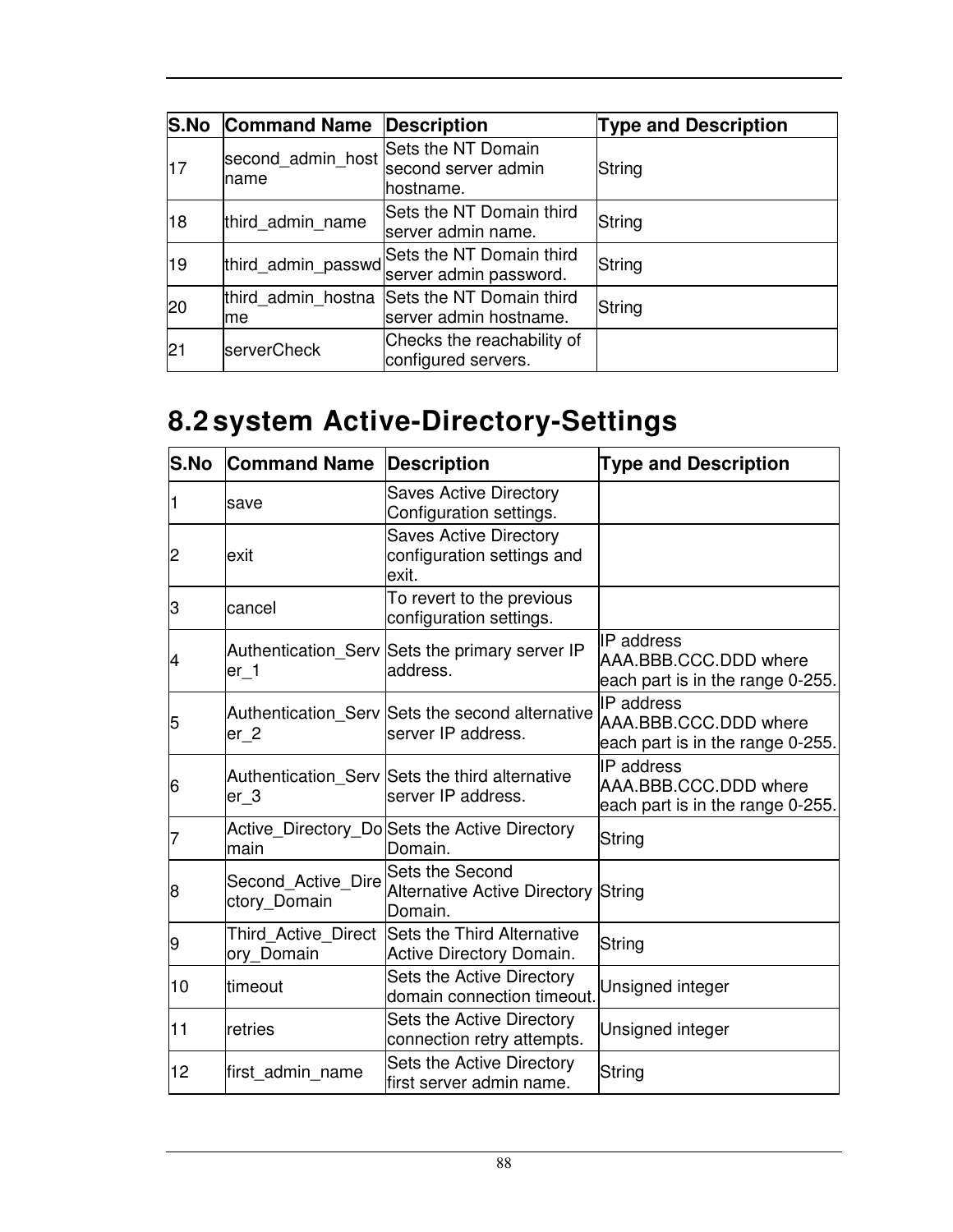| S.No | <b>Command Name</b>                   | <b>Description</b>                                                   | <b>Type and Description</b> |
|------|---------------------------------------|----------------------------------------------------------------------|-----------------------------|
| 13   | first_admin_passwd                    | Sets the Active Directory<br>first server admin<br>password.         | String                      |
| 14   | first_admin_hostna<br>lme             | Sets the Active Directory<br>lfirst server admin<br>hostname.        | String                      |
| 15   | second admin nam<br>le                | Sets the Active Directory<br>second server admin<br>name.            | String                      |
| 16   | second_admin_pass<br>wd               | Sets the Active Directory<br>second server admin<br>password.        | String                      |
| 17   | second_admin_host<br>Iname            | <b>Sets the Active Directory</b><br>second server admin<br>hostname. | String                      |
| 18   | third admin name                      | Sets the Active Directory<br>third server admin name.                | String                      |
| 19   | third_admin_passwd third server admin | Sets the Active Directory<br>password.                               | String                      |
| 20   | third admin hostna<br>lme             | Sets the Active Directory<br>third server admin<br>hostname.         | String                      |
| 21   | <b>serverCheck</b>                    | Checks the reachability of<br>configured servers.                    |                             |

# **8.3 system LDAP\_Settings**

| <b>S.No</b> | <b>Command Name</b> | <b>Description</b>                                                    | <b>Type and Description</b>                                                    |
|-------------|---------------------|-----------------------------------------------------------------------|--------------------------------------------------------------------------------|
|             | save                | Saves LDAP configuration<br>settings.                                 |                                                                                |
|             | exit                | Saves LDAP configuration<br>settings and exit.                        |                                                                                |
| lЗ          | cancel              | To revert to the previous<br>configuration settings.                  |                                                                                |
|             | er 1                | Authentication_Serv Sets the primary server IP<br>address.            | IIP address<br>AAA.BBB.CCC.DDD where<br>each part is in the range 0-255.       |
| 15          | er <sub>2</sub>     | Authentication Serv Sets the second alternative<br>server IP address. | <b>IP</b> address<br>AAA.BBB.CCC.DDD where<br>each part is in the range 0-255. |
| 6           | er 3                | Authentication_Serv Sets the third alternative<br>server IP address.  | <b>IP</b> address<br>AAA.BBB.CCC.DDD where<br>each part is in the range 0-255. |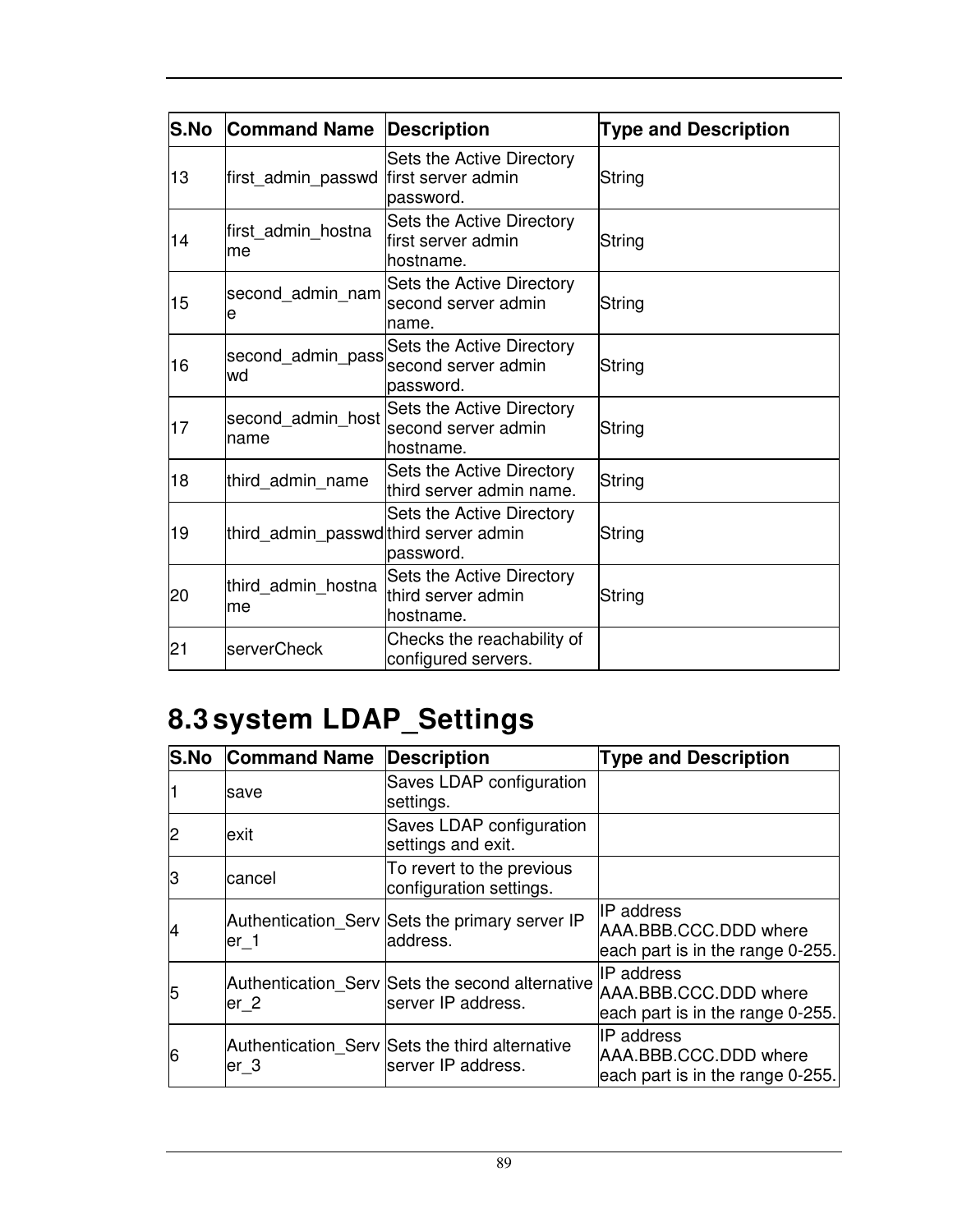| S.No | <b>Command Name</b>      | <b>Description</b>                                               | <b>Type and Description</b> |
|------|--------------------------|------------------------------------------------------------------|-----------------------------|
|      | LDAP Base DN             | Sets the LDAP Base DN.                                           | String                      |
| 8    | Second_LDAP_Bas<br>le DN | Sets the second alternative<br>LDAP Base DN.                     | String                      |
| 9    | Third LDAP Base<br>DN    | Sets the Third alternative<br>LDAP Base DN.                      | String                      |
| 10   | LDAPAttribute1           | Sets the LDAP Attribute 1.                                       | String                      |
| 11   | LDAPAttribute2           | Sets the LDAP Attribute 2.                                       | String                      |
| 12   | LDAPAttribute3           | Sets the LDAP Attribute 3.                                       | String                      |
| 13   | LDAPAttribute4           | Sets the LDAP Attribute 4.                                       | <b>String</b>               |
| 14   | timeout                  | Sets the LDAP server<br>connection timeout.                      | Unsigned integer            |
| 15   | lretries                 | Sets the LDAP server<br>connection retry attempts.               | Unsigned integer            |
| 16   | first admin name         | Sets the LDAP first server<br>admin name.                        | String                      |
| 17   | first_admin_passwd       | Sets the LDAP first server<br>admin password.                    | String                      |
| 18   | е                        | second_admin_nam Sets the LDAP second<br>server admin name.      | String                      |
| 19   | wd                       | second_admin_pass Sets the LDAP second<br>server admin password. | String                      |
| 20   | third_admin_name         | Sets the LDAP third server<br>admin name.                        | String                      |
| 21   | third_admin_passwd       | Sets the LDAP third server<br>admin password.                    | String                      |
| 22   | serverCheck              | Checks the reachability of<br>configured servers.                |                             |

#### **8.4 system POP3\_Settings POP3\_Server\_Configuration**

|   | <b>S.No Command Name</b> | Description                                           | <b>Type and Description</b> |
|---|--------------------------|-------------------------------------------------------|-----------------------------|
|   | <b>save</b>              | Saves POP3 configuration<br>settings.                 |                             |
|   | lexit                    | Saves POP3 configuration<br>settings and exit.        |                             |
| ß | cancel                   | To revert to the previous<br>configuration settings.  |                             |
|   | $er_1$                   | Authentication_Serv Sets the primary server.          | String                      |
| 5 | $er_2$                   | Authentication_Serv Sets the secondary server. String |                             |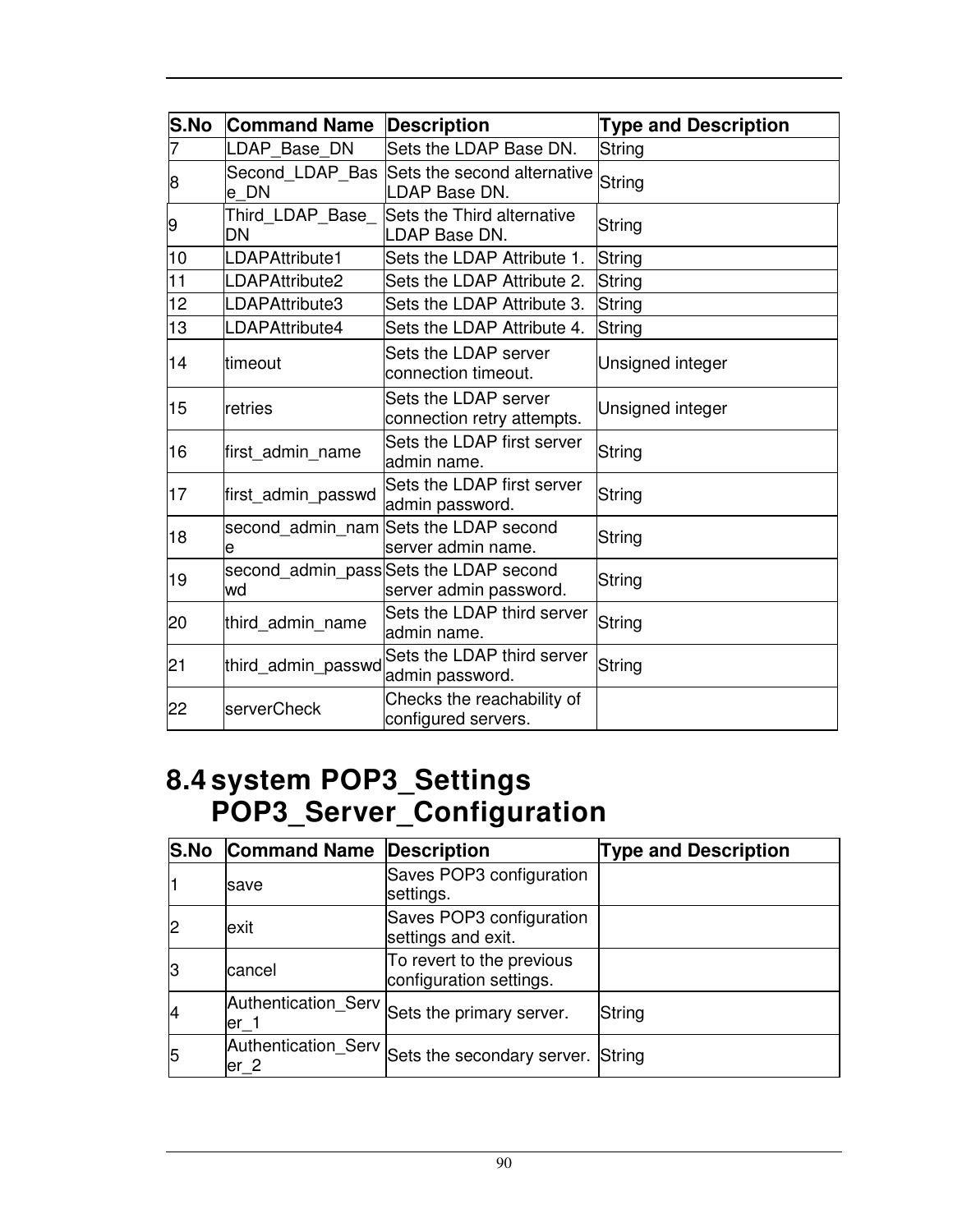| S.No | <b>Command Name</b>          | <b>Description</b>                                         | <b>Type and Description</b> |
|------|------------------------------|------------------------------------------------------------|-----------------------------|
| 6    | Authentication Serv<br>ler_3 | Sets the optional server.                                  | String                      |
|      |                              | Authentication Port Sets the port for primary<br>server.   | lPort number                |
| 8    | 2                            | Authentication_Port Sets the port for secondary<br>server. | Port number                 |
| 19   | 3                            | Authentication_Port Sets the port for optional<br>lserver. | lPort number                |
| 10   | SSL_Enable_1                 | Enables the SSL for<br>primary server.                     | Boolean choice              |
| 11   | SSL_Enable_2                 | Enables the SSL for<br>secondary server.                   | Boolean choice              |
| 12   | SSL Enable 3                 | Enables the SSL for<br>optional server.                    | Boolean choice              |
| 13   | CA File 1                    | CAFILE for primary server.                                 | String                      |
| 14   | CA_File_2                    | <b>CAFILE</b> for secondary<br>lserver.                    | String                      |
| 15   | CA_File_3                    | CAFILE for optional server. String                         |                             |
| 16   | serverCheck                  | Checks the reachability of<br>configured servers.          |                             |

# **8.5 system POP3\_Settings POP3\_Trusted\_CA**

|                | S.No Command Name Description |                               | <b>Type and Description</b>                                                             |
|----------------|-------------------------------|-------------------------------|-----------------------------------------------------------------------------------------|
|                | exit                          | Exits the<br>POP3 Trusted CA. |                                                                                         |
| $\overline{2}$ | ladd                          | lAdds a certificate.          | String<br><b>IP</b> address<br>AAA.BBB.CCC.DDD where<br>each part is in the range 0-255 |
| 13             | delete                        | Deletes a certificate.        | String                                                                                  |

### **8.6 system logging ipv4 configure**

|    | <b>S.No Command Name Description</b> |                                                                   | <b>Type and Description</b> |
|----|--------------------------------------|-------------------------------------------------------------------|-----------------------------|
|    | save                                 | Saves logging configuration<br>settings.                          |                             |
| 12 | exit                                 | Saves logging configuration<br>settings and exit current<br>mode. |                             |
| 13 | cancel                               | To revert to the previous<br>logging configuration<br>settings.   |                             |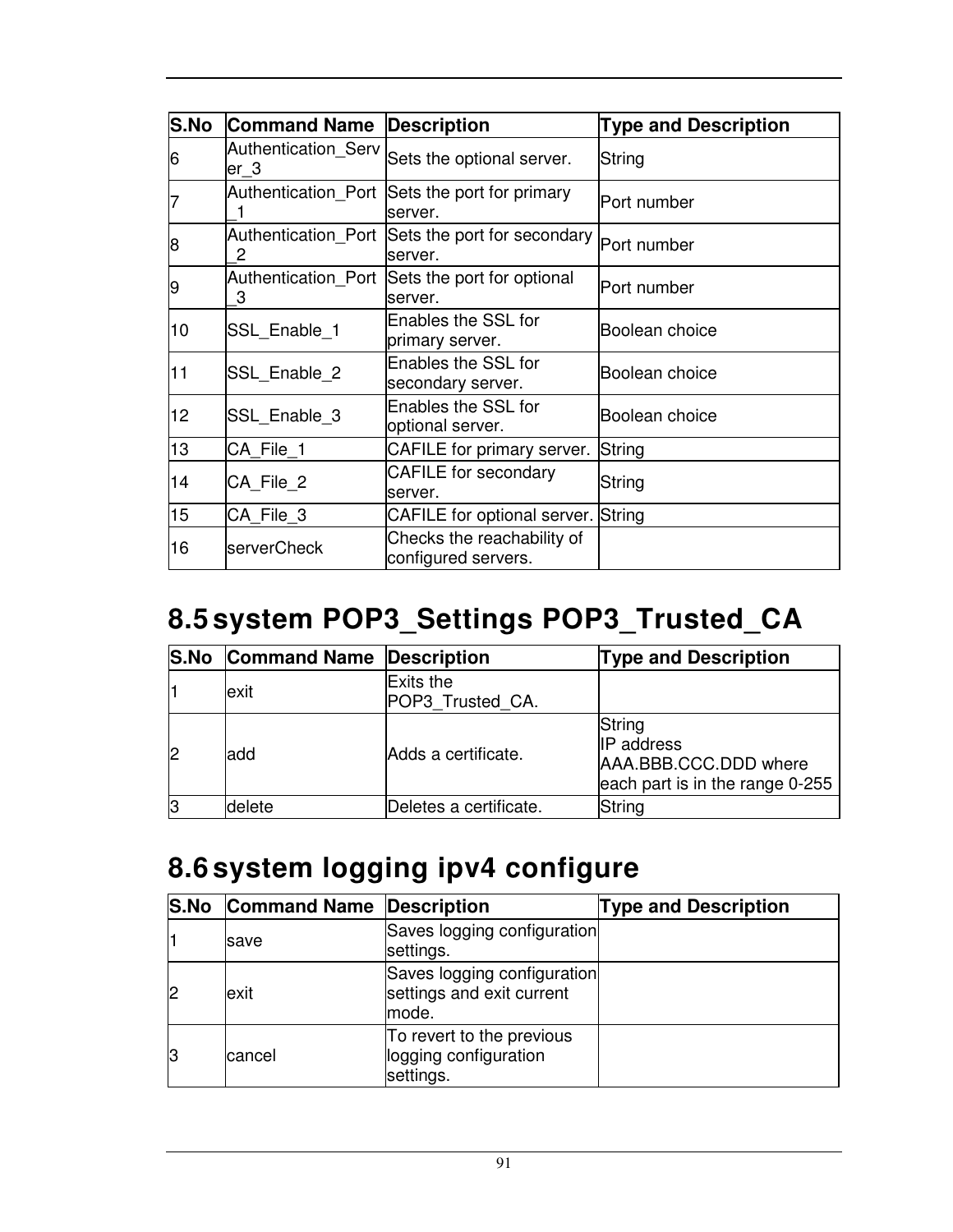| S.No                     | <b>Command Name</b>  | <b>Description</b>                                                          | <b>Type and Description</b> |
|--------------------------|----------------------|-----------------------------------------------------------------------------|-----------------------------|
| $\overline{\mathcal{A}}$ | cket_logs            | lan_wan_accept_pa LAN to wan accepted Pkts<br>Enable/Disable.               | Boolean choice              |
| 5                        | et logs              | lan wan drop pack LAN to wan dropped Pkts<br>Enable/Disable.                | Boolean choice              |
| 6                        | cket_logs            | wan_lan_accept_pa Wan to lan accepted Pkts<br>logs Enable/Disable.          | Boolean choice              |
| 7                        | et logs              | wan lan drop pack Wan to lan dropped Pkts<br>logs Enable/Disable.           | Boolean choice              |
| 8                        | acket_logs           | wan dmz_accept_p  Wan to dmz accepted Pkts<br>logs Enable/Disable.          | Boolean choice              |
| 9                        | ket_logs             | wan dmz_drop_pac Wan to dmz dropped Pkts<br>logs Enable/Disable.            | Boolean choice              |
| 10                       | acket_logs           | dmz_wan_accept_p DMZ to wan accepted Pkts<br>logs Enable/Disable.           | Boolean choice              |
| 11                       | ket_logs             | dmz wan drop pac DMZ to wan dropped Pkts<br>logs Enable/Disable.            | Boolean choice              |
| 12                       | cket_logs            | dmz_lan_accept_pa DMZ to lan accepted Pkts<br>logs Enable/Disable.          | Boolean choice              |
| 13                       | et logs              | dmz_lan_drop_pack DMZ to lan dropped Pkts<br>logs Enable/Disable.           | Boolean choice              |
| 14                       | cket_logs            | lan_dmz_accept_pa  LAN to dmz accepted Pkts<br>logs Enable/Disable.         | Boolean choice              |
| 15                       | et logs              | lan_dmz_drop_pack LAN to dmz dropped Pkts<br>logs Enable/Disable.           | Boolean choice              |
| 16                       | unicast_traffic_logs | All Unicast Traffic logs<br>Enable/Disable.                                 | Boolean choice              |
| 17                       | ast traffic logs     | broadcast_or_multic All Broadcast/Multicast<br>Traffic logs Enable/Disable. | Boolean choice              |
| 18                       | gs                   | source_mac_filter_lo Source mac filter logs<br>Enable/Disable.              | Boolean choice              |
| 19                       | S                    | bandwidth limit log Bandwidth Limit logs<br>Enable/Disable.                 | Boolean choice              |
| 20                       | ftp_logs             | FTP logs Enable/Disable.                                                    | Boolean choice              |
| 21                       | icmp invalid logs    | Invalid ICMP Packets logs<br>Enable/Disable.                                | Boolean choice              |
| 22                       | icmp redirect logs   | <b>Redirected ICMP Packets</b><br>logs Enable/Disable.                      | Boolean choice              |
| 23                       | log_invalid_packet   | Log invalid packet<br>Enable/Disable.                                       | Boolean choice              |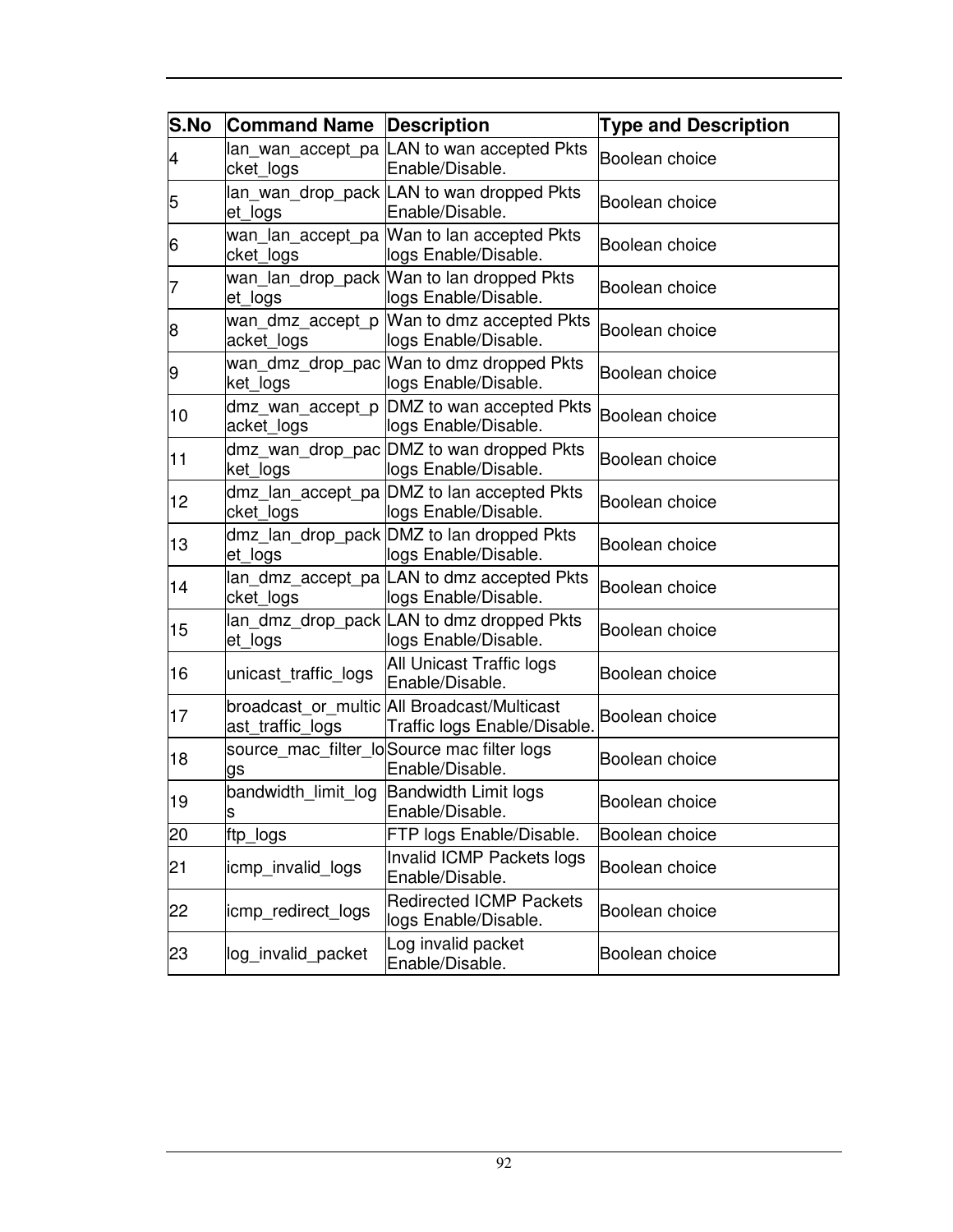# **8.7 system logging facility configure <facility>**

| <b>S.No</b> | <b>Command Name Description</b> |                                                                                                               | <b>Type and Description</b>                                              |
|-------------|---------------------------------|---------------------------------------------------------------------------------------------------------------|--------------------------------------------------------------------------|
|             | <facility></facility>           | System logging facility<br>configuration mode.                                                                | Logging Facility Type.                                                   |
| 2           | save                            | Saves log Facility<br>configuration settings.                                                                 |                                                                          |
| lЗ          | exit                            | Saves log facility<br>configuration settings and<br>exit current mode.                                        |                                                                          |
| 14          | cancel                          | To revert to the previous<br>log Facility configuration<br>settings.                                          |                                                                          |
| 5           | level_options_set               | Sets level options. This<br>command can run multiple<br>times in this view to set<br>different level options. | Logging Facility Type.<br>Logging Level Options Type.<br>Boolean choice. |

# **8.8 system logging remote configure**

| S.No | <b>Command Name</b> | <b>Description</b>                                                                 | <b>Type and Description</b> |
|------|---------------------|------------------------------------------------------------------------------------|-----------------------------|
|      | save                | Saves remote Logging<br>configuration settings.                                    |                             |
| 2    | lexit               | Saves remote logging<br>configuration settings and<br>exit current mode.           |                             |
| З    | cancel              | To revert to the previous<br>remote logging<br>configuration settings.             |                             |
| 4    | log_identifier      | Sets the log identifier<br>prefixed to both, e-mail and String<br>Syslog messages. |                             |
| 5    | email logs enable   | Sets whether or not system<br>emails scheduled logs.                               | Boolean choice              |
| 6    | email server        | Sets options for emailing of<br>llogs.                                             | String                      |
|      | smtp_port           | The SMTP port of the e-<br>mail server.                                            | Port number                 |
| 8    | lS                  | return_email_addres Sets email address SMTP<br>server replies are sent.            | String                      |
| 19   | ess                 | send to email addr Sets email address where<br>logs and alerts will be sent.       | String                      |
| 10   | ess2                | send to email addr Sets email address where<br>logs and alerts will be sent.       | String                      |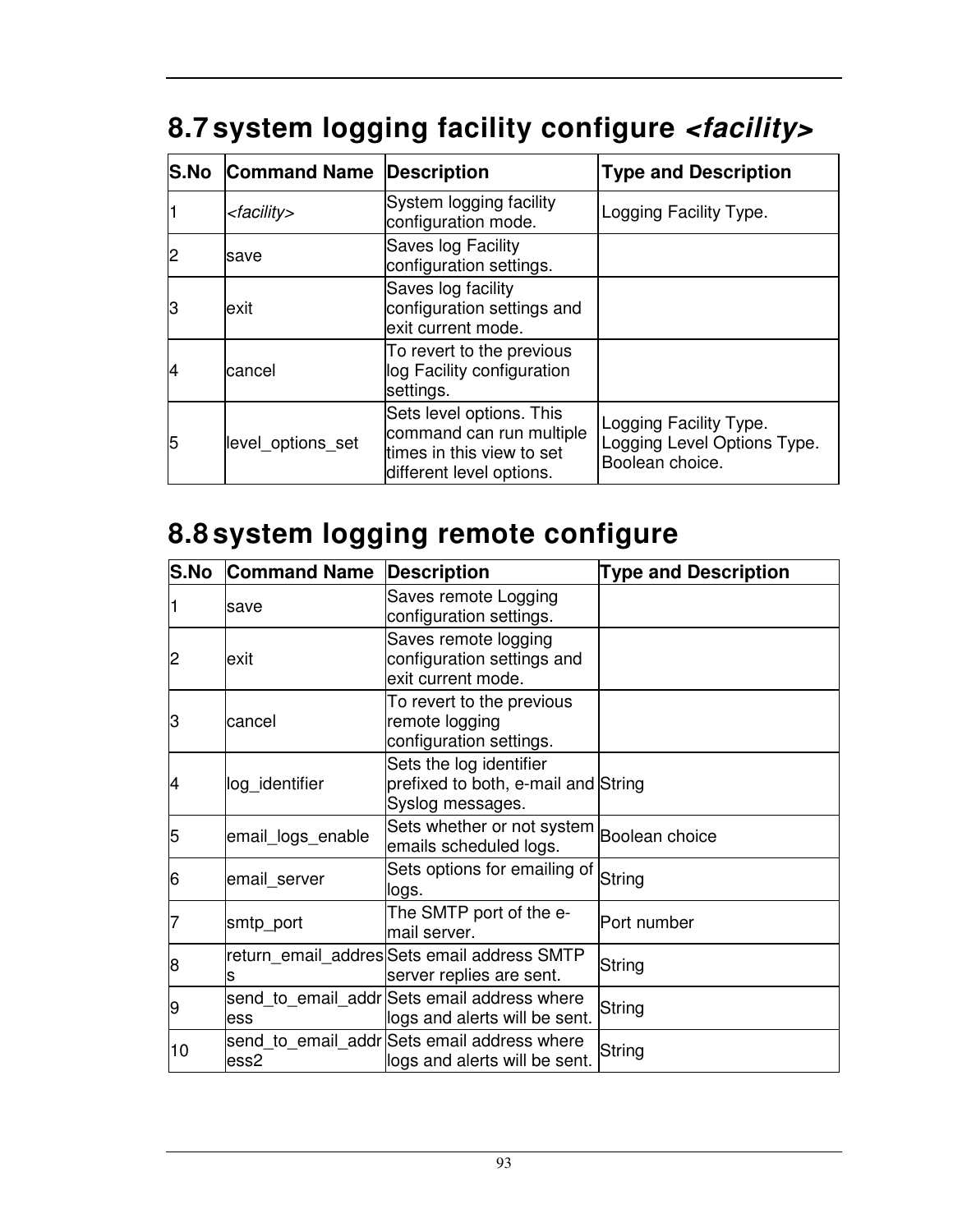| S.No | <b>Command Name Description</b>         |                                                                                           | <b>Type and Description</b>       |
|------|-----------------------------------------|-------------------------------------------------------------------------------------------|-----------------------------------|
| 11   | ess3                                    | send to email addr Sets email address where<br>logs and alerts will be sent.              | String                            |
| 12   | smtp_auth                               | Sets SMTP authentication<br>details.                                                      |                                   |
| 13   | smtp_auth type                          | Sets SMTP authentication<br>types.                                                        | <b>SMTP Authentication Types.</b> |
| 14   | smtp auth<br>username                   | Sets SMTP authentication<br>username (for plain and<br>CRAM-MD5 auth).                    | String                            |
| 15   |                                         | Sets SMTP authentication<br>smtp_auth password password (for plain and<br>CRAM-MD5 auth). | String                            |
| 16   | Tls Enable                              | Enables TIs support (for<br>plain and CRAM-MD5<br>auth).                                  | Boolean choice                    |
| 17   | erver_enable                            | identd_from_smtp_s Enables/Diables to identd<br>from smtp server.                         | Boolean choice                    |
| 18   | schedule                                | Sets schedule for sending<br>log by email.                                                |                                   |
| 19   | schedule unit                           | Sets schedule unit.                                                                       | Schedule Unit Types.              |
| 20   | schedule day                            | Sets schedule day.                                                                        | Schedule Day Types.               |
| 21   | schedule time                           | Sets schedule time.                                                                       | Schedule Time Units Types.        |
| 22   | schedule meridiem                       | Sets schedule meridiem.                                                                   | Schedule Meridiem Types.          |
| 23   | syslog_server                           | syslog                                                                                    |                                   |
| 24   | syslog_server<br>server name1           | server1                                                                                   |                                   |
| 25   | syslog_server<br>server name2           | server <sub>2</sub>                                                                       |                                   |
| 26   | syslog_server<br>server name3           | server3                                                                                   |                                   |
| 27   | syslog server<br>server name4           | server4                                                                                   |                                   |
| 28   | syslog_server<br>server_name5           | server <sub>5</sub>                                                                       |                                   |
| 29   | syslog_server<br>server_name6           | server <sub>6</sub>                                                                       |                                   |
| 30   | syslog_server<br>server name7           | server7                                                                                   |                                   |
| 31   | syslog server<br>server_name8           | server <sub>8</sub>                                                                       |                                   |
| 32   | syslog_server<br>server name1<br>enable | Boolean Choice Y/N                                                                        | Boolean choice                    |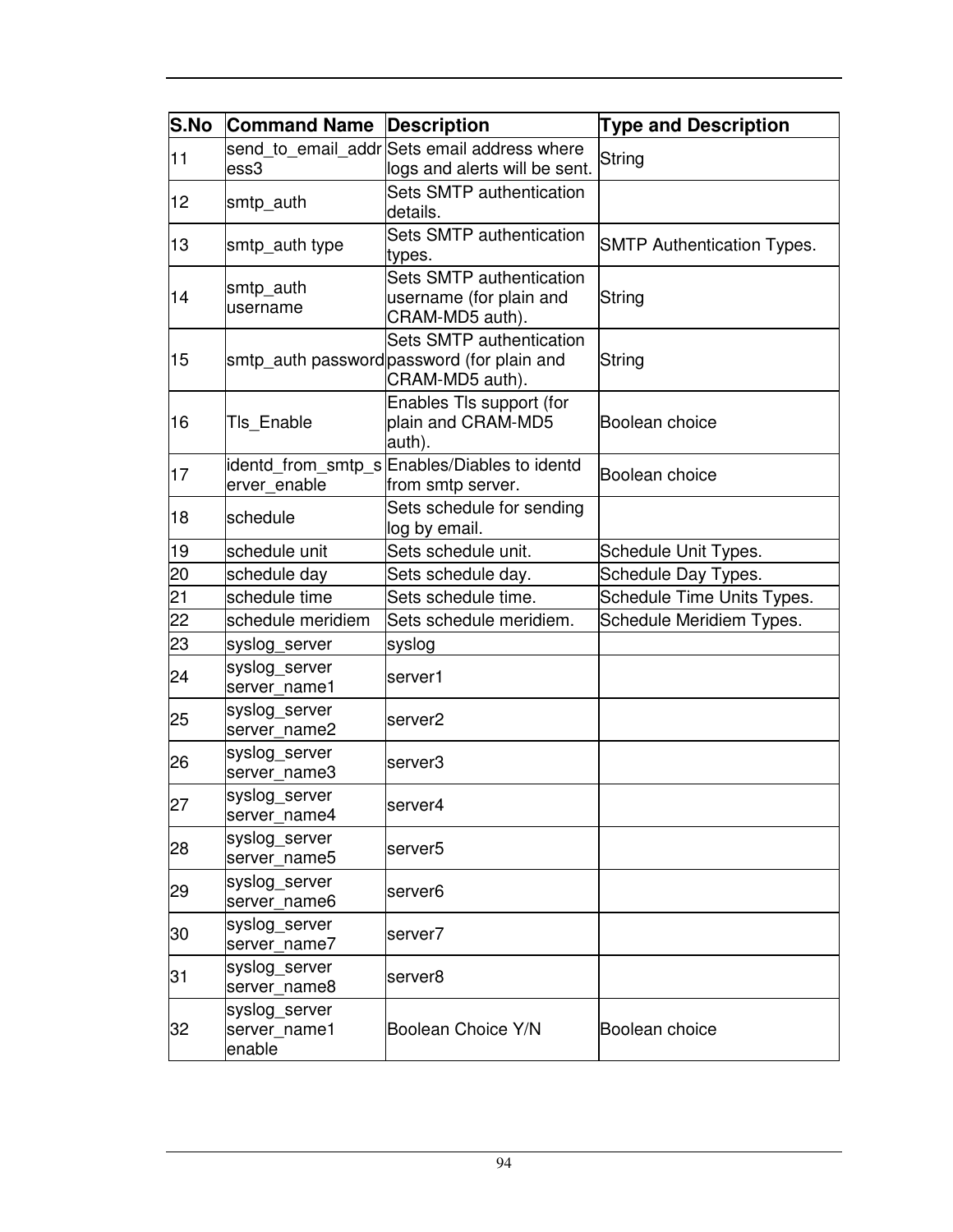| S.No | <b>Command Name</b>                       | <b>Description</b>    | <b>Type and Description</b>                                                   |
|------|-------------------------------------------|-----------------------|-------------------------------------------------------------------------------|
| 33   | syslog_server<br>server_name1 name        | Sets Syslog server.   | IP address<br>AAA.BBB.CCC.DDD where<br>each part is in the range 0-255        |
| 34   | syslog_server<br>server name1<br>severity | Sets Syslog severity. | Syslog server severity types.                                                 |
| 35   | syslog_server<br>server_name1<br>facility | Sets Syslog facility. | Syslog server facility ID types                                               |
| 36   | syslog_server<br>server name2<br>enable   | Boolean Choice Y/N.   | Boolean choice                                                                |
| 37   | syslog_server<br>server_name2 name        | Sets Syslog server.   | IP address<br>AAA.BBB.CCC.DDD where<br>each part is in the range 0-255        |
| 38   | syslog_server<br>server_name2<br>severity | Sets Syslog severity. | Syslog server severity types.                                                 |
| 39   | syslog server<br>server_name2<br>facility | Sets Syslog facility. | Syslog server facility ID types.                                              |
| 40   | syslog_server<br>server_name3<br>enable   | Boolean Choice Y/N.   | Boolean choice                                                                |
| 41   | syslog_server<br>server_name3 name        | Sets Syslog server.   | <b>IP</b> address<br>AAA.BBB.CCC.DDD where<br>each part is in the range 0-255 |
| 42   | syslog_server<br>server_name3<br>severity | Sets Syslog severity. | Syslog server severity types.                                                 |
| 43   | syslog_server<br>server_name3<br>facility | Sets Syslog facility. | Syslog server facility ID types.                                              |
| 44   | syslog_server<br>server_name4<br>enable   | Boolean Choice Y/N    | Boolean choice                                                                |
| 45   | syslog_server<br>server name4 name        | Sets Syslog server.   | <b>IP</b> address<br>AAA.BBB.CCC.DDD where<br>each part is in the range 0-255 |
| 46   | syslog_server<br>server name4<br>severity | Sets Syslog severity. | Syslog server severity types.                                                 |
| 47   | syslog_server<br>server_name4<br>facility | Sets Syslog facility. | Syslog server facility ID types.                                              |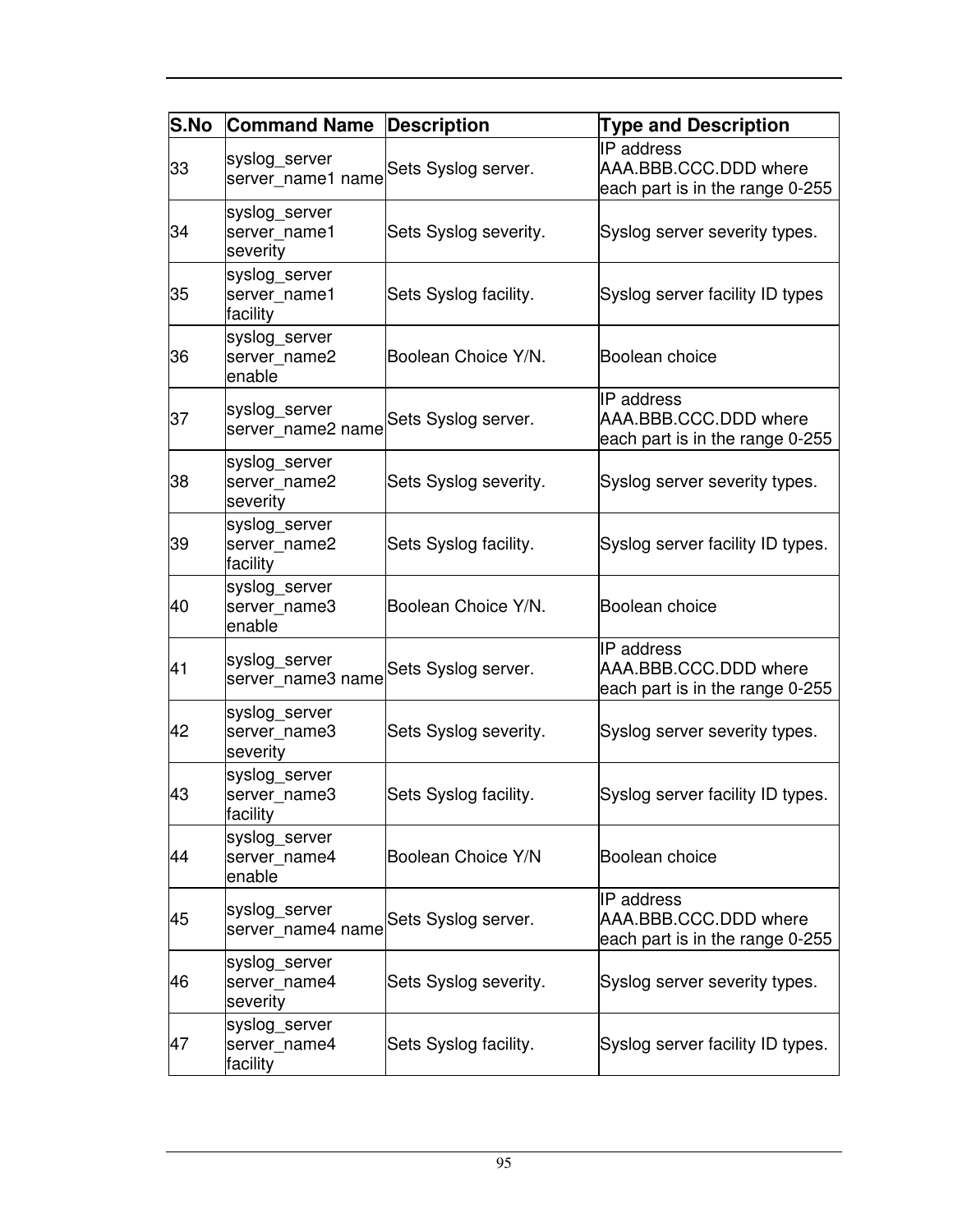| <b>S.No</b> | <b>Command Name</b>                       | <b>Description</b>    | <b>Type and Description</b>                                                    |
|-------------|-------------------------------------------|-----------------------|--------------------------------------------------------------------------------|
| 48          | syslog_server<br>server name5<br>enable   | Boolean Choice Y/N.   | Boolean choice                                                                 |
| 49          | syslog_server<br>server name5 name        | Sets Syslog server.   | IP address<br>AAA.BBB.CCC.DDD where<br>each part is in the range 0-255         |
| 50          | syslog_server<br>server name5<br>severity | Sets Syslog severity. | Syslog server severity types.                                                  |
| 51          | syslog_server<br>server_name5<br>facility | Sets Syslog facility. | Syslog server facility ID types.                                               |
| 52          | syslog_server<br>server_name6<br>enable   | Boolean Choice Y/N.   | Boolean choice                                                                 |
| 53          | syslog_server<br>server name6 name        | Sets Syslog server.   | <b>IP</b> address<br>AAA.BBB.CCC.DDD where<br>each part is in the range 0-255  |
| 54          | syslog_server<br>server_name6<br>severity | Sets Syslog severity. | Syslog server severity types.                                                  |
| 55          | syslog_server<br>server name6<br>facility | Sets Syslog facility. | Syslog server facility ID types.                                               |
| 56          | syslog_server<br>server_name7<br>enable   | Boolean Choice Y/N.   | Boolean choice                                                                 |
| 57          | syslog_server<br>server name7 name        | Sets Syslog server.   | <b>IP</b> address<br>AAA.BBB.CCC.DDD where<br>each part is in the range 0-255. |
| 58          | syslog_server<br>server name7<br>severity | Sets Syslog severity. | Syslog server severity types.                                                  |
| 59          | syslog_server<br>server_name7<br>facility | Sets Syslog facility. | Syslog server facility ID types.                                               |
| 60          | syslog_server<br>server_name8<br>enable   | Boolean Choice Y/N.   | Boolean choice.                                                                |
| 61          | syslog_server<br>server name8 name        | Sets Syslog server.   | <b>IP</b> address<br>AAA.BBB.CCC.DDD where<br>each part is in the range 0-255. |
| 62          | syslog_server<br>server name8<br>severity | Sets Syslog severity. | Syslog server severity types.                                                  |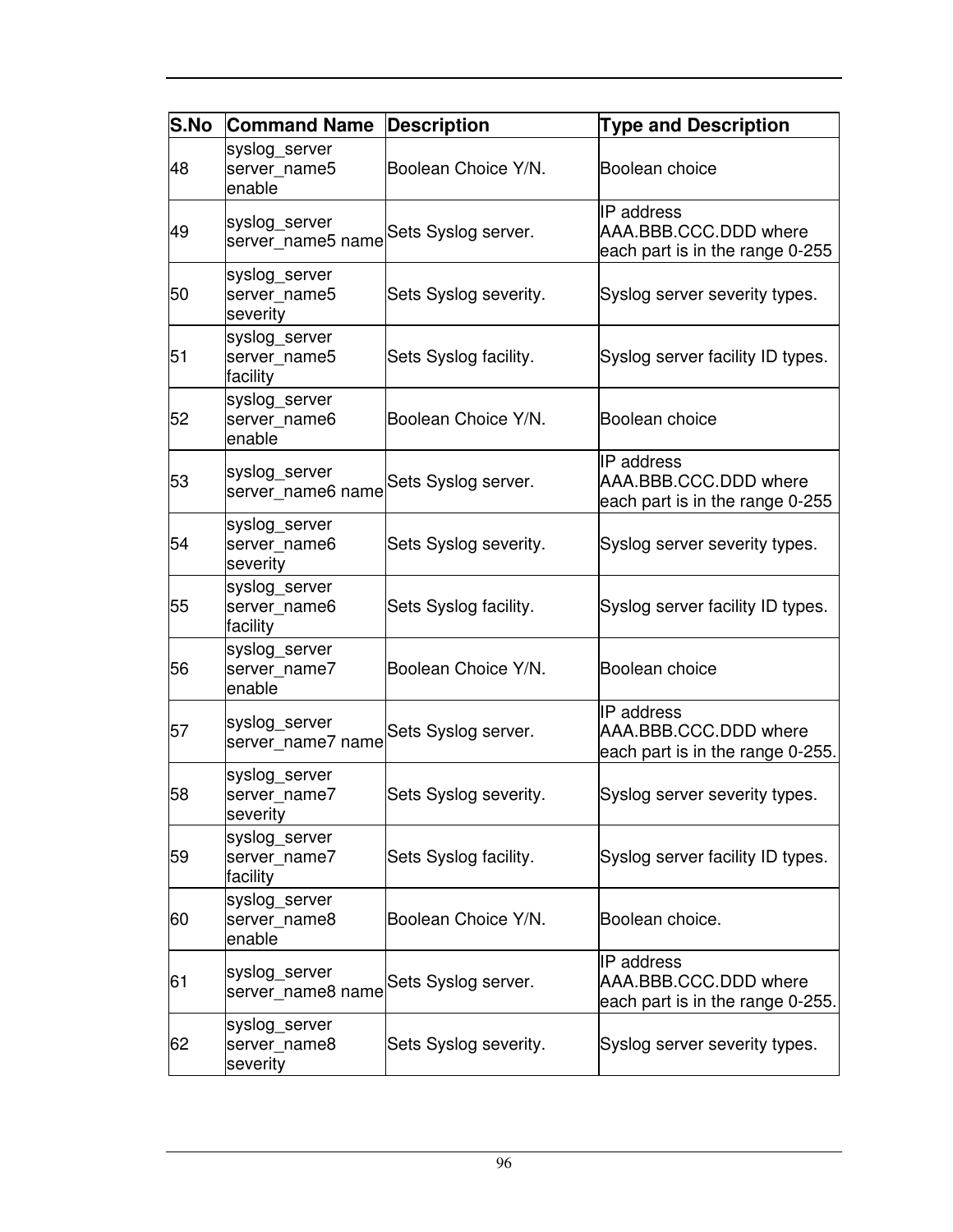| <b>S.No</b> | <b>Command Name Description</b>           |                       | <b>Type and Description</b>      |
|-------------|-------------------------------------------|-----------------------|----------------------------------|
| 63          | syslog_server<br>server name8<br>facility | Sets Syslog facility. | Syslog server facility ID types. |

# **8.9 system logging ipv6 configure**

| <b>S.No</b> | <b>Command Name</b>        | <b>Description</b>                                                                | <b>Type and Description</b> |
|-------------|----------------------------|-----------------------------------------------------------------------------------|-----------------------------|
|             | save                       | Saves ipv6 logging<br>configuration settings.                                     |                             |
|             | exit                       | Saves ipv6 logging<br>configuration settings, and<br>exits current mode.          |                             |
| З           | cancel                     | To revert to the previous<br>ipv6 logging configuration<br>settings.              |                             |
| 4           | lan wan accept en<br>lable | Enasbles/Disables logging<br>for the LAN to WAN Accept Boolean choice<br>packets. |                             |
| 5           | lan_wan_drop_enab<br>lle   | Enables/Disables logging<br>for the LAN to WAN<br>Dropped packets.                | Boolean choice              |
| 6           | wan lan accept en<br>able  | Enables/Disables logging<br>for the WAN to LAN Accept Boolean choice<br>packets.  |                             |
|             | wan_lan_drop_enab<br>le    | Enables/Disables logging<br>for the WAN to LAN<br>Dropped packets.                | Boolean choice              |

# **8.10 system Radius-Settings**

| <b>S.No</b> | <b>Command Name</b>         | <b>Description</b>                                                      | <b>Type and Description</b>                                                   |
|-------------|-----------------------------|-------------------------------------------------------------------------|-------------------------------------------------------------------------------|
|             | Isave                       | <b>Saves RADIUS</b><br>configuration settings.                          |                                                                               |
|             | exit                        | <b>Saves RADIUS</b><br>configuration settings and<br>exit current mode. |                                                                               |
| lЗ          | cancel                      | To revert to the previous<br>configuration settings                     |                                                                               |
| 14          | primary-radius-<br>lserver  | <b>Sets Primary RADIUS</b><br>server IP address.                        | <b>IP</b> address<br>AAA.BBB.CCC.DDD where<br>each part is in the range 0-255 |
| 5           | secondary-radius-<br>server | <b>Sets Secondary RADIUS</b><br>server IP address.                      | <b>IP</b> address<br>AAA.BBB.CCC.DDD where<br>each part is in the range 0-255 |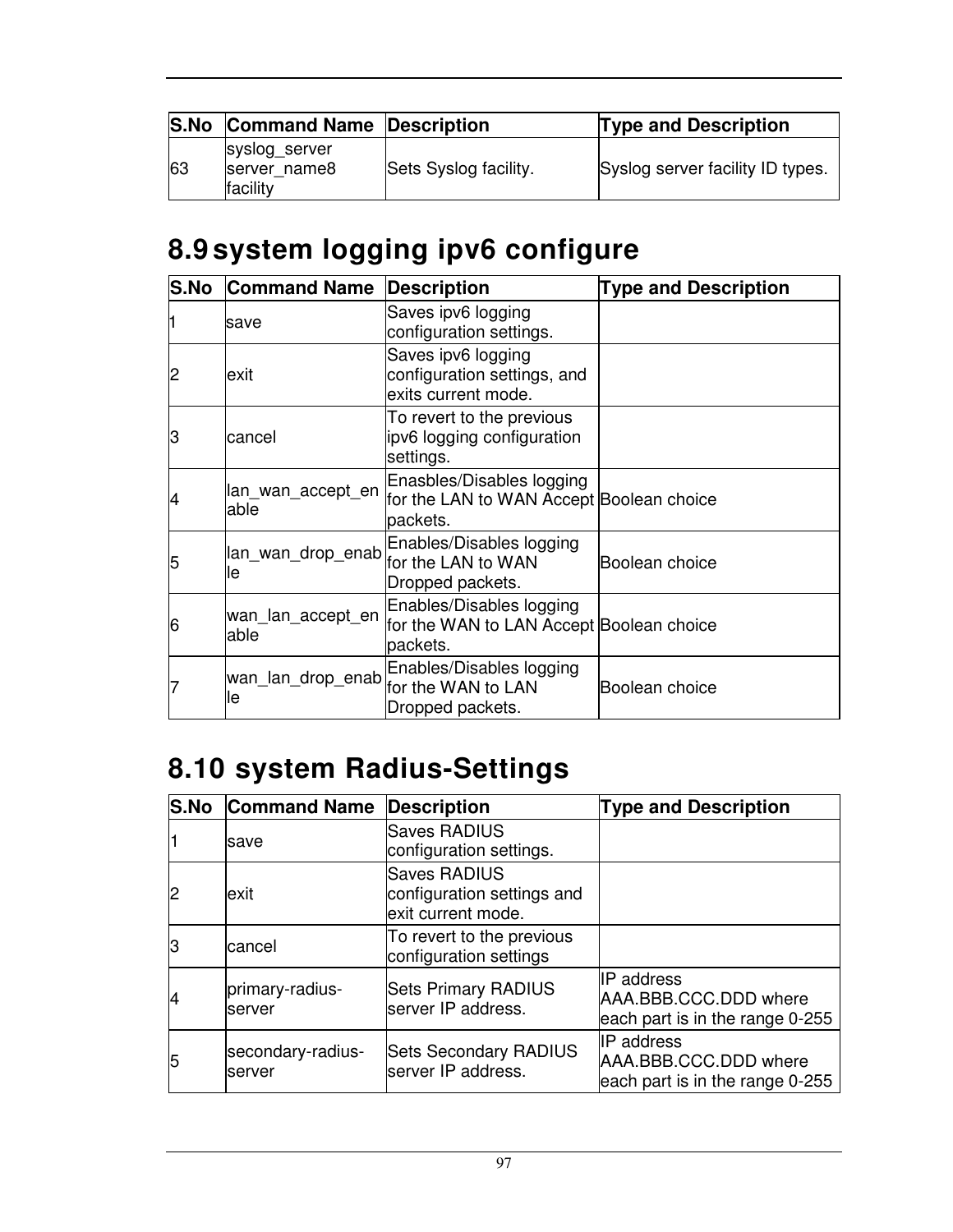| <b>S.No</b> | <b>Command Name</b>                      | <b>Description</b>                                  | <b>Type and Description</b>                                                   |
|-------------|------------------------------------------|-----------------------------------------------------|-------------------------------------------------------------------------------|
| 6           | optional-radius-<br>server               | <b>Sets Optional RADIUS</b><br>server IP address.   | <b>IP</b> address<br>AAA.BBB.CCC.DDD where<br>each part is in the range 0-255 |
|             | primary-server-<br>authentication-port   | <b>Sets Primary RADIUS</b><br>server port.          | Port number                                                                   |
| 8           | secondary-server-<br>authentication-port | <b>Sets Secondary RADIUS</b><br>server port.        | Port number                                                                   |
| 9           | optional-server-<br>authentication-port  | <b>Sets Optional RADIUS</b><br>server port.         | Port number                                                                   |
| 10          | primary-server-<br>secret                | <b>Sets Primary RADIUS</b><br>server secret.        | String                                                                        |
| 11          | secondary-server-<br>secret              | <b>Sets Secondary RADIUS</b><br>server secret.      | String                                                                        |
| 12          | optional-server-<br>secret               | <b>Sets Optional RADIUS</b><br>server secret.       | String                                                                        |
| 13          | primary-server-<br>ltimeout              | Sets primary server<br>connection timeout.          | Radius server connection<br>timeout in seconds                                |
| 14          | secondary-server-<br>timeout             | Sets secondary server<br>connection timeout.        | Radius server connection<br>timeout in seconds                                |
| 15          | optional-server-<br>timeout              | Sets optional server<br>connection timeout.         | Radius server connection<br>timeout in seconds                                |
| 16          | primary-server-<br>retries               | Sets primary server<br>connection retry attempts.   | Radius server retries attempts.                                               |
| 17          | secondary-server-<br>retries             | Sets secondary server<br>connection retry attempts. | Radius server retries attempts.                                               |
| 18          | optional-server-<br>retries              | Sets optional server<br>connection retry attempts.  | Radius server retries attempts.                                               |
| 19          | serverCheck                              | Checks the reachability of<br>configured servers.   |                                                                               |

#### **8.11 system remote\_management https configure**

| S.No | <b>Command</b><br><b>Name</b> | <b>Description</b>                                                      | <b>Type and Description</b> |
|------|-------------------------------|-------------------------------------------------------------------------|-----------------------------|
|      | save                          | Saves access Management<br>settings for https.                          |                             |
|      | exit                          | Saves access Management<br>settings for https and exit<br>current mode. |                             |
| ß    | cancel                        | To revert to the previous<br>Remote Mgmt settings.                      |                             |
|      | enable                        | Enables/disables remote<br>mgmt over https.                             | Boolean choice              |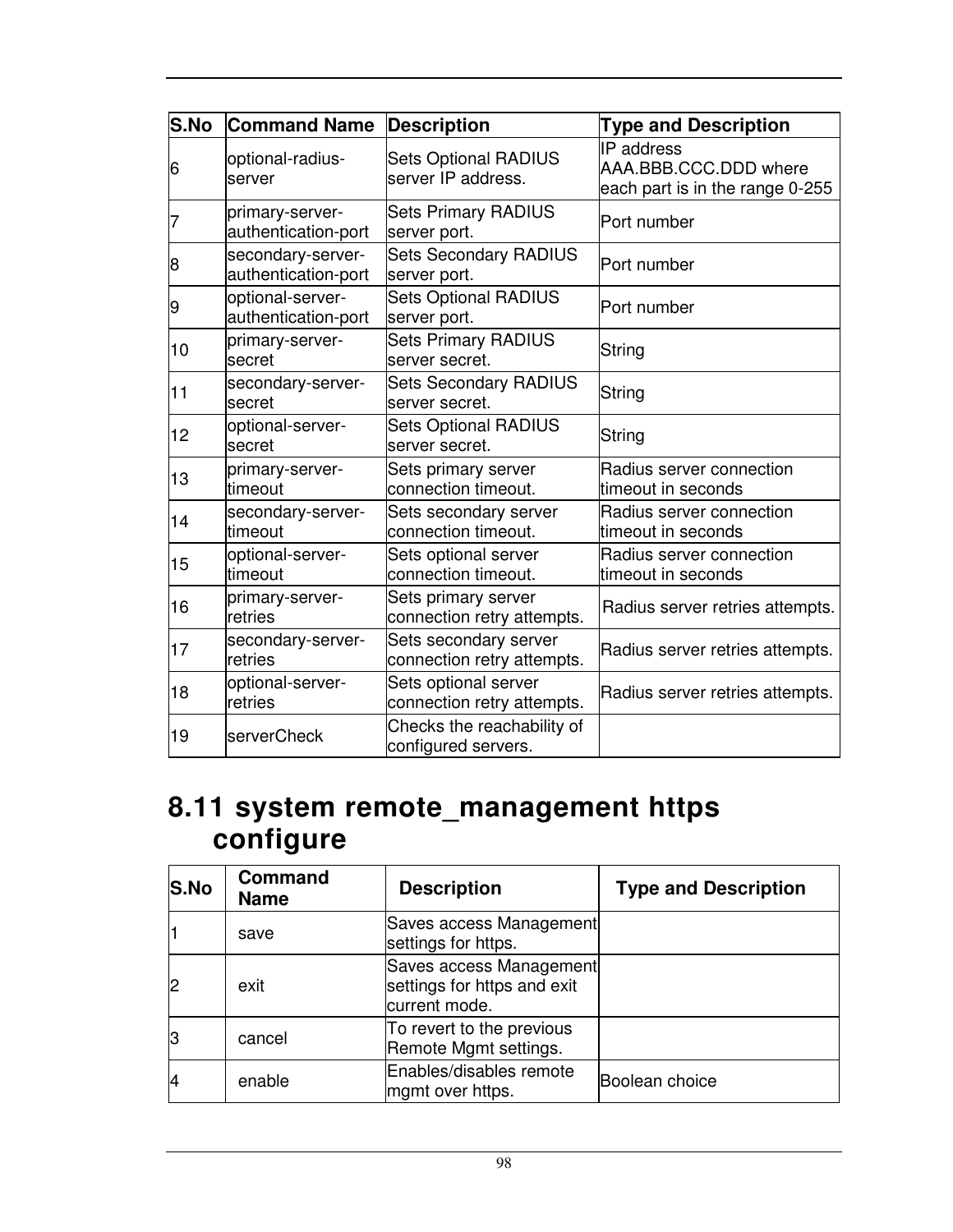| S.No | <b>Command</b><br><b>Name</b> | <b>Description</b>                                                                                                                    | <b>Type and Description</b>                                                |
|------|-------------------------------|---------------------------------------------------------------------------------------------------------------------------------------|----------------------------------------------------------------------------|
| 5    | type                          | Enables/disables remote<br>mgmt over https.                                                                                           | Unsigned integer                                                           |
| 6    | from address                  | Sets the starting IP in case<br>of range, and the IP to be<br>allowed access in case of<br>granting access to a<br>particular machine | IIP address<br>AAA, BBB, CCC, DDD where<br>each part is in the range 0-255 |
|      | end address                   | Sets the Ending IP in case<br>of range.                                                                                               | IP address<br>AAA.BBB.CCC.DDD where<br>each part is in the range 0-255     |
| 8    | port                          | Sets the port you want to<br>use for HTTP.                                                                                            | Unsigned integer                                                           |
| 9    | mp                            | enable_remote_sn  Enables/disables remote<br>snmp.                                                                                    | Boolean choice                                                             |
| 10   | h                             | enable_remote_ss  Enables/disables remote<br>lssh.                                                                                    | Boolean choice                                                             |

#### **8.12 system remote\_management telnet configure**

| S.No | <b>Command Name</b> | <b>Description</b>                                                                                                                     | <b>Type and Description</b>                                                   |
|------|---------------------|----------------------------------------------------------------------------------------------------------------------------------------|-------------------------------------------------------------------------------|
|      | save                | Saves access Management<br>settings for telnet.                                                                                        |                                                                               |
|      | lexit               | Saves access Management<br>settings for telnet and exit<br>current mode.                                                               |                                                                               |
| З    | cancel              | To revert to the previous<br>Remote Mgmt settings.                                                                                     |                                                                               |
|      | enable              | Enables/disables remote<br>mgmt over telnet.                                                                                           | Boolean choice                                                                |
| 5    | type                | The kind of access you<br>want to allow.                                                                                               | Unsigned integer                                                              |
| 6    | from address        | Sets the starting IP in case<br>of range, and the IP to be<br>allowed access in case of<br>granting access to a<br>particular machine. | <b>IP</b> address<br>AAA.BBB.CCC.DDD where<br>each part is in the range 0-255 |
|      | to address          | Sets the Ending IP in case<br>of range.                                                                                                | IP address<br>AAA.BBB.CCC.DDD where<br>each part is in the range 0-255        |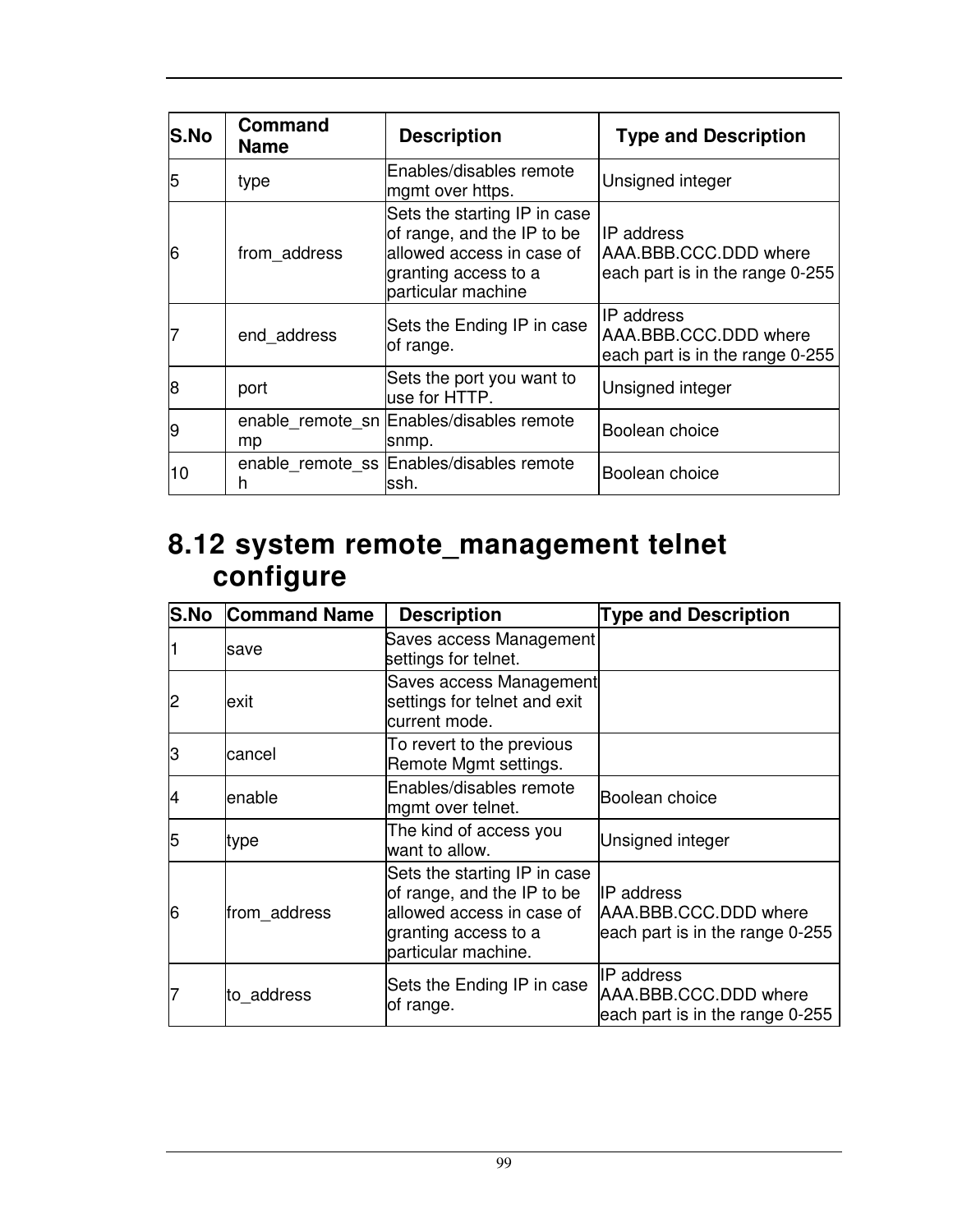|  |  | 8.13 system sessionSettings admin configure |  |  |
|--|--|---------------------------------------------|--|--|
|--|--|---------------------------------------------|--|--|

|    | <b>S.No Command Name</b> | <b>Description</b>                                                               | <b>Type and Description</b> |
|----|--------------------------|----------------------------------------------------------------------------------|-----------------------------|
|    | save                     | Saves Configurable WAN<br>settings.                                              |                             |
|    | exit                     | Saves configurable settings<br>and exit current mode.                            |                             |
| 13 | cancel                   | To revert to the previous<br>Configurable Session<br>settings settings.          |                             |
| 4  | SessionTimeout           | Enters the Session timeout   dle timeout value for user.<br>for the admin group. |                             |

# **8.14 system sessionSettings guest configure**

|    | <b>S.No Command Name Description</b> |                                                                                  | <b>Type and Description</b> |
|----|--------------------------------------|----------------------------------------------------------------------------------|-----------------------------|
|    | <b>save</b>                          | Saves Configurable<br>settings.                                                  |                             |
|    | exit                                 | Saves configurable settings<br>and exit current mode.                            |                             |
| 13 | cancel                               | To revert to the previous<br>Configurable Session<br>settings.                   |                             |
|    | SessionTimeout                       | Enters the Session timeout   dle timeout value for user.<br>for the guest group. |                             |

# 8.15 system snmp trap configure <agent\_ip>

| <b>S.No</b> | <b>Command Name</b>   | <b>Description</b>                                                   | <b>Type and Description</b>                                                    |
|-------------|-----------------------|----------------------------------------------------------------------|--------------------------------------------------------------------------------|
|             | <agent_ip></agent_ip> | SNMP trap configuration<br>mode.                                     | <b>IP</b> address<br>AAA.BBB.CCC.DDD where<br>each part is in the range 0-255. |
|             | save                  | Saves SNMP trap<br>configuration settings.                           |                                                                                |
| З           | exit                  | Saves SNMP trap<br>configuration settings, and<br>exit current mode. |                                                                                |
| 14          | cancel                | To revert to the previous<br>snmp configuration<br>settings.         |                                                                                |
| 5           | agent                 | The IP address of the<br>SNMP agent.                                 | <b>IP</b> address<br>AAA.BBB.CCC.DDD where<br>each part is in the range 0-255. |
| 6           | snmp_version          | Snmp Version v1/v2/v3                                                | String                                                                         |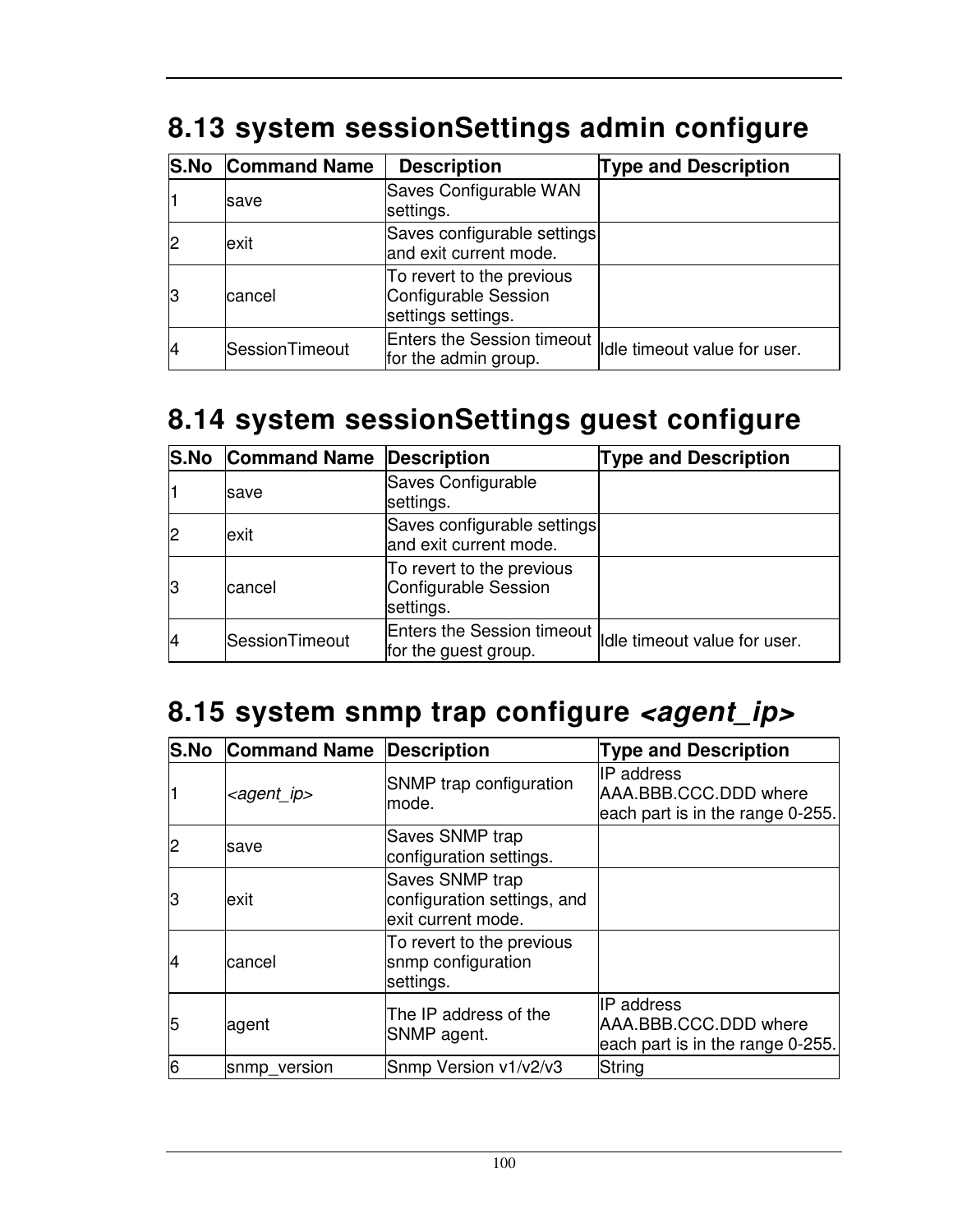|    | <b>S.No Command Name Description</b> |                                                                                                                                             | <b>Type and Description</b> |
|----|--------------------------------------|---------------------------------------------------------------------------------------------------------------------------------------------|-----------------------------|
|    | port                                 | SNMP trap port the trap<br>messages will be sent to.                                                                                        | Port number                 |
| 18 | community                            | The community string to<br>which the agent belongs.<br>Most agents are configured String<br>to listen for traps in the<br>Public community. |                             |

# 8.16 system snmp trap delete <agent\_ip>

| <b>S.No Command Name Description</b> |                                        | <b>Type and Description</b>                                                    |
|--------------------------------------|----------------------------------------|--------------------------------------------------------------------------------|
| $\leq$ <i>agent ip</i> $>$           | Deletes an SNMP trap<br>configuration. | <b>IP</b> address<br>AAA.BBB.CCC.DDD where<br>each part is in the range 0-255. |

# **8.17 system snmp users configure <user>**

| S.No | <b>Command Name</b>         | <b>Description</b>                                                           | <b>Type and Description</b>                                                 |
|------|-----------------------------|------------------------------------------------------------------------------|-----------------------------------------------------------------------------|
|      | $user$                      | SNMP v3 User list<br>configuration settings                                  | snmpv3uers list user type                                                   |
| 12   | save                        | Saves SNMP trap<br>configuration settings.                                   |                                                                             |
| З    | lexit                       | Saves SNMP v3 Users<br>configuration settings and<br>exit current mode.      |                                                                             |
| 4    | cancel                      | To revert to the previous<br><b>SNMP v3 Users</b><br>configuration settings. |                                                                             |
| 5    | security_level              | Authentication and privacy<br>settings.                                      | Snmp security level type for<br>snmpv3users list.                           |
| 16   | authentication algo         | authentication.                                                              | Selects either MD5 or SHA Snmpv3uers list authentication<br>algorithm type. |
|      | privacy_algorithm           | DES-56 privacy is available<br>for the authentication<br>negotiation.        | Snmpv3uers list privacy<br>algorithm type.                                  |
| 8    | authentication pass<br>word | Shared authentication<br>password with the SNMPv3 String<br>user.            |                                                                             |
| 9    | privacy_password            | Shared privacy password<br>with the SNMPv3 user.                             | String                                                                      |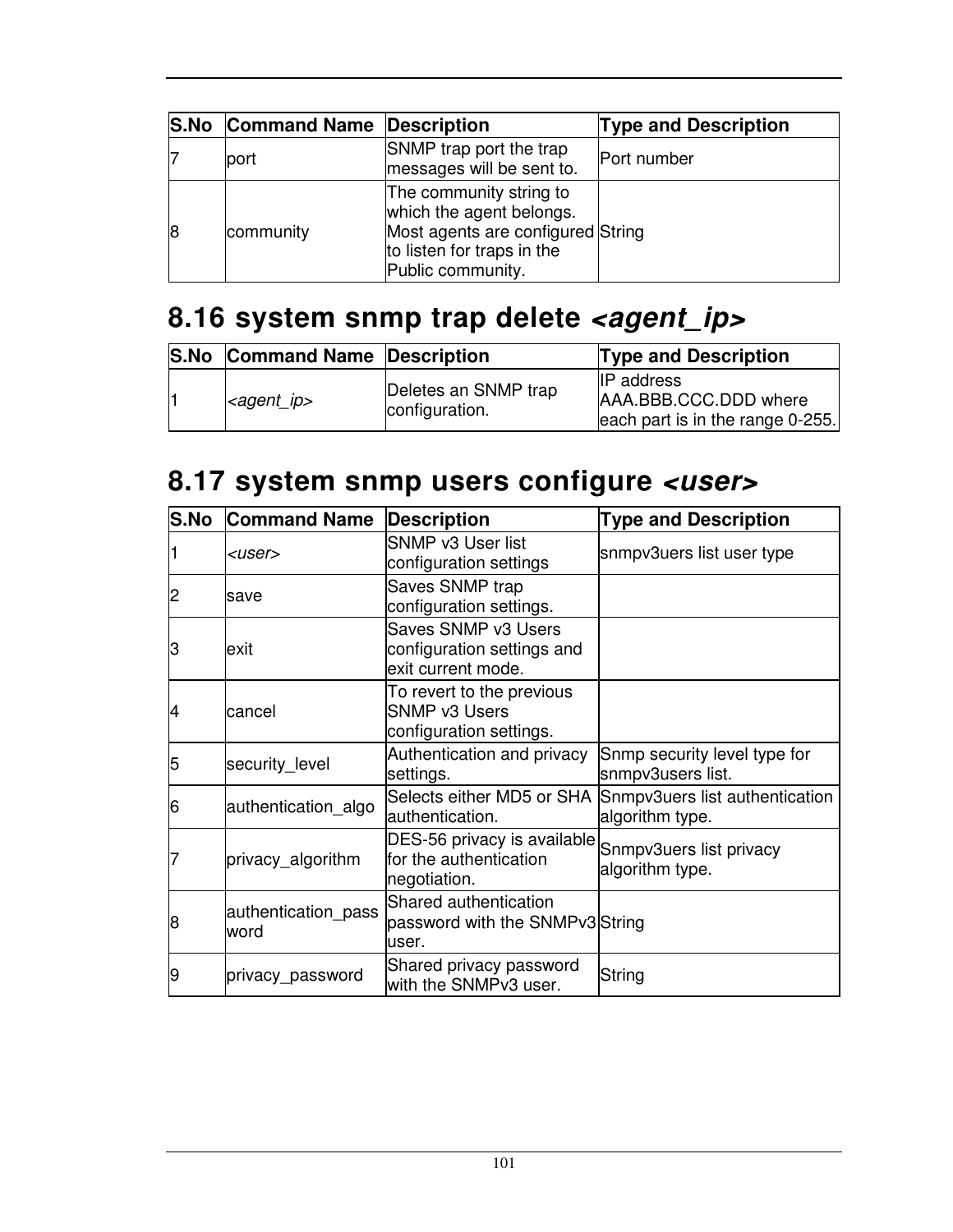|  |  |  |  | 8.18 system snmp sys configure |
|--|--|--|--|--------------------------------|
|--|--|--|--|--------------------------------|

|    | <b>S.No Command Name</b> | <b>Description</b>                                                    | <b>Type and Description</b>                                |
|----|--------------------------|-----------------------------------------------------------------------|------------------------------------------------------------|
|    | save                     | Saves SNMP system<br>configuration settings.                          |                                                            |
|    | cancel                   | To revert to the previous<br>snmp configuration<br>settings.          |                                                            |
| lЗ | exit                     | Saves SNMP system<br>configuration settings and<br>exit current mode. |                                                            |
|    | sys-contact              | Sets system contact<br>linformation.                                  | String, Max 32 characters and<br>no ' or empty space or".  |
| 5  | sys-location             | Sets system location<br>information.                                  | String, Max 32 characters and<br>no ' or empty space or".  |
| 16 | sys-name                 | Sets system name<br>information.                                      | String, Max 32 characters and<br>no ' or empty space or ". |

# **8.19 system snmp access add**

| <b>S.No</b> | <b>Command Name</b> | <b>Description</b>                                                                                                                                                                                                                                               | <b>Type and Description</b>                                              |
|-------------|---------------------|------------------------------------------------------------------------------------------------------------------------------------------------------------------------------------------------------------------------------------------------------------------|--------------------------------------------------------------------------|
|             | save                | Saves SNMP access<br>control configuration<br>settings.                                                                                                                                                                                                          |                                                                          |
| 2           | lexit               | Saves SNMP access<br>configuration settings and<br>exit current mode.                                                                                                                                                                                            |                                                                          |
| З           | lcancel             | To revert to the previous<br>snmp configuration<br>settings.                                                                                                                                                                                                     |                                                                          |
| 4           | agent               | The IP address of the<br>SNMP agent.                                                                                                                                                                                                                             | IP address<br>AAA.BBB.CCC.DDD where<br>each part is in the range 0-255.  |
| 5           | subnet mask         | The network mask used to<br>determine the list of<br>allowed SNMP managers.<br>To allow any IP on the<br>network to manager the<br>device enter<br>255.255.255.0. For a<br>specific host, enter<br>255.255.255.255. To allow<br>global access, enter<br>0.0.0.0. | IIP address<br>AAA.BBB.CCC.DDD where<br>each part is in the range 0-255. |
| 6           | accessType          | SNMP trap port the trap<br>messages will be sent to.                                                                                                                                                                                                             | String                                                                   |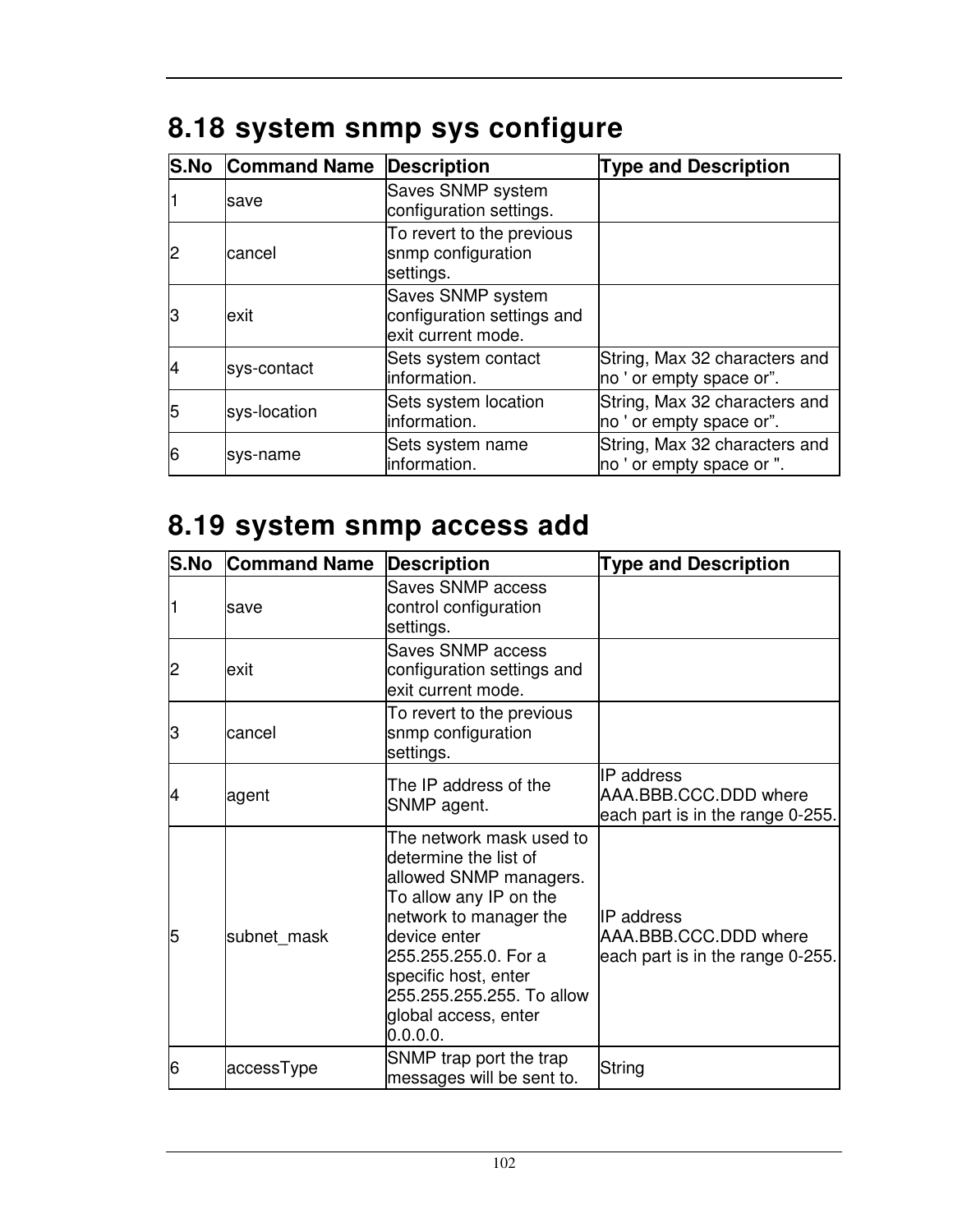| <b>S.No Command Name Description</b> |                                                                                                                                            | <b>Type and Description</b> |
|--------------------------------------|--------------------------------------------------------------------------------------------------------------------------------------------|-----------------------------|
| community                            | The community string to<br>which the agent belongs.<br>Most agents are configured String<br>to listen for traps in the<br>Public community |                             |

# **8.20 system snmp access edit <rowid>**

| <b>S.No</b> | <b>Command Name</b> | <b>Description</b>                                                                                                                                                                                                                                               | <b>Type and Description</b>                                                   |
|-------------|---------------------|------------------------------------------------------------------------------------------------------------------------------------------------------------------------------------------------------------------------------------------------------------------|-------------------------------------------------------------------------------|
| 1           | <rowid></rowid>     | snmp configuration mode                                                                                                                                                                                                                                          | Unsigned integer                                                              |
| 2           | save                | Saves SNMP access<br>control configuration<br>settings.                                                                                                                                                                                                          |                                                                               |
| 3           | exit                | <b>Saves SNMP access</b><br>configuration settings and<br>exit current mode.                                                                                                                                                                                     |                                                                               |
| 4           | cancel              | To revert to the previous<br>snmp configuration<br>settings.                                                                                                                                                                                                     |                                                                               |
| 5           | agent               | The IP address of the<br>SNMP agent.                                                                                                                                                                                                                             | IP address<br>AAA.BBB.CCC.DDD where<br>each part is in the range 0-255        |
| 6           | subnet mask         | The network mask used to<br>determine the list of<br>allowed SNMP managers.<br>To allow any IP on the<br>network to manager the<br>device enter<br>255.255.255.0. For a<br>specific host, enter<br>255.255.255.255. To allow<br>global access, enter<br>0.0.0.0. | <b>IP</b> address<br>AAA.BBB.CCC.DDD where<br>each part is in the range 0-255 |
|             | accessType          | SNMP trap port the trap<br>messages will be sent to.                                                                                                                                                                                                             | String                                                                        |
| 8           | community           | The community string to<br>which the agent belongs.<br>Most agents are configured String<br>to listen for traps in the<br>Public community.                                                                                                                      |                                                                               |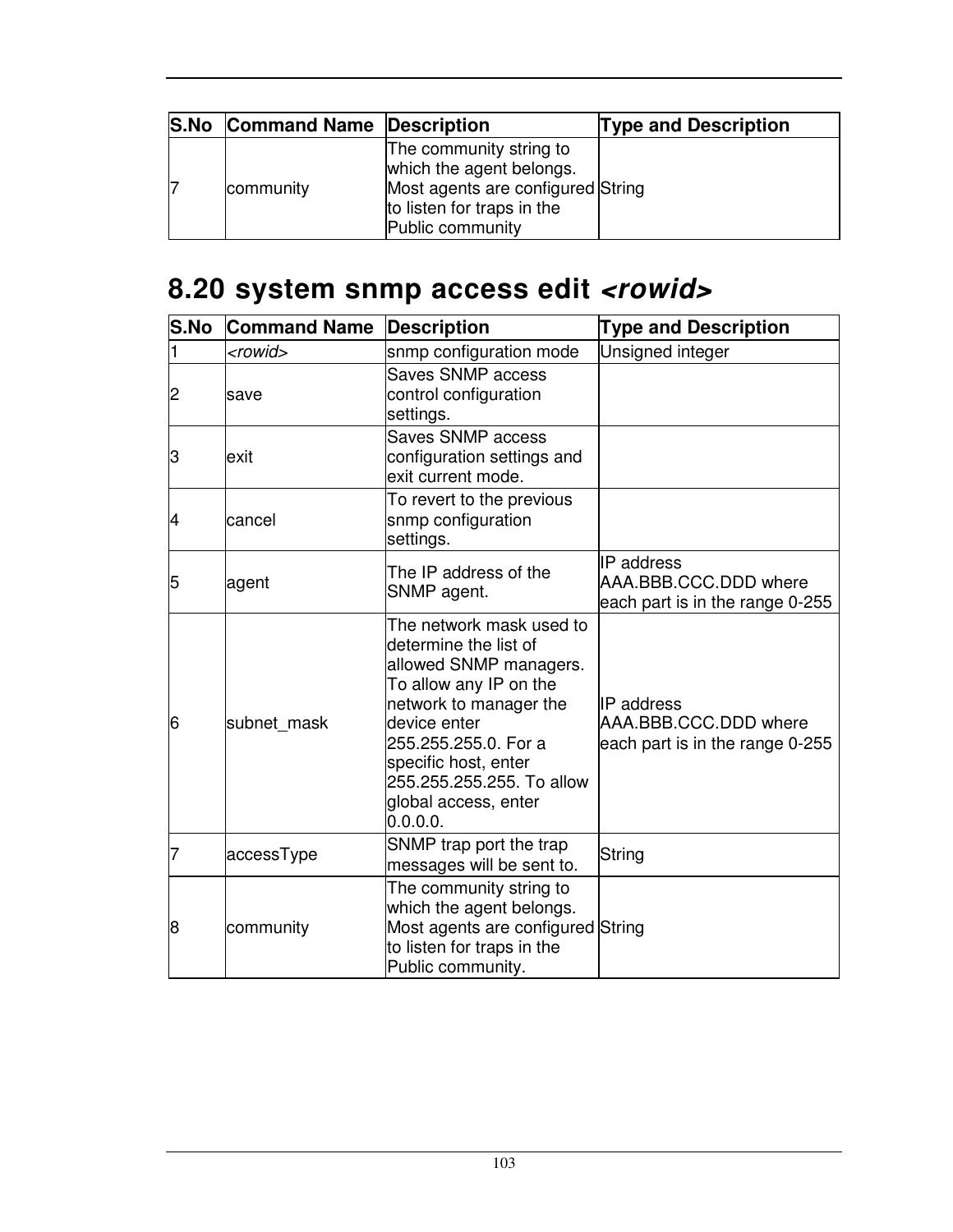## **8.21 system snmp access delete <rowid>**

| <b>S.No Command Name Description</b> |                                                     | <b>Type and Description</b> |
|--------------------------------------|-----------------------------------------------------|-----------------------------|
| $ $ < rowid >                        | SNMP access configuration Unsigned integer<br>mode. |                             |

#### **8.22 system switch\_settings power\_saving configure**

|    | <b>S.No Command Name Description</b> |                                                                                        | <b>Type and Description</b> |
|----|--------------------------------------|----------------------------------------------------------------------------------------|-----------------------------|
|    | save                                 | Saves powerMode<br>configuration settings.                                             |                             |
| 2  | exit                                 | Saves power mode<br>configuration settings, and<br>exit current mode.                  |                             |
| IЗ | cancel                               | To revert to the previous<br>content Filtering ower<br>mode configuration<br>settings. |                             |
| 14 | link_status                          | Enables/Disables Link<br><b>status</b>                                                 | Boolean choice              |
| 5  | cable_length                         | <b>Enables/Disables Cable</b><br>Length                                                | Boolean choice              |

#### **8.23 system switch\_settings jumbo\_frame configure**

|    | <b>S.No Command Name Description</b> |                                                                       | <b>Type and Description</b> |
|----|--------------------------------------|-----------------------------------------------------------------------|-----------------------------|
|    | save                                 | Saves jumbo frame<br>configuration settings.                          |                             |
|    | exit                                 | Saves jumbo frame<br>configuration settings and<br>exit current mode. |                             |
| 13 | cancel                               | To revert to the previous<br>jumbo frame configuration<br>settings.   |                             |
| 4  | jumbo frame                          | Enables/Disables jumbo<br>frame.                                      | Boolean choice              |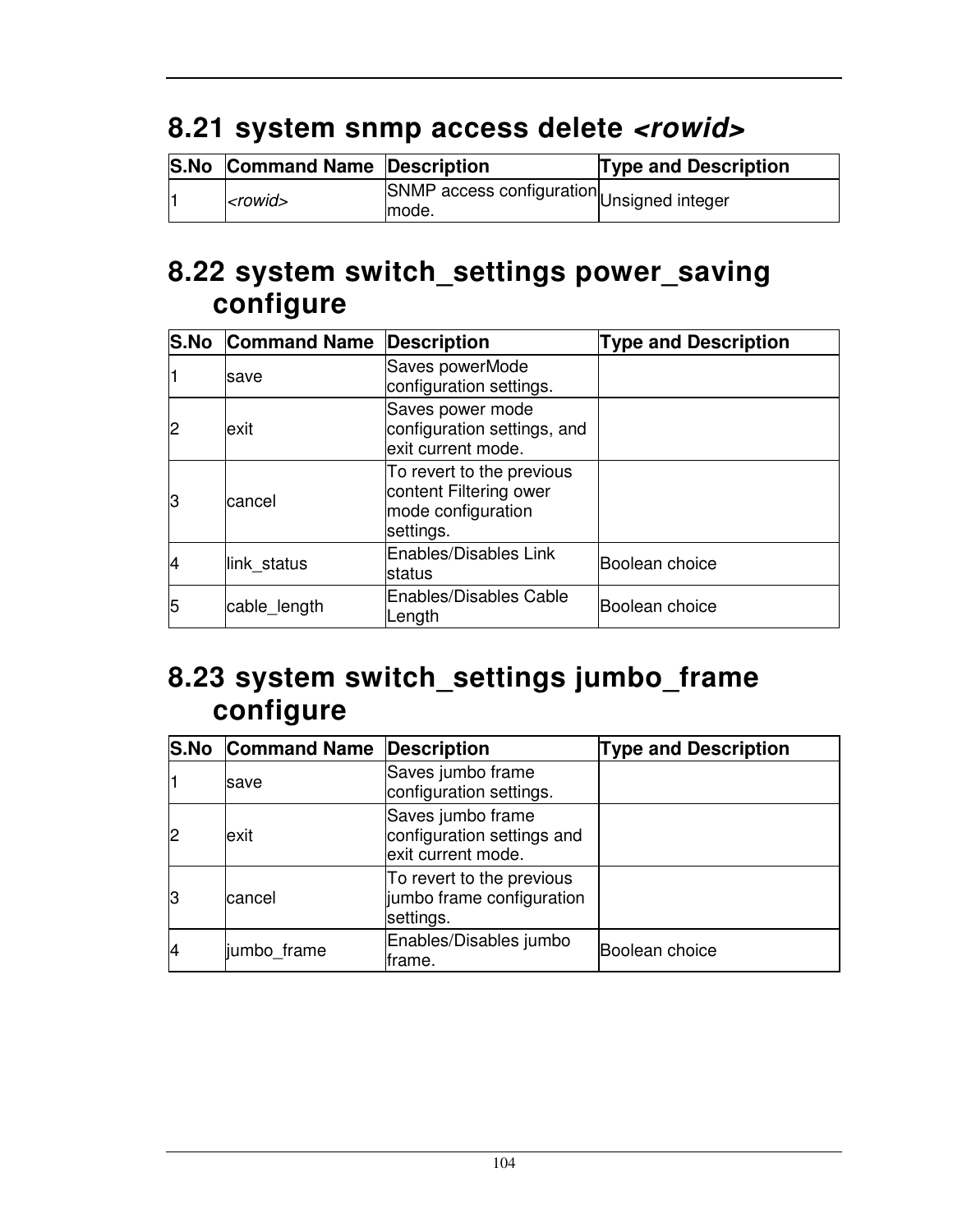|    | <b>S.No Command Name Description</b> |                                                               | <b>Type and Description</b> |
|----|--------------------------------------|---------------------------------------------------------------|-----------------------------|
|    | save                                 | Saves system admin<br>settings.                               |                             |
| 2  | exit                                 | Saves configuration<br>settings, and exit current<br>mode.    |                             |
| lЗ | cancel                               | To revert to the previous<br>admin configuration<br>settings. |                             |
|    | System_name                          |                                                               | String                      |

# **8.24 system admin\_setting configure**

## **8.25 system time configure**

| S.No           | <b>Command Name</b>       | <b>Description</b>                                                                                                  | <b>Type and Description</b>        |
|----------------|---------------------------|---------------------------------------------------------------------------------------------------------------------|------------------------------------|
| 1              | save                      | Saves time configuration<br>settings.                                                                               |                                    |
| $\overline{c}$ | exit                      | Saves time configuration<br>settings, and exits current<br>mode.                                                    |                                    |
| З              | cancel                    | To revert to the previous<br>time configuration settings.                                                           |                                    |
| 4              | time zone                 | Specifies timezone                                                                                                  | <b>Timezones</b>                   |
| 5              | ing                       | enable_daylight_savSpecifies whether you want Boolean choice<br>to enable daylight saving.                          |                                    |
| 16             | configure_ntp_serve<br>rs | Specifies whether to use<br>ntpp servers or user will set Boolean choice<br>date and time.                          |                                    |
| 7              |                           | Specifies whether to use<br>use_default_servers system default NTP servers Boolean choice<br>or custom NTP servers. |                                    |
| 8              |                           | primary_ntp_server Sets Primary NTP server.                                                                         | String                             |
| 9              | ler                       | secondary_ntp_serv Sets Secondary NTP<br>server.                                                                    | String                             |
| 10             | ntp year                  | Sets year for the date.                                                                                             | Year                               |
| 11             | ntp month                 | Sets month for the date.                                                                                            | Month in the format MM(01-12)      |
| 12             | ntp day                   | Sets Day for the date.                                                                                              | Day in the format DD(01-31)        |
| 13             | ntp_hour                  | Sets hour for the date.                                                                                             | HH(00-23) using 24 hour clock      |
| 14             | ntp_minutes               | Sets minutes for the date.                                                                                          | Minute in the format MM(00-<br>59) |
| 15             | ntp_seconds               | Sets seconds for the date.                                                                                          | Second in the format SS(00-<br>59) |
| 16             | ntp_sync_interval         | Sets sync interval (in<br>minutes).                                                                                 | Unsigned integer                   |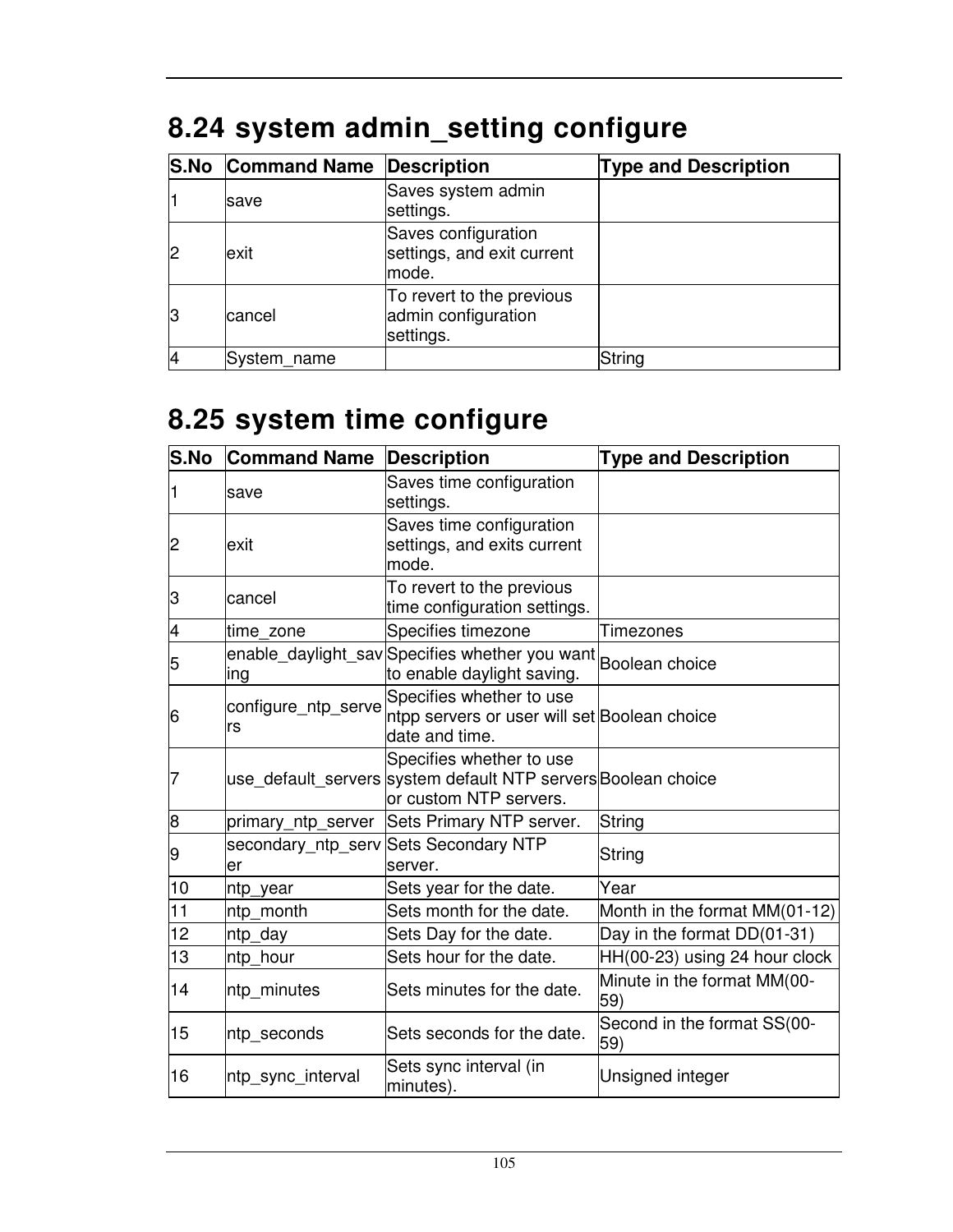# **8.26 system traffic\_meter configure**

| S.No | <b>Command Name</b>       | <b>Description</b>                                                                    | <b>Type and Description</b>        |
|------|---------------------------|---------------------------------------------------------------------------------------|------------------------------------|
| 1    | save                      | Saves traffic meter<br>configuration settings.                                        |                                    |
| 2    | exit                      | Saves traffic meter<br>configuration settings and<br>exit current mode.               |                                    |
| З    | cancel                    | To revert to the previous<br>traffic meter configuration<br>settings.                 |                                    |
| 4    | enable                    | Enables/Disables the traffic Boolean choice<br>meter status.                          |                                    |
| 5    | limit_type                | Sets traffic Limit Type 0(No<br>limit), 1(Download only),<br>2(Both Directions).      | traffic meter types                |
| 6    | monthly_limit             | Sets the monthly limit value Unsigned integer<br>of the traffic meter.                |                                    |
| 7    | increase limit enabl<br>e | Enables/Disables status of<br>increase limit of the traffic<br>meter option.          | Boolean choice                     |
| 8    | increase_limit_by         | Sets the value to increase<br>limit of the traffic meter.                             | Unsigned integer                   |
| 9    | counter                   | Sets traffic counter as<br>either specific time or<br>restart counter now.            | traffic counter type               |
| 10   | time hour                 | Sets hours for restart time.                                                          | HH(00-23) using 24 hour clock      |
| 11   | time minute               | Sets minutes for restart<br>time.                                                     | Minute in the format MM(00-<br>59) |
| 12   | day_of_month              | Sets day of month.                                                                    | Calendar day of month              |
| 13   | send email report         | Enables/Disables send<br>email report.                                                | Boolean choice                     |
| 14   | block_type                | Sets block Traffic type<br>0(block all traffic) 1(block<br>all traffic except email). | Block traffic type.                |
| 15   | send_email_alert          | Enables/Disables send<br>email alert.                                                 | Boolean choice                     |

## **8.27 system usb usb1 configure**

| <b>S.No Command Name Description</b> |                                     | <b>Type and Description</b> |
|--------------------------------------|-------------------------------------|-----------------------------|
| <b>Save</b>                          | Saves Configurable WAN<br>settings. |                             |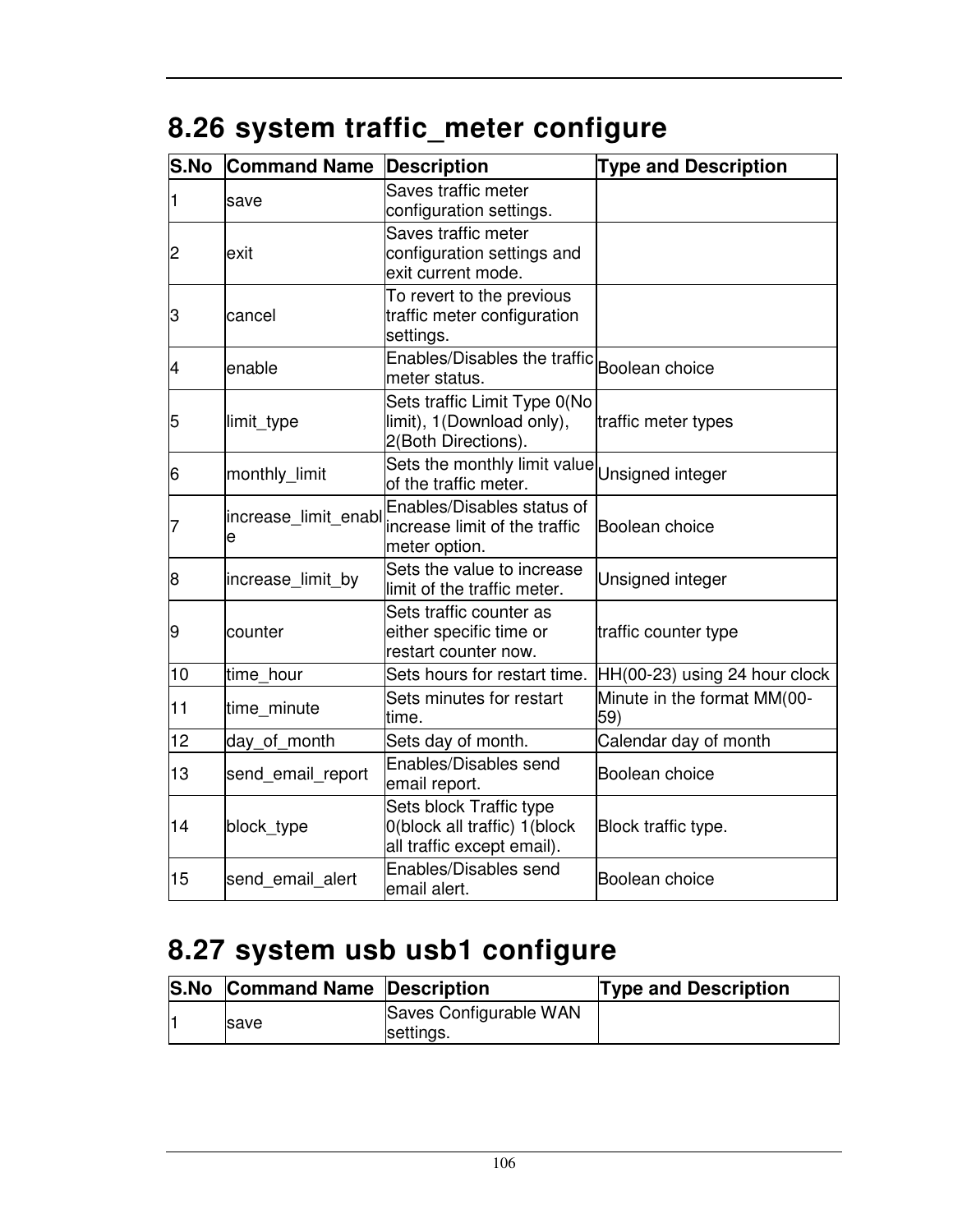|    | <b>S.No Command Name</b> | Description                                                               | <b>Type and Description</b> |
|----|--------------------------|---------------------------------------------------------------------------|-----------------------------|
| 2  | exit                     | Saves configurable WAN<br>settings and exit current<br>mode.              |                             |
| lЗ | cancel                   | To revert to the previous<br>Configurable WAN settings<br>settings.       |                             |
|    | enable                   | <b>Enables USB1</b>                                                       | Boolean choice              |
| 5  | printer_enable           | Enables printer usb                                                       | Boolean choice              |
| 6  | Storage_enable           | <b>Enables Storage USB</b>                                                | Boolean choice              |
|    | usb type                 | Selects the USB type<br>3G USB ADAPTOR/USB usb device type<br><b>Disc</b> |                             |

### **8.28 system usb usb2 configure**

|    | <b>S.No Command Name</b> | <b>Description</b>                                                  | <b>Type and Description</b> |
|----|--------------------------|---------------------------------------------------------------------|-----------------------------|
|    | lsave                    | Saves USB1 Settings<br>settings.                                    |                             |
| 2  | exit                     | Saves USB2 settings and<br>exit current mode.                       |                             |
| lЗ | lcancel                  | To revert to the previous<br>Configurable WAN settings<br>settings. |                             |
| 4  | enable                   | Enables USB2.                                                       | Boolean choice              |
| 5  | printer enable           | Enables printer.                                                    | Boolean choice              |
| 6  | Storage enable           | Enables USB2.                                                       | Boolean choice              |
|    | usb_type                 | Selects the USB type<br>3G USB ADAPTOR/USB usb device type<br>Disc. |                             |

### **8.29 system usb shareport\_vlan configure <row\_id>**

|    | <b>S.No Command Name Description</b> |                                                               | <b>Type and Description</b> |
|----|--------------------------------------|---------------------------------------------------------------|-----------------------------|
|    | $<$ row id $>$                       | SharePort on vlan<br>configuration.                           | Unsigned integer            |
|    | save                                 | Saves SharePort on vlan<br>settings.                          |                             |
| 13 | exit                                 | Saves shareport on vlan<br>settings and exit current<br>mode. |                             |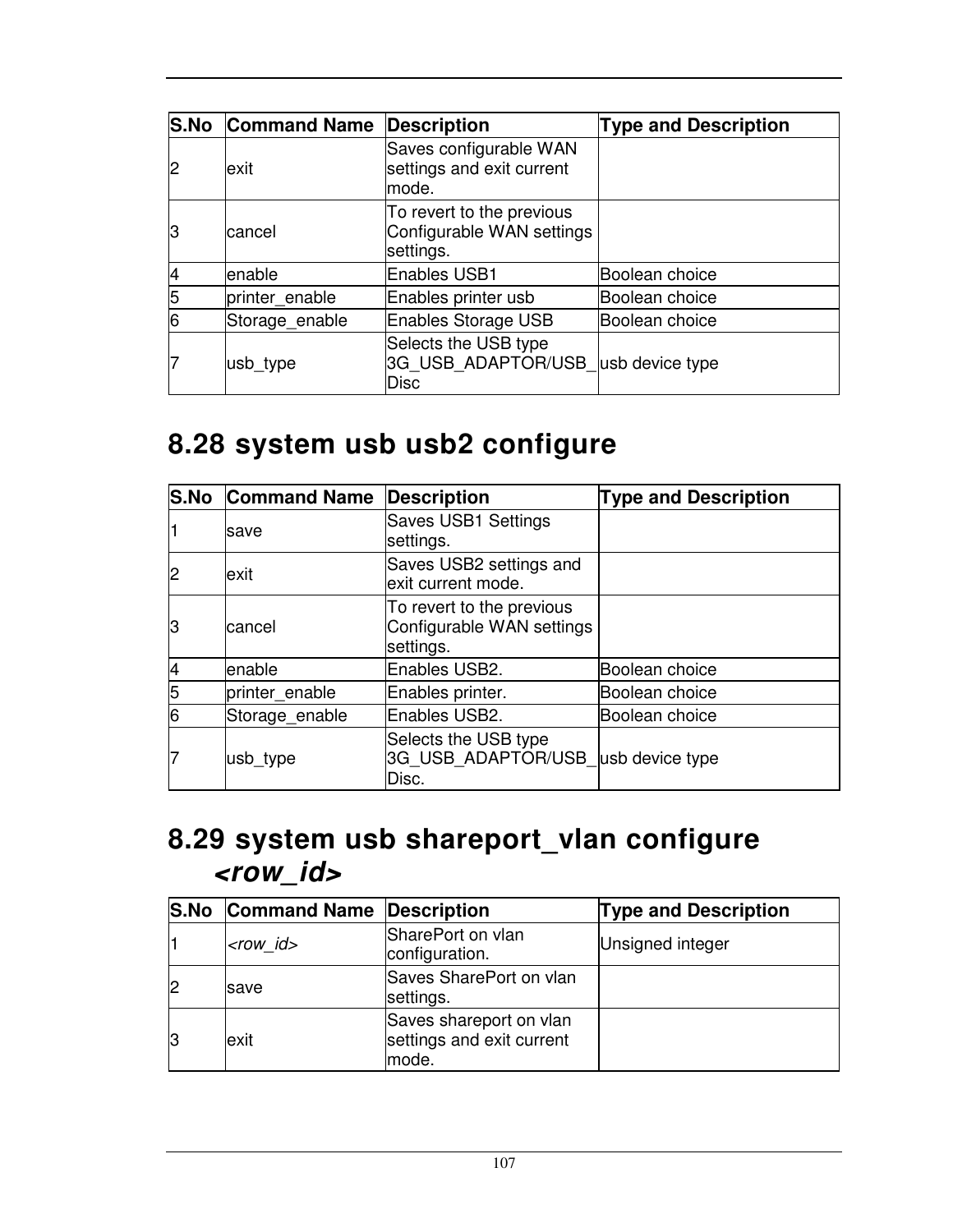|    | <b>S.No Command Name Description</b> |                                                          | <b>Type and Description</b> |
|----|--------------------------------------|----------------------------------------------------------|-----------------------------|
| 14 | <b>cancel</b>                        | To revert to the previous<br>shareport on vlan settings. |                             |
| 5  | printer sharing                      | Enables printer                                          | Boolean choice              |
| 16 | storage sharing                      | Enables USB2                                             | Boolean choice              |

### **8.30 system group add**

| S.No | <b>Command Name</b>                 | <b>Description</b>                                                     | <b>Type and Description</b>  |
|------|-------------------------------------|------------------------------------------------------------------------|------------------------------|
| 1    | save                                | Saves system group<br>configuration settings.                          |                              |
| 2    | lexit                               | Saves system group<br>configuration settings and<br>exit current mode. |                              |
| З    | cancel                              | To revert to the previous<br>system group configuration<br>settings.   |                              |
| 4    | groupname                           | <b>Enter the Group Name</b><br>here                                    | String                       |
| 5    | description                         | Enter a brief description of<br>the group here                         | String                       |
| 6    | Privilege_Type                      | Selects the privilege type<br>for the group.                           |                              |
| 7    | Privilege_Type<br>Admin             | Adds ADMIN privilege to<br>the group.                                  | Boolean choice               |
| 8    | Privilege_Type<br>sslvpn            | Adds sslvpn privilege to the<br>group.                                 | Boolean choice               |
| 9    | Privilege_Type<br>L <sub>2</sub> TP | Adds L2TP privilege to the<br>group.                                   | Boolean choice               |
| 10   | Privilege_Type<br><b>PPTP</b>       | Adds PPTP privilege to the<br>group.                                   | Boolean choice               |
| 11   | Privilege_Type<br>Xauth             | Adds Xauth privilege to the<br>group.                                  | Boolean choice               |
| 12   | Privilege_Type<br>Guest             | Adds Guest privilege to the<br>group.                                  | Boolean choice               |
| 13   | Privilege_Type<br>Captive_Portal    | Adds captive portal<br>privilege to the group.                         | Boolean choice               |
| 14   | grouptimeOut                        | Enter the time out for the<br>group.                                   | Idle timeout value for user. |

# 8.31 system group edit <row\_id>

| <b>S.No Command Name Description</b> |                                           | <b>Type and Description</b> |
|--------------------------------------|-------------------------------------------|-----------------------------|
| $ $ -row id                          | System groups edit mode. Unsigned integer |                             |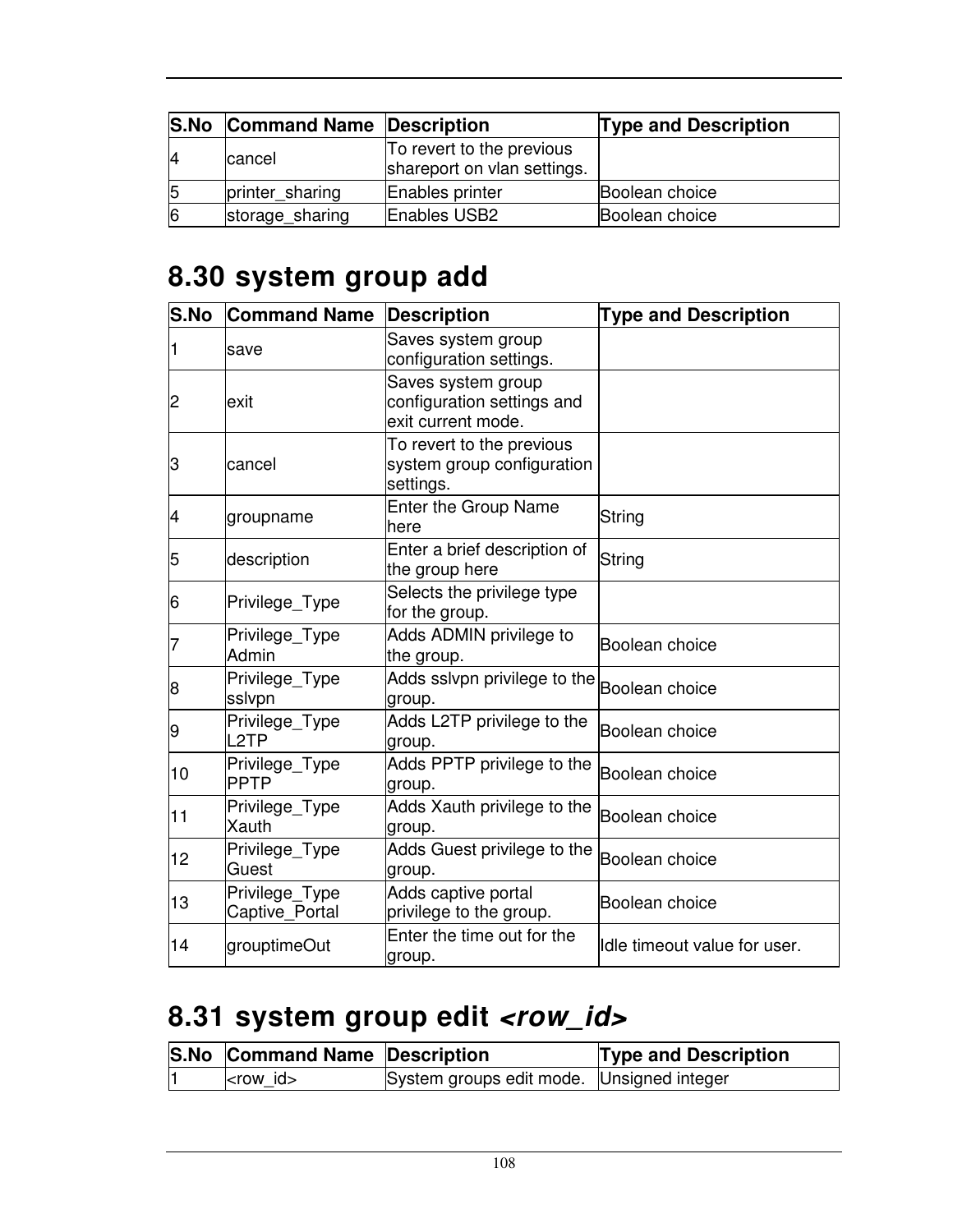|    | <b>S.No Command Name Description</b> |                                                                        | <b>Type and Description</b>  |
|----|--------------------------------------|------------------------------------------------------------------------|------------------------------|
| 2  | save                                 | Saves system group<br>configuration settings.                          |                              |
| IЗ | lexit                                | Saves system group<br>configuration settings and<br>exit current mode. |                              |
|    | cancel                               | To revert to the previous<br>system group configuration<br>settings.   |                              |
| 5  | description                          | Enter a brief description of<br>the group here.                        | String                       |
| 6  | grouptimeOut                         | Enter the new time out for<br>the group.                               | Idle timeout value for user. |

# 8.32 system group delete <row\_id>

| <b>S.No Command Name Description</b> |                                | <b>Type and Description</b> |
|--------------------------------------|--------------------------------|-----------------------------|
| $ <$ row id $>$                      | System groups delete<br>lmode. | Unsigned integer            |

# **8.33 system users add**

| <b>S.No</b>    | <b>Command Name</b>        | <b>Description</b>                                                             | <b>Type and Description</b> |
|----------------|----------------------------|--------------------------------------------------------------------------------|-----------------------------|
|                | save                       | Saves system user<br>configuration settings.                                   |                             |
| $\overline{c}$ | lexit                      | Saves system user<br>configuration settings and<br>exit current mode.          |                             |
| lЗ             | cancel                     | To revert to the previous<br>system user configuration<br>settings.            |                             |
| $\overline{4}$ | username                   | Enter the username here.                                                       | String                      |
| 5              | FirstName                  | Enter the user's first name<br>here.                                           | String                      |
| 6              | LastName                   | Enter the user's last name<br>here.                                            | String                      |
|                | password                   | Enter the password here.                                                       | String                      |
| 8              | password_confirm           | Re-Enter the password<br>here.                                                 | String                      |
| 9              | groupname                  | Enter the groupname here.                                                      | String                      |
| 10             | enable_change_pas<br>sword | Enables/Disables change<br>password for captive portal Boolean choice<br>user. |                             |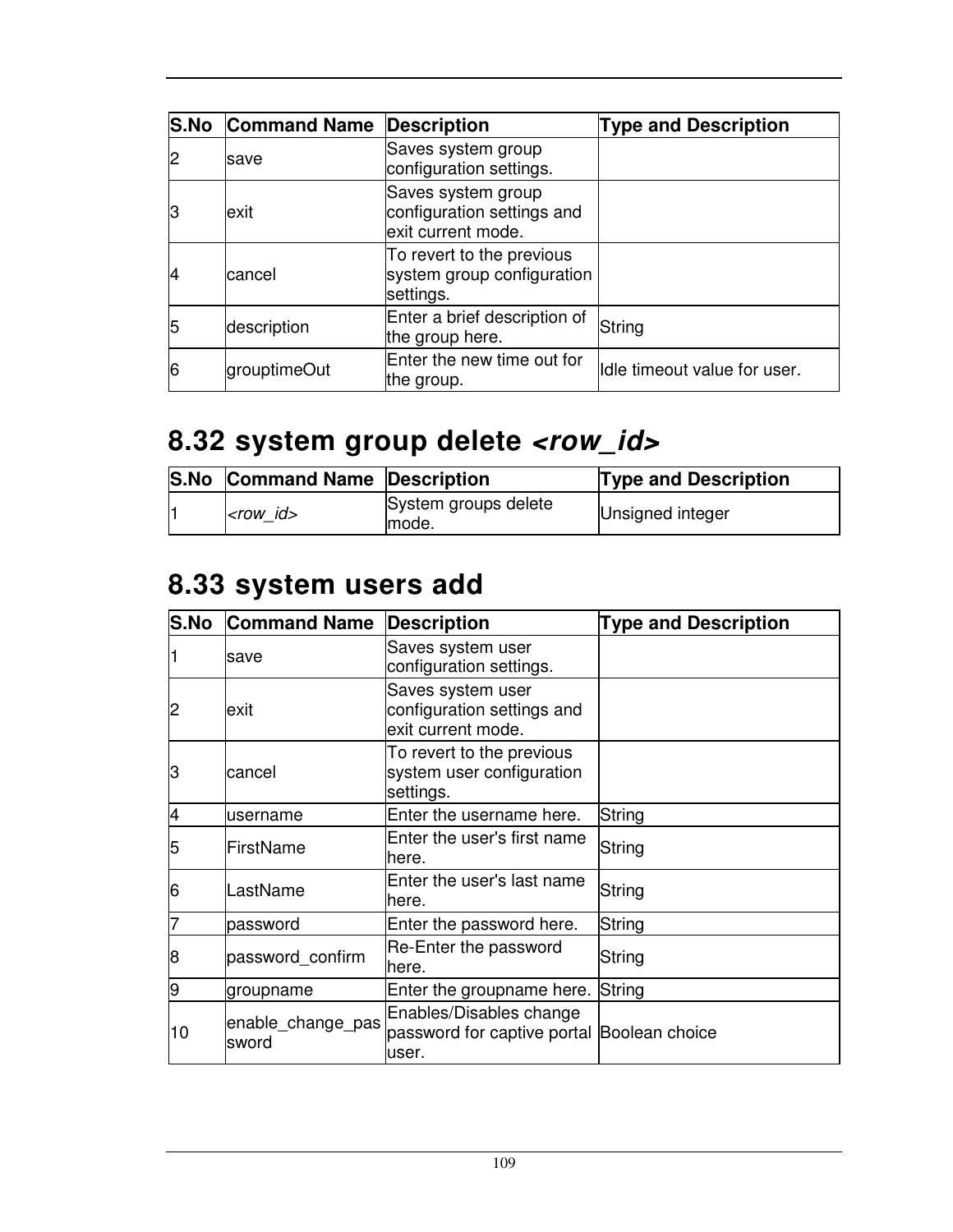| S.No | <b>Command Name</b>        | <b>Description</b>                                                             | <b>Type and Description</b> |
|------|----------------------------|--------------------------------------------------------------------------------|-----------------------------|
|      | $<$ row id $>$             | System users edit mode.                                                        | Unsigned integer            |
| 2    | lsave                      | Saves system user<br>configuration settings.                                   |                             |
| З    | exit                       | Saves system user<br>configuration settings and<br>exit current mode.          |                             |
| 4    | lcancel                    | To revert to the previous<br>system user configuration<br>settings.            |                             |
| 5    | FirstName                  | Enter the user's first name<br>here.                                           | String                      |
| 6    | LastName                   | Enter the user's last name<br>here.                                            | String                      |
|      | change_password            | Change user's password.                                                        | String<br>String<br>String  |
| 8    | enable_change_pas<br>sword | Enables/Disables change<br>password for captive portal Boolean choice<br>user. |                             |

## 8.34 system users edit <row\_id>

### 8.35 system users delete <row\_id>

| S.No Command Name Description |                                            | <b>Type and Description</b> |
|-------------------------------|--------------------------------------------|-----------------------------|
| $<$ row id $>$                | System users delete mode. Unsigned integer |                             |

#### **8.36 system group groupaccesscontrol configure <group\_id>**

|    | <b>S.No Command Name Description</b> |                                                                                | <b>Type and Description</b> |
|----|--------------------------------------|--------------------------------------------------------------------------------|-----------------------------|
|    | <group_id></group_id>                | group access control<br>configuration.                                         | Unsigned integer            |
| 2  | save                                 | Saves group access control<br>configuration settings.                          |                             |
| 13 | lexit                                | Saves group access control<br>configuration settings and<br>exit current mode. |                             |
| 14 | lcancel                              | To revert to the previous<br>group access control<br>configuration settings.   |                             |
| 5  | deny_login                           | Denies login.                                                                  | Boolean choice              |
| 6  | deny_login_wan                       | Denies login wan.                                                              | Boolean choice              |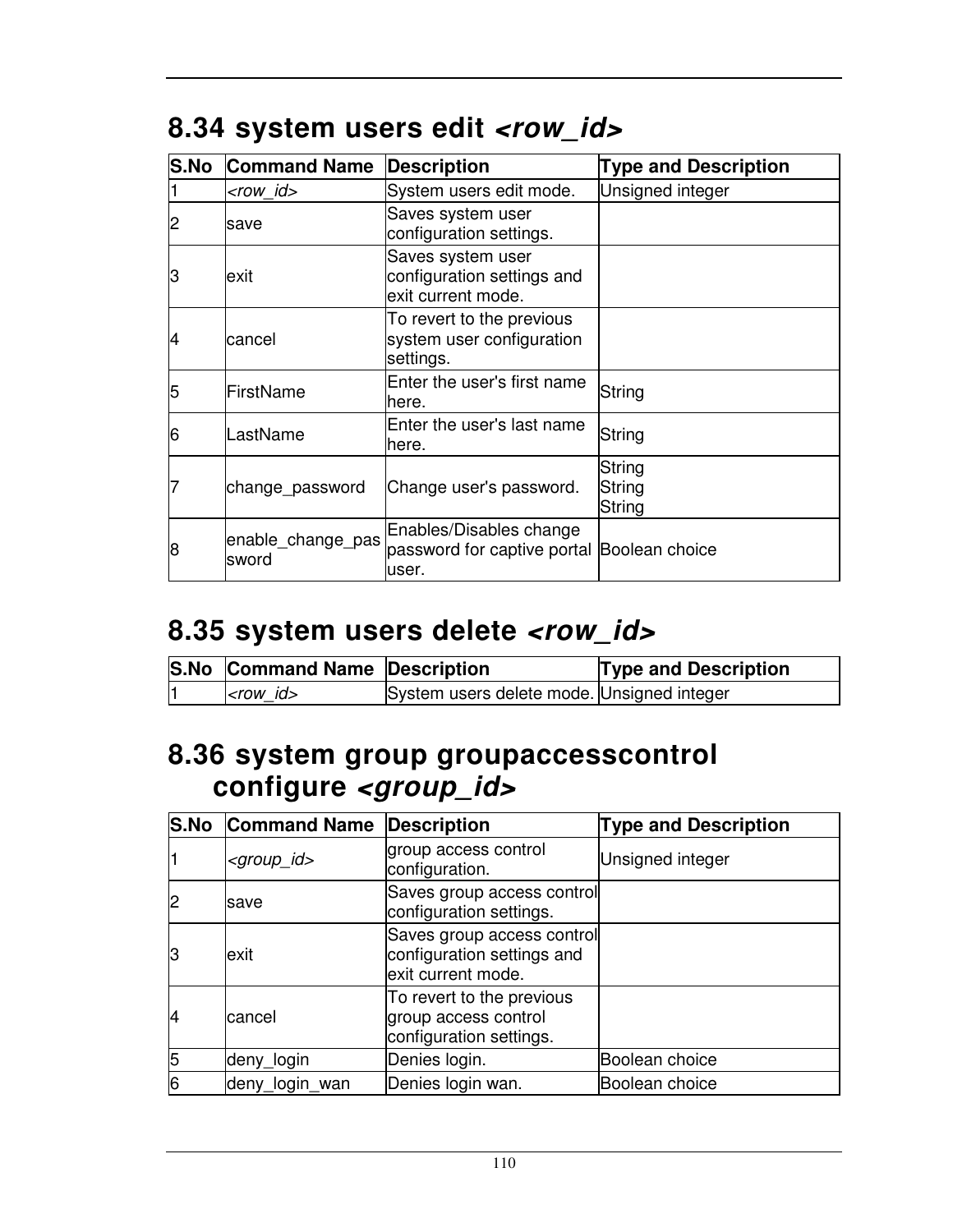|    | <b>S.No Command Name Description</b>                       | <b>Type and Description</b> |
|----|------------------------------------------------------------|-----------------------------|
|    | allow_login_from_de Login from ip.<br>fined ips            | Boolean choice              |
| 18 | allow_login_from_de<br>fined_browsers [Login from browser. | Boolean choice              |

#### **8.37 system group access\_control\_browser add**

|    | <b>S.No Command Name Description</b> |                                                                                           | <b>Type and Description</b> |
|----|--------------------------------------|-------------------------------------------------------------------------------------------|-----------------------------|
|    | save                                 | Saves group access control<br>browser configuration<br>settings.                          |                             |
| 2  | exit                                 | Saves group access control<br>browser configuration<br>settings and exit current<br>mode. |                             |
| lЗ | cancel                               | To revert to the previous<br>group access control<br>browser configuration<br>settings.   |                             |
|    | group_id                             | group id                                                                                  | Unsigned integer            |
|    | browser name                         | browser name                                                                              | Supported browsers          |

#### **8.38 system group access\_control\_browser delete <row\_id>**

| <b>S.No Command Name Description</b> |                                                                   | <b>Type and Description</b> |
|--------------------------------------|-------------------------------------------------------------------|-----------------------------|
| $<$ row id $>$                       | Deletes a browser from<br><b>Access Control browsers</b><br>list. | Unsigned integer            |

## **8.39 system group access\_control\_ip add**

| <b>S.No Command Name Description</b> |                                                                                   | <b>Type and Description</b> |
|--------------------------------------|-----------------------------------------------------------------------------------|-----------------------------|
| <b>Save</b>                          | Saves group access control<br>ip configuration settings.                          |                             |
| lexit                                | Saves group access control<br>ip configuration settings<br>and exit current mode. |                             |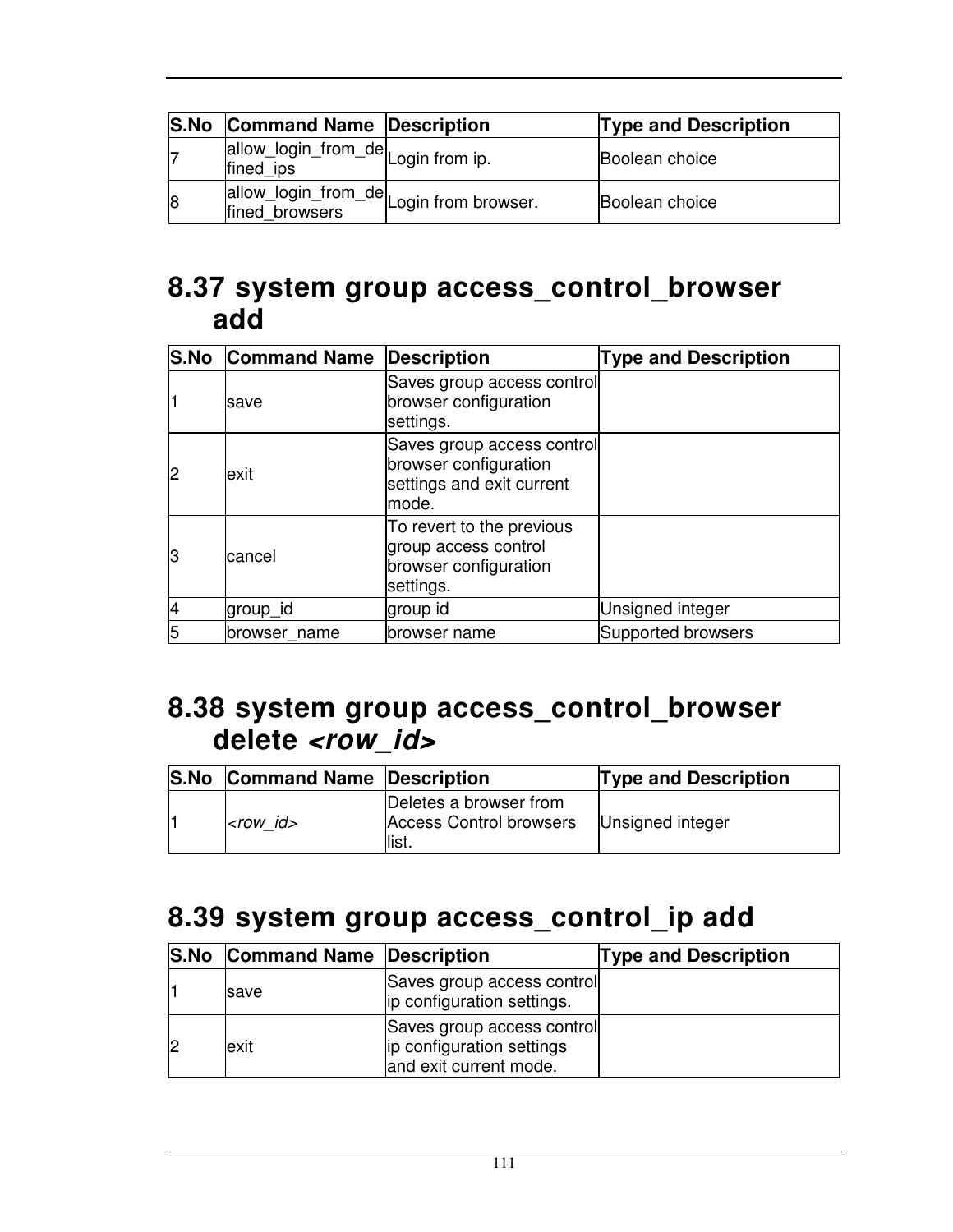| <b>S.No</b> | <b>Command Name</b> | <b>Description</b>                                                              | <b>Type and Description</b>                                            |
|-------------|---------------------|---------------------------------------------------------------------------------|------------------------------------------------------------------------|
| ß           | cancel              | To revert to the previous<br>group access control ip<br>configuration settings. |                                                                        |
|             | group id            | group id                                                                        | Unsigned integer                                                       |
| 5           | address_type        | address type                                                                    | source address type for users<br>ip policy                             |
| 6           | source_address      | Sets the source address.                                                        | IP address<br>AAA.BBB.CCC.DDD where<br>each part is in the range 0-255 |
|             | mask_length         | Sets the source network<br>mask length.                                         | number in range of 1 to 32                                             |

#### **8.40 system group access\_control\_ip delete <row\_id>**

| <b>S.No Command Name Description</b> |                                                                 | <b>Type and Description</b> |
|--------------------------------------|-----------------------------------------------------------------|-----------------------------|
| $<$ row id $>$                       | Deletes an ip from Access Unsigned integer<br>Control ips list. |                             |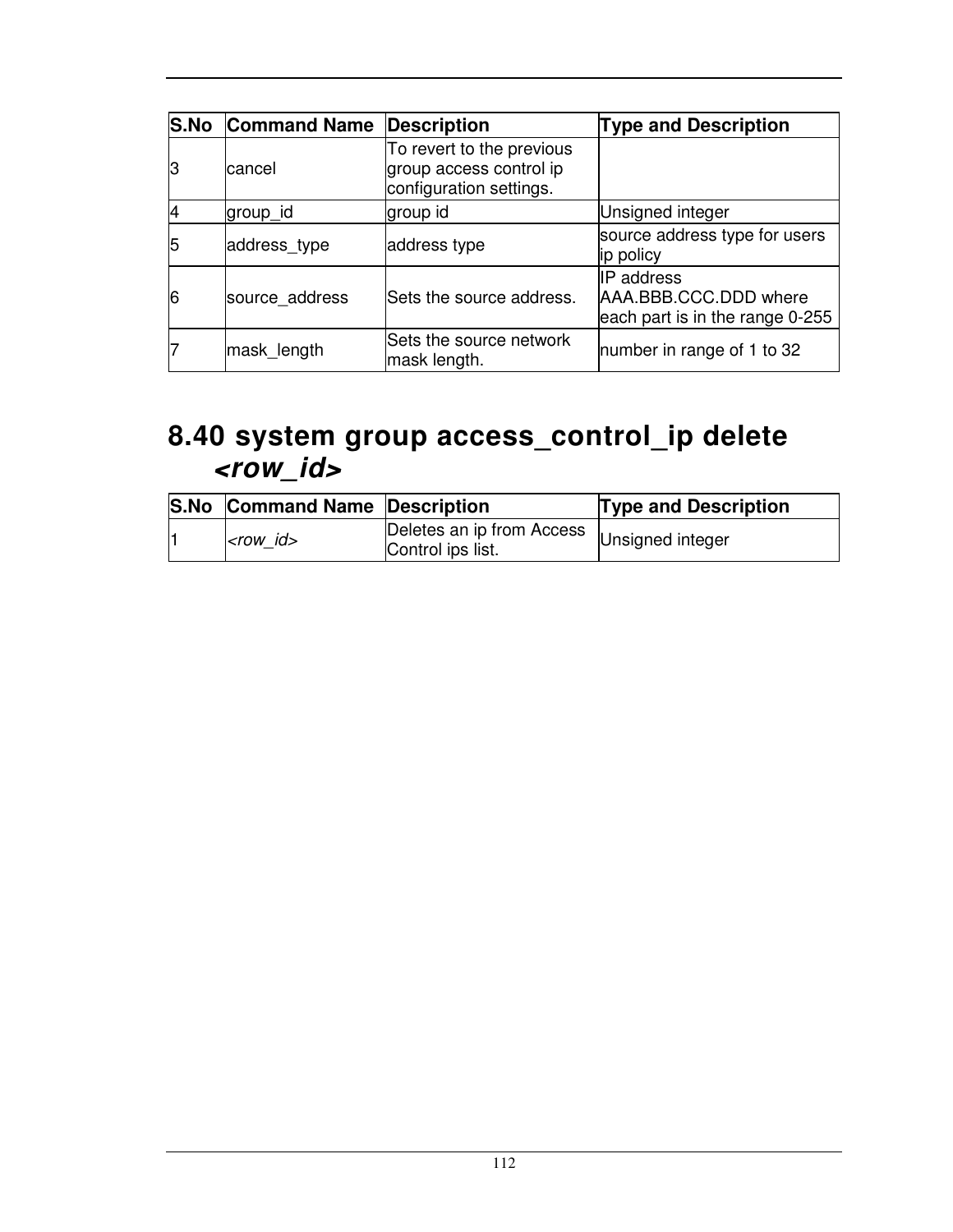# **Chapter 9. Configuration commands under branch UTIL**

## **9.1 util system\_check ping <ip\_address>**

| <b>S.No Command Name Description</b> |                                   | <b>Type and Description</b> |
|--------------------------------------|-----------------------------------|-----------------------------|
| kip_address>                         | Pings an Internet Address. String |                             |

## **9.2 util system\_check dns\_lookup <dns>**

| <b>S.No</b> | <b>Command Name Description</b> |                                                                                                 | <b>Type and Description</b> |
|-------------|---------------------------------|-------------------------------------------------------------------------------------------------|-----------------------------|
|             | <dns></dns>                     | To retrieve the IP address<br>of a Web, FTP, Mail or any String<br>other Server on the Internet |                             |

## **9.3 util system\_check traceroute <ip\_address>**

| <b>S.No Command Name Description</b> |                                                                                               | <b>Type and Description</b> |
|--------------------------------------|-----------------------------------------------------------------------------------------------|-----------------------------|
| $<$ ip address>                      | Displays all the routers<br>present between the<br>destination IP address and<br>this router. | String                      |

#### **9.4 util system\_check capturePackets start <interface>**

| <b>S.No Command Name Description</b> |                                   | <b>Type and Description</b> |
|--------------------------------------|-----------------------------------|-----------------------------|
| $ $ <i><interface></interface></i>   | Starts the packet capture. String |                             |

#### **9.5 util system\_check capturePackets download <fileName> <ipAddr>**

| S.No | <b>Command Name Description</b> |                                                                 | <b>Type and Description</b>                                                                              |
|------|---------------------------------|-----------------------------------------------------------------|----------------------------------------------------------------------------------------------------------|
|      |                                 | $\leq$ fileName> $\leq$ ipAddr Downloads the packet<br>machine. | <b>FileName string</b><br><b>IP</b> address<br>AAA.BBB.CCC.DDD where<br>each part is in the range 0-255. |

# **9.6 util dbglog\_download <fileName> <ipAddr>**

| <b>S.No Command Name Description</b> |                                                                                                   | <b>Type and Description</b> |
|--------------------------------------|---------------------------------------------------------------------------------------------------|-----------------------------|
|                                      | $\kappa$ - <i>stileName&gt; <ipaddr< i=""> Downloads Dbglogs to the FileName string</ipaddr<></i> |                             |
|                                      | host machine                                                                                      | <b>IP</b> address           |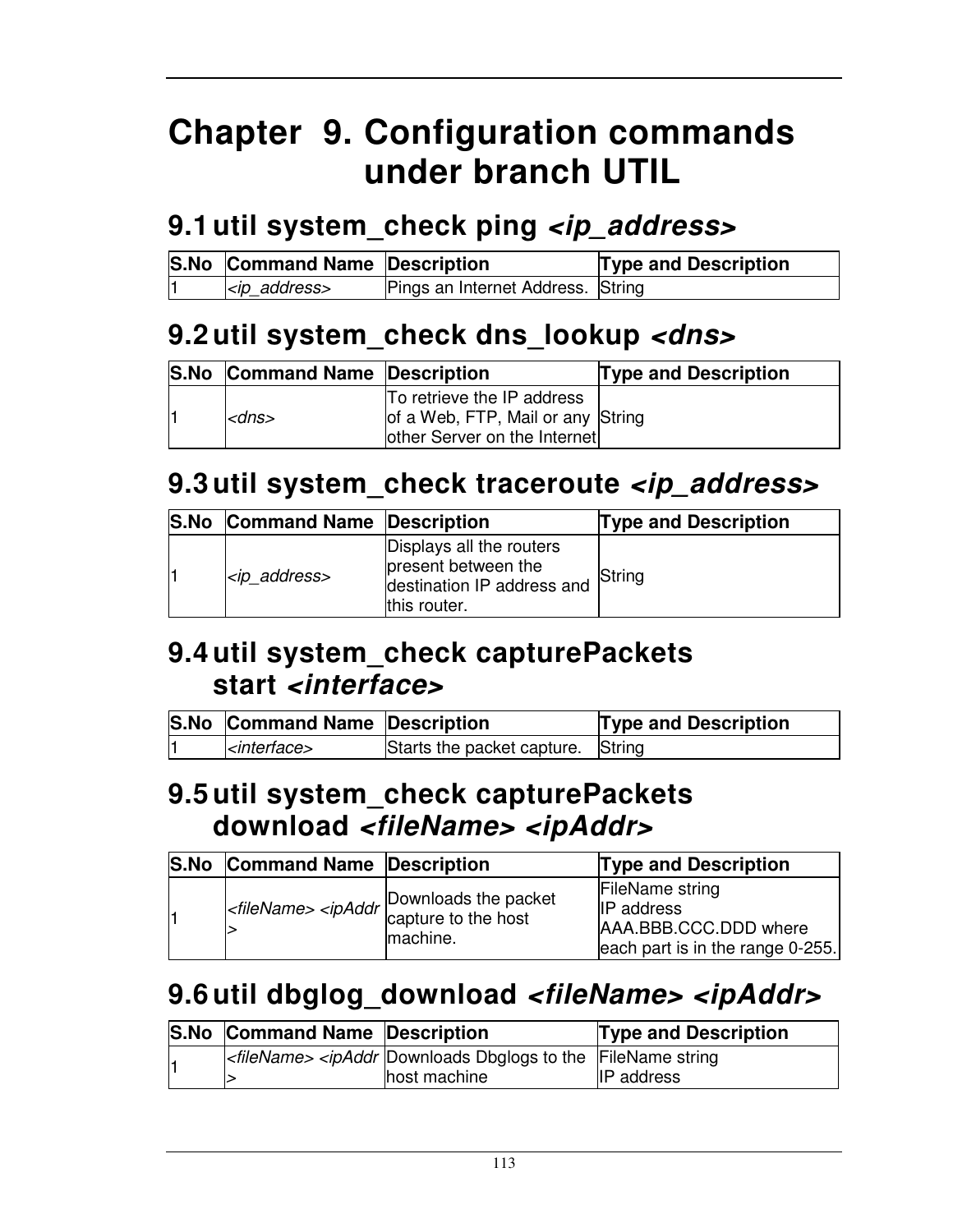| <b>S.No Command Name Description</b> | <b>Type and Description</b>     |
|--------------------------------------|---------------------------------|
|                                      | AAA.BBB.CCC.DDD where           |
|                                      | each part is in the range 0-255 |

#### **9.7 util usb\_test <ipAddr> <fileName>**

| <b>S.No Command Name Description</b> |                                                              | <b>Type and Description</b>      |
|--------------------------------------|--------------------------------------------------------------|----------------------------------|
|                                      | $\ket{eq}$ and $\ket{eq}$ stile Name $\ket{p}$ test the USB. | String<br><b>FileName string</b> |

### **9.8 util firmware\_upgrade <IpAddr> <FileName>**

| <b>S.No Command Name Description</b> |                                                                                                                                                                                            | <b>Type and Description</b>                                                              |
|--------------------------------------|--------------------------------------------------------------------------------------------------------------------------------------------------------------------------------------------|------------------------------------------------------------------------------------------|
| e                                    | <lpaddr> <filenam firmware.<="" td="" the="" to="" upgrade=""  =""><td><b>IP</b> address<br/>AAA.BBB.CCC.DDD where<br/>each part is in the range 0-255<br/>String.</td></filenam></lpaddr> | <b>IP</b> address<br>AAA.BBB.CCC.DDD where<br>each part is in the range 0-255<br>String. |

#### **9.9 util enable\_auto\_backup <status>**

| <b>S.No Command Name Description</b> |                                          | <b>Type and Description</b> |
|--------------------------------------|------------------------------------------|-----------------------------|
| <i>status&gt;</i>                    | Enables/Disables Auto<br>Backup support. | Boolean choice.             |

## **9.10 util enable\_config\_encryp <status>**

| <b>S.No</b> | <b>Command Name Description</b> |                                                          | <b>Type and Description</b> |
|-------------|---------------------------------|----------------------------------------------------------|-----------------------------|
|             | l <status></status>             | Enables/Disables<br>Configuration encryption<br>support. | <b>Boolean choice</b>       |

#### **9.11 util watchdog\_disable <status>**

| <b>S.No Command Name Description</b> |                                                    | <b>Type and Description</b> |
|--------------------------------------|----------------------------------------------------|-----------------------------|
| <status></status>                    | Disables/Enables watchdog Boolean choice<br>timer. |                             |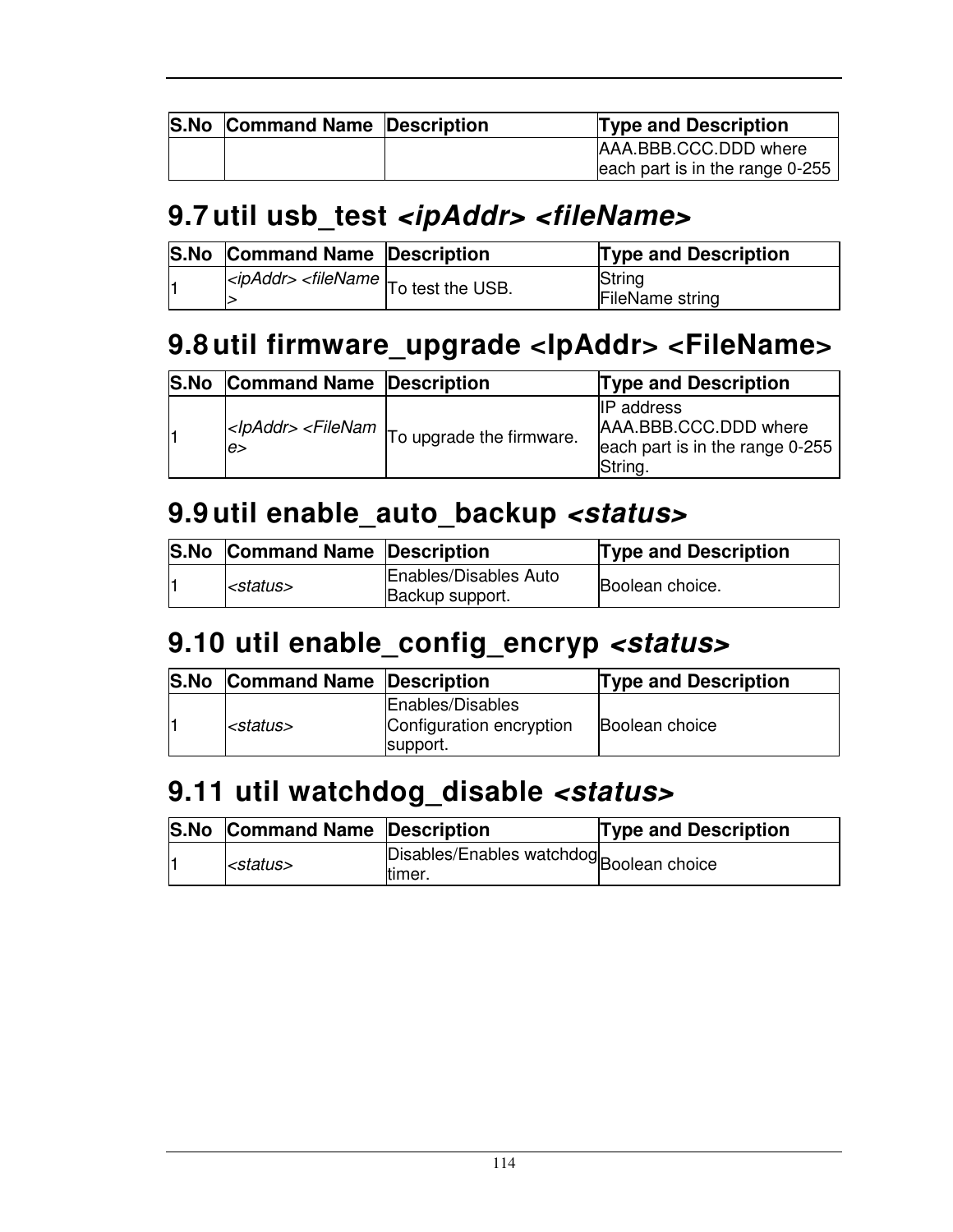# **Chapter 10. Configuration commands under branch LICENSE**

#### **10.1 license list**

| <b>S.No Command Name Description</b> |                                                 | <b>Type and Description</b> |
|--------------------------------------|-------------------------------------------------|-----------------------------|
| llist                                | Lists all licenses configured<br>on the device. |                             |
| lactivate                            | Activates a license on the<br>device.           |                             |

## **10.2 license activate <activationKey>**

|    | <b>S.No Command Name Description</b> |                                                 | <b>Type and Description</b>                                                  |
|----|--------------------------------------|-------------------------------------------------|------------------------------------------------------------------------------|
|    | <activationkey></activationkey>      | Activates a license on the<br>device.           | Takes a string value that has<br>only AtoZ, atoz and 0to9<br>characters only |
| l2 | list                                 | Lists all licenses configured<br>on the device. |                                                                              |
| 13 | activate                             | Activates a license on the<br>device.           |                                                                              |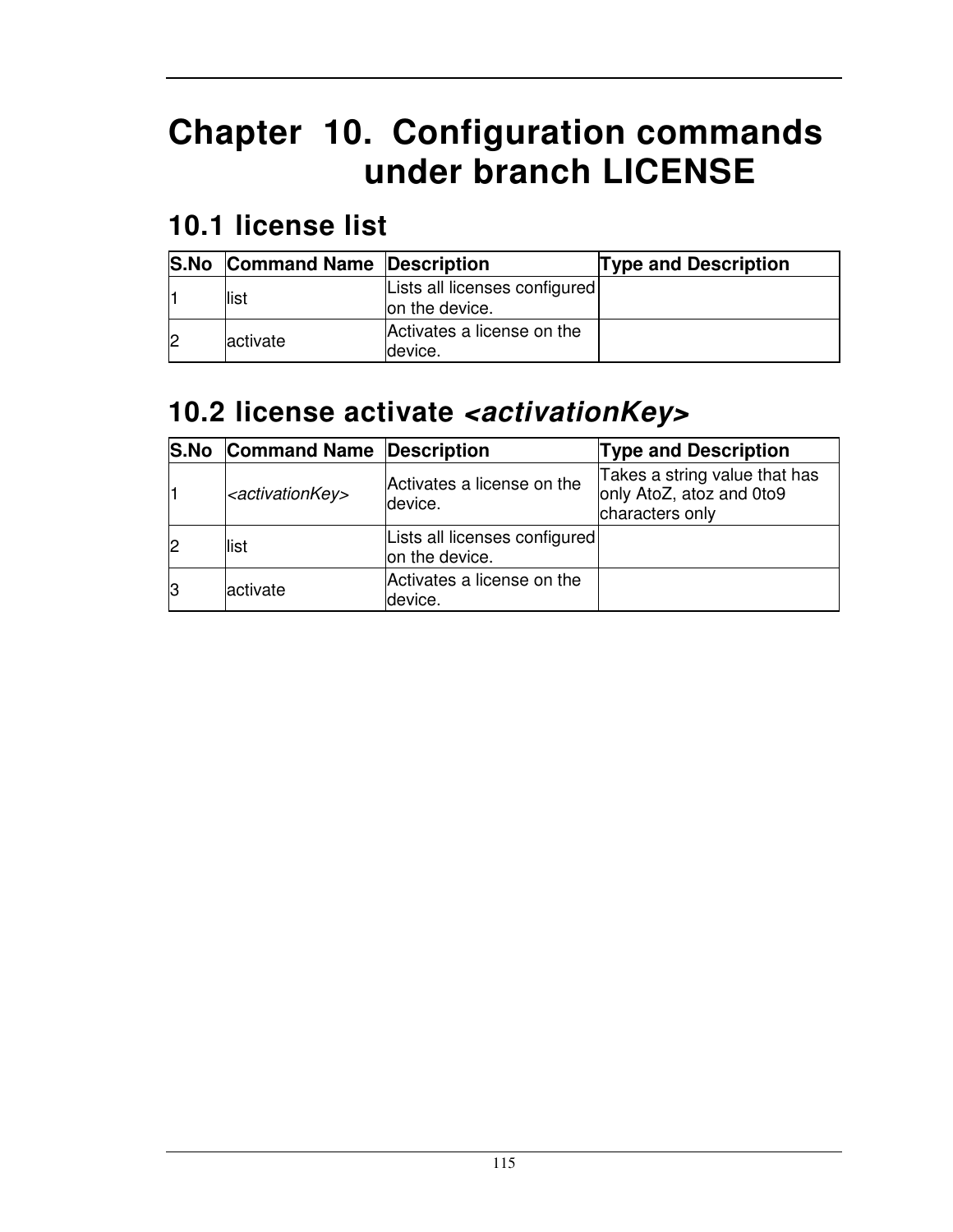# **Chapter 11. Configuration commands under branch NET**

#### **11.1 net ipv6\_tunnel six\_to\_four configure**

| <b>S.No</b> | <b>Command Name</b>           | <b>Description</b>                                                                                                                                                          | <b>Type and Description</b> |
|-------------|-------------------------------|-----------------------------------------------------------------------------------------------------------------------------------------------------------------------------|-----------------------------|
|             | save                          | Saves sixToFour Tunnel<br>configuration settings.                                                                                                                           |                             |
|             | exit                          | Saves sixToFour Tunnel<br>configuration settings, and<br>exits current mode.                                                                                                |                             |
| IЗ          | cancel                        | To revert to the previous<br>lsixToFourTunnel<br>configuration settings.                                                                                                    |                             |
| 14          | automatic_tunneling<br>enable | Enables/disables automatic<br>tunneling which will allow<br>traffic from a LAN IPv6<br>network to be tunneled<br>through a WAN IPv4<br>network to reach an IPV6<br>network. | Boolean choice              |

## **11.2 net bandwidth profile enable <enable>**

| <b>S.No Command Name Description</b> |                                                    | <b>Type and Description</b> |
|--------------------------------------|----------------------------------------------------|-----------------------------|
| <i><enable></enable></i>             | It allows to enable/disable<br>bandwidth profiles. | Boolean choice              |

# **11.3 net bandwidth profile add**

|    | <b>S.No Command Name</b> | Description                                                                        | <b>Type and Description</b> |
|----|--------------------------|------------------------------------------------------------------------------------|-----------------------------|
|    | save                     | Saves bandwidth profile<br>configuration settings.                                 |                             |
| 2  | exit                     | <b>Saves bandwidth Profile</b><br>configuration settings and<br>exit current mode. |                             |
| 13 | lcancel                  | To revert to the previous<br>bandwidth Profile<br>configuration settings.          |                             |
| 14 | Iname                    | Unique Profile Name.                                                               | String                      |
| 5  | policytype               | Policy Type, either Inbound Bandwidth policy type.<br>or Outbound.                 |                             |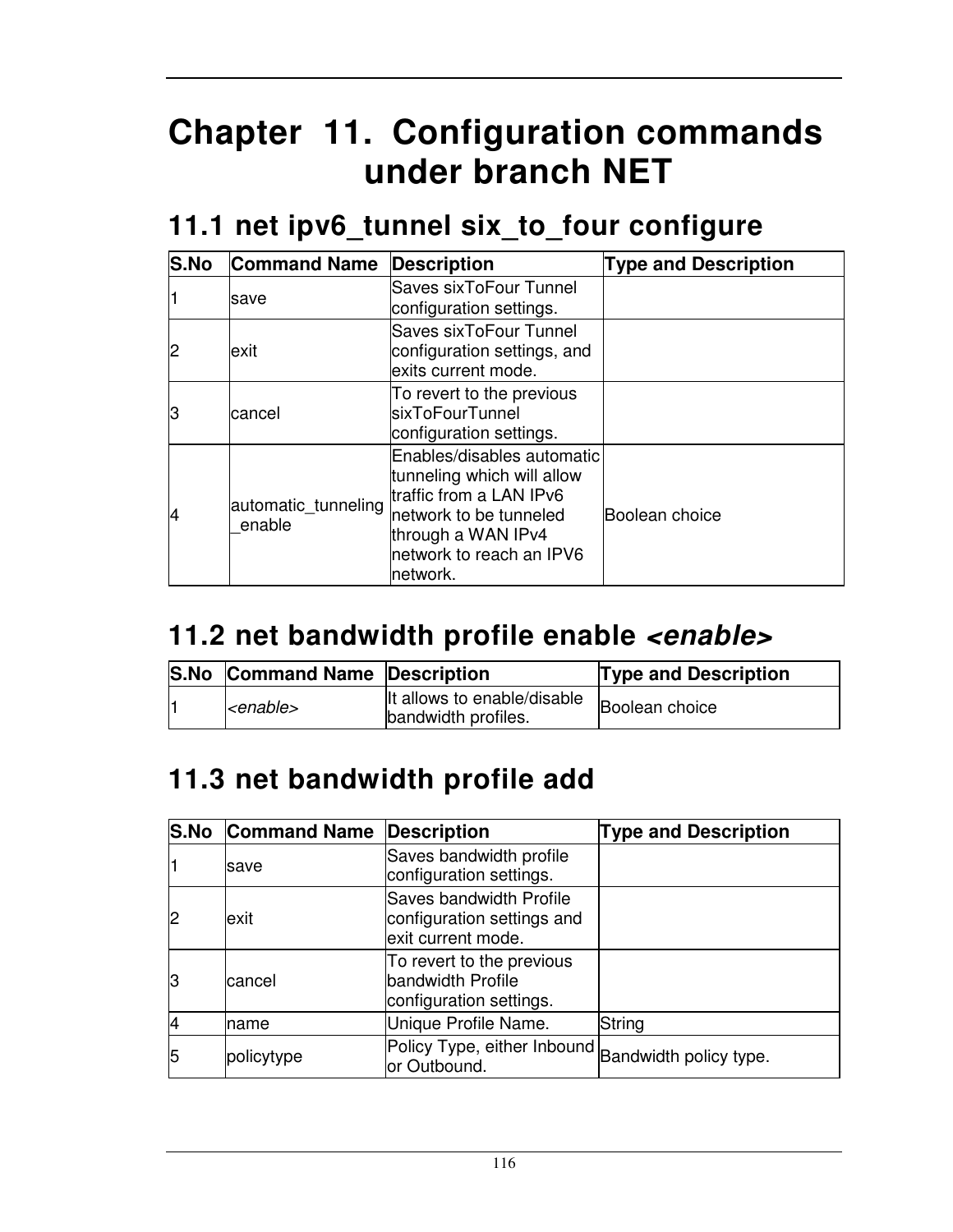|    | <b>S.No Command Name</b> | <b>Description</b>                                                                                                                                                                                    | <b>Type and Description</b>                      |
|----|--------------------------|-------------------------------------------------------------------------------------------------------------------------------------------------------------------------------------------------------|--------------------------------------------------|
| 6  | type                     | Profile Type, either Priority<br>or Rate.                                                                                                                                                             | Bandwidth profile type.                          |
|    | priority                 | Priority.                                                                                                                                                                                             | Bandwidth priority type.                         |
| 8  | minimum rate             | Minimum Bandwidth<br>provided by user.                                                                                                                                                                | Minimum bandwidth rate 0-<br>Max bandwidth Kbps. |
| 19 | maximum_rate             | Maximum Bandwidth<br>provided by user.                                                                                                                                                                | Maximum bandwidth rate 100-<br>100000 Kbps.      |
| 10 | Interface                | Enter WAN interface<br>(WAN1/WAN2) for Outbund<br>Policy and LAN/VLAN (Use<br>show net bandwidth profile String<br>interface list command to<br>see list) interface for<br>Inbound Bandwidth Profile. |                                                  |

# 11.4 net bandwidth profile edit <row\_id>

| <b>S.No</b> | <b>Command Name</b> | <b>Description</b>                                                          | <b>Type and Description</b>                      |
|-------------|---------------------|-----------------------------------------------------------------------------|--------------------------------------------------|
|             | <row_id></row_id>   | It allows to edit a bandwidth Unsigned integer<br>profile.                  |                                                  |
| 2           | save                | Saves bandwidth profile<br>configuration settings.                          |                                                  |
| З           | lexit               | Saves bandwidth Profile<br>configuration settings and<br>exit current mode. |                                                  |
| 14          | cancel              | To revert to the previous<br>bandwidth Profile<br>configuration settings.   |                                                  |
| 5           | name                | Unique Profile Name.                                                        | String                                           |
| 16          | policytype          | Policy Type, either Inbound<br>or Outbound.                                 | Bandwidth policy type.                           |
|             | type                | Profile Type, either Priority<br>or Rate.                                   | Bandwidth profile type.                          |
| 8           | priority            | Select from Low, Medium<br>or High if the profile type is<br>priority.      | Bandwidth priority type.                         |
| 19          | minimum_rate        | Minimum Bandwidth<br>provided by user.                                      | Minimum bandwidth rate 0-<br>Max bandwidth Kbps. |
| 10          | maximum_rate        | Maximum Bandwidth<br>provided by user.                                      | Maximum bandwidth rate 100-<br>100000 Kbps.      |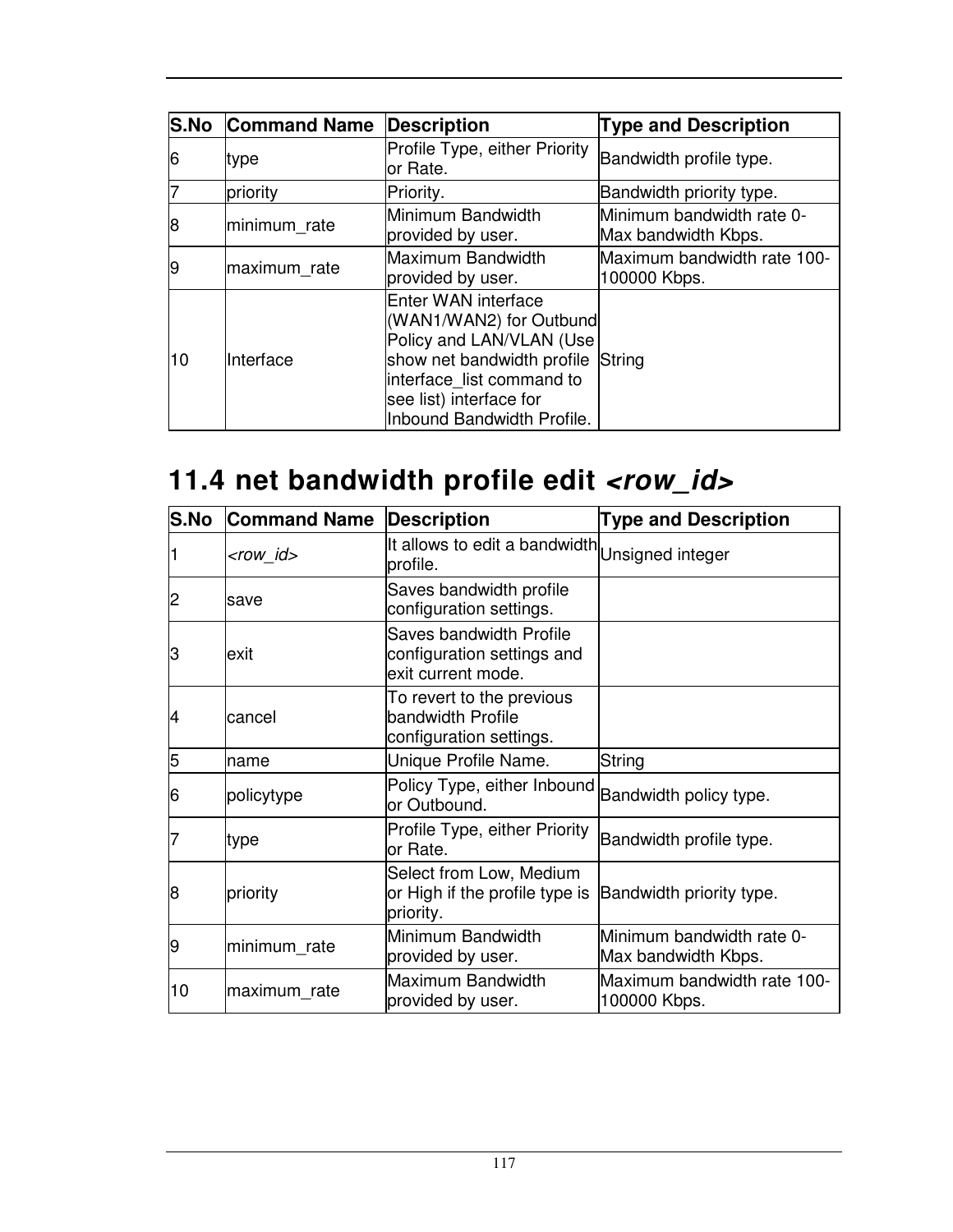|     | S.No Command Name Description |                                                                                                                                                                                                    | <b>Type and Description</b> |
|-----|-------------------------------|----------------------------------------------------------------------------------------------------------------------------------------------------------------------------------------------------|-----------------------------|
| l11 | Interface                     | Enter WAN interface<br>(WAN1/WAN2) for<br>Outbound Policy and<br>LAN/VLAN (Use show net<br>bandwidth profile<br>interface list command to<br>see list) interface for<br>Inbound Bandwidth Profile. | String                      |

# **11.5 net bandwidth profile delete <row\_id>**

| <b>S.No Command Name Description</b> |                                             | <b>Type and Description</b> |
|--------------------------------------|---------------------------------------------|-----------------------------|
| $ $ -row id $>$                      | It allows to delete a<br>bandwidth profile. | Unsigned integer            |

## **11.6 net bandwidth traffic\_selector add**

| <b>S.No</b>    | <b>Command Name</b> | <b>Description</b>                                                                | <b>Type and Description</b>                                                           |
|----------------|---------------------|-----------------------------------------------------------------------------------|---------------------------------------------------------------------------------------|
| 1              | save                | <b>Saves Traffic Selector</b><br>configuration settings.                          |                                                                                       |
| $\overline{2}$ | exit                | <b>Saves Traffic Selector</b><br>configuration settings and<br>exit current mode. |                                                                                       |
| З              | cancel              | To revert to the previous<br><b>Traffic Selector</b><br>configuration settings.   |                                                                                       |
| 4              | profile_name        | Profile Name.                                                                     | String                                                                                |
| 5              | service name        | To see available services<br>list by show command.                                | String                                                                                |
| 6              | match_type          | The match type can be IP<br>or MAC Address.                                       | Traffic selector match type.                                                          |
| 7              | ip_address          | IP Address.                                                                       | IP address<br>AAA.BBB.CCC.DDD where<br>each part is in the range 0-255.               |
| 8              | subnet mask         | Subnet Mask.                                                                      | IP address<br>AAA.BBB.CCC.DDD where<br>each part is in the range 0-255.               |
| 9              | mac address         | <b>MAC Address</b>                                                                | <b>MAC</b> address<br>AA:BB:CC:DD:EE:FF where<br>each part is in the range 00-<br>FF. |
| 10             | port_name           | Port Name                                                                         | Traffic selectors Port types.                                                         |
| 11             | vlan id             | Vlan ID                                                                           | Unsigned integer.                                                                     |
| 12             | access_point        | Virtual Access Point Name String.                                                 |                                                                                       |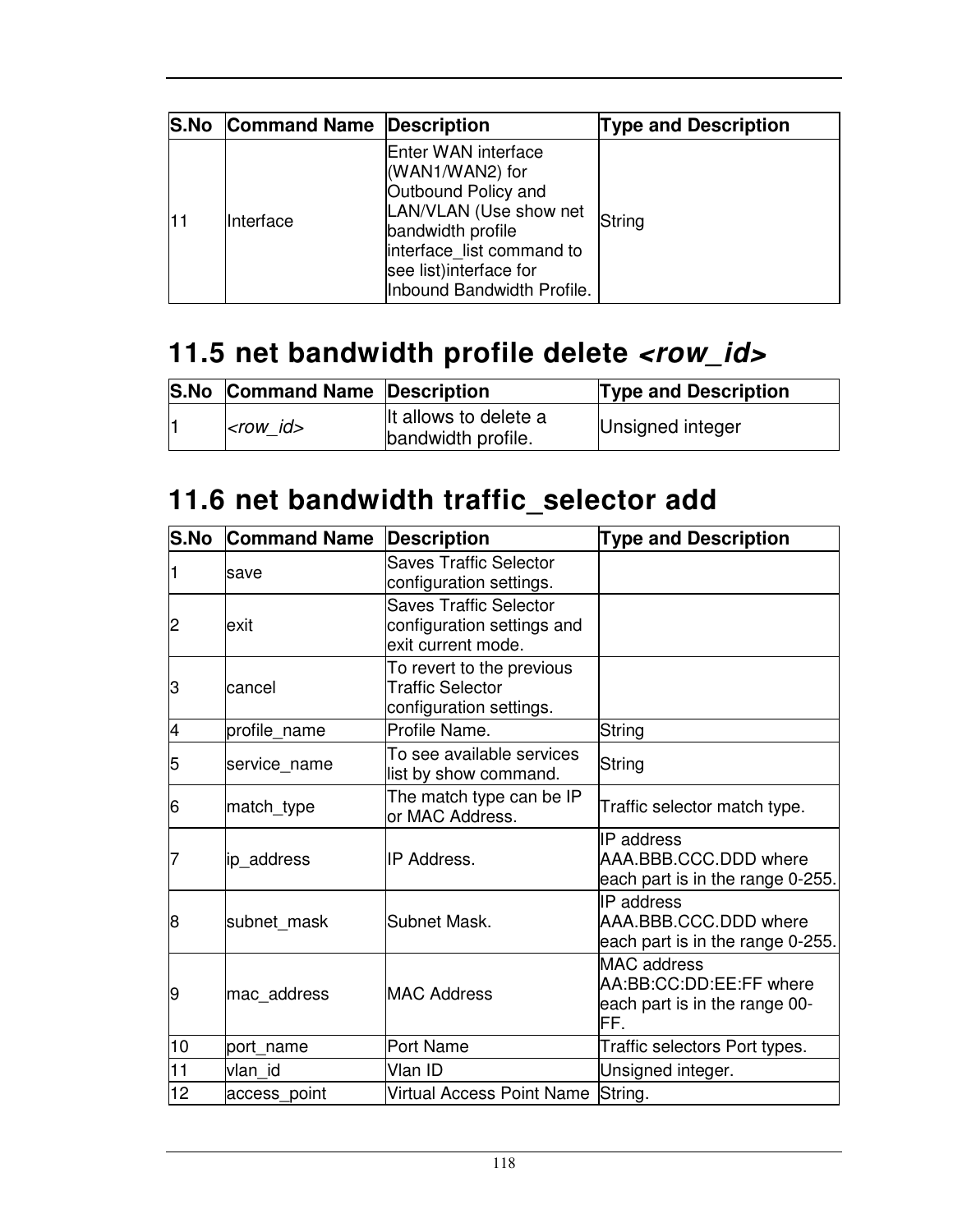## **11.7 net bandwidth traffic\_selector**  edit <row\_id>

| S.No | <b>Command Name</b> | <b>Description</b>                                                                | <b>Type and Description</b>                                                           |
|------|---------------------|-----------------------------------------------------------------------------------|---------------------------------------------------------------------------------------|
| 1    | <row id=""></row>   | It allows to edit a traffic<br>selector for a bandwidth<br>profile.               | Unsigned integer                                                                      |
| 2    | Isave               | <b>Saves Traffic Selector</b><br>configuration settings.                          |                                                                                       |
| 3    | exit                | <b>Saves Traffic Selector</b><br>configuration settings and<br>exit current mode. |                                                                                       |
| 4    | lcancel             | To revert to the previous<br><b>Traffic Selector</b><br>configuration settings.   |                                                                                       |
| 5    | profile name        | Profile Name.                                                                     | <b>String</b>                                                                         |
| 6    | service_name        | Sees available services list<br>by show command                                   | String                                                                                |
| 7    | match_type          | <b>IP /MAC Address</b>                                                            | Traffic selector match type.                                                          |
| 8    | ip address          | <b>IP Address.</b>                                                                | IP address<br>AAA.BBB.CCC.DDD where<br>each part is in the range 0-255.               |
| 9    | subnet mask         | Subnet Mask.                                                                      | <b>IP</b> address<br>AAA.BBB.CCC.DDD where<br>each part is in the range 0-255.        |
| 10   | mac address         | <b>MAC Address</b>                                                                | <b>MAC</b> address<br>AA:BB:CC:DD:EE:FF where<br>each part is in the range 00-<br>FF. |
| 11   | port_name           | Port Name                                                                         | Traffic selectors Port types.                                                         |
| 12   | vlan id             | Vlan ID                                                                           | Unsigned integer.                                                                     |
| 13   | access_point        | Virtual Access Point Name String                                                  |                                                                                       |

### **11.8 net bandwidth traffic\_selector delete <row\_id>**

| <b>S.No Command Name Description</b> |                                                                       | <b>Type and Description</b> |
|--------------------------------------|-----------------------------------------------------------------------|-----------------------------|
| $ <$ row id $>$                      | It allows to delete a traffic<br>selector for a bandwidth<br>profile. | Unsigned integer            |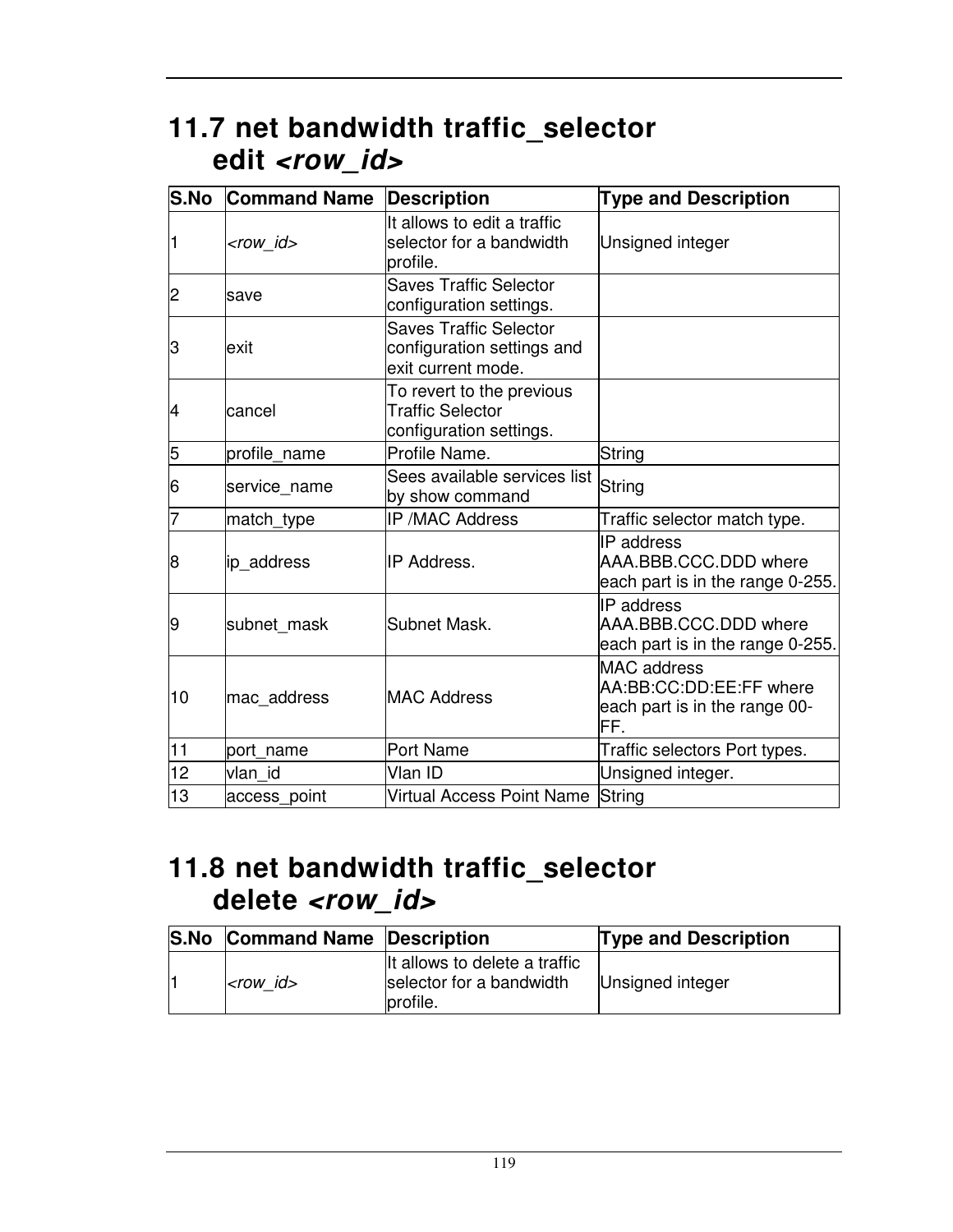# **11.9 net ddns wan1 configure**

|   | <b>S.No Command Name</b> | Description                                                         | <b>Type and Description</b>                               |
|---|--------------------------|---------------------------------------------------------------------|-----------------------------------------------------------|
|   | save                     | Saves DDNS configuration<br>settings.                               |                                                           |
| 2 | lexit                    | Saves DDNS configuration<br>settings and exit current<br>lmode.     |                                                           |
| З | cancel                   | To revert to the previous<br><b>DDNS</b> configuration<br>settings. |                                                           |
| 4 | ddns service             | <b>Enables or Disables</b><br><b>DNS</b> service                    | Dyndns to provide Dynamic Select the Ddns Service type.   |
| 5 | lhostname                | Sets Hostname.                                                      | String, Max 64 characters and<br>no ' or empty space or " |
| 6 | username                 | lSets username.                                                     | String, Max 64 characters and<br>no ' or empty space or " |
|   | password                 | <b>Sets Password.</b>                                               | String, Max 64 characters and<br>no ' or empty space or " |
| 8 | time_update_enable       | Sets Timeperiod as 30<br>days.                                      | Boolean choice                                            |
| 9 | wild flag enable         | Enables/Disables using<br>wild cards.                               | Boolean choice                                            |

# **11.10 net ddns wan2 configure**

| <b>S.No</b> | <b>Command Name</b> | <b>Description</b>                                                  | <b>Type and Description</b>                               |
|-------------|---------------------|---------------------------------------------------------------------|-----------------------------------------------------------|
|             | save                | Saves DDNS configuration<br>settings.                               |                                                           |
| 2           | exit                | Saves DDNS configuration<br>settings and exit current<br>mode.      |                                                           |
| IЗ          | cancel              | To revert to the previous<br><b>DDNS</b> configuration<br>settings. |                                                           |
| 4           | ddns service        | <b>Enables or Disables</b><br><b>DNS</b> service                    | Dyndns to provide Dynamic Select the Ddns Service type.   |
| 5           | hostname            | Sets Hostname.                                                      | String, Max 64 characters and<br>no ' or empty space or " |
| 6           | username            | Sets username.                                                      | String, Max 64 characters and<br>no ' or empty space or " |
|             | password            | Sets Password.                                                      | String, Max 64 characters and<br>no ' or empty space or " |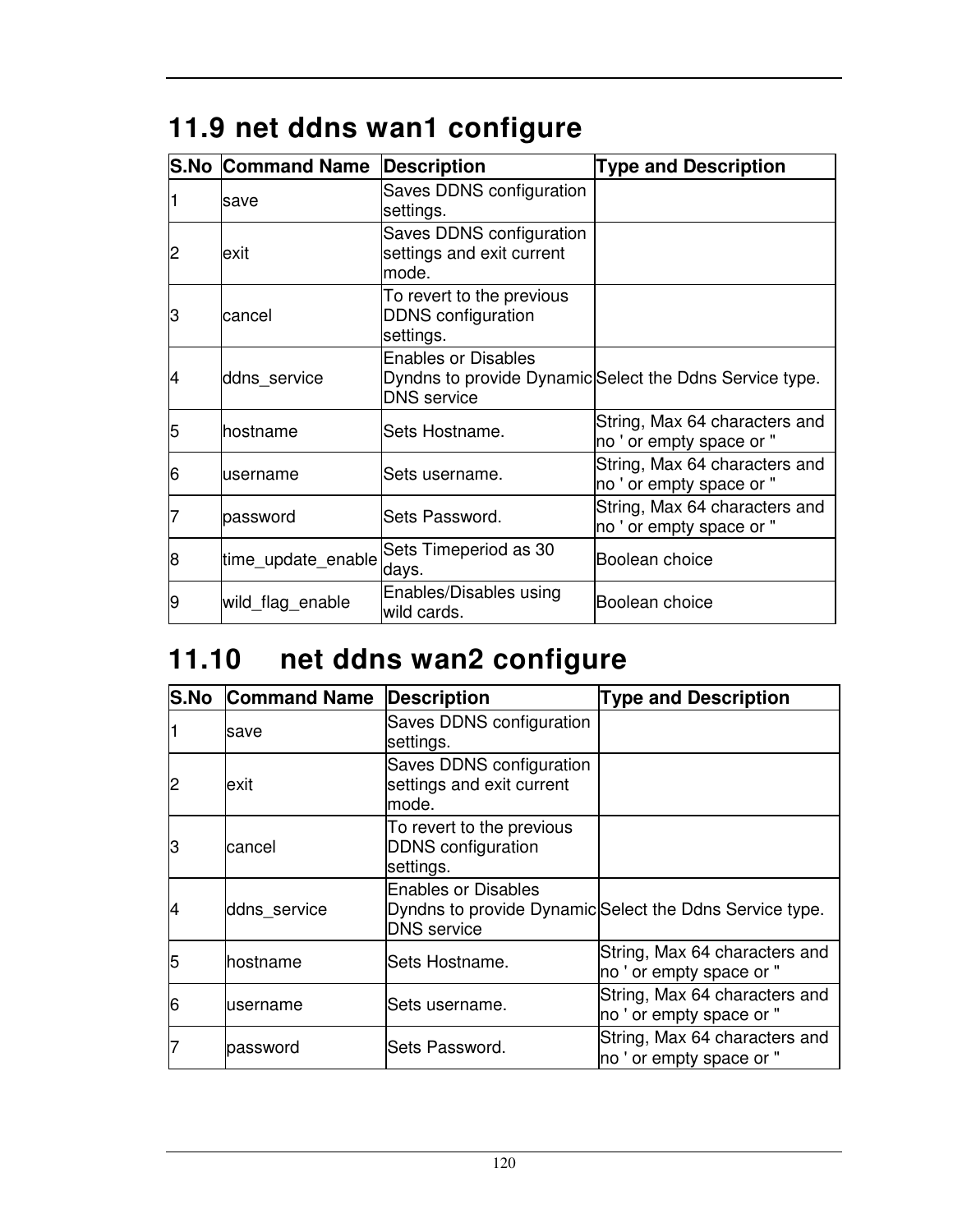|    | <b>S.No Command Name Description</b> |                                          | <b>Type and Description</b> |
|----|--------------------------------------|------------------------------------------|-----------------------------|
| 8  |                                      | time_update_enable Sets Timeperiod as 30 | Boolean choice              |
| 19 | wild_flag_enable                     | Enables/Disables using<br>wild cards.    | Boolean choice              |

#### **11.11 net lan dhcp reserved\_ip configure <mac\_address>**

| S.No | <b>Command Name</b>    | <b>Description</b>                                                               | <b>Type and Description</b>                                                      |
|------|------------------------|----------------------------------------------------------------------------------|----------------------------------------------------------------------------------|
|      | <mac address=""></mac> | <b>DHCP Reserved IPs</b><br>add/edit mode.                                       | <b>MAC</b> address<br>AA:BB:CC:DD:EE:FF where<br>each part is in the range 00-FF |
| 2    | save                   | Saves DHCP Reserved IPs<br>configuration settings.                               |                                                                                  |
| З    | exit                   | Saves DHCP Reserved IPs<br>configuration settings, and<br>exit current mode.     |                                                                                  |
| 4    | cancel                 | To revert to the previous<br><b>DHCP Reserved IPs</b><br>configuration settings. |                                                                                  |
| 5    | ip_address             | Sets IP Address to be<br>reserved.                                               | IIP address<br>AAA.BBB.CCC.DDD where<br>each part is in the range 0-255          |
| 6    | computer_name          | Specifies a unique name.                                                         | String                                                                           |
|      | Association            | Selects to Associate with IP<br>/ MAC Binding.                                   | Boolean choice                                                                   |
| 8    | s                      | log_dropped_packet Specifies logging option for<br>this rule.                    | Boolean choice                                                                   |

#### **11.12 net lan dhcp reserved\_ip delete <mac\_address>**

| <b>S.No Command Name Description</b> |            | <b>Type and Description</b>                                                                                |
|--------------------------------------|------------|------------------------------------------------------------------------------------------------------------|
| $\vert$ <mac address=""></mac>       | lip entry. | Deletes a specific reserved MAC address<br>Example: EE:FF where<br>$ $ each part is in the range 00-FF $ $ |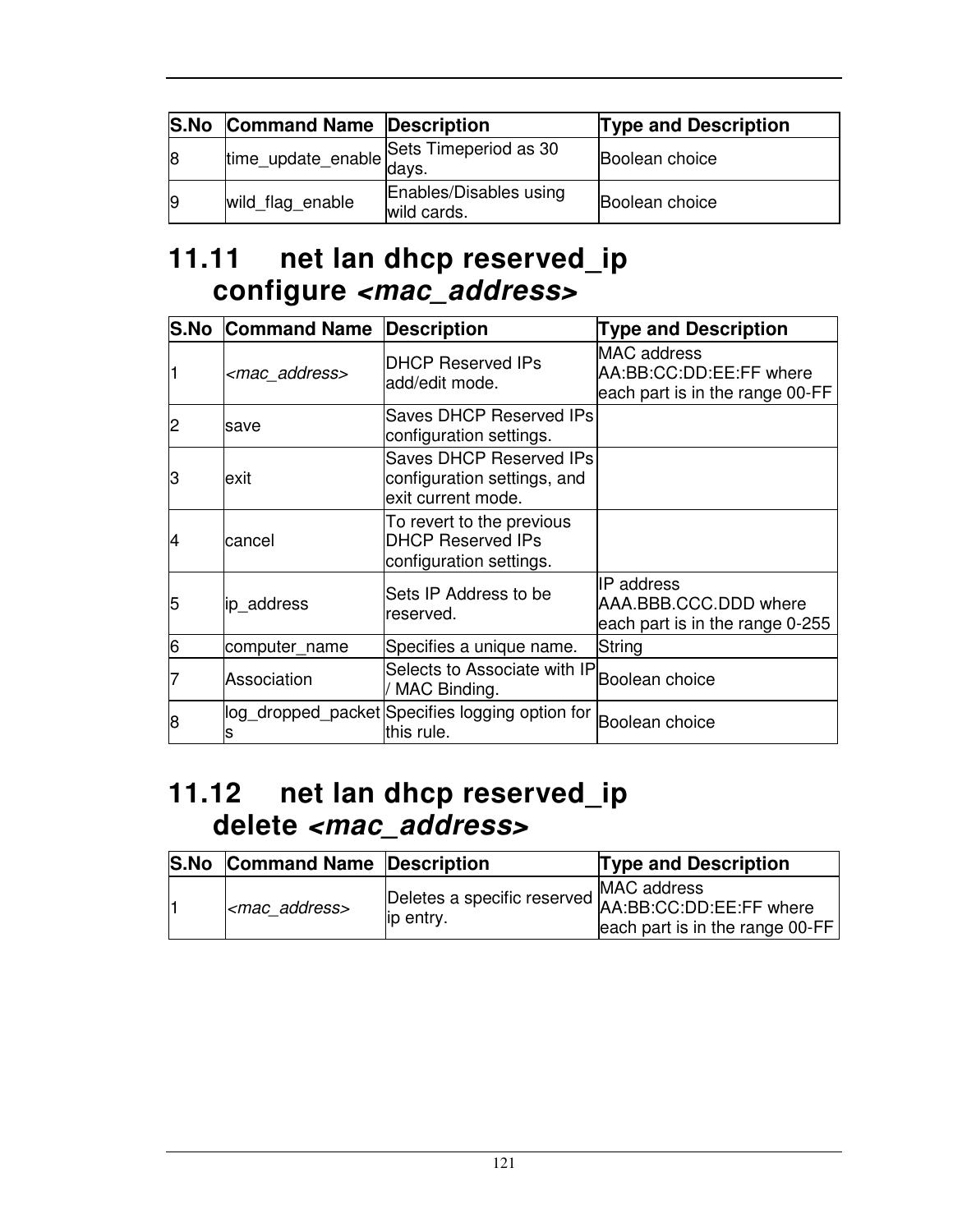## **11.13 net dmz dhcp reserved\_ip configure <mac\_address>**

|    | <b>S.No Command Name Description</b> |                                                                                  | <b>Type and Description</b>                                                      |
|----|--------------------------------------|----------------------------------------------------------------------------------|----------------------------------------------------------------------------------|
|    | <mac_address></mac_address>          | <b>IDHCP Reserved IPs</b><br>ladd/edit mode.                                     | <b>MAC</b> address<br>AA:BB:CC:DD:EE:FF where<br>each part is in the range 00-FF |
|    | save                                 | <b>Saves DHCP Reserved IPs</b><br>configuration settings.                        |                                                                                  |
| lЗ | exit                                 | Saves DHCP Reserved IPs<br>configuration settings and<br>lexit current mode.     |                                                                                  |
| 4  | lcancel                              | To revert to the previous<br><b>DHCP Reserved IPs</b><br>configuration settings. |                                                                                  |
| 5  | ip address                           | Sets IP Address to be<br>reserved.                                               | IP address<br>AAA.BBB.CCC.DDD where<br>each part is in the range 0-255           |

#### **11.14 net dmz dhcp reserved\_ip delete <mac\_address>**

| <b>S.No</b> | <b>Command Name Description</b> |            | <b>Type and Description</b>                                                            |
|-------------|---------------------------------|------------|----------------------------------------------------------------------------------------|
|             | <mac address=""></mac>          | lip entry. | Deletes a specific reserved MAC address<br>in entry<br>each part is in the range 00-FF |

#### **11.15 net ethernet configure <interface\_name>**

|    | <b>S.No Command Name</b>          | Description                                                          | <b>Type and Description</b> |
|----|-----------------------------------|----------------------------------------------------------------------|-----------------------------|
|    | <interface_name></interface_name> | Ethernet configuration<br>mode.                                      | String                      |
|    | save                              | Saves ethernet<br>configuration settings.                            |                             |
| lЗ | exit                              | Saves ethernet<br>configuration settings, and<br>exits current mode. |                             |
|    | lcancel                           | To revert to the previous<br>configuration settings.                 |                             |
| 5  | vlan-enable                       | Enables/Disables VLAN for Boolean choice<br>this interface.          |                             |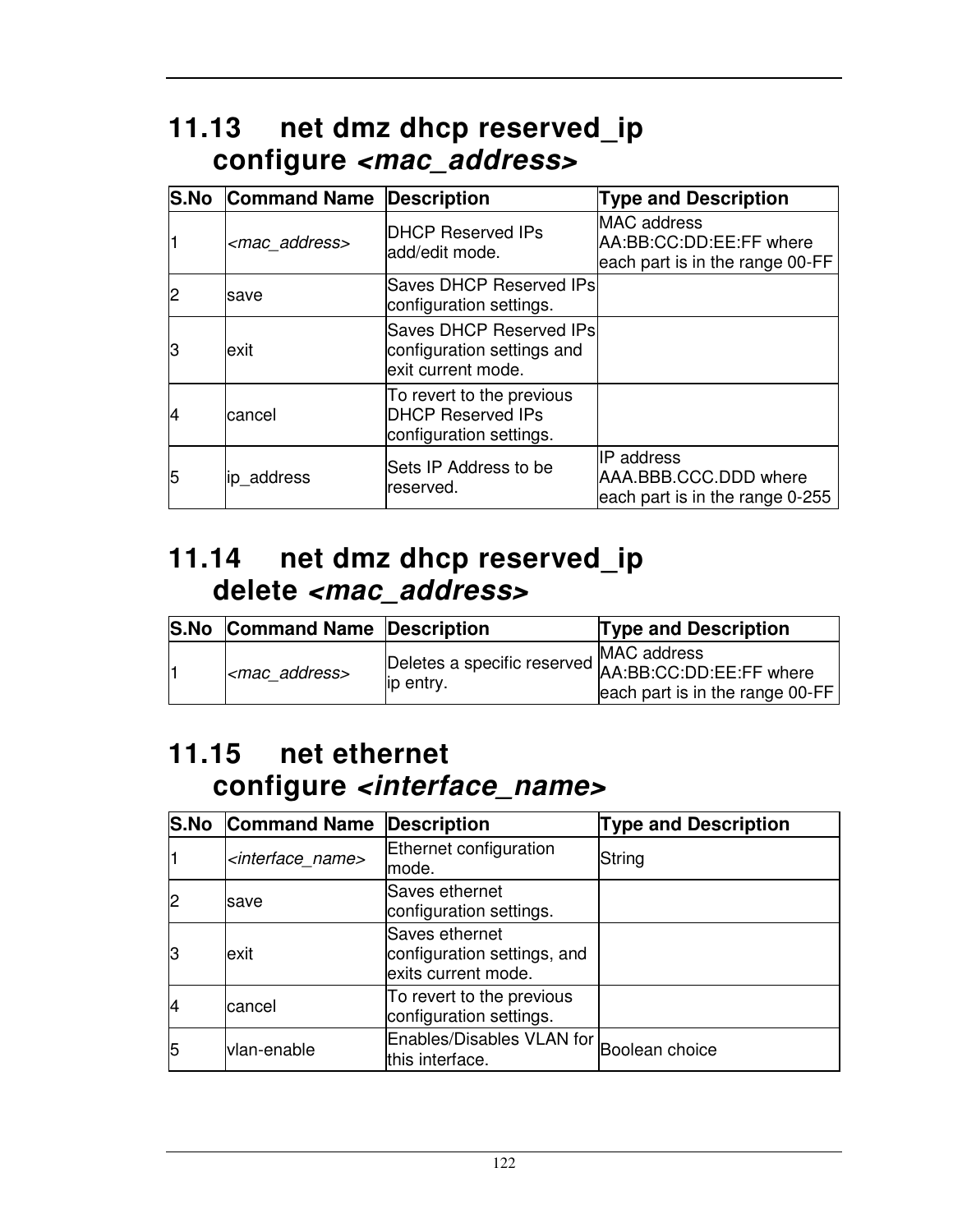|   | <b>S.No Command Name Description</b> |                                                | <b>Type and Description</b> |
|---|--------------------------------------|------------------------------------------------|-----------------------------|
| 6 | native-vlan                          | Enables/Disables native<br><b>VLAN</b> status. | <b>Boolean</b> choice       |
|   | vlanid                               | Sets VLAN Id.                                  | Unsigned integer            |

# **11.16 net lan ipv4 configure**

| <b>S.No</b>    | <b>Command Name</b> | <b>Description</b>                                            | <b>Type and Description</b>                                                                                          |
|----------------|---------------------|---------------------------------------------------------------|----------------------------------------------------------------------------------------------------------------------|
| 1              | save                | Saves LAN configuration<br>settings.                          |                                                                                                                      |
| $\overline{c}$ | exit                | Saves LAN configuration<br>settings and exit current<br>mode. |                                                                                                                      |
| З              | cancel              | To revert to the previous<br>LAN configuration settings.      |                                                                                                                      |
| 4              | static              | Configures LAN Settings.                                      |                                                                                                                      |
| 5              | static address      | Sets system LAN IP<br>address.                                | IP address<br>AAA.BBB.CCC.DDD where<br>each part is in the range 0-255                                               |
| 6              | static subnet mask  | Sets system LAN subnet<br>mask.                               | IP address<br>AAA.BBB.CCC.DDD where<br>each part is in the range 0-255                                               |
| 7              | dhcp                | Configures DHCP Settings.                                     |                                                                                                                      |
| 8              | dhcp mode           | Sets dhcp mode.                                               | dhcpv4 modes                                                                                                         |
| 9              | dhcp start_address  | Sets dhcp servers start<br>address.                           | IP address<br>AAA.BBB.CCC.DDD where<br>each part is in the range 0-255                                               |
| 10             | dhcp end_address    | Sets dhcp servers end<br>address.                             | IP address<br>AAA.BBB.CCC.DDD where<br>each part is in the range 0-255                                               |
| 11             | dhcp default_gw     | Sets dhcp default gateway.                                    | <b>IP</b> address<br>AAA.BBB.CCC.DDD where<br>each part is in the range 0-255                                        |
| 12             | dhcp primary_dns    | Sets primary dns server.                                      | IP address<br>AAA.BBB.CCC.DDD where<br>each part is in the range 0-255                                               |
| 13             |                     |                                                               | IP address<br>dhcp secondary_dns Sets secondary dns server. AAA.BBB.CCC.DDD where<br>each part is in the range 0-255 |
| 14             | dhcp wins server    | Sets Wins Server address.                                     | IP address<br>AAA.BBB.CCC.DDD where<br>each part is in the range 0-255                                               |
| 15             | dhcp lease_time     | Sets system Lease Time.                                       | Number in range of 1 to<br>262800.                                                                                   |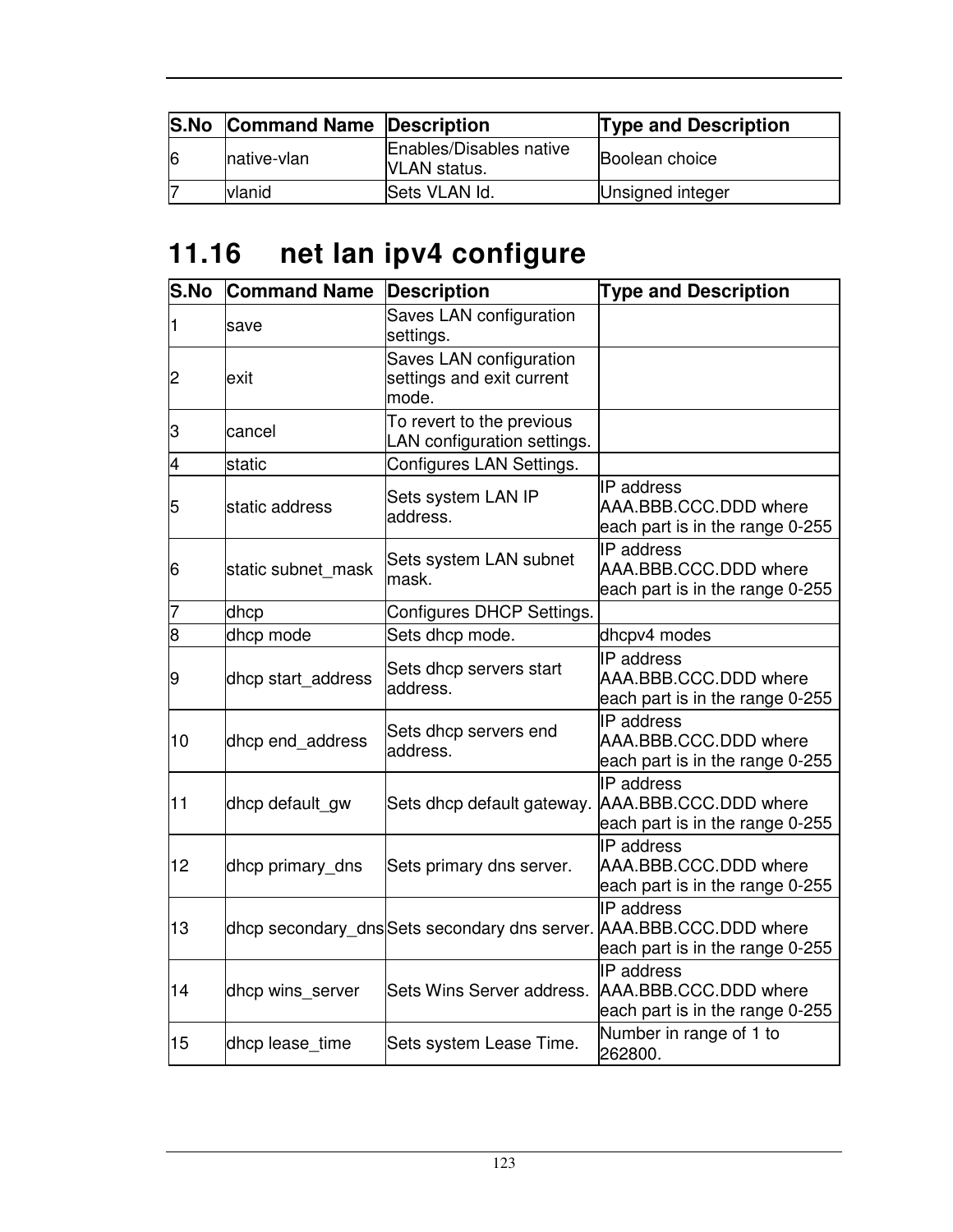| <b>S.No</b> | <b>Command Name</b>                     | <b>Description</b>                                        | <b>Type and Description</b>                                                   |
|-------------|-----------------------------------------|-----------------------------------------------------------|-------------------------------------------------------------------------------|
| 16          |                                         | dhcp domain_name Sets dhcp domain name.                   | String, Max 256 characters and<br>no ' or empty space or "                    |
| 17          | dhcp relay_gateway                      | Sets dhcp relays gateway<br>address.                      | <b>IP</b> address<br>AAA.BBB.CCC.DDD where<br>each part is in the range 0-255 |
| 18          | ldns                                    | Configures DNS Settings.                                  |                                                                               |
| 19          | dns host name                           | Configures DNS Settings.                                  |                                                                               |
| 20          | dns host name<br>mapping                | Configures DNS Host<br>NameMapping.                       |                                                                               |
| 21          | dns host name<br>mapping 1              | <b>Configures DNS Host</b><br>NameMapping for 1st row.    |                                                                               |
| 22          | dns host name<br>mapping 2              | <b>Configures DNS Host</b><br>NameMapping for 2nd<br>Row. |                                                                               |
| 23          | dns host name<br>mapping 3              | <b>Configures DNS Host</b><br>NameMapping for 3rd row.    |                                                                               |
| 24          | dns host name<br>mapping 4              | <b>Configures DNS Host</b><br>NameMapping for 4th row.    |                                                                               |
| 25          | dns host name<br>mapping 5              | <b>Configures DNS Host</b><br>NameMapping for 5th row.    |                                                                               |
| 26          | dns host name<br>mapping 6              | <b>Configures DNS Host</b><br>NameMapping for 6th row.    |                                                                               |
| 27          | dns host name<br>mapping 7              | <b>Configures DNS Host</b><br>NameMapping for 7th row.    |                                                                               |
| 28          | dns host name<br>mapping 8              | <b>Configures DNS Host</b><br>NameMapping for 8th row.    |                                                                               |
| 29          | dns host name<br>mapping 1<br>host_name | Sets Host Name.                                           | String                                                                        |
| 30          | dns host name<br>mapping 1<br>ipaddress | Sets Host Name.                                           | <b>IP</b> address<br>AAA.BBB.CCC.DDD where<br>each part is in the range 0-255 |
| 31          | dns host name<br>mapping 2<br>host name | Sets Host Name.                                           | String                                                                        |
| 32          | dns host_name<br>mapping 2<br>ipaddress | Sets Host Name.                                           | IP address<br>AAA.BBB.CCC.DDD where<br>each part is in the range 0-255        |
| 33          | dns host name<br>mapping 3<br>host name | Sets Host Name.                                           | String                                                                        |
| 34          | dns host name<br>mapping 3<br>ipaddress | Sets Host Name.                                           | <b>IP</b> address<br>AAA.BBB.CCC.DDD where<br>each part is in the range 0-255 |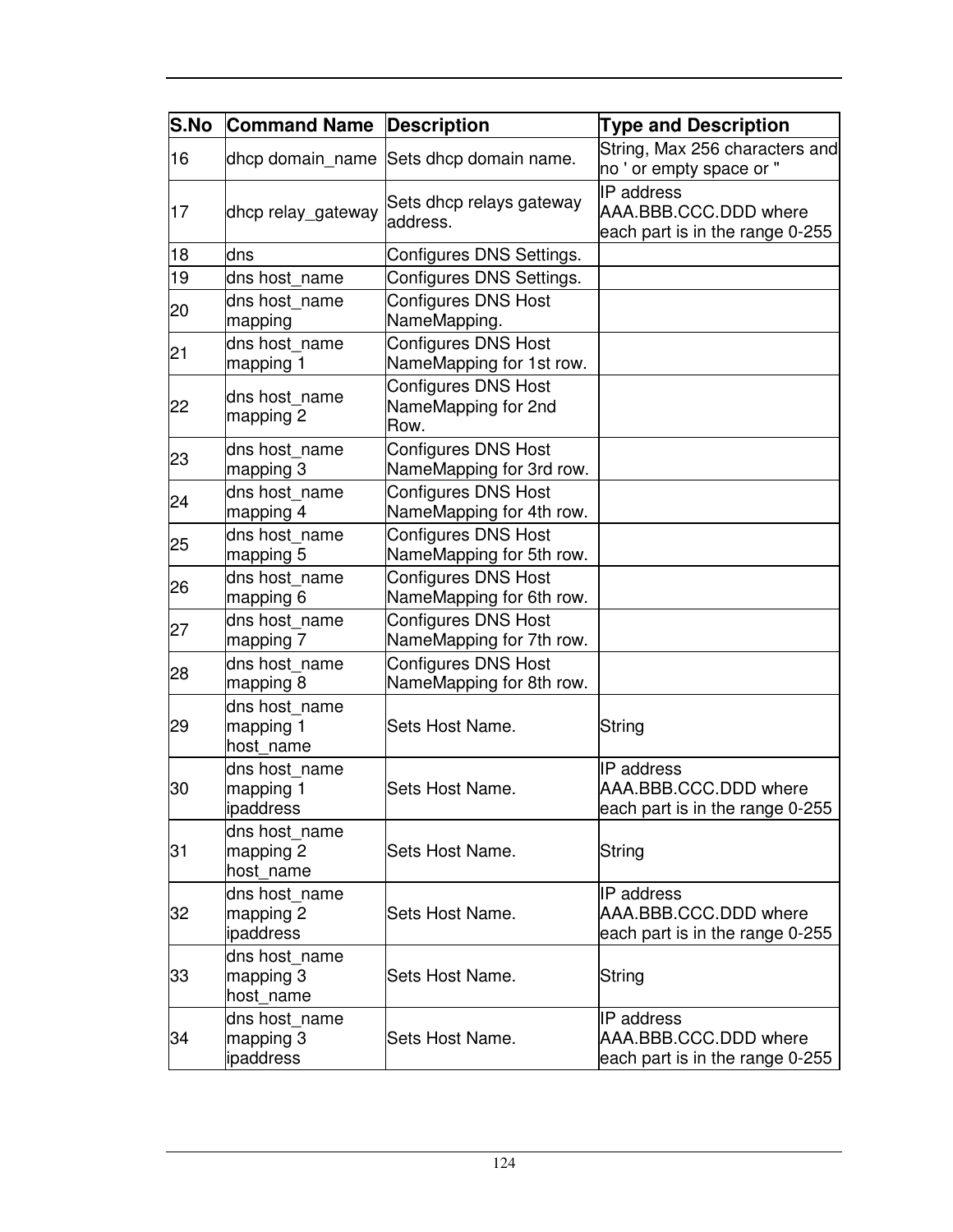| <b>S.No</b> | <b>Command Name</b>                     | <b>Description</b>             | <b>Type and Description</b>                                                   |
|-------------|-----------------------------------------|--------------------------------|-------------------------------------------------------------------------------|
| 35          | dns host name<br>mapping 4<br>host name | Sets Host Name.                | String                                                                        |
| 36          | dns host name<br>mapping 4<br>ipaddress | Sets Host Name.                | <b>IP</b> address<br>AAA.BBB.CCC.DDD where<br>each part is in the range 0-255 |
| 37          | dns host name<br>mapping 5<br>host name | Sets Host Name.                | String                                                                        |
| 38          | dns host name<br>mapping 5<br>ipaddress | Sets Host Name.                | IP address<br>AAA.BBB.CCC.DDD where<br>each part is in the range 0-255        |
| 39          | dns host_name<br>mapping 6<br>host name | Sets Host Name.                | String                                                                        |
| 40          | dns host name<br>mapping 6<br>ipaddress | Sets Host Name.                | IP address<br>AAA.BBB.CCC.DDD where<br>each part is in the range 0-255        |
| 41          | dns host name<br>mapping 7<br>host name | Sets Host Name.                | String                                                                        |
| 42          | dns host_name<br>mapping 7<br>ipaddress | Sets Host Name.                | <b>IP</b> address<br>AAA.BBB.CCC.DDD where<br>each part is in the range 0-255 |
| 43          | dns host_name<br>mapping 8<br>host name | Sets Host Name.                | String                                                                        |
| 44          | dns host name<br>mapping 8<br>ipaddress | Sets Host Name.                | IP address<br>AAA.BBB.CCC.DDD where<br>each part is in the range 0-255        |
| 45          | proxy                                   | Configures the LAN<br>Proxies. |                                                                               |
| 46          | proxy dns_enable                        | Enables/Disables dns<br>proxy. | Boolean choice                                                                |

# **11.17 net lan ipv6 configure**

| <b>S.No Command Name Description</b> |                                                               | <b>Type and Description</b> |
|--------------------------------------|---------------------------------------------------------------|-----------------------------|
| save                                 | Saves LAN configuration<br>settings.                          |                             |
| exit                                 | Saves LAN configuration<br>settings and exit current<br>mode. |                             |
| cancel                               | To revert to the previous<br>LAN configuration settings.      |                             |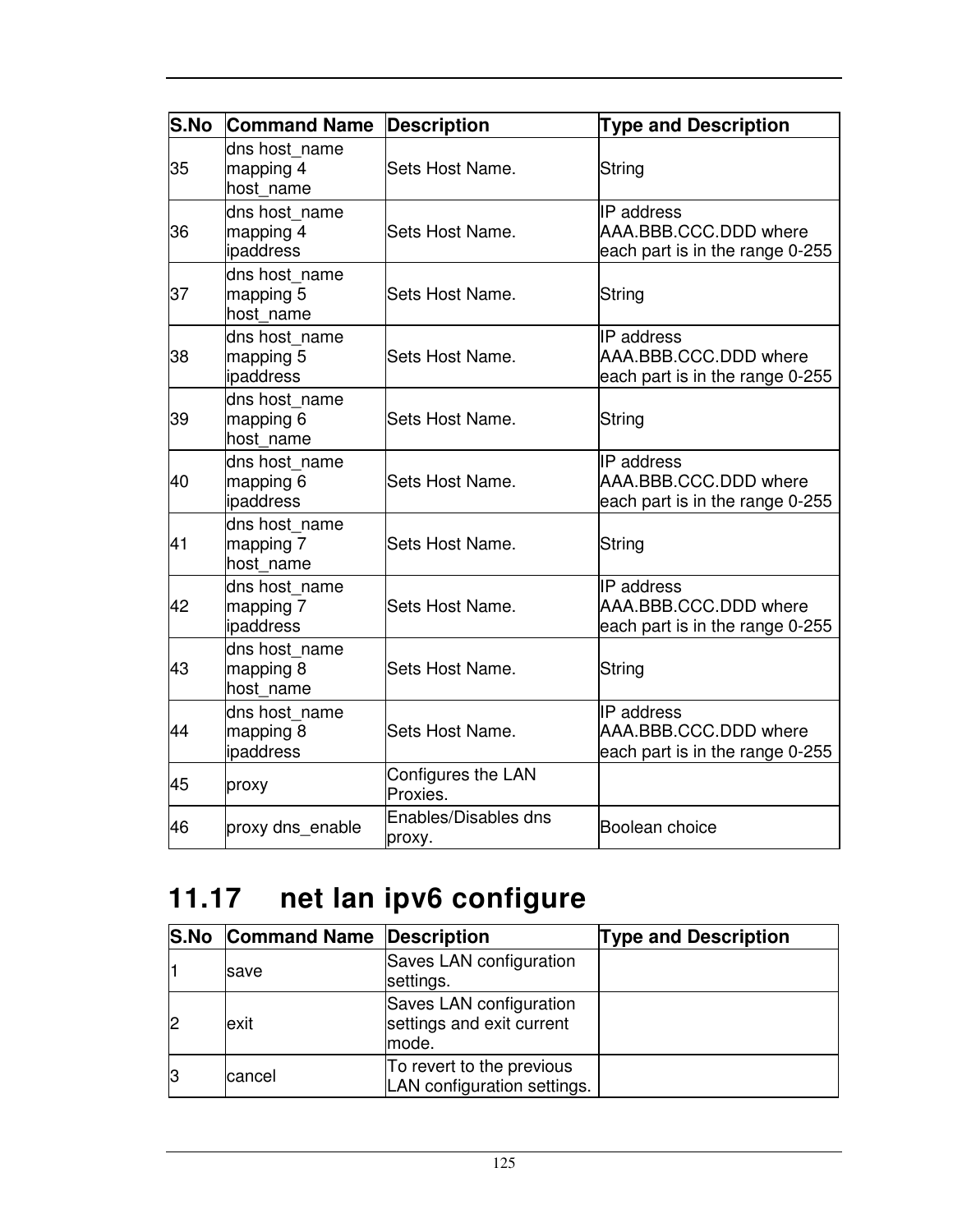| S.No | <b>Command Name</b>       | <b>Description</b>                         | <b>Type and Description</b>                                                                                         |
|------|---------------------------|--------------------------------------------|---------------------------------------------------------------------------------------------------------------------|
| 4    | static                    | Sets system LAN Settings.                  |                                                                                                                     |
| 5    | static address            | Sets system LAN IP<br>address.             | <b>IP</b> address<br>abcd:abcd:abcd:abcd:abcd:abcl<br>d:abcd:abcd where each part<br>is in the range $[0-9A-Fa-f.]$ |
| 6    | static prefix_value       | Prefix length                              | Unsigned integer                                                                                                    |
|      | dhcp                      | Sets system LAN Settings.                  |                                                                                                                     |
| 8    | dhcp server_enable        | Sets dhcpv6 server status.                 | Boolean choice                                                                                                      |
| 9    | dhcp mode                 | <b>DHCPv6 Mode</b>                         | dhcpv6 modes                                                                                                        |
| 10   |                           | dhcp domain_name DHCP server domain name   | String, Max 256 characters<br>and no'or empty space or"                                                             |
| 11   | dhcp<br>server_preference | Server preference number. Unsigned integer |                                                                                                                     |
| 12   | dhcp dns_type             | Dns server type.                           | dhcpv6 dns server types                                                                                             |
| 13   | dhcp primary_dns          | Enter primary dns server.                  | <b>IP</b> address<br>abcd:abcd:abcd:abcd:abcd:abc<br>d:abcd:abcd where each part<br>is in the range [0-9A-Fa-f:]    |
| 14   |                           | dhcp secondary_dns Enter secondary dns     | <b>IP</b> address<br>abcd:abcd:abcd:abcd:abcd:abc<br>d:abcd:abcd where each part<br>is in the range [0-9A-Fa-f:]    |
| 15   | dhcp rebind_time          | Rebind time.                               | number in range of 0 to<br>604800                                                                                   |

### **11.18 net lan ipv6 pool configure <ipv6PoolStartAddr>**

| <b>S.No</b> | <b>Command Name Description</b> |                                                                                  | <b>Type and Description</b>                                                                                        |
|-------------|---------------------------------|----------------------------------------------------------------------------------|--------------------------------------------------------------------------------------------------------------------|
|             |                                 | <ipv6poolstartaddr>IPv6 LAN configuration<br/>add/edit mode.</ipv6poolstartaddr> | IP address<br>labcd:abcd:abcd:abcd:abcd:abcl<br>d:abcd:abcd where each part is<br>in the range $[0-9A-Fa-f!]$      |
|             | save                            | Saves LAN configuration<br>settings.                                             |                                                                                                                    |
| З           | exit                            | Saves LAN configuration<br>settings and exit current<br>mode.                    |                                                                                                                    |
| 14          | cancel                          | To revert to the previous<br>LAN configuration settings.                         |                                                                                                                    |
| 15          | start address                   | Sets dhcpv6 start IP<br>address.                                                 | <b>IP</b> address<br>abcd:abcd:abcd:abcd:abcd:abc<br>d:abcd:abcd where each part is<br>in the range $[0-9A-Fa-f!]$ |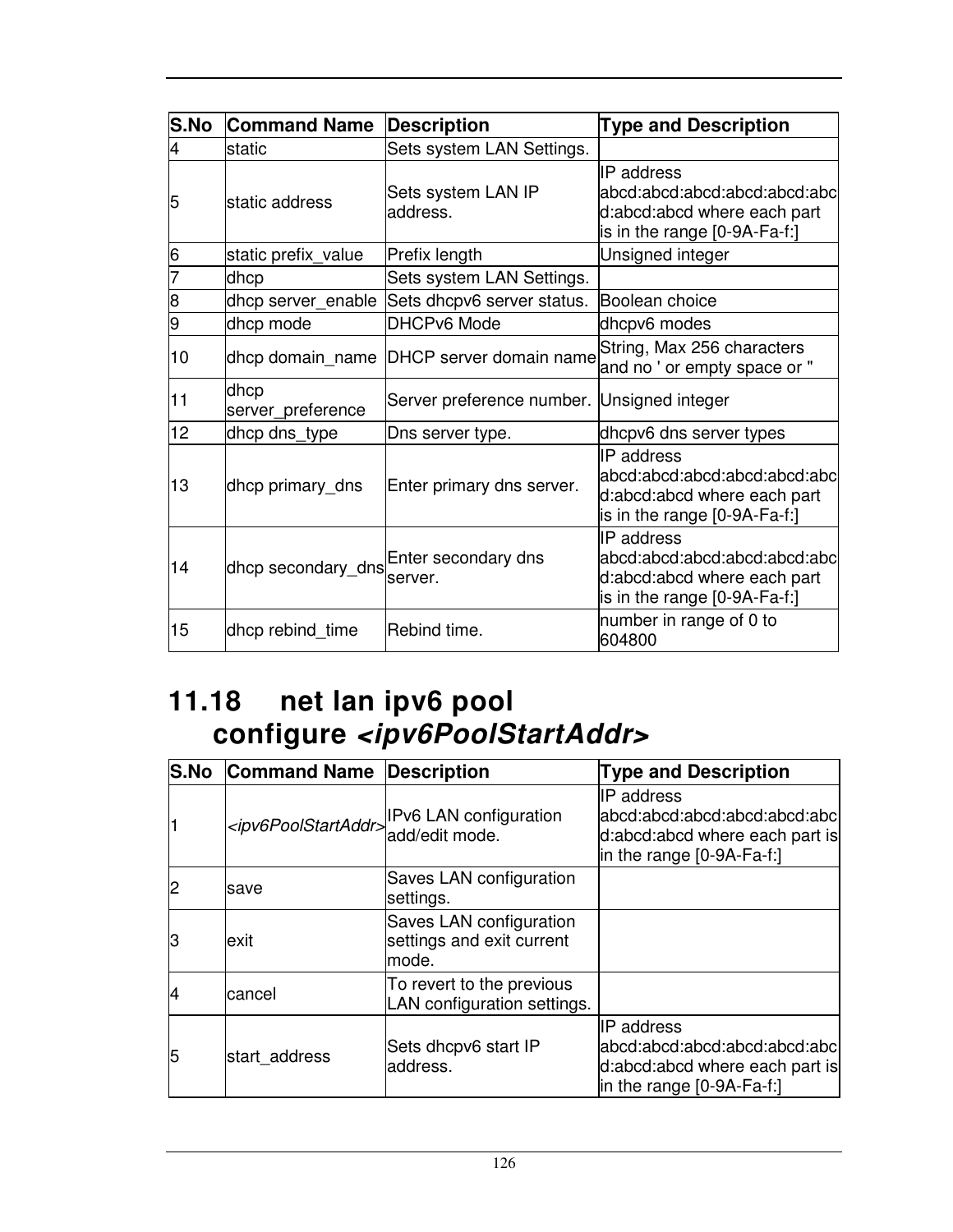|    | <b>S.No Command Name Description</b> |                                | <b>Type and Description</b>                                                                                       |
|----|--------------------------------------|--------------------------------|-------------------------------------------------------------------------------------------------------------------|
| 16 | end address                          | Sets dhcpv6 end IP<br>address. | <b>IP</b> address<br>abcd:abcd:abcd:abcd:abcd:abcl<br>d:abcd:abcd where each part is<br>in the range [0-9A-Fa-f:] |
|    | prefix value                         | Prefix length                  | Unsigned integer                                                                                                  |

### **11.19 net lan ipv6 pool delete <ipv6PoolStartAddr>**

| <b>S.No</b> | <b>Command Name Description</b> |                                                               | <b>Type and Description</b>                                                                                         |
|-------------|---------------------------------|---------------------------------------------------------------|---------------------------------------------------------------------------------------------------------------------|
|             |                                 | <ipv6poolstartaddr>IPv6 LAN configuration</ipv6poolstartaddr> | <b>IIP</b> address<br>abcd:abcd:abcd:abcd:abcd:abcl<br>d:abcd:abcd where each part is<br> in the range [0-9A-Fa-f:] |

## **11.20 net igmp configure**

| <b>S.No</b> | <b>Command Name</b>                    | <b>Description</b>                                                    | <b>Type and Description</b>                            |
|-------------|----------------------------------------|-----------------------------------------------------------------------|--------------------------------------------------------|
|             | save                                   | Saves igmp settings.                                                  |                                                        |
| 2           | lexit                                  | Saves igmp settings and<br>exit current mode.                         |                                                        |
| lЗ          | cancel                                 | To revert to the previous<br>igmp settings settings.                  |                                                        |
| 14          | Enable                                 | Specifies the igmp proxy<br>should enable or disable.                 | Boolean choice                                         |
| 5           | UpStreamInterface_<br>WAN1             | This command is used to<br>select WAN upstream<br>interface for WAN1. | WAN interface type WAN-<br>DHCP/WAN-PPTP/WAN-<br>L2TP. |
| 6           | UpStreamInterface_<br>WAN <sub>2</sub> | This command is used to<br>select WAN upstream<br>interface for WAN2. | WAN interface type WAN-<br>DHCP/WAN-PPTP/WAN-<br>L2TP. |

# **11.21 net intel\_Amt server configure**

|   | <b>S.No Command Name Description</b> |                                                                           | <b>Type and Description</b> |
|---|--------------------------------------|---------------------------------------------------------------------------|-----------------------------|
|   | save                                 | Saves InterlAmt server<br>configuration settings.                         |                             |
|   | cancel                               | To revert to the previous<br>IntelAmt server<br>configuration settings.   |                             |
| ß | exit                                 | Saves IntelAmt server<br>configuration settings and<br>exit current mode. |                             |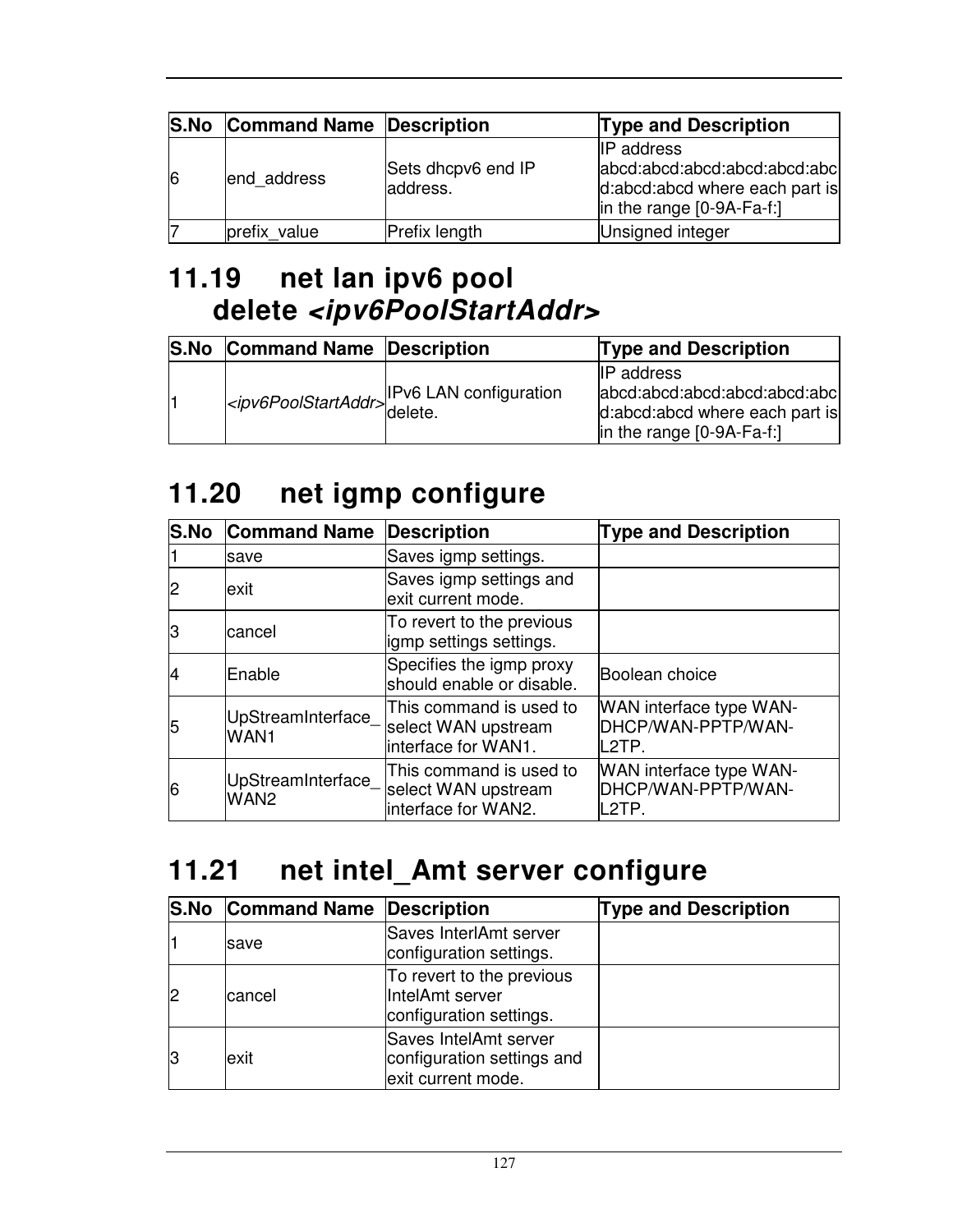|    | <b>S.No Command Name</b> | <b>Description</b>                   | <b>Type and Description</b>                                                    |
|----|--------------------------|--------------------------------------|--------------------------------------------------------------------------------|
| 14 | enable Intel Amt         | Enables/disables Intel Amt<br>Ports. | Boolean choice.                                                                |
| 15 | Wan hosts                | IntelAmt Wan Host Type.              | Intel Amt Wan Host type.                                                       |
| 6  | Wan_host_Address         | IntelAmt Wan Host<br>Address.        | String.                                                                        |
|    | Internal Address         | IntelAmt internal Address.           | <b>IP</b> address<br>AAA.BBB.CCC.DDD where<br>each part is in the range 0-255. |

# **11.22 net intel\_Amt\_Reflector configure**

| S.No | <b>Command Name</b>                             | <b>Description</b>                                                        | <b>Type and Description</b> |
|------|-------------------------------------------------|---------------------------------------------------------------------------|-----------------------------|
|      | save                                            | Saves InterlAmt Reflector<br>configuration settings.                      |                             |
| 2    | cancel                                          | To revert to the previous<br>IntelAmt server<br>configuration settings.   |                             |
| З    | lexit                                           | Saves IntelAmt server<br>configuration settings and<br>exit current mode. |                             |
| 4    | enable                                          | <b>Enables intelAmt reflectors</b><br>on port.                            |                             |
| 5    | enable<br>Intel Amt Reflector                   | Enables/disables Ports.                                                   | Boolean choice              |
| 6    | enable<br>Intel Amt Reflector<br>destport       | Enables intelamt reflectors<br>on different ports.                        |                             |
| 7    | enable<br>Intel Amt Reflector<br>destport 16992 | Enables/disables Ports.                                                   | Boolean choice              |
| 8    | enable<br>destport 16993                        | Intel Amt Reflector Enables/disables Ports.                               | Boolean choice              |
| 9    | enable<br>Intel Amt Reflector<br>destport 16994 | Enables/disables Ports.                                                   | Boolean choice              |
| 10   | enable<br>destport 16995                        | Intel Amt Reflector Enables/disables Ports.                               | Boolean choice              |
| 11   | enable<br>destport 9971                         | Intel Amt Reflector Enables/disables Ports.                               | Boolean choice              |
| 12   | Intel Amt Reflector<br>srcport                  | Sets port number for<br>different ports.                                  |                             |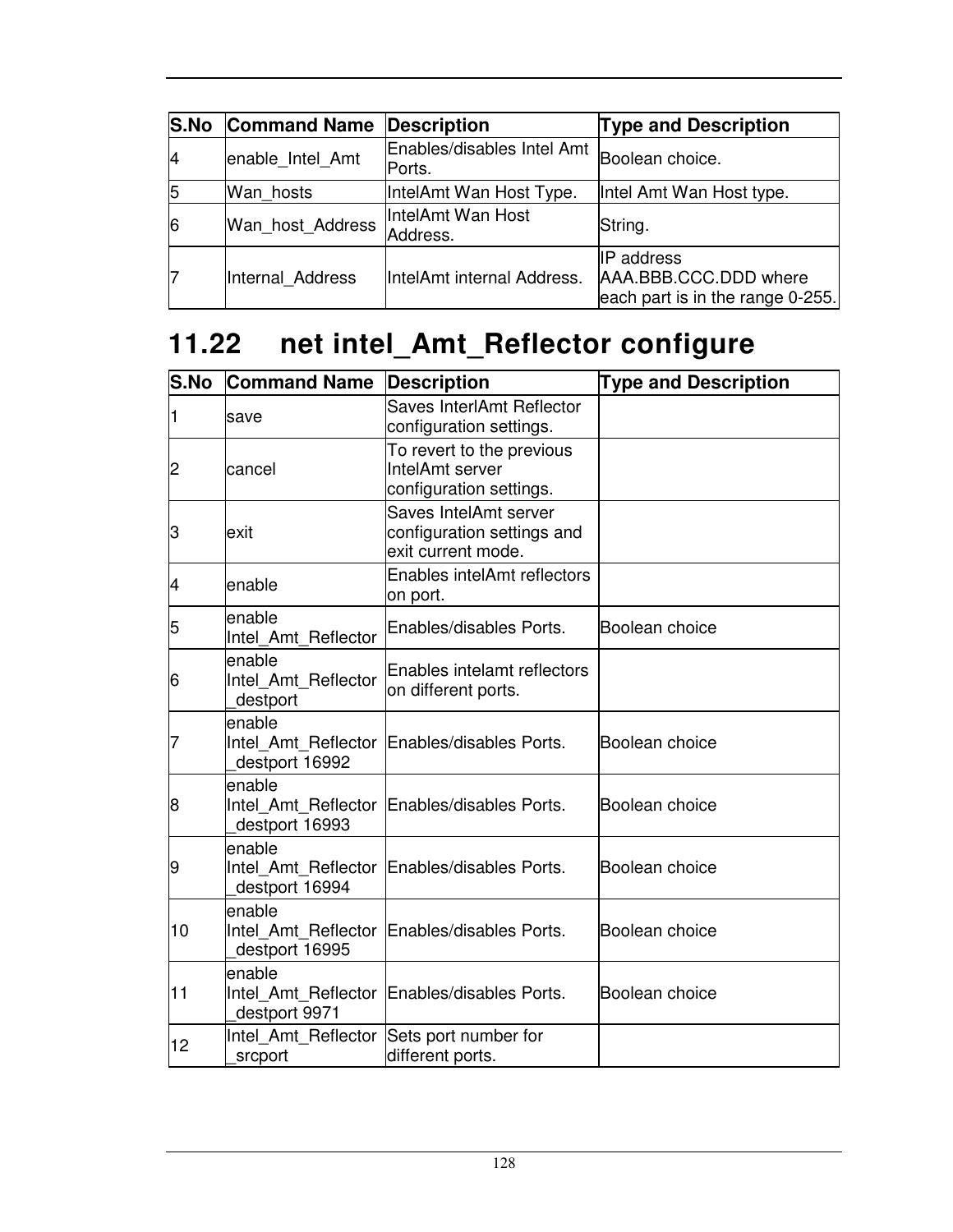| <b>S.No</b> | <b>Command Name Description</b>      |                                                           | <b>Type and Description</b> |
|-------------|--------------------------------------|-----------------------------------------------------------|-----------------------------|
| 13          | srcport 16992                        | Intel_Amt_Reflector Enter source port value for<br>16992. | Port number                 |
| 14          | Intel Amt Reflector<br>srcport 16993 | Enter source port value for<br>16993.                     | Port number                 |
| 15          | Intel Amt Reflector<br>srcport 16994 | Enter source port value for<br>16994.                     | Port number                 |
| 16          | Intel Amt Reflector<br>srcport 16995 | Enter source port value for<br>16995.                     | Port number                 |
| 17          | srcport 9971                         | Intel Amt Reflector Enter source port value for<br>9971.  | Port number                 |

# **11.23 net ip\_Aliasing server add**

|    | <b>S.No Command Name</b> | <b>Description</b>                                                       | <b>Type and Description</b>                                                    |
|----|--------------------------|--------------------------------------------------------------------------|--------------------------------------------------------------------------------|
|    | save                     | Saves Ip Alias server<br>configuration settings.                         |                                                                                |
|    | cancel                   | To revert to the previous Ip<br>Alias server configuration<br>settings.  |                                                                                |
| lЗ | exit                     | Saves Ip Aias server<br>configuration settings and<br>exit current mode. |                                                                                |
|    | Interface                | Selects the Interface for the WAN interface type.<br>Ip Aliasing         |                                                                                |
| 5  | Ip Address               | Ip Address for ip Aliasing.                                              | <b>IP</b> address<br>AAA.BBB.CCC.DDD where<br>each part is in the range 0-255. |
| 6  | Subnet Mask              | Subnet mask for ip<br>Aliasing.                                          | <b>IP</b> address<br>AAA.BBB.CCC.DDD where<br>each part is in the range 0-255. |

# 11.24 net ip\_Aliasing server edit <row\_id>

|    | <b>S.No Command Name Description</b> |                                                                          | <b>Type and Description</b> |
|----|--------------------------------------|--------------------------------------------------------------------------|-----------------------------|
|    | $<$ row id $>$                       | Editing Ip Aliasing server<br>configuration.                             | Unsigned integer            |
|    | save                                 | Saves Ip Alias server<br>configuration settings.                         |                             |
| 13 | cancel                               | To revert to the previous Ip<br>Alias server configuration<br>settings.  |                             |
| 14 | exit                                 | Saves Ip Aias server<br>configuration settings and<br>exit current mode. |                             |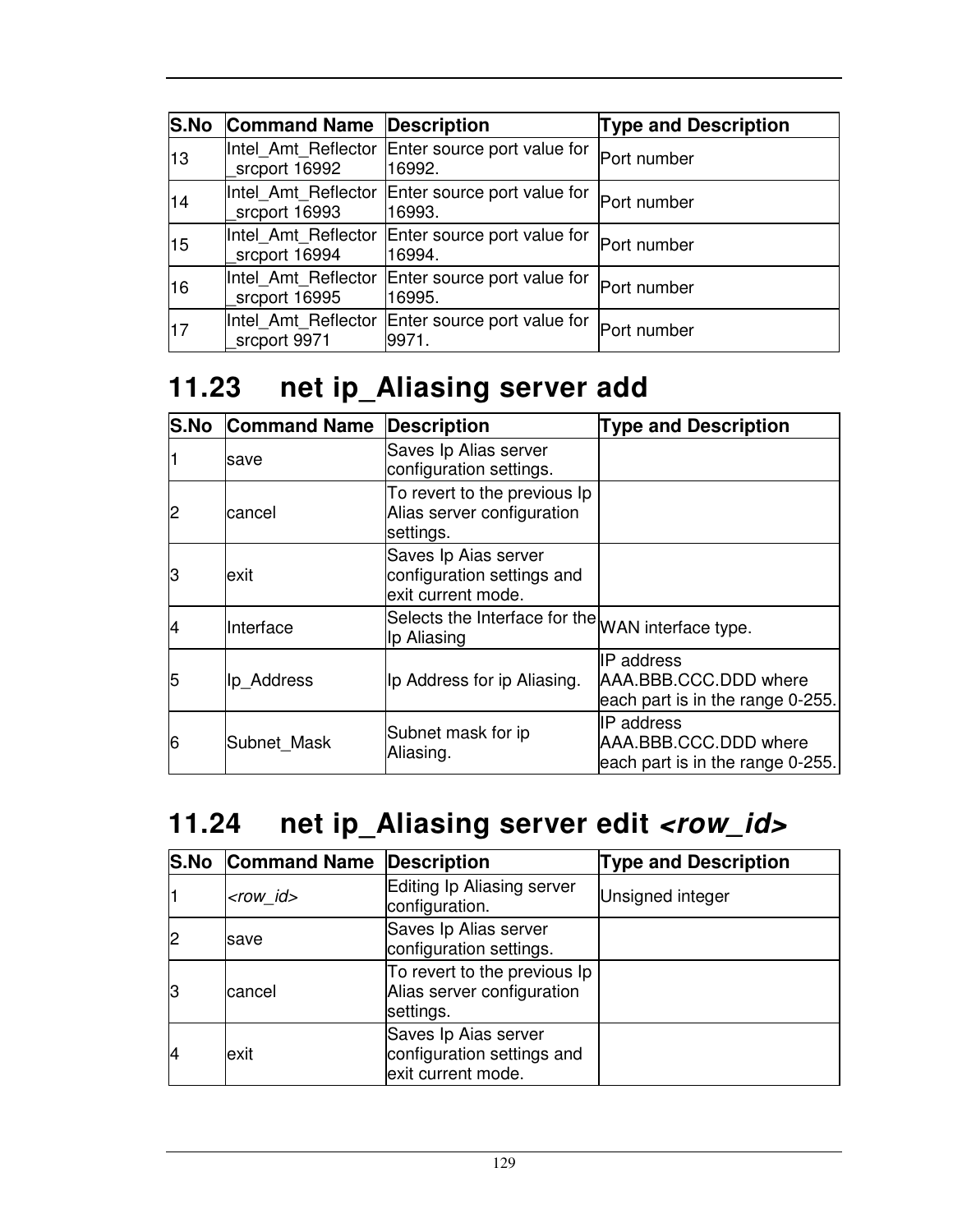|    | <b>S.No Command Name Description</b> |                                             | <b>Type and Description</b>                                                    |
|----|--------------------------------------|---------------------------------------------|--------------------------------------------------------------------------------|
| 15 | Interface                            | Select the Interface for the<br>Ip Aliasing | WAN interface type                                                             |
| 6  | Ip Address                           | Ip Address for ip Aliasing.                 | <b>IP</b> address<br>AAA.BBB.CCC.DDD where<br>each part is in the range 0-255. |
|    | Subnet Mask                          | Subnet mask for ip<br>Aliasing.             | <b>IP</b> address<br>AAA.BBB.CCC.DDD where<br>each part is in the range 0-255. |

# **11.25 net ip\_Aliasing server delete <row\_id>**

| <b>S.No</b> | <b>Command Name</b> | <b>Description</b>                                                       | <b>Type and Description</b>                                                   |
|-------------|---------------------|--------------------------------------------------------------------------|-------------------------------------------------------------------------------|
|             | <row id=""></row>   | Deletes Ip Aliasing<br>configuration.                                    | Unsigned integer                                                              |
| 2           | save                | Saves Ip Alias server<br>configuration settings.                         |                                                                               |
| З           | lcancel             | To revert to the previous Ip<br>Alias server configuration<br>settings.  |                                                                               |
| 14          | lexit               | Saves Ip Aias server<br>configuration settings and<br>exit current mode. |                                                                               |
| 5           | Interface           | Selects the Interface for the WAN interface type<br>Ip Aliasing.         |                                                                               |
| 6           | Ip Address          | Ip Address for ip Aliasing.                                              | <b>IP</b> address<br>AAA.BBB.CCC.DDD where<br>each part is in the range 0-255 |
|             | Subnet Mask         | Subnet mask for ip<br>Aliasing.                                          | <b>IP</b> address<br>AAA.BBB.CCC.DDD where<br>each part is in the range 0-255 |

## **11.26 net mode configure**

|    | <b>S.No Command Name Description</b> |                                                                   | <b>Type and Description</b> |
|----|--------------------------------------|-------------------------------------------------------------------|-----------------------------|
|    | <b>Isave</b>                         | Saves IP Mode<br>configuration settings.                          |                             |
|    | exit                                 | Saves IP Mode<br>configuration settings and<br>exit current mode. |                             |
| 13 | cancel                               | To revert to the previous IP<br>Mode configuration<br>settings.   |                             |
|    | ip_type                              | Selects IPv4 only or<br>IPv4/IPv6 mode.                           | Select the ip address type. |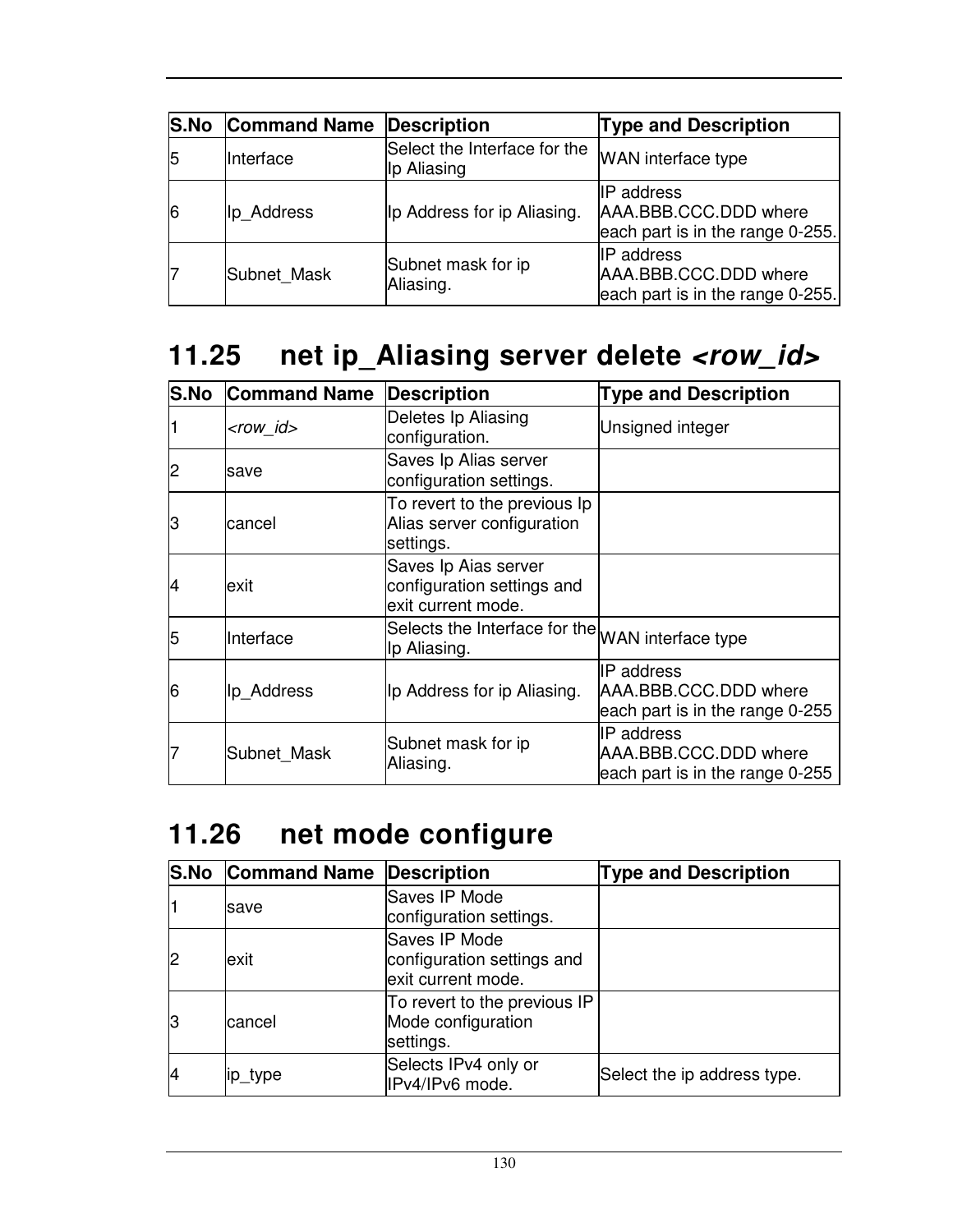# **11.27 net ipv6\_tunnel isatap add**

| <b>S.No</b> | <b>Command Name</b> | <b>Description</b>                                                                                                                                                                                          | <b>Type and Description</b>                               |
|-------------|---------------------|-------------------------------------------------------------------------------------------------------------------------------------------------------------------------------------------------------------|-----------------------------------------------------------|
|             | save                | Saves isatap tunnel<br>configuration settings.                                                                                                                                                              |                                                           |
| 2           | exit                | Saves isaptap tunnel<br>configuration settings, and<br>exit current mode.                                                                                                                                   |                                                           |
| 3           | cancel              | To revert to the previous<br>isatap tunnel configuration<br>settings.                                                                                                                                       |                                                           |
| 4           | subnet prefix       | This is the 64-bit subnet<br>prefix that is assigned to<br>the logical ISATAP subnet<br>for this intranet.                                                                                                  | String                                                    |
| 5           | end_point_type      | This is the endpoint<br>address for the tunnel that<br>starts with this router. The<br>endpoint can be the LAN<br>interface (assuming the<br>LAN is an IPv4 network), or<br>a specific LAN IPv4<br>address. | Select the local end point<br>address type.               |
| 6           | ipv4_address        | The local end point address IP address<br>if not the LAN IPv4<br>address.                                                                                                                                   | AAA.BBB.CCC.DDD where<br>each part is in the range 0-255. |

# 11.28 net ipv6\_tunnel isatap edit <row\_id>

| <b>S.No</b>    | <b>Command Name</b> | <b>Description</b>                                                                                         | <b>Type and Description</b> |
|----------------|---------------------|------------------------------------------------------------------------------------------------------------|-----------------------------|
|                | $<$ row id $>$      | Isatap Tunnel configuration Unsigned integer<br>mode.                                                      |                             |
| $\overline{c}$ | save                | Saves isatap tunnel<br>configuration settings.                                                             |                             |
| IЗ             | exit                | Saves isaptap tunnel<br>configuration settings and<br>exit current mode.                                   |                             |
| 14             | cancel              | To revert to the previous<br>isatap tunnel configuration<br>settings.                                      |                             |
| 15             | subnet prefix       | This is the 64-bit subnet<br>prefix that is assigned to<br>the logical ISATAP subnet<br>for this intranet. | String                      |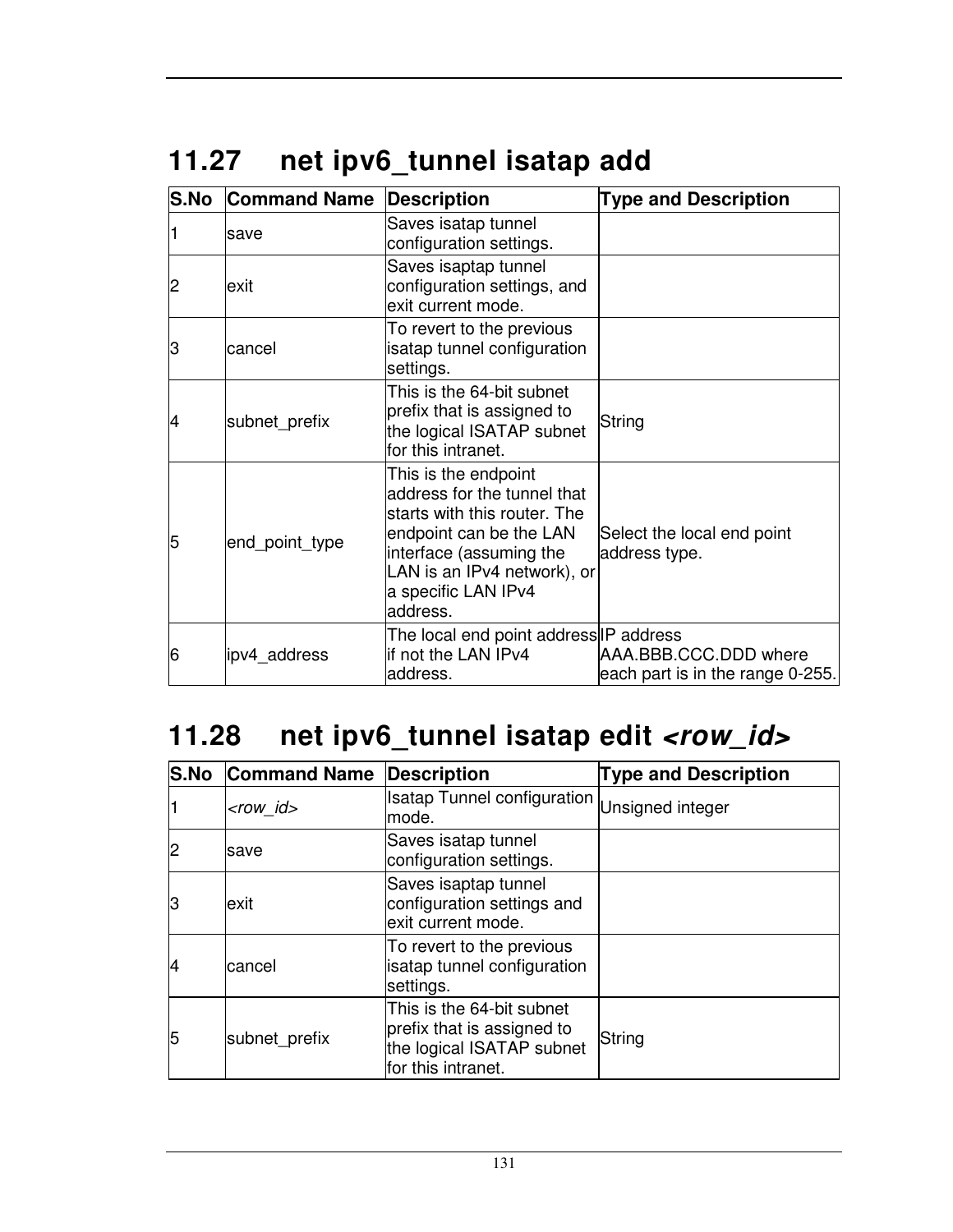|   | <b>S.No Command Name Description</b> |                                                                                                                                                                                                             | <b>Type and Description</b>                              |
|---|--------------------------------------|-------------------------------------------------------------------------------------------------------------------------------------------------------------------------------------------------------------|----------------------------------------------------------|
| 6 | end_point_type                       | This is the endpoint<br>address for the tunnel that<br>starts with this router. The<br>endpoint can be the LAN<br>interface (assuming the<br>LAN is an IPv4 network), or<br>a specific LAN IPv4<br>address. | Select the local end point<br>address type.              |
|   | lipv4 address                        | The local end point address IP address<br>if not the LAN IPv4<br>address.                                                                                                                                   | AAA.BBB.CCC.DDD where<br>each part is in the range 0-255 |

# **11.29 net ipv6\_tunnel isatap delete <row\_id>**

| <b>S.No Command Name Description</b> |                                                          | <b>Type and Description</b> |
|--------------------------------------|----------------------------------------------------------|-----------------------------|
| $<$ row id $>$                       | Deletes a specified isatap<br>tunnel configuration mode. | Unsigned integer            |

# **11.30 net routing mode configure**

| S.No           | <b>Command Name</b>                   | <b>Description</b>                                                                  | <b>Type and Description</b>                                             |
|----------------|---------------------------------------|-------------------------------------------------------------------------------------|-------------------------------------------------------------------------|
|                | save                                  | Saves NAT configuration<br>settings.                                                |                                                                         |
| $\overline{c}$ | exit                                  | Saves NAT configuration<br>settings and exit current<br>mode.                       |                                                                         |
| lЗ             | cancel                                | To revert to the previous<br><b>Basic Security Level</b><br>configuration settings. |                                                                         |
| 14             | type                                  | Selects NAT or<br>Transparent or Bridge<br>mode.                                    | Routing mode type.                                                      |
| 5              | bridgeModeSetup                       | Sets IP Addresses for<br>Bridge and DMZ interfaces<br>in same subnet.               |                                                                         |
| 6              | bridgeModeSetup<br>bridge_interfacelp | Gives bridge Interface ip<br>Address.                                               | IP address<br>AAA.BBB.CCC.DDD where<br>each part is in the range 0-255. |
|                | bridgeModeSetup<br>dmz interfacelp    | Gives DMZ Interface ip<br>Address.                                                  | IP address<br>AAA.BBB.CCC.DDD where<br>each part is in the range 0-255. |
| 8              | bridgeModeSetup<br>subnetMask         | Gives subnet for the DMZ<br>and Bridge Interfaces.                                  | IP address<br>AAA.BBB.CCC.DDD where<br>each part is in the range 0-255. |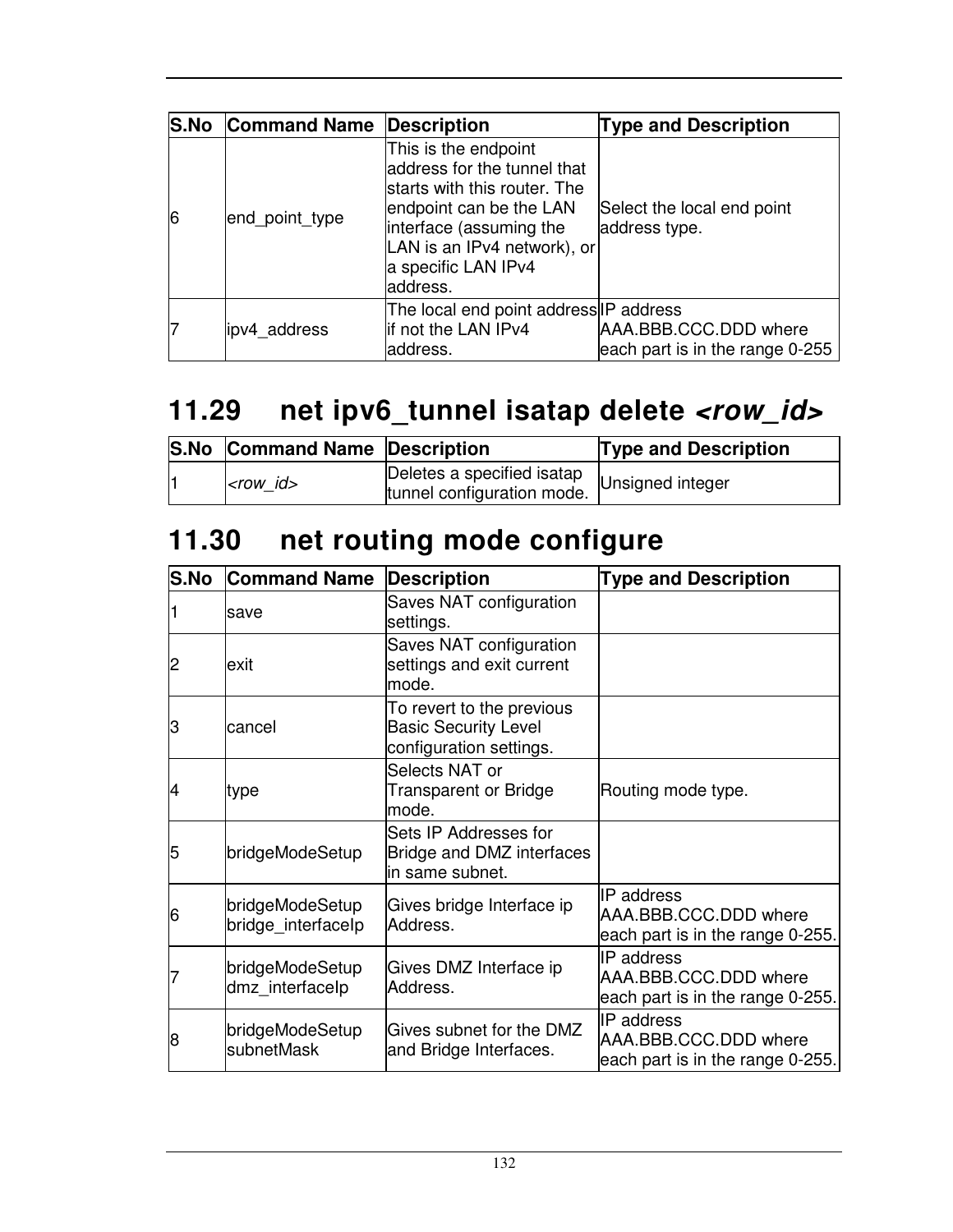|                | <b>S.No Command Name Description</b> |                                                  | <b>Type and Description</b> |
|----------------|--------------------------------------|--------------------------------------------------|-----------------------------|
| $\overline{9}$ | nat wanInterface                     | Selects WAN interfaces for Select WAN interface. |                             |

# **11.31 net wan wan1 ipv4 configure**

| S.No | <b>Command Name</b>                   | <b>Description</b>                                                                                                                                                                                                                                                             | <b>Type and Description</b>                                                    |
|------|---------------------------------------|--------------------------------------------------------------------------------------------------------------------------------------------------------------------------------------------------------------------------------------------------------------------------------|--------------------------------------------------------------------------------|
|      | save                                  | Saves ipv4 wan<br>configuration settings.                                                                                                                                                                                                                                      |                                                                                |
| 2    | lcancel                               | To revert to the previous<br>ipv4 wan configuration<br>settings.                                                                                                                                                                                                               |                                                                                |
| З    | exit                                  | Exits from the current<br>configuration.                                                                                                                                                                                                                                       |                                                                                |
| 4    |                                       | Selects among the options:<br>STATIC, DHCP Client,<br>PPPoE, PPTP, L2TP,<br>isp_connection_type Russian PPTP, Russian<br>L2TP, Japanese Multiple<br>PPPoE, Dual Access<br>PPPoE                                                                                                | ISP Types.                                                                     |
| 5    | dhcpc                                 | If ISP Type selected is<br>DHCPC, this field gives you<br>options to configure<br><b>DHCPC</b> credentials                                                                                                                                                                     |                                                                                |
| 6    | dhcpc<br>get_dns_from_isp             | Enter Yes to get dns<br>dynamically from ISP if you<br>have not been assigned<br>any static IP address. The<br>ISP will automatically<br>assign a DNS address to<br>the router using DHCP<br>network protocol.<br>Otherwise Enter No and<br>give valid static dns<br>addresses | Boolean choice.                                                                |
| 7    | dhcpc primary_dns                     | <b>Valid primary DNS Server</b><br>IP Address.                                                                                                                                                                                                                                 | <b>IP</b> address<br>AAA.BBB.CCC.DDD where<br>each part is in the range 0-255. |
| 8    | dhcpc<br>secondary dns                | Valid secondary DNS<br>Server IP Address.                                                                                                                                                                                                                                      | <b>IP</b> address<br>AAA.BBB.CCC.DDD where<br>each part is in the range 0-255. |
| 9    | dhcpc mac_type                        | <b>Selects the Mac Address</b><br>Source.                                                                                                                                                                                                                                      | Types of mac address source.                                                   |
| 10   | dhcpc mac_address  Valid MAC address. |                                                                                                                                                                                                                                                                                | <b>MAC</b> address<br>AA:BB:CC:DD:EE:FF where                                  |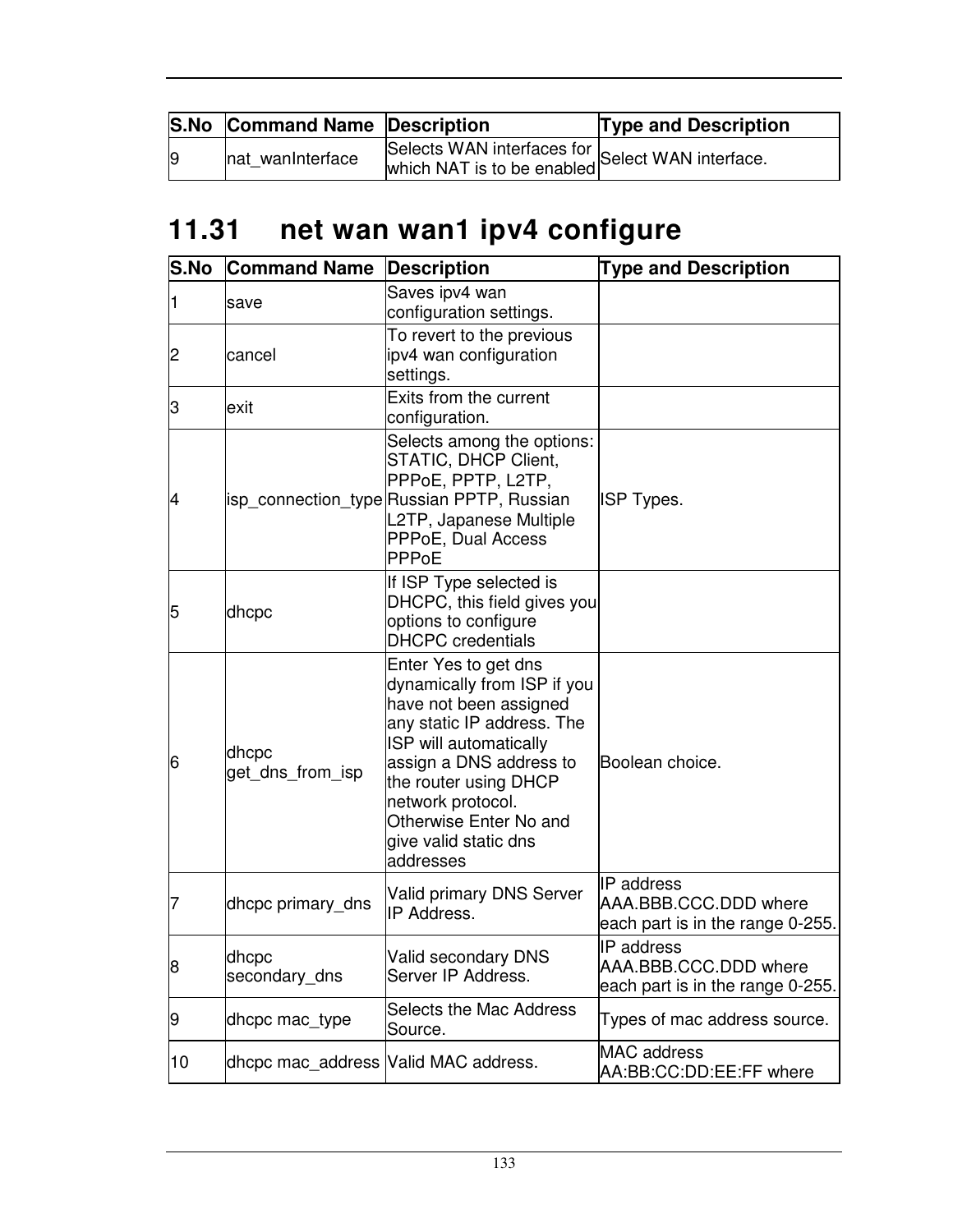| <b>S.No</b> | <b>Command Name</b>        | <b>Description</b>                                                                                                                                                                       | <b>Type and Description</b>                                                           |
|-------------|----------------------------|------------------------------------------------------------------------------------------------------------------------------------------------------------------------------------------|---------------------------------------------------------------------------------------|
|             |                            |                                                                                                                                                                                          | each part is in the range 00-<br>FF.                                                  |
| 11          | dhcpc hostname             | Enter the hostname.                                                                                                                                                                      | String                                                                                |
| 12          | static                     | If ISP Type selected is<br>STATIC, this field gives you<br>options to configure<br><b>STATIC</b> credentials.                                                                            |                                                                                       |
| 13          | static ip_address          | If your ISP has assigned a<br>fixed (static or permanent)<br>IP address, fill this fields<br>with Static IP address<br>assigned to you. This will<br>identify the router to your<br>ISP. | <b>IP</b> address<br>AAA.BBB.CCC.DDD where<br>each part is in the range 0-255.        |
| 14          | static subnet_mask         | IPv4 Subnet Mask. This is<br>usually provided by the ISP<br>or your network<br>administrator.                                                                                            | IP address<br>AAA.BBB.CCC.DDD where<br>each part is in the range 0-255.               |
| 15          | lstatic<br>gateway_address | IP address of the ISP's<br>gateway. This is usually<br>provided by the ISP or your<br>network administrator.                                                                             | <b>IP</b> address<br>AAA, BBB, CCC, DDD where<br>each part is in the range 0-255.     |
| 16          | static primary_dns         | Valid primary DNS Server<br>IP Address.                                                                                                                                                  | <b>IP</b> address<br>AAA.BBB.CCC.DDD where<br>each part is in the range 0-255.        |
| 17          | static<br>secondary_dns    | Valid secondary DNS<br>Server IP Address.                                                                                                                                                | <b>IP</b> address<br>AAA.BBB.CCC.DDD where<br>each part is in the range 0-255.        |
| 18          | static mac_type            | Selects the Mac Address<br>Source.                                                                                                                                                       | Types of mac address source                                                           |
| 19          |                            | static mac address Enter Valid MAC address                                                                                                                                               | <b>MAC</b> address<br>AA:BB:CC:DD:EE:FF where<br>each part is in the range 00-<br>FF. |
| 20          | pppoe                      | If ISP Type selected is<br>PPPoE, this field gives you<br>options to configure PPPoE<br>credentials.                                                                                     |                                                                                       |
| 21          | pppoe username             | Enter the username to<br>authenticate.                                                                                                                                                   | String, Max 64 characters and<br>no ' or empty space or ".                            |
| 22          | pppoe password             | Enter the password to<br>authenticate.                                                                                                                                                   | String, Max 16 characters and<br>no ' or empty space or ".                            |
| 23          | pppoe service              | Enter the password to<br>authenticate.                                                                                                                                                   | String.                                                                               |
| 24          | pppoe authOpt              | Enter the Auth Option to<br>authenticate.                                                                                                                                                | <b>PPPOE Authentication Types.</b>                                                    |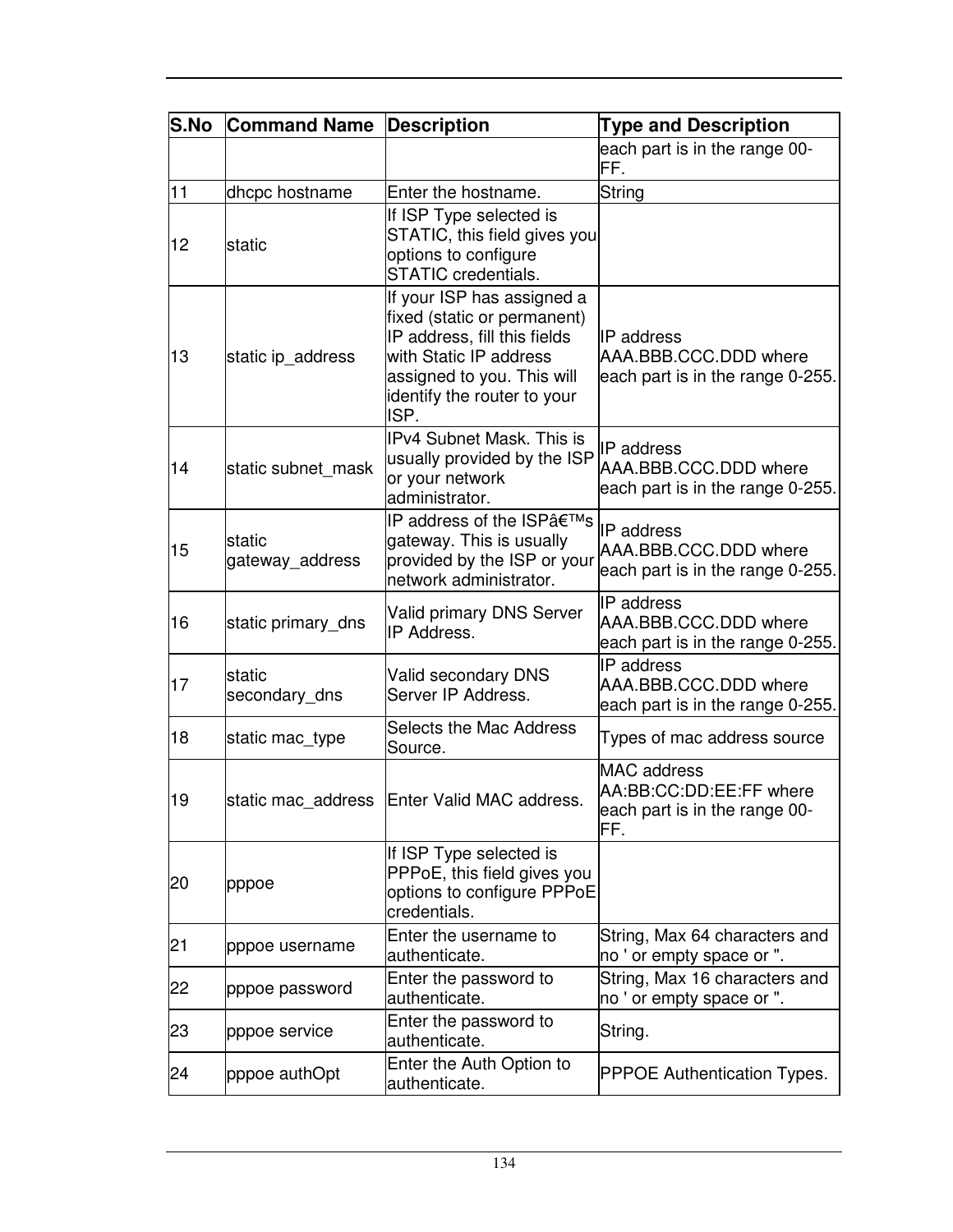| S.No | <b>Command Name</b>        | <b>Description</b>                                                                                                                                                                                                                                                               | <b>Type and Description</b>                                                           |
|------|----------------------------|----------------------------------------------------------------------------------------------------------------------------------------------------------------------------------------------------------------------------------------------------------------------------------|---------------------------------------------------------------------------------------|
| 25   | pppoe<br>connectivity_type | Enter the connectivity type. ISP Connectivity Types.                                                                                                                                                                                                                             |                                                                                       |
| 26   | pppoe idletime             | Enter the idle time.                                                                                                                                                                                                                                                             | Idle timeout value type.                                                              |
| 27   | pppoe<br>get_dns_from_isp  | Enter Yes to get dns<br>dynamically from ISP if you<br>have not been assigned<br>any static IP address. The<br>ISP will automatically<br>assign a DNS address to<br>the router using PPPOE<br>network protocol.<br>Otherwise Enter No and<br>give valid static dns<br>addresses. | Boolean choice.                                                                       |
| 28   | pppoe primary dns          | <b>Valid primary DNS Server</b><br>IP Address.                                                                                                                                                                                                                                   | IP address<br>AAA.BBB.CCC.DDD where<br>each part is in the range 0-255.               |
| 29   | pppoe<br>secondary_dns     | Valid secondary DNS<br>Server IP Address.                                                                                                                                                                                                                                        | IP address<br>AAA.BBB.CCC.DDD where<br>each part is in the range 0-255.               |
| 30   | pppoe<br>get_ip_from_isp   | Enter Yes to get IP<br>dynamically from ISP if you<br>have not been assigned<br>any static IP address. The<br>ISP will automatically<br>assign an IP address to the<br>router using PPPOE<br>network protocol.<br>Otherwise Enter No and<br>give valid static IP address.        | Boolean choice                                                                        |
| 31   | pppoe static_ip            | Enter valid IP Address.                                                                                                                                                                                                                                                          | <b>IP</b> address<br>AAA.BBB.CCC.DDD where<br>each part is in the range 0-255.        |
| 32   |                            | pppoe subnet_mask Enter valid subnet mask.                                                                                                                                                                                                                                       | <b>IP</b> address<br>AAA.BBB.CCC.DDD where<br>each part is in the range 0-255.        |
| 33   | pppoe mac_type             | Selects the Mac Address<br>Source.                                                                                                                                                                                                                                               | Types of mac address source                                                           |
| 34   |                            | pppoe mac_address Enter valid MAC address.                                                                                                                                                                                                                                       | <b>MAC</b> address<br>AA:BB:CC:DD:EE:FF where<br>each part is in the range 00-<br>FF. |
| 35   | pptp                       | If ISP Type selected is<br>PPTP, this field gives you<br>options to configure PPTP<br>credentials.                                                                                                                                                                               |                                                                                       |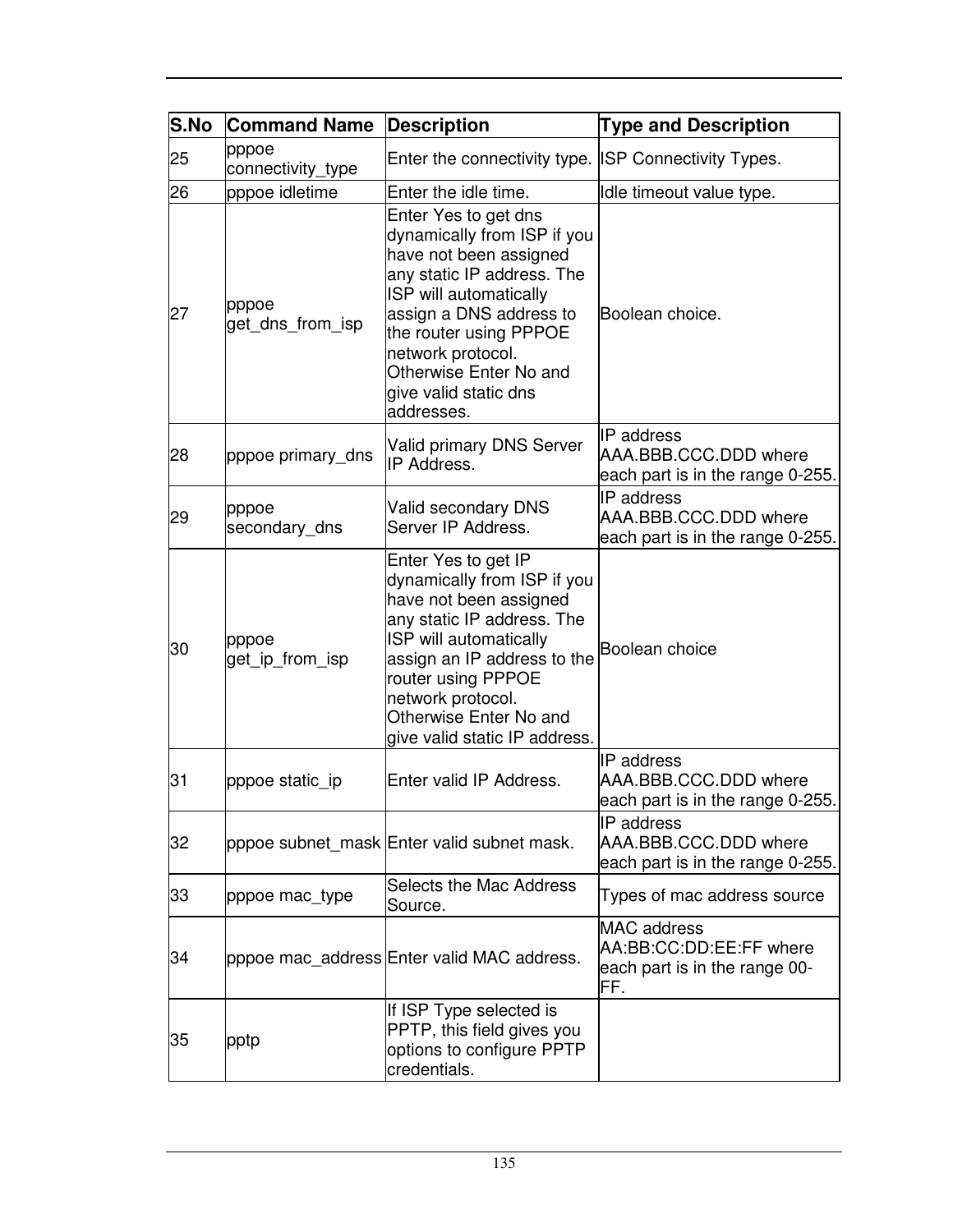| S.No | <b>Command Name</b>       | <b>Description</b>                                                                                                                                                                                                                                                              | <b>Type and Description</b>                                                    |
|------|---------------------------|---------------------------------------------------------------------------------------------------------------------------------------------------------------------------------------------------------------------------------------------------------------------------------|--------------------------------------------------------------------------------|
| 36   | pptp username             | Enter the username to log<br>in.                                                                                                                                                                                                                                                | String, Max 64 characters and<br>no ' or empty space or "                      |
| 37   | pptp password             | Enter the password to log<br>ın.                                                                                                                                                                                                                                                | String, Max 16 characters and<br>no ' or empty space or "                      |
| 38   | pptp ip_address           | If Address Mode is Static,<br>give static ip.                                                                                                                                                                                                                                   | IP address<br>AAA.BBB.CCC.DDD where<br>each part is in the range 0-255.        |
| 39   | pptp subnet_mask          | If Address Mode is Static,<br>give subnet mask.                                                                                                                                                                                                                                 | IP address<br>AAA.BBB.CCC.DDD where<br>each part is in the range 0-255.        |
| 40   | pptp<br>get_ip_from_isp   | Enter Yes to get IP<br>dynamically from ISP if you<br>have not been assigned<br>any static IP address.<br>Otherwise Enter No and<br>give valid static IP address.                                                                                                               | Boolean choice                                                                 |
| 41   | pptp<br>mmpe_encryption   | <b>Enter the MMPE</b><br>Encryption.                                                                                                                                                                                                                                            | Boolean choice                                                                 |
| 42   | pptp split_tunnel         | Selects the split_tunnel.                                                                                                                                                                                                                                                       | Boolean choice                                                                 |
| 43   | pptp gateway              | Gateway assigned by the<br>ISP to make a connection<br>with the ISP server.                                                                                                                                                                                                     | <b>IP</b> address<br>AAA.BBB.CCC.DDD where<br>each part is in the range 0-255. |
| 44   | pptp server_address       | IP address of the PPTP<br>server (if applicable).                                                                                                                                                                                                                               | <b>IP</b> address<br>AAA.BBB.CCC.DDD where<br>each part is in the range 0-255. |
| 45   | pptp<br>connectivity_type | Sets ISP Type.                                                                                                                                                                                                                                                                  | <b>ISP Connectivity Types.</b>                                                 |
| 46   | pptp idle_time            | Sets ISP Type.                                                                                                                                                                                                                                                                  | Idle timeout value type.                                                       |
| 47   | pptp<br>get_dns_from_isp  | Enter Yes to get dns<br>dynamically from ISP if you<br>have not been assigned<br>any static IP address. The<br>ISP will automatically<br>assign a DNS address to<br>the router using PPTP<br>network protocol.<br>Otherwise Enter No and<br>give valid static dns<br>addresses. | Boolean choice                                                                 |
| 48   | pptp primary_dns          | Enter valid primary DNS<br>Server IP Address.                                                                                                                                                                                                                                   | <b>IP</b> address<br>AAA.BBB.CCC.DDD where<br>each part is in the range 0-255. |
| 49   | pptp secondary_dns        | Enter valid secondary DNS<br>Server IP Address.                                                                                                                                                                                                                                 | IP address<br>AAA.BBB.CCC.DDD where<br>each part is in the range 0-255.        |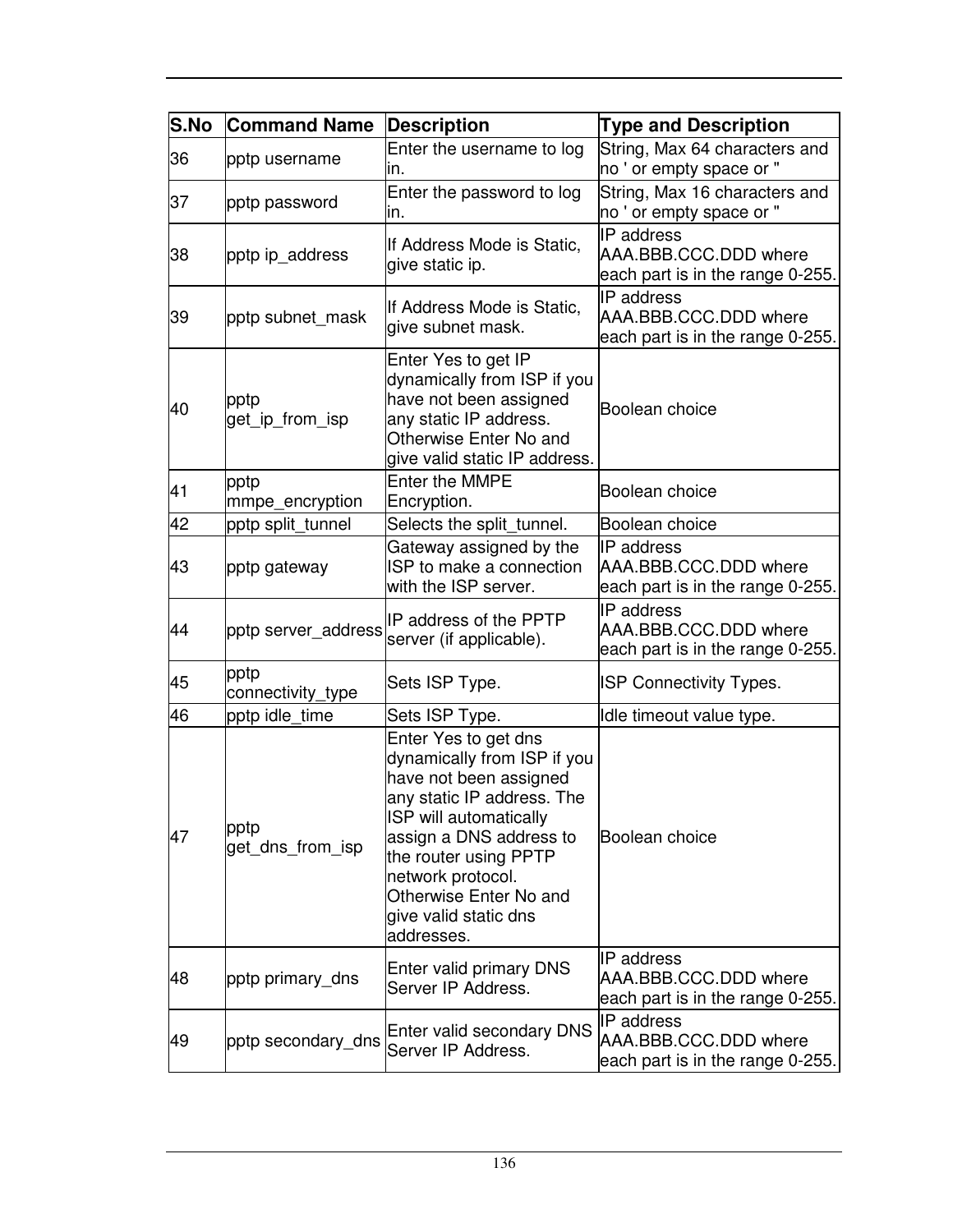| S.No | <b>Command Name</b>            | <b>Description</b>                                                                                                                                                | <b>Type and Description</b>                                                           |
|------|--------------------------------|-------------------------------------------------------------------------------------------------------------------------------------------------------------------|---------------------------------------------------------------------------------------|
| 50   | pptp mac_type                  | <b>Selects the Mac Address</b><br>Source.                                                                                                                         | Types of mac address source.                                                          |
| 51   | pptp mac_address               | Enter Valid MAC address.                                                                                                                                          | <b>MAC</b> address<br>AA:BB:CC:DD:EE:FF where<br>each part is in the range 00-<br>FF. |
| 52   | russ_pptp                      | If ISP Type selected is<br>Russian dual access<br>PPTP, this field gives you<br>options to configure<br>credentials.                                              |                                                                                       |
| 53   | russ_pptp username             | Enter the username to log<br>ın.                                                                                                                                  | String, Max 64 characters and<br>no ' or empty space or "                             |
| 54   | russ_pptp password             | Enter the password to log<br>ın.                                                                                                                                  | String, Max 16 characters and<br>no ' or empty space or "                             |
| 55   | russ_pptp<br>mmpe_encryption   | <b>Enter the MMPE</b><br>Encryption.                                                                                                                              | Boolean choice                                                                        |
| 56   | russ_pptp<br>split_tunnel      | Selects the split_tunnel.                                                                                                                                         | Boolean choice                                                                        |
| 57   | russ_pptp<br>server_address    | IP address of the PPTP<br>server (if applicable).                                                                                                                 | <b>IP</b> address<br>AAA.BBB.CCC.DDD where<br>each part is in the range 0-255.        |
| 58   | russ_pptp<br>connectivity_type | Sets the ISP Type.                                                                                                                                                | <b>ISP Connectivity Types.</b>                                                        |
| 59   | russ_pptp idle_time            | Sets the ISP Type.                                                                                                                                                | Idle timeout value type.                                                              |
| 60   | russ_pptp<br>ip_address        | If Address Mode is Static,<br>give static ip.                                                                                                                     | IP address<br>AAA.BBB.CCC.DDD where<br>each part is in the range 0-255.               |
| 61   | russ_pptp<br>subnet mask       | If Address Mode is Static,<br>give subnet mask.                                                                                                                   | IP address<br>AAA.BBB.CCC.DDD where<br>each part is in the range 0-255.               |
| 62   | russ_pptp gateway              | Gateway assigned by the<br>ISP to make a connection<br>with the ISP server.                                                                                       | <b>IP</b> address<br>AAA.BBB.CCC.DDD where<br>each part is in the range 0-255.        |
| 63   | russ_pptp<br>get_ip_from_isp   | Enter Yes to get IP<br>dynamically from ISP if you<br>have not been assigned<br>any static IP address.<br>Otherwise Enter No and<br>give valid static IP address. | Boolean choice                                                                        |
| 64   | russ_pptp<br>get_dns_from_isp  | Enter Yes to get dns<br>dynamically from ISP if you<br>have not been assigned<br>any static IP address. The<br>ISP will automatically<br>assign a DNS address to  | Boolean choice                                                                        |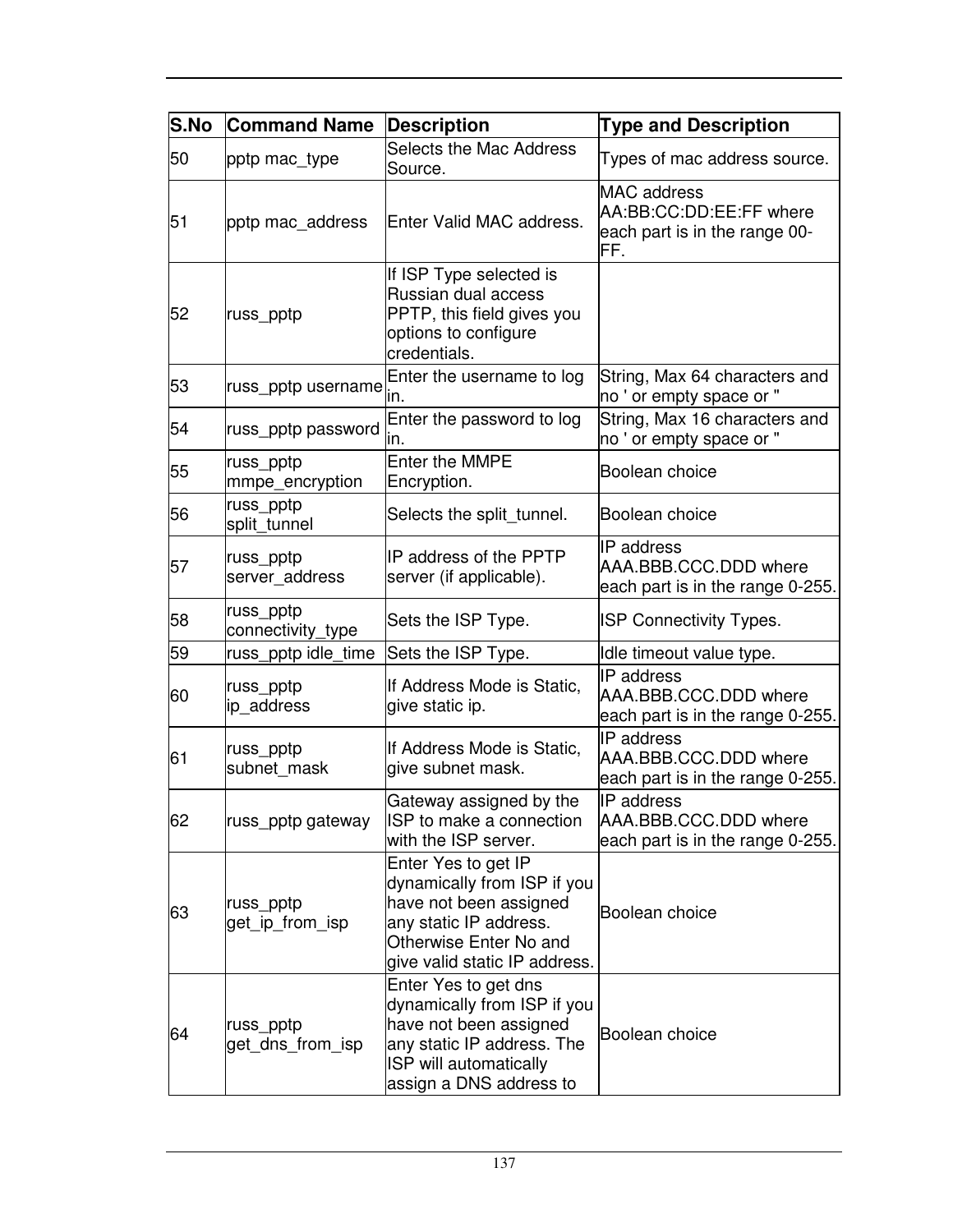| <b>S.No</b> | <b>Command Name</b>        | <b>Description</b>                                                                                          | <b>Type and Description</b>                                                           |
|-------------|----------------------------|-------------------------------------------------------------------------------------------------------------|---------------------------------------------------------------------------------------|
|             |                            | the router using PPTP<br>network protocol.<br>Otherwise Enter No and<br>give valid static dns<br>addresses. |                                                                                       |
| 65          | russ_pptp<br>primary dns   | Enter a valid primary DNS<br>Server IP Address                                                              | <b>IP</b> address<br>AAA.BBB.CCC.DDD where<br>each part is in the range 0-255.        |
| 66          | russ_pptp<br>secondary_dns | Enter a alid secondary<br><b>DNS Server IP Address</b>                                                      | IP address<br>AAA.BBB.CCC.DDD where<br>each part is in the range 0-255.               |
| 67          | russ_pptp mac_type         | <b>Selects the Mac Address</b><br>Source                                                                    | Types of mac address source.                                                          |
| 68          | russ_pptp<br>mac address   | <b>Enter Valid MAC address</b>                                                                              | <b>MAC</b> address<br>AA:BB:CC:DD:EE:FF where<br>each part is in the range 00-<br>FF. |
| 69          | I2tp                       | If ISP Type selected is<br>L2TP, this field gives you<br>options to configure L2TP<br>credentials.          |                                                                                       |
| 70          | 12tp username              | Enter the username to log<br>ın.                                                                            | String, Max 64 characters and<br>no ' or empty space or "                             |
| 71          | 2tp password               | Enter the password to log<br>ın.                                                                            | String, Max 16 characters and<br>no ' or empty space or "                             |
| 72          | <b>2tp secret</b>          | Enter the secret to log in.                                                                                 | String                                                                                |
| 73          | 12tp split_tunnel          | Select the split_tunnel.                                                                                    | Boolean choice                                                                        |
| 74          | 12tp gateway               | Gateway assigned by the<br>ISP to make a connection<br>with the ISP server.                                 | <b>IP</b> address<br>AAA.BBB.CCC.DDD where<br>each part is in the range 0-255.        |
| 75          | 2tp server address         | IP address of the L2TP<br>server (if applicable).                                                           | IP address<br>AAA.BBB.CCC.DDD where<br>each part is in the range 0-255.               |
| 76          | I2tp<br>connectivity_type  | Sets ISP Type.                                                                                              | <b>ISP Connectivity Types.</b>                                                        |
| 77          | 12tp idle time             | Sets ISP Type.                                                                                              | Idle timeout value type.                                                              |
| 78          | 2tp ip_address             | If Address Mode is Static,<br>give static ip.                                                               | <b>IP</b> address<br>AAA.BBB.CCC.DDD where<br>each part is in the range 0-255.        |
| 79          | 2tp subnet_mask            | If Address Mode is Static,<br>give subnet mask.                                                             | IP address<br>AAA.BBB.CCC.DDD where<br>each part is in the range 0-255.               |
| 80          | 2tp get_ip_from_isp        | Enter Yes to get IP<br>dynamically from ISP if you<br>have not been assigned<br>any static IP address.      | Boolean choice                                                                        |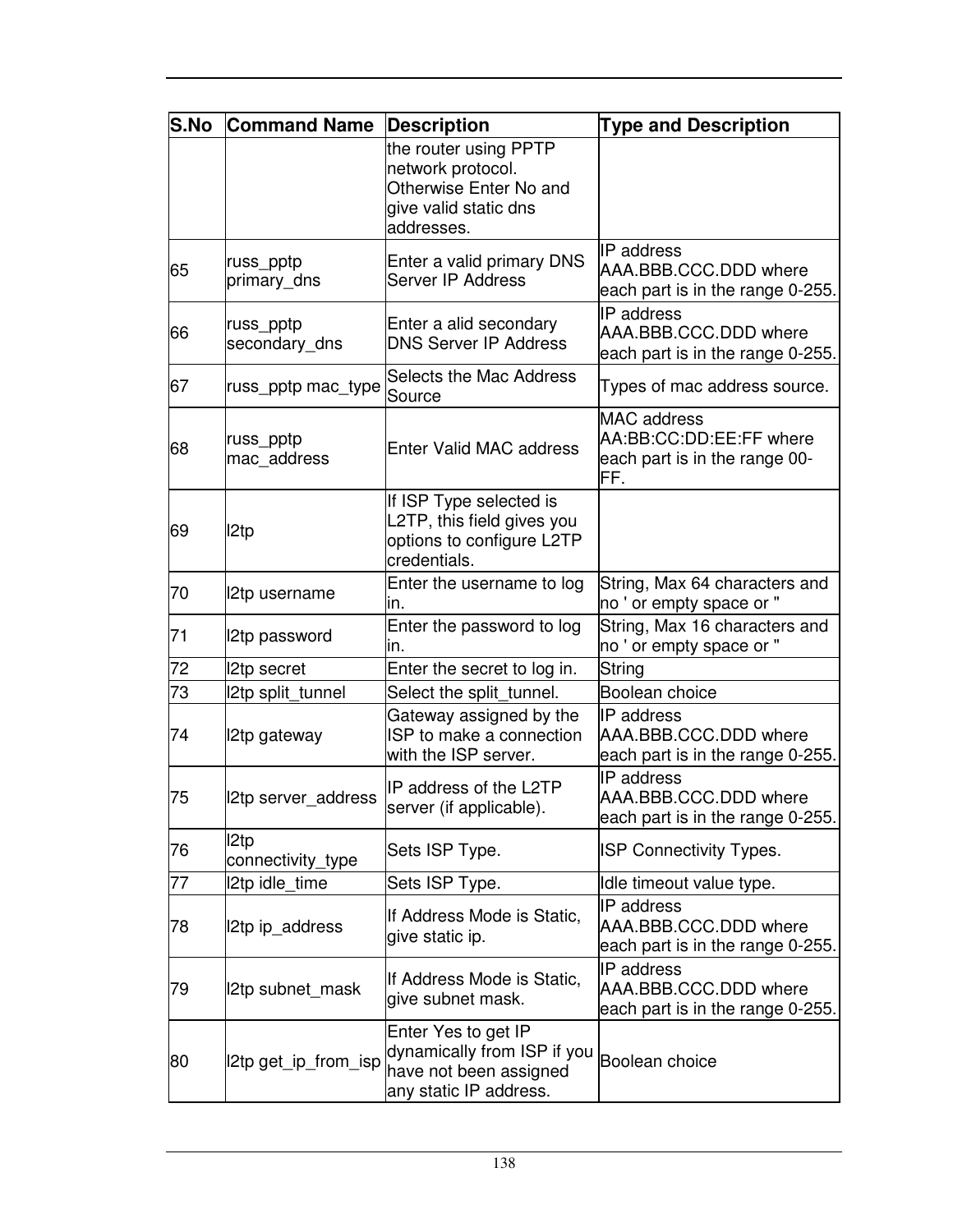| <b>S.No</b> | <b>Command Name</b>            | <b>Description</b>                                                                                                                                                                                                                                                              | <b>Type and Description</b>                                                           |
|-------------|--------------------------------|---------------------------------------------------------------------------------------------------------------------------------------------------------------------------------------------------------------------------------------------------------------------------------|---------------------------------------------------------------------------------------|
|             |                                | Otherwise Enter No and<br>give valid static IP address.                                                                                                                                                                                                                         |                                                                                       |
| 81          | I2tp<br>get_dns_from_isp       | Enter Yes to get dns<br>dynamically from ISP if you<br>have not been assigned<br>any static IP address. The<br>ISP will automatically<br>assign a DNS address to<br>the router using L2TP<br>network protocol.<br>Otherwise Enter No and<br>give valid static dns<br>addresses. | Boolean choice                                                                        |
| 82          | 12tp primary_dns               | Valid primary DNS Server<br>IP Address.                                                                                                                                                                                                                                         | <b>IP</b> address<br>AAA.BBB.CCC.DDD where<br>each part is in the range 0-255.        |
| 83          | 12tp secondary_dns             | <b>Valid secondary DNS</b><br>Server IP Address.                                                                                                                                                                                                                                | IP address<br>AAA.BBB.CCC.DDD where<br>each part is in the range 0-255.               |
| 84          | 12tp mac_type                  | <b>Selects the Mac Address</b><br>Source.                                                                                                                                                                                                                                       | Types of mac address source.                                                          |
| 85          | 2tp mac_address                | Enter Valid MAC address.                                                                                                                                                                                                                                                        | <b>MAC</b> address<br>AA:BB:CC:DD:EE:FF where<br>each part is in the range 00-<br>FF. |
| 86          | russ_l2tp                      | If ISP Type selected is<br><b>Russian Dual Access</b><br>L2TP, this field gives you<br>options to configure<br>Russian L2TP credentials.                                                                                                                                        |                                                                                       |
| 87          | russ_l2tp username             | Enter the username to log<br>In.                                                                                                                                                                                                                                                | String, Max 64 characters and<br>no ' or empty space or "                             |
| 88          | russ_l2tp password             | Enter the password to log<br>ın.                                                                                                                                                                                                                                                | String, Max 16 characters and<br>no ' or empty space or "                             |
| 89          | russ_l2tp secret               | Enter the secret to log in.                                                                                                                                                                                                                                                     | String                                                                                |
| 90          | russ l2tp<br>split_tunnel      | Select the split_tunnel.                                                                                                                                                                                                                                                        | Boolean choice                                                                        |
| 91          | russ_l2tp<br>server_address    | IP address of the L2TP<br>server (if applicable).                                                                                                                                                                                                                               | IP address<br>AAA.BBB.CCC.DDD where<br>each part is in the range 0-255.               |
| 92          | russ l2tp<br>connectivity_type | Sets ISP Type.                                                                                                                                                                                                                                                                  | <b>ISP Connectivity Types.</b>                                                        |
| 93          | russ l2tp idle time            | Sets ISP Type.                                                                                                                                                                                                                                                                  | Idle timeout value type.                                                              |
| 94          | russ l2tp ip_address           | If Address Mode is Static,<br>give static ip.                                                                                                                                                                                                                                   | IP address<br>AAA.BBB.CCC.DDD where<br>each part is in the range 0-255.               |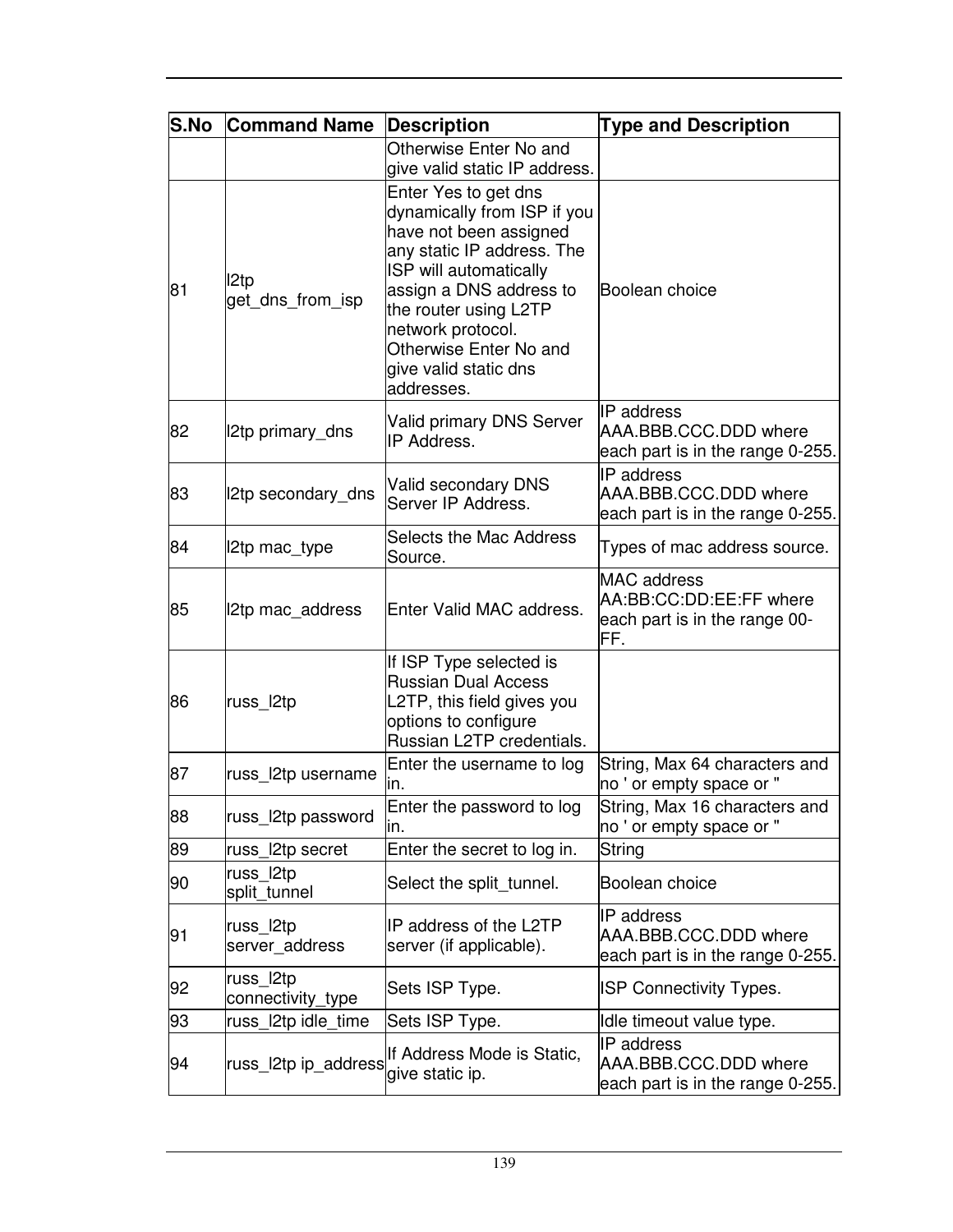| <b>S.No</b> | <b>Command Name</b>                           | <b>Description</b>                                                                                                                                                                                                                                                              | <b>Type and Description</b>                                                    |
|-------------|-----------------------------------------------|---------------------------------------------------------------------------------------------------------------------------------------------------------------------------------------------------------------------------------------------------------------------------------|--------------------------------------------------------------------------------|
| 95          | russ_l2tp gateway                             | Gateway assigned by the<br>ISP to make a connection<br>with the ISP server                                                                                                                                                                                                      | <b>IP</b> address<br>AAA.BBB.CCC.DDD where<br>each part is in the range 0-255. |
| 96          | russ_l2tp<br>subnet_mask                      | If Address Mode is Static,<br>give subnet mask.                                                                                                                                                                                                                                 | IP address<br>AAA.BBB.CCC.DDD where<br>each part is in the range 0-255.        |
| 97          | russ_l2tp<br>get_ip_from_isp                  | Enter Yes to get IP<br>dynamically from ISP if you<br>have not been assigned<br>any static IP address.<br>Otherwise Enter No and<br>give valid static IP address                                                                                                                | Boolean choice                                                                 |
| 98          | russ l2tp<br>get_dns_from_isp                 | Enter Yes to get dns<br>dynamically from ISP if you<br>have not been assigned<br>any static IP address. The<br>ISP will automatically<br>assign a DNS address to<br>the router using L2TP<br>network protocol.<br>Otherwise Enter No and<br>give valid static dns<br>addresses. | Boolean choice                                                                 |
| 99          | russ_l2tp<br>primary_dns                      | <b>Valid primary DNS Server</b><br>IP Address.                                                                                                                                                                                                                                  | <b>IP</b> address<br>AAA.BBB.CCC.DDD where<br>each part is in the range 0-255. |
| 100         | russ_l2tp<br>secondary_dns                    | <b>Valid secondary DNS</b><br>Server IP Address.                                                                                                                                                                                                                                | IP address<br>AAA.BBB.CCC.DDD where<br>each part is in the range 0-255.        |
| 101         | russ_l2tp mac_type                            | <b>Selects the Mac Address</b><br>Source.                                                                                                                                                                                                                                       | Types of mac address source.                                                   |
| 102         | russ_l2tp<br>mac_address                      | Enter Valid MAC address.                                                                                                                                                                                                                                                        | MAC address<br>AA:BB:CC:DD:EE:FF where<br>each part is in the range 00-<br>FF. |
| 103         | japanese_pppoe                                | If ISP Type selected is<br>japanese multiple pppoe,<br>this field gives you options<br>to configure credentials.                                                                                                                                                                |                                                                                |
| 104         | japanese_pppoe<br>primary_profile             | configure the primary<br>pppoe profile                                                                                                                                                                                                                                          |                                                                                |
| 105         | japanese_pppoe<br>primary_profile<br>username | Enter the username to<br>authenticate.                                                                                                                                                                                                                                          | String, Max 64 characters and<br>no ' or empty space or "                      |
| 106         | japanese_pppoe<br>primary_profile<br>password | Enter the password to<br>authenticate.                                                                                                                                                                                                                                          | String, Max 16 characters and<br>no ' or empty space or "                      |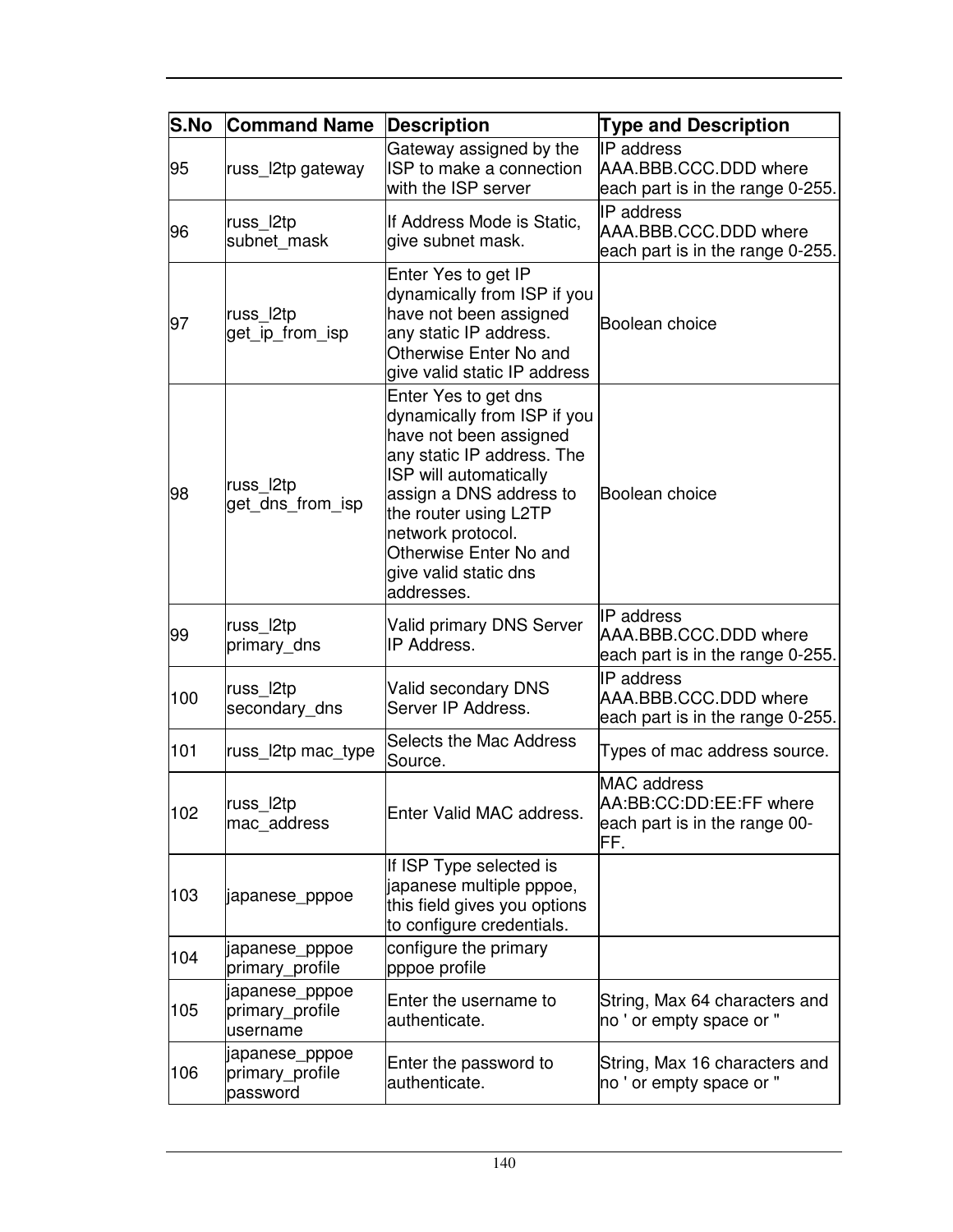| <b>S.No</b> | <b>Command Name</b>                                    | <b>Description</b>                                                                                                                                                                                                                                                                       | <b>Type and Description</b>                                                    |
|-------------|--------------------------------------------------------|------------------------------------------------------------------------------------------------------------------------------------------------------------------------------------------------------------------------------------------------------------------------------------------|--------------------------------------------------------------------------------|
| 107         | japanese_pppoe<br>primary_profile<br>service           | Enter the password to<br>authenticate.                                                                                                                                                                                                                                                   | String                                                                         |
| 108         | japanese_pppoe<br>primary_profile<br>authOpt           | Enter the Auth Option to<br>authenticate.                                                                                                                                                                                                                                                | <b>PPPOE Authentication Types.</b>                                             |
| 109         | japanese_pppoe<br>primary_profile<br>connectivity_type | Enter the connectivity type. ISP Connectivity Types.                                                                                                                                                                                                                                     |                                                                                |
| 110         | japanese_pppoe<br>primary_profile<br>idletime          | Enter the idle time.                                                                                                                                                                                                                                                                     | Idle timeout value type.                                                       |
| 111         | japanese_pppoe<br>primary_profile<br>get_dns_from_isp  | Enter Yes to get dns<br>dynamically from ISP if you<br>have not been assigned<br>any static IP address. The<br>ISP will automatically<br>assign a DNS address to<br>the router using PPPOE<br>network protocol.<br>Otherwise Enter No and<br>give valid static dns<br>addresses.         | Boolean choice.                                                                |
| 112         | japanese_pppoe<br>primary_profile<br>primary_dns       | <b>Valid primary DNS Server</b><br>IP Address.                                                                                                                                                                                                                                           | IP address<br>AAA.BBB.CCC.DDD where<br>each part is in the range 0-255.        |
| 113         | japanese_pppoe<br>primary_profile<br>secondary_dns     | <b>Valid secondary DNS</b><br>Server IP Address.                                                                                                                                                                                                                                         | IP address<br>AAA.BBB.CCC.DDD where<br>each part is in the range 0-255.        |
| 114         | japanese_pppoe<br>primary_profile<br>get ip from isp   | Enter Yes to get IP<br>dynamically from ISP if you<br>have not been assigned<br>any static IP address. The<br>ISP will automatically<br>assign an IP address to the Boolean choice<br>router using PPPOE<br>network protocol.<br>Otherwise Enter No and<br>give valid static IP address. |                                                                                |
| 115         | japanese_pppoe<br>primary profile<br>static_ip         | Valid IP Address.                                                                                                                                                                                                                                                                        | <b>IP</b> address<br>AAA.BBB.CCC.DDD where<br>each part is in the range 0-255. |
| 116         | japanese_pppoe<br>primary_profile<br>subnet mask       | Valid subnet mask.                                                                                                                                                                                                                                                                       | IP address<br>AAA.BBB.CCC.DDD where<br>each part is in the range 0-255.        |
| 117         | japanese_pppoe<br>secondary_profile                    | Configures the secondary<br>pppoe profile.                                                                                                                                                                                                                                               |                                                                                |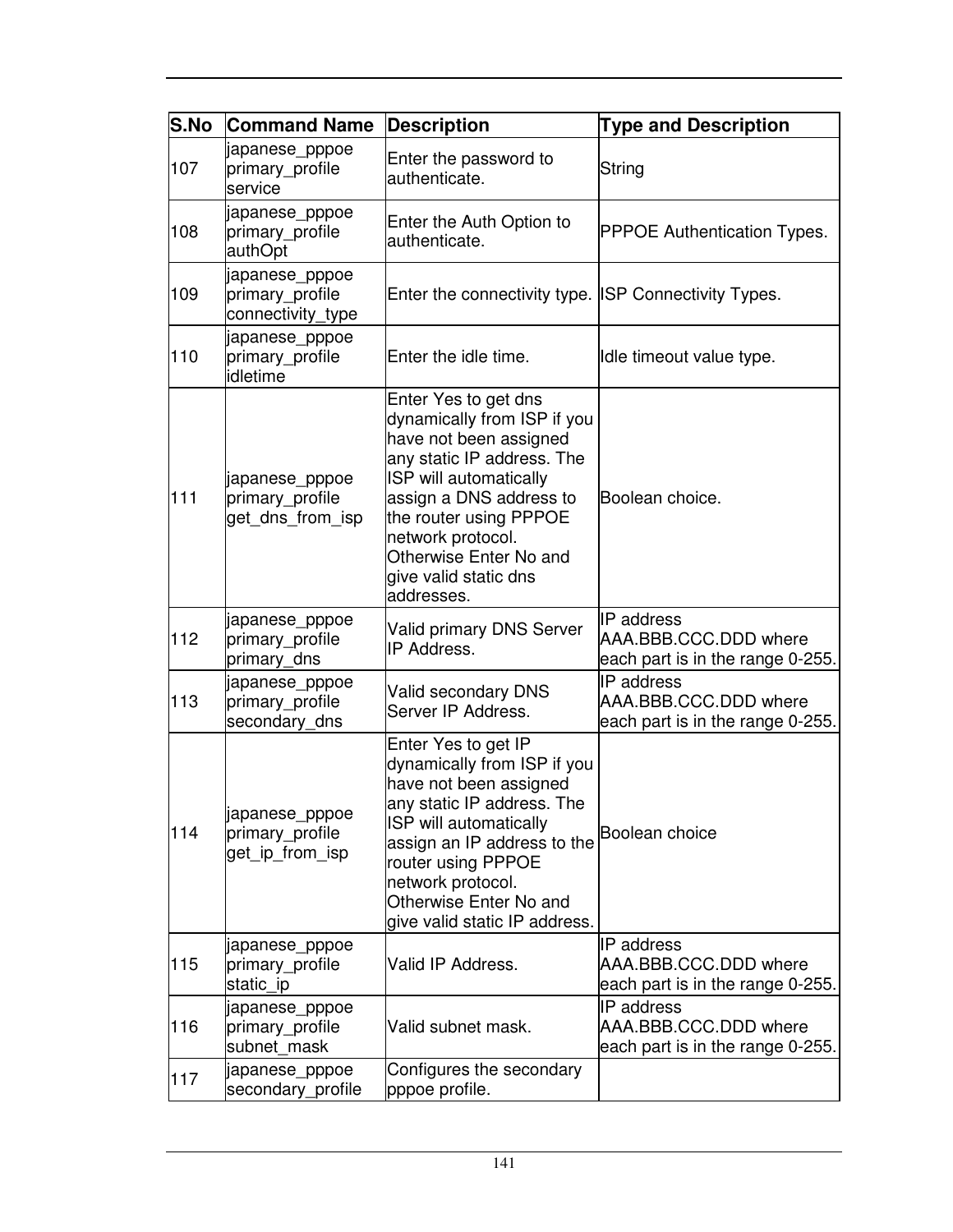| S.No | <b>Command Name</b>                                      | <b>Description</b>                                                                                                                                                                                                                                                               | <b>Type and Description</b>                                             |
|------|----------------------------------------------------------|----------------------------------------------------------------------------------------------------------------------------------------------------------------------------------------------------------------------------------------------------------------------------------|-------------------------------------------------------------------------|
| 118  | japanese_pppoe<br>secondary_profile<br>username          | Enter the username to<br>authenticate.                                                                                                                                                                                                                                           | String, Max 64 characters and<br>no ' or empty space or "               |
| 119  | japanese_pppoe<br>secondary_profile<br>password          | Enter the password to<br>authenticate.                                                                                                                                                                                                                                           | String, Max 16 characters and<br>no ' or empty space or "               |
| 120  | japanese_pppoe<br>secondary_profile<br>service           | Enter the password to<br>authenticate.                                                                                                                                                                                                                                           | String                                                                  |
| 121  | japanese_pppoe<br>secondary_profile<br>authOpt           | Enter the Auth Option to<br>authenticate.                                                                                                                                                                                                                                        | <b>PPPOE Authentication Types.</b>                                      |
| 122  | japanese_pppoe<br>secondary_profile<br>connectivity type | Enter the connectivity type. ISP Connectivity Types.                                                                                                                                                                                                                             |                                                                         |
| 123  | japanese_pppoe<br>secondary_profile<br>idletime          | Enter the idle time.                                                                                                                                                                                                                                                             | Idle timeout value type.                                                |
| 124  | japanese_pppoe<br>secondary_profile<br>get dns from isp  | Enter Yes to get dns<br>dynamically from ISP if you<br>have not been assigned<br>any static IP address. The<br>ISP will automatically<br>assign a DNS address to<br>the router using PPPOE<br>network protocol.<br>Otherwise Enter No and<br>give valid static dns<br>addresses. | Boolean choice                                                          |
| 125  | japanese_pppoe<br>secondary_profile<br>primary_dns       | Valid primary DNS Server<br>IP Address.                                                                                                                                                                                                                                          | IP address<br>AAA.BBB.CCC.DDD where<br>each part is in the range 0-255. |
| 126  | japanese_pppoe<br>secondary profile<br>secondary_dns     | Valid secondary DNS<br>Server IP Address.                                                                                                                                                                                                                                        | IP address<br>AAA.BBB.CCC.DDD where<br>each part is in the range 0-255. |
| 127  | japanese_pppoe<br>secondary_profile<br>get_ip_from_isp   | Enter Yes to get IP<br>dynamically from ISP if you<br>have not been assigned<br>any static IP address. The<br>ISP will automatically<br>assign an IP address to the<br>router using PPPOE<br>network protocol.<br>Otherwise Enter No and<br>give valid static IP address.        | Boolean choice                                                          |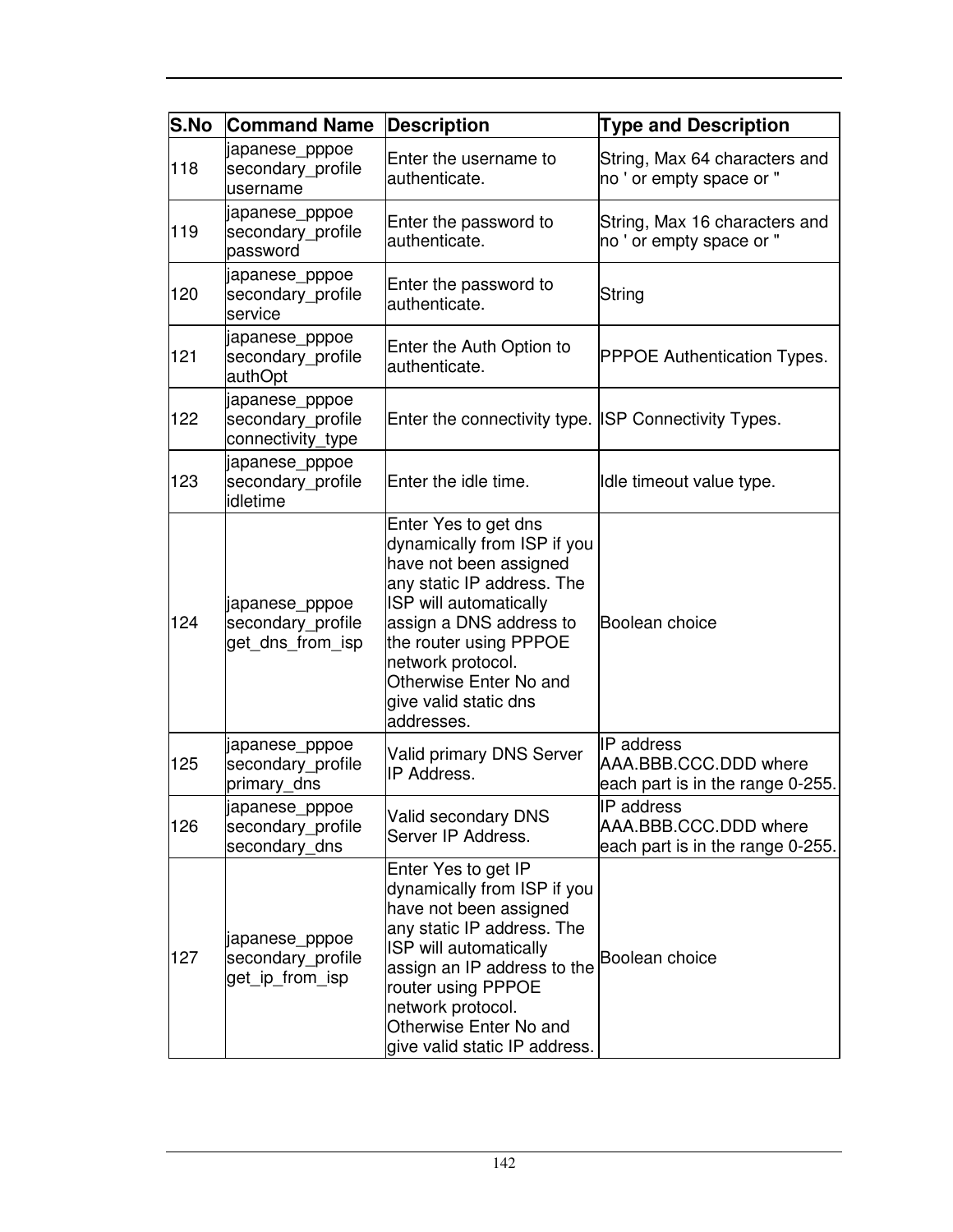| <b>S.No</b> | <b>Command Name</b>                                | <b>Description</b>                                                                                                                                                                                                                                                                 | <b>Type and Description</b>                                                           |
|-------------|----------------------------------------------------|------------------------------------------------------------------------------------------------------------------------------------------------------------------------------------------------------------------------------------------------------------------------------------|---------------------------------------------------------------------------------------|
| 128         | japanese_pppoe<br>secondary_profile<br>static_ip   | Valid IP Address.                                                                                                                                                                                                                                                                  | IP address<br>AAA.BBB.CCC.DDD where<br>each part is in the range 0-255.               |
| 129         | japanese_pppoe<br>secondary_profile<br>subnet mask | Valid subnet mask.                                                                                                                                                                                                                                                                 | <b>IP</b> address<br>AAA.BBB.CCC.DDD where<br>each part is in the range 0-255.        |
| 130         | japanese_pppoe<br>mac_type                         | Select the Mac Address<br>Source.                                                                                                                                                                                                                                                  | Types of mac address source                                                           |
| 131         | japanese_pppoe<br>mac_address                      | Enter Valid MAC address.                                                                                                                                                                                                                                                           | <b>MAC</b> address<br>AA:BB:CC:DD:EE:FF where<br>each part is in the range 00-<br>FF. |
| 132         | dual_pppoe                                         | If ISP Type selected is Dual<br>PPPoE, this field gives you<br>options to configure Dual<br>Access PPPoE credentials.                                                                                                                                                              |                                                                                       |
| 133         | dual pppoe<br>username                             | Enter the username to<br>authenticate.                                                                                                                                                                                                                                             | String, Max 64 characters and<br>no ' or empty space or "                             |
| 134         | dual_pppoe<br>password                             | Enter the password to<br>authenticate.                                                                                                                                                                                                                                             | String, Max 16 characters and<br>no ' or empty space or "                             |
| 135         | dual_pppoe service                                 | Enter the service to<br>authenticate.                                                                                                                                                                                                                                              | String                                                                                |
| 136         | dual_pppoe authOpt                                 | Enter the Auth Option to<br>authenticate.                                                                                                                                                                                                                                          | <b>PPPOE Authentication Types.</b>                                                    |
| 137         | dual_pppoe<br>connectivity_type                    | Enter the connectivity type. ISP Connectivity Types.                                                                                                                                                                                                                               |                                                                                       |
| 138         | dual_pppoe idletime Enter the idle time.           |                                                                                                                                                                                                                                                                                    | Idle timeout value type.                                                              |
| 139         | dual_pppoe<br>get_dns_from_isp                     | Enter Yes to get dns<br>dynamically from ISP if you<br>have not been assigned<br>any static Dns address.<br>The ISP will automatically<br>assign an DNS address to<br>the router using PPPOE<br>network protocol.<br>Otherwise Enter No and<br>give valid static dns<br>addresses. | Boolean choice                                                                        |
| 140         | dual_pppoe<br>primary_dns                          | Valid primary DNS Server<br>IP Address.                                                                                                                                                                                                                                            | IP address<br>AAA.BBB.CCC.DDD where<br>each part is in the range 0-255.               |
| 141         | dual_pppoe<br>secondary_dns                        | Valid secondary DNS<br>Server IP Address.                                                                                                                                                                                                                                          | <b>IP</b> address<br>AAA.BBB.CCC.DDD where<br>each part is in the range 0-255.        |
| 142         | dual_pppoe<br>get_ip_from_isp                      | Enter Yes to get IP<br>dynamically from ISP if you                                                                                                                                                                                                                                 | Boolean choice                                                                        |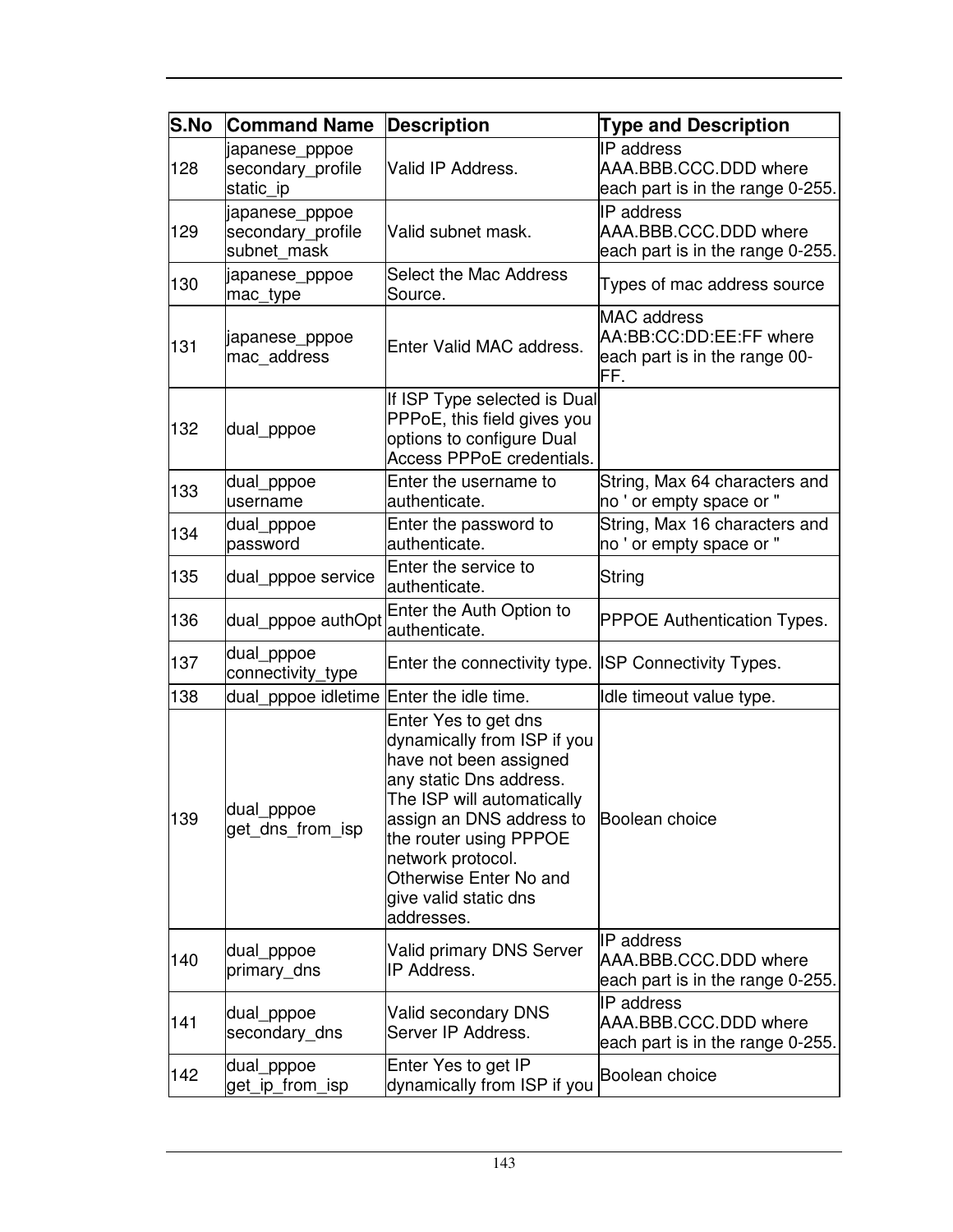| S.No | <b>Command Name</b>                    | <b>Description</b>                                                                                                                                                                                                                                                                                                                   | <b>Type and Description</b>                                                           |
|------|----------------------------------------|--------------------------------------------------------------------------------------------------------------------------------------------------------------------------------------------------------------------------------------------------------------------------------------------------------------------------------------|---------------------------------------------------------------------------------------|
|      |                                        | have not been assigned<br>any static IP address. The<br>ISP will automatically<br>assign an IP address to the<br>router using PPPOE<br>network protocol.<br>Otherwise Enter No and<br>give valid static IP address.                                                                                                                  |                                                                                       |
| 143  | dual_pppoe static_ip Valid IP Address. |                                                                                                                                                                                                                                                                                                                                      | <b>IP</b> address<br>AAA.BBB.CCC.DDD where<br>each part is in the range 0-255.        |
| 144  | dual_pppoe<br>subnet mask              | Valid subnet mask.                                                                                                                                                                                                                                                                                                                   | IP address<br>AAA.BBB.CCC.DDD where<br>each part is in the range 0-255.               |
| 145  | dual_pppoe<br>mac type                 | Select the Mac Address<br>Source.                                                                                                                                                                                                                                                                                                    | Types of mac address source                                                           |
| 146  | dual_pppoe<br>mac address              | Enter Valid MAC address.                                                                                                                                                                                                                                                                                                             | <b>MAC</b> address<br>AA:BB:CC:DD:EE:FF where<br>each part is in the range 00-<br>FF. |
| 147  | dual_pppoe<br>get ip from phy          | Enter Yes to get ip on<br>physical interface from<br>dhcp server in the internal<br>isp network. Otherwise<br>Enter No and give valid<br>static IP address, subnet<br>mask and gateway.                                                                                                                                              | Boolean choice                                                                        |
| 148  | dual_pppoe<br>static ip phy            | Valid IP Address of<br>physical interface.                                                                                                                                                                                                                                                                                           | IP address<br>AAA.BBB.CCC.DDD where<br>each part is in the range 0-255.               |
| 149  | dual pppoe<br>subnet mask phy          | Valid subnet mask of<br>physical network.                                                                                                                                                                                                                                                                                            | IP address<br>AAA.BBB.CCC.DDD where<br>each part is in the range 0-255.               |
| 150  | dual_pppoe<br>gateway phy              | Valid gateway of physcial<br>network.                                                                                                                                                                                                                                                                                                | IP address<br>AAA.BBB.CCC.DDD where<br>each part is in the range 0-255.               |
| 151  | dual_pppoe<br>hy                       | Enter Yes to get dns<br>dynamically from interal<br>ISP if you have not been<br>assigned any static Dns<br>address. The internal ISP<br>get_dns_from_isp_p will automatically assign an Boolean choice<br>DNS address to the router<br>using Dhcp network<br>protocol. Otherwise Enter<br>No and give valid static dns<br>addresses. |                                                                                       |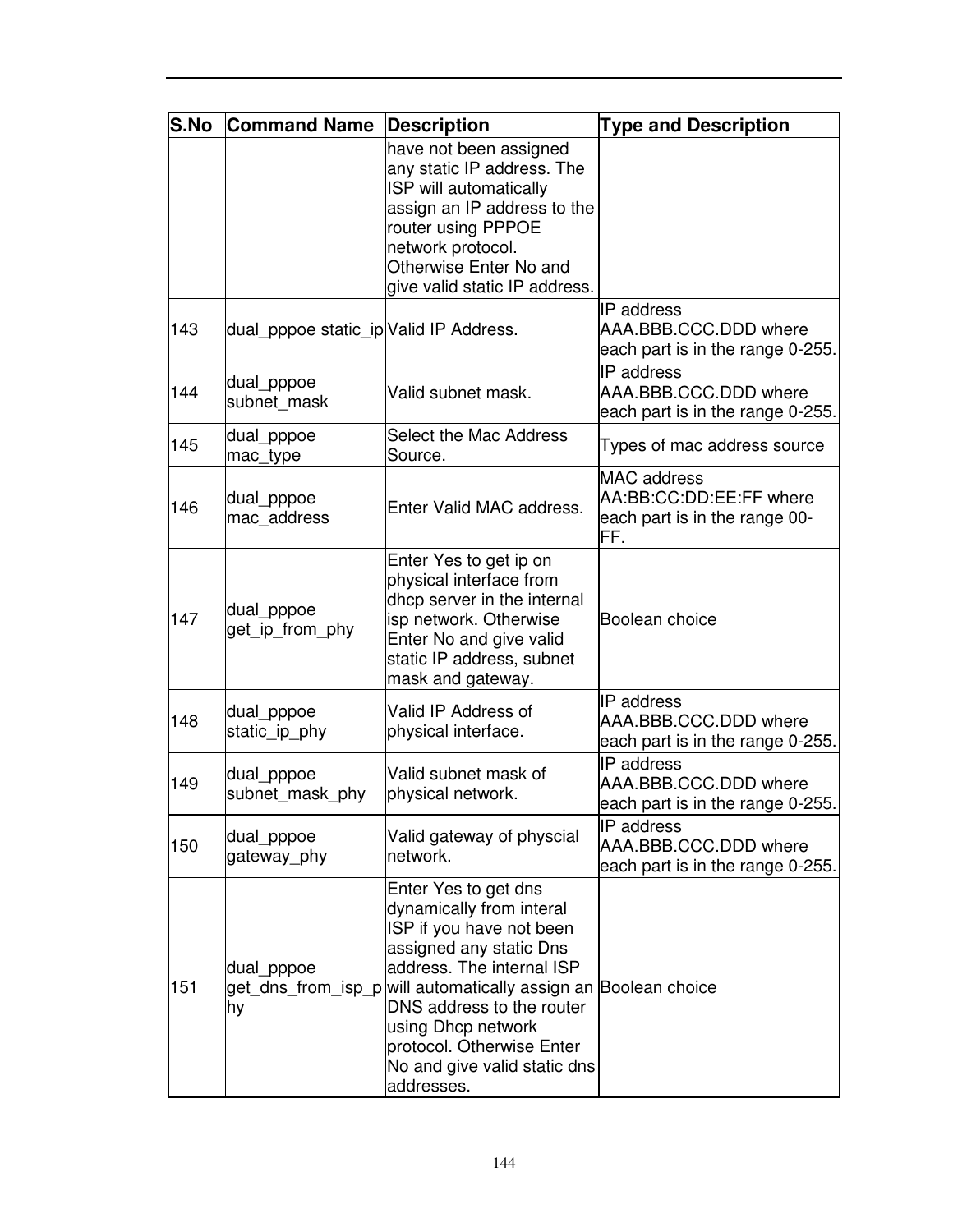|     | <b>S.No Command Name Description</b>               |                                                                | <b>Type and Description</b>                                                    |
|-----|----------------------------------------------------|----------------------------------------------------------------|--------------------------------------------------------------------------------|
| 152 | dual_pppoe<br>primary dns phy                      | Valid primary DNS Server<br>IP Address of physical<br>network. | <b>IP</b> address<br>AAA.BBB.CCC.DDD where<br>each part is in the range 0-255. |
| 153 | dual pppoe<br>secondary_dns_phy Server IP Address. | Valid secondary DNS                                            | <b>IP</b> address<br>AAA.BBB.CCC.DDD where<br>each part is in the range 0-255. |
| 154 | enable vlan tag                                    | Enables vlan on wan1.                                          | Boolean choice                                                                 |
| 155 | vlan Id                                            | Enter Vlan Id.                                                 | Unsigned integer                                                               |

# **11.32 net wan wan2 ipv4 configure**

| <b>S.No</b> | <b>Command Name</b>       | <b>Description</b>                                                                                                                                                                                                                                                             | <b>Type and Description</b>                                                    |
|-------------|---------------------------|--------------------------------------------------------------------------------------------------------------------------------------------------------------------------------------------------------------------------------------------------------------------------------|--------------------------------------------------------------------------------|
|             | lsave                     | Saves ipv4 wan<br>configuration settings.                                                                                                                                                                                                                                      |                                                                                |
| 2           | cancel                    | To revert to the previous<br>ipv4 wan configuration<br>settings.                                                                                                                                                                                                               |                                                                                |
| З           | exit                      | Exit from the current<br>configuration.                                                                                                                                                                                                                                        |                                                                                |
| 4           |                           | Select among the options:<br>STATIC, DHCP Client,<br>PPPoE, PPTP, L2TP,<br>isp_connection_type Russian PPTP, Russian<br>L2TP, Japanese Multiple<br>PPPoE, Dual Access<br>Pppoe, ThreeG                                                                                         | WAN2 ISP Types.                                                                |
| 5           | dhcpc                     | If ISP Type selected is<br>DHCPC, this field gives you<br>options to configure<br><b>DHCPC</b> credentials                                                                                                                                                                     |                                                                                |
| 6           | dhcpc<br>get dns from isp | Enter Yes to get dns<br>dynamically from ISP if you<br>have not been assigned<br>any static IP address. The<br>ISP will automatically<br>assign a DNS address to<br>the router using DHCP<br>network protocol.<br>Otherwise Enter No and<br>give valid static dns<br>addresses | Boolean choice                                                                 |
| 7           | dhcpc primary dns         | <b>Valid primary DNS Server</b><br>IP Address.                                                                                                                                                                                                                                 | <b>IP</b> address<br>AAA.BBB.CCC.DDD where<br>each part is in the range 0-255. |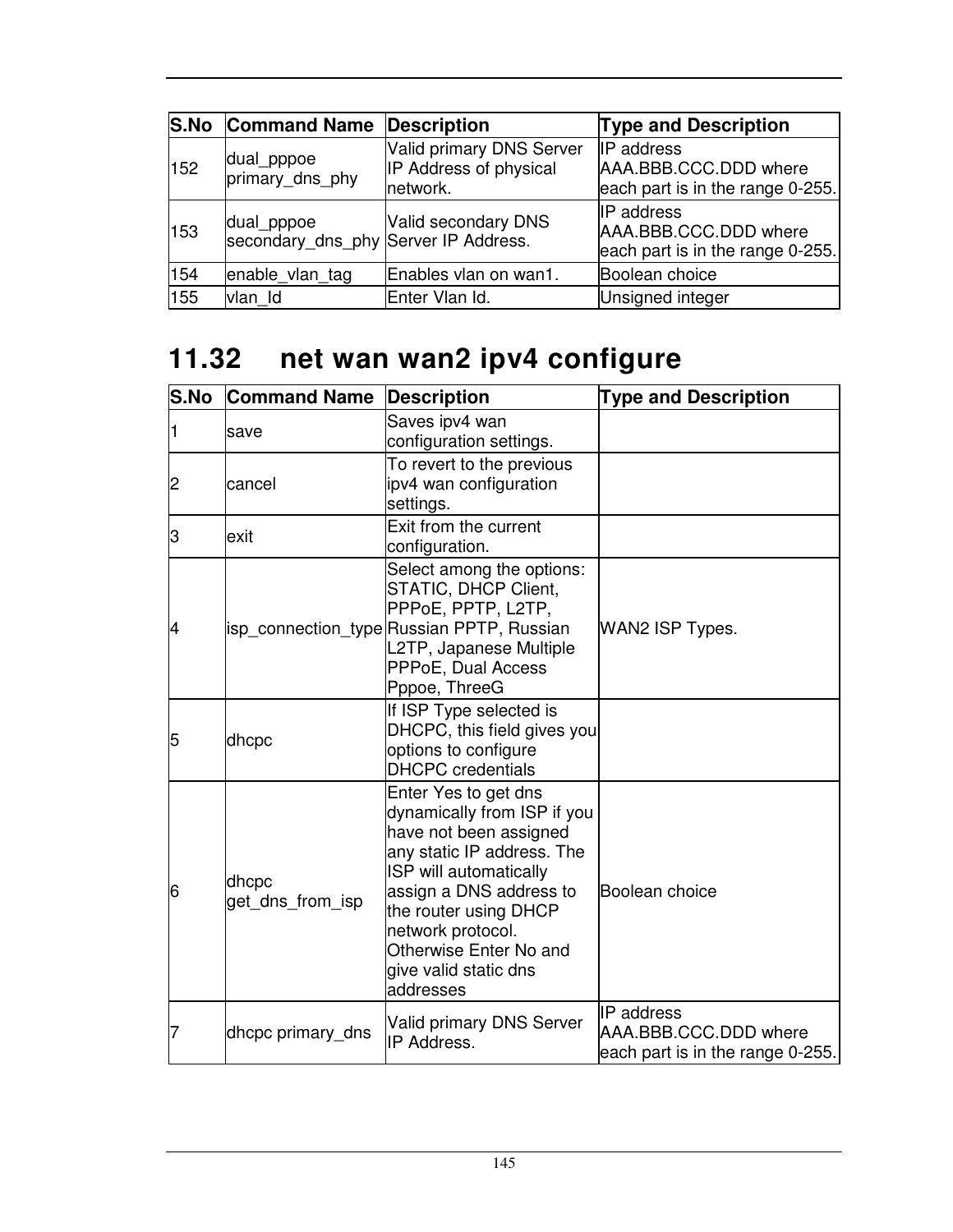| S.No | <b>Command Name</b>                   | <b>Description</b>                                                                                            | <b>Type and Description</b>                                                            |
|------|---------------------------------------|---------------------------------------------------------------------------------------------------------------|----------------------------------------------------------------------------------------|
| 8    | dhcpc<br>secondary_dns                | Valid secondary DNS<br>Server IP Address.                                                                     | IP address<br>AAA.BBB.CCC.DDD where<br>each part is in the range 0-255.                |
| 9    | dhcpc mac_type                        | <b>Select Mac Address</b><br>source.                                                                          | Types of mac address source.                                                           |
| 10   | dhcpc mac_address  Valid MAC address. |                                                                                                               | <b>MAC</b> address<br>AA:BB:CC:DD:EE:FF where<br>each part is in the range 00-<br>FF.  |
| 11   | dhcpc hostname                        | Enter the hostname.                                                                                           | String                                                                                 |
| 12   | <b>Istatic</b>                        | If ISP Type selected is<br>STATIC, this field gives you<br>options to configure<br><b>STATIC</b> credentials. |                                                                                        |
| 13   | static ip_address                     | If Address Mode is Static,<br>give static ip.                                                                 | <b>IP</b> address<br>AAA.BBB.CCC.DDD where<br>each part is in the range 0-255.         |
| 14   | static subnet_mask                    | IPv4 Subnet Mask. This is<br>usually provided by the ISP<br>or your network<br>administrator.                 | <b>IP</b> address<br>AAA.BBB.CCC.DDD where<br>each part is in the range 0-255.         |
| 15   | lstatic<br>gateway_address            | IP address of the ISP's<br>gateway. This is usually<br>provided by the ISP or your<br>network administrator.  | IP address<br>AAA.BBB.CCC.DDD where<br>each part is in the range 0-255.                |
| 16   | static primary_dns                    | <b>Valid primary DNS Server</b><br>IP Address.                                                                | <b>IP</b> address<br>AAA.BBB.CCC.DDD where<br>each part is in the range 0-255.         |
| 17   | static<br>secondary_dns               | Valid secondary DNS<br>Server IP Address.                                                                     | IP address<br>AAA.BBB.CCC.DDD where<br>each part is in the range 0-255.                |
| 18   | static mac_type                       | <b>Select the Mac Address</b><br>Source.                                                                      | Types of mac address source.                                                           |
| 19   | static mac address                    | Enter Valid MAC address.                                                                                      | <b>MAC</b> address<br>AA:BB:CC:DD:EE:FF where<br>each part is in the range 00-<br>lFF. |
| 20   | pppoe                                 | If ISP Type selected is<br>PPPoE, this field gives you<br>options to configure PPPoE<br>credentials.          |                                                                                        |
| 21   | pppoe username                        | Enter the username to<br>authenticate.                                                                        | String, Max 64 characters and<br>no ' or empty space or "                              |
| 22   | pppoe password                        | Enter the password to<br>authenticate.                                                                        | String, Max 16 characters and<br>no ' or empty space or "                              |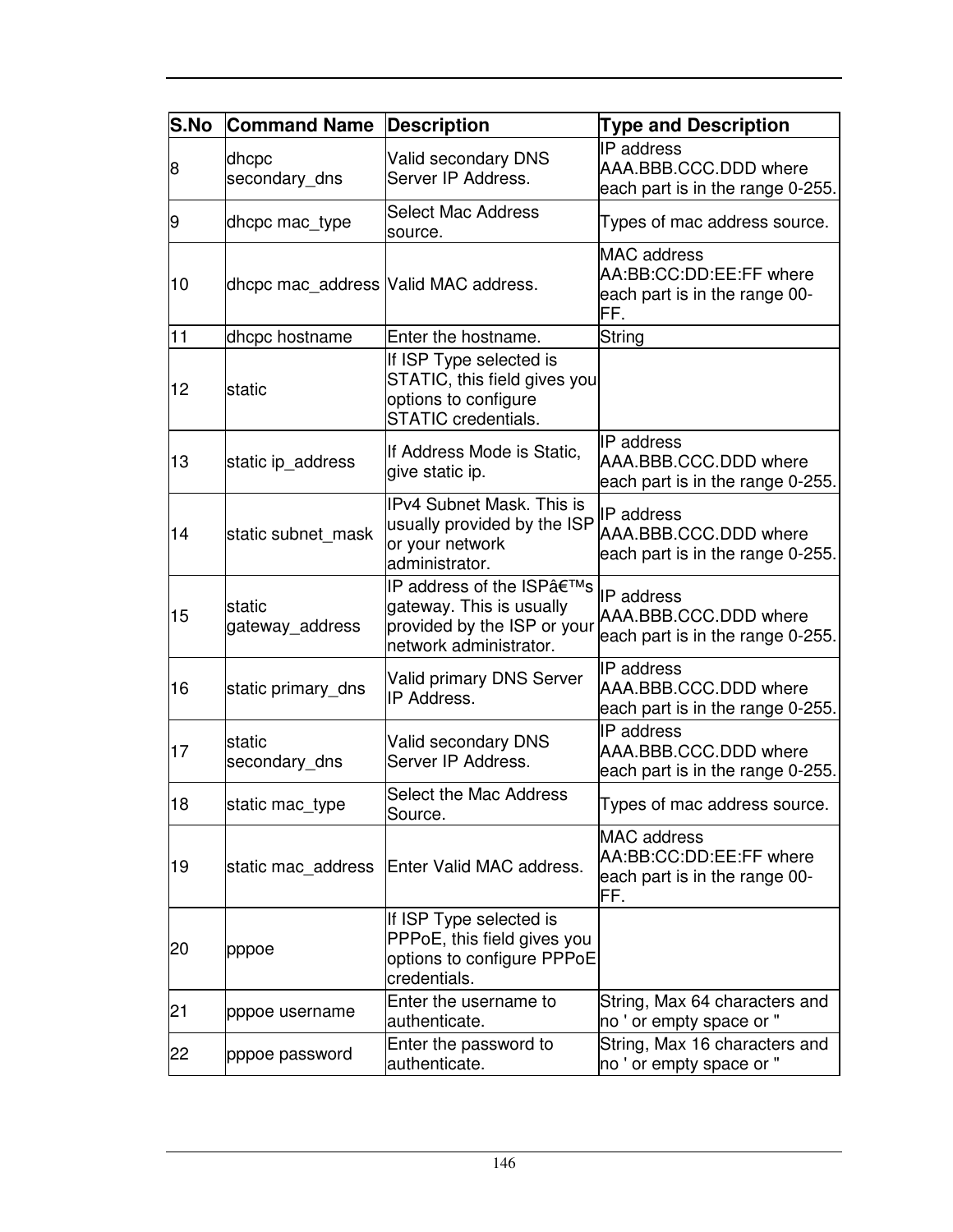| S.No | <b>Command Name</b>                  | <b>Description</b>                                                                                                                                                                                                                                                               | <b>Type and Description</b>                                                    |
|------|--------------------------------------|----------------------------------------------------------------------------------------------------------------------------------------------------------------------------------------------------------------------------------------------------------------------------------|--------------------------------------------------------------------------------|
| 23   | pppoe service                        | Enter the password to<br>authenticate.                                                                                                                                                                                                                                           | String                                                                         |
| 24   | pppoe authOpt                        | Enter the Auth Option to<br>authenticate.                                                                                                                                                                                                                                        | <b>PPPOE Authentication Types.</b>                                             |
| 25   | pppoe<br>connectivity_type           | Enter the connectivity type. ISP Connectivity Types.                                                                                                                                                                                                                             |                                                                                |
| 26   | pppoe idletime                       | Enter the idle time.                                                                                                                                                                                                                                                             | Idle timeout value type.                                                       |
| 27   | pppoe<br>get_dns_from_isp            | Enter Yes to get dns<br>dynamically from ISP if you<br>have not been assigned<br>any static IP address. The<br>ISP will automatically<br>assign a DNS address to<br>the router using PPPOE<br>network protocol.<br>Otherwise Enter No and<br>give valid static dns<br>addresses. | Boolean choice                                                                 |
| 28   | pppoe primary dns                    | Valid primary DNS Server<br>IP Address.                                                                                                                                                                                                                                          | <b>IP</b> address<br>AAA.BBB.CCC.DDD where<br>each part is in the range 0-255. |
| 29   | pppoe<br>secondary_dns               | Valid secondary DNS<br>Server IP Address.                                                                                                                                                                                                                                        | IP address<br>AAA.BBB.CCC.DDD where<br>each part is in the range 0-255.        |
| 30   | enable_vlan_tag                      | Enables vlan on wan2.                                                                                                                                                                                                                                                            | Boolean choice                                                                 |
| 31   | vlan Id                              | Enter Vlan Id.                                                                                                                                                                                                                                                                   | Unsigned integer                                                               |
| 32   | pppoe<br>get_ip_from_isp             | Enter Yes to get IP<br>dynamically from ISP if you<br>have not been assigned<br>any static IP address. The<br>ISP will automatically<br>assign an IP address to the<br>router using PPPOE<br>network protocol.<br>Otherwise Enter No and<br>give valid static IP address.        | Boolean choice                                                                 |
| 33   | pppoe static_ip                      | Valid IP Address.                                                                                                                                                                                                                                                                | <b>IP</b> address<br>AAA.BBB.CCC.DDD where<br>each part is in the range 0-255. |
| 34   | pppoe subnet_mask Valid subnet mask. |                                                                                                                                                                                                                                                                                  | <b>IP</b> address<br>AAA.BBB.CCC.DDD where<br>each part is in the range 0-255. |
| 35   | pppoe mac_type                       | Select the Mac Address<br>Source.                                                                                                                                                                                                                                                | Types of mac address source.                                                   |
| 36   |                                      | pppoe mac_address Enter Valid MAC address.                                                                                                                                                                                                                                       | <b>MAC</b> address<br>AA:BB:CC:DD:EE:FF where                                  |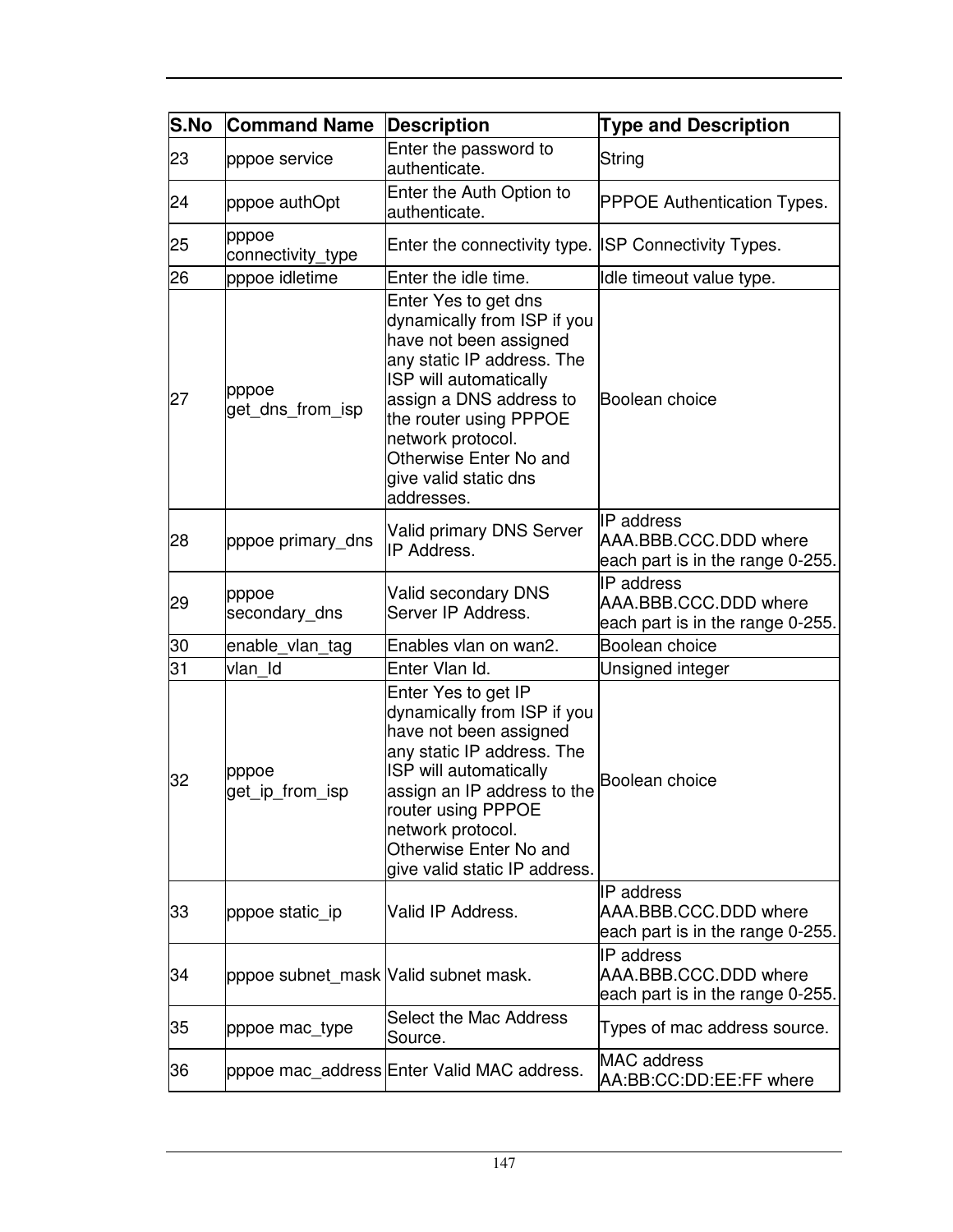| S.No | <b>Command Name</b>       | <b>Description</b>                                                                                                                                                                                                                                                              | <b>Type and Description</b>                                             |
|------|---------------------------|---------------------------------------------------------------------------------------------------------------------------------------------------------------------------------------------------------------------------------------------------------------------------------|-------------------------------------------------------------------------|
|      |                           |                                                                                                                                                                                                                                                                                 | each part is in the range 00-<br>FF.                                    |
| 37   | pptp                      | If ISP Type selected is<br>PPTP, this field gives you<br>options to configure PPTP<br>credentials.                                                                                                                                                                              |                                                                         |
| 38   | pptp username             | Enter the username to log<br>in.                                                                                                                                                                                                                                                | String, Max 64 characters and<br>no ' or empty space or "               |
| 39   | pptp password             | Enter the password to log<br>in.                                                                                                                                                                                                                                                | String, Max 16 characters and<br>no ' or empty space or "               |
| 40   | pptp<br>mmpe_encryption   | <b>Enter the MMPE</b><br>Encryption.                                                                                                                                                                                                                                            | Boolean choice.                                                         |
| 41   | pptp split_tunnel         | Selects the split_tunnel.                                                                                                                                                                                                                                                       | Boolean choice.                                                         |
| 42   | pptp gateway              | Gateway assigned by the<br>ISP to make a connection<br>with the ISP server.                                                                                                                                                                                                     | IP address<br>AAA.BBB.CCC.DDD where<br>each part is in the range 0-255. |
| 43   | pptp server_address       | IP address of the PPTP<br>server (if applicable).                                                                                                                                                                                                                               | IP address<br>AAA.BBB.CCC.DDD where<br>each part is in the range 0-255. |
| 44   | pptp<br>connectivity_type | Sets the ISP Type.                                                                                                                                                                                                                                                              | <b>ISP Connectivity Types.</b>                                          |
| 45   | pptp idle time            | Sets the ISP Type.                                                                                                                                                                                                                                                              | Idle timeout value type.                                                |
| 46   | pptp ip_address           | If Address Mode is Static,<br>give static ip.                                                                                                                                                                                                                                   | IP address<br>AAA.BBB.CCC.DDD where<br>each part is in the range 0-255. |
| 47   | pptp subnet_mask          | If Address Mode is Static,<br>give subnet mask.                                                                                                                                                                                                                                 | IP address<br>AAA.BBB.CCC.DDD where<br>each part is in the range 0-255. |
| 48   | pptp<br>get_ip_from_isp   | Enter Yes to get IP<br>dynamically from ISP if you<br>have not been assigned<br>any static IP address<br>Otherwise Enter No and<br>give valid static IP address.                                                                                                                | Boolean choice                                                          |
| 49   | pptp<br>get dns from isp  | Enter Yes to get dns<br>dynamically from ISP if you<br>have not been assigned<br>any static IP address. The<br>ISP will automatically<br>assign a DNS address to<br>the router using PPTP<br>network protocol.<br>Otherwise Enter No and<br>give valid static dns<br>addresses. | Boolean choice                                                          |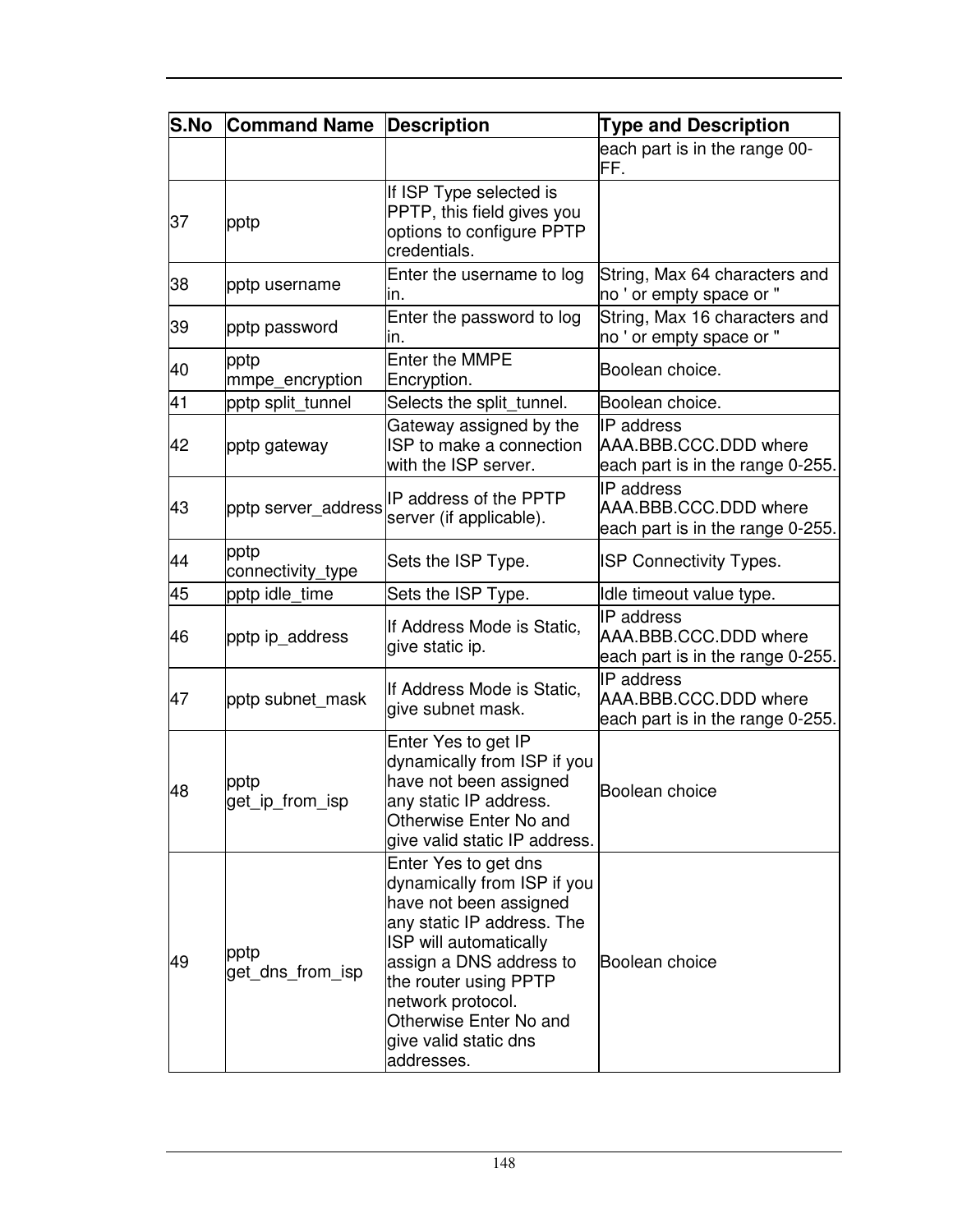| S.No | <b>Command Name</b>            | <b>Description</b>                                                                                                                                                | <b>Type and Description</b>                                                           |
|------|--------------------------------|-------------------------------------------------------------------------------------------------------------------------------------------------------------------|---------------------------------------------------------------------------------------|
| 50   | pptp primary_dns               | <b>Valid primary DNS Server</b><br>IP Address.                                                                                                                    | IP address<br>AAA.BBB.CCC.DDD where<br>each part is in the range 0-255.               |
| 51   | pptp secondary_dns             | Valid secondary DNS<br>Server IP Address.                                                                                                                         | <b>IP</b> address<br>AAA.BBB.CCC.DDD where<br>each part is in the range 0-255.        |
| 52   | pptp mac_type                  | Select the Mac Address<br>Source.                                                                                                                                 | Types of mac address source.                                                          |
| 53   | pptp mac_address               | Enter Valid MAC address.                                                                                                                                          | <b>MAC</b> address<br>AA:BB:CC:DD:EE:FF where<br>each part is in the range 00-<br>FF. |
| 54   | russ_pptp                      | If ISP Type selected is<br>Russian dual access<br>PPTP, this field gives you<br>options to configure<br>credentials.                                              |                                                                                       |
| 55   | russ_pptp username             | Enter the username to log<br>ın.                                                                                                                                  | String, Max 64 characters and<br>no ' or empty space or "                             |
| 56   | russ_pptp password             | Enter the password to log<br>ın.                                                                                                                                  | String, Max 16 characters and<br>no ' or empty space or "                             |
| 57   | russ_pptp<br>mmpe_encryption   | Enter the MMPE<br>Encryption.                                                                                                                                     | Boolean choice                                                                        |
| 58   | russ_pptp<br>split_tunnel      | Selects the split_tunnel.                                                                                                                                         | Boolean choice                                                                        |
| 59   | russ_pptp<br>server_address    | IP address of the PPTP<br>server (if applicable).                                                                                                                 | <b>IP</b> address<br>AAA.BBB.CCC.DDD where<br>each part is in the range 0-255.        |
| 60   | russ_pptp<br>connectivity_type | Sets the ISP Type.                                                                                                                                                | <b>ISP Connectivity Types.</b>                                                        |
| 61   | russ_pptp idle_time            | Sets the ISP Type.                                                                                                                                                | Idle timeout value type.                                                              |
| 62   | russ_pptp<br>ip_address        | If Address Mode is Static,<br>give static ip.                                                                                                                     | IP address<br>AAA.BBB.CCC.DDD where<br>each part is in the range 0-255.               |
| 63   | russ_pptp<br>subnet mask       | If Address Mode is Static,<br>give subnet mask.                                                                                                                   | <b>IP</b> address<br>AAA.BBB.CCC.DDD where<br>each part is in the range 0-255.        |
| 64   | russ_pptp gateway              | Gateway assigned by the<br>ISP to make a connection<br>with the ISP server.                                                                                       | <b>IP</b> address<br>AAA.BBB.CCC.DDD where<br>each part is in the range 0-255.        |
| 65   | russ_pptp<br>get_ip_from_isp   | Enter Yes to get IP<br>dynamically from ISP if you<br>have not been assigned<br>any static IP address.<br>Otherwise Enter No and<br>give valid static IP address. | Boolean choice                                                                        |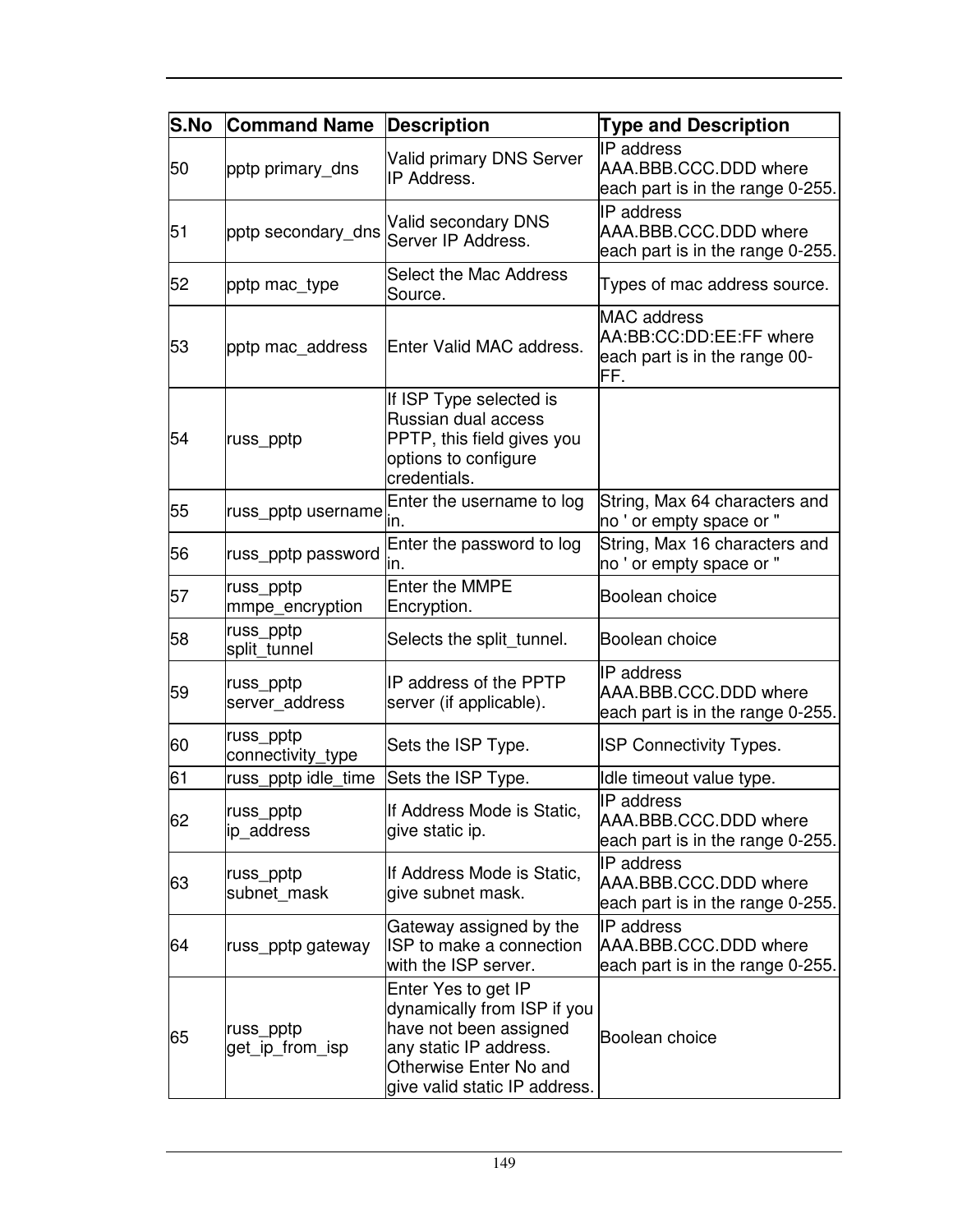| S.No | <b>Command Name</b>           | <b>Description</b>                                                                                                                                                                                                                                                              | <b>Type and Description</b>                                                           |
|------|-------------------------------|---------------------------------------------------------------------------------------------------------------------------------------------------------------------------------------------------------------------------------------------------------------------------------|---------------------------------------------------------------------------------------|
| 66   | russ_pptp<br>get_dns_from_isp | Enter Yes to get dns<br>dynamically from ISP if you<br>have not been assigned<br>any static IP address. The<br>ISP will automatically<br>assign a DNS address to<br>the router using PPTP<br>network protocol.<br>Otherwise Enter No and<br>give valid static dns<br>addresses. | Boolean choice                                                                        |
| 67   | russ_pptp<br>primary_dns      | <b>Valid primary DNS Server</b><br>IP Address.                                                                                                                                                                                                                                  | <b>IP</b> address<br>AAA.BBB.CCC.DDD where<br>each part is in the range 0-255.        |
| 68   | russ_pptp<br>secondary_dns    | Valid secondary DNS<br>Server IP Address.                                                                                                                                                                                                                                       | IP address<br>AAA.BBB.CCC.DDD where<br>each part is in the range 0-255.               |
| 69   | russ_pptp mac_type            | <b>Selects the Mac Address</b><br>Source.                                                                                                                                                                                                                                       | Types of mac address source.                                                          |
| 70   | russ_pptp<br>mac address      | Enter Valid MAC address.                                                                                                                                                                                                                                                        | <b>MAC</b> address<br>AA:BB:CC:DD:EE:FF where<br>each part is in the range 00-<br>FF. |
| 71   | I2tp                          | If ISP Type selected is<br>L2TP, this field gives you<br>options to configure L2TP<br>credentials.                                                                                                                                                                              |                                                                                       |
| 72   | I2tp username                 | Enter the username to log<br>ın.                                                                                                                                                                                                                                                | String, Max 64 characters and<br>no ' or empty space or "                             |
| 73   | 2tp password                  | Enter the password to log<br>in.                                                                                                                                                                                                                                                | String, Max 16 characters and<br>no ' or empty space or "                             |
| 74   | <b>2tp secret</b>             | Enter the secret to log in.                                                                                                                                                                                                                                                     | String                                                                                |
| 75   | 2tp split_tunnel              | Selects the split tunnel.                                                                                                                                                                                                                                                       | Boolean choice                                                                        |
| 76   | 2tp gateway                   | IP address assigned by the IP address<br>ISP to make a connection<br>with the ISP server.                                                                                                                                                                                       | AAA.BBB.CCC.DDD where<br>each part is in the range 0-255.                             |
| 77   | 2tp server_address            | IP address of the L2TP<br>server (if applicable).                                                                                                                                                                                                                               | IP address<br>AAA.BBB.CCC.DDD where<br>each part is in the range 0-255.               |
| 78   | I2tp<br>connectivity_type     | Sets the ISP Type.                                                                                                                                                                                                                                                              | <b>ISP Connectivity Types.</b>                                                        |
| 79   | 12tp idle time                | Sets the ISP Type.                                                                                                                                                                                                                                                              | Idle timeout value type.                                                              |
| 80   | 2tp ip_address                | If Address Mode is Static,<br>give static ip.                                                                                                                                                                                                                                   | IP address<br>AAA.BBB.CCC.DDD where<br>each part is in the range 0-255.               |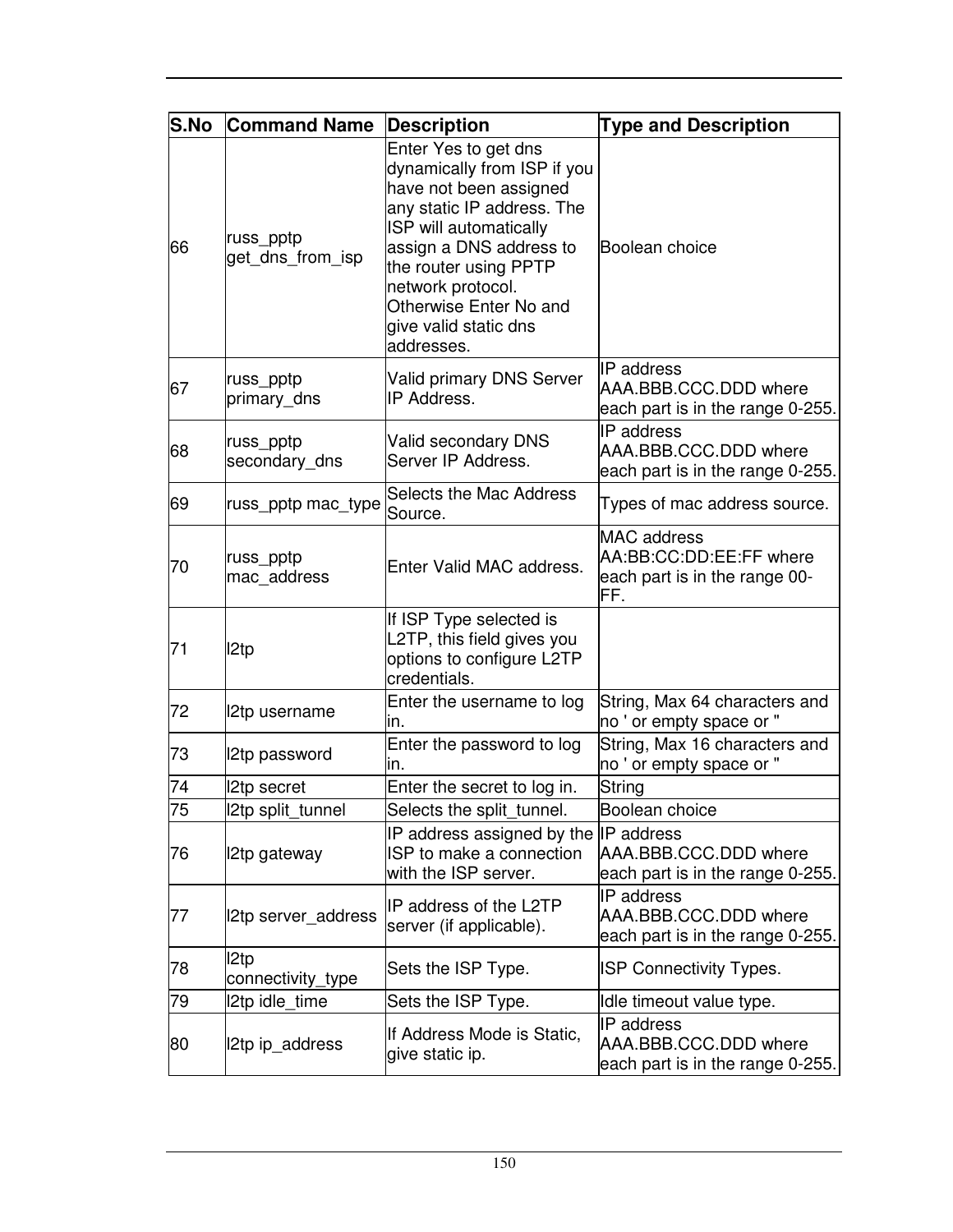| S.No | <b>Command Name</b>       | <b>Description</b>                                                                                                                                                                                                                                                              | <b>Type and Description</b>                                                           |
|------|---------------------------|---------------------------------------------------------------------------------------------------------------------------------------------------------------------------------------------------------------------------------------------------------------------------------|---------------------------------------------------------------------------------------|
| 81   | 2tp subnet_mask           | If Address Mode is Static,<br>give subnet mask.                                                                                                                                                                                                                                 | <b>IP</b> address<br>AAA.BBB.CCC.DDD where<br>each part is in the range 0-255.        |
| 82   | l2tp get_ip_from_isp      | Enter Yes to get IP<br>dynamically from ISP if you<br>have not been assigned<br>any static IP address.<br>Otherwise Enter No and<br>give valid static IP address.                                                                                                               | Boolean choice                                                                        |
| 83   | I2tp<br>get dns from isp  | Enter Yes to get dns<br>dynamically from ISP if you<br>have not been assigned<br>any static IP address. The<br>ISP will automatically<br>assign a DNS address to<br>the router using L2TP<br>network protocol.<br>Otherwise Enter No and<br>give valid static dns<br>addresses. | Boolean choice                                                                        |
| 84   | 2tp primary_dns           | Valid primary DNS Server<br>IP Address.                                                                                                                                                                                                                                         | <b>IP</b> address<br>AAA.BBB.CCC.DDD where<br>each part is in the range 0-255.        |
| 85   | 2tp secondary_dns         | Valid secondary DNS<br>Server IP Address.                                                                                                                                                                                                                                       | IP address<br>AAA.BBB.CCC.DDD where<br>each part is in the range 0-255.               |
| 86   | l2tp mac_type             | Selects the Mac Address<br>Source.                                                                                                                                                                                                                                              | Types of mac address source.                                                          |
| 87   | 2tp mac address           | Enter Valid MAC address.                                                                                                                                                                                                                                                        | <b>MAC</b> address<br>AA:BB:CC:DD:EE:FF where<br>each part is in the range 00-<br>FF. |
| 88   | russ_l2tp                 | If ISP Type selected is<br>Russian DualAccessL2TP,<br>this field gives you options<br>to configure L2TP<br>credentials.                                                                                                                                                         |                                                                                       |
| 89   | russ l2tp username        | Enter the username to log<br>in.                                                                                                                                                                                                                                                | String, Max 64 characters and<br>no ' or empty space or "                             |
| 90   | russ_l2tp password        | Enter the password to log<br>ın.                                                                                                                                                                                                                                                | String, Max 16 characters and<br>no ' or empty space or "                             |
| 91   | russ l2tp secret          | Enter the secret to log in.                                                                                                                                                                                                                                                     | String                                                                                |
| 92   | russ_l2tp<br>split_tunnel | Select the split_tunnel.                                                                                                                                                                                                                                                        | Boolean choice                                                                        |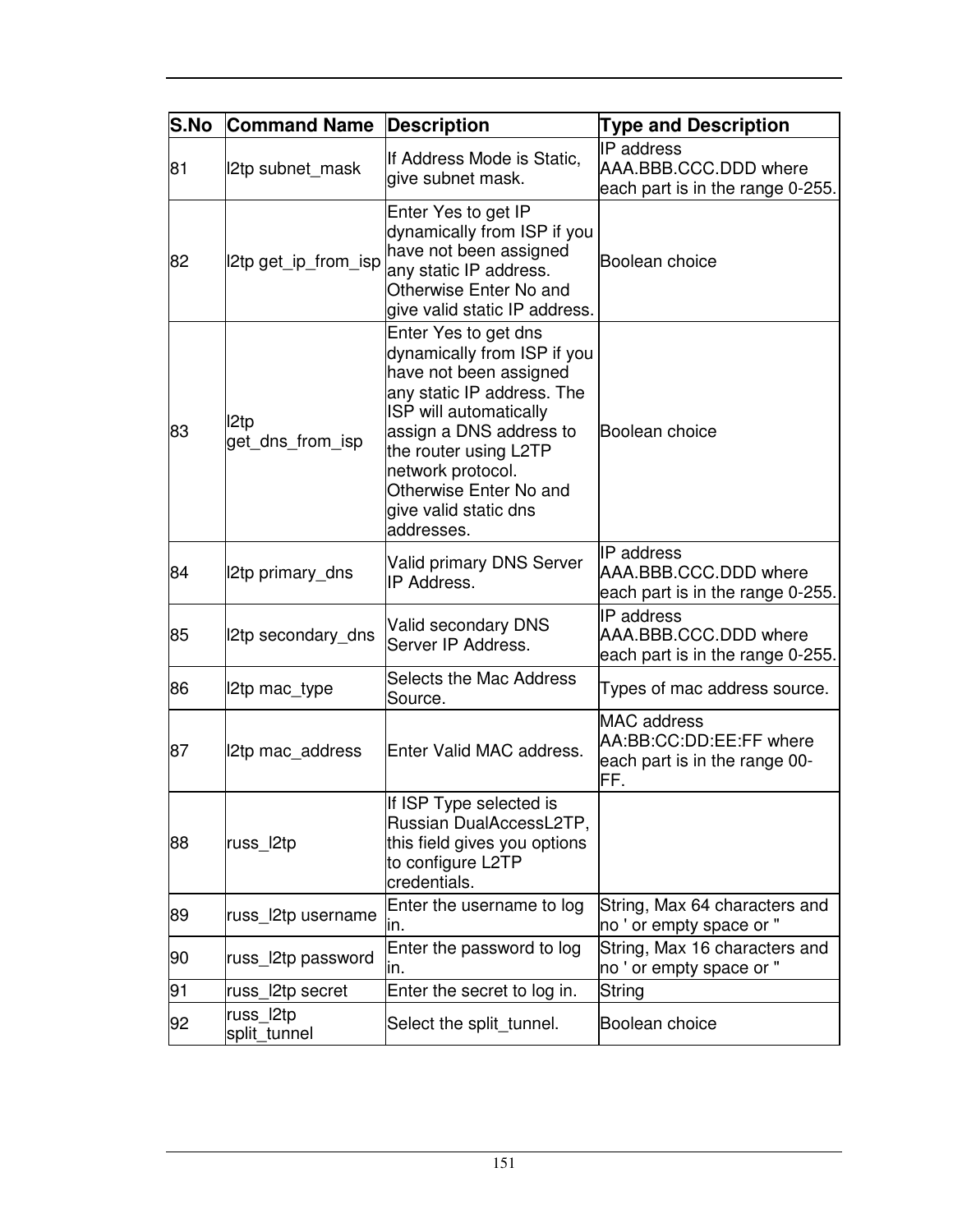| S.No | <b>Command Name</b>            | <b>Description</b>                                                                                                                                                                                                                                                              | <b>Type and Description</b>                                                           |
|------|--------------------------------|---------------------------------------------------------------------------------------------------------------------------------------------------------------------------------------------------------------------------------------------------------------------------------|---------------------------------------------------------------------------------------|
| 93   | russ_l2tp<br>server_address    | IP address of the L2TP<br>server (if applicable).                                                                                                                                                                                                                               | IP address<br>AAA.BBB.CCC.DDD where<br>each part is in the range 0-255.               |
| 94   | russ_l2tp<br>connectivity_type | Set ISP Type.                                                                                                                                                                                                                                                                   | <b>ISP Connectivity Types.</b>                                                        |
| 95   | russ_l2tp idle_time            | Set ISP Type.                                                                                                                                                                                                                                                                   | Idle timeout value type.                                                              |
| 96   | russ_l2tp ip_address           | If Address Mode is Static,<br>give static ip.                                                                                                                                                                                                                                   | <b>IP</b> address<br>AAA.BBB.CCC.DDD where<br>each part is in the range 0-255.        |
| 97   | russ_l2tp<br>subnet mask       | If Address Mode is Static,<br>give subnet mask.                                                                                                                                                                                                                                 | IP address<br>AAA.BBB.CCC.DDD where<br>each part is in the range 0-255.               |
| 98   | russ_l2tp gateway              | Gateway assigned by the<br>ISP to make a connection<br>with the ISP server.                                                                                                                                                                                                     | IP address<br>AAA.BBB.CCC.DDD where<br>each part is in the range 0-255.               |
| 99   | russ_l2tp<br>get ip from isp   | Enter Yes to get IP<br>dynamically from ISP if you<br>have not been assigned<br>any static IP address.<br>Otherwise Enter No and<br>give valid static IP address.                                                                                                               | Boolean choice.                                                                       |
| 100  | russ_l2tp<br>get_dns_from_isp  | Enter Yes to get dns<br>dynamically from ISP if you<br>have not been assigned<br>any static IP address. The<br>ISP will automatically<br>assign a DNS address to<br>the router using L2TP<br>network protocol.<br>Otherwise Enter No and<br>give valid static dns<br>addresses. | Boolean choice.                                                                       |
| 101  | russ l2tp<br>primary_dns       | Valid primary DNS Server<br>IP Address.                                                                                                                                                                                                                                         | IP address<br>AAA.BBB.CCC.DDD where<br>each part is in the range 0-255.               |
| 102  | russ_l2tp<br>secondary_dns     | Valid secondary DNS<br>Server IP Address.                                                                                                                                                                                                                                       | <b>IP</b> address<br>AAA.BBB.CCC.DDD where<br>each part is in the range 0-255.        |
| 103  | russ_l2tp mac_type             | Selects the Mac Address<br>Source.                                                                                                                                                                                                                                              | Types of mac address source.                                                          |
| 104  | russ_l2tp<br>mac_address       | Enter Valid MAC address.                                                                                                                                                                                                                                                        | <b>MAC</b> address<br>AA:BB:CC:DD:EE:FF where<br>each part is in the range 00-<br>FF. |
| 105  | japanese_pppoe                 | If ISP Type selected is<br>japanese multiple pppoe,                                                                                                                                                                                                                             |                                                                                       |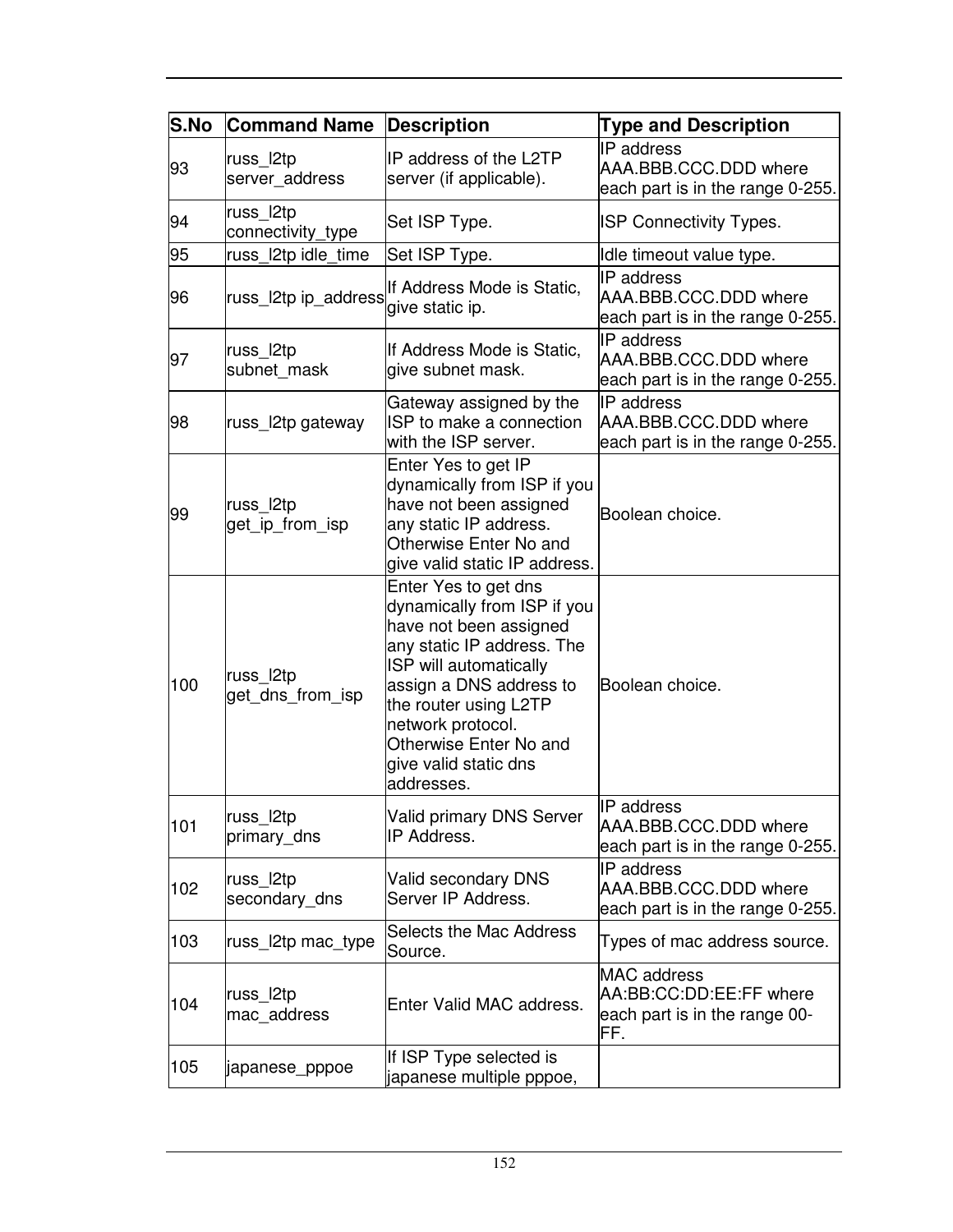| <b>S.No</b> | <b>Command Name</b>                                    | <b>Description</b>                                                                                                                                                                                                                                                               | <b>Type and Description</b>                                                    |
|-------------|--------------------------------------------------------|----------------------------------------------------------------------------------------------------------------------------------------------------------------------------------------------------------------------------------------------------------------------------------|--------------------------------------------------------------------------------|
|             |                                                        | this field gives you options<br>to configure credentials.                                                                                                                                                                                                                        |                                                                                |
| 106         | japanese_pppoe<br>primary_profile                      | Configure the primary<br>pppoe profile.                                                                                                                                                                                                                                          |                                                                                |
| 107         | japanese_pppoe<br>primary_profile<br>username          | Enter the username to<br>authenticate.                                                                                                                                                                                                                                           | String, Max 64 characters and<br>no ' or empty space or "                      |
| 108         | japanese_pppoe<br>primary_profile<br>password          | Enter the password to<br>authenticate.                                                                                                                                                                                                                                           | String, Max 16 characters and<br>no ' or empty space or "                      |
| 109         | japanese_pppoe<br>primary_profile<br>service           | Enter the password to<br>authenticate.                                                                                                                                                                                                                                           | String                                                                         |
| 110         | japanese_pppoe<br>primary_profile<br>authOpt           | Enter the Auth Option to<br>authenticate.                                                                                                                                                                                                                                        | <b>PPPOE Authentication Types.</b>                                             |
| 111         | japanese_pppoe<br>primary_profile<br>connectivity_type | Enter the connectivity type. ISP Connectivity Types.                                                                                                                                                                                                                             |                                                                                |
| 112         | japanese_pppoe<br>primary_profile<br>idletime          | Enter the idle time.                                                                                                                                                                                                                                                             | Idle timeout value type.                                                       |
| 113         | japanese_pppoe<br>primary_profile<br>get dns from isp  | Enter Yes to get dns<br>dynamically from ISP if you<br>have not been assigned<br>any static IP address. The<br>ISP will automatically<br>assign a DNS address to<br>the router using PPPOE<br>network protocol.<br>Otherwise Enter No and<br>give valid static dns<br>addresses. | Boolean choice                                                                 |
| 114         | japanese_pppoe<br>primary_profile<br>primary_dns       | <b>Valid primary DNS Server</b><br>IP Address.                                                                                                                                                                                                                                   | <b>IP</b> address<br>AAA.BBB.CCC.DDD where<br>each part is in the range 0-255. |
| 115         | japanese_pppoe<br>primary_profile<br>secondary_dns     | Valid secondary DNS<br>Server IP Address.                                                                                                                                                                                                                                        | IP address<br>AAA.BBB.CCC.DDD where<br>each part is in the range 0-255.        |
| 116         | japanese_pppoe<br>primary_profile<br>get ip from isp   | Enter Yes to get IP<br>dynamically from ISP if you<br>have not been assigned<br>any static IP address. The<br>ISP will automatically<br>assign an IP address to the<br>router using PPPOE<br>network protocol.                                                                   | Boolean choice                                                                 |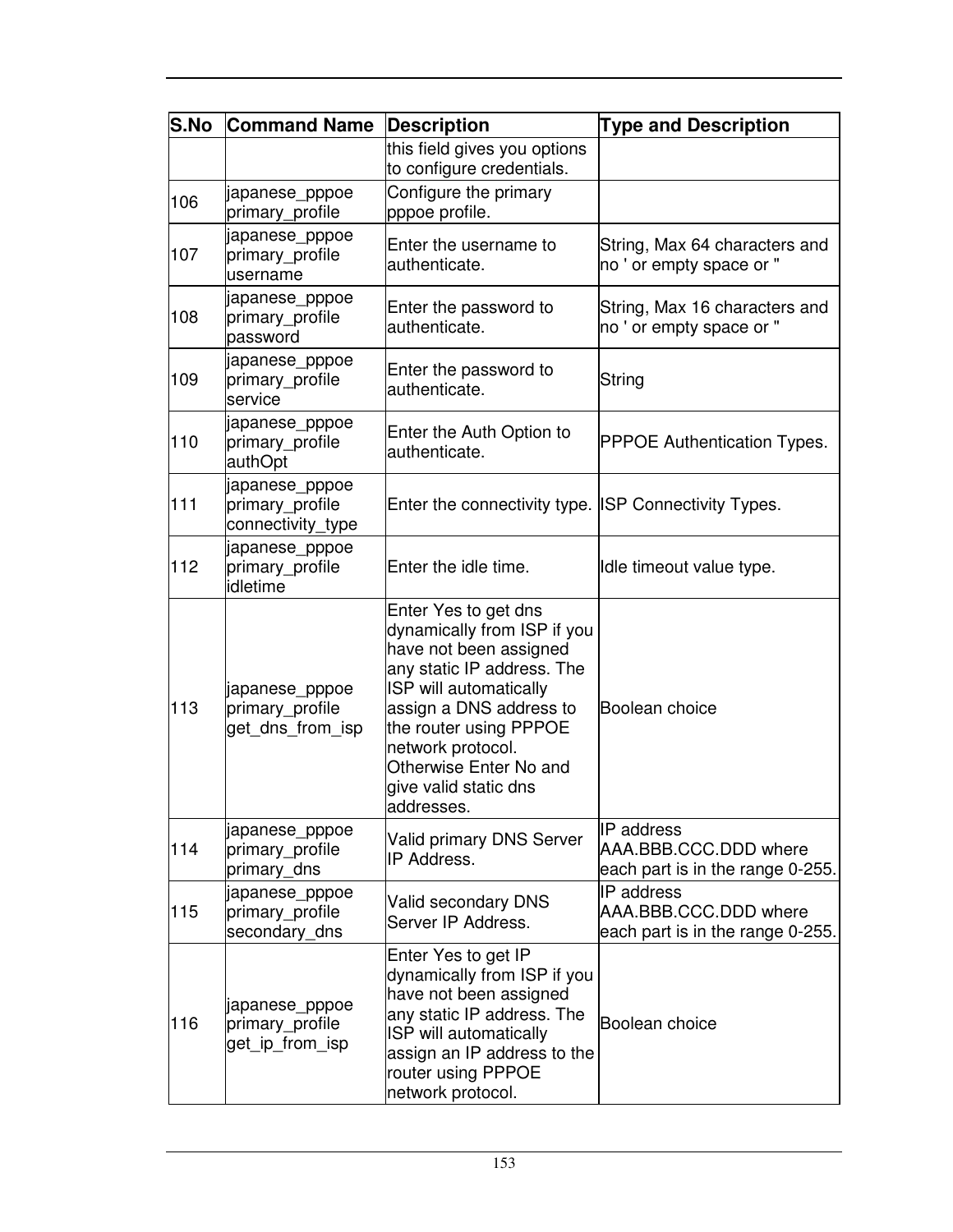| <b>S.No</b> | <b>Command Name</b>                                      | <b>Description</b>                                                                                                                                                                                                                                                               | <b>Type and Description</b>                                                    |
|-------------|----------------------------------------------------------|----------------------------------------------------------------------------------------------------------------------------------------------------------------------------------------------------------------------------------------------------------------------------------|--------------------------------------------------------------------------------|
|             |                                                          | Otherwise Enter No and<br>give valid static IP address.                                                                                                                                                                                                                          |                                                                                |
| 117         | japanese_pppoe<br>primary_profile<br>static ip           | Valid IP Address.                                                                                                                                                                                                                                                                | <b>IP</b> address<br>AAA.BBB.CCC.DDD where<br>each part is in the range 0-255. |
| 118         | japanese_pppoe<br>primary_profile<br>subnet mask         | Valid subnet mask.                                                                                                                                                                                                                                                               | IP address<br>AAA, BBB, CCC, DDD where<br>each part is in the range 0-255.     |
| 119         | japanese_pppoe<br>secondary profile                      | Configures the secondary<br>pppoe profile.                                                                                                                                                                                                                                       |                                                                                |
| 120         | japanese_pppoe<br>secondary_profile<br>username          | Enter the username to<br>authenticate.                                                                                                                                                                                                                                           | String, Max 64 characters and<br>no ' or empty space or "                      |
| 121         | japanese_pppoe<br>secondary_profile<br>password          | Enter the password to<br>authenticate.                                                                                                                                                                                                                                           | String, Max 16 characters and<br>no ' or empty space or "                      |
| 122         | japanese_pppoe<br>secondary profile<br>service           | Enter the password to<br>authenticate.                                                                                                                                                                                                                                           | String                                                                         |
| 123         | japanese_pppoe<br>secondary_profile<br>authOpt           | Enter the Auth Option to<br>authenticate.                                                                                                                                                                                                                                        | <b>PPPOE Authentication Types.</b>                                             |
| 124         | japanese_pppoe<br>secondary_profile<br>connectivity_type | Enter the connectivity type. ISP Connectivity Types.                                                                                                                                                                                                                             |                                                                                |
| 125         | japanese_pppoe<br>secondary_profile<br>idletime          | Enter the idle time.                                                                                                                                                                                                                                                             | Idle timeout value type.                                                       |
| 126         | japanese_pppoe<br>secondary_profile<br>get dns from isp  | Enter Yes to get dns<br>dynamically from ISP if you<br>have not been assigned<br>any static IP address. The<br>ISP will automatically<br>assign a DNS address to<br>the router using PPPOE<br>network protocol.<br>Otherwise Enter No and<br>give valid static dns<br>addresses. | Boolean choice.                                                                |
| 127         | japanese_pppoe<br>secondary_profile<br>primary dns       | <b>Valid primary DNS Server</b><br>IP Address.                                                                                                                                                                                                                                   | <b>IP</b> address<br>AAA.BBB.CCC.DDD where<br>each part is in the range 0-255. |
| 128         | japanese_pppoe<br>secondary_profile<br>secondary_dns     | Valid secondary DNS<br>Server IP Address.                                                                                                                                                                                                                                        | IP address<br>AAA.BBB.CCC.DDD where<br>each part is in the range 0-255.        |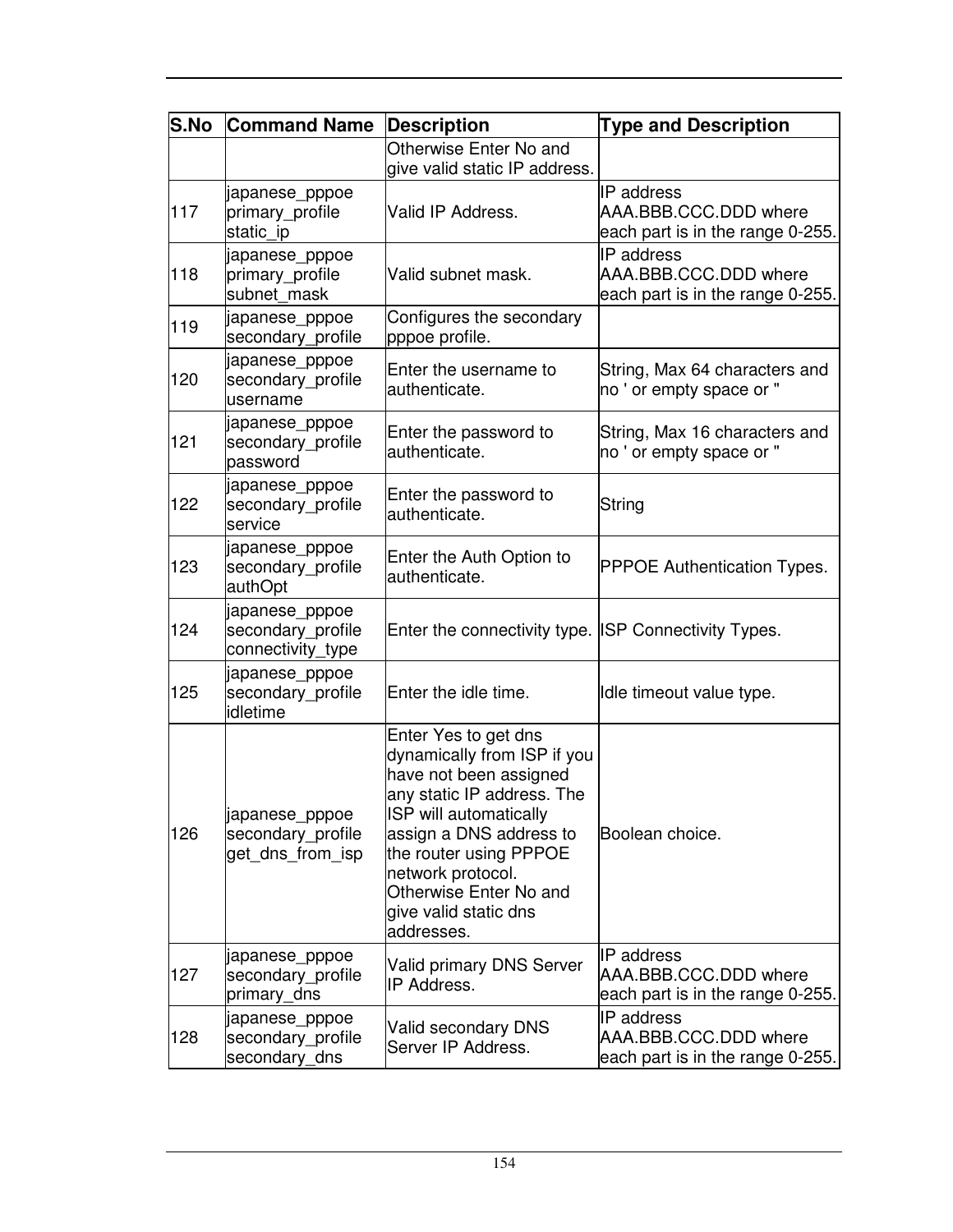| <b>S.No</b> | <b>Command Name</b>                                    | <b>Description</b>                                                                                                                                                                                                                                                        | <b>Type and Description</b>                                                           |
|-------------|--------------------------------------------------------|---------------------------------------------------------------------------------------------------------------------------------------------------------------------------------------------------------------------------------------------------------------------------|---------------------------------------------------------------------------------------|
| 129         | japanese_pppoe<br>secondary_profile<br>get_ip_from_isp | Enter Yes to get IP<br>dynamically from ISP if you<br>have not been assigned<br>any static IP address. The<br>ISP will automatically<br>assign an IP address to the<br>router using PPPOE<br>network protocol.<br>Otherwise Enter No and<br>give valid static IP address. | Boolean choice                                                                        |
| 130         | japanese_pppoe<br>secondary_profile<br>static ip       | Valid IP Address.                                                                                                                                                                                                                                                         | <b>IP</b> address<br>AAA.BBB.CCC.DDD where<br>each part is in the range 0-255.        |
| 131         | japanese_pppoe<br>secondary_profile<br>subnet mask     | Valid subnet mask.                                                                                                                                                                                                                                                        | IP address<br>AAA.BBB.CCC.DDD where<br>each part is in the range 0-255.               |
| 132         | japanese_pppoe<br>mac_type                             | Select the Mac Address<br>Source.                                                                                                                                                                                                                                         | Types of mac address source.                                                          |
| 133         | japanese_pppoe<br>mac address                          | Enter Valid MAC address.                                                                                                                                                                                                                                                  | <b>MAC</b> address<br>AA:BB:CC:DD:EE:FF where<br>each part is in the range 00-<br>FF. |
| 134         | dual_pppoe                                             | If ISP Type selected is Dual<br>PPPoE, this field gives you<br>options to configure Dual<br>Access PPPoE credentials.                                                                                                                                                     |                                                                                       |
| 135         | dual_pppoe<br>username                                 | Enter the username to<br>authenticate.                                                                                                                                                                                                                                    | String, Max 64 characters and<br>no ' or empty space or "                             |
| 136         | dual_pppoe<br>password                                 | Enter the password to<br>authenticate.                                                                                                                                                                                                                                    | String, Max 16 characters and<br>no ' or empty space or "                             |
| 137         | dual_pppoe service                                     | Enter the service to<br>authenticate.                                                                                                                                                                                                                                     | String                                                                                |
| 138         | dual_pppoe authOpt                                     | Enter the Auth Option to<br>authenticate.                                                                                                                                                                                                                                 | <b>PPPOE Authentication Types.</b>                                                    |
| 139         | dual_pppoe<br>connectivity_type                        | Enter the connectivity type. ISP Connectivity Types.                                                                                                                                                                                                                      |                                                                                       |
| 140         | dual_pppoe idletime Enter the idle time.               |                                                                                                                                                                                                                                                                           | Idle timeout value type.                                                              |
| 141         | dual_pppoe<br>get_dns_from_isp                         | Enter Yes to get dns<br>dynamically from ISP if you<br>have not been assigned<br>any static Dns address.<br>The ISP will automatically<br>assign a DNS address to<br>the router using PPPOE<br>network protocol.<br>Otherwise Enter No and                                | Boolean choice                                                                        |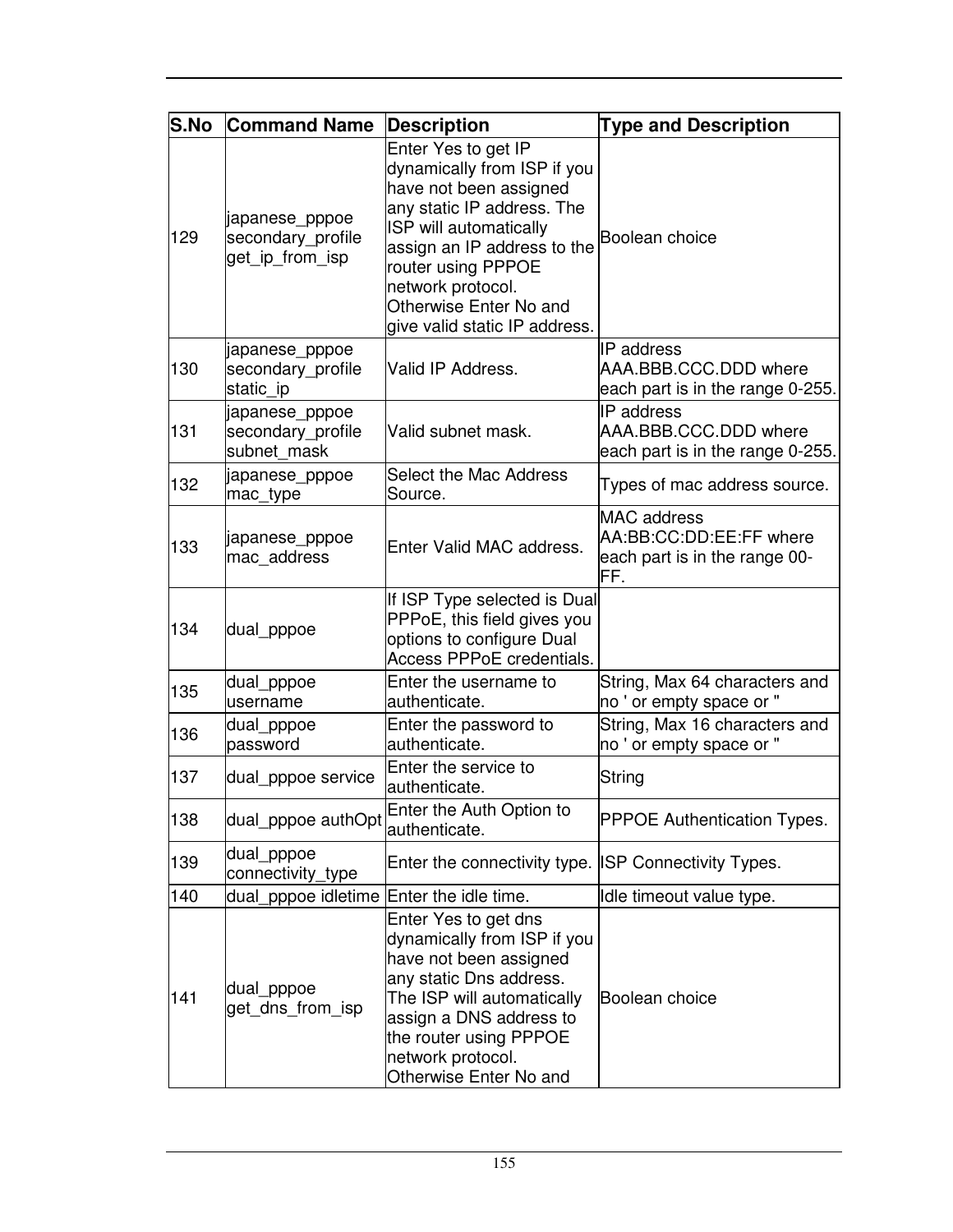| S.No | <b>Command Name</b>                    | <b>Description</b>                                                                                                                                                                                                                                                        | <b>Type and Description</b>                                                           |
|------|----------------------------------------|---------------------------------------------------------------------------------------------------------------------------------------------------------------------------------------------------------------------------------------------------------------------------|---------------------------------------------------------------------------------------|
|      |                                        | give valid static dns<br>addresses.                                                                                                                                                                                                                                       |                                                                                       |
| 142  | dual pppoe<br>primary_dns              | <b>Valid primary DNS Server</b><br>IP Address.                                                                                                                                                                                                                            | <b>IP</b> address<br>AAA.BBB.CCC.DDD where<br>each part is in the range 0-255.        |
| 143  | dual_pppoe<br>secondary_dns            | Valid secondary DNS<br>Server IP Address.                                                                                                                                                                                                                                 | IP address<br>AAA.BBB.CCC.DDD where<br>each part is in the range 0-255.               |
| 144  | dual_pppoe<br>get_ip_from_isp          | Enter Yes to get IP<br>dynamically from ISP if you<br>have not been assigned<br>any static IP address. The<br>ISP will automatically<br>assign an IP address to the<br>router using PPPOE<br>network protocol.<br>Otherwise Enter No and<br>give valid static IP address. | Boolean choice                                                                        |
| 145  | dual_pppoe static_ip Valid IP Address. |                                                                                                                                                                                                                                                                           | <b>IP</b> address<br>AAA.BBB.CCC.DDD where<br>each part is in the range 0-255.        |
| 146  | dual_pppoe<br>subnet mask              | Valid subnet mask.                                                                                                                                                                                                                                                        | IP address<br>AAA.BBB.CCC.DDD where<br>each part is in the range 0-255.               |
| 147  | dual_pppoe<br>mac_type                 | Select the Mac Address<br>Source.                                                                                                                                                                                                                                         | Types of mac address source.                                                          |
| 148  | dual_pppoe<br>mac_address              | Enter Valid MAC address.                                                                                                                                                                                                                                                  | <b>MAC</b> address<br>AA:BB:CC:DD:EE:FF where<br>each part is in the range 00-<br>FF. |
| 149  | dual_pppoe<br>get_ip_from_phy          | Enter Yes to get ip on<br>physical interface from<br>dhcp server in the internal<br>isp network. Otherwise<br>Enter No and give valid<br>static IP address, subnet<br>mask and gateway.                                                                                   | Boolean choice.                                                                       |
| 150  | dual pppoe<br>static_ip_phy            | Valid IP Address of<br>physical interface.                                                                                                                                                                                                                                | IP address<br>AAA.BBB.CCC.DDD where<br>each part is in the range 0-255.               |
| 151  | dual_pppoe<br>subnet mask phy          | Valid subnet mask of<br>physical network                                                                                                                                                                                                                                  | <b>IP</b> address<br>AAA.BBB.CCC.DDD where<br>each part is in the range 0-255.        |
| 152  | dual_pppoe<br>gateway phy              | Valid gateway of physcial<br>network.                                                                                                                                                                                                                                     | IP address<br>AAA.BBB.CCC.DDD where<br>each part is in the range 0-255.               |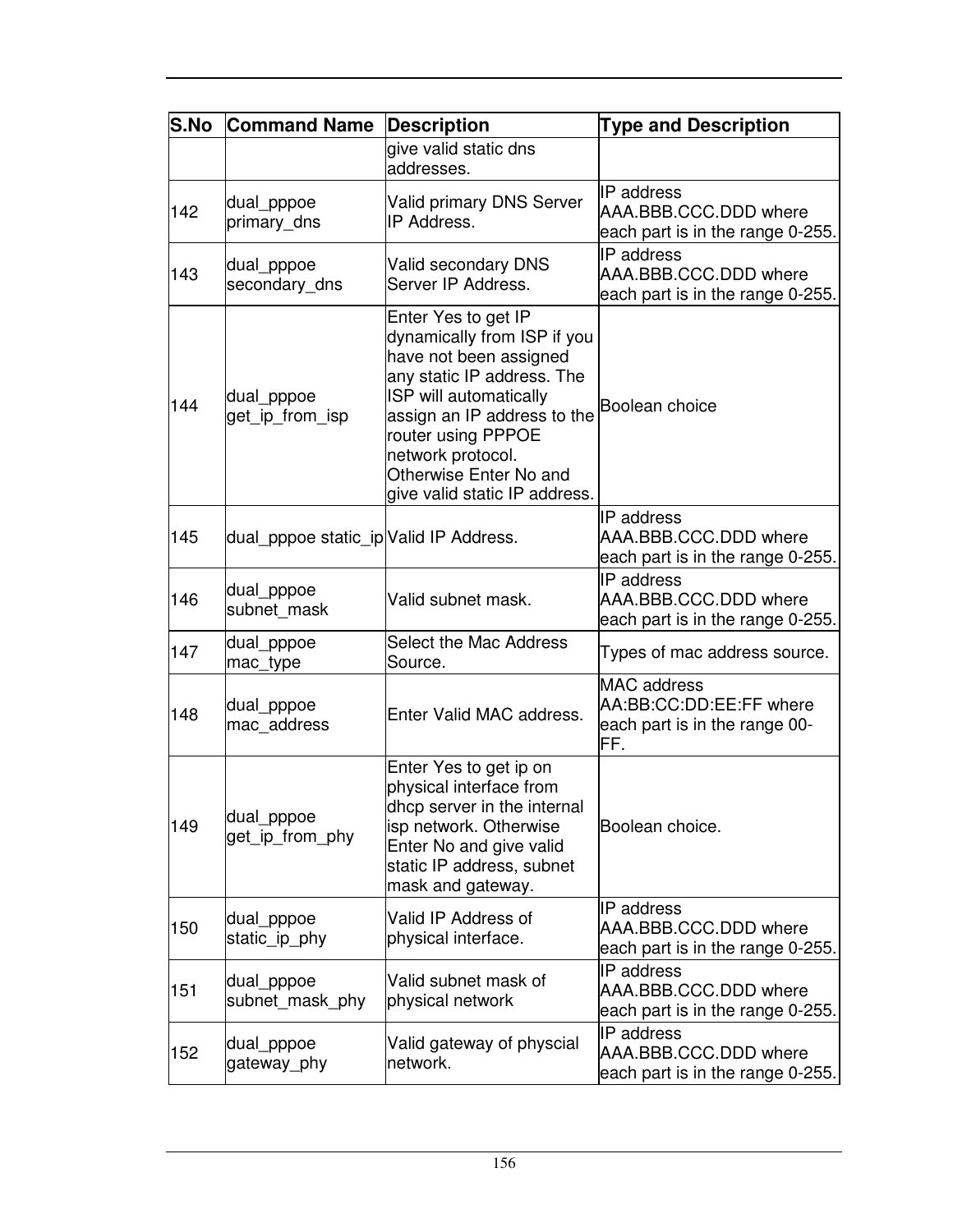| <b>S.No</b> | <b>Command Name</b>                                | <b>Description</b>                                                                                                                                                                                                                                                                                                   | <b>Type and Description</b>                                                |
|-------------|----------------------------------------------------|----------------------------------------------------------------------------------------------------------------------------------------------------------------------------------------------------------------------------------------------------------------------------------------------------------------------|----------------------------------------------------------------------------|
| 153         | dual_pppoe<br>hy                                   | Enter Yes to get dns<br>dynamically from interal<br>ISP if you have not been<br>assigned any static Dns<br>address. The internal ISP<br>get_dns_from_isp_p will automatically assign a<br>DNS address to the router<br>using Dhcp network<br>protocol. Otherwise Enter<br>No and give valid static dns<br>addresses. | Boolean choice.                                                            |
| 154         | dual_pppoe<br>primary_dns_phy                      | <b>Valid primary DNS Server</b><br>IP Address of physical<br>network.                                                                                                                                                                                                                                                | IP address<br>AAA.BBB.CCC.DDD where<br>each part is in the range 0-255.    |
| 155         | dual_pppoe<br>secondary_dns_phy Server IP Address. | Valid secondary DNS                                                                                                                                                                                                                                                                                                  | IP address<br>AAA, BBB, CCC, DDD where<br>each part is in the range 0-255. |
| 156         | threeg                                             | If ISP Type selected is<br>THREEG, this field gives<br>you options to configure<br><b>THREEG</b> credentials.                                                                                                                                                                                                        |                                                                            |
| 157         | threeg username                                    | Enter the username to<br>authenticate.                                                                                                                                                                                                                                                                               | String, Max 256 characters and<br>no ' or empty space or "                 |
| 158         | threeg password                                    | Enter the password to<br>authenticate.                                                                                                                                                                                                                                                                               | String, Max 256 characters and<br>no ' or empty space or "                 |
| 159         | threeg dial_number                                 | Enter the dail number to<br>connect.                                                                                                                                                                                                                                                                                 | String                                                                     |
| 160         | threeg authMethod                                  | Enter the auth type to<br>connect.                                                                                                                                                                                                                                                                                   | <b>THREEG Authentication</b><br>Types.                                     |
| 161         | threeg apn                                         | Enter the apn to connect.                                                                                                                                                                                                                                                                                            | String                                                                     |
| 162         | threeg<br>connectivity_type                        | Sets the ISP Type.                                                                                                                                                                                                                                                                                                   | <b>ISP Connectivity Types.</b>                                             |
| 163         | threeg idle_time                                   | Sets the ISP Type.                                                                                                                                                                                                                                                                                                   | Idle timeout value type.                                                   |
| 164         | threeg<br>get_dns_from_isp                         | Enter Yes to get dns<br>dynamically from ISP if you<br>have not been assigned<br>any static IP address. The<br>ISP will automatically<br>assign a DNS address to<br>the router using THREEG<br>network protocol.<br>Otherwise Enter No and<br>give valid static dns<br>addresses.                                    | Boolean choice                                                             |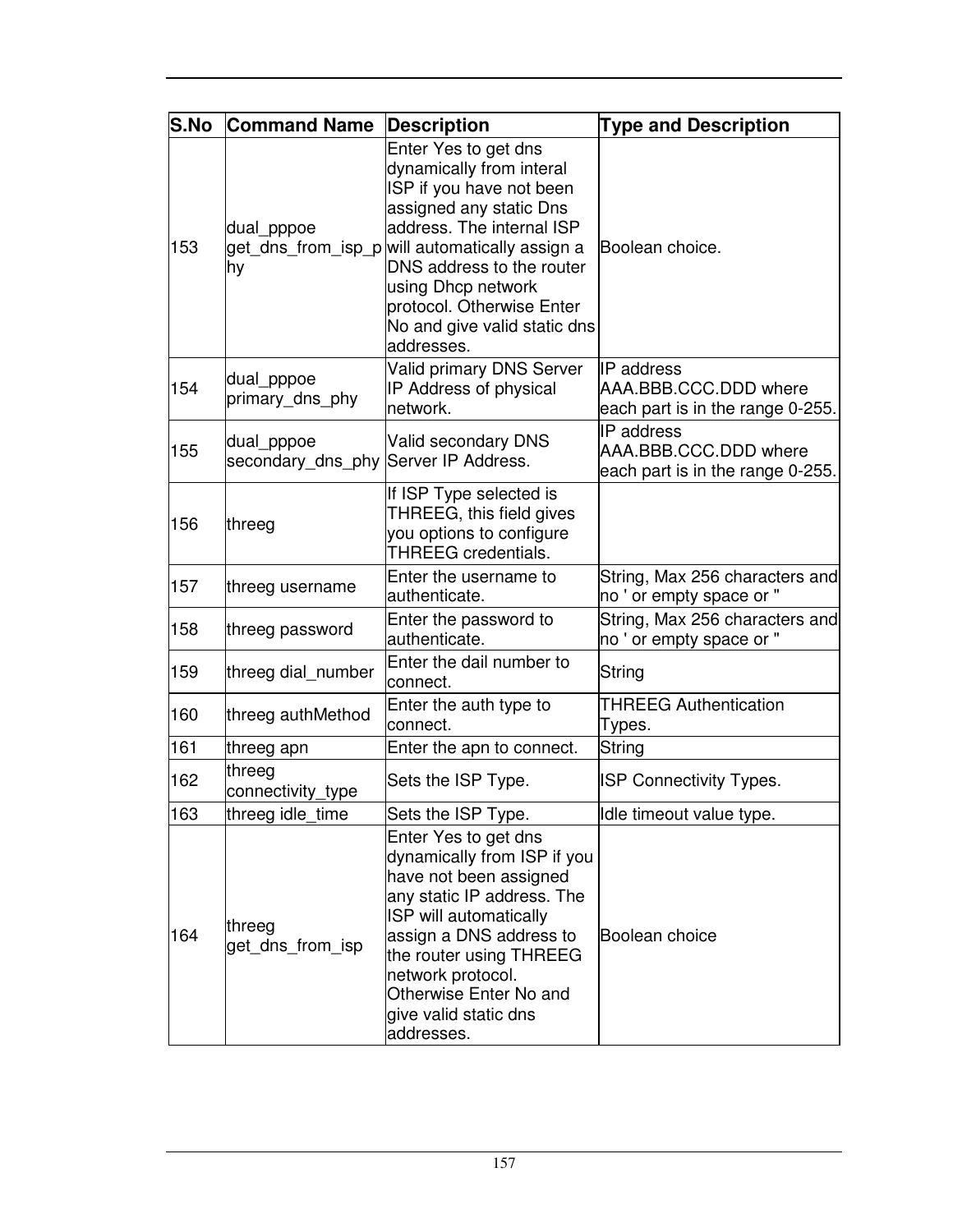|     | S.No Command Name Description |                                           | <b>Type and Description</b>                                                    |
|-----|-------------------------------|-------------------------------------------|--------------------------------------------------------------------------------|
| 165 | threeg primary_dns            | Valid primary DNS Server<br>IP Address.   | <b>IP</b> address<br>AAA.BBB.CCC.DDD where<br>each part is in the range 0-255. |
| 166 | threeg<br>secondary_dns       | Valid secondary DNS<br>Server IP Address. | <b>IP</b> address<br>AAA.BBB.CCC.DDD where<br>each part is in the range 0-255. |

## **11.33 net wan wan3 threeG configure**

| <b>S.No</b> | <b>Command Name</b> | <b>Description</b>                                                                                                                             | <b>Type and Description</b>                                |
|-------------|---------------------|------------------------------------------------------------------------------------------------------------------------------------------------|------------------------------------------------------------|
| 1           | save                | Saves wan3 threeG<br>configuration settings.                                                                                                   |                                                            |
| 2           | cancel              | To revert to the previous<br>wan3 threeG configuration<br>settings.                                                                            |                                                            |
| З           | exit                | Saves wan3 threeG<br>configuration settings and<br>current mode.                                                                               |                                                            |
| 4           | <b>Username</b>     | Enter the username<br>required to log in to the<br>ISP.                                                                                        | String, Max 256 characters and<br>no ' or empty space or " |
| 5           | Password            | Enter the password<br>required to login to the ISP. no ' or empty space or "                                                                   | String, Max 256 characters and                             |
| 6           | Dial number         | Enter the number to dial to<br>the ISP.                                                                                                        | String                                                     |
| 7           | AuthMethod          | Selects one of None, PAP<br>or CHAP Authentication<br>Protocols to connect to the<br>ISP.                                                      | <b>THREEG Authentication</b><br>Types.                     |
| 8           | Apn                 | Enter the APN (Access<br>Point Name) provided by<br>the ISP.                                                                                   | String                                                     |
| 9           | Reconnect mode      | Selects Always On: The<br>connection is always on<br>OR On Demand: The<br>connection will close after<br>time specified in Idle_time<br>field. | <b>ISP Connectivity Types.</b>                             |
| 10          | Idle time           | The connection is<br>automatically ended if it is<br>idle for a specified number<br>of minutes.                                                | Idle timeout value type.                                   |
| 11          | Get_dns_from_isp    | Enter Yes to get dns<br>dynamically from ISP if you Boolean choice<br>have not been assigned                                                   |                                                            |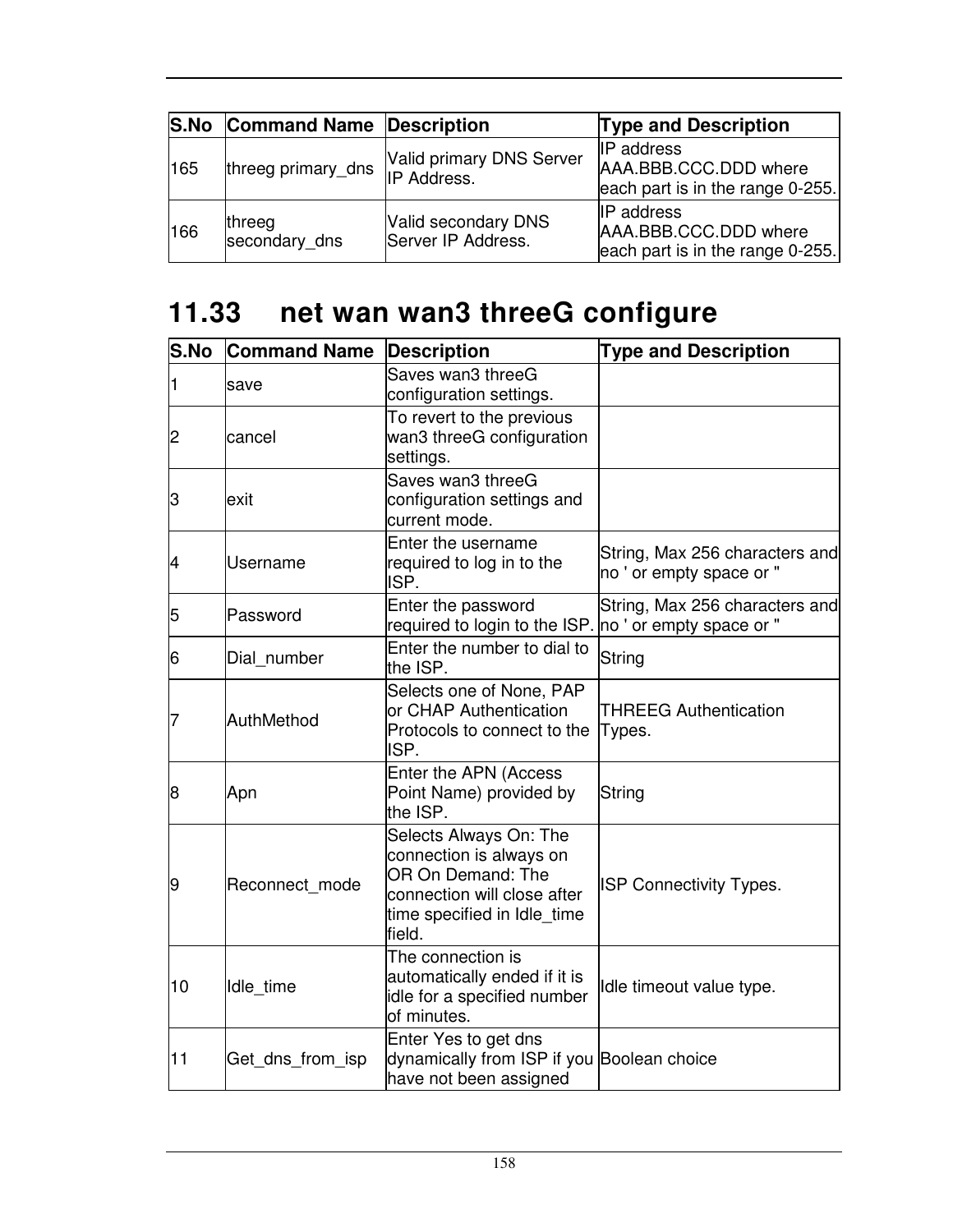|    | <b>S.No Command Name Description</b> |                                                                                                                                                                                                  | <b>Type and Description</b>                                                    |
|----|--------------------------------------|--------------------------------------------------------------------------------------------------------------------------------------------------------------------------------------------------|--------------------------------------------------------------------------------|
|    |                                      | any static IP address. The<br>ISP will automatically<br>assign a DNS address to<br>the router using THREEG<br>network protocol.<br>Otherwise Enter No and<br>give valid static dns<br>addresses. |                                                                                |
| 12 | Primary dns                          | <b>Valid primary DNS Server</b><br><b>IP Address.</b>                                                                                                                                            | <b>IP</b> address<br>AAA.BBB.CCC.DDD where<br>each part is in the range 0-255. |
| 13 | Secondary_dns                        | Valid secondary DNS<br>Server IP Address.                                                                                                                                                        | IP address<br>AAA.BBB.CCC.DDD where<br>each part is in the range 0-255.        |

# **11.34 net wan mode configure**

| S.No | <b>Command Name</b>                          | <b>Description</b>                                                                                                           | <b>Type and Description</b>                  |
|------|----------------------------------------------|------------------------------------------------------------------------------------------------------------------------------|----------------------------------------------|
|      | save                                         | Saves wan mode<br>configuration settings.                                                                                    |                                              |
| 2    | cancel                                       | To revert to the previous<br>ipv4 wan configuration<br>settings.                                                             |                                              |
| З    | exit                                         | Saves wan mode<br>configuration settings and<br>current mode.                                                                |                                              |
| 4    | wan_mode_type                                | Select among the options:<br>SINGLE WAN,<br>LOAD_BALANCING,<br><b>AUTO ROLLOVER</b>                                          | Types of WAN modes.                          |
| 5    | loadbalancing                                | If Mode Type selected is<br>LOAD BALANCING, this<br>field gives you options to<br>configure<br>LOAD BALANCING<br>credentials |                                              |
| 6    | loadbalancing algo                           | Enter the type of<br>LoadBalancing Algo                                                                                      | <b>Types of Loadbalancing</b><br>algorithms. |
|      | loadbalancing<br>failover_method             | <b>Selects the Fail Over</b><br>detection method                                                                             |                                              |
| 8    | loadbalancing<br>spillover                   | <b>Spill Over Configuration</b><br>Parameters                                                                                |                                              |
| 9    | loadbalancing<br>spillover<br>load_tolerance | Percentage of max<br>bandwidth after which the                                                                               | Unsigned integer.                            |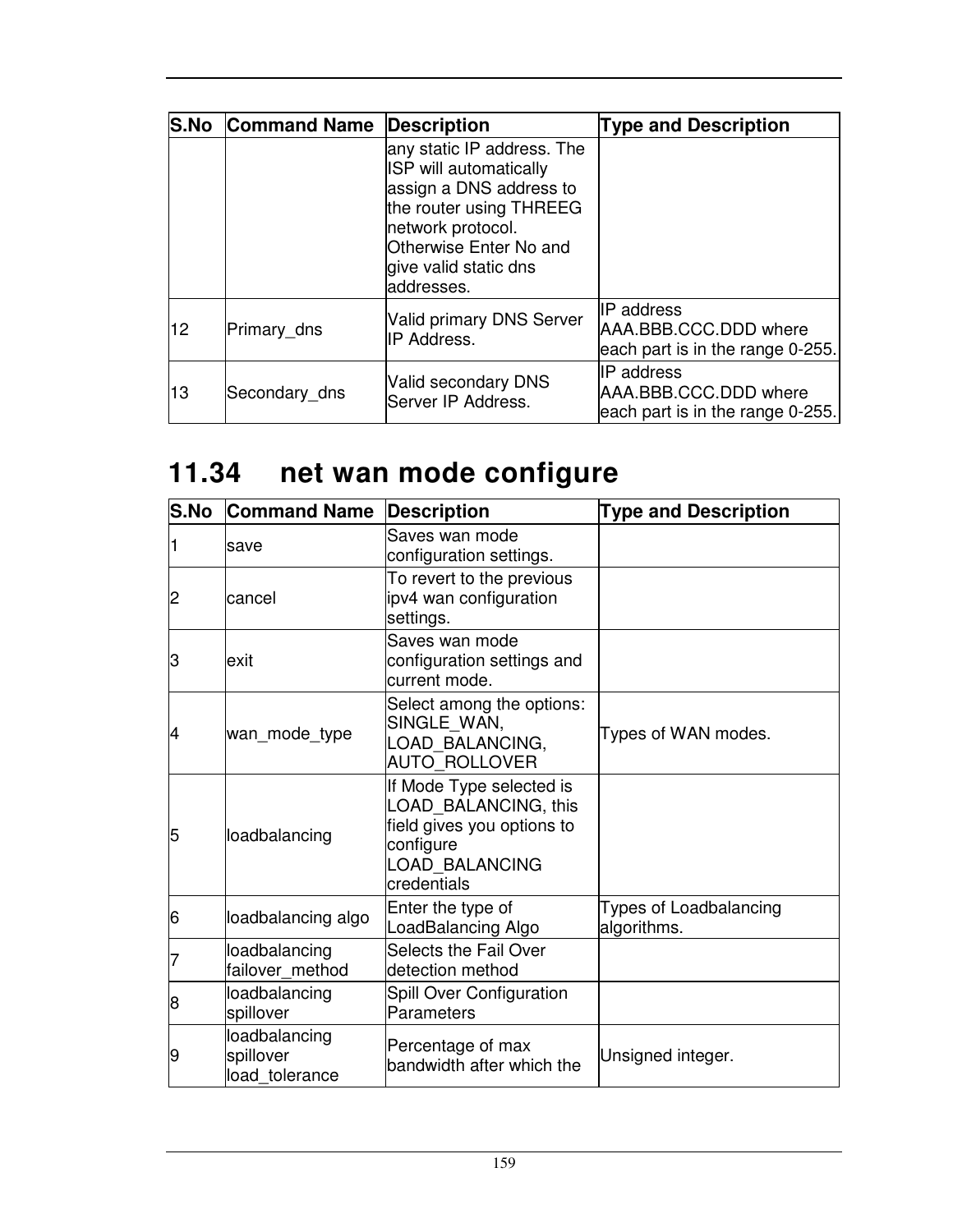| <b>S.No</b> | <b>Command Name</b>                                  | Description                                                                                                                                                                                                | <b>Type and Description</b>                                                    |
|-------------|------------------------------------------------------|------------------------------------------------------------------------------------------------------------------------------------------------------------------------------------------------------------|--------------------------------------------------------------------------------|
|             |                                                      | router switches to<br>secondary WAN                                                                                                                                                                        |                                                                                |
| 10          | loadbalancing<br>spillover<br>max_bandwidth          | Sets the maximum<br>bandwidth tolerable by the<br>Primary WAN. If the<br>bandwidth goes below the<br>load tolerance value of<br>configured Max Bandwidth,<br>the router switches to<br>secondary WAN.      | Unsigned integer.                                                              |
| 11          | loadbalancing<br>spillover<br>max bandwidth_unit     | Sets the maximum<br>bandwidth unit tolerable by<br>the Primary WAN. If the<br>bandwidth goes below the<br>load tolerance value of<br>configured Max Bandwidth,<br>the router switches to<br>secondary WAN. | Types of max bandwidth unit.                                                   |
| 12          | loadbalancing<br>failover method<br>type             | Select the Fail Over<br>detection method                                                                                                                                                                   | <b>Types of Faillover Detection</b><br>methods.                                |
| 13          | loadbalancing<br>failover method dns                 |                                                                                                                                                                                                            |                                                                                |
| 14          | loadbalancing<br>failover method dns<br>ipaddr_wan1  |                                                                                                                                                                                                            | <b>IP</b> address<br>AAA.BBB.CCC.DDD where<br>each part is in the range 0-255. |
| 15          | loadbalancing<br>failover method dns<br>ipaddr_wan2  |                                                                                                                                                                                                            | IP address<br>AAA.BBB.CCC.DDD where<br>each part is in the range 0-255.        |
| 16          | loadbalancing<br>failover method dns<br>ipaddr_wan3  |                                                                                                                                                                                                            | IP address<br>AAA.BBB.CCC.DDD where<br>each part is in the range 0-255.        |
| 17          | loadbalancing<br>failover method<br>ping             |                                                                                                                                                                                                            |                                                                                |
| 18          | loadbalancing<br>failover method<br>ping ipaddr_wan1 |                                                                                                                                                                                                            | <b>IP</b> address<br>AAA.BBB.CCC.DDD where<br>each part is in the range 0-255. |
| 19          | loadbalancing<br>failover_method<br>ping ipaddr_wan2 |                                                                                                                                                                                                            | IP address<br>AAA.BBB.CCC.DDD where<br>each part is in the range 0-255.        |
| 20          | loadbalancing<br>failover method<br>ping ipaddr_wan3 |                                                                                                                                                                                                            | IP address<br>AAA.BBB.CCC.DDD where<br>each part is in the range 0-255.        |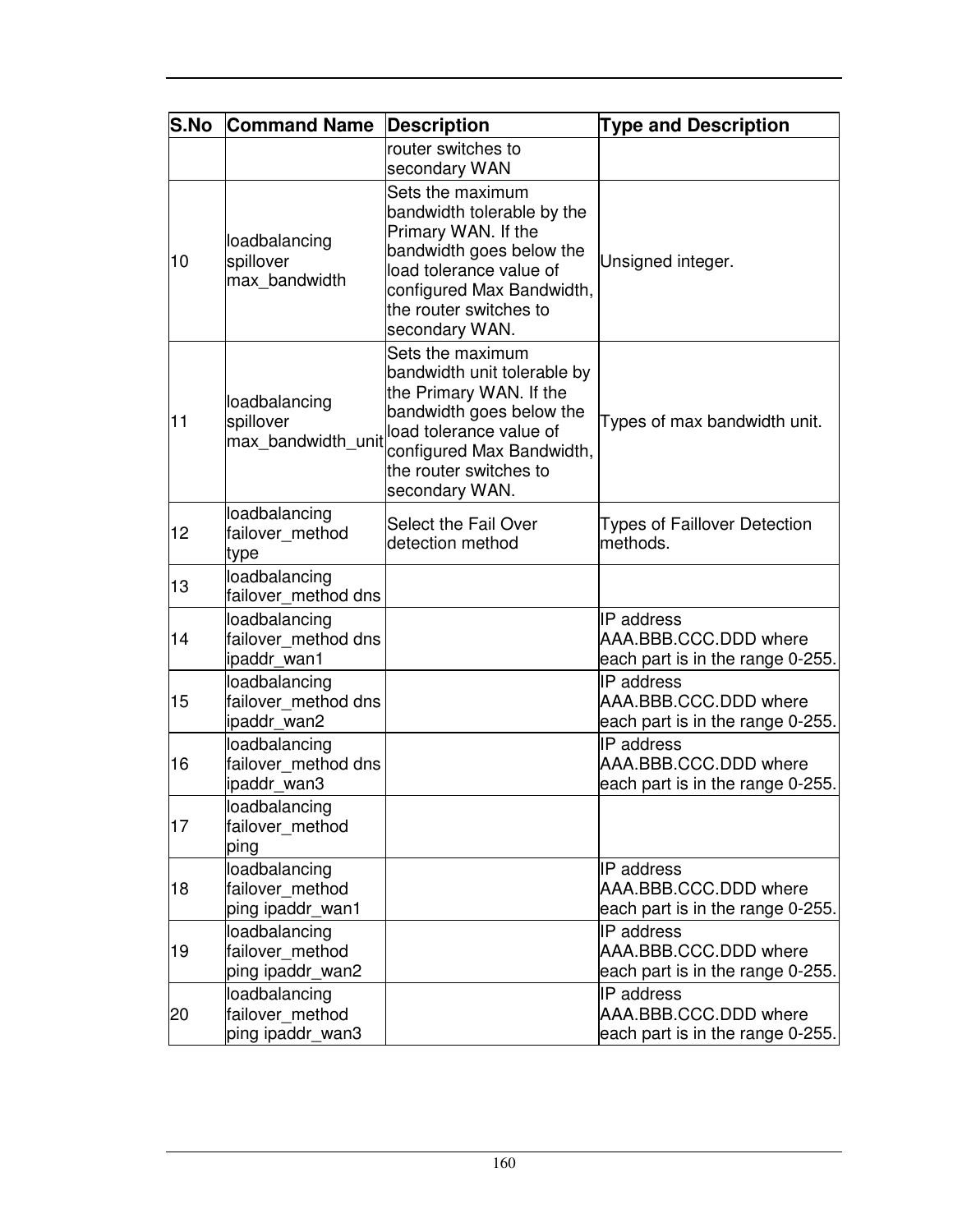| <b>S.No</b> | <b>Command Name</b>                                | <b>Description</b>                           | <b>Type and Description</b>                                                    |
|-------------|----------------------------------------------------|----------------------------------------------|--------------------------------------------------------------------------------|
| 21          | loadbalancing<br>failover method<br>retry_interval |                                              | Idle timeout value type.                                                       |
| 22          | loadbalancing<br>failover method<br>retry_attempts |                                              | Number in range of 2 to 999.                                                   |
| 23          | rollover                                           | Wan Mode in Auto Rollover                    |                                                                                |
| 24          | rollover wan_port                                  | Selects the Auto rollover<br><b>WAN port</b> | WAN interface type                                                             |
| 25          | rollover<br>wan_port_Sec                           | Select the Auto rollover<br><b>WAN</b> port  | WAN interface type                                                             |
| 26          | rollover<br>failover method                        | Selects the Fail Over<br>detection method    |                                                                                |
| 27          | rollover<br>failover_method<br>type                | Selects the Fail Over<br>detection method    | <b>Types of Faillover Detection</b><br>methods.                                |
| 28          | rollover<br>failover method dns                    |                                              |                                                                                |
| 29          | rollover<br>failover method dns<br>ipaddr_wan1     |                                              | IP address<br>AAA.BBB.CCC.DDD where<br>each part is in the range 0-255.        |
| 30          | rollover<br>failover method dns<br>ipaddr wan2     |                                              | IP address<br>AAA.BBB.CCC.DDD where<br>each part is in the range 0-255.        |
| 31          | rollover<br>failover_method dns<br>ipaddr_wan3     |                                              | IP address<br>AAA.BBB.CCC.DDD where<br>each part is in the range 0-255.        |
| 32          | rollover<br>failover_method<br>ping                |                                              |                                                                                |
| 33          | rollover<br>failover method<br>ping ipaddr_wan1    |                                              | <b>IP</b> address<br>AAA.BBB.CCC.DDD where<br>each part is in the range 0-255. |
| 34          | rollover<br>failover_method<br>ping ipaddr_wan2    |                                              | <b>IP</b> address<br>AAA.BBB.CCC.DDD where<br>each part is in the range 0-255. |
| 35          | rollover<br>failover_method<br>ping ipaddr_wan3    |                                              | <b>IP</b> address<br>AAA.BBB.CCC.DDD where<br>each part is in the range 0-255. |
| 36          | rollover<br>failover method<br>retry_interval      |                                              | Idle timeout value type.                                                       |
| 37          | rollover<br>failover_method<br>retry_attempts      |                                              | Number in range of 2 to 999.                                                   |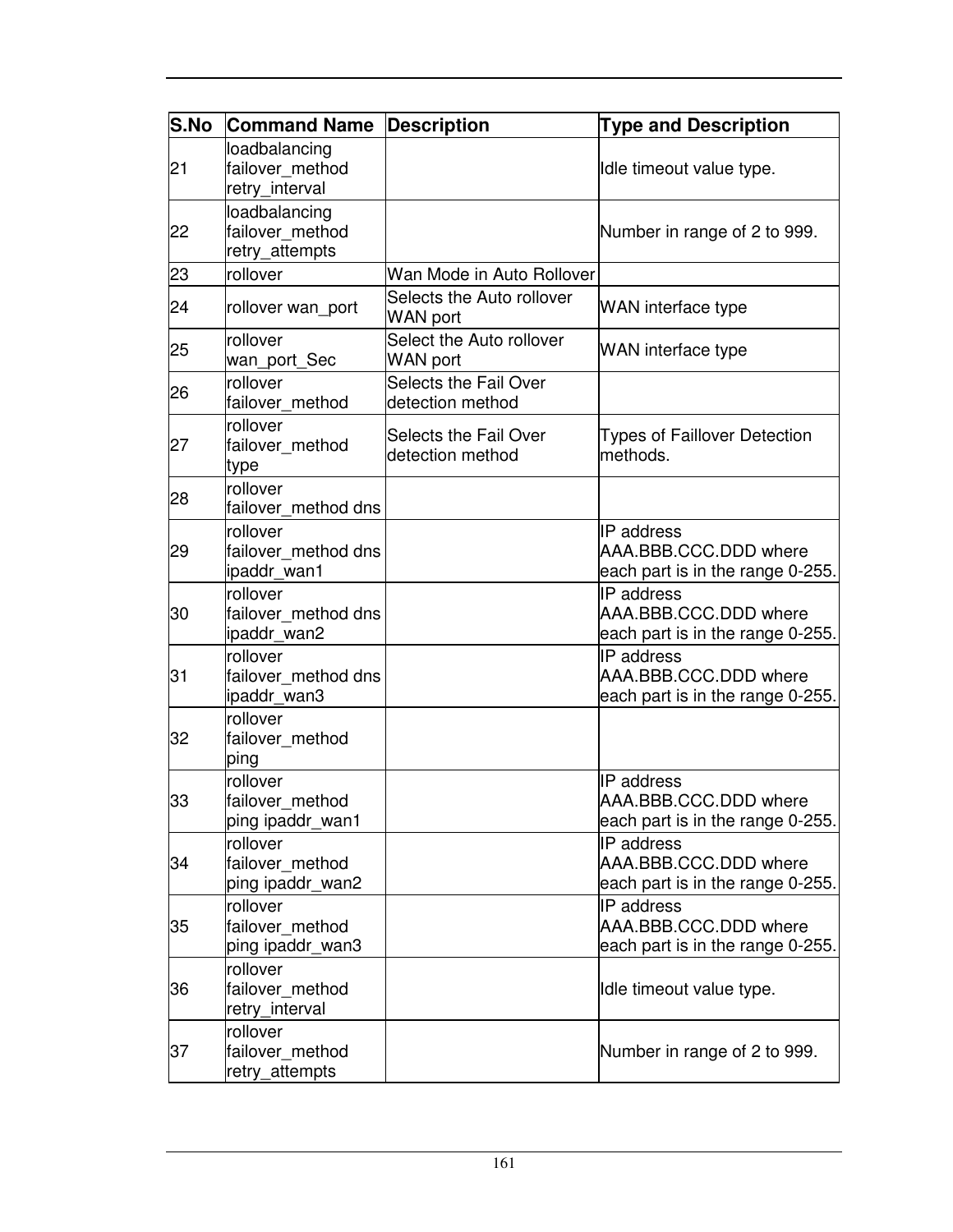|    | <b>S.No Command Name Description</b> | <b>Type and Description</b> |
|----|--------------------------------------|-----------------------------|
| 38 | singleport                           |                             |
| 39 | singleport wan port                  | WAN interface type.         |

### **11.35 net wan port\_setup configure**

| <b>S.No</b> | <b>Command Name</b> | <b>Description</b>                                       | <b>Type and Description</b> |
|-------------|---------------------|----------------------------------------------------------|-----------------------------|
|             | save                | Saves WAN port settings.                                 |                             |
| 2           | exit                | Saves WAN port settings<br>and exit current mode.        |                             |
| IЗ          | cancel              | To revert to the previous<br>WAN port settings settings. |                             |
| 14          | respond_ping        | Disables or Enables ping<br>on WAN side                  | Boolean choice.             |
| 5           | wan1                | WAN1 port settings                                       |                             |
| 6           | wan1 mtu_type       | Enter MTU type.                                          | Mtu type.                   |
|             | wan1 mtu size       | Enter MTU size for WAN1.                                 | Mtu size.                   |
| 8           | wan1 port_speed     | Enter the type of port<br>speed for WAN1.                | Port Speed types.           |
| 9           | wan2                | WAN2 port settings.                                      |                             |
| 10          | wan2 mtu_type       | Enter MTU type.                                          | Mtu type.                   |
| 11          | wan2 mtu size       | Enter MTU size for WAN2.                                 | Mtu size.                   |
| 12          | wan2 port_speed     | Enter the type of port<br>speed for WAN2.                | Port Speed types.           |

## **11.36 net wan vlan\_setup configure**

|    | <b>S.No Command Name</b> | Description                                              | <b>Type and Description</b> |
|----|--------------------------|----------------------------------------------------------|-----------------------------|
|    | save                     | Saves WAN port vlan<br>settings.                         |                             |
|    | exit                     | Saves WAN vlan settings<br>and exit current mode.        |                             |
| lЗ | cancel                   | To revert to the previous<br>WAN vlan settings settings. |                             |
| 14 | trunk_mode               | Disables or Enables Trunk<br>Mode Vlan.                  | Boolean choice              |
| 5  | force recegotiation      | Disables or Enables Force<br>renegotiation on WAN.       | Boolean choice              |

### **11.37 net wan vlan\_setup vlanId\_Add**

| <b>S.No Command Name Description</b> |                                      | <b>Type and Description</b> |
|--------------------------------------|--------------------------------------|-----------------------------|
| <b>Save</b>                          | Saves WAN port vlan Add<br>settings. |                             |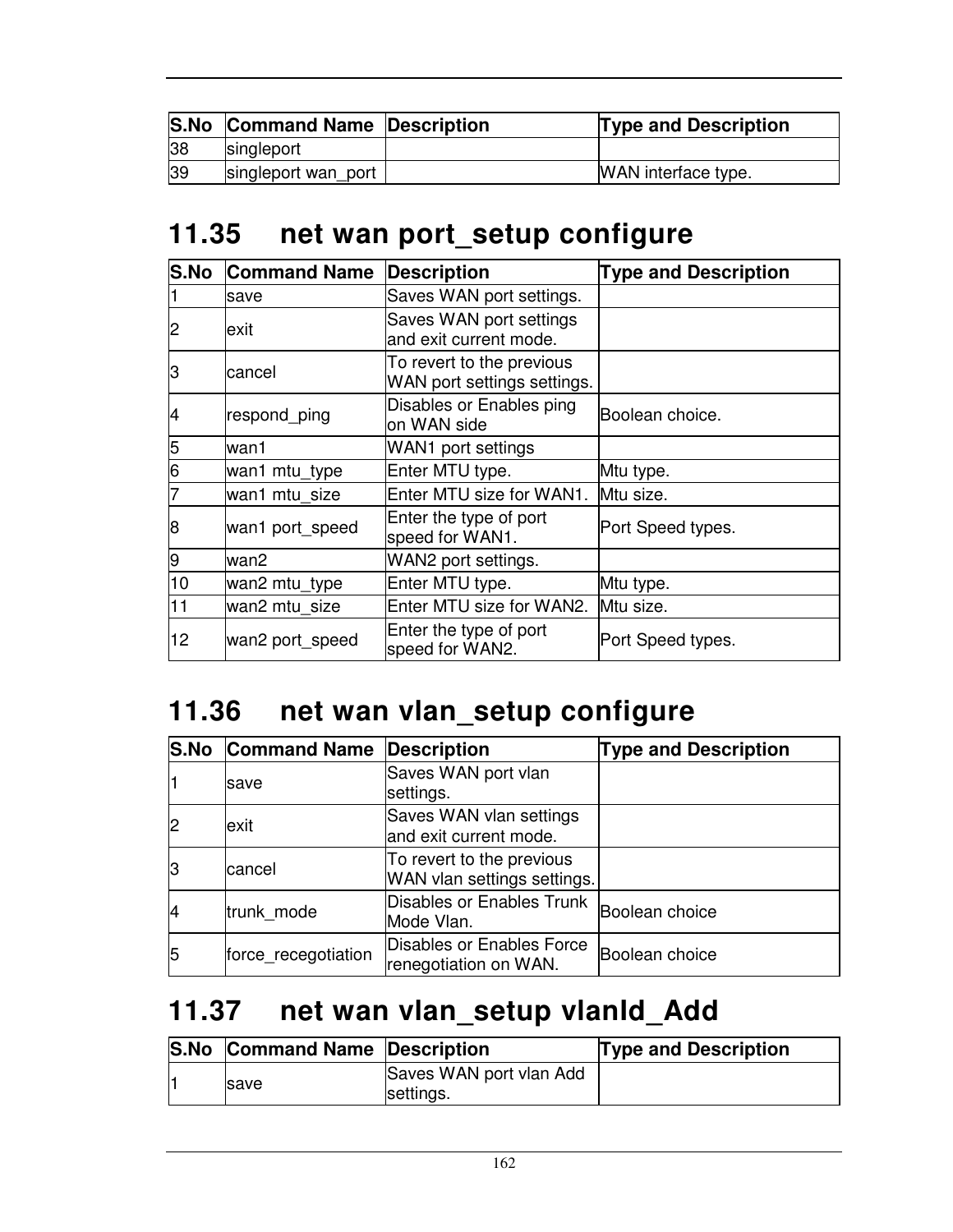| <b>S.No Command Name Description</b> |                                                          | <b>Type and Description</b> |
|--------------------------------------|----------------------------------------------------------|-----------------------------|
| exit                                 | Saves WAN vlan Add<br>settings and exit current<br>mode. |                             |
| cancel                               | To revert to the previous<br>WAN vlan settings settings. |                             |
| vlan Id                              | Enter Vlan Id.                                           | Unsigned integer            |

### **11.38 net wan vlan\_setup vlanId\_Delete**

|              | <b>S.No Command Name Description</b> |                                                                    | <b>Type and Description</b> |
|--------------|--------------------------------------|--------------------------------------------------------------------|-----------------------------|
|              | save                                 | Saves WAN port vlan<br>Delete settings.                            |                             |
| $\mathsf{P}$ | exit                                 | <b>Saves WAN vlan Delete</b><br>settings and exit current<br>mode. |                             |
| IЗ           | cancel                               | To revert to the previous<br>WAN vlan settings settings.           |                             |
|              | vlan Id                              | Enter Vlan Id.                                                     | Unsigned integer            |

## **11.39 net wan configurable\_port configure**

|                | <b>S.No Command Name Description</b> |                                                                     | <b>Type and Description</b> |
|----------------|--------------------------------------|---------------------------------------------------------------------|-----------------------------|
|                | save                                 | Saves Configurable WAN<br>settings.                                 |                             |
| $\overline{2}$ | exit                                 | Saves configurable WAN<br>settings and exit current<br>mode.        |                             |
| lЗ             | lcancel                              | To revert to the previous<br>Configurable WAN settings<br>settings. |                             |
| $\overline{4}$ | port name                            | Selects the configurable<br>port type.                              | <b>WAN</b> interface type   |

### **11.40 net wan wan1 ipv6 configure**

| <b>S.No Command Name Description</b> |                                                                  | <b>Type and Description</b> |
|--------------------------------------|------------------------------------------------------------------|-----------------------------|
| <b>Save</b>                          | Saves ipv6 wan1<br>configuration settings.                       |                             |
| cancel                               | To revert to the previous<br>ipv6 wan configuration<br>settings. |                             |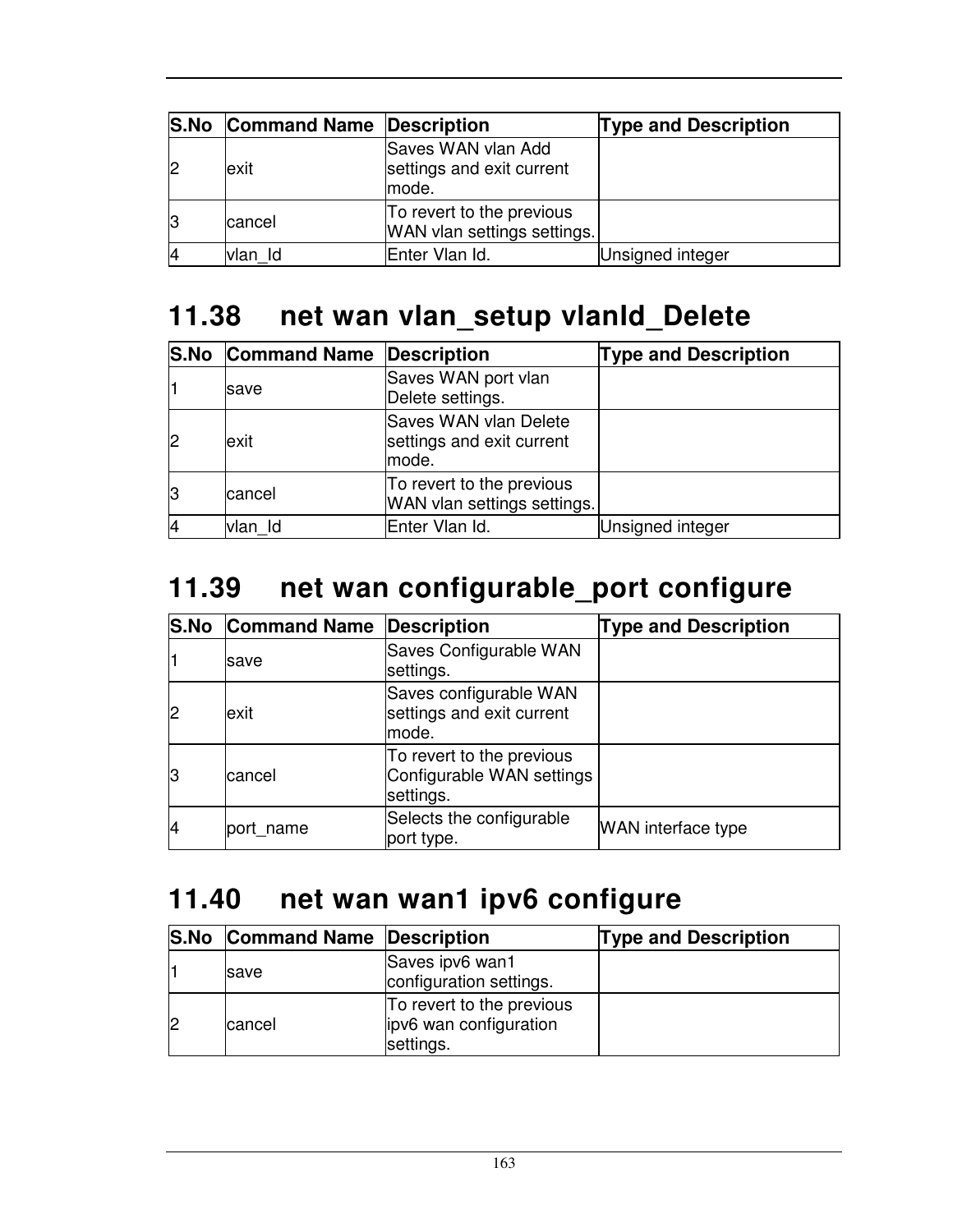| <b>S.No</b> | <b>Command Name</b>                   | Description                                                          | <b>Type and Description</b>                                                                                        |
|-------------|---------------------------------------|----------------------------------------------------------------------|--------------------------------------------------------------------------------------------------------------------|
| З           | exit                                  | Saves ipv6 wan1<br>configuration settings and<br>current mode.       |                                                                                                                    |
| 4           | isp_type                              | Sets the ISP Type.                                                   | <b>ISP Types.</b>                                                                                                  |
| 5           | dhcpc                                 | Sets the DHCPC<br>Configurations.                                    |                                                                                                                    |
| 6           | dhcpc<br>ble                          | stateless_mode_enaSets the Stateless Mode.                           | Stateless mode configuration.                                                                                      |
| 7           | dhcpc<br>prefix delegation e<br>nable | Enables prefix delegation.                                           | Boolean choice                                                                                                     |
| 8           | static                                | Sets ipv6 address.                                                   |                                                                                                                    |
| 9           | static ip address                     | Sets ipv6 address.                                                   | <b>IP</b> address<br>abcd:abcd:abcd:abcd:abcd:abc<br>d:abcd:abcd where each part is<br>in the range [0-9A-Fa-f:]   |
| 10          | static prefix                         | Sets the prefix length.                                              | Unsigned integer                                                                                                   |
| 11          | static<br>gateway_address             | Sets the ipv6 gateway<br>address.                                    | <b>IP</b> address<br>abcd:abcd:abcd:abcd:abcd:abc<br>d:abcd:abcd where each part is<br>in the range $[0-9A-Fa-f.]$ |
| 12          | static primary_dns                    | Sets the ipv6 primary dns<br>address.                                | <b>IP</b> address<br>abcd:abcd:abcd:abcd:abcd:abc<br>d:abcd:abcd where each part is<br>in the range [0-9A-Fa-f:]   |
| 13          | lstatic<br>secondary dns              | Sets the ipv6 secondary<br>dns address.                              | <b>IP</b> address<br>abcd:abcd:abcd:abcd:abcd:abc<br>d:abcd:abcd where each part is<br>in the range $[0-9A-Fa-f!]$ |
| 14          | pppoe                                 | PPPoE over ipv6<br>configuration parameters.                         |                                                                                                                    |
| 15          | pppoe username                        | Enter the username to<br>authenticate.                               | String                                                                                                             |
| 16          | pppoe password                        | Enter the password to<br>authenticate.                               | String                                                                                                             |
| 17          | pppoe authOpt                         | Enter the Auth Option to<br>authenticate.                            | <b>PPPOE Authentication Types.</b>                                                                                 |
| 18          | pppoe dhcpv6_opt                      | Enter the dhcpv6 option for<br>configuring additional<br>parameters. | <b>WAN</b> interface type                                                                                          |
| 19          | pppoe primary_dns                     | Valid primary DNS Server<br>IP Address.                              | IP address<br>abcd:abcd:abcd:abcd:abcd:abc<br>d:abcd:abcd where each part is<br>in the range $[0-9A-Fa-f.]$        |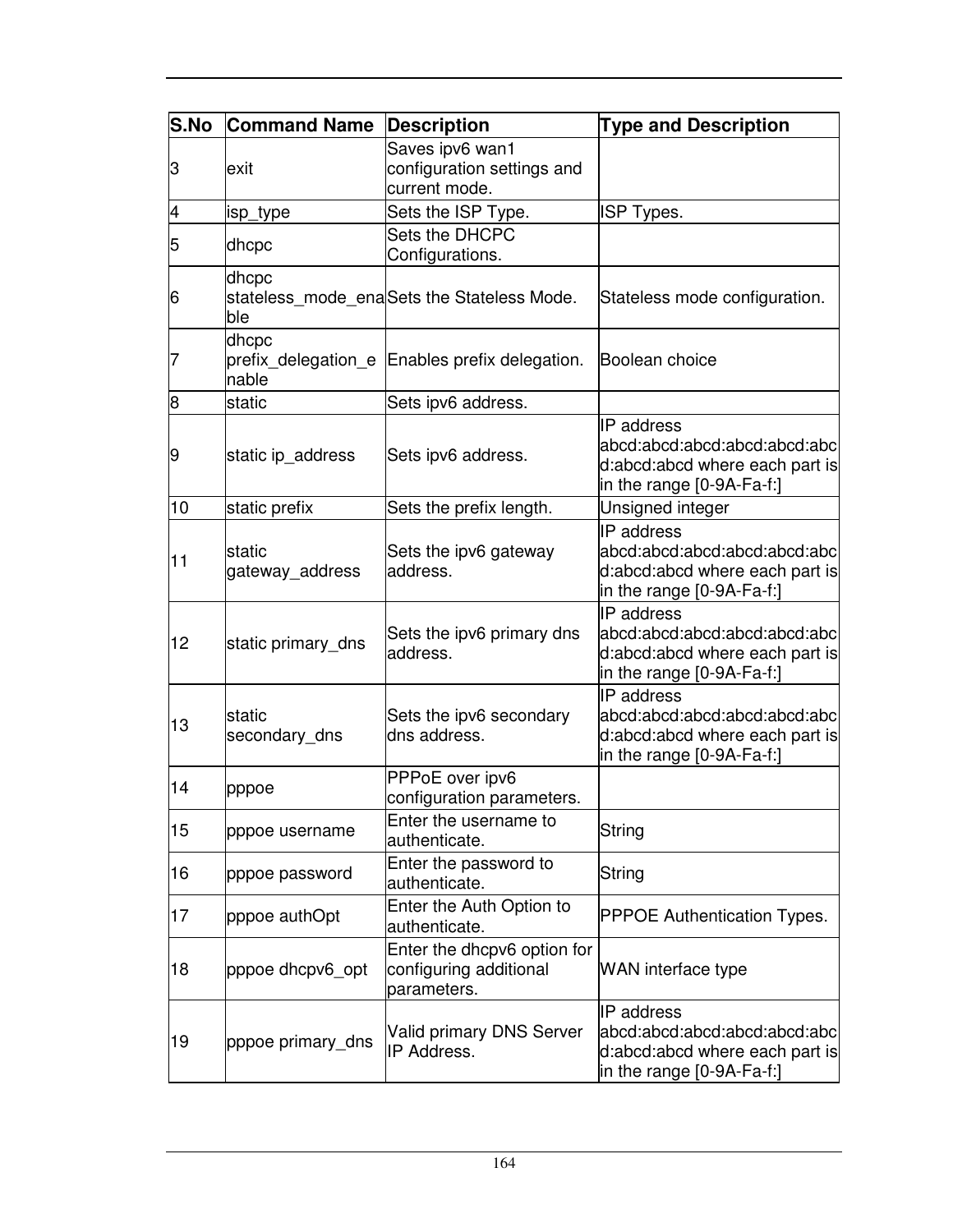|     | <b>S.No Command Name Description</b> |                                           | <b>Type and Description</b>                                                                                           |
|-----|--------------------------------------|-------------------------------------------|-----------------------------------------------------------------------------------------------------------------------|
| 120 | pppoe<br>secondary_dns               | Valid secondary DNS<br>Server IP Address. | <b>IP</b> address<br>abcd:abcd:abcd:abcd:abcd:abcl<br>d:abcd:abcd where each part is<br>$\ln$ the range $[0-9A-Fa-f]$ |

# **11.41 net wan wan2 ipv6 configure**

| S.No | <b>Command Name</b>                   | <b>Description</b>                                                | <b>Type and Description</b>                                                                                      |
|------|---------------------------------------|-------------------------------------------------------------------|------------------------------------------------------------------------------------------------------------------|
| 11   | save                                  | Saves ipv6 wan2<br>configuration settings.                        |                                                                                                                  |
| 2    | cancel                                | To revert to the previous<br>ipv6 wan2 configuration<br>settings. |                                                                                                                  |
| З    | exit                                  | Saves ipv6 wan2<br>configuration settings and<br>current mode.    |                                                                                                                  |
| 4    | isp_type                              | Sets the ISP Type.                                                | <b>ISP Types.</b>                                                                                                |
| 5    | dhcpc                                 | Sets the DHCPC<br>Configurations.                                 |                                                                                                                  |
| 6    | dhcpc<br>ble                          | stateless_mode_enaSets the Stateless Mode.                        | Stateless mode configuration.                                                                                    |
| 17   | dhcpc<br>prefix delegation e<br>nable | Enables prefix delegation.                                        | Boolean choice                                                                                                   |
| 8    | static                                | Sets the ipv6 address.                                            |                                                                                                                  |
| 9    | static ip_address                     | Sets the ipv6 address.                                            | IP address<br>abcd:abcd:abcd:abcd:abcd:abc<br>d:abcd:abcd where each part is<br>in the range [0-9A-Fa-f:]        |
| 10   | static prefix                         | Sets the prefix length.                                           | Unsigned integer                                                                                                 |
| 11   | static<br>gateway_address             | Sets the ipv6 gateway<br>address.                                 | <b>IP</b> address<br>abcd:abcd:abcd:abcd:abcd:abc<br>d:abcd:abcd where each part is<br>in the range [0-9A-Fa-f:] |
| 12   | static primary dns                    | Sets the ipv6 primary dns<br>address.                             | <b>IP</b> address<br>abcd:abcd:abcd:abcd:abcd:abc<br>d:abcd:abcd where each part is<br>in the range [0-9A-Fa-f:] |
| 13   | static<br>secondary_dns               | Sets the ipv6 secondary<br>dns address.                           | IP address<br>abcd:abcd:abcd:abcd:abcd:abc<br>d:abcd:abcd where each part is<br>in the range [0-9A-Fa-f:]        |
| 14   | pppoe                                 | PPPoE over ipv6<br>configuration parameters.                      |                                                                                                                  |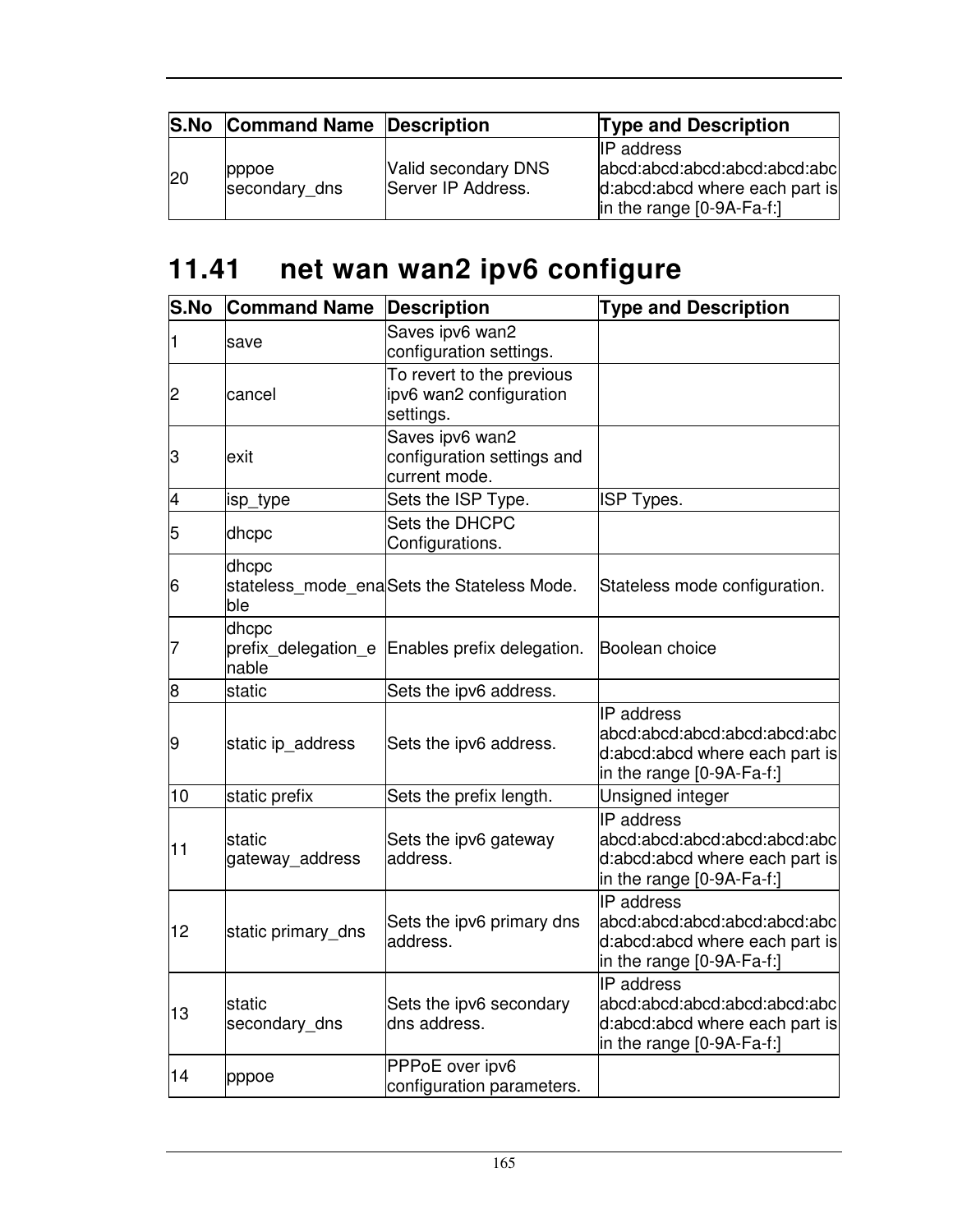| <b>S.No</b> | <b>Command Name</b>    | Description                                                          | <b>Type and Description</b>                                                                                          |
|-------------|------------------------|----------------------------------------------------------------------|----------------------------------------------------------------------------------------------------------------------|
| 15          | pppoe username         | Enter the username to<br>authenticate.                               | String                                                                                                               |
| 16          | pppoe password         | Enter the password to<br>authenticate.                               | String                                                                                                               |
| 17          | pppoe authOpt          | Enter the Auth Option to<br>authenticate.                            | <b>PPPOE Authentication Types.</b>                                                                                   |
| 18          | pppoe dhcpv6_opt       | Enter the dhcpv6 option for<br>configuring additional<br>parameters. | <b>WAN</b> interface type                                                                                            |
| 19          | pppoe primary dns      | Valid primary DNS Server<br><b>IP Address.</b>                       | <b>IP</b> address<br>labcd:abcd:abcd:abcd:abcd:abcl<br>d:abcd:abcd where each part is<br>in the range $[0-9A-Fa-f!]$ |
| 20          | pppoe<br>secondary dns | Valid secondary DNS<br>Server IP Address.                            | <b>IP</b> address<br>labcd:abcd:abcd:abcd:abcd:abcl<br>d:abcd:abcd where each part is<br>in the range $[0-9A-Fa-f!]$ |

### **11.42 net routing ospfv2 configure <interface>**

| S.No | <b>Command Name</b>     | <b>Description</b>                                                                                                                                                                                                                                                                          | <b>Type and Description</b> |
|------|-------------------------|---------------------------------------------------------------------------------------------------------------------------------------------------------------------------------------------------------------------------------------------------------------------------------------------|-----------------------------|
|      | <interface></interface> | Ospfv2 configuration mode. OSPF Interfaces type                                                                                                                                                                                                                                             |                             |
| 2    | save                    | Saves OSPFv2<br>configuration settings.                                                                                                                                                                                                                                                     |                             |
| З    | exit                    | Saves OSPFv2<br>configuration settings and<br>exit current mode.                                                                                                                                                                                                                            |                             |
| 14   | cancel                  | To revert to the previous<br>configuration settings.                                                                                                                                                                                                                                        |                             |
| 5    | lenable                 | Enables/Disables OSPFv2<br>for a particular interface.                                                                                                                                                                                                                                      | Boolean choice              |
| 6    | larea                   | Gives the area to which the Unsigned integer<br>interface belongs.                                                                                                                                                                                                                          |                             |
|      | priority                | Helps to determine the<br>OSPFv2 designated router<br>for a network. The router<br>with the highest priority will<br>be more eligible to become<br>Designated Router. Setting<br>the value to 0, makes the<br>router ineligible to be come<br>Designated Router. The<br>default value is 1. | Unsigned integer            |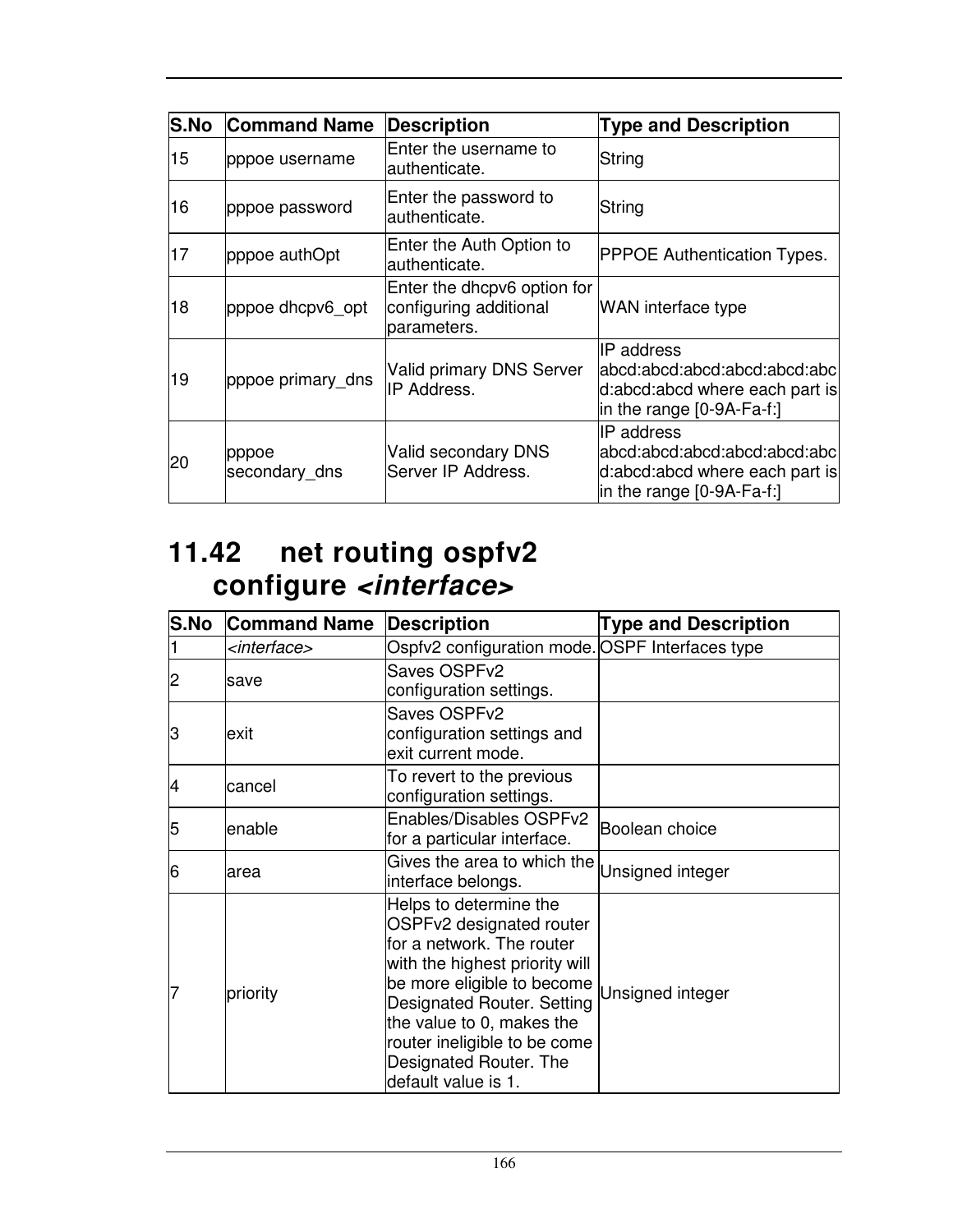| <b>S.No</b> | <b>Command Name</b> | <b>Description</b>                                                                                                                                                                                                                                                                                                                                                           | <b>Type and Description</b>     |
|-------------|---------------------|------------------------------------------------------------------------------------------------------------------------------------------------------------------------------------------------------------------------------------------------------------------------------------------------------------------------------------------------------------------------------|---------------------------------|
| 8           | hello interval      | The number of seconds for<br>HelloInterval timervalue.<br>Setting this value, Hello<br>packet will be sent every<br>timer value seconds on the<br>specified interface. This<br>value must be the same for<br>all routers attached to a<br>common network. The<br>default value is 10<br>seconds.                                                                             | Unsigned integer                |
| 9           | dead interval       | The number of seconds<br>that a device's hello<br>packets must not have<br>been seen before its<br>neighbors declare the<br>OSPF router down. This<br>value must be the same for<br>all routers attached to a<br>common network. The<br>default value is 40<br>seconds.                                                                                                      | Unsigned integer                |
| 10          | cost                | The cost of sending a<br>packet on an OSPFv2<br>interface.                                                                                                                                                                                                                                                                                                                   | Unsigned integer                |
| 11          | auth_type           | Gives the authentication<br>type used for OSPFv2. If<br>Authentication type is<br>none, the interface does<br>not authenticate ospf<br>packets. If Authentication<br>Type is <b>Simple</b> , ospf<br>packets are authenticated<br>using simple text key. If<br><b>Authentication Type is</b><br>MD5, the interface<br>authenticates ospf packets<br>with MD5 authentication. | <b>OSPF Authentication type</b> |
| 12          | auth_key            | <b>Text Key for Simple</b><br>Authentication type.                                                                                                                                                                                                                                                                                                                           | String                          |
| 13          | md5_key_id          | Gives the MD5 Key id.                                                                                                                                                                                                                                                                                                                                                        | Unsigned integer                |
| 14          | md5_auth_key        | Gives the MD5 text key.                                                                                                                                                                                                                                                                                                                                                      | String                          |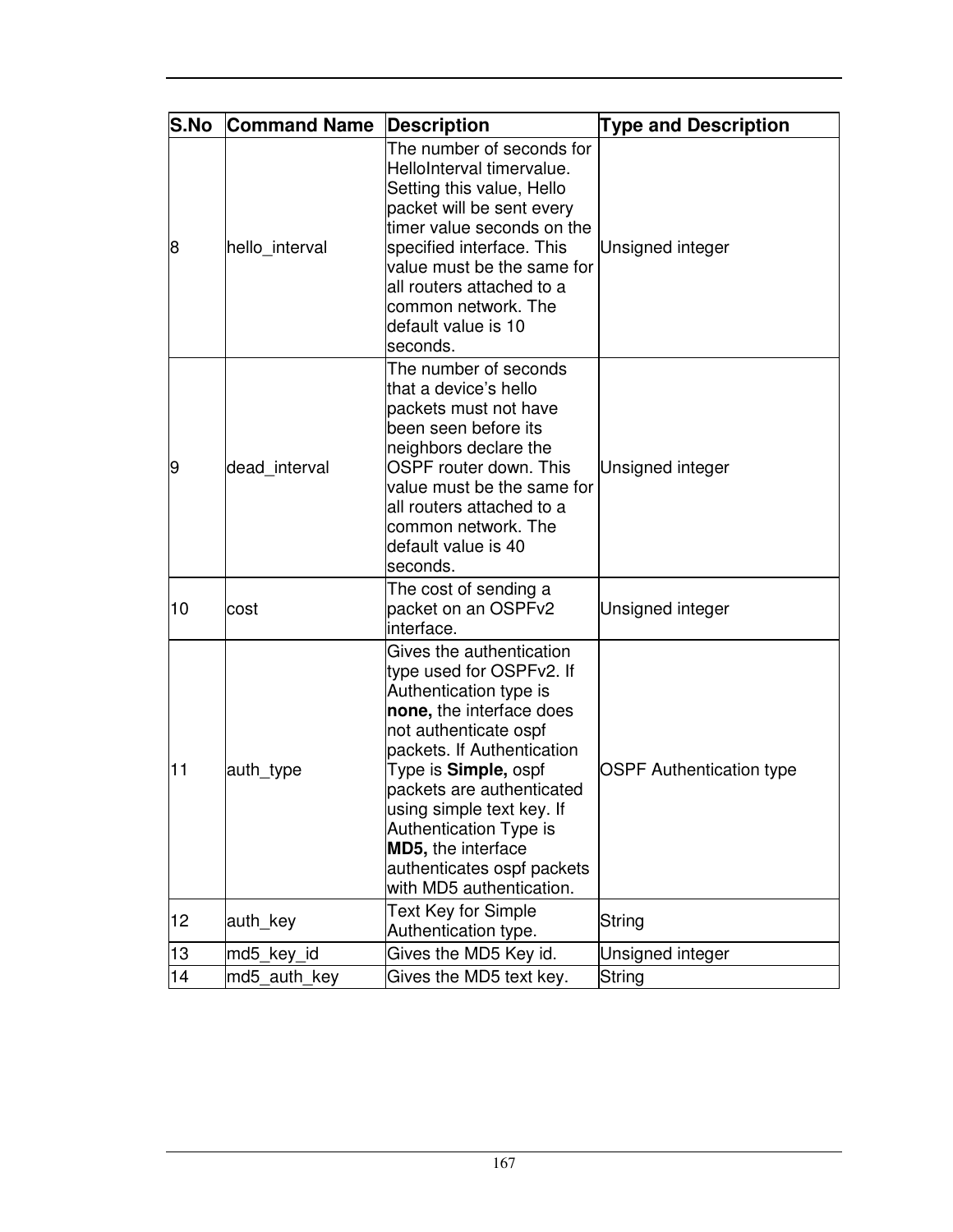## **11.43 net routing ospfv3 configure <interface>**

| <b>S.No</b> | <b>Command Name</b>     | <b>Description</b>                                                                                                                                                                                                                                                                               | <b>Type and Description</b> |
|-------------|-------------------------|--------------------------------------------------------------------------------------------------------------------------------------------------------------------------------------------------------------------------------------------------------------------------------------------------|-----------------------------|
| 1           | <interface></interface> | Ospfv3 configuration mode. OSPF Interfaces type                                                                                                                                                                                                                                                  |                             |
| 2           | save                    | Saves OSPFv3<br>configuration settings.                                                                                                                                                                                                                                                          |                             |
| З           | exit                    | Saves OSPFv3<br>configuration settings and<br>exit current mode.                                                                                                                                                                                                                                 |                             |
| 4           | cancel                  | To revert to the previous<br>configuration settings.                                                                                                                                                                                                                                             |                             |
| 5           | enable                  | Enables/Disables OSPFv3<br>for a particular interface.                                                                                                                                                                                                                                           | Boolean choice              |
| 6           | priority                | Helps to determine the<br>OSPFv3 designated router<br>for a network. The router<br>with the highest priority will<br>be more eligible to become<br>Designated Router. Setting<br>the value to 0, makes the<br>router ineligible to beco me<br>Designated Router. The<br>default value is 1.      | Unsigned integer            |
| 7           | hello_interval          | The number of seconds for<br>HelloInterval timer<br>value.Setting this value,<br>Hello packet will be sent<br>every timer value seconds<br>on the specified interface.<br>This value must be the<br>same for all routers<br>attached to a common<br>network. The default value<br>is 10 seconds. | Unsigned integer            |
| 8           | dead interval           | The number of seconds<br>that a device's hello<br>packets must not have<br>been seen before its<br>neighbors declare the<br>OSPF router down. This<br>value must be the same for<br>all routers attached to a<br>common network. The<br>defaul t value is 40<br>seconds.                         | Unsigned integer            |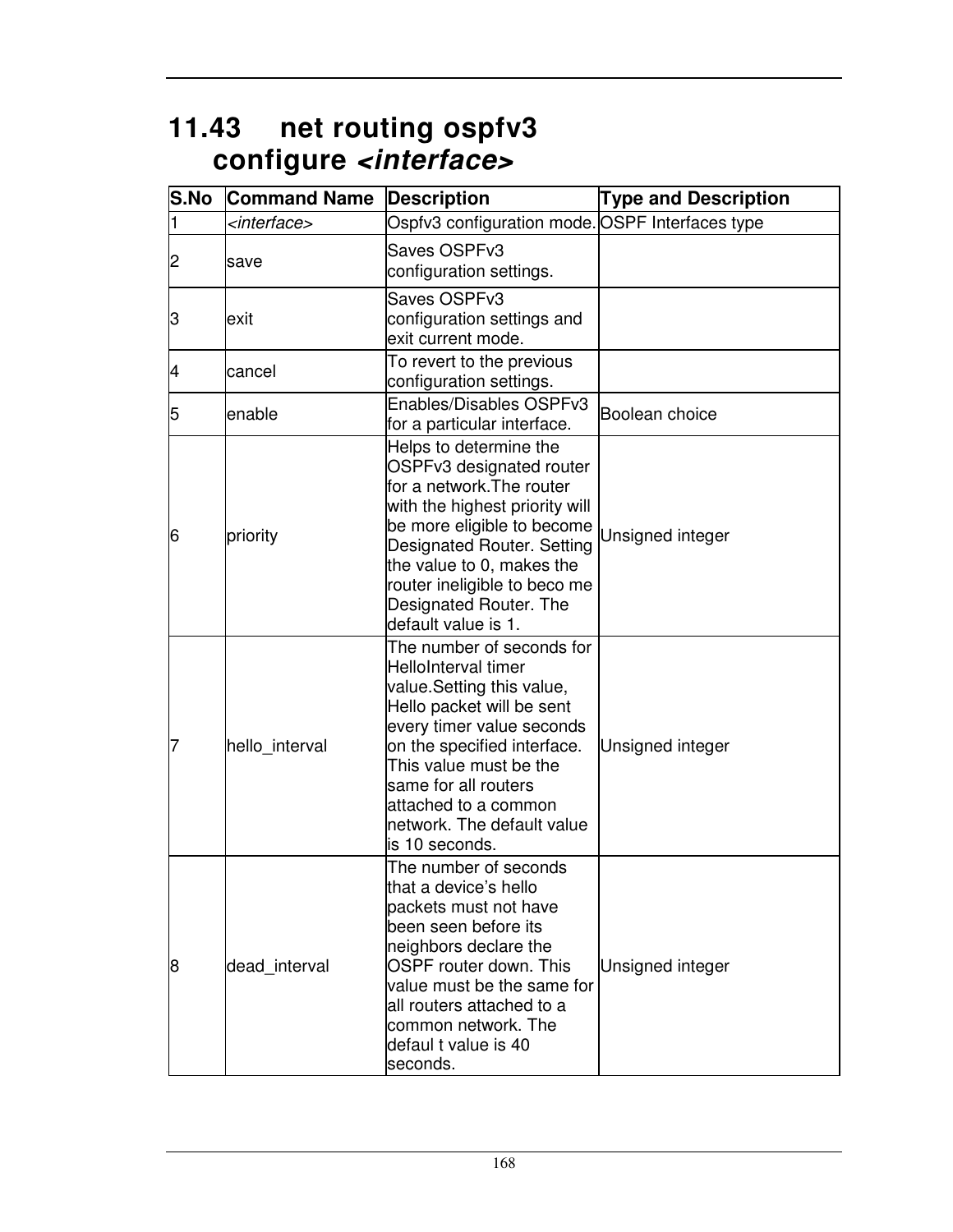|   | <b>S.No Command Name Description</b> |                                                             | <b>Type and Description</b> |
|---|--------------------------------------|-------------------------------------------------------------|-----------------------------|
| 9 | Icost                                | The cost of sending a<br>packet on an OSPFv3<br>linterface. | Unsigned integer            |

## **11.44 16.44 net routing protocol\_binding add**

| <b>S.No</b> | <b>Command Name</b>            | <b>Description</b>                                                                      | <b>Type and Description</b>                                                    |
|-------------|--------------------------------|-----------------------------------------------------------------------------------------|--------------------------------------------------------------------------------|
|             | save                           | Saves Protocol-Binding<br>rules configuration settings.                                 |                                                                                |
| 2           | lexit                          | <b>Saves Protocol Binding</b><br>rules configuration settings<br>and exit current mode. |                                                                                |
| З           | cancel                         | To revert to the previous<br>configuration settings.                                    |                                                                                |
| 4           | Service                        | <b>Available Service.</b>                                                               | service type                                                                   |
| 5           | Local_Gateway                  | Local gateway type.                                                                     | WAN interface type                                                             |
| 6           | Source_Network                 | Source network type.                                                                    | Firewall rule address type.                                                    |
|             | <b>Destination Networ</b><br>ĸ | Destination network type.                                                               | Firewall rule address type.                                                    |
| 8           | Irt                            | source_address_sta Starting IP of the Source<br>Network.                                | <b>IP</b> address<br>AAA.BBB.CCC.DDD where<br>each part is in the range 0-255. |
| 19          | d                              | source_address_en Ending IP of the Source<br>user.                                      | IP address<br>AAA.BBB.CCC.DDD where<br>each part is in the range 0-255.        |
| 10          | start                          | destination_address Sets the start IP of the<br>Destination user range.                 | IP address<br>AAA.BBB.CCC.DDD where<br>each part is in the range 0-255.        |
| 11          | end                            | destination_address Sets the last IP of the<br>Destiation use range.                    | IP address<br>AAA.BBB.CCC.DDD where<br>each part is in the range 0-255.        |

## **11.45 net routing protocol\_binding**  edit <row\_id>

|    | <b>S.No Command Name Description</b> |                                                                                  | <b>Type and Description</b> |
|----|--------------------------------------|----------------------------------------------------------------------------------|-----------------------------|
|    | $<$ row_id $>$                       | Protocol binding rules<br>configuration mode.                                    | Unsigned integer            |
| 12 | save                                 | Saves Protocol-Binding<br>rules configuration settings.                          |                             |
| IЗ | exit                                 | Saves Protocol Binding<br>rules configuration settings<br>and exit current mode. |                             |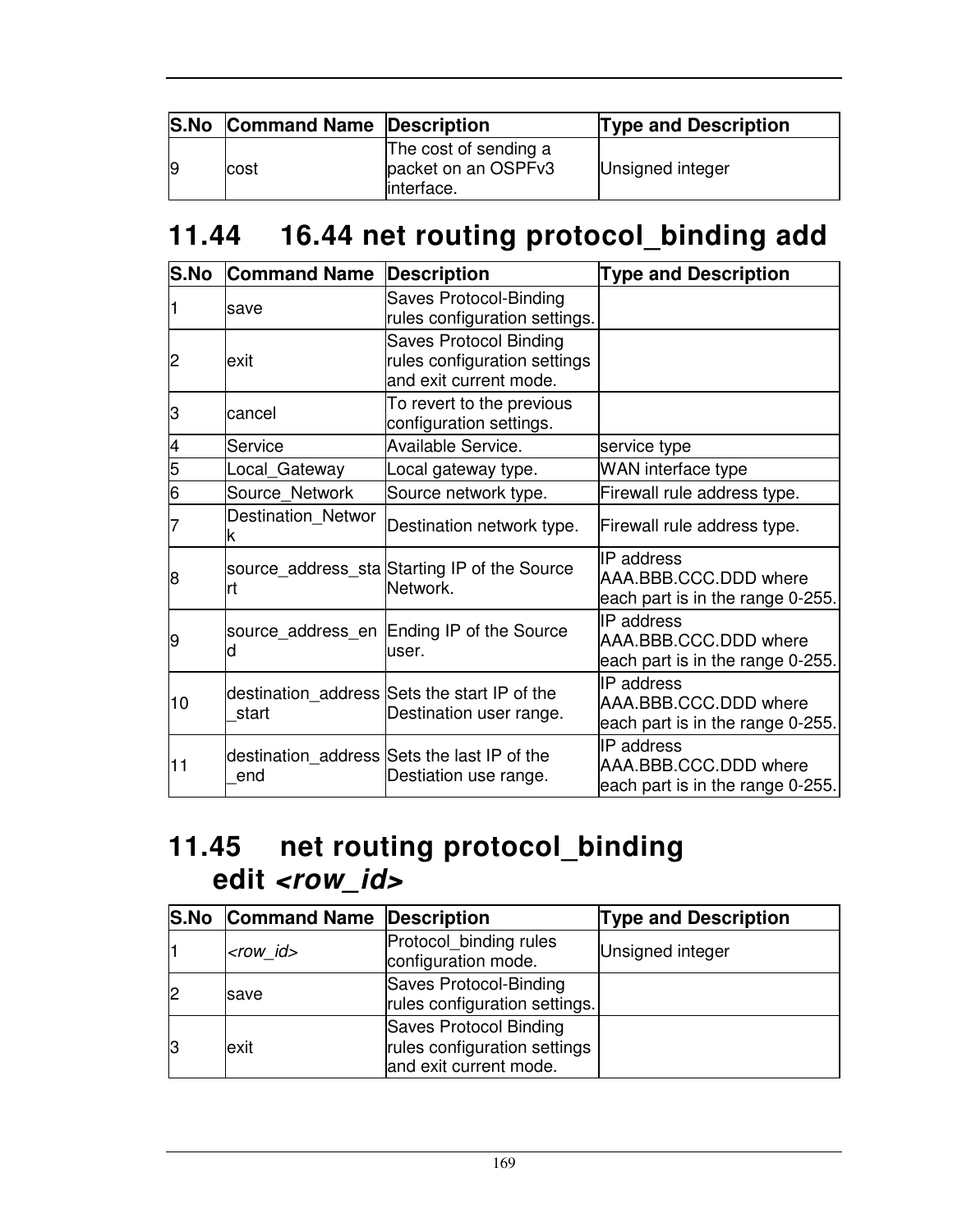| S.No | <b>Command Name</b> | <b>Description</b>                                       | <b>Type and Description</b>                                                   |
|------|---------------------|----------------------------------------------------------|-------------------------------------------------------------------------------|
| 4    | cancel              | To revert to the previous<br>configuration settings.     |                                                                               |
| 5    | Service             | <b>Available Service.</b>                                | service type                                                                  |
| 6    | Local_Gateway       | Local gateway type.                                      | WAN interface type                                                            |
|      | Source Network      | Source network type.                                     | firewall rule address type                                                    |
| 8    |                     | Destination Network Destination network type.            | firewall rule address type                                                    |
| 19   |                     | source_address_sta Starting IP of the Source<br>Network. | IIP address<br>AAA.BBB.CCC.DDD where<br>each part is in the range 0-255       |
| 10   |                     | source address en Ending IP of the Source<br>user.       | <b>IP</b> address<br>AAA.BBB.CCC.DDD where<br>each part is in the range 0-255 |
| 11   | start               | destination_address Start IP of the Destination<br>user. | <b>IP</b> address<br>AAA.BBB.CCC.DDD where<br>each part is in the range 0-255 |
| 12   | end                 | destination_address Ending IP of the Destiation<br>user. | IP address<br>AAA.BBB.CCC.DDD where<br>each part is in the range 0-255        |

### **11.46 net routing protocol\_binding enable <row\_id>**

| <b>S.No</b> | <b>Command Name</b> | <b>Description</b>                                                                      | <b>Type and Description</b>                                                    |
|-------------|---------------------|-----------------------------------------------------------------------------------------|--------------------------------------------------------------------------------|
|             | <row_id></row_id>   | Protocol binding rules<br>configuration mode.                                           | Unsigned integer                                                               |
| 2           | save                | <b>Saves Protocol-Binding</b><br>rules configuration settings.                          |                                                                                |
| З           | exit                | <b>Saves Protocol Binding</b><br>rules configuration settings<br>and exit current mode. |                                                                                |
| 4           | cancel              | To revert to the previous<br>configuration settings.                                    |                                                                                |
| 5           | Service             | <b>Available Service</b>                                                                | Service type.                                                                  |
| 6           | Local_Gateway       | Local gateway type.                                                                     | WAN interface type.                                                            |
|             | Source Network      | Source network type.                                                                    | Firewall rule address type.                                                    |
| 8           |                     | Destination Network Destination network type.                                           | Firewall rule address type.                                                    |
| 9           | Irt                 | source_address_sta Starting IP of the Source<br>Network.                                | <b>IP</b> address<br>AAA.BBB.CCC.DDD where<br>each part is in the range 0-255. |
| 10          |                     | source_address_en Ending IP of the Source<br>user.                                      | <b>IP</b> address<br>AAA.BBB.CCC.DDD where<br>each part is in the range 0-255. |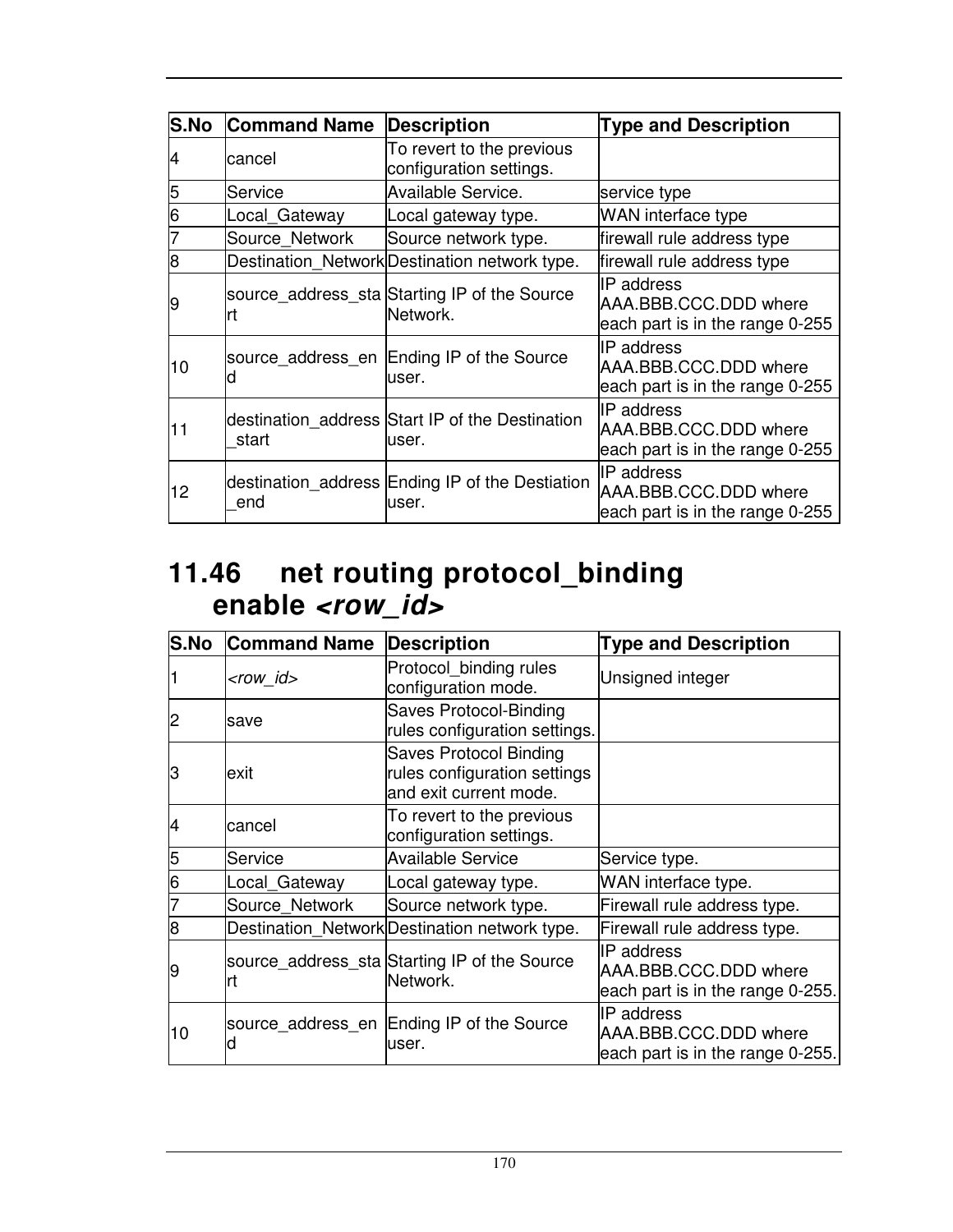|      | <b>S.No Command Name Description</b> |                                                                        | <b>Type and Description</b>                                                    |
|------|--------------------------------------|------------------------------------------------------------------------|--------------------------------------------------------------------------------|
| l1 1 | start                                | destination_address First IP of the Destination<br>user address range. | <b>IP</b> address<br>AAA.BBB.CCC.DDD where<br>each part is in the range 0-255. |
| 12   | end                                  | destination address Last IP of the Destiation<br>user address range.   | <b>IP</b> address<br>AAA.BBB.CCC.DDD where<br>each part is in the range 0-255. |

### **11.47 net routing protocol\_binding disable <row\_id>**

| S.No | <b>Command Name</b> | <b>Description</b>                                                                      | <b>Type and Description</b>                                                    |
|------|---------------------|-----------------------------------------------------------------------------------------|--------------------------------------------------------------------------------|
|      | <row_id></row_id>   | Protocol binding rules<br>configuration mode.                                           | Unsigned integer.                                                              |
| 2    | save                | <b>Saves Protocol-Binding</b><br>rules configuration settings.                          |                                                                                |
| З    | lexit               | <b>Saves Protocol Binding</b><br>rules configuration settings<br>and exit current mode. |                                                                                |
| 4    | cancel              | To revert to the previous<br>configuration settings.                                    |                                                                                |
| 5    | <b>Service</b>      | Available Service.                                                                      | Service type.                                                                  |
| 6    | Local_Gateway       | Local gateway type.                                                                     | WAN interface type.                                                            |
|      | Source Network      | Source network type.                                                                    | Firewall rule address type.                                                    |
| 8    |                     | Destination Network Destination network type.                                           | Firewall rule address type.                                                    |
| 9    | Irt                 | source_address_sta First IP of the Source<br>Network.                                   | IP address<br>AAA.BBB.CCC.DDD where<br>each part is in the range 0-255.        |
| 10   | source_address_en   | Last IP of the Source user.                                                             | <b>IP</b> address<br>AAA.BBB.CCC.DDD where<br>each part is in the range 0-255. |
| 11   | start               | destination address First IP of the Destination<br>user.                                | <b>IP</b> address<br>AAA.BBB.CCC.DDD where<br>each part is in the range 0-255. |
| 12   | end                 | destination address Last IP of the Destiation<br>user.                                  | IP address<br>AAA.BBB.CCC.DDD where<br>each part is in the range 0-255.        |

### **11.48 net routing protocol\_binding delete <row\_id>**

| <b>S.No Command Name Description</b> |                                               | <b>Type and Description</b> |
|--------------------------------------|-----------------------------------------------|-----------------------------|
| $ <$ row id $>$                      | Protocol binding rules<br>configuration mode. | Unsigned integer.           |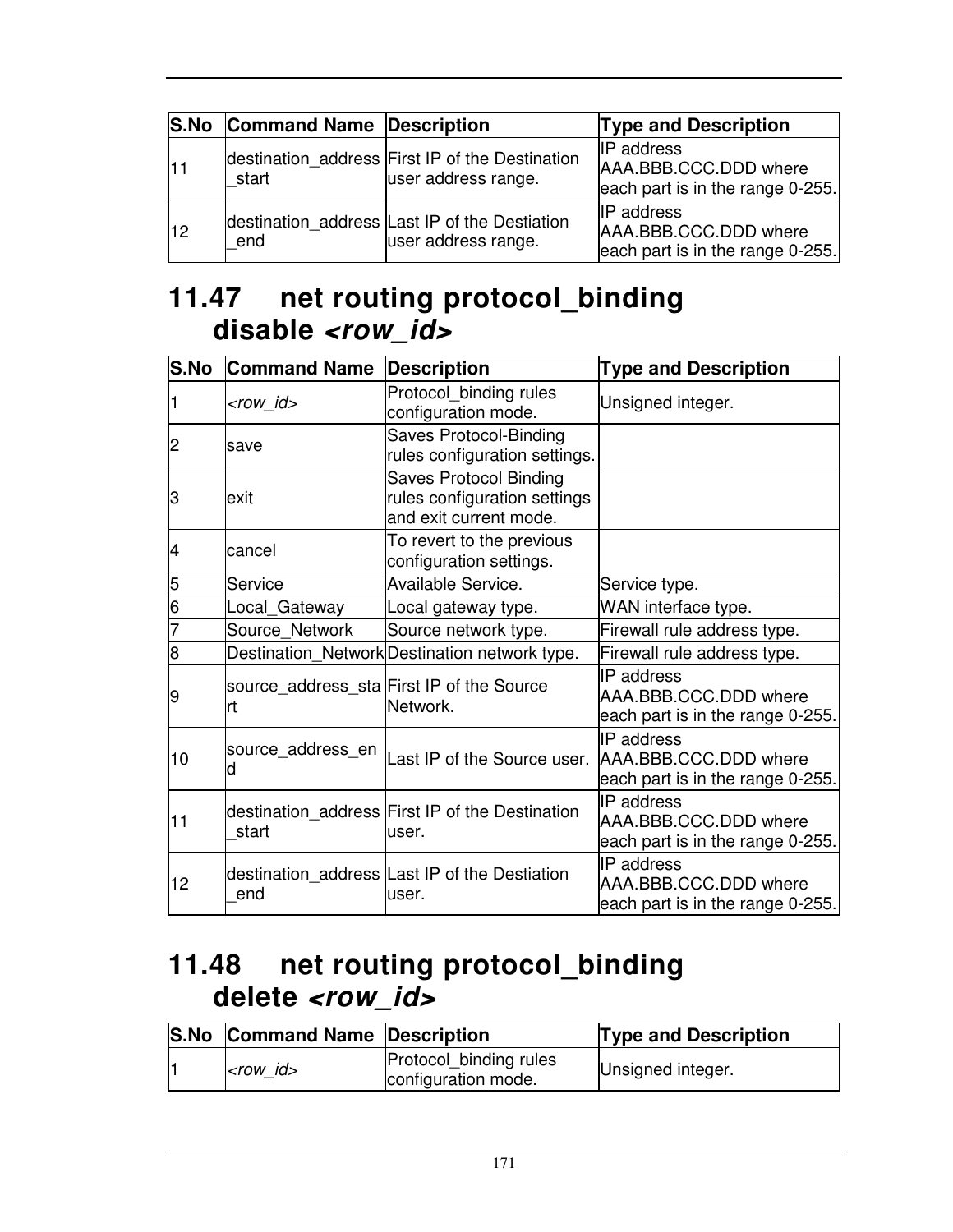| S.No | <b>Command Name</b> | <b>Description</b>                                                              | <b>Type and Description</b>                                                    |
|------|---------------------|---------------------------------------------------------------------------------|--------------------------------------------------------------------------------|
| 2    | save                | Saves Protocol-Binding<br>rules configuration settings.                         |                                                                                |
| З    | lexit               | Save Protocol Binding rules<br>configuration settings and<br>exit current mode. |                                                                                |
| 4    | cancel              | To revert to the previous<br>configuration settings.                            |                                                                                |
| 5    | Service             | <b>Available Service</b>                                                        | Service type.                                                                  |
| 6    | Local_Gateway       | Local gateway type.                                                             | WAN interface type.                                                            |
|      | Source_Network      | Source network type.                                                            | Firewall rule address type.                                                    |
| 8    |                     | Destination_Network Destination network type.                                   | Firewall rule address type.                                                    |
| 9    | Irt                 | source_address_sta First IP address of the<br>Source Network.                   | IP address<br>AAA.BBB.CCC.DDD where<br>each part is in the range 0-255.        |
| 10   | source_address_en   | Last IP of the Source user.                                                     | <b>IP</b> address<br>AAA.BBB.CCC.DDD where<br>each part is in the range 0-255. |
| 11   | start               | destination_address First IP of the Destination<br>user.                        | IP address<br>AAA.BBB.CCC.DDD where<br>each part is in the range 0-255.        |
| 12   | end                 | destination address Last IP of the Destiation<br>user.                          | IP address<br>AAA.BBB.CCC.DDD where<br>each part is in the range 0-255.        |

# **11.49 net radvd configure**

| <b>S.No</b> | <b>Command Name</b> | <b>Description</b>                                                                                                    | <b>Type and Description</b>                                    |
|-------------|---------------------|-----------------------------------------------------------------------------------------------------------------------|----------------------------------------------------------------|
|             | save                | Saves radvd configuration<br>settings.                                                                                |                                                                |
| 2           | lexit               | Saves radvd configuration<br>settings and exit current<br>mode.                                                       |                                                                |
| lЗ          | cancel              | To revert to the previous<br>radvd configuration<br>settings.                                                         |                                                                |
| 14          | lenable             | Enables the RADVD<br>process here to allow<br>stateless auto configuration Boolean choice<br>of the IPv6 LAN network. |                                                                |
| 5           | mode                | Selects N to send router<br>interfaces, else Y.                                                                       | advertisements (RA's) to all Radvd advertizement mode<br>type. |
| 6           | interval            | The time in seconds<br>between sending                                                                                | <b>PPPOE idle timeout Type.</b>                                |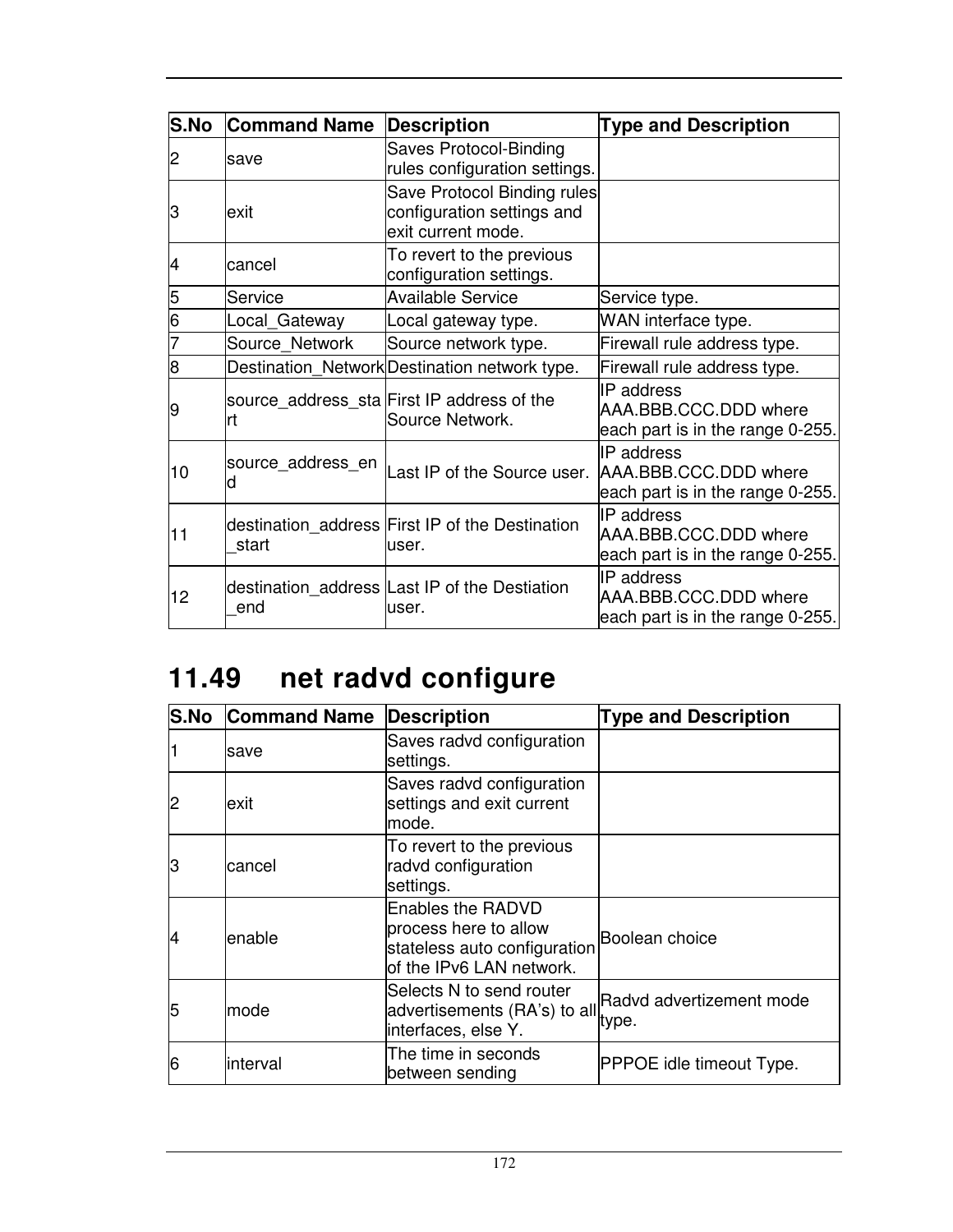| <b>S.No</b> | <b>Command Name</b>     | <b>Description</b>                                                                                                                                                             | <b>Type and Description</b> |
|-------------|-------------------------|--------------------------------------------------------------------------------------------------------------------------------------------------------------------------------|-----------------------------|
|             |                         | unsolicited multicast RA's.<br>The default is 30 seconds.                                                                                                                      |                             |
| 7           | flags                   | RA Flags                                                                                                                                                                       |                             |
| 8           | flags<br>managed_enable | Selects Managed to use<br>the administered /stateful<br>protocol for address auto<br>configuration.                                                                            | Boolean choice              |
| 9           | flags other_enable      | The Other flag is selected<br>the host uses<br>administered/stateful<br>protocol of other (i.e. non-<br>address) information auto<br>configuration.                            | Boolean choice              |
| 10          | preference              | Selects low/medium/high<br>for the preference<br>associated with this router's<br>RADVD process.                                                                               | Radvd preference type.      |
| 11          | lmtu                    | This is used in RA's to<br>ensure all nodes on the<br>network use the same MTU Mtu size.<br>value in the cases where<br>the LAN MTU is not well<br>known. The default is 1500. |                             |
| 12          | life_time               | The lifetime in seconds of<br>the route. The default is<br>3600 seconds.                                                                                                       | Unsigned integer.           |

# **11.50 net radvd pool add**

|    | <b>S.No Command Name</b> | <b>Description</b>                                                                                                   | <b>Type and Description</b> |
|----|--------------------------|----------------------------------------------------------------------------------------------------------------------|-----------------------------|
|    | save                     | Saves radvd Pool<br>configuration settings.                                                                          |                             |
| 2  | lexit                    | <b>Saves radvd Pool</b><br>configuration settings and<br>exit current mode.                                          |                             |
| lЗ | cancel                   | To revert to the previous<br>radvd Pool configuration<br>settings.                                                   |                             |
| 14 | prefix_type              | Option whether to select<br>the prefix type as 6to4 or<br>Global/Local/ISATAP.                                       | lpv6 prefix type.           |
| 5  | sla id                   | The SLA ID (Site-Level<br>Aggregation Identifier) in<br>the 6to4 address prefix is<br>set to the interface ID of the | Unsigned integer.           |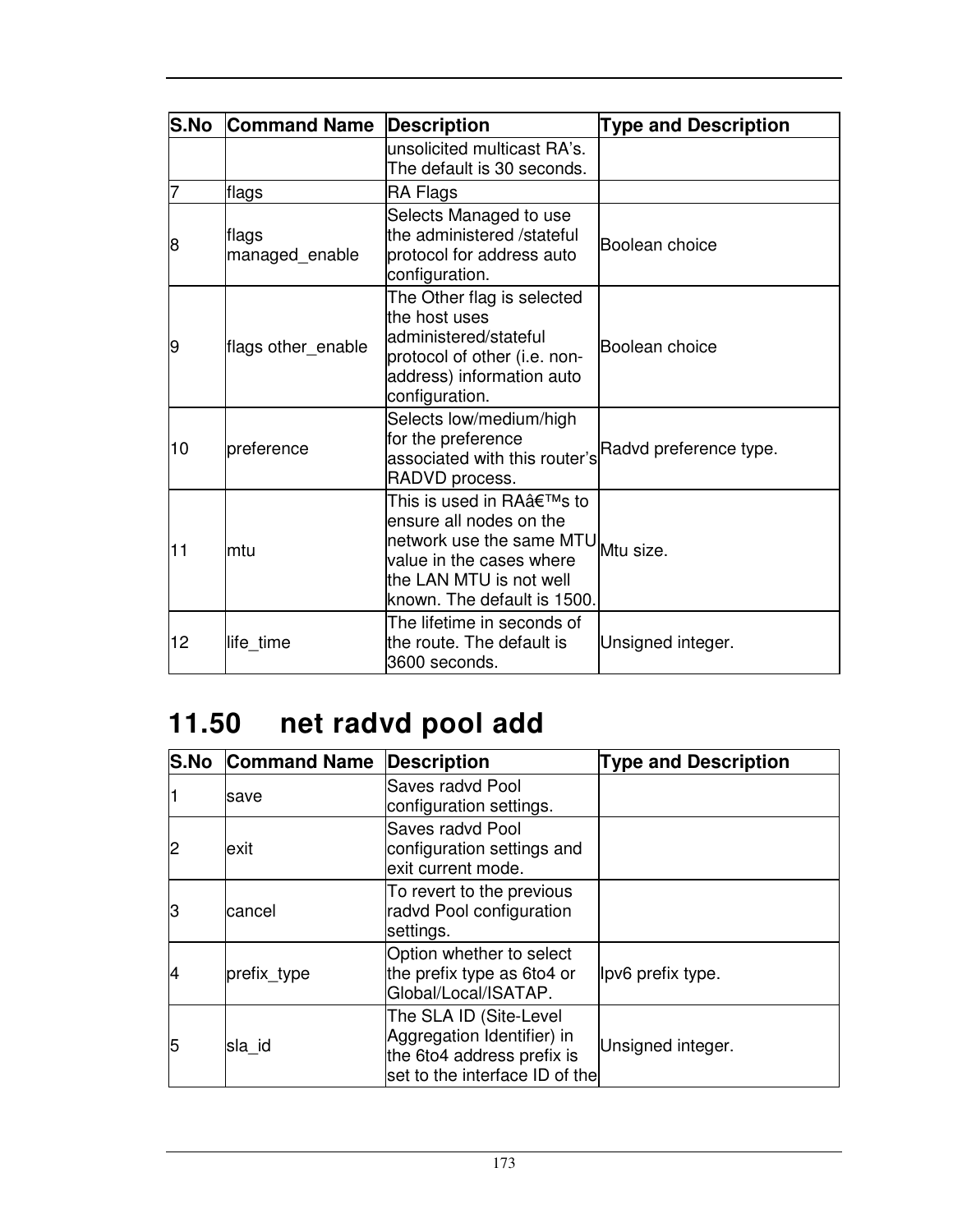|   | <b>S.No Command Name</b> | <b>Description</b>                                                                                                                                                                          | <b>Type and Description</b> |
|---|--------------------------|---------------------------------------------------------------------------------------------------------------------------------------------------------------------------------------------|-----------------------------|
|   |                          | linterface on which the<br>advertisements are sent.                                                                                                                                         |                             |
| 6 | prefix address           | It specifies the IPv6<br>network address.                                                                                                                                                   | String                      |
|   | prefix length            | The prefix length variable is<br>a decimal value that<br>lindicates the number of<br>contiguous, higher order<br>bits of the address that<br>make up the network<br>portion of the address. | Unsigned integer            |
| 8 | prefix life time         | The length of time over<br>which the requesting router Unsigned integer<br>is allowed to use the prefix.                                                                                    |                             |

# 11.51 net radvd pool edit <row\_id>

| S.No | <b>Command Name</b> | <b>Description</b>                                                                                                                                                         | <b>Type and Description</b> |
|------|---------------------|----------------------------------------------------------------------------------------------------------------------------------------------------------------------------|-----------------------------|
|      | <row_id></row_id>   | Radvd Pool configuration<br>mode.                                                                                                                                          | Unsigned integer.           |
| 2    | save                | Saves radvd Pool<br>configuration settings.                                                                                                                                |                             |
| З    | lexit               | Saves radvd Pool<br>configuration settings and<br>exit current mode.                                                                                                       |                             |
| 4    | cancel              | To revert to the previous<br>radvd Pool configuration<br>settings.                                                                                                         |                             |
| 5    | prefix_type         | Option whether to select<br>the prefix type as 6to4 or<br>Global/Local/ISATAP.                                                                                             | lpv6 prefix type.           |
| 6    | sla id              | The SLA ID (Site-Level<br>Aggregation Identifier) in<br>the 6to4 address prefix is<br>set to the interface ID of the<br>interface on which the<br>advertisements are sent. | Unsigned integer.           |
|      | prefix address      | It specifies the IPv6<br>network address.                                                                                                                                  | String.                     |
| 8    | prefix_length       | The prefix length variable is<br>a decimal value that<br>indicates the number of<br>contiguous, higher order<br>bits of the address that                                   | Unsigned integer.           |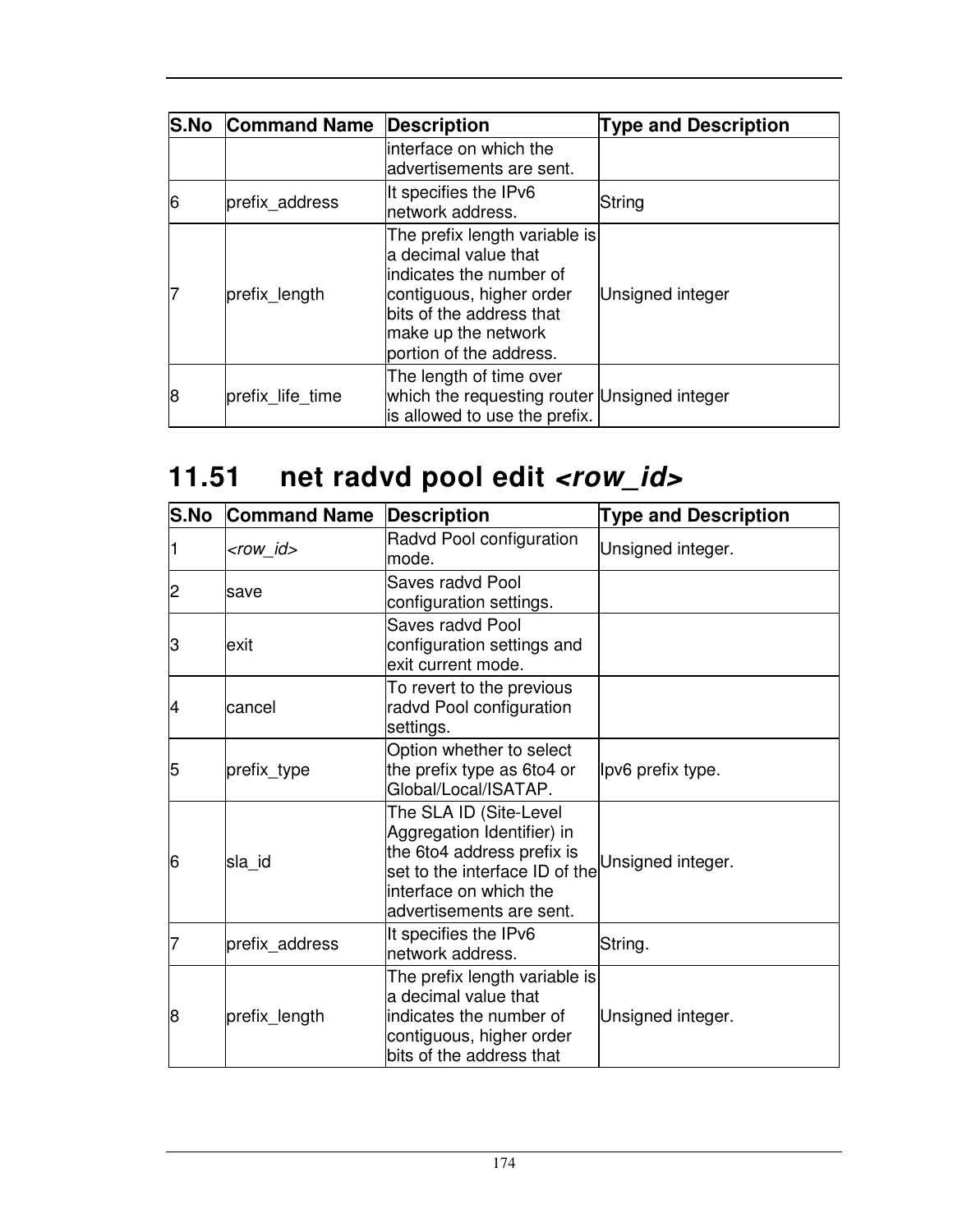|    | <b>S.No Command Name Description</b> |                                                                                                          | <b>Type and Description</b> |
|----|--------------------------------------|----------------------------------------------------------------------------------------------------------|-----------------------------|
|    |                                      | make up the network<br>portion of the address.                                                           |                             |
| 19 | prefix life time                     | The length of time over<br>which the requesting router Unsigned integer<br>is allowed to use the prefix. |                             |

## **11.52 net radvd pool delete <row\_id>**

| <b>S.No Command Name Description</b> |                                          | <b>Type and Description</b> |
|--------------------------------------|------------------------------------------|-----------------------------|
| <row id=""></row>                    | Radvd pool configuration<br>delete mode. | Unsigned integer            |

## **11.53 net routing dynamic configure**

| S.No | <b>Command Name</b>            | <b>Description</b>                                           | <b>Type and Description</b>     |
|------|--------------------------------|--------------------------------------------------------------|---------------------------------|
| 1    | save                           | Saves dynamic route<br>settings.                             |                                 |
| 2    | exit                           | Saves dynamic routes<br>settings and exit current<br>mode.   |                                 |
| З    | cancel                         | To revert to the previous rip<br>configuration settings.     |                                 |
| 4    | direction                      | Rip direction can be None,<br>In only, Out only, Both.       | Rip direction.                  |
| 5    | version                        | Rip version.                                                 | Rip version.                    |
| 6    | authentication_enabl<br>e      | Enables/Disables<br>Authentication for RIP-<br>2B/2M.        | Boolean choice.                 |
| 17   | first key                      | First MD5 key.                                               |                                 |
| 8    | first key id number            | First MD5 Key Id.                                            | Unsigned integer                |
| 9    | first_key<br>authentication id | <b>First MD5 Authentication</b><br>Key.                      | String                          |
| 10   | first_key valid_from           | First MD5 Key Not Valid<br>Before entered date.              |                                 |
| 11   | first key valid from<br>month  | Month in which md5<br>authentication key validity<br>starts. | Month in the format $MM(01-12)$ |
| 12   | first key valid from<br>day    | Day in which md5<br>authentication key validity<br>starts.   | Day in the format DD(01-31)     |
| 13   | first_key valid_from<br>year   | Year in which md5<br>authentication key validity<br>starts.  | Year                            |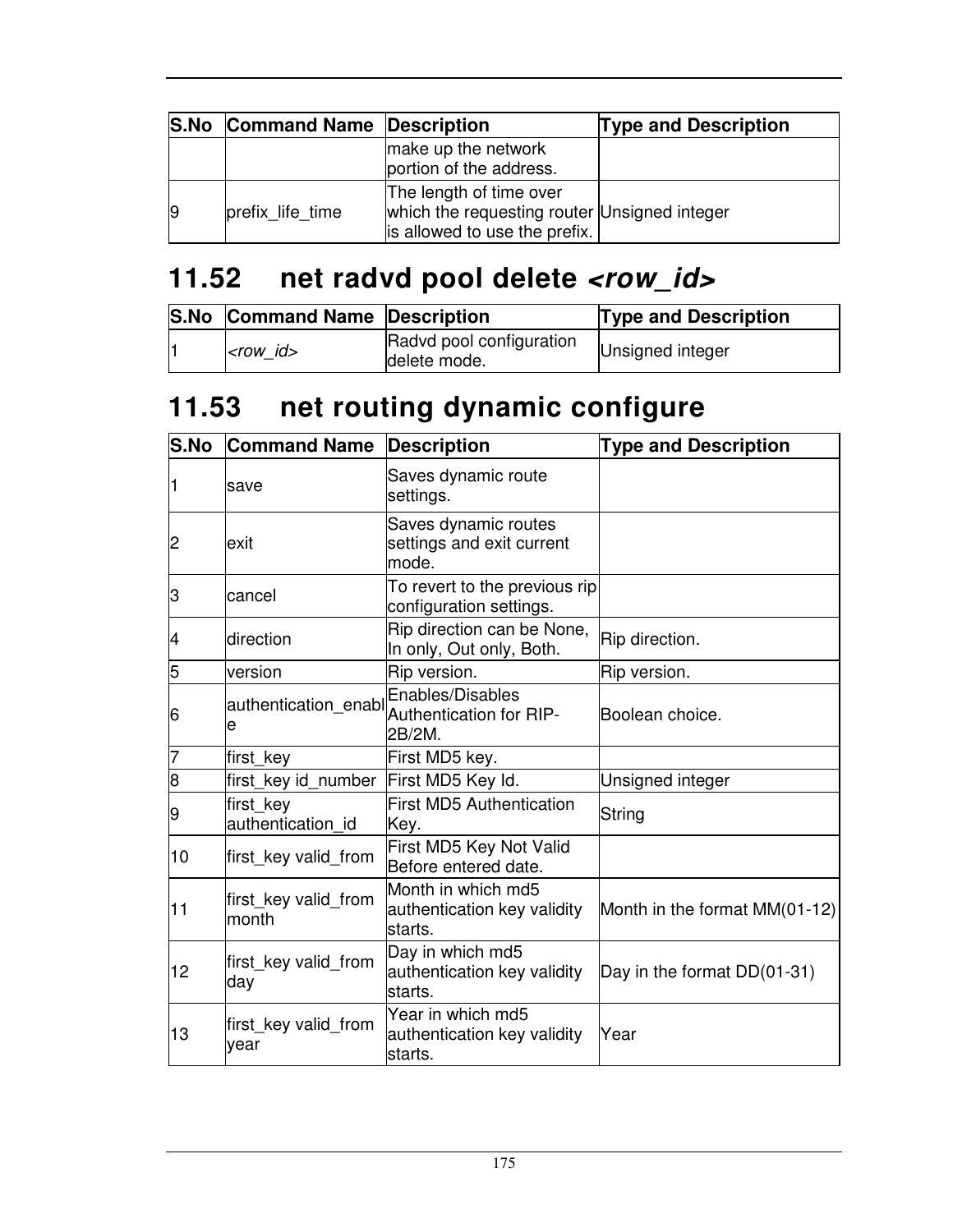| S.No | <b>Command Name</b>             | <b>Description</b>                                            | <b>Type and Description</b>         |
|------|---------------------------------|---------------------------------------------------------------|-------------------------------------|
| 14   | first_key valid_from<br>hour    | Hour in which md5<br>authentication key validity<br>starts.   | $HH(00-23)$ using 24 hour clock     |
| 15   | first_key valid_from<br>minute  | Minute in which md5<br>authentication key validity<br>starts. | Minute in the format MM(00-<br>59.) |
| 16   | first_key valid_from<br>second  | Second in which md5<br>authentication key validity<br>starts. | Second in the format SS(00-<br>59). |
| 17   | first_key valid_to              | First MD5 Key is Not Valid<br>After entered date.             |                                     |
| 18   | first_key valid_to<br>month     | Month in which md5<br>authentication key validity<br>ends.    | Month in the format MM(01-12)       |
| 19   | first_key valid_to<br>day       | Day in which md5<br>authentication key validity<br>ends.      | Day in the format DD(01-31)         |
| 20   | first key valid to<br>year      | Year in which md5<br>authentication key validity<br>ends.     | Year                                |
| 21   | first_key valid_to<br>hour      | Hour in which md5<br>authentication key validity<br>ends.     | $HH(00-23)$ using 24 hour clock     |
| 22   | first_key valid_to<br>minute    | Minute in which md5<br>authentication key validity<br>ends.   | Minute in the format MM(00-<br>59). |
| 23   | first_key valid_to<br>second    | Second in which md5<br>authentication key validity<br>ends.   | Second in the format SS(00-<br>59)  |
| 24   | second key                      | Second MD5 Key<br>Parameters.                                 |                                     |
| 25   | second key<br>id number         | Second MD5 Key Id.                                            | Unsigned integer                    |
| 26   | second key<br>authentication_id | Second MD5<br>Authentication Key.                             | String                              |
| 27   | second key<br>valid from        | Second MD5 Key Not Valid<br>Before Entered date.              |                                     |
| 28   | second key valid to             | Second MD5 Key Not Valid<br>After entered date.               |                                     |
| 29   | second key<br>valid_from month  | Month in which md5<br>authentication key validity<br>starts.  | Month in the format MM(01-12)       |
| 30   | second key<br>valid_from day    | Day in which md5<br>authentication key validity<br>starts.    | Day in the format DD(01-31)         |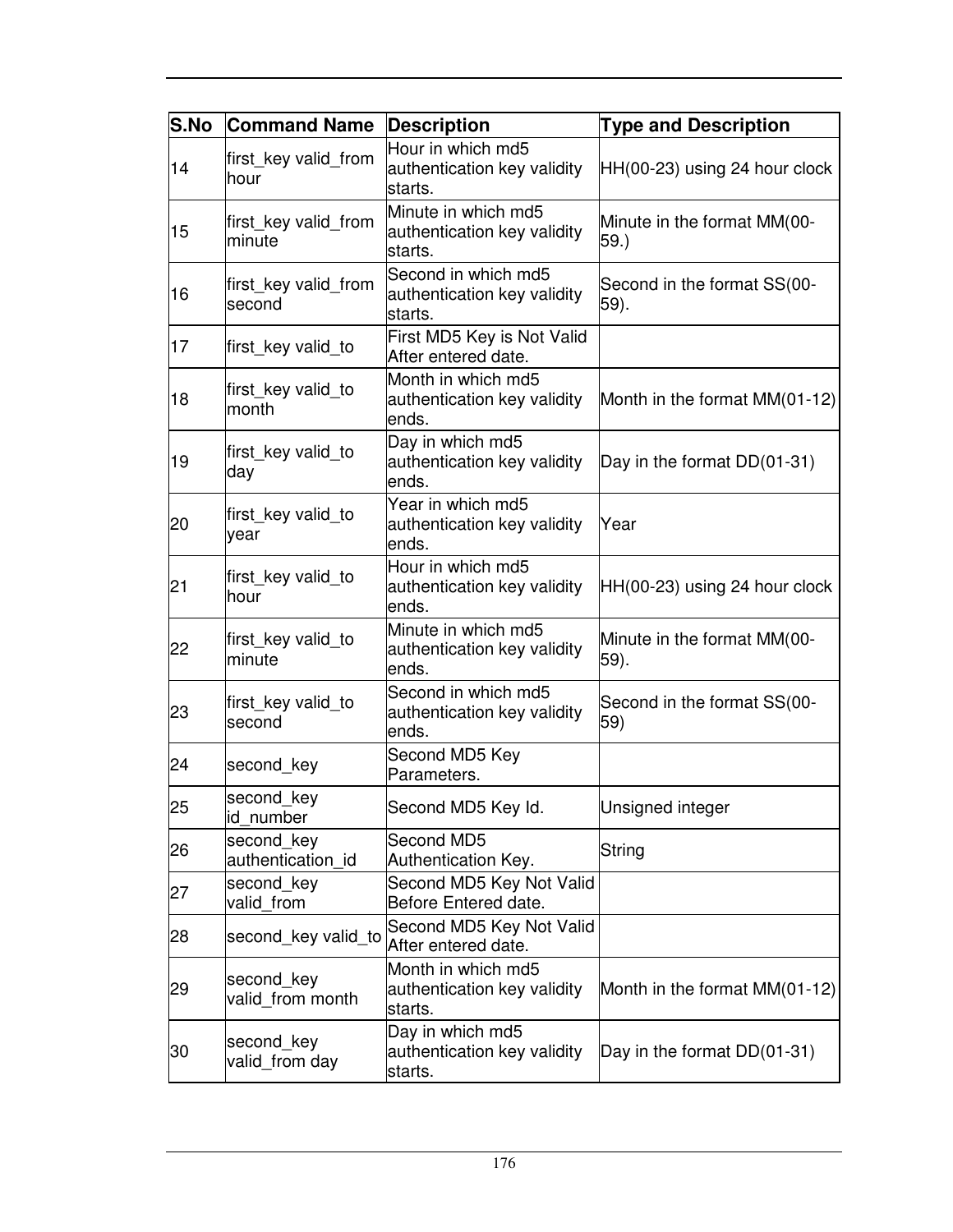| <b>S.No</b> | <b>Command Name</b>             | <b>Description</b>                                            | <b>Type and Description</b>          |
|-------------|---------------------------------|---------------------------------------------------------------|--------------------------------------|
| 31          | second key<br>valid_from year   | Year in which md5<br>authentication key validity<br>starts.   | Year                                 |
| 32          | second key<br>valid from hour   | Hour in which md5<br>authentication key validity<br>starts.   | $HH(00-23)$ using 24 hour clock      |
| 33          | second key<br>valid from minute | Minute in which md5<br>authentication key validity<br>starts. | Minute in the format MM(00-<br>59).  |
| 34          | second key<br>valid from second | Second in which md5<br>authentication key validity<br>starts. | Second in the format SS(00-<br>59)   |
| 35          | second key valid to<br>month    | Month in which md5<br>authentication key validity<br>ends.    | Month in the format MM(01-12)        |
| 36          | second key valid to<br>day      | Day in which md5<br>authentication key validity<br>ends.      | Day in the format DD(01-31)          |
| 37          | second key valid to<br>year     | Year in which md5<br>authentication key validity<br>ends.     | Year                                 |
| 38          | second key valid to<br>lhour    | Hour in which md5<br>authentication key validity<br>ends.     | HH(00-23) using 24 hour clock        |
| 39          | second key valid to<br>minute   | Minute in which md5<br>authentication key validity<br>ends.   | Minute in the format MM (00-<br>59). |
| 40          | second key valid to<br>second   | Second in which md5<br>authentication key validity<br>ends.   | Second in the format SS(00-<br>59)   |

#### **11.54 net routing static ipv4 configure <name>**

|    | <b>S.No Command Name Description</b> |                                                            | <b>Type and Description</b>                                                   |
|----|--------------------------------------|------------------------------------------------------------|-------------------------------------------------------------------------------|
|    | <name></name>                        | Adds new static routes.                                    | String                                                                        |
|    | save                                 | Saves static route settings.                               |                                                                               |
|    | exit                                 | Saves static routes settings<br>and exit current mode.     |                                                                               |
| 14 | cancel                               | To revert to the previous<br>route configuration settings. |                                                                               |
| 5  |                                      | destination address Sets the destination IP.               | <b>IP</b> address<br>AAA.BBB.CCC.DDD where<br>each part is in the range 0-255 |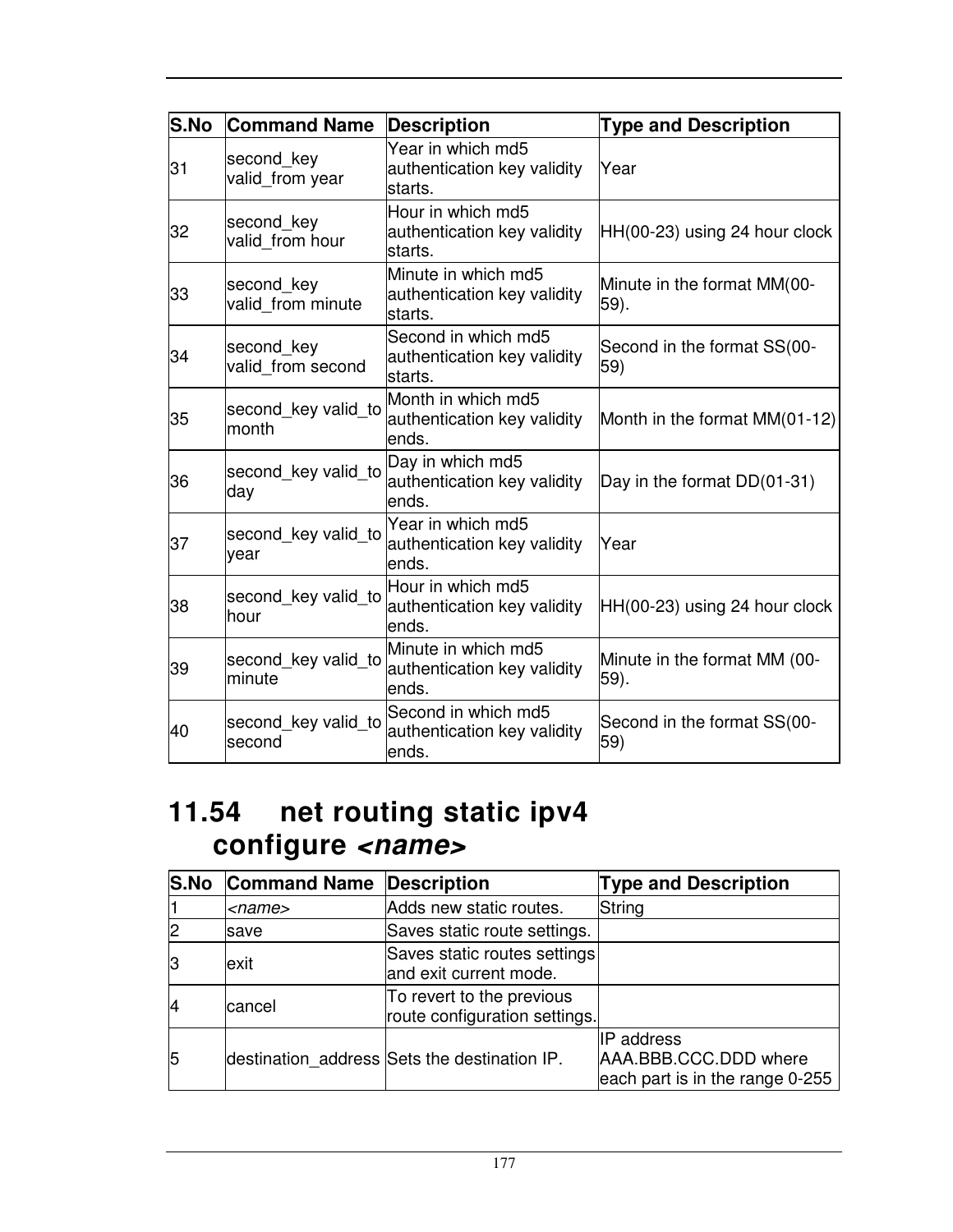| <b>S.No</b> | <b>Command Name</b> | <b>Description</b>                                                                        | <b>Type and Description</b>                                               |
|-------------|---------------------|-------------------------------------------------------------------------------------------|---------------------------------------------------------------------------|
| 6           | subnet mask         | Sets the subnet for this<br>rule.                                                         | IIP address<br>AAA.BBB.CCC.DDD where<br>each part is in the range 0-255   |
|             | gateway address     | Sets the gateway IP.                                                                      | IP address<br>AAA.BBB.CCC.DDD where<br>each part is in the range 0-255    |
| 8           | linterface          | Sets the interface for which<br>the rule applies.                                         | Use show net routing static<br>interface_list to see list of<br>interface |
| 19          | lmetric             | Sets the metric for this<br>route.                                                        | Unsigned integer                                                          |
| 10          | private flag        | Defines whether the route<br>can be shared with other<br>gateways when RIP is<br>enabled. | Boolean choice                                                            |
| 11          | active_flag         | Defines whether it's an<br>active route.                                                  | Boolean choice                                                            |

### **11.55 net routing static ipv6 configure <name>**

| S.No | <b>Command Name</b> | <b>Description</b>                                                 | <b>Type and Description</b>                                                                                        |
|------|---------------------|--------------------------------------------------------------------|--------------------------------------------------------------------------------------------------------------------|
|      | <name></name>       | Adds new IPV6 static<br>routes.                                    | String                                                                                                             |
| 2    | save                | Saves IPV6 static route<br>settings.                               |                                                                                                                    |
| З    | lexit               | Saves IPV6 static routes<br>settings and exit current<br>mode.     |                                                                                                                    |
| 14   | cancel              | To revert to the previous<br>IPV6 route configuration<br>settings. |                                                                                                                    |
| 5    | destination_address | Sets the IPV6 destination<br>IP.                                   | IP address<br> abcd:abcd:abcd:abcd:abcd:abc <br>d:abcd:abcd where each part is<br>in the range [0-9A-Fa-f:]        |
| 6    | prefix              | Sets the prefix length for<br>this rule.                           | Unsigned integer                                                                                                   |
| 7    | gateway_address     | Sets the gateway IPV6.                                             | <b>IP</b> address<br>abcd:abcd:abcd:abcd:abcd:abc<br>d:abcd:abcd where each part is<br>in the range $[0-9A-Fa-f!]$ |
| 8    | linterface          | Sets the interface for which<br>the rule applies.                  | select the ipv6 interface type                                                                                     |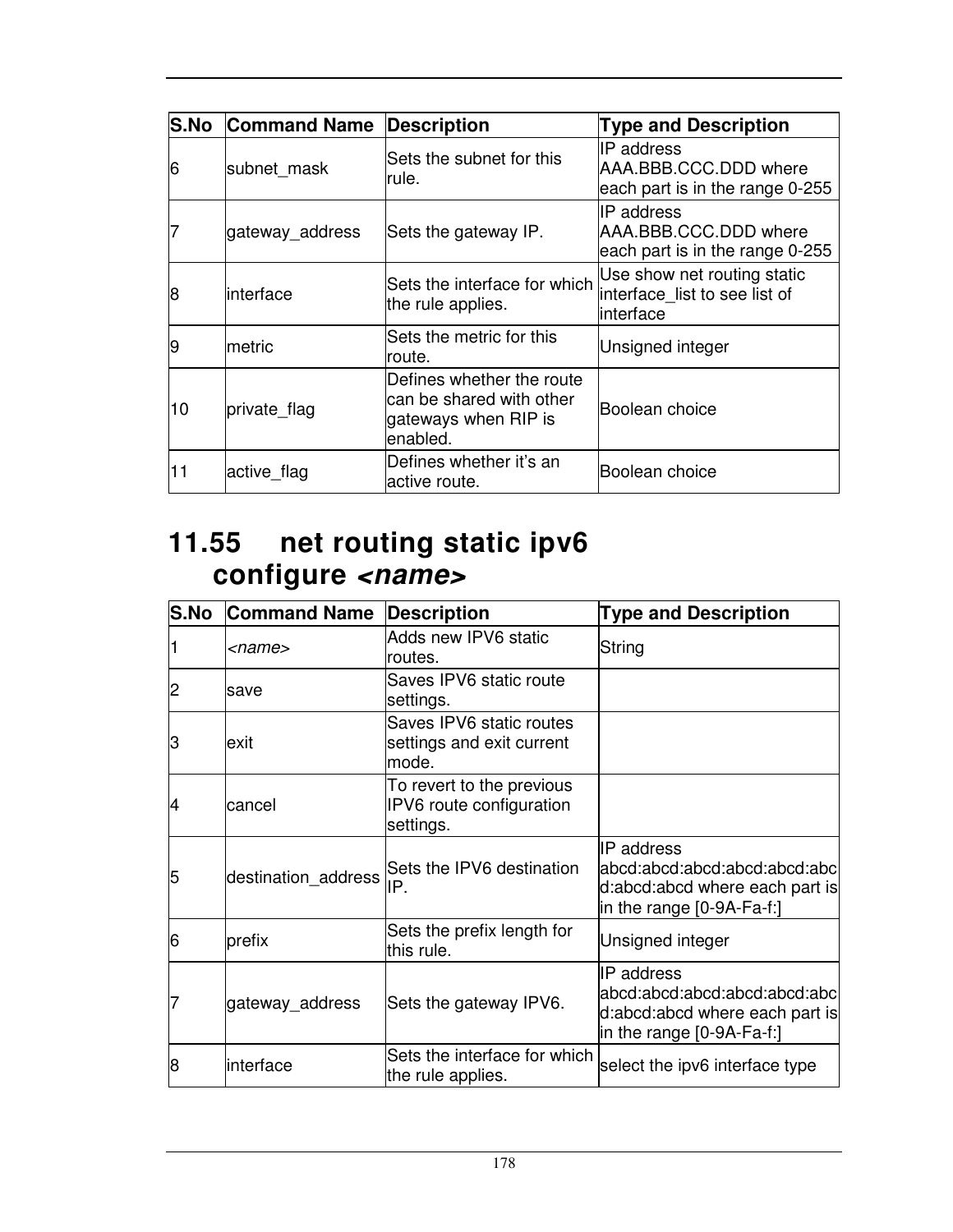|                | <b>S.No Command Name Description</b> |                                             | <b>Type and Description</b> |
|----------------|--------------------------------------|---------------------------------------------|-----------------------------|
| $\overline{9}$ | metric                               | Sets the metric for this<br>Iroute.         | Unsigned integer            |
| $ 10\rangle$   | active flag                          | Defines whether its an<br>active IPV6 route | Boolean choice              |

## **11.56 net routing static ipv4 delete <name>**

| <b>S.No Command Name Description</b> |                                   | <b>Type and Description</b> |
|--------------------------------------|-----------------------------------|-----------------------------|
| <name></name>                        | Deletes a specific IPv4<br>route. | String                      |

### **11.57 net routing static ipv6 delete <name>**

| <b>S.No Command Name Description</b> |                                   | <b>Type and Description</b> |
|--------------------------------------|-----------------------------------|-----------------------------|
| <i><name></name></i>                 | Deletes a specific IPV6<br>route. | String                      |

### **11.58 net tahi add-default-route <ip\_address>**

| <b>S.No Command Name Description</b> |                | <b>Type and Description</b>                                                                                                                                         |
|--------------------------------------|----------------|---------------------------------------------------------------------------------------------------------------------------------------------------------------------|
| <ip_address></ip_address>            | lan interface. | <b>IIP</b> address<br>Adds ipv6 default route on abcd:abcd:abcd:abcd:abcd:abcl<br>d:abcd:abcd where each part is<br>$\vert$ in the range $\vert$ 0-9A-Fa-f: $\vert$ |

### **11.59 net tahi add-route <ip\_address> <gw>**

| S.No Command Name Description |                                      | <b>Type and Description</b>                                                                                                                                                                                                                   |
|-------------------------------|--------------------------------------|-----------------------------------------------------------------------------------------------------------------------------------------------------------------------------------------------------------------------------------------------|
| $<$ ip address> $<$ gw>       | Adds ipv6 route on lan<br>interface. | <b>IP</b> address<br>abcd:abcd:abcd:abcd:abcd:abcl<br>d:abcd:abcd where each part is<br>$\ln$ the range $[0-9A-Fa-f!]$<br><b>IP</b> address<br>abcd:abcd:abcd:abcd:abcd:abcl<br>d:abcd:abcd where each part is<br>in the range $[0-9A-Fa-f!]$ |

### **11.60 net tahi del-route <ip\_address> <gw>**

| <b>S.No</b> | <b>Command Name Description</b>                                 |                        | <b>Type and Description</b>                                                          |
|-------------|-----------------------------------------------------------------|------------------------|--------------------------------------------------------------------------------------|
|             | $ ip$ <sub>d</sub> address> <gw> <math> </math> interface.</gw> | Adds ipv6 route on lan | <b>IP</b> address<br>abcd:abcd:abcd:abcd:abcd:abcl<br>d:abcd:abcd where each part is |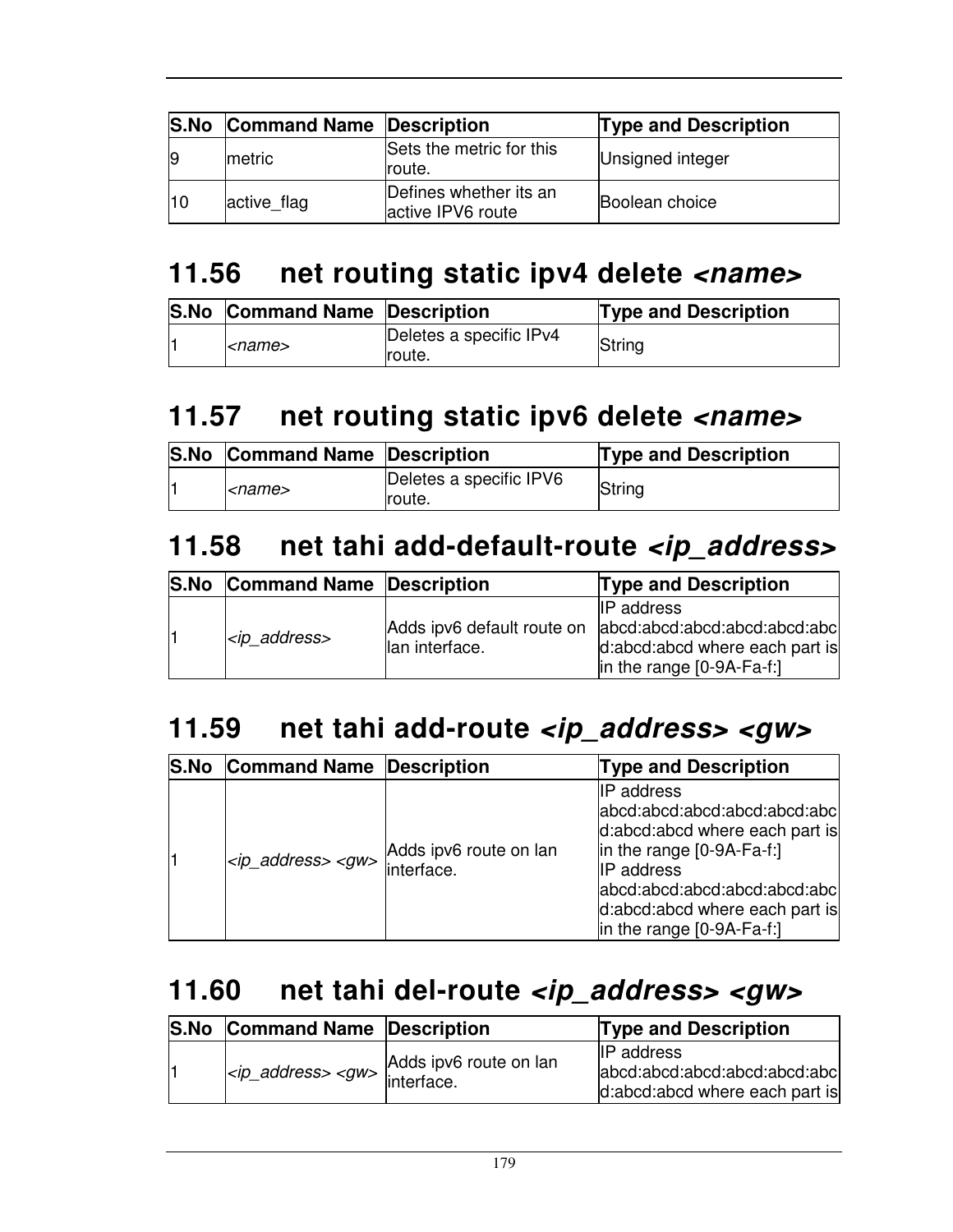| <b>S.No Command Name Description</b> | <b>Type and Description</b>                                                                                                                                                                |
|--------------------------------------|--------------------------------------------------------------------------------------------------------------------------------------------------------------------------------------------|
|                                      | $\vert$ in the range $\vert$ 0-9A-Fa-f: $\vert$<br><b>IP</b> address<br>abcd:abcd:abcd:abcd:abcd:abcl<br>d:abcd:abcd where each part is<br>$\vert$ in the range $\vert$ 0-9A-Fa-f: $\vert$ |

## **11.61 net tahi ipv6-Alias-Add(LAN) <ip6\_address>**

| <b>S.No Command Name Description</b> |            | <b>Type and Description</b>                                                                                                                          |
|--------------------------------------|------------|------------------------------------------------------------------------------------------------------------------------------------------------------|
| $<$ ip6_address>                     | interface. | <b>IP</b> address<br>Adds ipv6 address to LAN abcd:abcd:abcd:abcd:abcd:abcl<br>d:abcd:abcd where each part is<br>$\vert$ in the range $[0-9A-Fa-f!]$ |

### **11.62 net tahi ipv6-Alias-Del(LAN) <ip6\_address>**

| <b>S.No</b> | <b>Command Name Description</b> |                                                | <b>Type and Description</b>                                                                                                              |
|-------------|---------------------------------|------------------------------------------------|------------------------------------------------------------------------------------------------------------------------------------------|
|             | $ ip6$ address>                 | Deletes an ipv6 address<br>from LAN interface. | <b>IIP</b> address<br>abcd:abcd:abcd:abcd:abcd:abcl<br>d:abcd:abcd where each part is<br>$\vert$ in the range $\vert$ 0-9A-Fa-f: $\vert$ |

### **11.63 net tahi ipv6-Alias-Add(WAN) <ip6\_address>**

| S.No Command Name Description |            | <b>Type and Description</b>                                                                                                                        |
|-------------------------------|------------|----------------------------------------------------------------------------------------------------------------------------------------------------|
| $<$ ip6 address>              | interface. | <b>IIP</b> address<br>Adds ipv6 address to WAN abcd:abcd:abcd:abcd:abcd:abcd:abcl<br>d:abcd:abcd where each part is<br>in the range $[0-9A-Fa-f!]$ |

## **11.64 net tahi ipv6-Alias-Del(WAN) <ip6\_address>**

| <b>S.No Command Name Description</b> |                                                 | <b>Type and Description</b>                         |
|--------------------------------------|-------------------------------------------------|-----------------------------------------------------|
| $<$ ip6_address>                     | Deletes an ipv6 address<br>Ifrom WAN interface. | <b>IIP</b> address<br>abcd:abcd:abcd:abcd:abcd:abcl |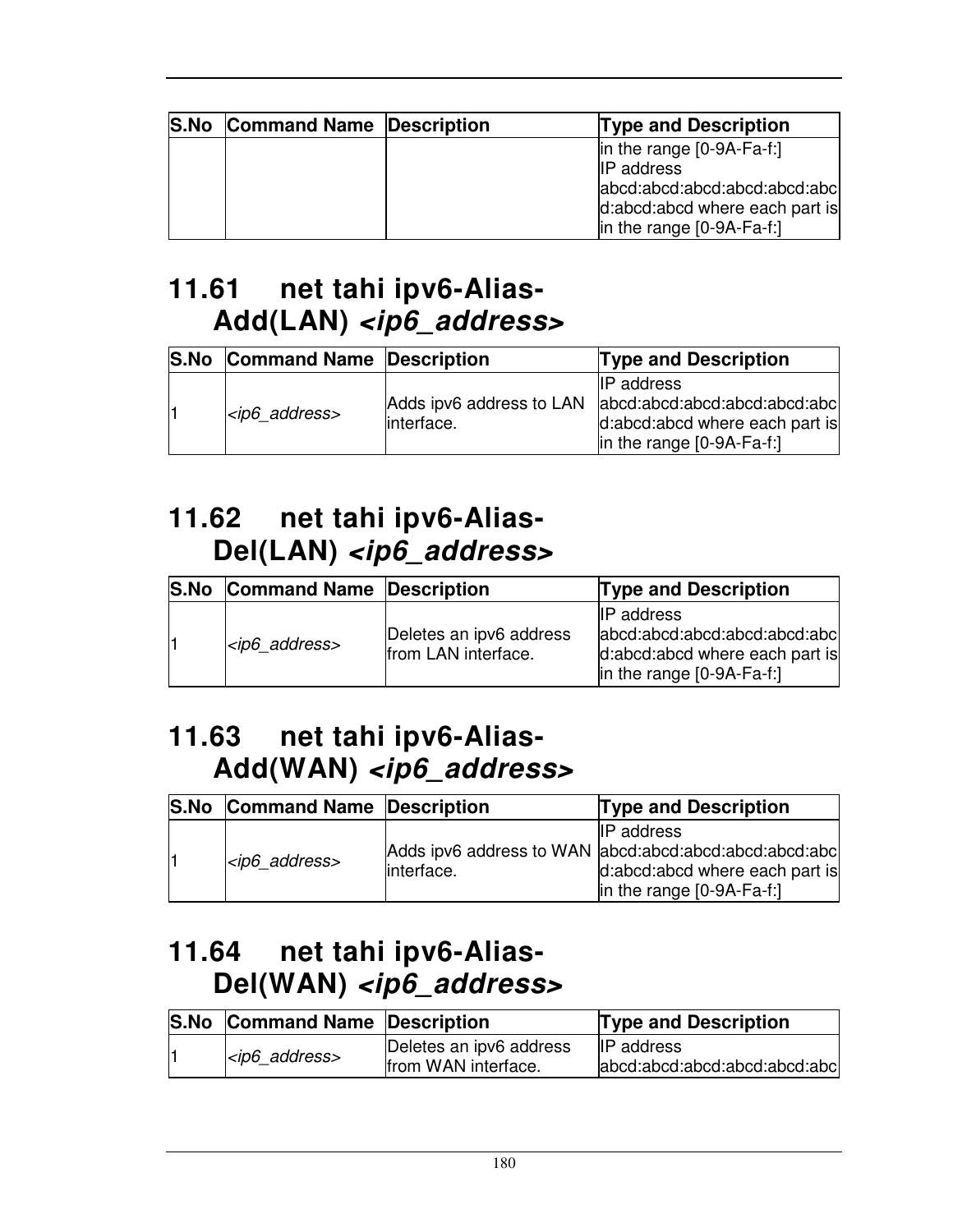| <b>S.No Command Name Description</b> | <b>Type and Description</b>                                                       |
|--------------------------------------|-----------------------------------------------------------------------------------|
|                                      | d:abcd:abcd where each part is<br>$\vert$ in the range $\vert$ 0-9A-Fa-f: $\vert$ |

#### **11.65 net tahi reachable-time <time>**

| <b>S.No Command Name Description</b> |                                                       | <b>Type and Description</b>  |
|--------------------------------------|-------------------------------------------------------|------------------------------|
| ktime>                               | Sets the reachable time of<br>neighbour cache entries | number in range of 30 to 150 |

# 11.66 net tahi ping6 <ip> <size>

| S.No Command Name Description |                                           | <b>Type and Description</b>                                                                                                                                             |
|-------------------------------|-------------------------------------------|-------------------------------------------------------------------------------------------------------------------------------------------------------------------------|
| $ $ <ip> <size></size></ip>   | Ping6 on LAN interface<br>with count one. | <b>IP</b> address<br>abcd:abcd:abcd:abcd:abcd:abcl<br>d:abcd:abcd where each part is<br>$\vert$ in the range $\vert$ 0-9A-Fa-f: $\vert$<br>number in range of 1 to 1500 |

## **11.67 net tahi mping6 <mip>**

| <b>S.No Command Name Description</b> |                         | <b>Type and Description</b>                                                                                            |
|--------------------------------------|-------------------------|------------------------------------------------------------------------------------------------------------------------|
| $<$ mip $>$                          | Multicast ping6 on LAN. | <b>IIP</b> address<br>abcd:abcd:abcd:abcd:abcd:abcl<br>d:abcd:abcd where each part is<br>$\ln$ the range $[0-9A-Fa-f]$ |

# 11.68 net tahi bping6 <br/>bip> <psize>

| <b>S.No Command Name Description</b> |                     | <b>Type and Description</b>                                                                                                                        |
|--------------------------------------|---------------------|----------------------------------------------------------------------------------------------------------------------------------------------------|
| <blp> <psize></psize></blp>          | Ping <sub>6</sub> . | <b>IP</b> address<br>abcd:abcd:abcd:abcd:abcd:abcl<br>d:abcd:abcd where each part is<br> in the range [0-9A-Fa-f:]<br>number in range of 1 to 1500 |

## **11.69 net tahi pmtu-route-add <ipAdd>**

| <b>S.No Command Name Description</b> |                                      | <b>Type and Description</b>                                                                                         |
|--------------------------------------|--------------------------------------|---------------------------------------------------------------------------------------------------------------------|
| $<$ ip $Add$                         | Adds ipv6 route on lan<br>interface. | <b>IIP</b> address<br>abcd:abcd:abcd:abcd:abcd:abcl<br>d:abcd:abcd where each part is<br>in the range $[0-9A-Fa-f]$ |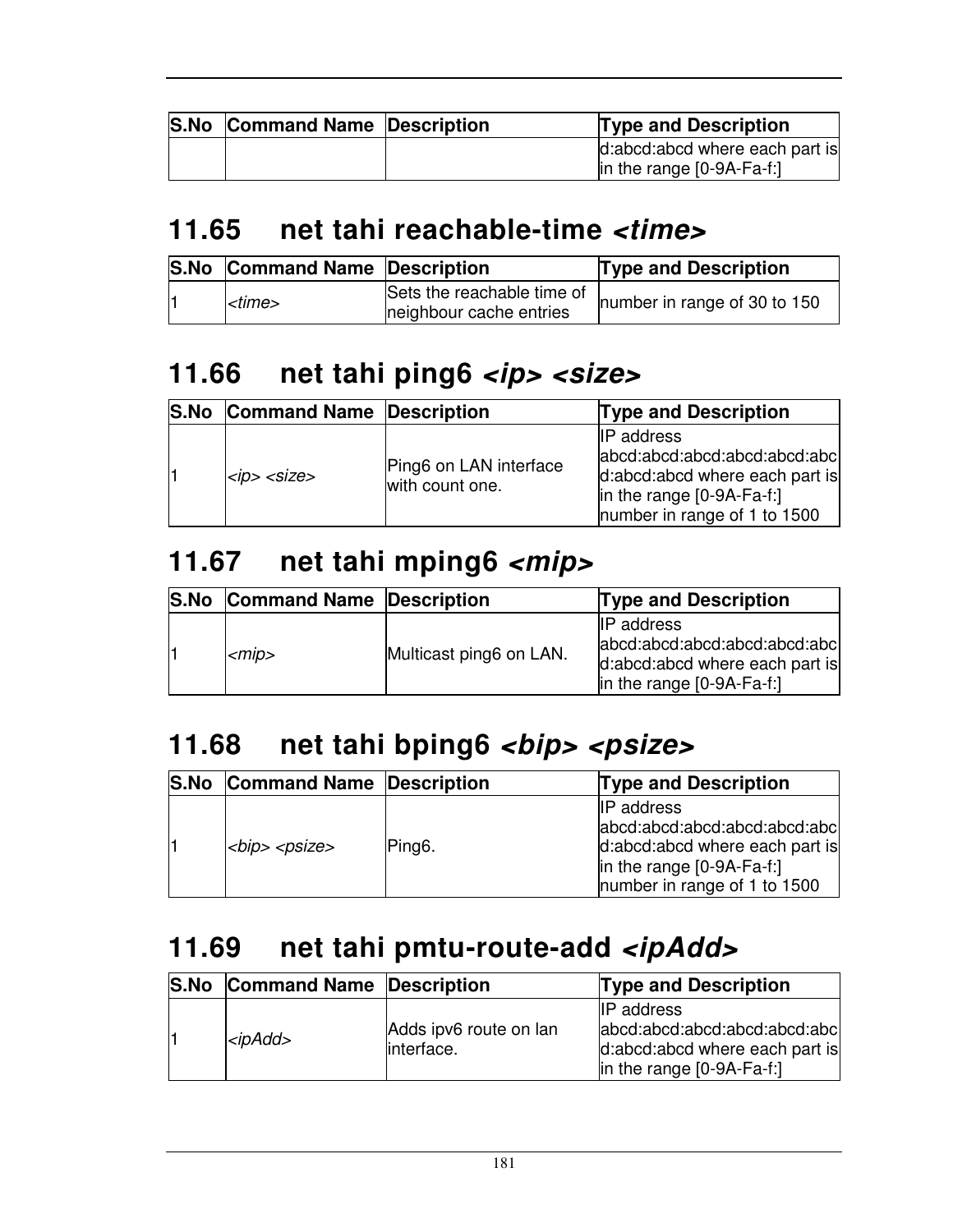## **11.70 net tahi interface-down <interface>**

| <b>S.No Command Name Description</b> |                                     | <b>Type and Description</b> |
|--------------------------------------|-------------------------------------|-----------------------------|
| $ $ <i><interface></interface></i>   | Brings selected interface<br>ldown. | Interfaces type             |

### **11.71 net tahi interface-up <interface>**

| <b>S.No Command Name Description</b> |                                   | <b>Type and Description</b> |
|--------------------------------------|-----------------------------------|-----------------------------|
| l <interface></interface>            | Brings selected interface<br>lup. | Interfaces type             |

### **11.72 net tahi start-RAcustom <fileName> <ipAddr>**

| <b>S.No</b> | <b>Command Name Description</b> |                                                                                                               | <b>Type and Description</b>                                                               |
|-------------|---------------------------------|---------------------------------------------------------------------------------------------------------------|-------------------------------------------------------------------------------------------|
|             |                                 | $\left $ < <i>fileName&gt;</i> < <i>ipAddr</i> Starts RA with<br>configuration file obtained<br>through tftp. | String<br><b>IP</b> address<br>AAA.BBB.CCC.DDD where<br>each part is in the range $0-255$ |

#### **11.73 net tahi RA-Start**

| <b>S.No</b>    | <b>Command Name</b>      | <b>Description</b>                                      | <b>Type and Description</b> |
|----------------|--------------------------|---------------------------------------------------------|-----------------------------|
|                | save                     | Saves RA configuration<br>settings.                     |                             |
| $\overline{c}$ | exit                     | Starts RA, and exits current<br>mode.                   |                             |
| lЗ             | cancel                   | To revert to the previous<br>RA configuration settings. |                             |
| 4              | Interface                | Interface on which RA<br>should be sent.                | Interfaces type             |
| 5              | <b>AdvSendAdvert</b>     | Sets AdvSendAdvert value. Boolean choice                |                             |
| 6              | <b>MaxRtrAdvInterval</b> | Sets MaxRtrAdvInterval<br>value.                        | MaxRtrAdvInterval range     |
| 7              | <b>MinRtrAdvInterval</b> | Sets MinRtrAdvInterval<br>value.                        | MinRtrAdvInterval range     |
| 8              | <b>AdvCurHopLimit</b>    | Sets AdvCurHopLimit<br>value.                           | AdvCurHopLimit range        |
| 19             | AdvManagedFlag           | Sets AdvManagedFlag<br>value.                           | Boolean choice              |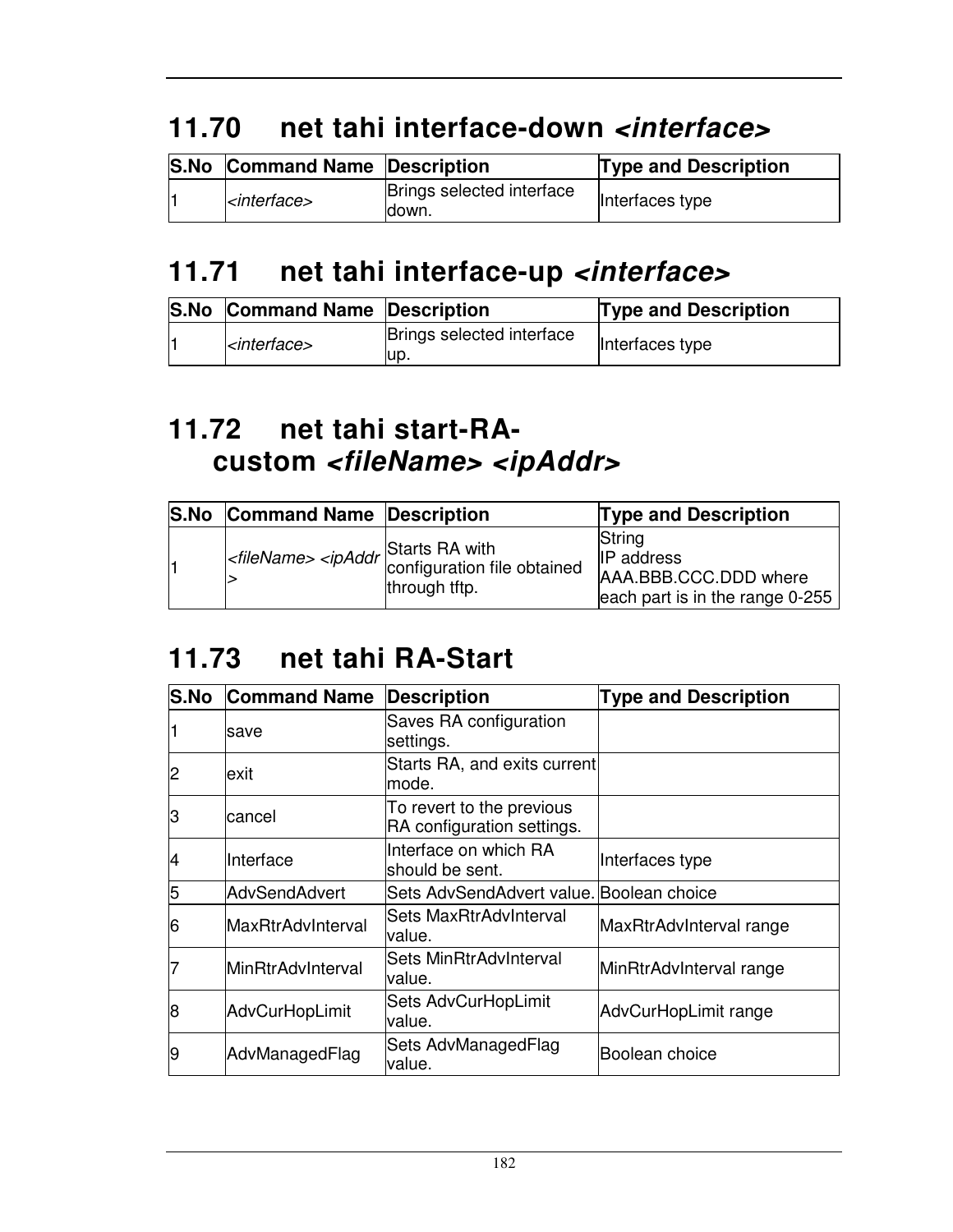| <b>S.No</b> | <b>Command Name</b>      | <b>Description</b>                  | <b>Type and Description</b>                                                                                |
|-------------|--------------------------|-------------------------------------|------------------------------------------------------------------------------------------------------------|
| 10          | AdvOtherConfigFlag       | Sets AdvOtherConfigFlag<br>value.   | Boolean choice                                                                                             |
| 11          | AdvDefaultLifetime       | Sets AdvDefaultLifetime<br>value.   | AdvDefaultLifetime range                                                                                   |
| 12.         | AdvReachableTime         | Sets AdvReachableTime<br>value.     | AdvReachableTime range                                                                                     |
| 13          | AdvRetransTimer          | Sets AdvRetransTimer<br>value.      | AdvRetransTimer range                                                                                      |
| 14          | AdvLinkMTU               | Sets AdvLinkMTU value.              | AdvLinkMTU range                                                                                           |
| 15          | prefix                   | Prefix to be advertised.            | IP address<br>abcd:abcd:abcd:abcd:abcd:abcl<br>d:abcd:abcd where each part is<br>in the range [0-9A-Fa-f:] |
| 16          | prefixLength             | Sets prefix length value.           | <b>IPv6 Prefix length</b>                                                                                  |
| 17          | <b>AdvOnLink</b>         | Sets AdvOnLink value.               | Boolean choice                                                                                             |
| 18          | AdvAutonomous            | Sets AdvAutonomous<br>value.        | Boolean choice                                                                                             |
| 19          | AdvValidLifetime         | Sets AdvValidLifetime<br>value.     | AdvValidLifetime range                                                                                     |
| 20          | AdvPreferredLifetim<br>е | Sets AdvPreferredLifetime<br>value. | AdvPreferredLifetime range                                                                                 |

# **11.74 net ipv6\_tunnel teredo configure**

| <b>S.No</b> | <b>Command Name</b>         | <b>Description</b>                                                                                                                                                        | <b>Type and Description</b> |
|-------------|-----------------------------|---------------------------------------------------------------------------------------------------------------------------------------------------------------------------|-----------------------------|
|             | save                        | Saves teredo Tunnel<br>configuration settings.                                                                                                                            |                             |
| 2           | lexit                       | Saves teredo Tunnel<br>configurationsettings and<br>exit current mode.                                                                                                    |                             |
| lЗ          | cancel                      | To revert to the previous<br>teredoTunnel configuration<br>settings.                                                                                                      |                             |
| 14          | teredo_tunneling_en<br>able | Enables/disables teredo<br>tunneling which will allow<br>traffic from a LAN IPv6<br>network to be tunneled<br>through a WAN IPv4<br>network to reach an IPV6<br>lnetwork. | Boolean choice              |
| 5           | primary_teredo_serv<br>ler  | Primary teredo server.                                                                                                                                                    | String                      |
| 6           | secondary_teredo_s<br>erver | Secondary teredo server.                                                                                                                                                  | String                      |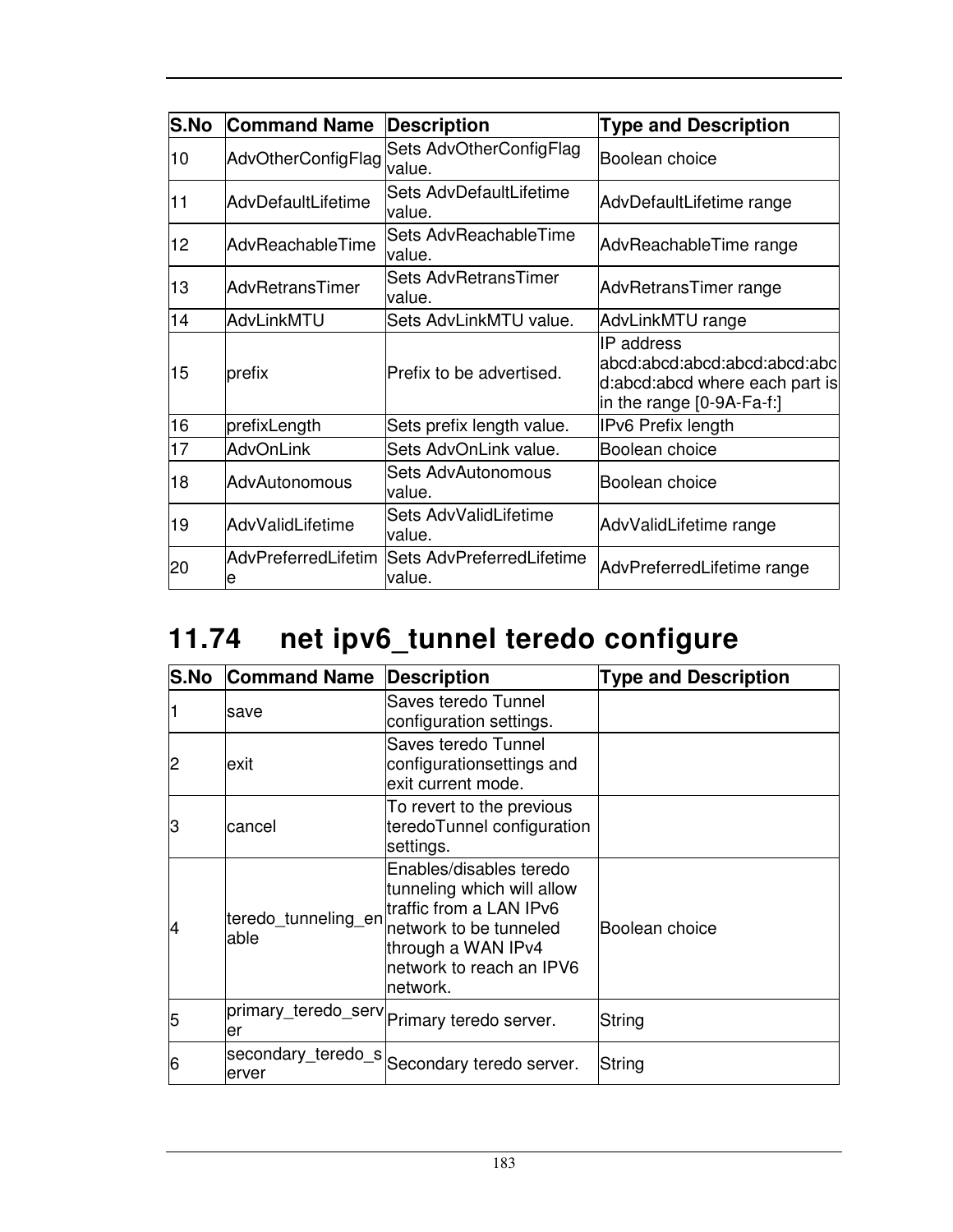| <b>S.No</b> | <b>Command Name</b>            | <b>Description</b>                                        | <b>Type and Description</b>                     |
|-------------|--------------------------------|-----------------------------------------------------------|-------------------------------------------------|
|             | save                           | Saves upnp configuration<br>settings.                     |                                                 |
| 2           | cancel                         | To revert to the previous<br>upnp configuration settings. |                                                 |
| З           | exit                           | Saves upnp configuration<br>settings and current mode.    |                                                 |
| 4           | enable                         | Enables/Disables UPNP.                                    | Boolean choice                                  |
| 5           | Interface                      | Selects the interface from<br>LAN/VLAN.                   | String                                          |
| 6           | advertisement                  | Sets upnp advertisement<br>parameters.                    |                                                 |
|             | advertisement<br>period        | <b>Sets Advertisement Period</b><br>(in seconds).         | UPnP Advertisement Period<br>Type.              |
| 8           | ladvertisement<br>time_to_live | <b>Sets Advertisement Time</b><br>To Live (in seconds).   | <b>UPnP Advertisement Time To</b><br>Live Type. |
| 9           | avail vlan                     | Displays available vlan.                                  |                                                 |

# **11.75 net upnp configure**

### 11.76 net port-vlan lan\_edit <portnamew>

|    | <b>S.No Command Name Description</b> |                                                      | <b>Type and Description</b> |
|----|--------------------------------------|------------------------------------------------------|-----------------------------|
|    | <portnamew></portnamew>              | Vlan port name range 1-4.                            | port ID                     |
| 2  | save                                 | Saves vlan configuration<br>settings.                |                             |
| 13 | exit                                 | Saves vlan settings and<br>exit current mode.        |                             |
| 14 | cancel                               | To revert to the previous<br>configuration settings. |                             |
| 5  | mode                                 | Port Vlan mode.                                      | Captive Portal Profile ID   |
| 6  | pvid                                 | Port Vlan ID.                                        | vlan id possible values     |

# **11.77 net port-vlan wlan\_edit <ssidName>**

|    | <b>S.No Command Name Description</b> |                                                                                                  | <b>Type and Description</b> |
|----|--------------------------------------|--------------------------------------------------------------------------------------------------|-----------------------------|
|    | <ssidname></ssidname>                | SSID to be edited.Use<br>command 'show net<br>wireless_vlan status 'to<br>dislay all SSID's Name | String                      |
| 12 | save                                 | Saves vlan configuration<br>settings.                                                            |                             |
| 13 | exit                                 | Saves vlan settings and<br>exit current mode.                                                    |                             |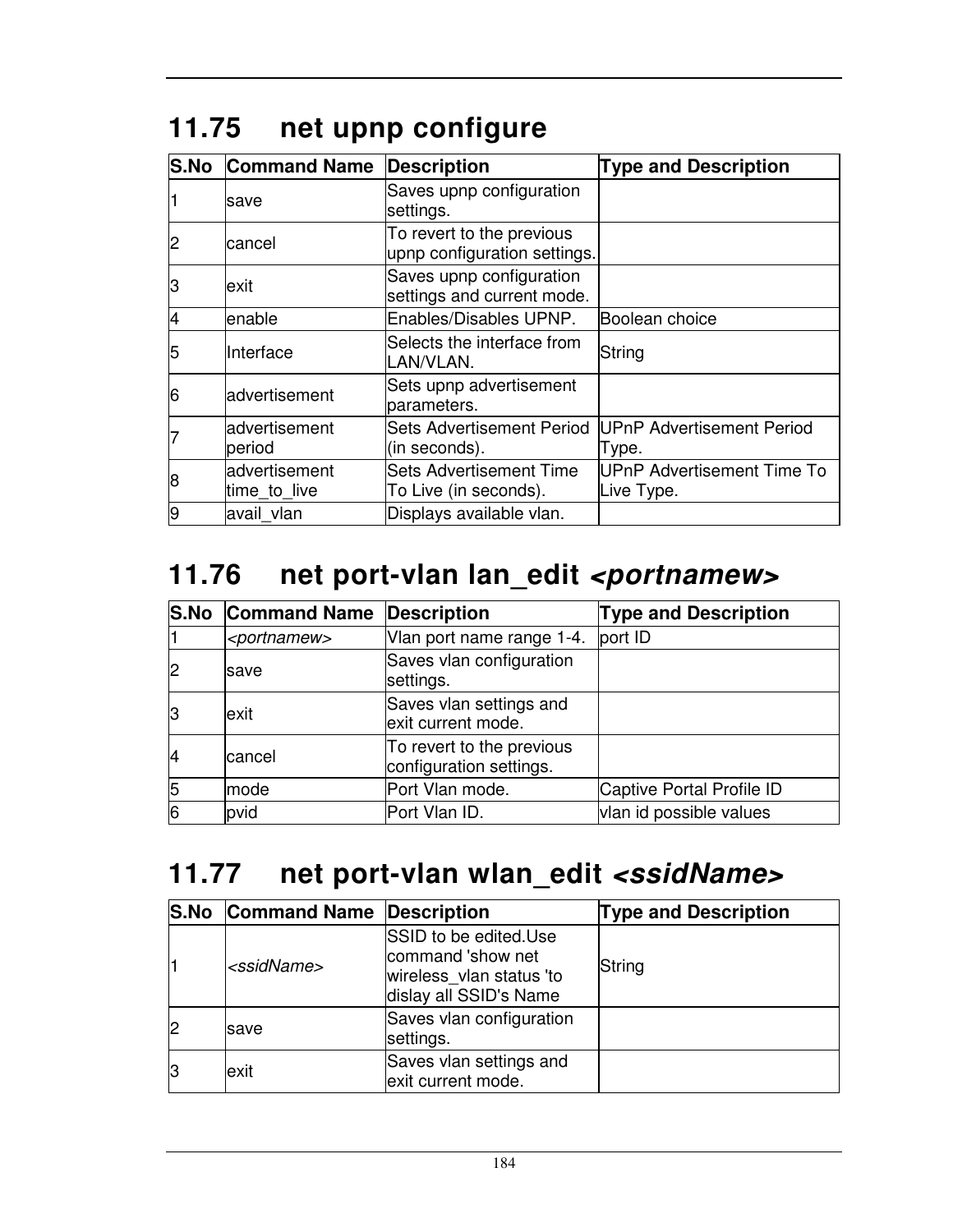|              | <b>S.No Command Name Description</b> |                                                      | <b>Type and Description</b> |
|--------------|--------------------------------------|------------------------------------------------------|-----------------------------|
| 14           | cancel                               | To revert to the previous<br>configuration settings. |                             |
| 15           | Imode                                | Port Vlan mode.                                      | Captive Portal Profile ID   |
| <sup>6</sup> | pvid                                 | Port Vlan ID                                         | vlan id possible values     |

## 11.78 net vlan-membership lan\_edit <portw>

|    | <b>S.No Command Name</b> | <b>Description</b>                                                                   | <b>Type and Description</b> |
|----|--------------------------|--------------------------------------------------------------------------------------|-----------------------------|
|    | <portw></portw>          | Net vlan membership for<br>the vlan and Wlan port.                                   | port ID                     |
| 2  | save                     | Saves Vlan Membership<br>configuration settings.                                     |                             |
| З  | lcancel                  | To revert to the previous<br>vlan membership<br>configuration settings.              |                             |
| 14 | exit                     | Saves vlan membership<br>configuration. Settings and<br>exit current mode.           |                             |
| 5  | membership               | Vlan membership.Give<br>comma seperated VLAN ID<br>values.                           |                             |
| 6  | membership add           | Vlan membership.Give<br>comma seperated VLAN ID String<br>lvalues.                   |                             |
|    |                          | Vlan membership. Give<br>membership remove comma seperated VLAN ID String<br>values. |                             |

#### **11.79 net vlan-membership wlan\_edit <ssidName>**

|    | <b>S.No Command Name Description</b> |                                                                                                  | <b>Type and Description</b> |
|----|--------------------------------------|--------------------------------------------------------------------------------------------------|-----------------------------|
|    | <ssidname></ssidname>                | SSID to be edited.Use<br>command 'show net<br>wireless vlan status 'to<br>dislay all SSID's Name | String                      |
|    | save                                 | Saves Vlan Membership<br>configuration settings.                                                 |                             |
| 13 | cancel                               | To revert to the previous<br>vlan membership<br>configuration settings.                          |                             |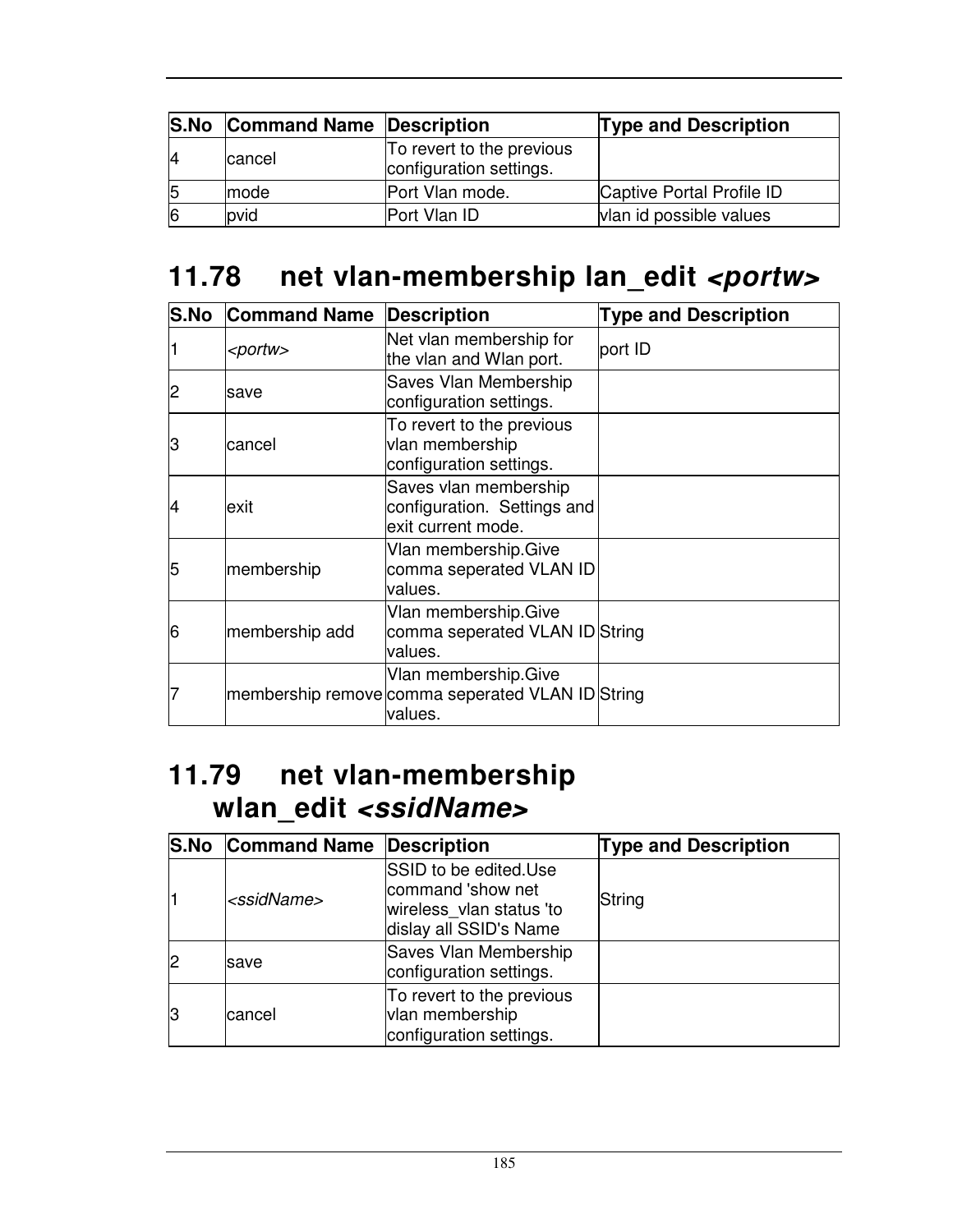|    | <b>S.No Command Name</b> | Description                                                                          | <b>Type and Description</b> |
|----|--------------------------|--------------------------------------------------------------------------------------|-----------------------------|
| 14 | exit                     | Saves vlan membership<br>configuration settings and<br>exit current mode.            |                             |
| 5  | membership               | Vlan membership. Give<br>comma seperated VLAN ID<br>values.                          |                             |
| 6  | membership add           | Vlan membership.Give<br>comma seperated VLAN ID String<br>values.                    |                             |
|    |                          | Vlan membership. Give<br>membership remove comma seperated VLAN ID String<br>values. |                             |

### **11.80 net multiVlan subnet edit <vlanID>**

| S.No | <b>Command Name</b> | <b>Description</b>                                                         | <b>Type and Description</b>                                                   |
|------|---------------------|----------------------------------------------------------------------------|-------------------------------------------------------------------------------|
|      | <vlanid></vlanid>   | Multivlan server edit mode                                                 | vlan id possible values                                                       |
| 2    | save                | Saves Multi Vlan server<br>configuration settings.                         |                                                                               |
| З    | cancel              | To revert to the previous<br>Multi Vlan server<br>configuration settings.  |                                                                               |
| 4    | lexit               | Saves Multivlan server<br>configuration settings and<br>exit current mode. |                                                                               |
| 5    | ip-address          | IP of given MultiVlan<br>subnetVlan.                                       | <b>IP</b> address<br>AAA.BBB.CCC.DDD where<br>each part is in the range 0-255 |
| 6    | subnet-mask         | Adds subnet mask for<br>Multivlan.                                         | IP address<br>AAA.BBB.CCC.DDD where<br>each part is in the range 0-255        |
| 7    | dhcp-mode           | Selects the DHCP Mode.                                                     | dhcpv4 modes                                                                  |
| 8    | domain-name         | Domain name for vlan.                                                      | String, Max 256 characters and<br>no ' or empty space or "                    |
| 9    | start-ip            | Starting ip address of the<br>dhcp mode.                                   | IP address<br>AAA.BBB.CCC.DDD where<br>each part is in the range 0-255        |
| 10   | end-ip              | Ending ip of the Valn.                                                     | IP address<br>AAA.BBB.CCC.DDD where<br>each part is in the range 0-255        |
| 11   | primary-dns         | Primary dns for the vlan.                                                  | IP address<br>AAA.BBB.CCC.DDD where<br>each part is in the range 0-255        |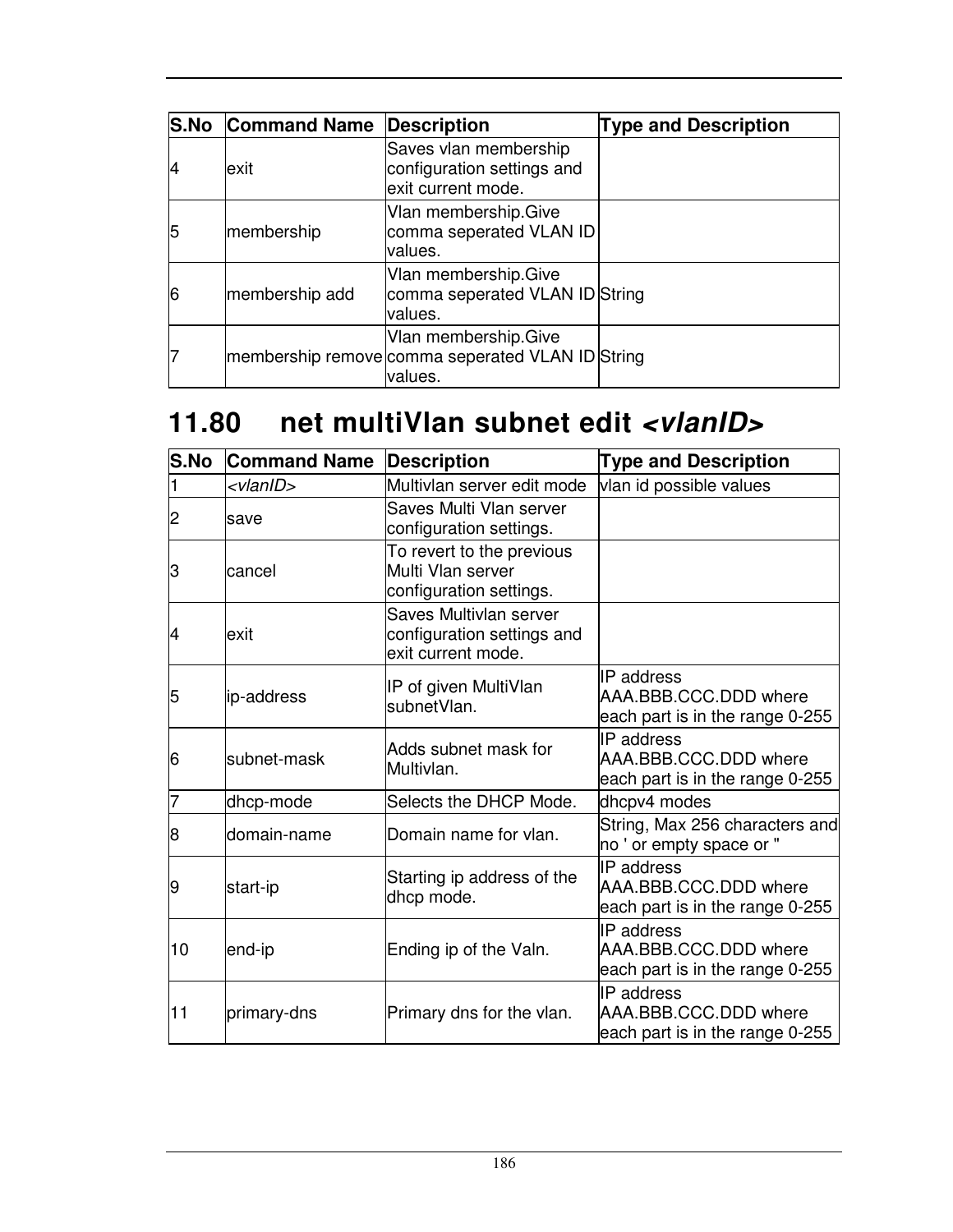| S.No | <b>Command Name Description</b> |                                            | <b>Type and Description</b>                                                                               |
|------|---------------------------------|--------------------------------------------|-----------------------------------------------------------------------------------------------------------|
| 12.  | secondary-dns                   |                                            | IP address<br>Secondary dns for the vlan. AAA.BBB.CCC.DDD where<br>each part is in the range 0-255        |
| 13   | default gw                      | Sets default gateway.                      | IP address<br>AAA.BBB.CCC.DDD where<br>each part is in the range 0-255                                    |
| 14   | lease-time                      | Lease time for the vlan.                   | number in range of 1 to 24                                                                                |
| 15   | relay-gateway                   |                                            | <b>IP</b> address<br>Relay gateway for the vlan. AAA.BBB.CCC.DDD where<br>each part is in the range 0-255 |
| 16   | enable-dns-proxy                | Relay gateway for the vlan. Boolean choice |                                                                                                           |

# 11.81 net vlan config add <vlan\_id>

| S.No | <b>Command Name</b>                  | <b>Description</b>                                   | <b>Type and Description</b>                    |
|------|--------------------------------------|------------------------------------------------------|------------------------------------------------|
|      | <vlan id=""></vlan>                  | Adds a vlan.                                         | vlan id possible values                        |
| 2    | save                                 | Saves vlan configuration<br>settings.                |                                                |
| З    | lexit                                | Saves vlan settings and<br>exit current mode.        |                                                |
| 4    | cancel                               | To revert to the previous<br>configuration settings. |                                                |
| 5    | vlan-name                            | Name for vlan.                                       | String                                         |
| 6    | inter-vlan-routing                   | Enables/Disables interVlan<br>Routing.               | Boolean choice                                 |
|      | showCP-profiles                      | Available captive portal<br>profiles.                |                                                |
| 8    | captive-portal-<br>enable            | Enables captive portal.                              | Boolean choice                                 |
| 19   | captive-portal-user                  | AccessType is Permanent<br>User.                     |                                                |
| 10   | captive-portal-user<br>auth-mode     | Authentication-server for<br>user.                   | Authentication Type for<br>Captive Portal user |
| 11   | captive-portal-user<br>auth-type     | Authentication-type for<br>user.                     | Radius Authentication type                     |
| 12   | captive-portal-user<br>CP-profile    | Captive portal profile for<br>user.                  | <b>Captive Portal Profile ID</b>               |
| 13   | captive-portal-user<br>Redirect-Type | Captive portal profile for<br>user.                  | network redirect mode                          |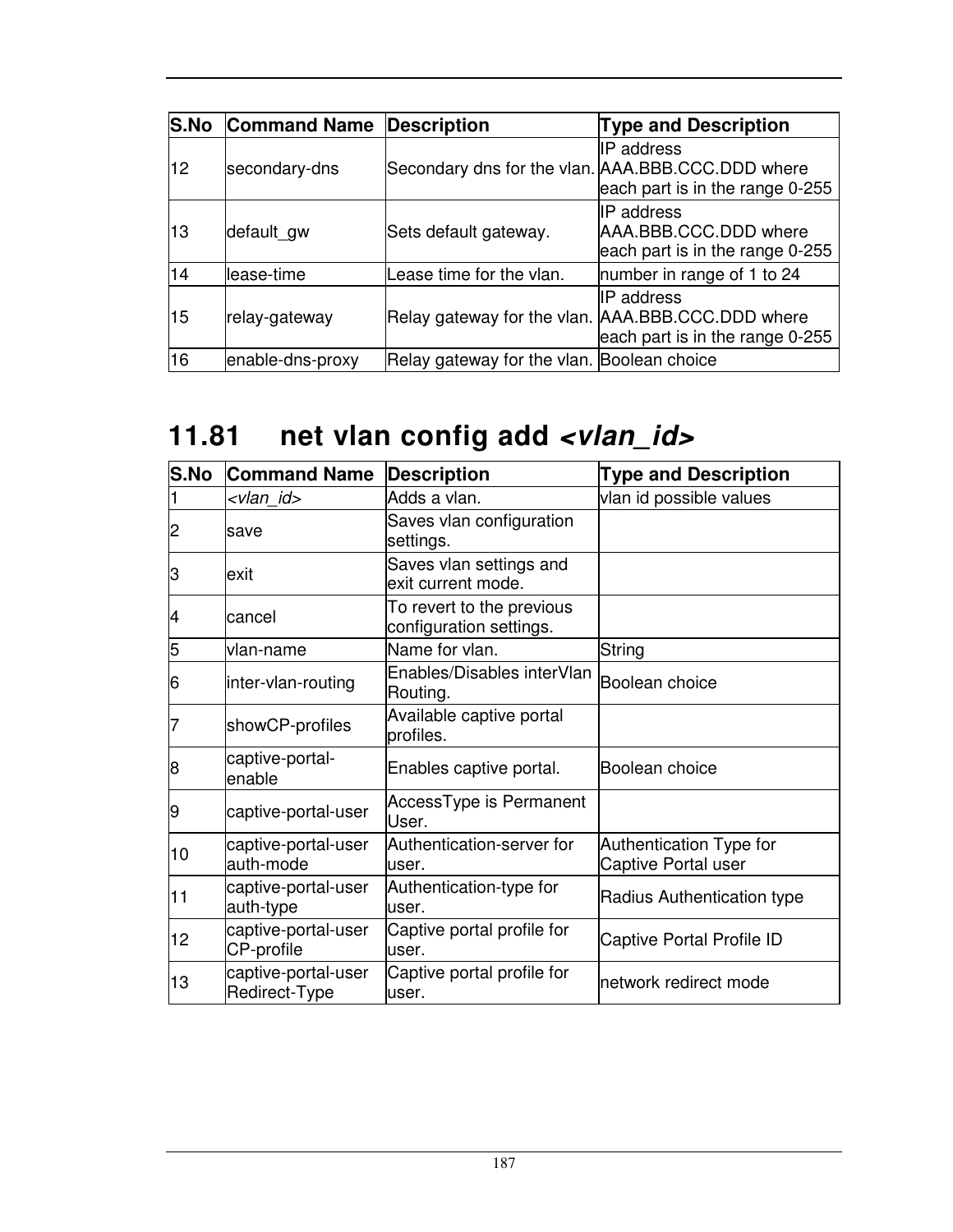|  |  | 11.82 net vlan config edit <vlan_ld></vlan_ld> |  |  |
|--|--|------------------------------------------------|--|--|
|--|--|------------------------------------------------|--|--|

| <b>S.No</b> | <b>Command Name</b>                  | <b>Description</b>                                   | <b>Type and Description</b>                     |
|-------------|--------------------------------------|------------------------------------------------------|-------------------------------------------------|
|             | <vlan ld=""></vlan>                  | Edits a configured vlan.                             | vlan id possible values                         |
| 2           | save                                 | Saves vlan configuration<br>settings.                |                                                 |
| З           | exit                                 | Saves vlan settings and<br>exit current mode.        |                                                 |
| 4           | cancel                               | To revert to the previous<br>configuration settings. |                                                 |
| 5           | lvlan-name                           | Name for vlan.                                       | String                                          |
| 6           | inter-vlan-routing                   | Enables/Disables interVlan<br>Routing.               | Boolean choice                                  |
|             | showCP-profiles                      | Available captive portal<br>profiles                 |                                                 |
| 8           | captive-portal-<br>enable            | Enables captive portal                               | Boolean choice                                  |
| 9           | captive-portal-user                  | AccessType is Permanent<br>User.                     |                                                 |
| 10          | captive-portal-user<br>auth-mode     | Authentication-server for<br>user.                   | Authentication Type for<br>Captive Portal user. |
| 11          | captive-portal-user<br>auth-type     | Authentication-type for<br>user.                     | Radius Authentication type.                     |
| 12          | captive-portal-user<br>CP-profile    | Captive portal profile for<br>user.                  | Captive Portal Profile ID.                      |
| 13          | captive-portal-user<br>Redirect-Type | Captive portal profile for<br>user.                  | Network redirect mode.                          |

# **11.83 net vlan config delete <VlanId>**

|    | S.No Command Name Description |                 | <b>Type and Description</b> |
|----|-------------------------------|-----------------|-----------------------------|
| I1 | $ $ < V $ $ and $\ge$         | Deletes a vlan. | Vlan id possible values.    |

# **11.84 net dmz configure**

|    | <b>S.No Command Name Description</b> |                                                          | <b>Type and Description</b> |
|----|--------------------------------------|----------------------------------------------------------|-----------------------------|
|    | save                                 | Saves van configuration<br>mode.                         |                             |
| l2 | cancel                               | To revert to the previous<br>dmz configuration settings. |                             |
| 13 | lexit                                | Saves dmz configuration<br>settings and current mode.    |                             |
| 14 | enable dmz                           | Enables/Disables DMZ.                                    | Enables/disables dmz.       |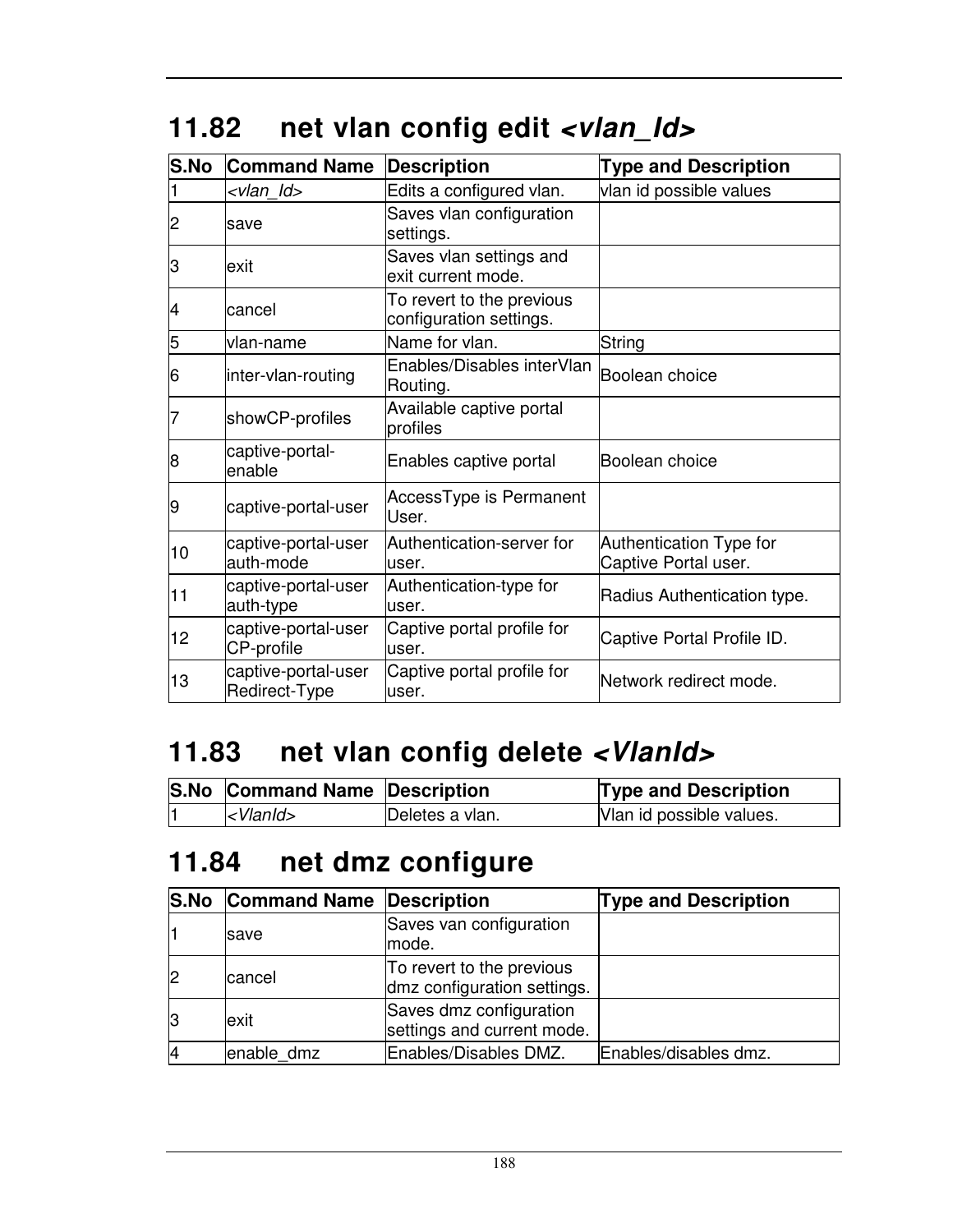| S.No | <b>Command Name</b> | <b>Description</b>                                 | <b>Type and Description</b>                                                    |
|------|---------------------|----------------------------------------------------|--------------------------------------------------------------------------------|
| 5    | ip_address          | Static IP address.                                 | IP address<br>AAA.BBB.CCC.DDD where<br>each part is in the range 0-255.        |
| 6    | subnet mask         | Subnet Mask.                                       | IP address<br>AAA.BBB.CCC.DDD where<br>each part is in the range 0-255.        |
| 7    | dhcp_mode           | Sets the DHCP mode.                                | dhcpv4 modes                                                                   |
| 8    | domain name         | <b>DHCP Domain Name.</b>                           | String, Max 256 characters and<br>no ' or empty space or "                     |
| 9    | starting_ip_address | DHCP Starting IP address.                          | <b>IP</b> address<br>AAA.BBB.CCC.DDD where<br>each part is in the range 0-255. |
| 10   | ending ip address   | DHCP ending IP address.                            | IP address<br>AAA.BBB.CCC.DDD where<br>each part is in the range 0-255         |
| 11   |                     | primary dns server Primary DNS address.            | IP address<br>AAA.BBB.CCC.DDD where<br>each part is in the range 0-255         |
| 12   | ver                 | secondary_dns_ser Secondary DNS server<br>address. | IP address<br>AAA.BBB.CCC.DDD where<br>each part is in the range 0-255         |
| 13   | default_gw          | Setup default gateway.                             | IP address<br>AAA.BBB.CCC.DDD where<br>each part is in the range 0-255         |
| 14   | wins server         | Sets the DHCP WINS<br>server.                      | IP address<br>AAA.BBB.CCC.DDD where<br>each part is in the range 0-255         |
| 15   | lease time          | Sets the DHCP lease time.                          | Unsigned integer                                                               |
| 16   | relay_gateway       | Sets the DHCP Relay<br>gateway server.             | IP address<br>AAA.BBB.CCC.DDD where<br>each part is in the range 0-255         |
| 17   | dns_proxy_enable    | Sets the DNS proxy<br>Enable/Disable.              | Boolean choice                                                                 |
| 18   | enable_Idap         | <b>Enables/Disables LDAP</b><br>Server Info.       | IP address<br>AAA.BBB.CCC.DDD where<br>each part is in the range 0-255         |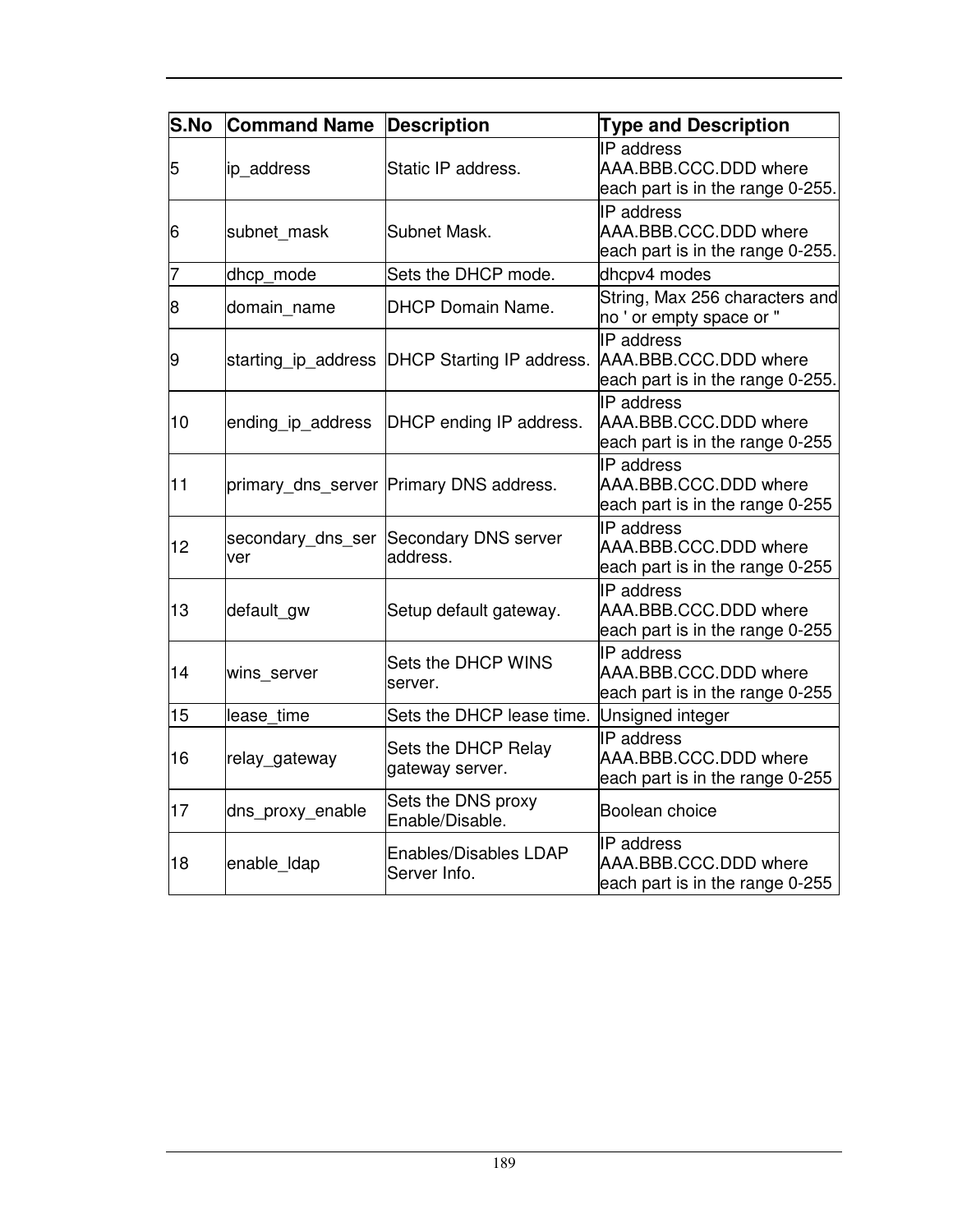# **Chapter 12. Configuration commands under branch SECURITY**

#### **12.1 security advanced\_network attack\_checks configure**

| S.No | <b>Command Name</b>          | <b>Description</b>                                                                | <b>Type and Description</b>                                                    |
|------|------------------------------|-----------------------------------------------------------------------------------|--------------------------------------------------------------------------------|
| 1    | save                         | <b>Saves Security Checks</b><br>configuration settings.                           |                                                                                |
| 2    | exit                         | <b>Saves Security Checks</b><br>configuration settings and<br>exit current mode.  |                                                                                |
| З    | cancel                       | To revert to the previous<br><b>Security Checks</b><br>configuration settings.    |                                                                                |
| 4    | e                            | enable_stealth_mod Enables or Disables Stealth Boolean choice<br>Mode.            |                                                                                |
| 5    | block_tcp_flood              | <b>Enables or DisablesTCP</b><br>Flood on WAN port.                               | Boolean choice                                                                 |
| 6    | block_udp_flood              | <b>Enables or DisablesUDP</b><br>Flood on LAN port.                               | Boolean choice                                                                 |
| 7    |                              | udp_connection_limi Connection limit of UDP on UDP connections to be<br>LAN port. | Range of simultaneous active<br>accepted from a single<br>computer on the LAN. |
| 8    | allow lan icmp               | <b>Enables or Disables ICMP</b><br>Notification on LAN port.                      | Boolean choice                                                                 |
| 9    | ets                          | block_spoofed_pack Allows/Blocks spoofed<br>packets.                              | Boolean choice                                                                 |
| 10   | Tcp_Filter_Check             | <b>Allows/Blocks Tcp Filter</b><br>Check.                                         | Boolean choice                                                                 |
| 11   | block_icmp_notificati<br>on  | <b>Enables or Disables ICMP</b><br>notifications on Internet<br>Ports.            | Boolean choice                                                                 |
| 12   | block_fragmented_p<br>ackets | <b>Enables or Disables</b><br>Fragmented Packets on<br>Internet Ports.            | Boolean choice                                                                 |
| 13   | block multicast pac<br>kets  | <b>Enables or Disables</b><br>Multicast packets on<br>Internet Ports.             | Boolean choice                                                                 |
| 14   | e                            | synflood_dectect_rat Configures the Syn flood<br>Detect Rate.                     | Range of packets sent per<br>second in dos attack types.                       |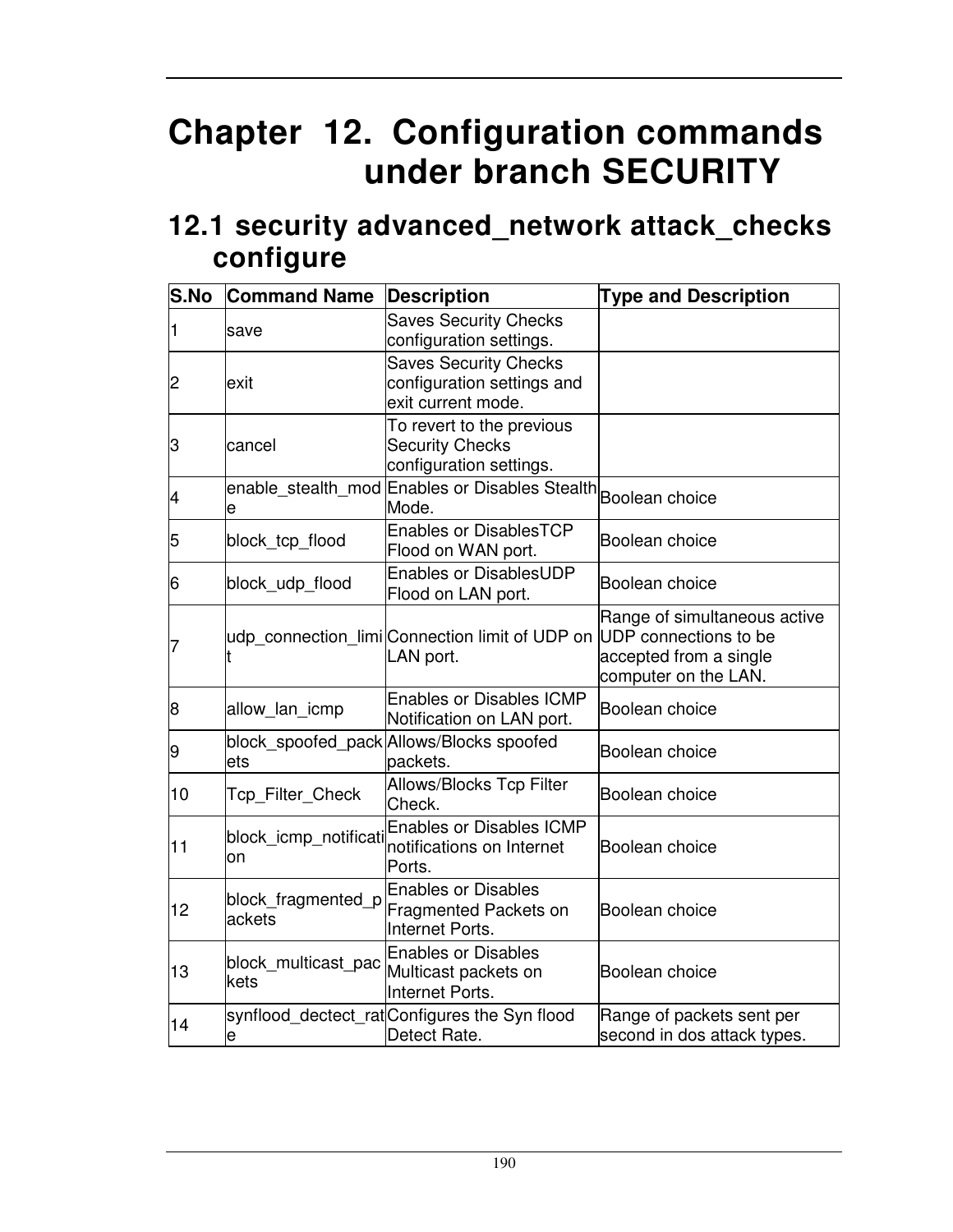| <b>S.No</b> | <b>Command Name Description</b> |                                                                                                        | <b>Type and Description</b> |
|-------------|---------------------------------|--------------------------------------------------------------------------------------------------------|-----------------------------|
| 15          | lst                             | <b>Enables or Disables</b><br><b>RST</b> packets.                                                      | Boolean choice              |
| 16          | tack                            | block_ftp_bounce_at Enables or Disables<br>tack_tp_bounce_at blocking of FTP Bounce<br>Attack packets. | Boolean choice              |
| 17          | е                               | echostorm_flood_rat Configures the Echo Storm Range of packets sent per<br><b>Flood Rate</b>           | second in dos attack types. |
| 18          | icmp flood rate                 | Configures the ICMP flood Range of packets sent per<br>Rate                                            | second in dos attack types. |

## **12.2 security advanced\_network ips setup**

| <b>S.No</b> | <b>Command Name</b>                                | <b>Description</b>                                                             | <b>Type and Description</b> |
|-------------|----------------------------------------------------|--------------------------------------------------------------------------------|-----------------------------|
|             | save                                               | Saves ips configuration<br>settings.                                           |                             |
| 2           | exit                                               | Saves ips configuration<br>settings and exit current<br>mode.                  |                             |
| З           | cancel                                             | To revert to the previous<br>ips configuration settings.                       |                             |
| 4           | enable intrusion pr<br>levention                   | <b>Enables or Disables</b><br>Intrusion Prevention.                            | Boolean choice              |
| 5           | enable_intrusion_de Enables or Disables<br>tection | Intrusion Detection.                                                           | Boolean choice              |
| 6           | ips_check_active                                   | <b>Enables or Disables IPS</b><br>checks.                                      |                             |
|             | ips_check_active<br>llan-wan                       | Enables or Disables ips<br>checks active between LANBoolean choice<br>and WAN. |                             |
| 8           | ips_check_active<br>dmz-wan                        | Enables or Disables ips<br>checks active between<br>DMZ and WAN.               | Boolean choice              |

# **12.3 security application\_rules add**

| <b>S.No Command Name Description</b> |                                                                                     | <b>Type and Description</b> |
|--------------------------------------|-------------------------------------------------------------------------------------|-----------------------------|
| <b>Save</b>                          | Saves application rules<br>configuration settings.                                  |                             |
| lexit                                | Saves application rules<br>rules configuration settings,<br>and exits current mode. |                             |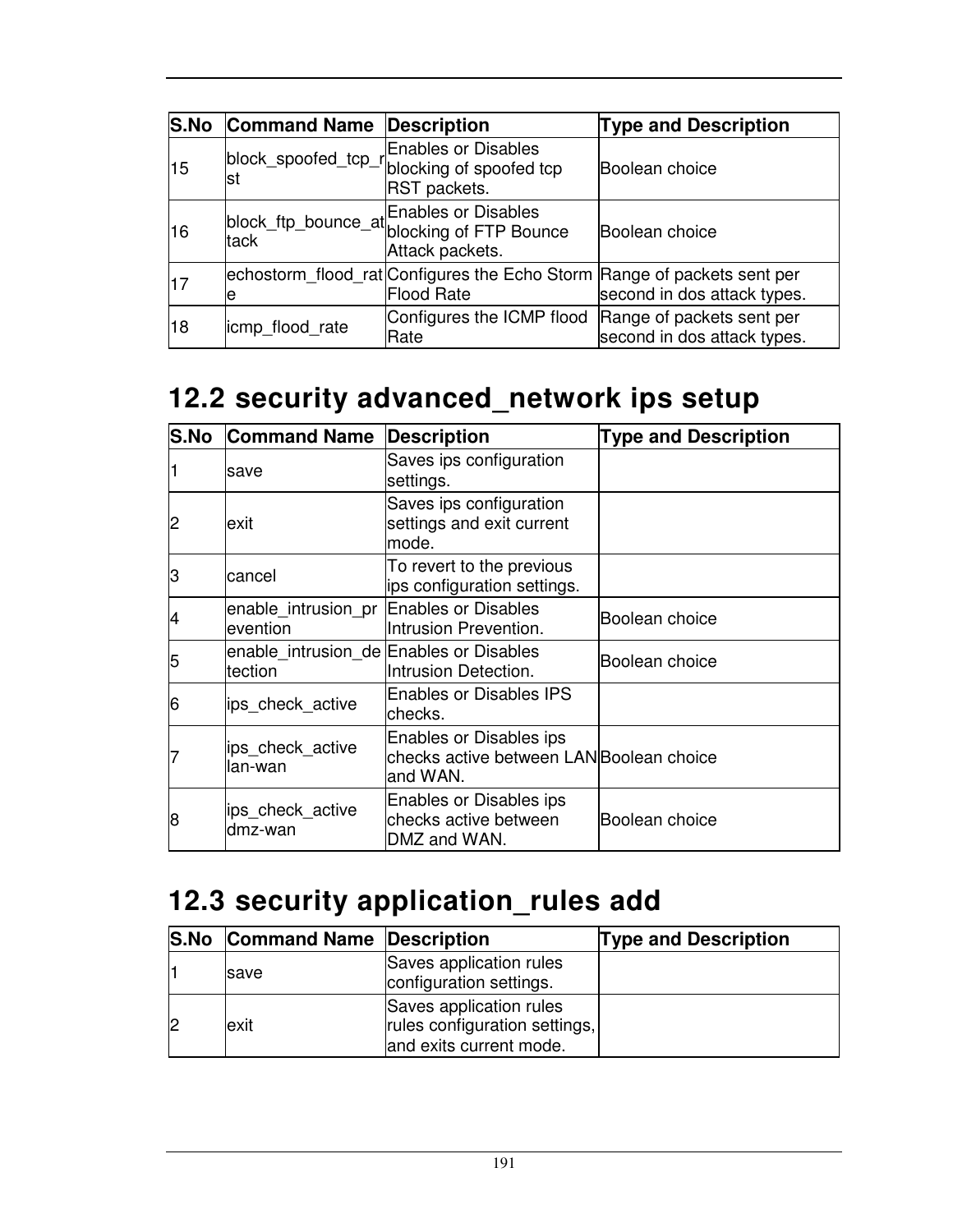| <b>S.No</b> | <b>Command Name</b> | Description                                                                               | <b>Type and Description</b>                                 |
|-------------|---------------------|-------------------------------------------------------------------------------------------|-------------------------------------------------------------|
| З           | lcancel             | To revert to the previous<br>application rules<br>configuration settings.                 |                                                             |
| 4           | name                | Name of the rule.                                                                         | String                                                      |
| 5           | enable rule         | Specifies whether to<br>Enable or Disable the rule.                                       | Boolean choice                                              |
| 16          | protocol            | Specifies whether the port<br>uses the TCP or UDP<br>protocol.                            | Type of protocol to be selected<br>for a application rules. |
|             | interface           | Displays interface name on<br>which port triggering rule is interface type<br>configured. |                                                             |
| 8           | outgoing start port | Start port number of the<br>outgoing traffic.                                             | Port number                                                 |
| 19          | outgoing_end_port   | Last port of the outgoing<br>traffic.                                                     | Port number                                                 |
| 10          | incoming_start_port | Start port number of the<br>incoming traffic.                                             | Port number                                                 |
| 11          | incoming end port   | Last port number of the<br>incoming traffic.                                              | Port number                                                 |

# 12.4 security application\_rules edit <row\_id>

| <b>S.No</b> | <b>Command Name</b> | <b>Description</b>                                                                          | <b>Type and Description</b>                                  |
|-------------|---------------------|---------------------------------------------------------------------------------------------|--------------------------------------------------------------|
|             | <row_id></row_id>   | <b>Application rules</b><br>configuration mode to edit<br>the selected rule.                | Unsigned integer                                             |
| 2           | save                | Saves application rules<br>configuration settings.                                          |                                                              |
| З           | lexit               | Saves application rules<br>rules configuration settings,<br>and exits current mode.         |                                                              |
| 4           | cancel              | To revert to the previous<br>application rules<br>configuration settings.                   |                                                              |
| 5           | name                | Name of the rule.                                                                           | String                                                       |
| 6           | enable rule         | Specifies whether to<br>Enable or Disable the rule.                                         | Boolean choice                                               |
|             | protocol            | Specifies whether the port<br>uses the TCP or UDP<br>protocol.                              | Type of protocol to be selected<br>for an application rules. |
| 8           | interface           | Displays interface name on<br>which port triggering rule is linterface type.<br>configured. |                                                              |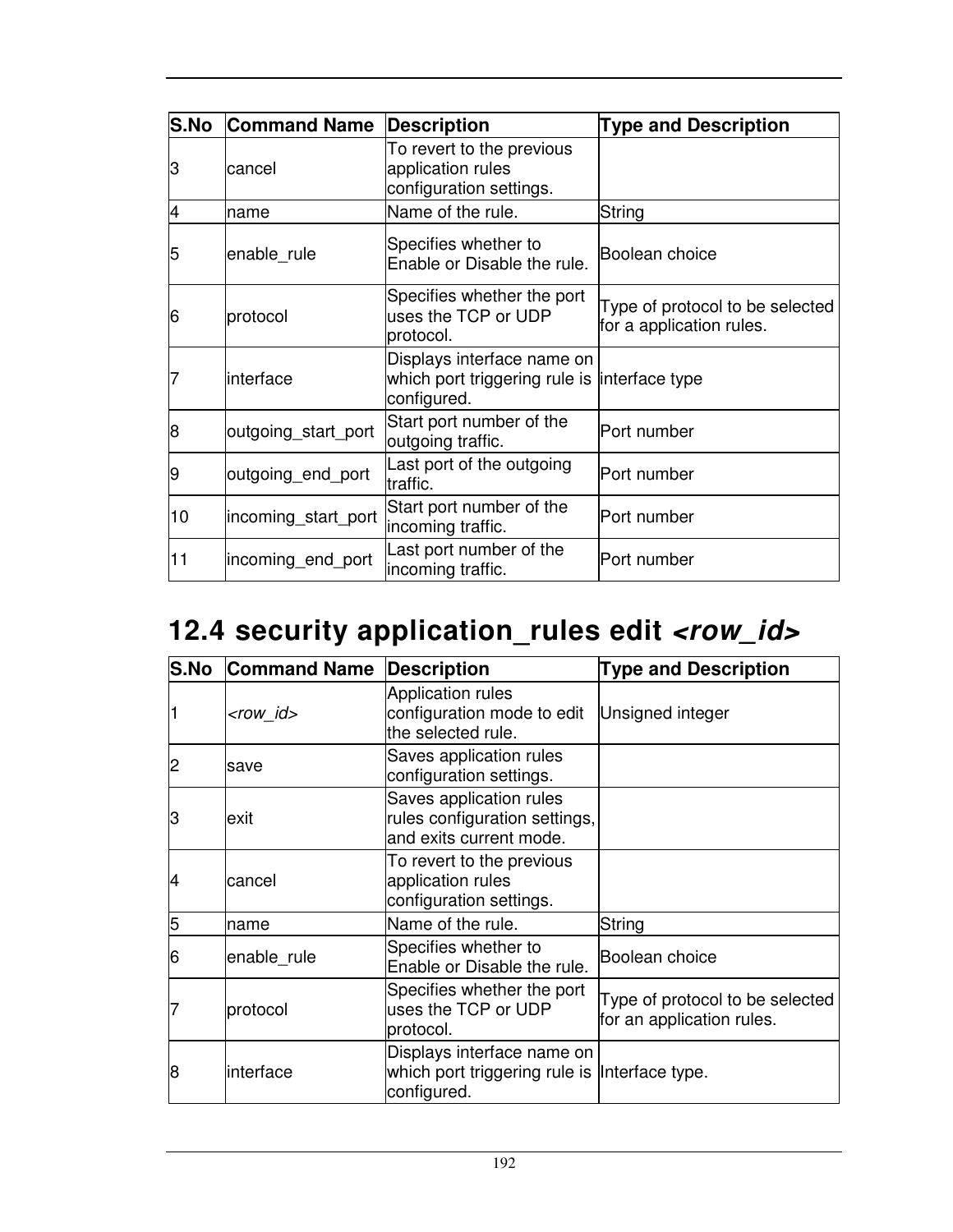| <b>S.No</b>    | <b>Command Name Description</b> |                                               | <b>Type and Description</b> |
|----------------|---------------------------------|-----------------------------------------------|-----------------------------|
| $\overline{9}$ | outgoing start port             | First port number of the<br>outgoing traffic. | Port number                 |
| 10             | outgoing end port               | Last port of the outgoing<br>traffic.         | Port number                 |
| 11             | incoming start port             | Start port number of the<br>incoming traffic. | Port number                 |
| 12             | incoming_end_port               | End port number of the<br>incoming traffic.   | Port number                 |

# **12.5 security application\_rules delete <row\_id>**

| <b>S.No Command Name Description</b> |                                                         | <b>Type and Description</b> |
|--------------------------------------|---------------------------------------------------------|-----------------------------|
| $ <$ row id $>$                      | Deletes the selected rule or Unsigned integer<br>rules. |                             |

## **12.6 security firewall custom\_service add**

| <b>S.No</b> | <b>Command Name</b> | <b>Description</b>                                                                                                                                                       | <b>Type and Description</b>                              |
|-------------|---------------------|--------------------------------------------------------------------------------------------------------------------------------------------------------------------------|----------------------------------------------------------|
| 1           | save                | <b>Saves custom services</b><br>configuration settings.                                                                                                                  |                                                          |
| 2           | lexit               | Saves custom services<br>configuration settings and<br>exit current mode.                                                                                                |                                                          |
| З           | cancel              | To revert to the previous<br>custom services<br>configuration settings.                                                                                                  |                                                          |
| 4           | name                | Name of the service for<br>which a rule is to be added.                                                                                                                  | String                                                   |
| 5           | protocol            | Protocol                                                                                                                                                                 | Type of protocol to be selected<br>for a custom service. |
| 6           | type                | Port type can be Port<br>Range/Multiple Ports. The<br>layer 3 Protocol that the<br>service uses. Can be TCP, custom service.<br>UDP, BOTH, ICMP or<br>ICMP <sub>v6</sub> | Type to be selected for a                                |
| 7           | start_port          | Port number of the<br>Destination user.                                                                                                                                  | Port number                                              |
| 8           | icmp_type           | Port number of the<br>Destination user.                                                                                                                                  | number in range of 0-40(icmp)<br>or $1-255$ (icmpv6)     |
| 9           | finish_port         | Port of the Destiation user.                                                                                                                                             | Port number                                              |
| 10          | multiple_port       | Muliple Port of the<br>Destiation user.Seperate<br>Ports by Comma.                                                                                                       | String                                                   |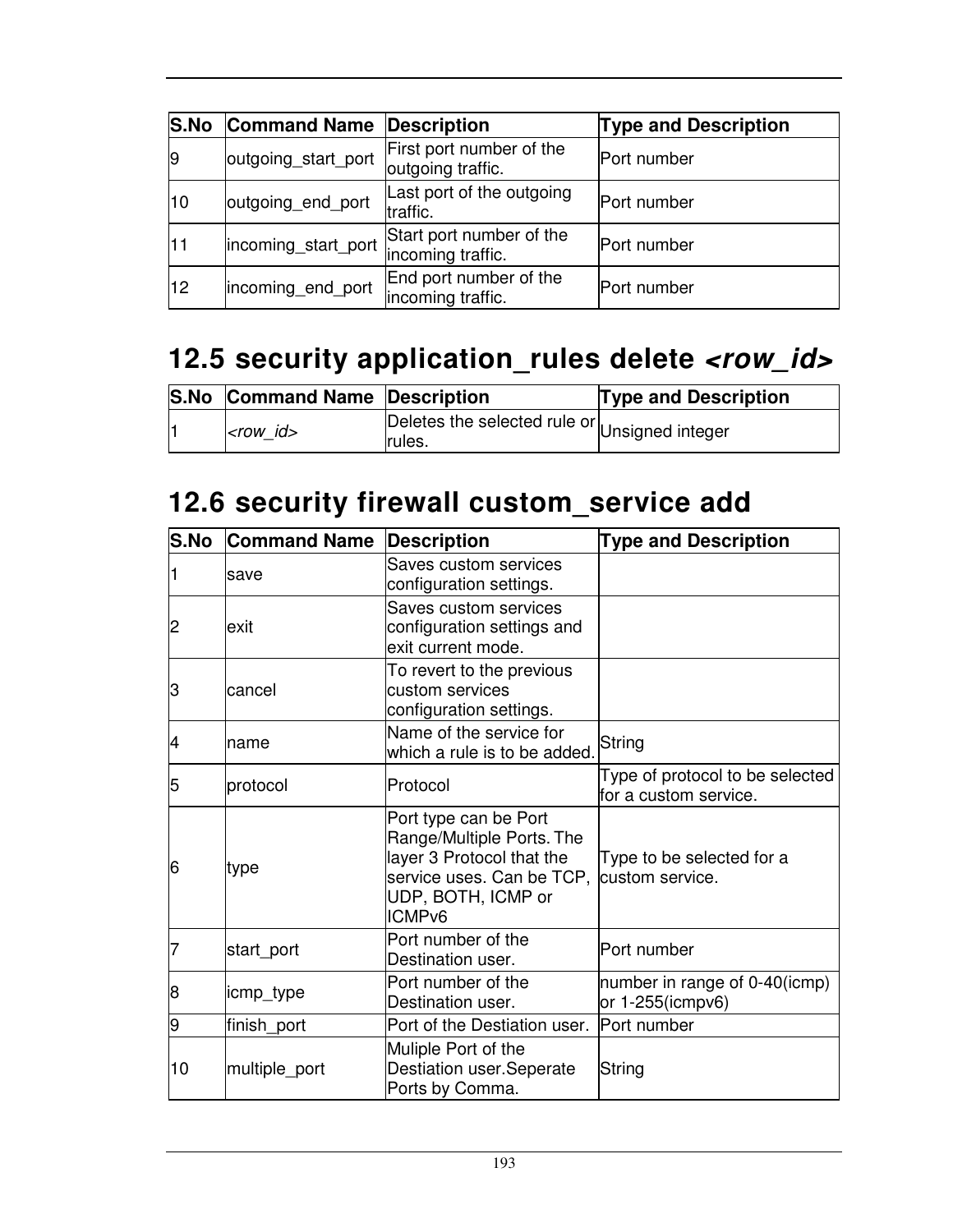## **12.7 security firewall custom\_service edit <row\_id>**

| S.No | <b>Command Name</b> | <b>Description</b>                                                                                 | <b>Type and Description</b>                               |
|------|---------------------|----------------------------------------------------------------------------------------------------|-----------------------------------------------------------|
|      | <row_id></row_id>   | Opens the Custom<br><b>Services Configuration</b><br>page, to edit the selected<br>custom Service. | Unsigned integer                                          |
| 2    | save                | Saves custom services<br>configuration settings.                                                   |                                                           |
| З    | exit                | Saves custom services<br>configuration settings and<br>exit current mode.                          |                                                           |
| 4    | lcancel             | To revert to the previous<br>custom services<br>configuration settings.                            |                                                           |
| 5    | name                | Name of the service for<br>which a rule is to be added.                                            | String                                                    |
| 6    | protocol            | Protocol.                                                                                          | Type of protocol to be selected<br>lfor a custom service. |
|      | type                | Port type can be Port<br>Range/Multiple Ports.                                                     | Type to be selected for a<br>custom service.              |
| 8    | start_port          | Port number of the<br>Destination user.                                                            | Port number                                               |
| 9    | icmp_type           | Port number of the<br>Destination user.                                                            | Number in range of 0-40(icmp)<br>or 1-255(icmpv6).        |
| 10   | finish_port         | Port of the Destiation user.                                                                       | Port number                                               |
| 11   | multiple_port       | Muliple Port of the<br>Destiation user. Seperate<br>Ports by Comma.                                | String                                                    |

#### **12.8 security firewall custom\_service delete <row\_id>**

| <b>S.No Command Name Description</b> |                                                                                 | <b>Type and Description</b> |
|--------------------------------------|---------------------------------------------------------------------------------|-----------------------------|
| $<$ row id $>$                       | Deletes the selected<br>custom service or custom Unsigned integer.<br>services. |                             |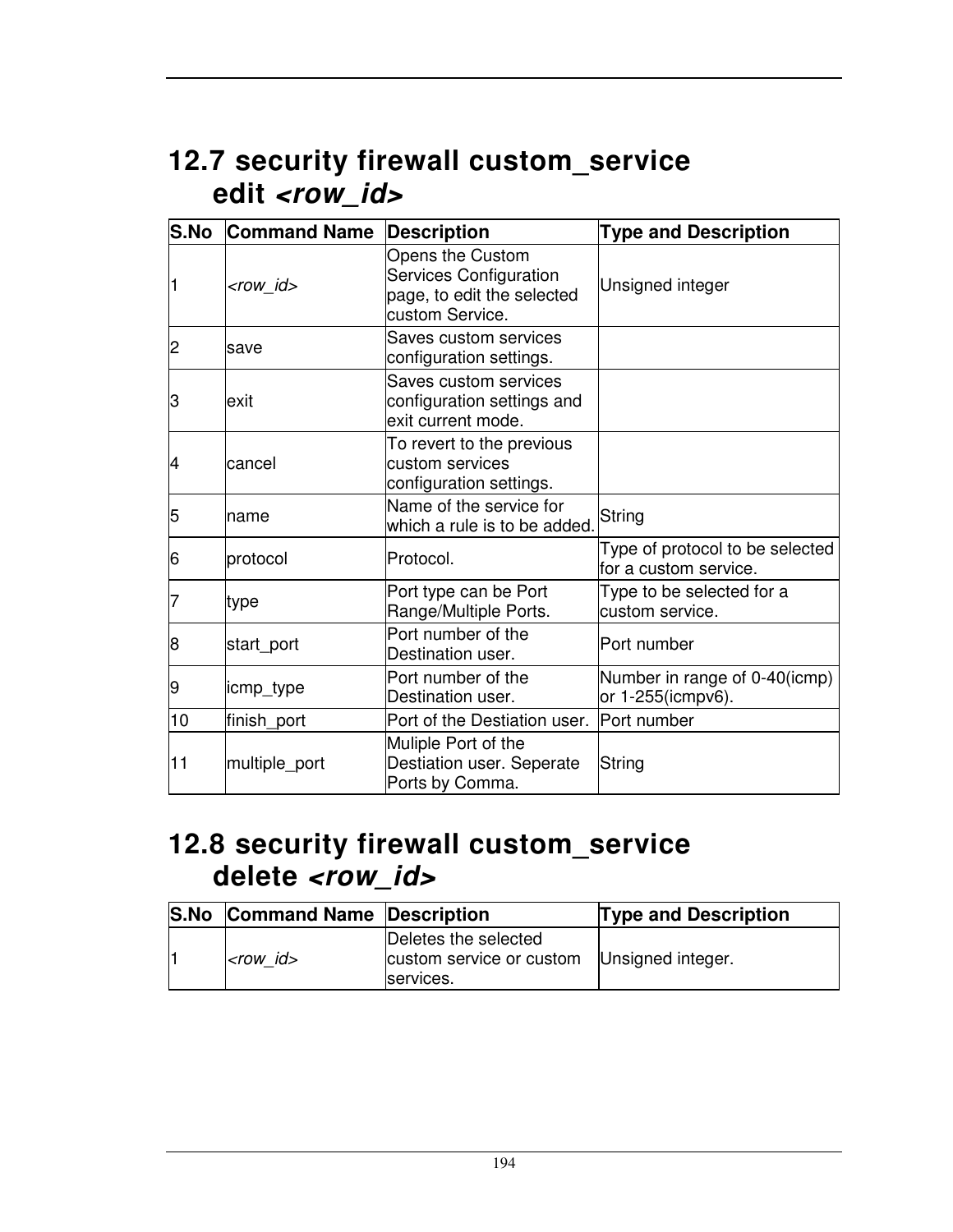# **12.9 security firewall ipv4 configure**

| <b>S.No</b>    | <b>Command Name</b>       | <b>Description</b>                                                                                                                     | <b>Type and Description</b>                                                    |
|----------------|---------------------------|----------------------------------------------------------------------------------------------------------------------------------------|--------------------------------------------------------------------------------|
| 1              | save                      | Saves Firewall IPV4 rules<br>configuration settings.                                                                                   |                                                                                |
| $\overline{2}$ | lexit                     | <b>Saves Firewall IPV4 rules</b><br>configuration settings and<br>exit current mode.                                                   |                                                                                |
| З              | cancel                    | To revert to the previous<br>IPV4 rules configuration<br>settings.                                                                     |                                                                                |
| 4              | from zone                 | Sets from Zone security<br>type.                                                                                                       | firewall rule type                                                             |
| 5              | from_zone_vlan            | <b>Sets From Zone VLAN</b><br>using corresponding VLAN<br>name.                                                                        | String                                                                         |
| 6              | to zone                   | Sets to Zone security type                                                                                                             | Firewall rule type.                                                            |
| 7              | to_zone_vlan              | Sets To Zone VLAN using<br>corresponding VLAN name                                                                                     | String                                                                         |
| 8              | service                   |                                                                                                                                        |                                                                                |
| 9              | service<br>service_custom | Name of the custom<br>service for which a rule is<br>to be added. Custom name String<br>should already be added<br>into custom service |                                                                                |
| 10             | service<br>service normal | Name of the service for<br>which a rule is to be added.                                                                                | Service type.                                                                  |
| 11             | action                    | Action to be taken by the<br>rule.                                                                                                     | Firewall rule action type.                                                     |
| 12             | schedule                  | Name of schedule for<br>which the rule is applicable.                                                                                  | String.                                                                        |
| 13             | source_address_typ<br>e   | Type of the source user.                                                                                                               | Firewall rule address type.                                                    |
| 14             | type                      | destination_address Type of the destination<br>user.                                                                                   | Firewall rule address type.                                                    |
| 15             | snat_address_type         |                                                                                                                                        | Type of the SNAT address. Firewall rule snat address type.                     |
| 16             | log                       | Log Always or Never                                                                                                                    | Firewall rule log<br>enable/disable.                                           |
| 17             | rt                        |                                                                                                                                        | <b>IP</b> address<br>AAA.BBB.CCC.DDD where<br>each part is in the range 0-255. |
| 18             | source_address_en<br>d    | IP of the Source user.                                                                                                                 | <b>IP</b> address<br>AAA.BBB.CCC.DDD where<br>each part is in the range 0-255. |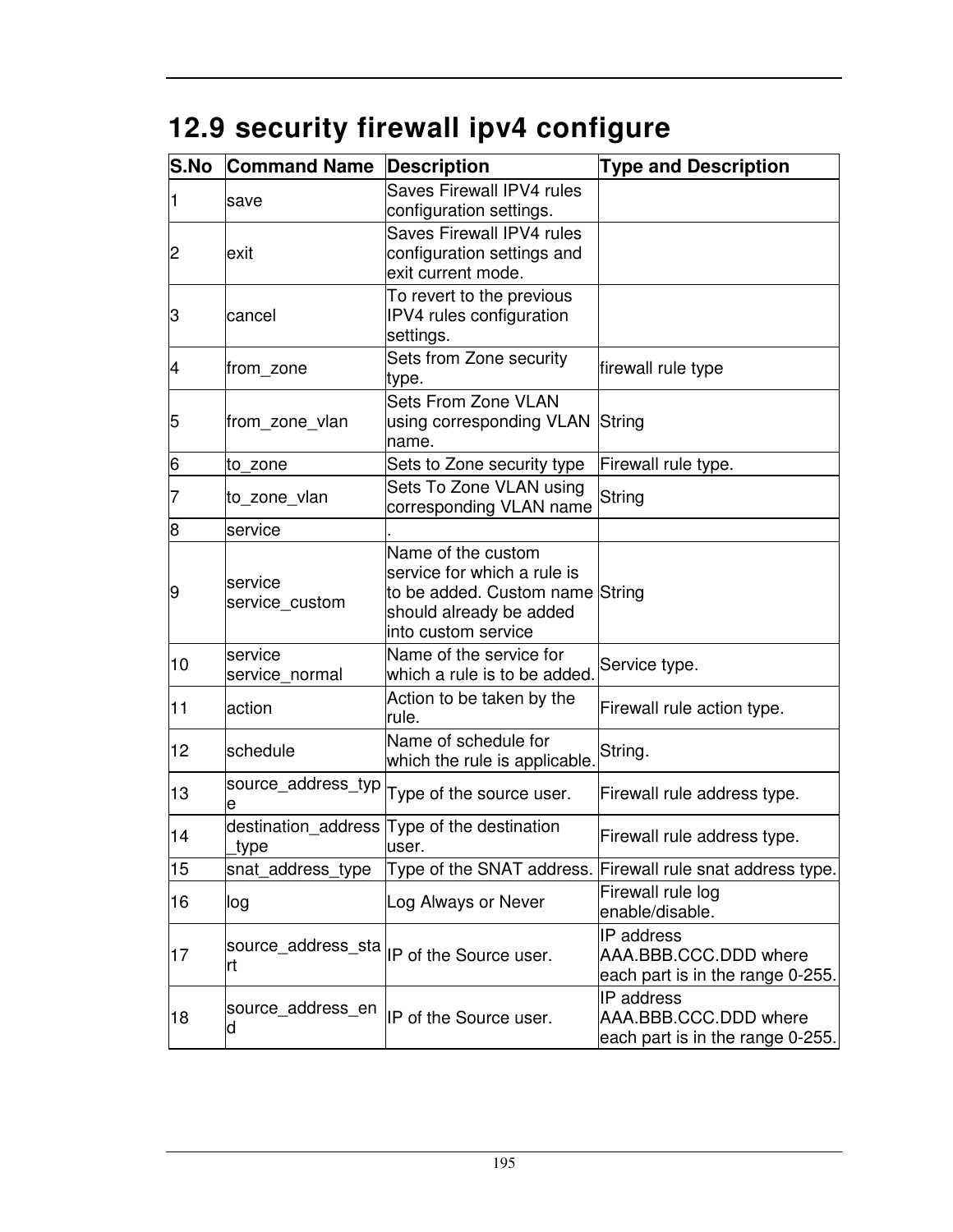| S.No | <b>Command Name</b>          | <b>Description</b>                                                                                                                                     | <b>Type and Description</b>                                                    |
|------|------------------------------|--------------------------------------------------------------------------------------------------------------------------------------------------------|--------------------------------------------------------------------------------|
| 19   | destination address<br>start | IP of the Destination user.                                                                                                                            | <b>IP</b> address<br>AAA.BBB.CCC.DDD where<br>each part is in the range 0-255. |
| 20   | destination address<br>end   | IP of the Destination user.                                                                                                                            | <b>IP</b> address<br>AAA.BBB.CCC.DDD where<br>each part is in the range 0-255  |
| 21   | qos_priority                 | Firewall type of service.                                                                                                                              | firewall type of service                                                       |
| 22   | wan_interface                | <b>WAN interface for Source</b><br>NAT settings.                                                                                                       | WAN interface type                                                             |
| 23   | snat address                 | IP of the SNAT Address.                                                                                                                                | IP address<br>AAA.BBB.CCC.DDD where<br>each part is in the range 0-255         |
| 24   | alias_SNAT_ipaddre<br>lss    | Set Ip to use alias as<br>Internal Interface for<br>firewall.                                                                                          | IP address<br>AAA.BBB.CCC.DDD where<br>each part is in the range 0-255         |
| 25   | dnat_port                    | The port number to use for<br>DNAT, required if port<br>forwarding is enabled.                                                                         | Port number                                                                    |
| 26   | ble                          | Enables/disables port<br>port_forwarding_ena forwarding based on this<br>firewall rule configuration<br>settings.                                      | Boolean choice                                                                 |
| 27   | internal ip address          | Sends to Local Server<br>(DNAT IP), Specifies an IP<br>address and port number of<br>a machine on the Local<br>Network which is hosting<br>the server. | IP address<br>AAA.BBB.CCC.DDD where<br>each part is in the range 0-255         |
| 28   | dnat_ipaddress               | Sets it as<br>Dedicated/configured<br>WAN/3G WAN.                                                                                                      | WAN interface type                                                             |
| 29   | alias_DNAT_ipaddre<br>lss    | Sets Ip to use alias as<br>External_Interface for<br>firewall.                                                                                         | IP address<br>AAA.BBB.CCC.DDD where<br>each part is in the range 0-255         |

## **12.10 security firewall ipv4 default\_outbound\_policy <default\_outbound \_policy>**

| <b>S.No Command Name Description</b>                    |                                                                        | <b>Type and Description</b> |
|---------------------------------------------------------|------------------------------------------------------------------------|-----------------------------|
| <default_outbound_<br>policy&gt;</default_outbound_<br> | Firewall Settings, Default<br>4 Outbound Policy<br>configuration mode. | Boolean choice              |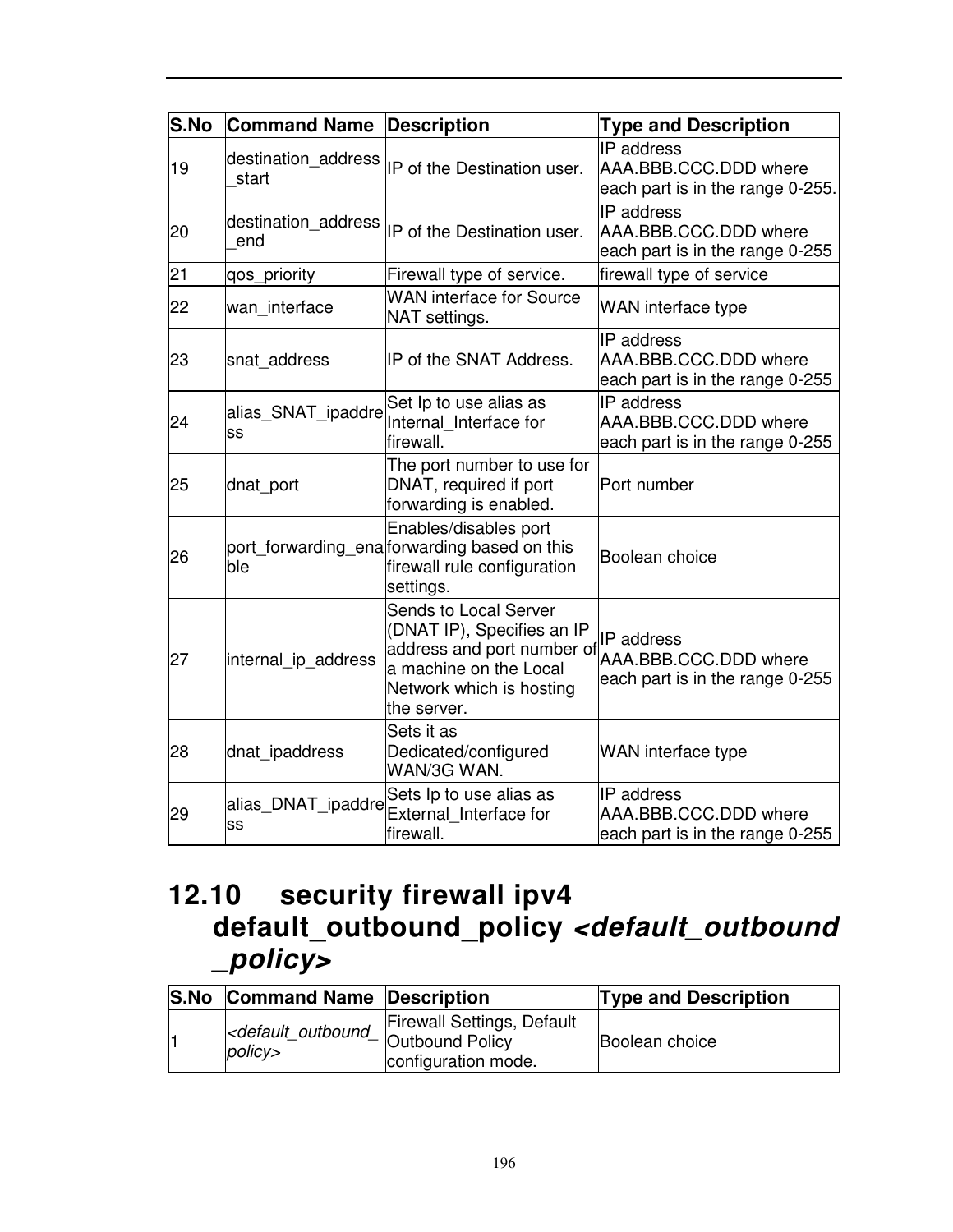# 12.11 security firewall ipv4 edit <row\_id>

| <b>S.No</b>    | <b>Command Name</b>       | <b>Description</b>                                                                                                                      | <b>Type and Description</b>                                             |
|----------------|---------------------------|-----------------------------------------------------------------------------------------------------------------------------------------|-------------------------------------------------------------------------|
| 1              | <row_id></row_id>         | Firewall IPV4 rules<br>configuration mode.                                                                                              | Unsigned integer                                                        |
| $\overline{c}$ | save                      | Saves Firewall IPV4 rules<br>configuration settings.                                                                                    |                                                                         |
| З              | exit                      | <b>Saves Firewall IPV4 rules</b><br>configuration settings and<br>exit current mode.                                                    |                                                                         |
| 4              | cancel                    | To revert to the previous<br>IPV4 rules configuration<br>settings.                                                                      |                                                                         |
| 5              | from_zone                 | Sets from Zone security<br>type.                                                                                                        | Firewall rule type.                                                     |
| 6              | from zone vlan            | <b>Sets From Zone VLAN</b><br>using corresponding VLAN String<br>name.                                                                  |                                                                         |
| 17             | to zone                   | Sets to Zone security type.                                                                                                             | Firewall rule type.                                                     |
| 8              | to_zone_vlan              | Sets To Zone VLAN using<br>corresponding VLAN name.                                                                                     | String                                                                  |
| 9              | service                   |                                                                                                                                         |                                                                         |
| 10             | service<br>service_custom | Name of the custom<br>service for which a rule is<br>to be added. Custom name String<br>should already be added<br>into custom service. |                                                                         |
| 11             | service<br>service normal | Name of the service for<br>which a rule is to be added.                                                                                 | Service type.                                                           |
| 12             | action                    | Action to be taken by the<br>rule.                                                                                                      | Firewall rule action type.                                              |
| 13             | schedule                  | Name of schedule for<br>which the rule is applicable.                                                                                   | String                                                                  |
| 14             | source_address_typ<br>е   | Type of the source user.                                                                                                                | Firewall rule address type.                                             |
| 15             | type                      | destination_address Type of the destination<br>user.                                                                                    | Firewall rule address type.                                             |
| 16             | snat_address_type         | Type of the SNAT address.                                                                                                               | Firewall rule snat address type.                                        |
| 17             | log                       | Log Always or Never.                                                                                                                    | Firewall rule log<br>enable/disable.                                    |
| 18             | source_address_sta<br>rt  | IP of the Source user.                                                                                                                  | IP address<br>AAA.BBB.CCC.DDD where<br>each part is in the range 0-255. |
| 19             | source_address_en<br>d    | IP of the Source user.                                                                                                                  | IP address<br>AAA.BBB.CCC.DDD where<br>each part is in the range 0-255. |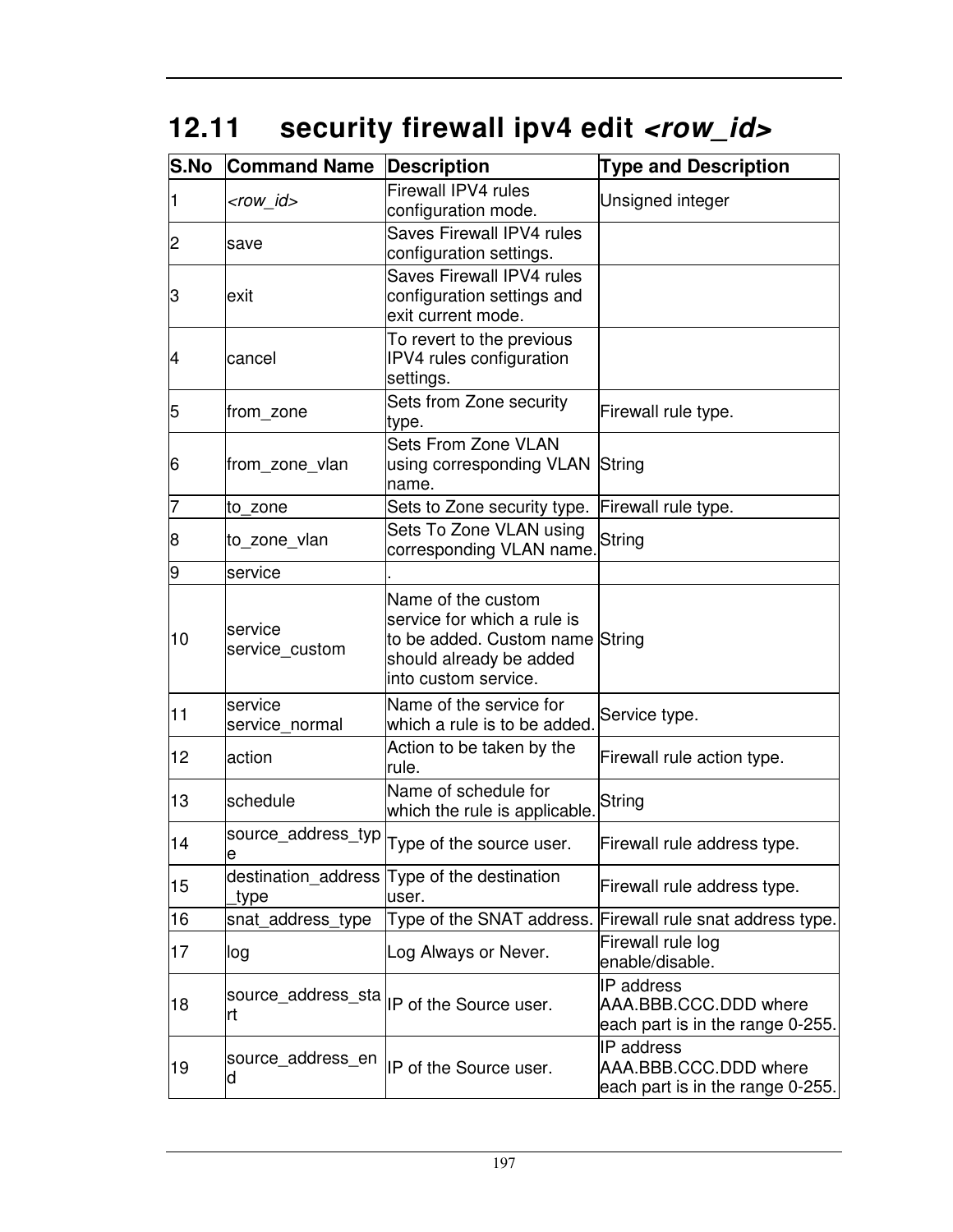| S.No | <b>Command Name</b>          | <b>Description</b>                                                                                                                                    | <b>Type and Description</b>                                                    |
|------|------------------------------|-------------------------------------------------------------------------------------------------------------------------------------------------------|--------------------------------------------------------------------------------|
| 20   | destination address<br>start | IP of the Destination user.                                                                                                                           | <b>IP</b> address<br>AAA.BBB.CCC.DDD where<br>each part is in the range 0-255. |
| 21   | destination_address<br>end   | IP of the Destiation user.                                                                                                                            | <b>IP</b> address<br>AAA.BBB.CCC.DDD where<br>each part is in the range 0-255. |
| 22   | qos_priority                 | Firewall type of service.                                                                                                                             | Firewall type of service.                                                      |
| 23   | wan interface                | <b>WAN interface for Source</b><br>NAT settings.                                                                                                      | WAN interface type.                                                            |
| 24   | snat_address                 | IP of the SNAT Address.                                                                                                                               | IP address<br>AAA.BBB.CCC.DDD where<br>each part is in the range 0-255.        |
| 25   | alias_SNAT_ipaddre<br>SS     | Sets Ip to use alias as<br>Internal Interface for<br>firewall.                                                                                        | IP address<br>AAA.BBB.CCC.DDD where<br>each part is in the range 0-255.        |
| 26   | dnat_port                    | The port number to use for<br>DNAT, required if port<br>forwarding is enabled.                                                                        | Port number.                                                                   |
| 27   | ble                          | Enables/disables port<br>port forwarding ena forwarding based on this<br>firewall rule configuration<br>settings.                                     | Boolean choice.                                                                |
| 28   | internal ip address          | Send to Local Server<br>(DNAT IP), Specifies an IP<br>address and port number of<br>a machine on the Local<br>Network which is hosting<br>the server. | IP address<br>AAA.BBB.CCC.DDD where<br>each part is in the range 0-255.        |
| 29   | dnat_ipaddress               | Sets it as<br>Dedicated/configured<br>WAN/3G WAN.                                                                                                     | WAN interface type.                                                            |
| 30   | alias_DNAT_ipaddr<br>ess     | Sets Ip to use alias as<br>External Interface for<br>firewall.                                                                                        | <b>IP</b> address<br>AAA.BBB.CCC.DDD where<br>each part is in the range 0-255. |

# 12.12 security firewall ipv4 enable <row\_id>

| <b>S.No Command Name Description</b> |                                                                     | <b>Type and Description</b> |
|--------------------------------------|---------------------------------------------------------------------|-----------------------------|
| $<$ row id $>$                       | Enables Firewall IPv4 rules Unsigned integer<br>configuration mode. |                             |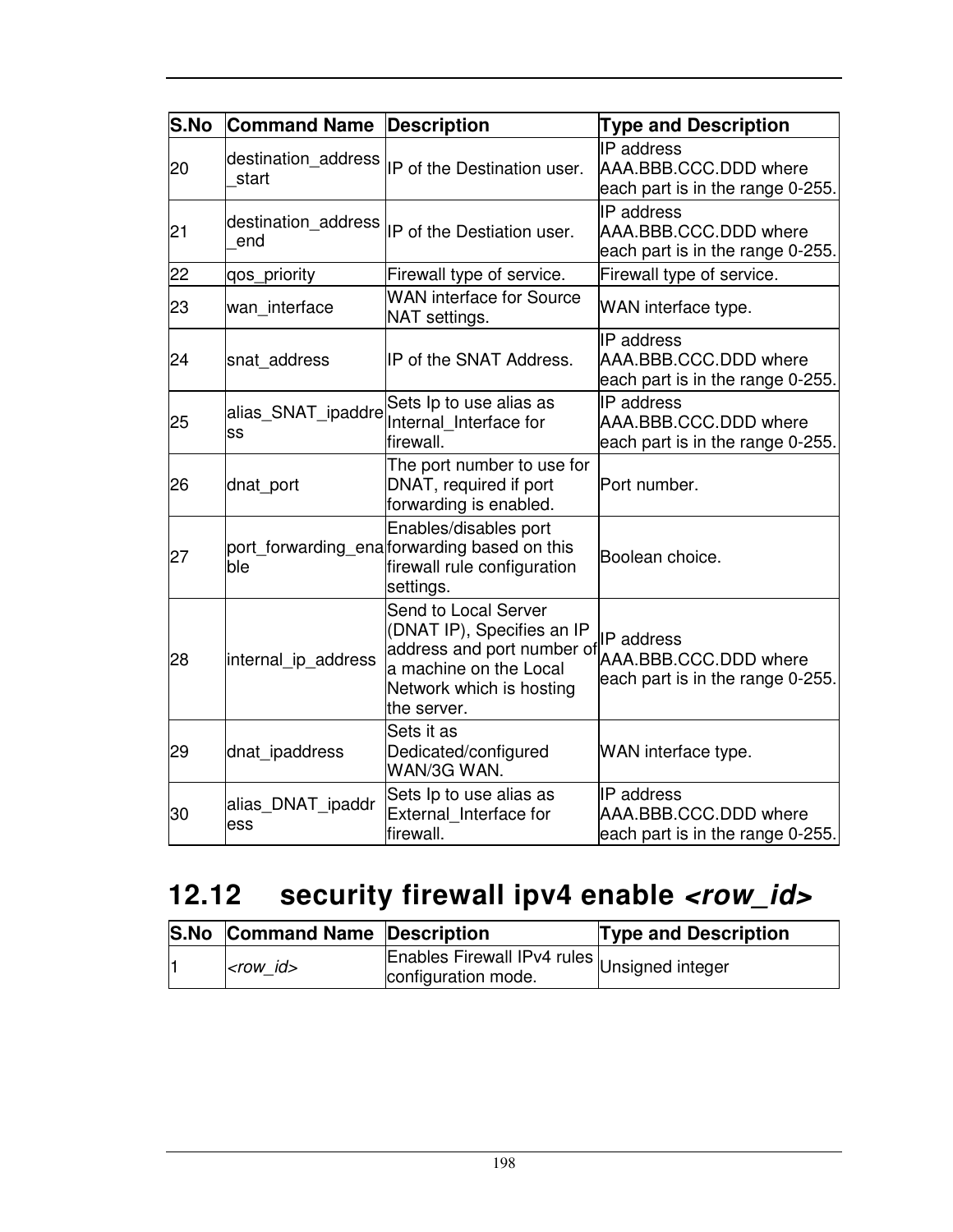# **12.13 security firewall ipv4 disable <row\_id>**

| <b>S.No Command Name Description</b> |                                                     | <b>Type and Description</b> |
|--------------------------------------|-----------------------------------------------------|-----------------------------|
| $<$ row id $>$                       | Disables Firewall IPv4<br>Rules configuration mode. | Unsigned integer            |

### **12.14 security firewall ipv4 delete <row\_id>**

| <b>S.No Command Name Description</b> |                                                                    | <b>Type and Description</b> |
|--------------------------------------|--------------------------------------------------------------------|-----------------------------|
| $<$ row id $>$                       | Deletes a specified Firewall Unsigned integer<br><b>IPV4 Rule.</b> |                             |

#### **12.15 security firewall ipv4 move <row\_id>**

|    | <b>S.No Command Name Description</b> |                                                                           | <b>Type and Description</b>                                                 |
|----|--------------------------------------|---------------------------------------------------------------------------|-----------------------------------------------------------------------------|
|    | $<$ row id $>$                       | Firewall IPV4 Rule<br>reordering mode.                                    | Row id(s) a,b,c where each<br>part is a valid rowid in the<br>range $[0-9]$ |
|    | save                                 | <b>Saves Firewall IPV4 rule</b><br>reordering settings.                   |                                                                             |
| lЗ | exit                                 | Saves Firewall IPV4 rule<br>reordering settings and exit<br>current mode. |                                                                             |
| 14 | cancel                               | To revert to the previous<br>IPV4 rule reordering<br>settings.            |                                                                             |
| 5  | position                             | New position for the rule                                                 | Unsigned integer                                                            |

### **12.16 security firewall algs**

|    | <b>S.No Command Name</b> | Description                                                | <b>Type and Description</b> |
|----|--------------------------|------------------------------------------------------------|-----------------------------|
|    | save                     | Saves Firewall algs<br>settings.                           |                             |
| 12 | exit                     | Saves Firewall algs<br>settings and exit current<br>lmode. |                             |
| l3 | cancel                   | Roll Firewall algs settings.                               |                             |
|    | Rtsp                     | Protocal to be enabled at<br>ALGs.                         | Boolean choice              |
| 5  | Sip                      | Protocal to be enabled at<br>ALGs.                         | lBoolean choice             |
| 6  | H323                     | Protocal to be enabled at<br>ALGs.                         | Boolean choice              |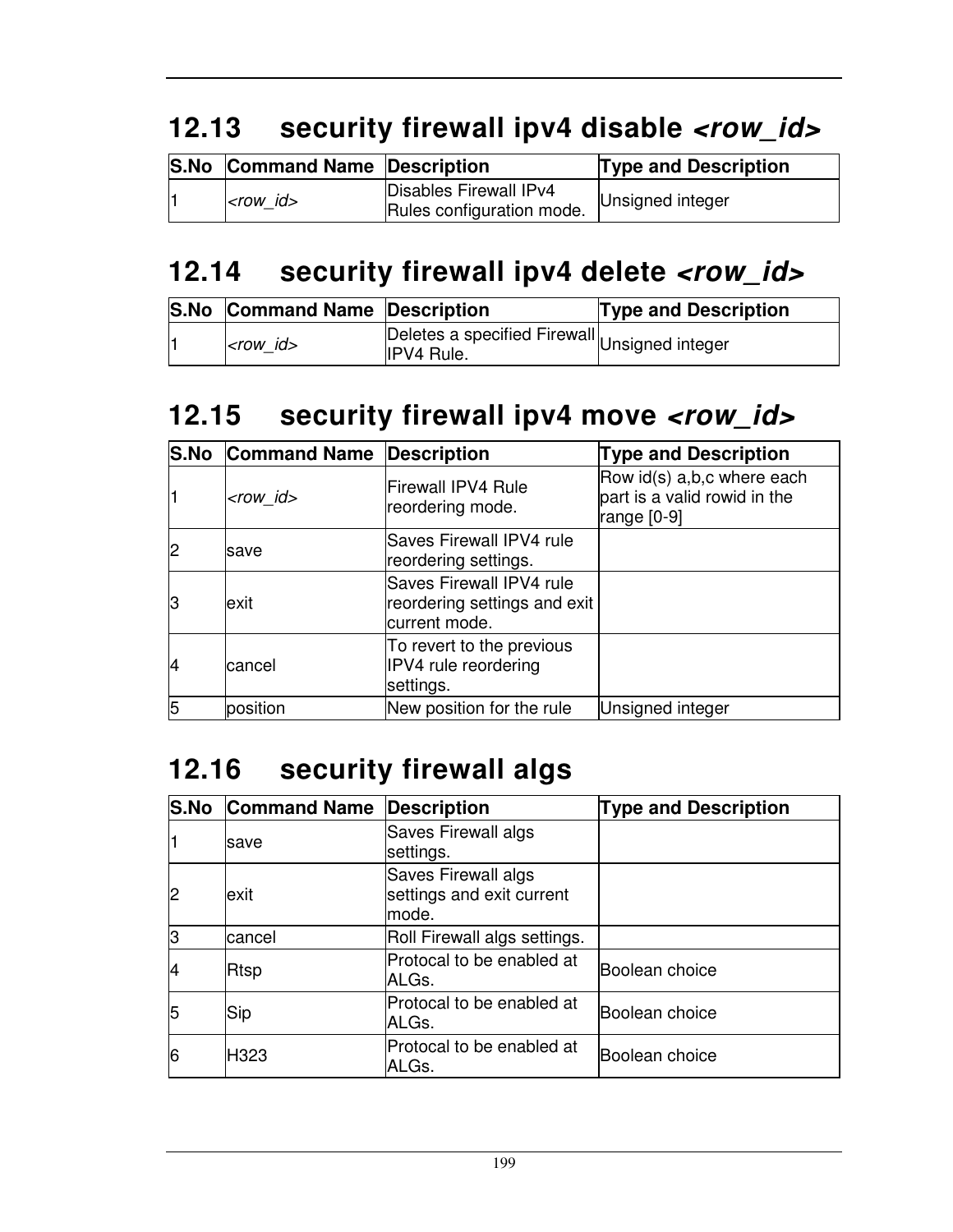| <b>S.No Command Name Description</b> |                                     | <b>Type and Description</b> |
|--------------------------------------|-------------------------------------|-----------------------------|
| Tftp                                 | Protocal to be enabled at<br>IALGs. | Boolean choice              |

# **12.17 security firewall ipv6 configure**

| S.No | <b>Command Name</b>       | <b>Description</b>                                                                                                               | <b>Type and Description</b>                                                                                               |
|------|---------------------------|----------------------------------------------------------------------------------------------------------------------------------|---------------------------------------------------------------------------------------------------------------------------|
| 1    | save                      | Saves Firewall IPV6 rules<br>configuration settings.                                                                             |                                                                                                                           |
| 2    | exit                      | Saves Firewall IPV6 rules<br>configuration settings and<br>exit current mode.                                                    |                                                                                                                           |
| З    | cancel                    | To revert to the previous<br>IPV6 rules configuration<br>settings.                                                               |                                                                                                                           |
| 4    | rule_type                 | Type of rule to be added.                                                                                                        | Firewall rule type.                                                                                                       |
| 5    | service                   |                                                                                                                                  |                                                                                                                           |
| 6    | service<br>service custom | Name of the custom<br>service for which a rule is<br>to be added; custom name<br>should already be added<br>into custom service. | String                                                                                                                    |
| 7    | service<br>service normal | Name of the service for<br>which a rule is to be added.                                                                          | Service type.                                                                                                             |
| 8    | action                    | Action to be taken by the<br>rule.                                                                                               | Firewall rule action type.                                                                                                |
| 9    | schedule                  | Schedule for which the rule<br>is applicable.                                                                                    | String                                                                                                                    |
| 10   | source_address_typ<br>е   | Type of the source user.                                                                                                         | Firewall rule address type.                                                                                               |
| 11   | type                      | destination_address Type of the destination<br>user.                                                                             | Firewall rule address type.                                                                                               |
| 12   | log                       | Log Always or Never.                                                                                                             | Firewall rule log<br>enable/disable.                                                                                      |
| 13   | s                         | source_start_addres Start IP address of the<br>Source user.                                                                      | <b>IP</b> address<br>abcd:abcd:abcd:abcd:abcd:abc<br>d:abcd:abcd where each part is<br>$\ln$ the range $[0-9A-Fa-f.]$ .   |
| 14   | s                         | source_end_addres End IP address of the<br>Source user.                                                                          | IP address<br>abcd:abcd:abcd:abcd:abcd:abc<br>d:abcd:abcd where each part is<br>$\vert$ in the range $\vert$ 0-9A-Fa-f:]. |
| 15   | fix                       | source_address_pre Prefix length of the Source<br>user.                                                                          | String                                                                                                                    |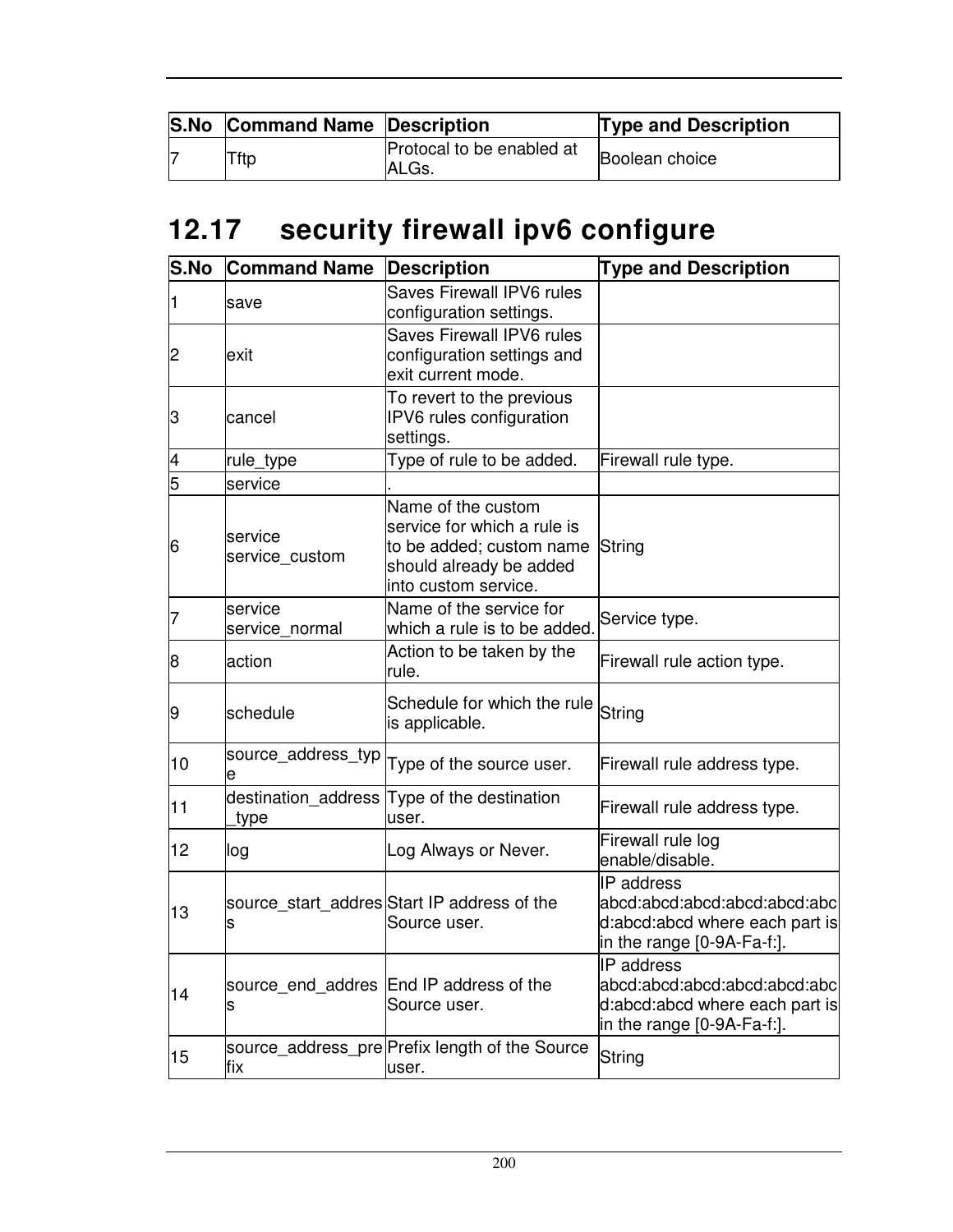|    | <b>S.No Command Name Description</b>               |                                                                   | <b>Type and Description</b>                                                                                          |
|----|----------------------------------------------------|-------------------------------------------------------------------|----------------------------------------------------------------------------------------------------------------------|
| 16 | ldress                                             | destination_start_ad Start IP address of the<br>Destination user. | <b>IP</b> address<br>abcd:abcd:abcd:abcd:abcd:abcl<br>d:abcd:abcd where each part is<br>in the range $[0-9A-Fa-f.].$ |
| 17 | ldress                                             | destination_end_ad End IP address of the<br>Destiation user.      | IP address<br>abcd:abcd:abcd:abcd:abcd:abc<br>d:abcd:abcd where each part is<br>$\ln$ the range $[0-9A-Fa-f.].$      |
| 18 | destination_address Prefix Length of the<br>prefix | Destination user.                                                 | String                                                                                                               |

# 12.18 security firewall ipv6 edit <row\_id>

| <b>S.No</b> | <b>Command Name</b>         | <b>Description</b>                                                                                                              | <b>Type and Description</b>                       |
|-------------|-----------------------------|---------------------------------------------------------------------------------------------------------------------------------|---------------------------------------------------|
|             | <row_id></row_id>           | <b>Firewall IPV6 rules</b><br>configuration mode.                                                                               | Unsigned integer                                  |
| 2           | save                        | Saves Firewall IPV6 rules<br>configuration settings.                                                                            |                                                   |
| З           | exit                        | <b>Saves Firewall IPV6 rules</b><br>configuration settings and<br>exit current mode.                                            |                                                   |
| 4           | cancel                      | To revert to the previous<br>IPV6 rules configuration<br>settings.                                                              |                                                   |
| 5           | rule_type                   | Type of rule to be added.                                                                                                       | firewall rule type                                |
| 6           | service                     |                                                                                                                                 |                                                   |
| 7           | service<br>service custom   | Name of the custom<br>service for which a rule is<br>to be added custom name<br>should already be added<br>into custom service. | String                                            |
| 8           | service<br>service normal   | Name of the service for<br>which a rule is to be added.                                                                         | Service type.                                     |
| 9           | laction                     | Action to be taken by the<br>rule.                                                                                              | Firewall rule action type.                        |
| 10          | schedule                    | Schedule for which the rule<br>is applicable.                                                                                   | String                                            |
| 11          | source_address_typ<br>e     | Type of the source user.                                                                                                        | Firewall rule address type.                       |
| 12          | destination address<br>type | Type of the destination<br>user.                                                                                                | Firewall rule address type.                       |
| 13          | log                         | Log Always or Never.                                                                                                            | Firewall rule log<br>enable/disable.              |
| 14          | source_start_addres<br>S    | Start IP of the Source user.                                                                                                    | <b>IP</b> address<br>abcd:abcd:abcd:abcd:abcd:abc |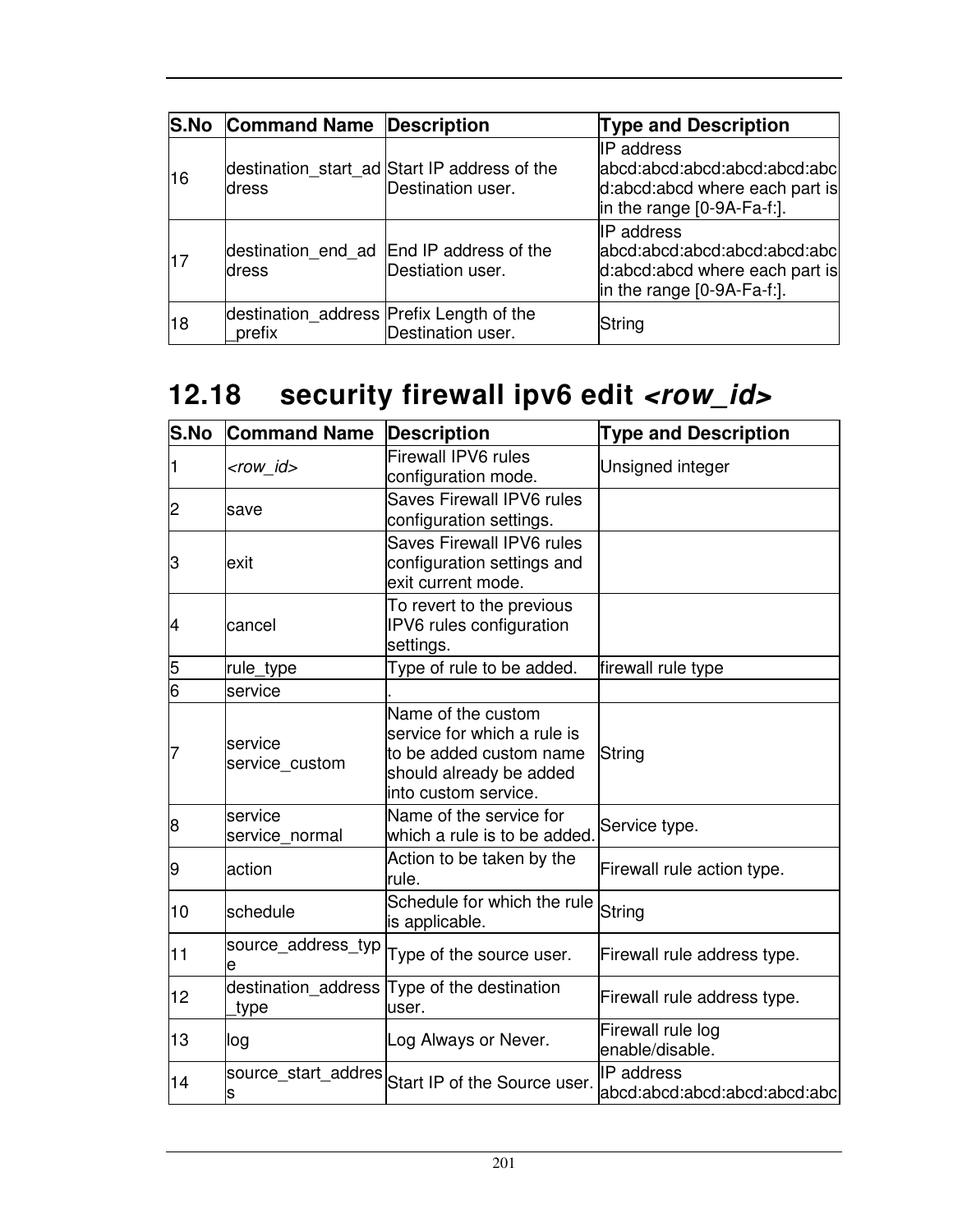| <b>S.No</b> | <b>Command Name Description</b>                    |                                                            | <b>Type and Description</b>                                                                                    |
|-------------|----------------------------------------------------|------------------------------------------------------------|----------------------------------------------------------------------------------------------------------------|
|             |                                                    |                                                            | d:abcd:abcd where each part is<br>in the range $[0-9A-Fa-f!]$                                                  |
| 15          | source end addres                                  | End IP of the Source user.                                 | IP address<br>abcd:abcd:abcd:abcd:abcd:abc<br>d:abcd:abcd where each part is<br>in the range $[0-9A-Fa-f!]$    |
| 16          | fix                                                | source_address_pre Prefix length of the Source<br>user.    | String.                                                                                                        |
| 17          | dress                                              | destination_start_ad Start IP of the Destination<br>luser. | IIP address<br>abcd:abcd:abcd:abcd:abcd:abcl<br>d:abcd:abcd where each part is<br>in the range [0-9A-Fa-f:]    |
| 18          | ldress                                             | destination_end_ad End IP of the Destiation<br>user.       | IIP address<br> abcd:abcd:abcd:abcd:abcd:abc <br>d:abcd:abcd where each part is<br>in the range $[0-9A-Fa-f!]$ |
| 19          | destination address Prefix Length of the<br>prefix | Destination user.                                          | String                                                                                                         |

## **12.19 security firewall ipv6 enable <row\_id>**

| <b>S.No Command Name Description</b> |                                         | <b>Type and Description</b> |
|--------------------------------------|-----------------------------------------|-----------------------------|
| $ <$ row id $>$                      | Enables selected Firewall<br>IPV6 rule. | Unsigned integer            |

#### **12.20 security firewall ipv6 disable <row\_id>**

| <b>S.No Command Name Description</b> |                                                                  | <b>Type and Description</b> |
|--------------------------------------|------------------------------------------------------------------|-----------------------------|
| $<$ row_id $>$                       | Disables selected Firewall Unsigned integer<br><b>IPV6 Rule.</b> |                             |

#### **12.21 security firewall ipv6 delete <row\_id>**

| <b>S.No Command Name Description</b> |                                                | <b>Type and Description</b> |
|--------------------------------------|------------------------------------------------|-----------------------------|
| <row id=""></row>                    | Deletes selected Firewall<br><b>IPV6 Rule.</b> | Unsigned integer            |

#### **12.22 security firewall ipv6 move <row\_id>**

| <b>S.No</b> | <b>Command Name Description</b> |                                               | <b>Type and Description</b>                                                 |
|-------------|---------------------------------|-----------------------------------------------|-----------------------------------------------------------------------------|
|             | $<$ row id $>$                  | <b>Firewall IPV6 Rule</b><br>reordering mode. | Row id(s) a,b,c where each<br>part is a valid rowid in the<br>range $[0-9]$ |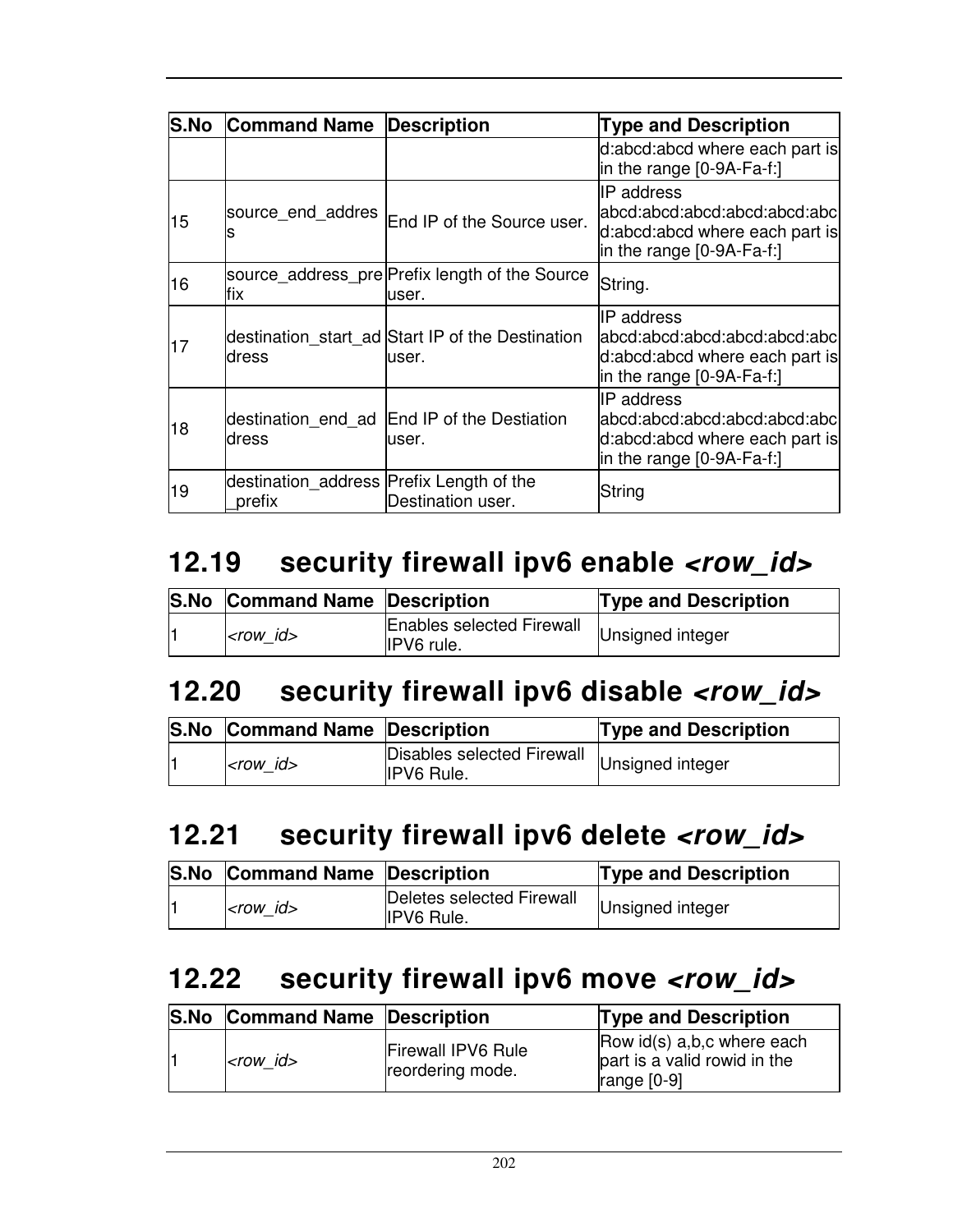|                | <b>S.No Command Name Description</b> |                                                                           | <b>Type and Description</b> |
|----------------|--------------------------------------|---------------------------------------------------------------------------|-----------------------------|
| $\overline{2}$ | <b>save</b>                          | Saves Firewall IPV6 rule<br>reordering settings.                          |                             |
| 13             | exit                                 | Saves Firewall IPV6 rule<br>reordering settings and exit<br>current mode. |                             |
| 14             | cancel                               | To revert to the previous<br>IPV6 rule reordering<br>settings.            |                             |
| 5              | position                             | New position for the rule.                                                | Unsigned integer            |

### **12.23 security firewall ipv6 default\_outbound\_policy <default\_outbound \_policy>**

| <b>S.No Command Name Description</b> |                                                                                                                           | <b>Type and Description</b> |
|--------------------------------------|---------------------------------------------------------------------------------------------------------------------------|-----------------------------|
| policy>                              | Firewall Settings, IPv6<br><default_outbound_ default="" outbound="" policy<br="">configuration mode.</default_outbound_> | Boolean choice              |

### **12.24 security ids configure**

|    | <b>S.No Command Name Description</b> |                                                               | <b>Type and Description</b> |
|----|--------------------------------------|---------------------------------------------------------------|-----------------------------|
|    | lsave                                | Saves IDS configuration<br>settings.                          |                             |
| l2 | exit                                 | Saves IDS configuration<br>settings and exit current<br>mode. |                             |
| IЗ | lcancel                              | To revert to the previous<br>IDS configuration settings.      |                             |
|    | lenable                              | Enables Intrusion detection Boolean choice<br>system.         |                             |
| 5  | intrusion log enabl<br>е             | Enables/Disables intrusion<br>logs.                           | Boolean choice              |

## **12.25 security session\_settings configure**

| <b>S.No Command Name Description</b> |                                                               | <b>Type and Description</b> |
|--------------------------------------|---------------------------------------------------------------|-----------------------------|
| <b>Save</b>                          | Saves security session<br>settings configuration<br>settings. |                             |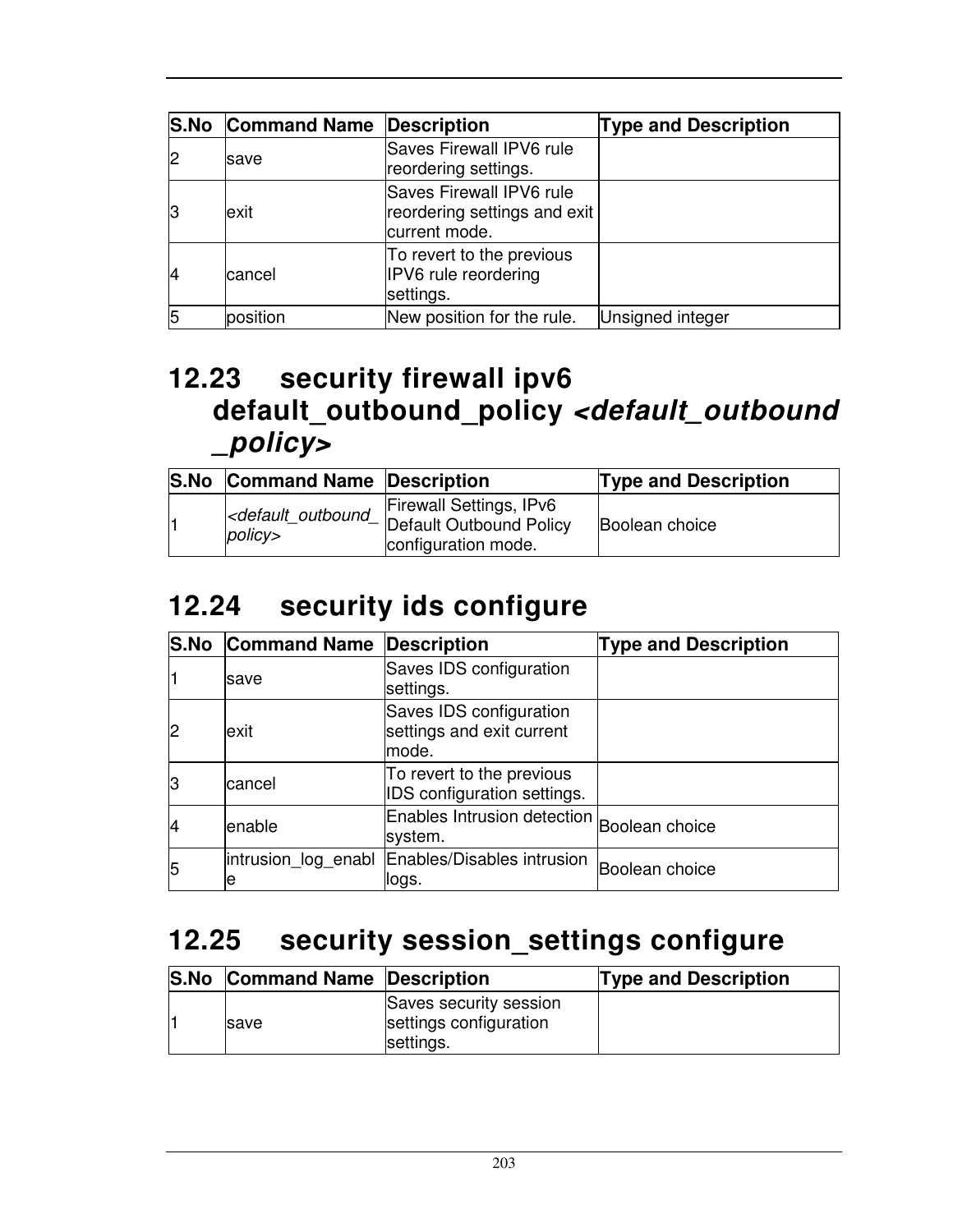| S.No | <b>Command Name</b>                           | Description                                                                | <b>Type and Description</b> |
|------|-----------------------------------------------|----------------------------------------------------------------------------|-----------------------------|
| 2    | exit                                          | Saves session settings<br>configuration settings and<br>exit current mode. |                             |
| З    | cancel                                        | To revert to the previous<br>session settings<br>configuration settings.   |                             |
|      | ssions                                        | max_unidentified_seMaximum Unidentified<br>Sessions.                       | Unsigned integer            |
| 5    | max_half_open_ses Maximum Half Open<br>lsions | Sessions.                                                                  | Unsigned integer            |
| 16   | tcp_session_timeout   United                  | <b>TCP Session Timeout</b>                                                 | Unsigned integer            |
|      |                                               | udp_session_timeou UDP Session Timeout<br>Duration.                        | Unsigned integer            |
| 18   | other_session_time<br>lout                    | <b>Other Session Timeout</b><br>Duration.                                  | Unsigned integer            |
| 9    | tcp_session_cleanu<br>p latency               | <b>TCP Session Cleanup</b><br>Latency.                                     | Unsigned integer            |

# **12.26 security schedules add**

| S.No | <b>Command Name</b> | <b>Description</b>                                                            | <b>Type and Description</b> |
|------|---------------------|-------------------------------------------------------------------------------|-----------------------------|
|      | save                | Saves schedules<br>configuration settings.                                    |                             |
| 2    | exit                | Saves schedules<br>configuration settings and<br>exit current mode.           |                             |
| З    | cancel              | To revert to the previous<br>schedules configuration<br>settings.             |                             |
| 14   | name                | Name of the schedule for<br>which a rule is to be added.                      | String                      |
| 5    | days                | The days when the<br>schedule is active.                                      |                             |
| 6    | days all            | The schedule applies to all<br>days. This option is the<br>default selection. | Boolean choice              |
| 7    | days monday         | Checks the box for each<br>day to include in this<br>schedule.                | Boolean choice              |
| 8    | days tuesday        | Checks the box for each<br>day to include in this<br>schedule.                | lBoolean choice             |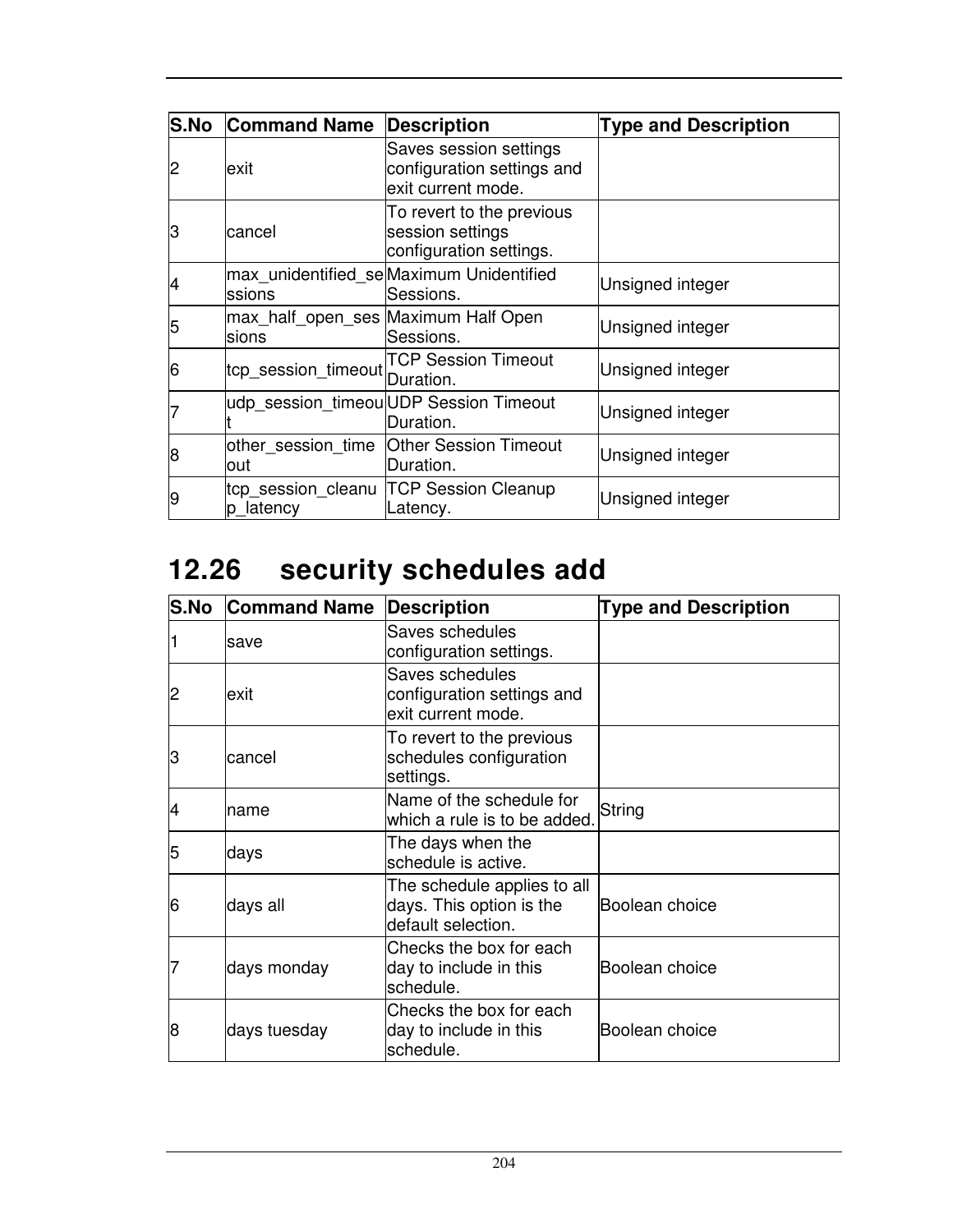| S.No | <b>Command Name</b>           | <b>Description</b>                                             | <b>Type and Description</b>        |
|------|-------------------------------|----------------------------------------------------------------|------------------------------------|
| 9    | days wednesday                | Checks the box for each<br>day to include in this<br>schedule. | Boolean choice                     |
| 10   | days thursday                 | Checks the box for each<br>day to include in this<br>schedule. | Boolean choice                     |
| 11   | days friday                   | Checks the box for each<br>day to include in this<br>schedule. | Boolean choice                     |
| 12   | days saturday                 | Checks the box for each<br>day to include in this<br>schedule. | Boolean choice                     |
| 13   | days sunday                   | Checks the box for each<br>day to include in this<br>schedule. | Boolean choice                     |
| 14   | time_of_day                   | Scheduled time of day.                                         |                                    |
| 15   | time_of_day<br>all enable     | Selects type of schedule<br>activation for time of the<br>day. | Boolean choice                     |
| 16   | time_of_day start             | The start time for the<br>schedule.                            |                                    |
| 17   | time_of_day start<br>mins     | <b>Minutes</b>                                                 | Minute in the format MM(00-<br>59) |
| 18   | time_of_day start<br>hours    | <b>Hours</b>                                                   | Schedule time unit type.           |
| 19   | time_of_day start<br>meridiem | meridiem                                                       | Schedule Meridiem Types.           |
| 20   | time_of_day end               | The end time for the<br>schedule.                              |                                    |
| 21   | time_of_day end<br>mins       | <b>Minutes</b>                                                 | Minute in the format MM(00-<br>59) |
| 22   | time_of_day end<br>hours      | <b>Hours</b>                                                   | Schedule time unit type.           |
| 23   | time_of_day end<br>meridiem   | meridiem                                                       | Schedule Meridiem Types.           |

# 12.27 security schedules edit <row\_id>

|    | <b>S.No Command Name Description</b> |                                            | <b>Type and Description</b> |
|----|--------------------------------------|--------------------------------------------|-----------------------------|
|    | $<$ row id $>$                       | Schedules configuration<br>lmode.          | Unsigned integer            |
| 12 | <b>save</b>                          | Saves schedules<br>configuration settings. |                             |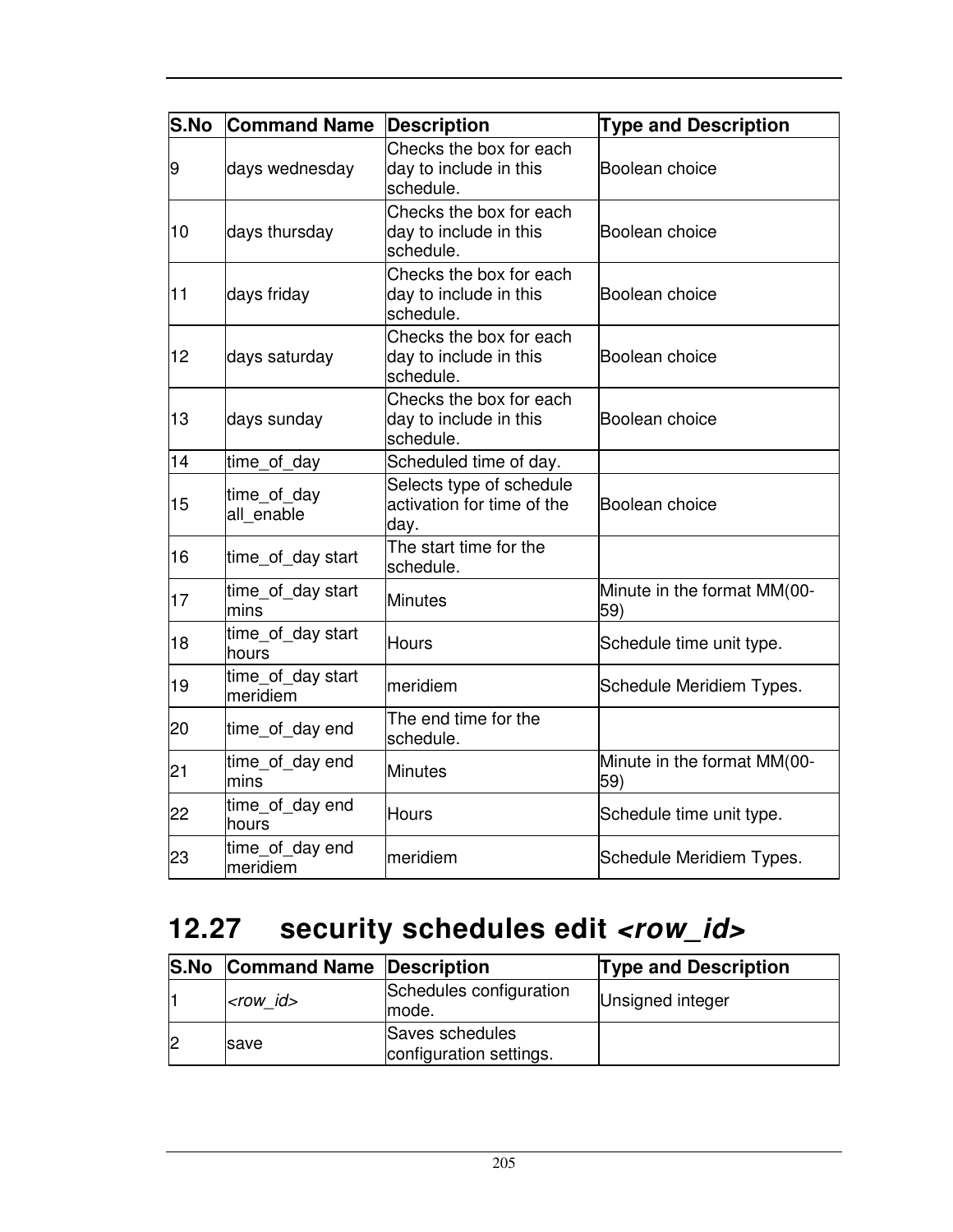| S.No | <b>Command Name</b>        | <b>Description</b>                                                                | <b>Type and Description</b>         |
|------|----------------------------|-----------------------------------------------------------------------------------|-------------------------------------|
| З    | exit                       | Saves schedules<br>configuration settings and<br>exit current mode.               |                                     |
| 4    | cancel                     | To revert to the previous<br>schedules configuration<br>settings.                 |                                     |
| 5    | name                       | Name of the schedule for<br>which a rule is to be added                           | String                              |
| 6    | days                       | The days when the<br>schedule is active.                                          |                                     |
|      | days all                   | The schedule applies to all<br>days. This option is the<br>default selection.     | Boolean choice                      |
| 8    | days monday                | Checks the box for each<br>day to include in this<br>schedule.                    | Boolean choice                      |
| 9    | days tuesday               | Checks the box for each<br>day to include in this<br>schedule.                    | Boolean choice                      |
| 10   | days wednesday             | Checks the box for each<br>day to include in this<br>schedule.                    | Boolean choice                      |
| 11   | days thursday              | Checks the box for each<br>day to include in this<br>schedule.                    | Boolean choice                      |
| 12   | days friday                | Checks the box for each<br>day to include in this<br>schedule.                    | Boolean choice                      |
| 13   | days saturday              | Checks the box for each<br>day to include in this<br>schedule.                    | Boolean choice                      |
| 14   | days sunday                | Checks the box for each<br>day to include in this<br>schedule.                    | Boolean choice                      |
| 15   | time_of_day                | Scheduled time of day.                                                            |                                     |
| 16   | time_of_day<br>all_enable  | Selects the type of<br>schedule activation for time Boolean choice<br>of the day. |                                     |
| 17   | time_of_day start          | The start time for the<br>schedule.                                               |                                     |
| 18   | time_of_day start<br>mins  | Minutes                                                                           | Minute in the format MM(00-<br>59). |
| 19   | time_of_day start<br>hours | <b>Hours</b>                                                                      | Schedule time unit type.            |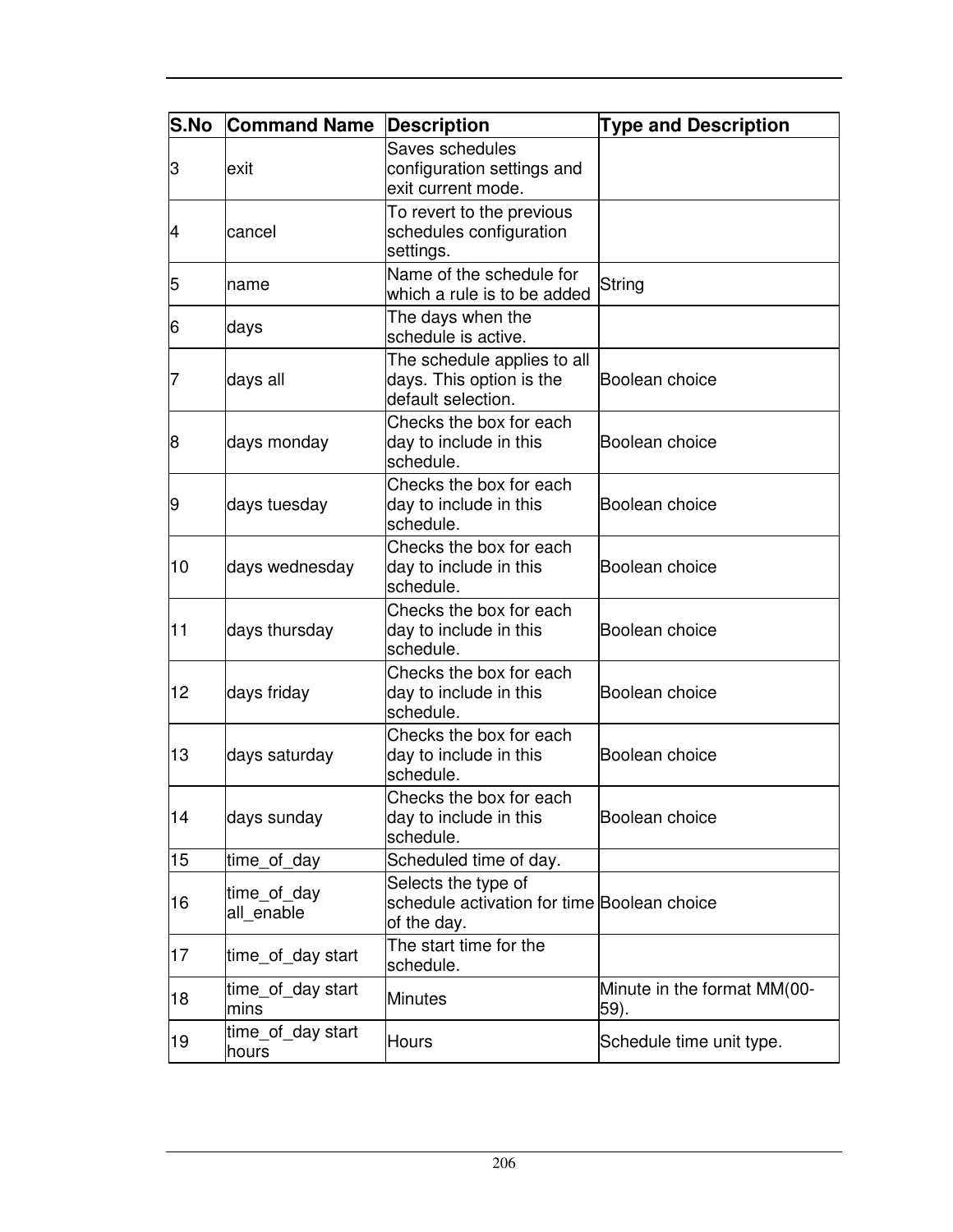| <b>S.No</b> | <b>Command Name</b>           | <b>Description</b>               | <b>Type and Description</b>          |
|-------------|-------------------------------|----------------------------------|--------------------------------------|
| 20          | time of day start<br>meridiem | meridiem                         | Schedule Meridiem Types.             |
| 21          | time_of_day end               | The end time for the<br>schedule |                                      |
| 22          | time_of_day end<br>lmins      | minutes                          | Minute in the format MM (00-<br>59). |
| 23          | time_of_day end<br>lhours     | <b>hours</b>                     | Schedule time unit type.             |
| 24          | time_of_day end<br>meridiem   | meridiem                         | Schedule Meridiem Types.             |

# **12.28 security schedules delete <row\_id>**

|    | <b>S.No Command Name Description</b> |                                                | <b>Type and Description</b> |
|----|--------------------------------------|------------------------------------------------|-----------------------------|
| I1 | $<$ row id $>$                       | Deletes the selected<br>schedule or schedules. | Unsigned integer            |

## **12.29 security firewall smtpAlg configure**

|    | <b>S.No Command Name</b> | Description                                                       | <b>Type and Description</b> |
|----|--------------------------|-------------------------------------------------------------------|-----------------------------|
|    | Save                     | Saves SmtpAlg<br>configuration settings.                          |                             |
| 2  | Exit                     | Saves SmtpAlg<br>configuration settings and<br>exit current mode. |                             |
| 13 | cancel                   | To revert to the previous<br>SmtpAlg configuration<br>settings.   |                             |
| 4  | smtp_Alg_Status          | Enables/disables SmtpAlg<br>status.                               | Boolean choice              |
| 5  | port                     | Sets the port you want to<br>use for Smtp Alg.                    | Unsigned integer            |

### **12.30 security firewall smtpAlg approvedMailId add**

| <b>S.No Command Name Description</b> |                                                                          | <b>Type and Description</b> |
|--------------------------------------|--------------------------------------------------------------------------|-----------------------------|
| <b>Save</b>                          | Saves ApprovedMailld<br>configuration settings.                          |                             |
| lexit                                | Saves ApprovedMailld<br>configuration settings and<br>exit current mode. |                             |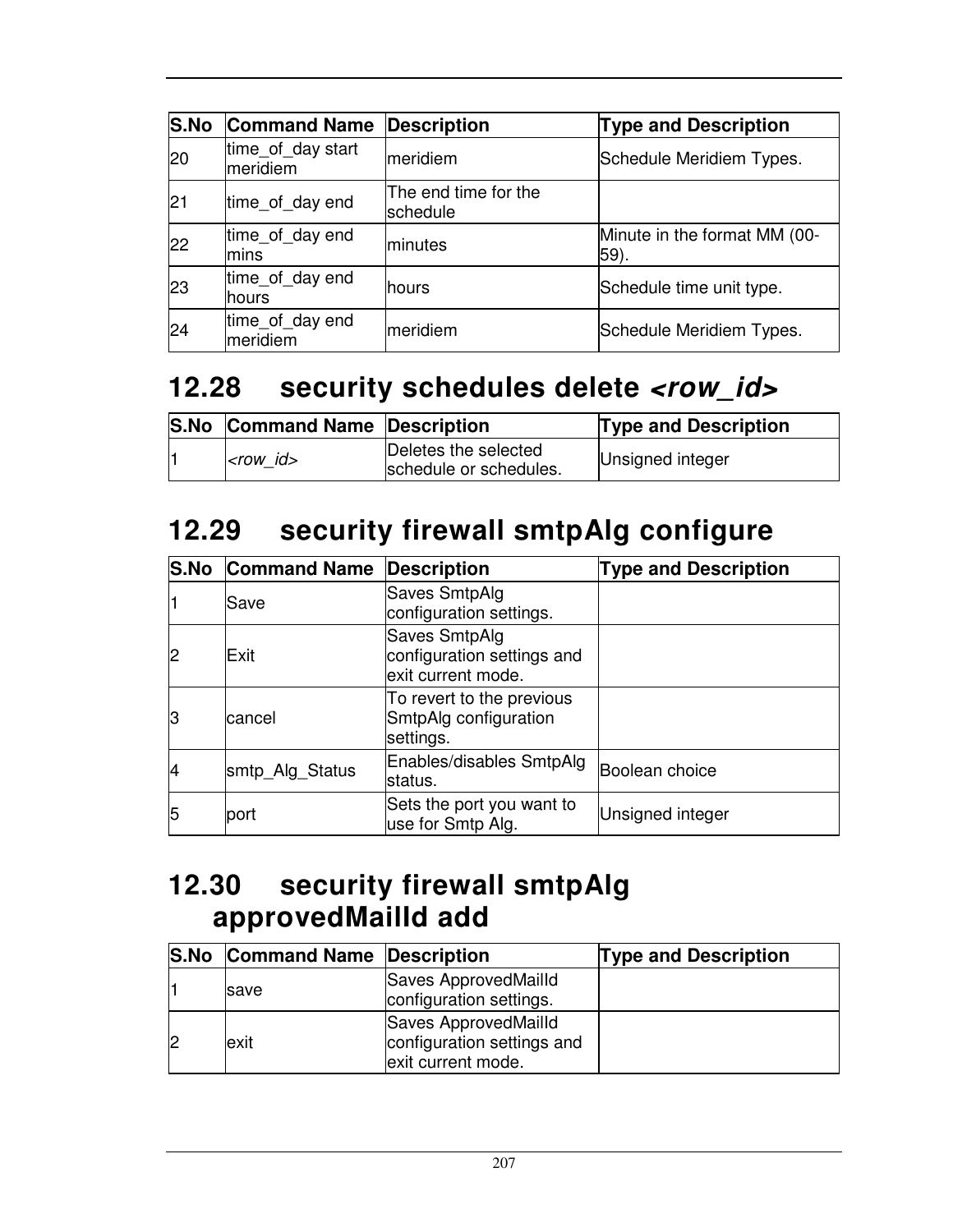| <b>S.No Command Name Description</b> |                                                                        | <b>Type and Description</b> |
|--------------------------------------|------------------------------------------------------------------------|-----------------------------|
| cancel                               | To revert to the previous<br>ApprovedMailld<br>configuration settings. |                             |
| approved Mail Id                     | Approved Mail Id                                                       | String                      |

# **12.31 security firewall smtpAlg approvedMailId edit <row\_id>**

|    | <b>S.No Command Name Description</b> |                                                                                 | <b>Type and Description</b> |
|----|--------------------------------------|---------------------------------------------------------------------------------|-----------------------------|
|    | $<$ row id $>$                       | It allows to edit an<br>approved Mailld.                                        | Unsigned integer            |
|    | <b>save</b>                          | Saves ApprovedMailld<br>configuration settings.                                 |                             |
| lЗ | exit                                 | <b>Saves ApprovedMailld</b><br>configuration settings and<br>exit current mode. |                             |
| 14 | cancel                               | To revert to the previous<br>ApprovedMailld<br>configuration settings.          |                             |
| 5  | approved Mail Id                     | Approved Mail Id                                                                | String                      |

### **12.32 security firewall smtpAlg approvedMailId delete <row\_id>**

| <b>S.No Command Name Description</b> |                                             | <b>Type and Description</b> |
|--------------------------------------|---------------------------------------------|-----------------------------|
| $<$ row id $>$                       | It allows to delete an<br>lapproved Mailld. | Unsigned integer            |

#### **12.33 security firewall smtpAlg blockedMailId add**

|    | <b>S.No Command Name Description</b> |                                                                              | <b>Type and Description</b> |
|----|--------------------------------------|------------------------------------------------------------------------------|-----------------------------|
|    | save                                 | Saves BlockedMailld<br>configuration settings.                               |                             |
| l2 | exit                                 | Saves BlockedMailld<br>configuration settings and<br>exit current mode.      |                             |
| lЗ | lcancel                              | To revert to the previous<br><b>BlockedMailld configuration</b><br>settings. |                             |
|    | blocked Mail Id                      | <b>Blocked Mail Id</b>                                                       | String                      |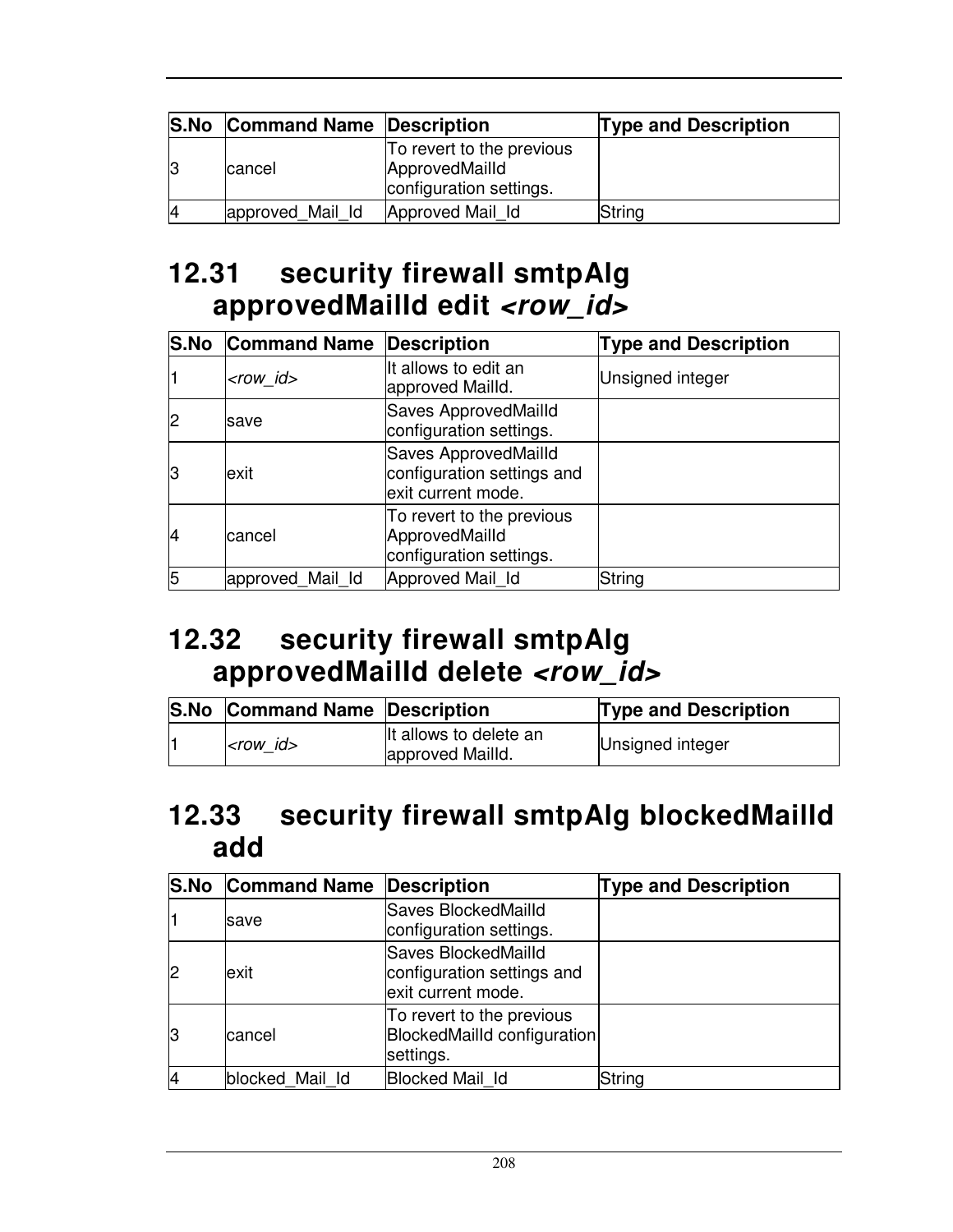## **12.34 security firewall smtpAlg blockedMailId**  edit <row\_id>

|    | <b>S.No Command Name</b> | <b>Description</b>                                                      | <b>Type and Description</b> |
|----|--------------------------|-------------------------------------------------------------------------|-----------------------------|
|    | <row_id></row_id>        | It allows to edit a blocked<br>Mailld.                                  | Unsigned integer            |
| 2  | save                     | Saves BlockedMailld<br>configuration settings.                          |                             |
| 13 | lexit                    | Saves BlockedMailld<br>configuration settings and<br>exit current mode. |                             |
| 14 | cancel                   | To revert to the previous<br>BlockedMailld configuration<br>settings.   |                             |
| 5  | blocked Mail Id          | <b>Blocked Mail Id</b>                                                  | String                      |

#### **12.35 security firewall smtpAlg blockedMailId delete <row\_id>**

| <b>S.No Command Name Description</b> |                                                            | <b>Type and Description</b> |
|--------------------------------------|------------------------------------------------------------|-----------------------------|
| $ <$ row id $>$                      | Ilt allows to delete a blocked Unsigned integer<br>Mailld. |                             |

## **12.36 security firewall smtpAlg subjectList add**

|    | <b>S.No Command Name Description</b> |                                                                       | <b>Type and Description</b> |
|----|--------------------------------------|-----------------------------------------------------------------------|-----------------------------|
|    | save                                 | Saves subjectList<br>configuration settings.                          |                             |
| 12 | exit                                 | Saves subjectList<br>configuration settings and<br>exit current mode. |                             |
| lЗ | cancel                               | To revert to the previous<br>subjectList configuration<br>settings.   |                             |
|    | subject                              | Subject in the Mail_Id.                                               | <b>String</b>               |
| 5  | mail Id                              | Enter the Mail Id.                                                    | <b>String</b>               |
| 6  | action                               | Action Allow/Block.                                                   | Boolean choice              |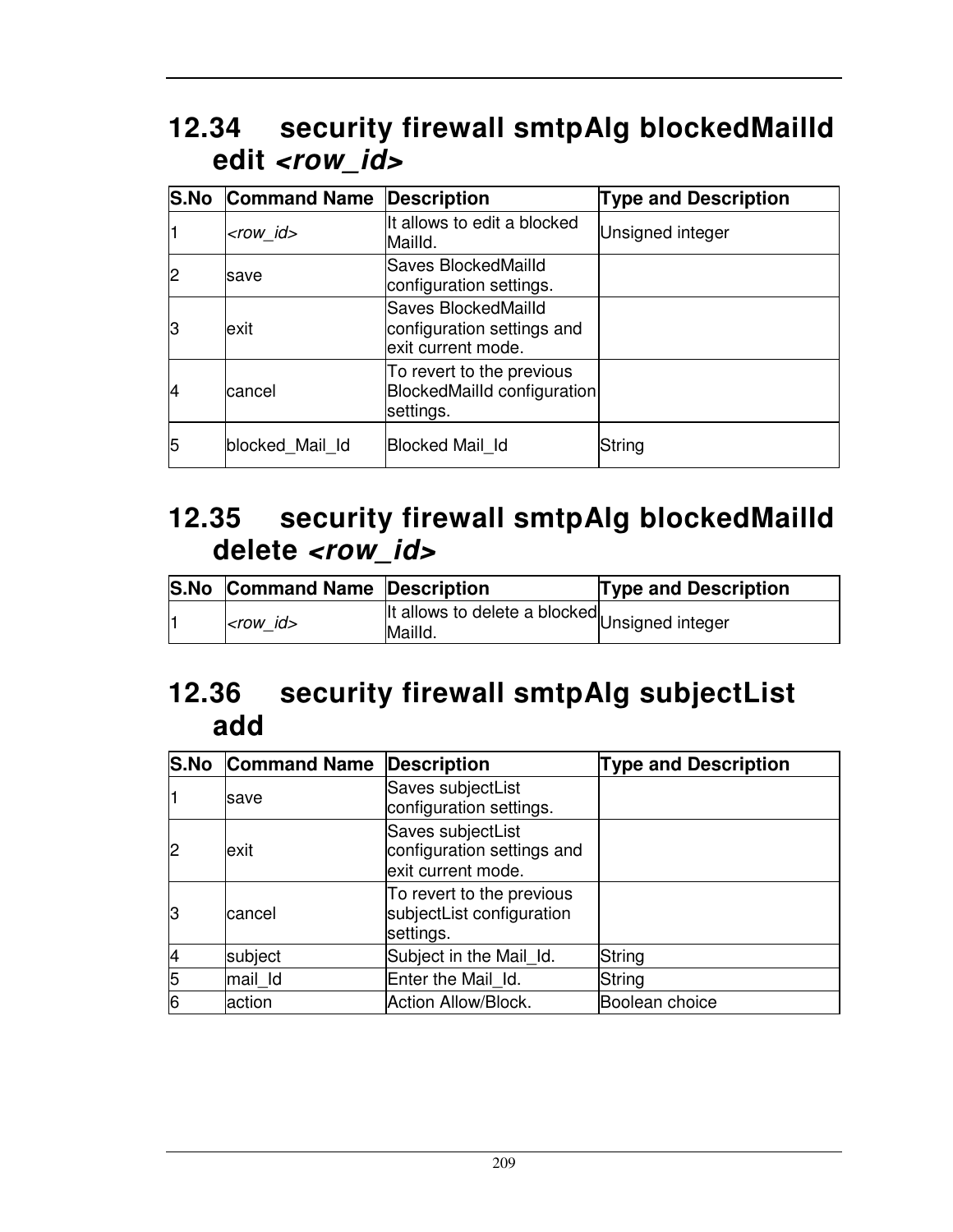## **12.37 security firewall smtpAlg subjectList**  edit <row\_id>

|                | <b>S.No Command Name</b> | <b>Description</b>                                                    | <b>Type and Description</b> |
|----------------|--------------------------|-----------------------------------------------------------------------|-----------------------------|
|                | $<$ row id $>$           | It allows to edit subject with Unsigned integer<br>Mailld and action. |                             |
|                | save                     | Saves subjectList<br>configuration settings.                          |                             |
| lЗ             | exit                     | Saves subjectList<br>configuration settings and<br>exit current mode. |                             |
| 14             | cancel                   | To revert to the previous<br>subjectList configuration<br>settings.   |                             |
| $\overline{5}$ | subject                  | Subject in the Mail Id.                                               | <b>String</b>               |
| 6              | mail Id                  | Enter the Mail Id.                                                    | String                      |
|                | action                   | Action Allow/Block.                                                   | Boolean choice              |

#### **12.38 security firewall smtpAlg subjectList delete <row\_id>**

| <b>S.No Command Name Description</b> |                                           | <b>Type and Description</b> |
|--------------------------------------|-------------------------------------------|-----------------------------|
| $<$ row id $>$                       | It allows to delete the<br>configuration. | Unsigned integer            |

## **12.39 security mac\_filter configure**

|    | <b>S.No Command Name</b> | Description                                                          | <b>Type and Description</b>    |
|----|--------------------------|----------------------------------------------------------------------|--------------------------------|
|    | lsave                    | Saves mac filter<br>configuration settings.                          |                                |
| 2  | exit                     | Saves mac filter<br>configuration settings and<br>exit current mode. |                                |
| 13 | cancel                   | To revert to the previous<br>mac filter configuration<br>settings.   |                                |
| 14 | lenable                  | Enables/Disables the mac<br>filter status.                           | Boolean choice                 |
| 5  | policy                   | Sets the mac address<br>policy.                                      | Policy type for mac addresses. |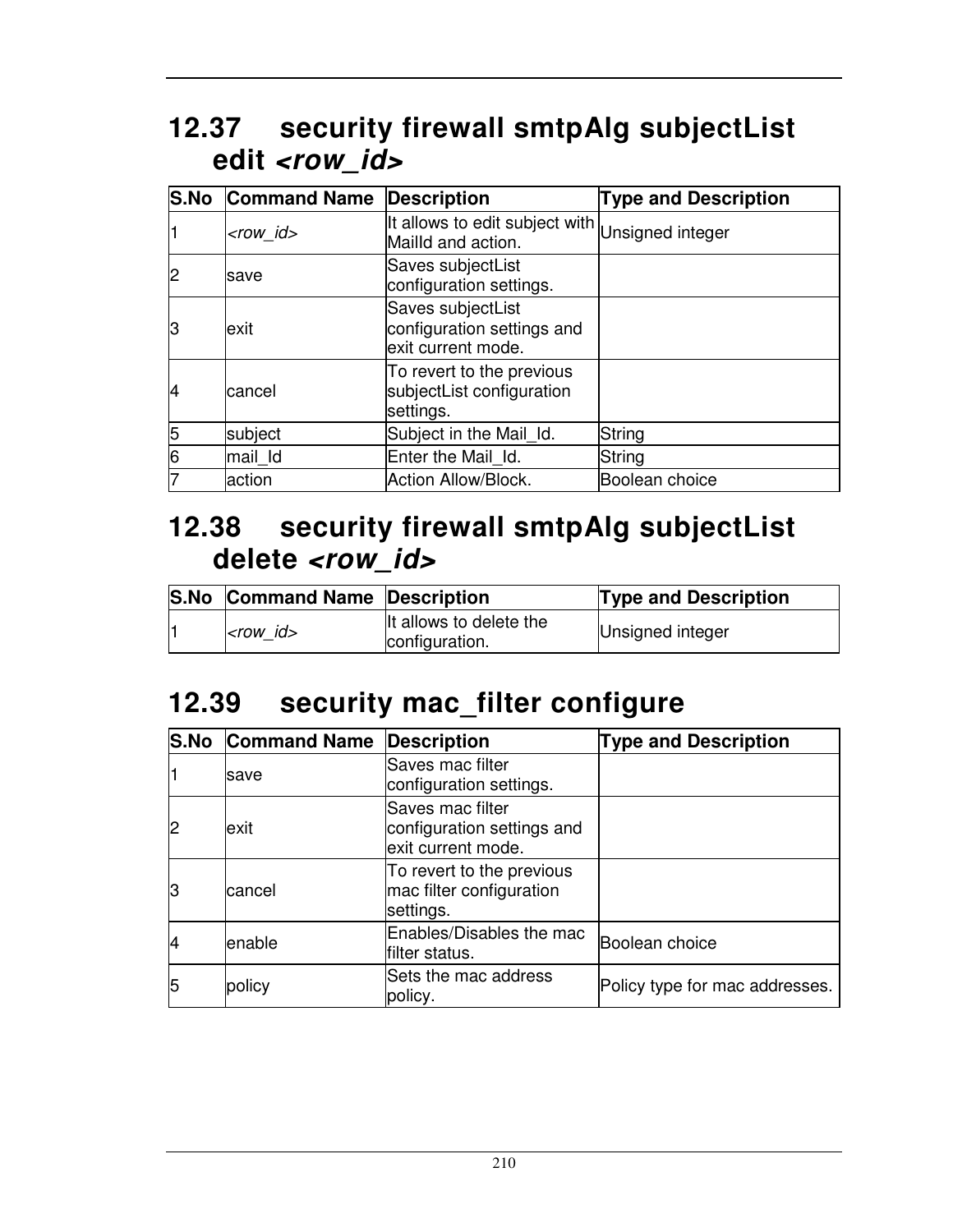# **12.40 security mac\_filter source add**

|    | <b>S.No Command Name Description</b> |                                                                             | <b>Type and Description</b>                                               |
|----|--------------------------------------|-----------------------------------------------------------------------------|---------------------------------------------------------------------------|
|    | lsave                                | Saves source mac filter<br>configuration settings.                          |                                                                           |
|    | exit                                 | Saves source mac filter<br>configuration settings and<br>exit current mode. |                                                                           |
|    | lcancel                              | To revert to the previous<br>source mac filter<br>configuration settings.   |                                                                           |
| 14 | address                              | Enter mac address to<br>which the policies will be<br>applied.              | MAC address<br>AA:BB:CC:DD:EE:FF where<br>each part is in the range 00-FF |

#### **12.41 security mac\_filter source edit <row\_id>**

|    | <b>S.No Command Name</b> | <b>Description</b>                                                          | <b>Type and Description</b>                                                      |
|----|--------------------------|-----------------------------------------------------------------------------|----------------------------------------------------------------------------------|
|    | $<$ row id $>$           | <b>Source Mac Filter</b><br>configuration mode.                             | Unsigned integer                                                                 |
| 2  | save                     | Saves source mac filter<br>configuration settings.                          |                                                                                  |
| 13 | exit                     | Saves source mac filter<br>configuration settings and<br>exit current mode. |                                                                                  |
| 14 | cancel                   | To revert to the previous<br>Isource mac filter<br>configuration settings.  |                                                                                  |
| 5  | address                  | Enter mac address to<br>which policies will be<br>applied.                  | <b>MAC</b> address<br>AA:BB:CC:DD:EE:FF where<br>each part is in the range 00-FF |

#### **12.42 security mac\_filter source delete <row\_id>**

| <b>S.No Command Name Description</b> |                                                             | <b>Type and Description</b> |
|--------------------------------------|-------------------------------------------------------------|-----------------------------|
| $ $ <i><row id=""></row></i>         | Deletes the selected<br>Source Mac Filter<br>configuration. | Unsigned integer            |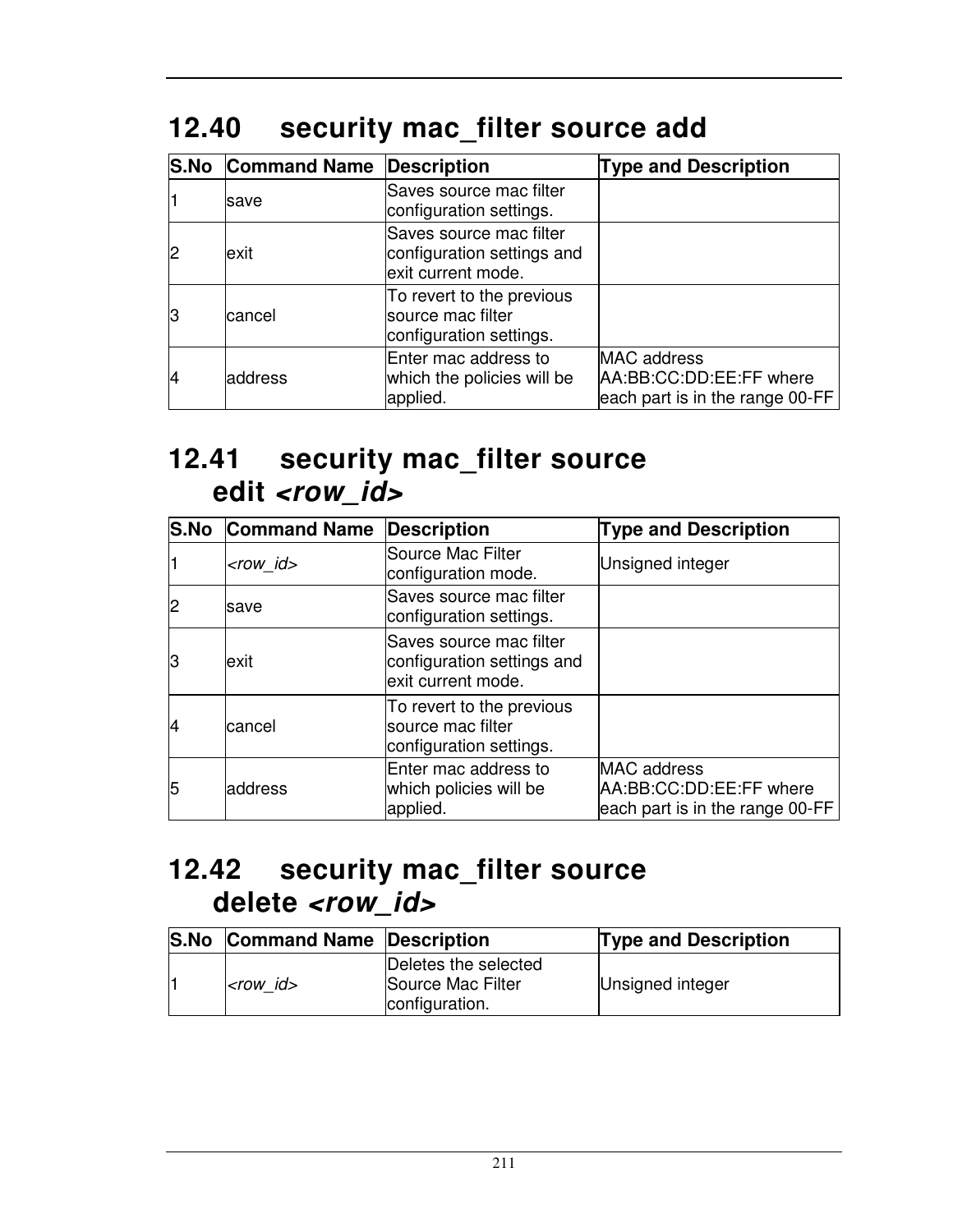# **12.43 security ip\_or\_mac\_binding add**

|    | <b>S.No Command Name</b> | <b>Description</b>                                                       | <b>Type and Description</b>                                                      |
|----|--------------------------|--------------------------------------------------------------------------|----------------------------------------------------------------------------------|
|    | save                     | Saves ip mac binding<br>configuration settings.                          |                                                                                  |
| 2  | lexit                    | Saves ip mac binding<br>configuration settings and<br>exit current mode. |                                                                                  |
| IЗ | cancel                   | To revert to the previous<br>ip mac binding<br>configuration settings.   |                                                                                  |
|    | computer_name            | Specifies a unique name<br>for this rule.                                | String                                                                           |
| 5  | mac_address              | Enter mac address to<br>which policies will be<br>applied.               | <b>MAC</b> address<br>AA:BB:CC:DD:EE:FF where<br>each part is in the range 00-FF |
| 6  | ip address               | Enter ip address to which<br>policies will be applied.                   | <b>IP</b> address<br>AAA.BBB.CCC.DDD where<br>each part is in the range 0-255    |
|    | log dropped packets      | Specifies logging option<br>for this rule.                               | Boolean choice                                                                   |

#### **12.44 security ip\_or\_mac\_binding edit <row\_id>**

| <b>S.No</b> | <b>Command Name</b> | <b>Description</b>                                                       | <b>Type and Description</b>                                                      |
|-------------|---------------------|--------------------------------------------------------------------------|----------------------------------------------------------------------------------|
|             | <row_id></row_id>   | Ip/mac binding<br>configuration mode.                                    | Unsigned integer                                                                 |
|             | save                | Saves ip mac binding<br>configuration settings.                          |                                                                                  |
| 3           | lexit               | Saves ip mac binding<br>configuration settings and<br>exit current mode. |                                                                                  |
|             | cancel              | To revert to the previous ip<br>mac binding configuration<br>settings.   |                                                                                  |
| 5           | computer_name       | Specifies a unique name<br>for this rule.                                | String                                                                           |
| 6           | mac_address         | Enter mac address to<br>which policies will be<br>applied.               | <b>MAC</b> address<br>AA:BB:CC:DD:EE:FF where<br>each part is in the range 00-FF |
|             | ip_address          | Enter ip address to which<br>policies will be applied.                   | <b>IP</b> address<br>AAA.BBB.CCC.DDD where<br>each part is in the range 0-255    |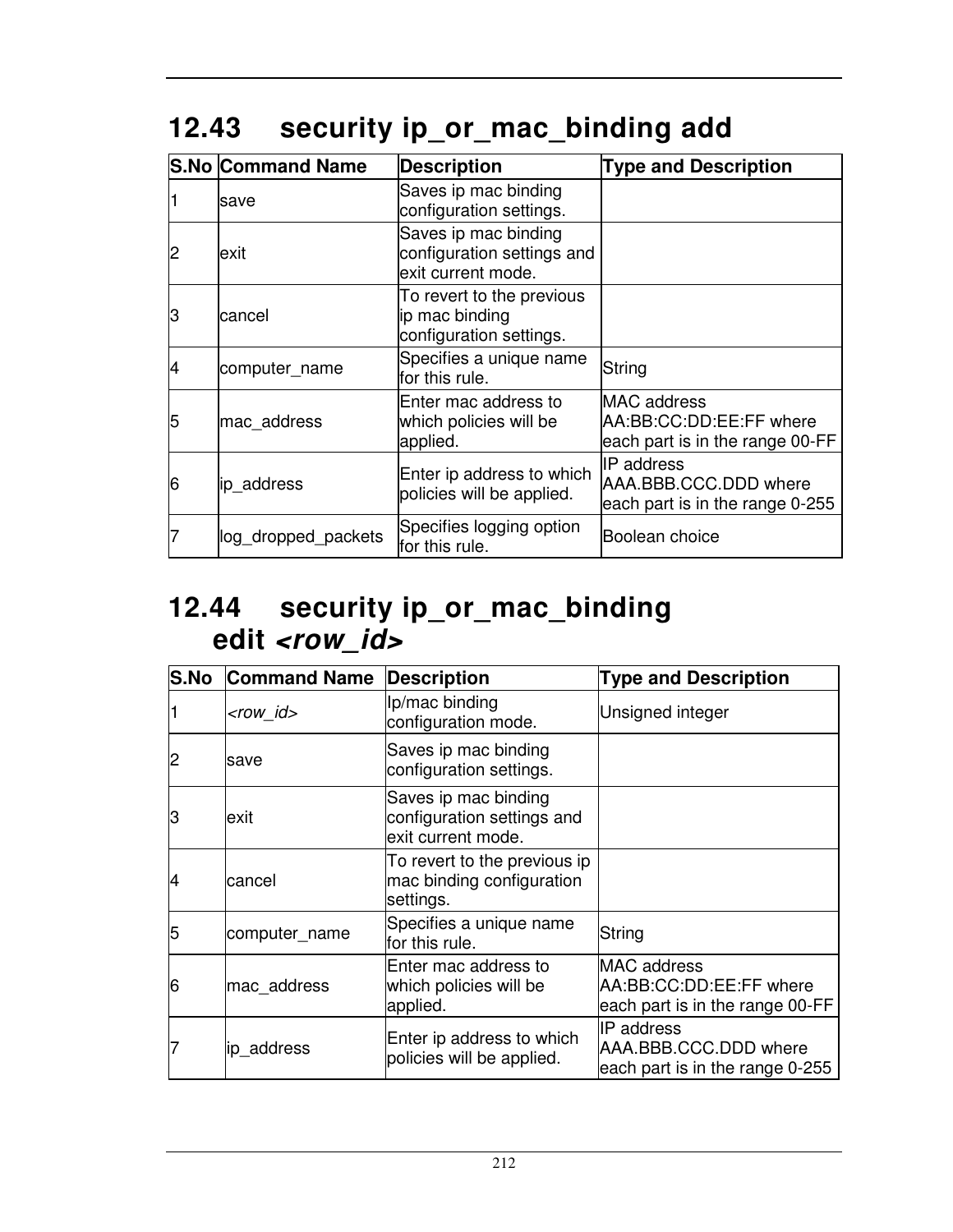|                | <b>S.No Command Name Description</b> |                                                                              | <b>Type and Description</b> |
|----------------|--------------------------------------|------------------------------------------------------------------------------|-----------------------------|
| $\overline{8}$ |                                      | log_dropped_packet Specifies logging option for Boolean choice<br>this rule. |                             |

### **12.45 security ip\_or\_mac\_binding delete <row\_id>**

| <b>S.No Command Name Description</b> |                                                                        | <b>Type and Description</b> |
|--------------------------------------|------------------------------------------------------------------------|-----------------------------|
| krow id>                             | Deletes the selected ip/mac Unsigned integer<br>binding configuration. |                             |

### **12.46 security firewall vpn\_passthrough configure**

| <b>S.No</b> | <b>Command Name</b> | <b>Description</b>                                                             | <b>Type and Description</b> |
|-------------|---------------------|--------------------------------------------------------------------------------|-----------------------------|
|             | save                | Saves VPN Passthrough<br>configuration settings.                               |                             |
| 12          | exit                | Saves VPN Passthrough<br>configuration settings and<br>exit current mode.      |                             |
| lЗ          | cancel              | To revert to the previous<br><b>VPN Passthrough</b><br>configuration settings. |                             |
| 14          | lipsec_enable       | <b>Enables or DisablesIPSEC</b><br>Passthrough.                                | Boolean choice              |
| 5           | pptp_enable         | <b>Enables or DisablesPPTP</b><br>Passthrough.                                 | Boolean choice              |
| 6           | I2tp_enable         | <b>Enables or DisablesL2TP</b><br>Passthrough.                                 | Boolean choice              |

#### 12.47 security webAccess status <status>

| S.No Command Name Description |                                       | <b>Type and Description</b> |
|-------------------------------|---------------------------------------|-----------------------------|
| $\leq$ status>                | Security webAccess status. WPS status |                             |

#### **12.48 security webAccess add**

| <b>S.No Command Name Description</b> |                                      | <b>Type and Description</b> |
|--------------------------------------|--------------------------------------|-----------------------------|
| <b>Save</b>                          | Security webAccess<br>configuration. |                             |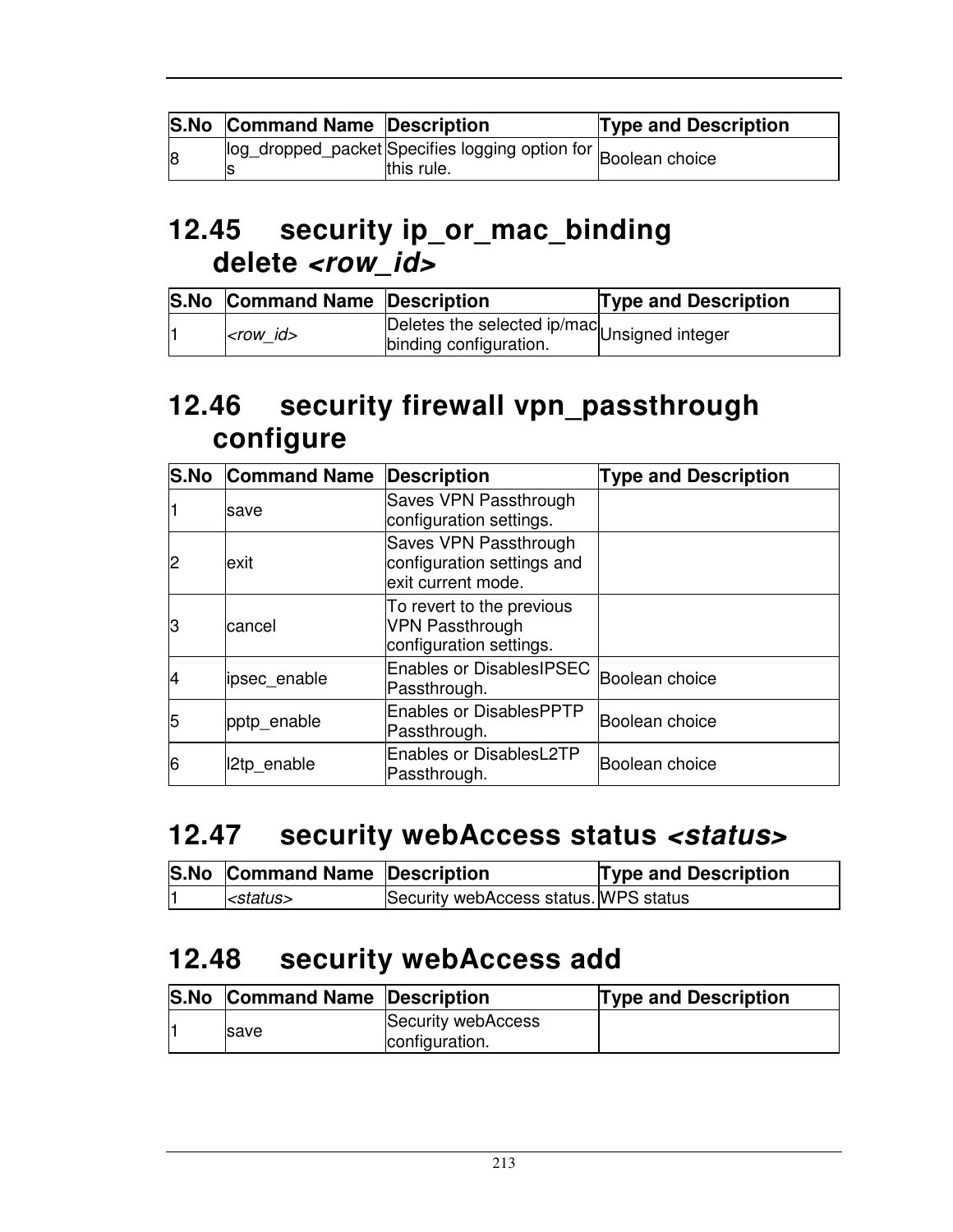|    | <b>S.No Command Name</b> | <b>Description</b>                                                        | <b>Type and Description</b>                                             |
|----|--------------------------|---------------------------------------------------------------------------|-------------------------------------------------------------------------|
| 12 | exit                     | Saves webAccess rules<br>configuration settings and<br>exit current mode. |                                                                         |
| lЗ | cancel                   | To revert to the previous<br>webAccess rules<br>configuration settings.   |                                                                         |
|    | Iname                    | Name                                                                      | String                                                                  |
| 5  | accessType               | AcessType                                                                 | Access Type for web access<br>filter                                    |
| 6  | <b>lipAddr</b>           | <b>IpAddr</b>                                                             | IIP address<br>AAA.BBB.CCC.DDD where<br>each part is in the range 0-255 |
|    | vlanid                   | Vlanid                                                                    | Number in the range 1-4095                                              |

### 12.49 security webAccess edit <row\_id>

| <b>S.No</b> | <b>Command Name</b> | <b>Description</b>                                                        | <b>Type and Description</b>                                            |
|-------------|---------------------|---------------------------------------------------------------------------|------------------------------------------------------------------------|
|             | <row_id></row_id>   | Security webAccess edit                                                   | <b>Unsigned integer</b>                                                |
|             | save                | <b>Security webAccess</b><br>configuration.                               |                                                                        |
| З           | lexit               | Saves webAccess rules<br>configuration settings and<br>exit current mode. |                                                                        |
| 4           | lcancel             | To revert to the previous<br>webAccess rules<br>configuration settings.   |                                                                        |
| 5           | Iname               | Name                                                                      | String                                                                 |
| 16          | accessType          | AcessType                                                                 | Access Type for web access<br>filter                                   |
|             | <b>lipAddr</b>      | <b>IpAddr</b>                                                             | IP address<br>AAA.BBB.CCC.DDD where<br>each part is in the range 0-255 |
| 8           | vlanid              | VlanId                                                                    | Number in the range 1-4095                                             |

# 12.50 security webAccess delete <row\_id>

| <b>S.No Command Name Description</b> |                                            | <b>Type and Description</b> |
|--------------------------------------|--------------------------------------------|-----------------------------|
| $<$ row id $>$                       | Security webAccess delete Unsigned integer |                             |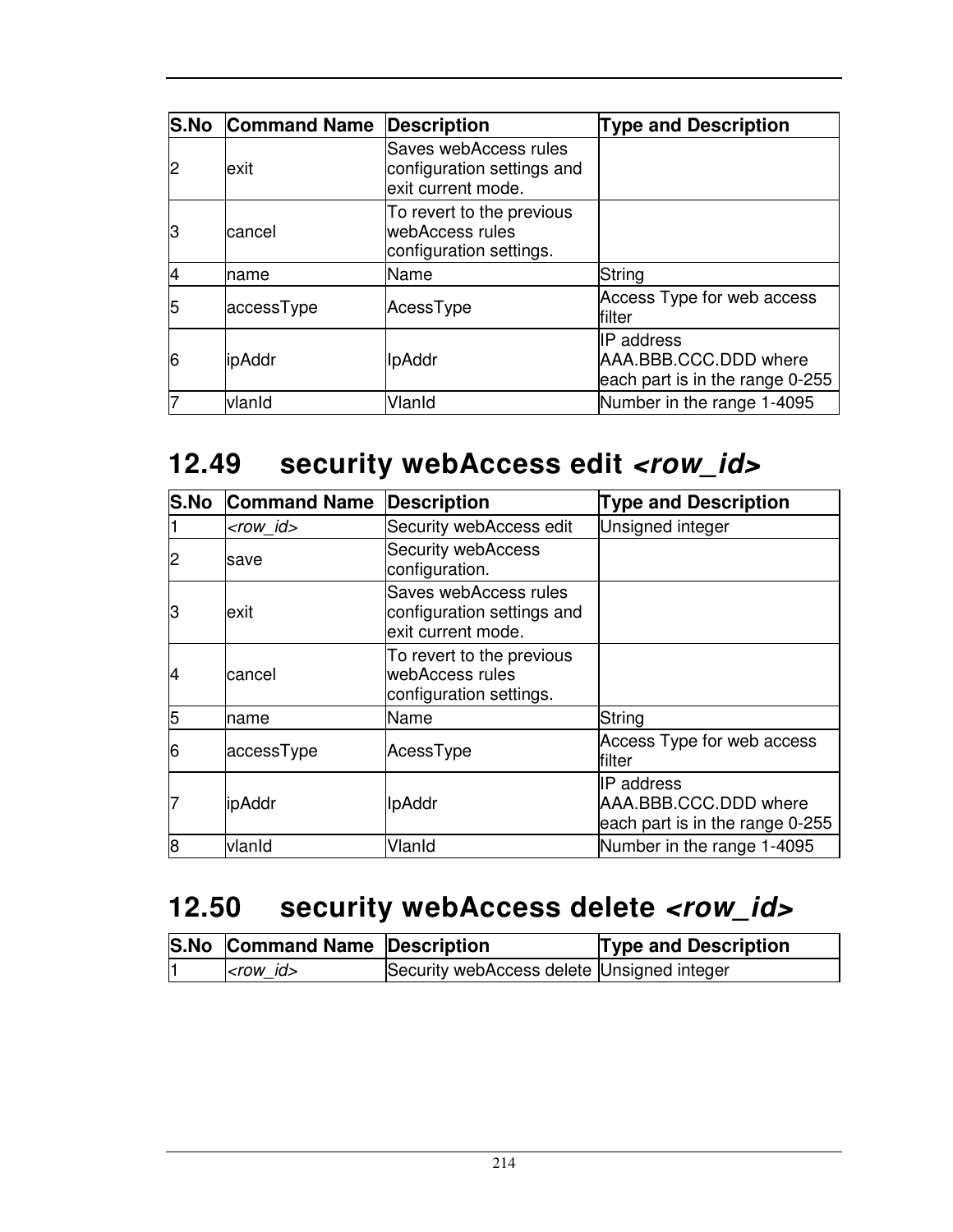## **12.51 security website\_filter content\_filtering configure**

| <b>S.No</b> | <b>Command Name</b> | <b>Description</b>                                                                 | <b>Type and Description</b> |
|-------------|---------------------|------------------------------------------------------------------------------------|-----------------------------|
|             | save                | Saves contentFiltering<br>configuration settings.                                  |                             |
| 2           | exit                | <b>Saves content Filtering</b><br>configuration settings and<br>exit current mode. |                             |
| lЗ          | lcancel             | To revert to the previous<br>content filtering<br>configuration settings.          |                             |
|             | content filtering   | Enables/Disables content<br>Filtering.                                             | Boolean choice              |
| 5           | proxy_enable        | Enables/Disables proxy.                                                            | Boolean choice              |
| 6           | java enable         | Enables/Disables java.                                                             | Boolean choice              |
|             | activex enable      | Enables/Disables activex.                                                          | Boolean choice              |
| 8           | cookies enable      | Enables/Disables cookies.                                                          | Boolean choice              |

#### **12.52 security website\_filter approved\_urls add**

|    | <b>S.No Command Name Description</b> |                                                                           | <b>Type and Description</b> |
|----|--------------------------------------|---------------------------------------------------------------------------|-----------------------------|
|    | save                                 | Saves trusted domains<br>configuration settings.                          |                             |
| l2 | exit                                 | Saves trusted domains<br>configuration settings and<br>exit current mode. |                             |
| 13 | cancel                               | To revert to the previous<br>trusted domains<br>configuration settings.   |                             |
|    | url                                  | Trusted domain name.                                                      | String                      |

#### **12.53 security website\_filter approved\_urls**  edit <row\_id>

| <b>S.No Command Name Description</b> |                                                  | <b>Type and Description</b> |
|--------------------------------------|--------------------------------------------------|-----------------------------|
| $<$ row id $>$                       | <b>Trusted domains</b><br>configuration mode.    | Unsigned integer            |
| <b>Save</b>                          | Saves trusted domains<br>configuration settings. |                             |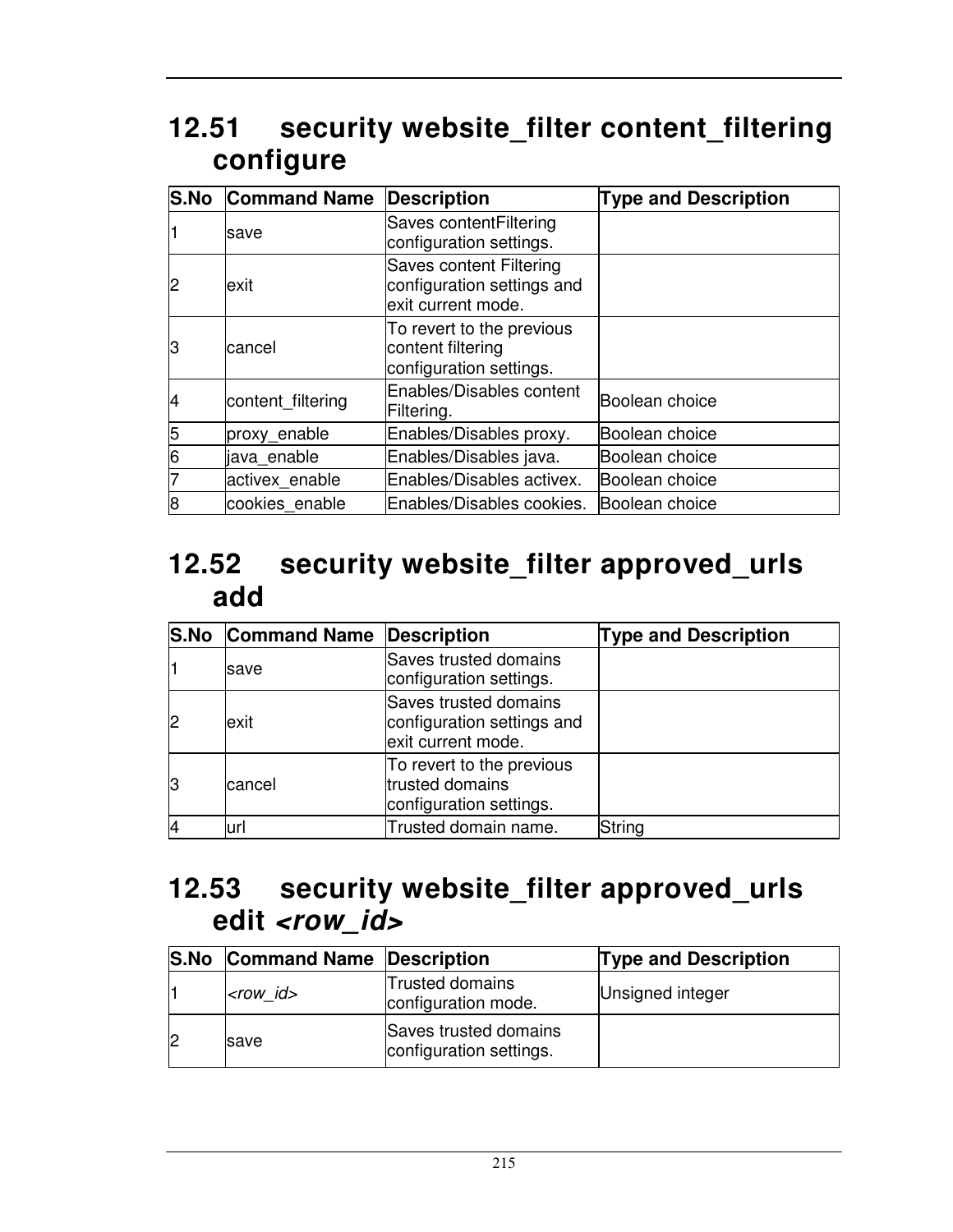|    | <b>S.No Command Name Description</b> |                                                                           | <b>Type and Description</b> |
|----|--------------------------------------|---------------------------------------------------------------------------|-----------------------------|
| 13 | exit                                 | Saves trusted domains<br>configuration settings and<br>exit current mode. |                             |
| 14 | cancel                               | To revert to the previous<br>trusted domains<br>configuration settings.   |                             |
| 15 | ırl                                  | Trusted domain name.                                                      | String                      |

### **12.54 security website\_filter approved\_urls delete <row\_id>**

| <b>S.No Command Name Description</b> |                                               | <b>Type and Description</b> |
|--------------------------------------|-----------------------------------------------|-----------------------------|
| $<$ row id $>$                       | <b>Trusted Domains</b><br>configuration mode. | Unsigned integer            |

#### **12.55 security website\_filter blocked\_keywords add**

|    | <b>S.No Command Name Description</b> |                                                                            | <b>Type and Description</b> |
|----|--------------------------------------|----------------------------------------------------------------------------|-----------------------------|
|    | save                                 | Saves blocked keywords<br>configuration settings.                          |                             |
| 12 | lexit                                | Saves blocked keywords<br>configuration settings and<br>exit current mode. |                             |
| 13 | cancel                               | To revert to the previous<br>blocked keywords<br>configuration settings.   |                             |
| 14 | blocked_keyword                      | Enter keyword to be<br>blocked.                                            | String                      |

#### **12.56 security website\_filter blocked\_keywords edit <row\_id>**

| <b>S.No Command Name Description</b> |                                                                            | <b>Type and Description</b> |
|--------------------------------------|----------------------------------------------------------------------------|-----------------------------|
| $<$ row_id $>$                       | <b>Blocked Keywords</b><br>configuration mode.                             | Unsigned integer            |
| save                                 | Saves blocked keywords<br>configuration settings.                          |                             |
| exit                                 | Saves blocked keywords<br>configuration settings and<br>exit current mode. |                             |